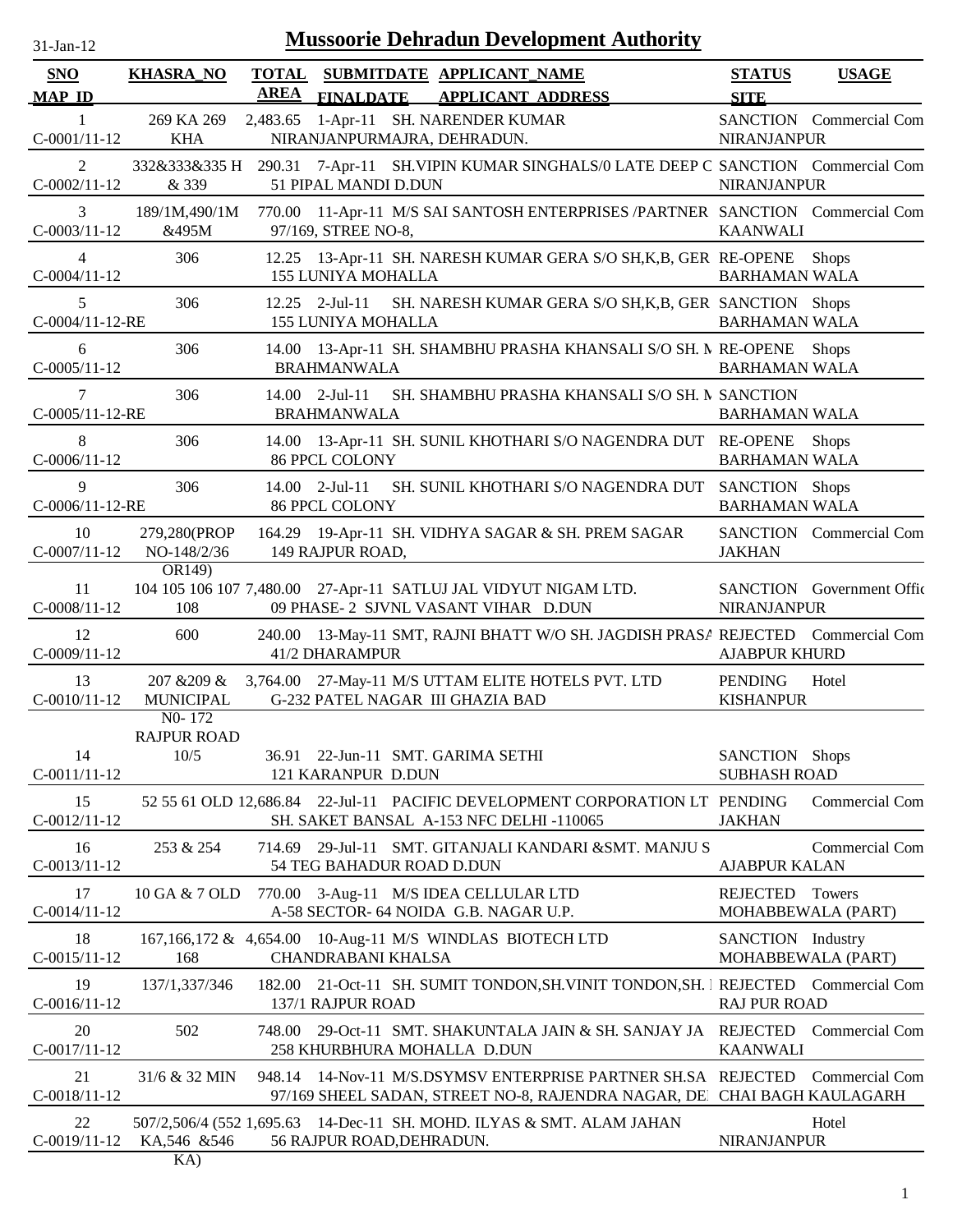| $31$ -Jan-12                |                                                       |                             |                                       | <b>Mussoorie Dehradun Development Authority</b>                                                                                             |                                         |                       |
|-----------------------------|-------------------------------------------------------|-----------------------------|---------------------------------------|---------------------------------------------------------------------------------------------------------------------------------------------|-----------------------------------------|-----------------------|
| <b>SNO</b><br><b>MAP ID</b> | <b>KHASRA_NO</b>                                      | <b>TOTAL</b><br><b>AREA</b> | <b>FINALDATE</b>                      | SUBMITDATE APPLICANT_NAME<br><b>APPLICANT ADDRESS</b>                                                                                       | <b>STATUS</b><br><b>SITE</b>            | <b>USAGE</b>          |
| 23<br>$C-0020/11-12$        | 142 KA                                                | 487.36                      | C/O 4 NEW ROAD, DEHRADUN.             | 14-Dec-11 M/S FROG CELLSET PVT LTD                                                                                                          | REJECTED Industry<br>MOHABBEWALA (PART) |                       |
| 24<br>$C-0021/11-12$        | 531                                                   |                             | H-33 SECTOR-27 NOIDA, U, P.           | 520 to 526 and 6,521.64 22-Dec-11 M/S KAILASH MEDICAL & RESEARCH CENT                                                                       | <b>NATHANPUR</b>                        | Hospital              |
| 25<br>$C-0022/11-12$        | 37/7                                                  |                             |                                       | 244.97 24-Dec-11 SMT. INDRA SHARMA, SH. SUMIT SHARMA & REJECTED Commercial Com<br>27/7 SAHARANPUR ROAD, DEHRADUN.                           | <b>SAHARANPUR ROAD</b>                  |                       |
| 26<br>$C-0023/11-12$        | 127 DA & 127 1.082.08<br>PA                           |                             |                                       | 24-Dec-11 SMT. GOPI KAUSHAL & DR. K.C. KAUSHAL PENDING<br>54 RAM VIHAR COLONY BALLUPUR D.DUN                                                | <b>SEWALA KALAN</b>                     | Commercial Com        |
| 27                          | 8 MIN (462/785<br>C-0024/11-12 RAJPUR ROAD)           | 379.18                      |                                       | 27-Dec-11 SH. INDER JEET SINGH & SH. KOMAL BIR S<br>39 RAJENDRA NAGAR, KAULAGARH ROAD, DEHRADUN.                                            | <b>SALAWALA DHORAN</b>                  | Commercial Com        |
| 28                          | 8 (462/785)<br>C-0025/11-12 RAJPUR ROAD)              | 294.31                      |                                       | 27-Dec-11 SMT. GYAN KAUR<br>39 RAJENDRA NAGAR, KAULAGARH ROAD, DEHRADUN.                                                                    | <b>SALAWALA DHORAN</b>                  | Home                  |
| 29                          | 1260<br>C-0026/11-12 GA,1260GHA,8<br>13,507,508,510   | 24,079.31                   |                                       | 28-Dec-11 GRAPHIC ERA HILLS UNIVERSITY CAMPUS<br>566/6 CLEMENT TOWN, DEHRADUN.                                                              | <b>BHARUWALA GRANT</b>                  | School/College/In     |
| 30<br>$C-0027/11-12$        | & 531 OLD<br>$1184 M$ (<br>$439/364-1)$               | 795.20                      | $6$ -Jan-12<br>439 BALLUPUR DEHRADUN. | M/S HILLWAYS ENG. CO.PVT.LTD THRU DI                                                                                                        | <b>BALLUPUR</b>                         | <b>Guest House</b>    |
| 31                          | C-0028/11-12 141,131,132,134,                         |                             |                                       | 138,139,140,14243,876.74 10-Jan-12 M/S G.T.M. BUILDERS & PROMOTERS PVT.L<br>GTMFOREST & HILLS, HARIDWAR ROAD, MOHKHAMPUR, D MOHKAMPUR KHURD |                                         | Group Housing         |
| 32<br>$C-0029/11-12$        | 135,136,&137<br>39 CHA                                | 851.46                      |                                       | 12-Jan-12 SH. AKASH AGGARWAL & SMT ANJU AGGA<br>OPP-MANAV KENDRA NEAR BAGAT FORD SHOW ROOM M MOHABBEWALA (PART)                             |                                         | <b>Commercial Com</b> |
| 33<br>$C-0030/11-12$        | PROP-<br>N <sub>0</sub> -123/155                      | 639.63                      |                                       | 13-Jan-12 M/S ASTLEY CONSTRUCTION THROUGH SH<br>R/0 LANDOUR MUSSOORIE D.DUN                                                                 | <b>SUBHASH ROAD</b>                     | <b>Commercial Com</b> |
| 34<br>$C-0031/11-12$        | 523 GA                                                | 3.680.00                    | <b>GRAM DHORAN KHAS D.DUN</b>         | 16-Jan-12 SMT.ASHU GOEL, DR. SATISH CHAWLA &S                                                                                               | <b>DHORAN KHAS</b>                      | Group Housing         |
| 35<br>$C-0032/11-12$        | 160.161<br>KHA.161                                    |                             |                                       | 152.00 16-Jan-12 RADHA SWAMI SATSANG BEAS<br>BRAHMAN WALA HARIDWAR BYE PASS ROAD D.DUN                                                      | <b>BAAMANWALA</b>                       | Relegious Place       |
| 36<br>$C-0033/11-12$        | DA.162<br>KA.171.172.<br>418 & 1427<br><b>KHA NEW</b> |                             | 12 TYAGI ROAD D.DUN                   | 633.33 17-Jan-12 SH. R.N. GUPTA S/0 SH. RAMESH CHAND                                                                                        | <b>AJABPUR KHURD</b>                    | Home                  |
| 37<br>$C-0034/11-12$        | PROP-NO-<br>1074/741                                  |                             |                                       | 1,504.95 18-Jan-12 SH. SUNIL KUMAR & OTHERS<br>1074/741 BALLUPUR CHAKRATA ROAD D.DUN                                                        | <b>GARHI</b>                            | Commercial Com        |
| 38<br>$C-0035/11-12$        | 1237 & PROP.<br>N0-64/58/29<br><b>BALLUPUR</b>        |                             |                                       | 615.52 19-Jan-12 SH. MANOJ KUMAR GUPTA S/0 SH. S.L.GUP<br>VILL- LAKHAN WALA P.0- JASHO WALA D.DUN                                           | <b>GARHI</b>                            | Commercial Com        |
| 39<br>$C-0036/11-12$        | <b>ROAD</b><br>1034.1036.1084                         | 545.00                      |                                       | 24-Jan-12 SH. JAG MOHAN SINGH & SMT. NANDA DEV PENDING<br>12 BALLUPUR CHAKRATA ROAD D.DUN                                                   | <b>GARHI</b>                            | <b>Commercial Com</b> |
| 40<br>$C-0037/11-12$        | 106.108.111<br><b>GA</b>                              |                             |                                       | 6,040.02 27-Jan-12 CLASSIC BUILDERS & DEVELOPERS<br>C/0 SH. R.S.VERMA VILL & P.0- MAJRA D.DUN                                               | <b>CHIDOWALI</b>                        | Group Housing         |
| 41<br>$L$ -0001/11-12       | 15                                                    |                             |                                       | 4,765.93 18-Nov-11 SMT. JYOTI JAFA<br>TUSHAR COTTAGE 28- F KISHANPUR RAJPUR ROAD D.DU                                                       | REJECTED<br><b>MAJHON</b>               | Home                  |
| 42<br>R-0001/11-12          | 107 M                                                 |                             |                                       | 232.59 2-Apr-11 SH. INDER SINGH RAWAT & SMT. URMILA R SANCTION Home<br>E BLOCKSARSWATI VIHARAJABPUR KHURD                                   | <b>AJABPUR KHURD</b>                    |                       |
| 43<br>R-0002/11-12          | 146M (NEW-70)                                         |                             |                                       | 257.17 2-Apr-11 SH. SHER SINGH GUSAIN<br>C-BLOCKSARSWATI VIHARAJABPUR KHURD                                                                 | SANCTION Home<br><b>AJABPUR KHURD</b>   |                       |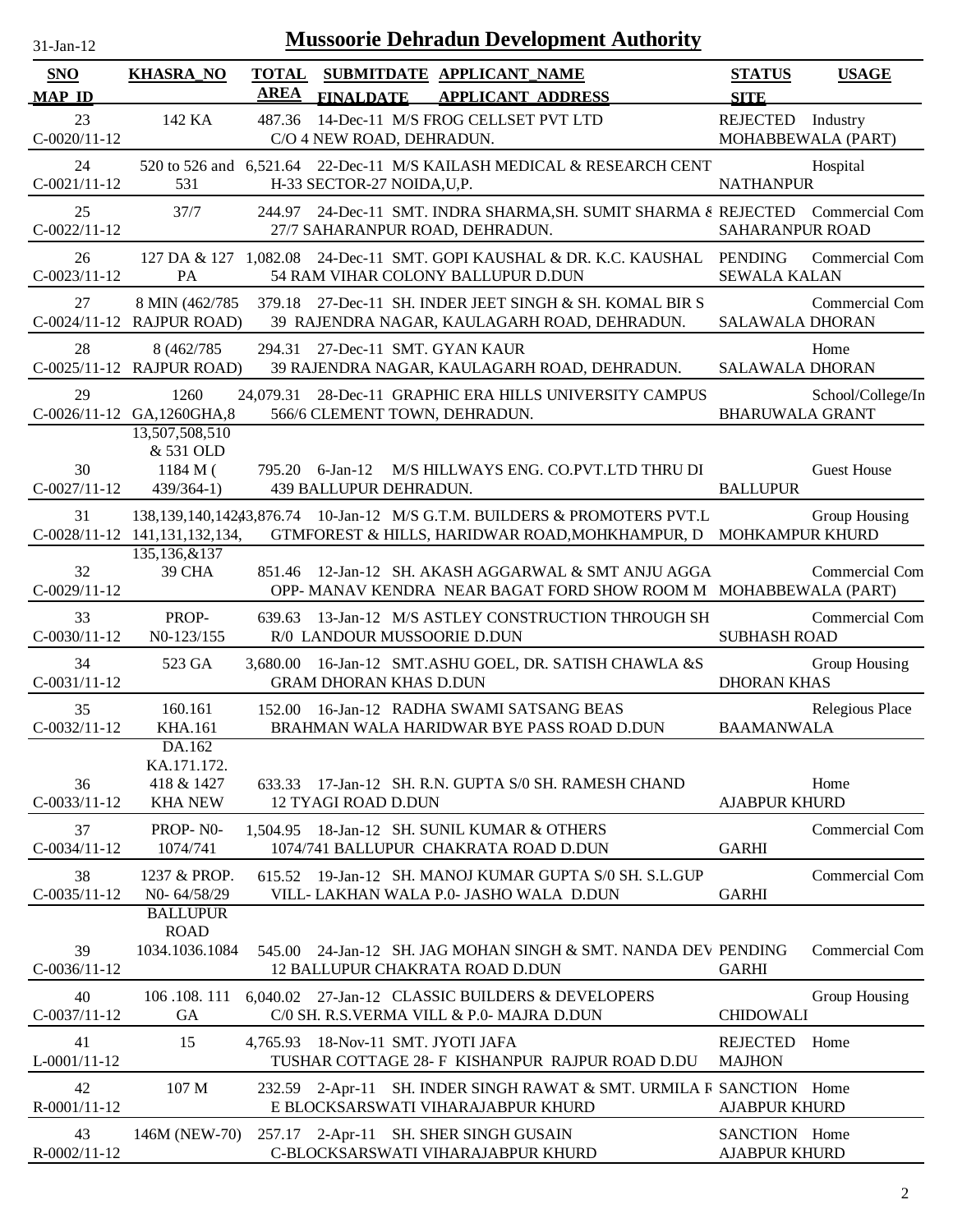| $31$ -Jan-12                        |                                 | <b>Mussoorie Dehradun Development Authority</b>                                                                                       |                                       |
|-------------------------------------|---------------------------------|---------------------------------------------------------------------------------------------------------------------------------------|---------------------------------------|
| <b>SNO</b>                          | <b>KHASRA_NO</b>                | <b>TOTAL</b><br>SUBMITDATE APPLICANT NAME<br><b>AREA</b>                                                                              | <b>STATUS</b><br><b>USAGE</b>         |
| <b>MAP ID</b><br>44<br>R-0003/11-12 | 1522/4                          | FINALDATE APPLICANT ADDRESS<br>2-Apr-11 SH. DALJEET SINGH NAGRA, SMT RAMESH I SANCTION Home<br>111.48<br>2 ALAKNANDA ENCLAVEDEHRADUN. | <b>SITE</b><br><b>KAANWALI</b>        |
| 45                                  | 99                              | 76.67 2-Apr-11 SMT. NIRMLA BHATT                                                                                                      | SANCTION Home                         |
| R-0004/11-12                        |                                 | NIRANJANPURCHAKKI TOLADEHRADUN.                                                                                                       | <b>NIRANJANPUR</b>                    |
| 46                                  | 1554 MIN                        | 112.41 2-Apr-11 SMT. MALTI KARANWAL                                                                                                   | SANCTION Home                         |
| R-0005/11-12                        |                                 | MOHAI VIHARG.M.S.ROADDEHRADUN.                                                                                                        | <b>KAANWALI</b>                       |
| 47                                  | 335 KHA                         | 116.17 2-Apr-11 SH. PRATEEK JAIN                                                                                                      | SANCTION Home                         |
| R-0006/11-12                        |                                 | 5 NETAJEE STREETDEHRADUN.                                                                                                             | <b>NIRANJANPUR</b>                    |
| 48                                  | 914 jha $(L-7/1)$               | 242.05 2-Apr-11 SMT REETA DESHWAL                                                                                                     | SANCTION Home                         |
| R-0007/11-12                        |                                 | 39 INDER ROADDALANWALADEHRADUN.                                                                                                       | <b>AAMWALA TARLA</b>                  |
| 49                                  | 1230 (OLF146                    | 771.59 2-Apr-11 SH. AMIT AHLUWALIA & SMT. SUDHA AHLU SANCTION Home                                                                    | <b>AJABPUR KALAN</b>                  |
| R-0008/11-12                        | MIN)                            | DEFENCE CLONYDEHRADUN.                                                                                                                |                                       |
| 50                                  | 34                              | 154.81 2-Apr-11 SH. BRIJESH DHAWAN                                                                                                    | SANCTION Home                         |
|                                     | R-0009/11-12 (NEW-57/3/57)      | 33/15 CIRCULAR ROADDEHRADUN.                                                                                                          | NEHRU ROAD.                           |
| 51<br>R-0010/11-12                  | 1837                            | 160.58 7-Apr-11 SMT. RITU SINGH W/O SH. KHUSHAL SINGH SANCTION Home<br>C/O SH. M.L.PUNDIR                                             | <b>RAIPUR</b>                         |
| 52                                  | 634 M OLD 511                   | 211.89 7-Apr-11 SMT RAJESHWARI ASWAL W/O SH PRADEE SANCTION Home                                                                      | <b>BADRIPUR</b>                       |
| $R - 0011/11 - 12$                  | 516 517M                        | <b>BADRIPUR DEHRADUN</b>                                                                                                              |                                       |
| 53<br>$R-0012/11-12$                | 223/2                           | 529.50 7-Apr-11 SMT. BHAWANI SINGH W/O SH. SHIV SINGH SANCTION Home<br>SEWLA KALAN,                                                   | <b>SEWALA KALAN</b>                   |
| 54<br>R-0013/11-12                  | 1099                            | 397.00 7-Apr-11 SH. BHAWANI SHANKAR NAURIYAL S/O SH SANCTION Home<br>C-23 KAWAL VIHAR,                                                | <b>AJABPUR KALAN</b>                  |
| 55                                  | 14 A--(79 NEW)                  | 161.90 7-Apr-11 SMT. JHA ARA W/O SH. JAMEEL AHMED                                                                                     | SANCTION Home                         |
| R-0014/11-12                        |                                 | 18 D.L.ROAD,                                                                                                                          | <b>MAAN SINGH WALA</b>                |
| 56                                  | PROP-NO-53                      | 400.00 7-Apr-11 SH. SYAM SAKHA S/O SH. SARV PRAKASH S REJECTED                                                                        | Home                                  |
| R-0015/11-12                        |                                 | 53 E.C.ROAD,                                                                                                                          | E.C.ROAD                              |
| 57<br>R-0015/11-12-RE               | PROP-NO-53                      | 400.00 12-May-11 SH. SYAM SAKHA S/O SH. SARV PRAKASH S SANCTION Home<br>53 E.C.ROAD,                                                  | E.C.ROAD                              |
| 58                                  | PROP. NO-                       | 264.30 7-Apr-11 SH.RANJEET SINGH S/0 SH. BACHI LAL                                                                                    | SANCTION Home                         |
| R-0016/11-12                        | 495/2                           | 495/2 CHUKKUWALA D.DUN                                                                                                                | CHUKKHUWALA                           |
| 59<br>R-0017/11-12                  | 112 MIN.                        | 102.60 7-Apr-11 SH.RAJENDRA MOHAN BARTHWAL S/0 LAT SANCTION Home<br>H.NO- G-95 SURVEY COLONY HATHIBARKALAN D.DUN                      | <b>DOBHALWALA</b>                     |
| 60                                  | 227 M                           | 195.16 7-Apr-11 SH. S.C. JAIN & SMT. SUDHA JAIN                                                                                       | SANCTION Home                         |
| R-0018/11-12                        |                                 | <b>GRAM AJABPUR KALAN D.DUN</b>                                                                                                       | <b>AJABPUR KALAN</b>                  |
| 61                                  | 735 KHA                         | 85.93 7-Apr-11 SH.ANKUR AGGARWAL                                                                                                      | SANCTION Home                         |
| R-0019/11-12                        |                                 | 59 THDC COLONY PHASE-1 D.DUN                                                                                                          | <b>DEHRA KHAS</b>                     |
| 62<br>R-0020/11-12                  | 1540                            | 40.00 7-Apr-11 SH.RAJAT AGGARWAL S/0 R.C. AGGARWAL SANCTION Home<br>1 ENGG. ENCLAVE G.M.S. ROAD D.DUN                                 | <b>KAANWALI</b>                       |
| 63<br>R-0021/11-12                  | 534/1 $\&$<br><b>PROP.NO-18</b> | 7-Apr-11 SMT. ANU BANSAL W/0 SH. AJAY BANSAL<br>122.00<br><b>18 HATHIBARKALAN D.DUN</b>                                               | SANCTION Home<br><b>KALI DAS ROAD</b> |
| 64                                  | 104 & 213/286                   | 106.28 7-Apr-11 SH.RASPAL SINGH S/0 LATE POORAN SING                                                                                  | SANCTION Home                         |
| $R-0022/11-12$                      | <b>NEW</b>                      | 104 RACE COURSE ROAD D.DUN                                                                                                            | <b>RACE COURSE</b>                    |
| 65<br>R-0023/11-12                  | 20                              | PROP.N0-19-A. 1,267.16 7-Apr-11 SMT. MAYAWANTI BATTA W/0 LATE PRAK SANCTION Home<br><b>19 MEHANT ROAD D.DUN</b>                       | <b>MAHANT ROAD</b>                    |
| 66                                  | 54/1                            | 380.48 7-Apr-11 SH.CHANDRA SINGH BISHT S/0 SH. DAULA                                                                                  | SANCTION Home                         |
| R-0024/11-12                        |                                 | 54/1 BADRI PUR D.DUN                                                                                                                  | <b>BADRIPUR</b>                       |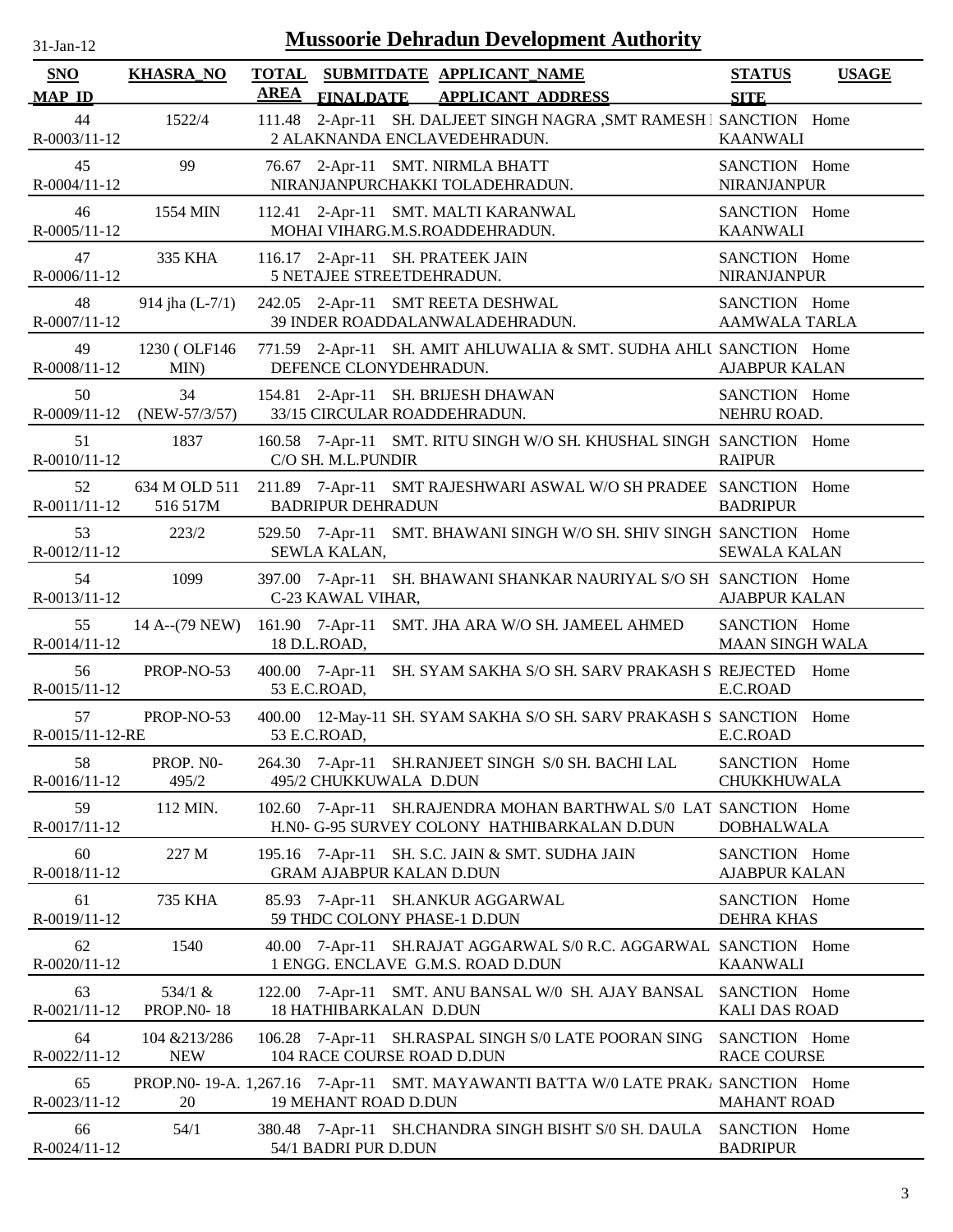| -Jan- |  |
|-------|--|

| <b>SNO</b>                 | <b>KHASRA_NO</b>            | <b>TOTAL</b><br><b>AREA</b> |                              | SUBMITDATE APPLICANT NAME                                                                                            | <b>STATUS</b>                        | <b>USAGE</b> |
|----------------------------|-----------------------------|-----------------------------|------------------------------|----------------------------------------------------------------------------------------------------------------------|--------------------------------------|--------------|
| <b>MAP ID</b>              |                             |                             |                              | FINALDATE APPLICANT ADDRESS                                                                                          | <b>SITE</b>                          |              |
| 67<br>R-0025/11-12         | <b>89 KHA</b>               | 186.30                      | 96 GOVIND GARH D.DUN         | 7-Apr-11 SMT.RAMA DHIMAN W/0 SH. MANOJ DHIMA SANCTION Home                                                           | <b>KEDARPUR</b>                      |              |
| 68<br>R-0026/11-12         | 1323 KHA                    |                             | 35 NEW CANTT ROAD D.DUN      | 150.00 7-Apr-11 COL. RAM KRIPAL SINGH & SH. ARUN KUM/ SANCTION Home                                                  | <b>PONDHA</b>                        |              |
| 69<br>R-0027/11-12         | 104                         |                             |                              | 109.00 7-Apr-11 SH.AMIT KUMAR S/0 SH. LATE SH. SOHAN I SANCTION Home<br>PROP- N0-104 SHIVAJI MARG KANWALI ROAD D.DUN | <b>SHIVAJI MARG</b>                  |              |
| 70<br>R-0028/11-12         | PROP. NO-62                 |                             |                              | 256.38 7-Apr-11 SMT. CHANDRA MANI SHUKLA W/0 SH.SAD SANCTION Home<br>J-1 OFFICERS RESIDENCE COURT ROAD D.DUN         | <b>NEW ROAD</b>                      |              |
| 71<br>R-0029/11-12         | 310 M                       |                             | 12 G.M.S.ROAD,               | 234.00 8-Apr-11 SH. SANJAY PASBOLA S/O SH.MADAN MOH/ REJECTED                                                        | <b>BADRIPUR</b>                      | Home         |
| 72<br>R-0030/11-12         | 540 KA                      |                             | R/O-KHATTA PANI,             | 180.00 8-Apr-11 SMT. PURNIMA KHATRI W/O SH. RAJESH K SANCTION Home                                                   | <b>SEWALA KALAN</b>                  |              |
| 73<br>R-0031/11-12 365,366 |                             |                             | VILL-SUDHOWALA,              | 322,324,325,33011,800.00 8-Apr-11 KARTAR EDUCATIONAL & CULTURAL SOC SANCTION Educational                             | <b>SUDHOWALA</b>                     |              |
| 74<br>$R - 0032/11 - 12$   | 724)                        |                             | 10 KASMIRI COLONY,           | 464 M (NEW 185.87 8-Apr-11 SMT. SIMRAN BHATIA W/O SH. GIRISH BHA SANCTION Home                                       | <b>NIRANJANPUR</b>                   |              |
| 75<br>$R - 0033/11 - 12$   | $(NEW-287/288)$             |                             | 112/153 D.L.ROAD,            | PROP.NO-218 1,155.00 8-Apr-11 SH. SHASHI BHUSHAN GUPTA & OTHERS                                                      | SANCTION Home<br>D.L.ROAD            |              |
| 76                         | R-0033/11-12-RENEW-287/288) |                             | 112/153 D.L.ROAD,            | PROP.NO-218 1,237.82 19-May-11 SH. SHASHI BHUSHAN GUPTA & OTHERS                                                     | SANCTION Home<br>D.L.ROAD            |              |
| 77<br>$R - 0034/11 - 12$   | $(OLD-2/155)$               |                             | C-199-A, SECTOR-4            | PROP.NO-46/3 1,393.00 8-Apr-11 SH. HARI MOHAN LOHIYA & OTHERS                                                        | REJECTED<br><b>JAKHAN</b>            | Home         |
| 78<br>R-0035/11-12         | 29 M (NEW-<br>ABADI 29)     |                             | FRIENDS ENCLAVE,             | 213.72 11-Apr-11 SH. BALBIR SINGH RAUTHAN S/O SH. D.S.R SANCTION Home                                                | <b>SHAH NAGAR</b>                    |              |
| 79<br>R-0036/11-12         | 62 MIN                      |                             |                              | 85.26 11-Apr-11 SMT VIJAYA RAWAT W/O SH RAJVIR SING<br>192 TEA ESTATE THDC BANJARAWALA DDUN                          | SANCTION Home<br><b>BANJARAWALA</b>  |              |
| 80<br>$R - 0037/11 - 12$   | 861 KA                      |                             | 168 DOON VIHAR,              | 172.32 11-Apr-11 SH. MOHIT KUMAR S/O SH. VINOD KUMAR SANCTION Home                                                   | NIRANJANPUR                          |              |
| 81<br>R-0038/11-12         | 328 (OLD 138)               |                             | <b>G 36 RACE COURSE DDUN</b> | 204.84 11-Apr-11 SARDAR INDERJEET SINGH S/O LATE SH S SANCTION Home                                                  | <b>AJABPUR KHURD</b>                 |              |
| 82<br>R-0039/11-12         | 38/5 M                      |                             | ARKEDIYA GRAND,              | 295.00 11-Apr-11 SH. KULDEEP SINGH S/O SH. ANAND SINGH SANCTION Home                                                 | <b>ARCADIA GRANT</b>                 |              |
| 83<br>R-0040/11-12         | 1528/1                      |                             | 156/2 PATEL NAGAR,           | 182.34 11-Apr-11 SH. BHARAT SINGH DHIMAN S/O SH. BUDH : SANCTION Home                                                | <b>KAANWALI</b>                      |              |
| 84<br>R-0041/11-12         | 855 KA                      |                             | 56/15 MOHNI ROAD,            | 125.45 11-Apr-11 SH. YASHPAL SINGH S/O LATE SH. HARI SIN SANCTION Home                                               | <b>NIRANJANPUR</b>                   |              |
| 85<br>R-0042/11-12         | 182 M                       | 38.00                       | 125 CETRES LANE C-13         | 11-Apr-11 SH. YOGESH PURI RAJA S/O SH. D.L PURI                                                                      | SANCTION Home<br><b>SEWALA KALAN</b> |              |
| 86<br>R-0043/11-12         | 318                         | 977.00                      | 318 PHASE-2,                 | 11-Apr-11 SH. M.N. BAHUGUNA S/O SH.I.N. BAHUGUN SANCTION Home                                                        | VASANT VIHAR PH -II                  |              |
| 87<br>R-0044/11-12         | 169 M                       |                             | 66 CANAL ROAD,               | 224.84 11-Apr-11 SMT. NEELAM KHOSLA & SH.NIKHIL KHOSI SANCTION Home                                                  | <b>DHAKPATTI</b>                     |              |
| 88<br>R-0045/11-12         | 366 (NEW-335)               |                             | VIJAY COLONY,                | 216.94 11-Apr-11 SH. ARJUN SINGH S/O SH. PRABHU DUTT SH SANCTION Home                                                | <b>DHORAN KHAS</b>                   |              |
| 89<br>R-0046/11-12         | 124/2 M                     |                             | VILL &P.O- BALAWALA,         | 188.66 11-Apr-11 SMT. ARCHANA RANA W/O SH. AMAN RAN SANCTION Home                                                    | <b>KARANPUR KHAS</b>                 |              |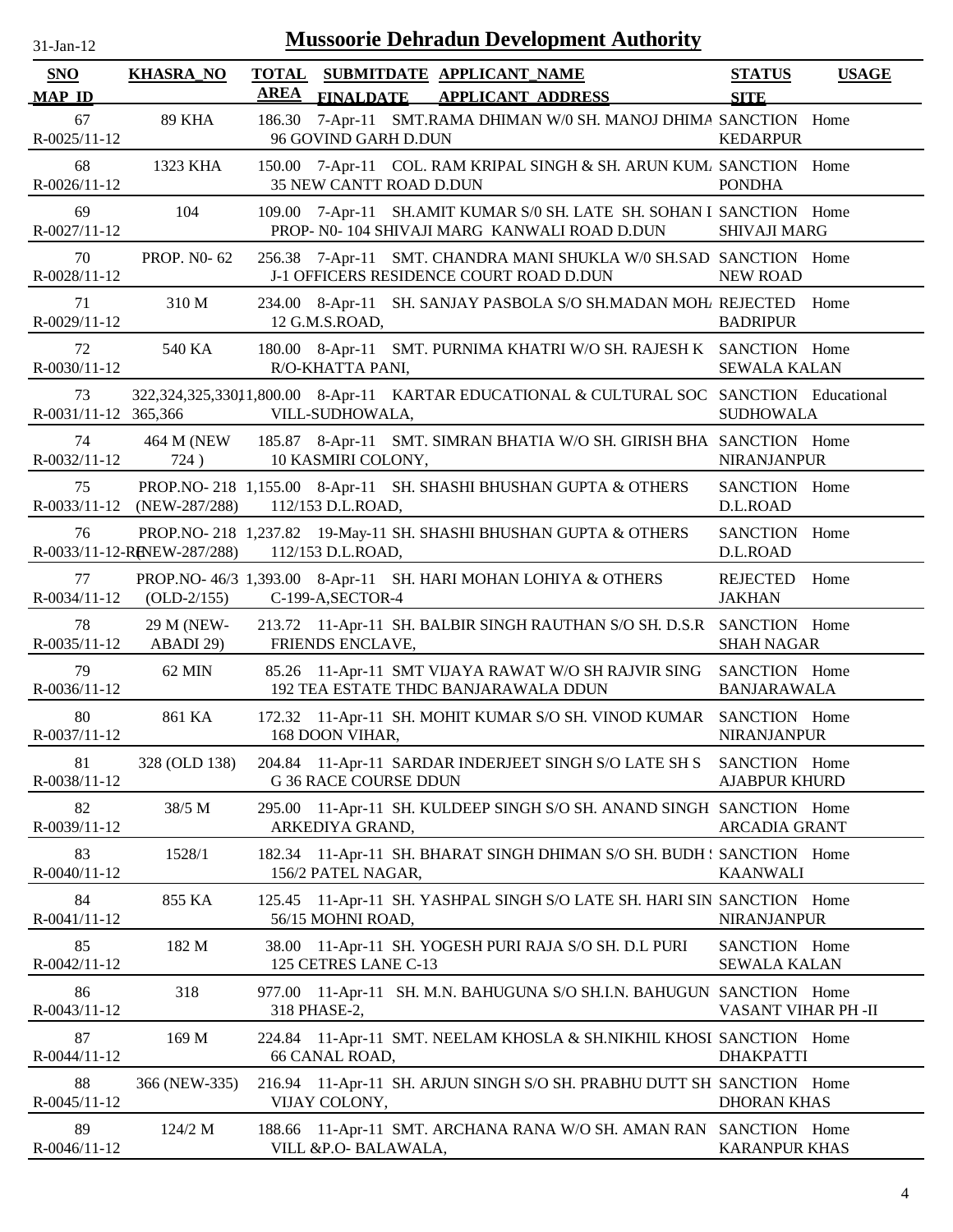| $31$ -Jan-12              |                              |             | <b>Mussoorie Dehradun Development Authority</b>                                                                                         |                                       |                       |
|---------------------------|------------------------------|-------------|-----------------------------------------------------------------------------------------------------------------------------------------|---------------------------------------|-----------------------|
| SNO<br><b>MAP ID</b>      | <b>KHASRA_NO</b>             | <b>AREA</b> | TOTAL SUBMITDATE APPLICANT_NAME<br>FINALDATE APPLICANT ADDRESS                                                                          | <b>STATUS</b><br><b>SITE</b>          | <b>USAGE</b>          |
| 90<br>R-0047/11-12        | 61 M                         | 209.60      | 11-Apr-11 SH. ALAM SINGH S/O LATE SH. JAWAHAR S SANCTION Home<br><b>F-217-D SAINIK FARM</b>                                             | <b>JAKHAN</b>                         |                       |
| 91<br>R-0048/11-12        | 675 NEW 1235                 |             | 181.00 11-Apr-11 SUKKAR S/O SH. RAJ KUMAR<br>OGEL BHATTA MAJARA                                                                         | SANCTION Home<br><b>MAJRA</b>         |                       |
| 92<br>R-0049/11-12        | 595 ( NEW-1235<br><b>THA</b> |             | 150.89 11-Apr-11 SH. RAJESH KUMAR S/O SH. SADHU RAM<br>LANE NO-1 TURNER ROAD,                                                           | SANCTION Home<br><b>MAJRA</b>         |                       |
| 93<br>R-0050/11-12        | 241                          |             | 226.45 11-Apr-11 SMT. AKTARI BEGUM W/O SH. LAL MOHD<br><b>MEHUWALA MFI</b>                                                              | REJECTED Home<br>MEHUWALA MAFI        |                       |
| 94<br>$R - 0051/11 - 12$  | 248 M, 250M &<br>251 M       |             | 187.54 11-Apr-11 SMT. KUSUMLATA JAIN W/O SH. SURENDE SANCTION Home<br>HAPPY SHILLONG                                                    | TEG BAHADHUR ROAD                     |                       |
| 95<br>R-0052/11-12        | 15                           |             | 222.50 11-Apr-11 SH. ANAND PRASHAD JOSHI S/O SH.TARA D SANCTION Home<br><b>153 SOUTH VANSTHALI</b>                                      |                                       | KAULAGARH MAI CHAKBH( |
| 96<br>R-0053/11-12        | 25 PART                      |             | 371.55 11-Apr-11 SMT RUKMANI CHAUHAN W/O SH R S CHAU SANCTION Home<br>STREET NO 3, SHASTRI NAGAR KH NO 25 PART, AJABPUR I AJABPUR KALAN |                                       |                       |
| 97<br>R-0054/11-12        | 563 MIN                      |             | 260.12 13-Apr-11 SMT. SARITA DHOUNDIYAL W/O SH. SHRIRA SANCTION Home<br>DEFENCE COLONY ROAD,                                            | <b>DHARAMPUR DANDA</b>                |                       |
| 98<br>R-0055/11-12        | 339 CHA                      |             | 150.00 13-Apr-11 SH. SANDEEP AGARWAL S/O SH. V.K.AGAR SANCTION Home<br>C-107 NEHRU COLONY,                                              | <b>JAKHAN</b>                         |                       |
| 99<br>R-0056/11-12        | 60/32/1                      |             | 317.86 13-Apr-11 SH. SOHAN LAL S/O SH. BARU RAM<br>60/32/1 DHARAMPUR,                                                                   | SANCTION Home<br><b>DHARMPUR</b>      |                       |
| 100                       | 01<br>R-0057/11-12 DEHRAKHAS |             | 116.87 13-Apr-11 SMT. NIRMAL RANI W/O SH. CHAMAN LAL SANCTION Home<br>259/2 PATEL NAGAR                                                 | <b>GURU ROAD</b>                      |                       |
| 101<br>R-0058/11-12       | 275/1                        |             | 246.47 13-Apr-11 SH. AMBRISH KUMAR GOAL S/O SH. MADA SANCTION Home<br>35 MOHIT VIHAR,                                                   | <b>NIRANJANPUR</b>                    |                       |
| 102<br>$R - 0059/11 - 12$ | 1456 PLOT-86                 |             | 173.16 13-Apr-11 SH. ATTUL KUMAR DIXIT S/O KRISHAN LA SANCTION Home<br>VILL & P.O. UMRAW,                                               | <b>DEHRA KHAS</b>                     |                       |
| 103<br>R-0060/11-12       | 1198                         | 91 PHASE-1  | 336.00 13-Apr-11 SH. NIDHISH KUMAR S/O SH KAILASH CHAN SANCTION Home                                                                    | <b>KAANWALI</b>                       |                       |
| 104<br>R-0061/11-12       | 273 KA                       |             | 266.49 13-Apr-11 SH. PRAKASH CHANDRA UNIYAL S/O LATE SANCTION Home<br>61 LANE NO-6,                                                     | <b>AJABPUR KALAN</b>                  |                       |
| 105<br>R-0062/11-12       | 731                          |             | 91.26 13-Apr-11 SMT. SUNITA CHOURISIYA W/O SH. SH. AN<br>18 PALTAN BAZAR,                                                               | SANCTION Home<br><b>DEHRA KHAS</b>    |                       |
| 106<br>R-0063/11-12       | 1348                         |             | 182.08 13-Apr-11 SH. SHALENDRA VIJ & SUMAN VIJ<br>5/12/1 PREM NAGAR,                                                                    | SANCTION Home<br><b>KAANWALI</b>      |                       |
| 107<br>R-0063/11-12-RE    | 1348                         |             | 182.08 12-Jul-11 SH. SHALENDRA VIJ & SUMAN VIJ<br>5/12/1 PREM NAGAR,                                                                    | SANCTION Home<br><b>KAANWALI</b>      |                       |
| 108<br>R-0064/11-12       | 41/2                         |             | 288.55 13-Apr-11 S. JITENDRA PAL SINGH KINDRA<br>37/41 CHANDER NAGAR,                                                                   | SANCTION Home<br><b>CHANDER NAGAR</b> |                       |
| 109<br>R-0065/11-12       | 1488                         |             | 197.45 13-Apr-11 SH. PRAVEEN KUMAR & SMT BABITA<br>587/463 KANWALI                                                                      | SANCTION Home<br><b>KAANWALI</b>      |                       |
| 110<br>R-0066/11-12       | 1456 PLOT-85                 |             | 205.52 13-Apr-11 SH. NEERAJ TYAGI S/O SH. RAJ KUMAR<br>VILL MISAR WALA                                                                  | SANCTION Home<br><b>DEHRA KHAS</b>    |                       |
| 111<br>R-0067/11-12       | 172/1                        |             | 200.55 13-Apr-11 SH. JAYPAL BANSAL S/O LATE SH. MOOL C<br>172/1 CHUKKUWALA,                                                             | SANCTION Home<br>CHUKKHUWALA          |                       |
| 112<br>R-0068/11-12       | <b>37 KHA</b>                |             | 228.34 13-Apr-11 DR. DIKSHA SINGH<br>T-4/5 TEACHERS COLONY                                                                              | SANCTION Home<br><b>BRAHAMA WALA</b>  |                       |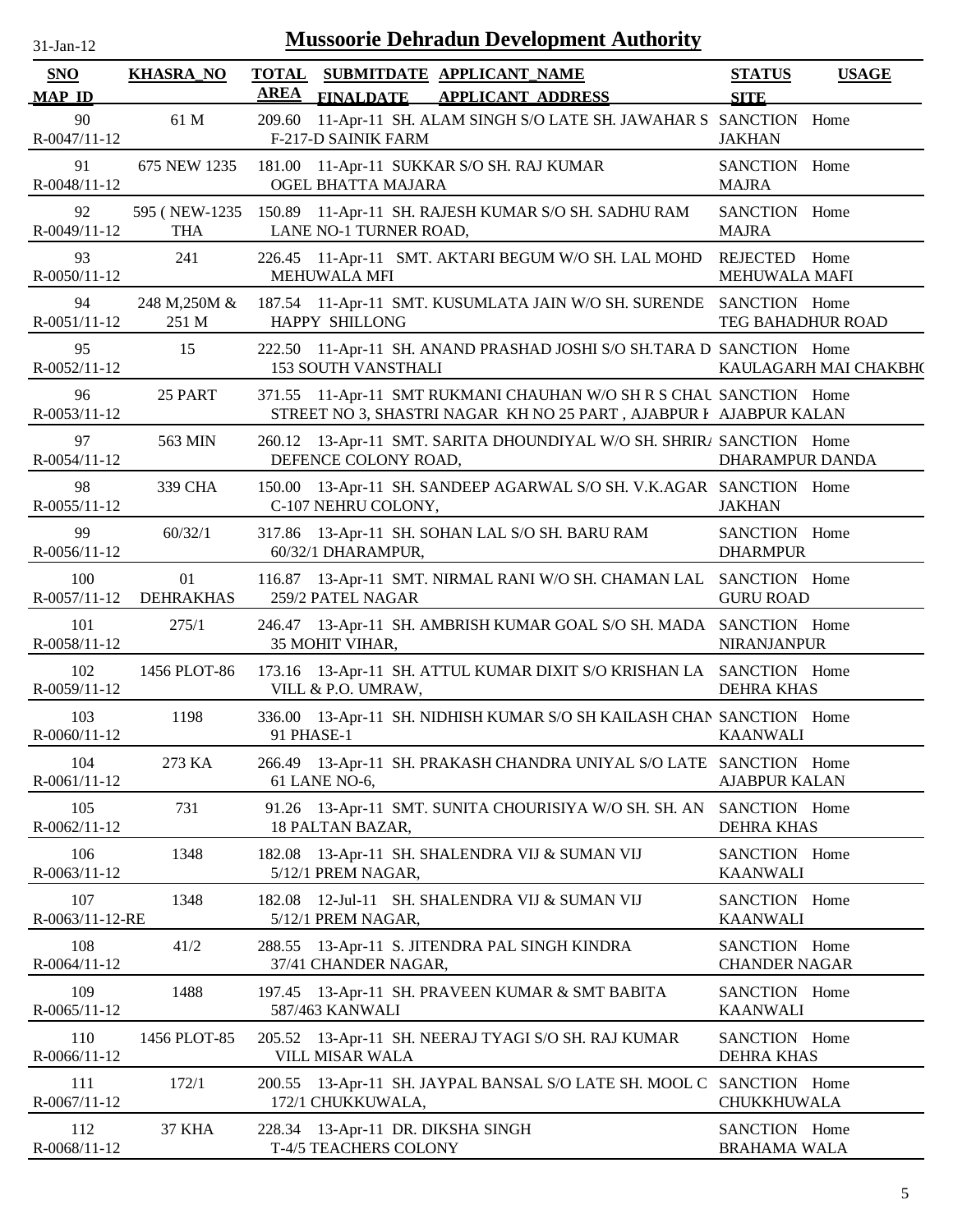| $31$ -Jan- $12$             |                                      |                             | <b>Mussoorie Dehradun Development Authority</b>                                                                  |                                         |                            |
|-----------------------------|--------------------------------------|-----------------------------|------------------------------------------------------------------------------------------------------------------|-----------------------------------------|----------------------------|
| <b>SNO</b><br><b>MAP ID</b> | <b>KHASRA_NO</b>                     | <b>TOTAL</b><br><b>AREA</b> | SUBMITDATE APPLICANT_NAME<br><b>FINALDATE APPLICANT ADDRESS</b>                                                  | <b>STATUS</b><br><b>SITE</b>            | <b>USAGE</b>               |
| 113<br>R-0069/11-12         | 609                                  | 227.50                      | 13-Apr-11 SH. DIVYA JYOT SINGH<br>3/68 SCE-5 RANJENDAR NAGAR SAHIBABAD                                           | SANCTION Home<br><b>BHARUWALA GRANT</b> |                            |
| 114                         | 88,89%<br>R-0070/11-12 PROP-NO 76/16 |                             | 237.84 13-Apr-11 SMT .SUSHMA RAWAT<br>258/20 SAKET LANE -NO-2 RAJPUR ROAD                                        | SANCTION Home<br><b>KARANPUR KHAS</b>   |                            |
| 115<br>R-0071/11-12         | 422 KA                               |                             | 259.00 13-Apr-11 SMT. RAJNI BHATT<br>POOJA WALA BADRIPUR                                                         | SANCTION Home<br><b>BADRIPUR</b>        |                            |
| 116<br>R-0072/11-12         | 871 M                                |                             | 401.00 15-Apr-11 GOPAL SARAN SINGH<br>30 SATABDI ENCLAV JOGIWALA DEHRADUN                                        | SANCTION Home<br><b>NATHANPUR</b>       |                            |
| 117<br>R-0073/11-12         | KH 1083                              |                             | 188.00 15-Apr-11 SH. SURBIR SINGH NEGI S/O. SH. BHAAN SI SANCTION Home<br>8227/4 INDIRA NAGAR DEHRADUN           | <b>AJABPUR KALAN</b>                    |                            |
| 118<br>R-0074/11-12         | 97                                   | 195.16                      | 15-Apr-11 SH.B.P. DIMRI<br>H.N0-97 BLOCK-B IDGAH D.DUN                                                           | SANCTION Home<br><b>IDGAH</b>           |                            |
| 119<br>R-0075/11-12         | 177                                  | 326.20                      | 15-Apr-11 SMT.BASANTI DEVI<br>615/2 VIJAY PARK LANE-N0-9 D.DUN                                                   | SANCTION Home<br><b>KAANWALI</b>        |                            |
| 120<br>R-0076/11-12         | 80                                   | 199.00                      | 15-Apr-11 SH.K.S HORA & SMT.RAJENDRA KAUR<br>72/1 GURU ROAD D.DUN                                                | SANCTION Home<br>PARK ROAD              |                            |
| 121<br>R-0077/11-12         | 56 & OLD 47                          | 78.61                       | 15-Apr-11 SMT.RAJNI WALIA<br>56 LUNIA MOHALLA D.DUN                                                              | SANCTION Home<br>LUNIA MAHALLA          |                            |
| 122<br>R-0078/11-12         | 53 M                                 |                             | 203.88 15-Apr-11 SH.MANOJ KUMAR<br><b>GRAM SALAWALA D.DUN</b>                                                    | SANCTION Home<br><b>KANDOLI</b>         |                            |
| 123<br>R-0079/11-12         | 709 & 710                            |                             | 85.10 15-Apr-11 SH.KAMAL DUREJA<br>282 SEWLA KALAN D.DUN                                                         | SANCTION Home<br><b>KAANWALI</b>        |                            |
| 124<br>R-0080/11-12         | <b>19 KHA</b>                        |                             | 140.46 15-Apr-11 SH.SANJAY SAWHNEY & SMT. RAJNI SAWHI SANCTION Home<br>C-28 FIRST FLOOR GRATER KAILASH NEW DELHI |                                         | <b>CHAI BAGH KAULAGARH</b> |
| 125<br>R-0081/11-12         | 642 & OLD 8                          |                             | 221.57 15-Apr-11 SH. SOBAN CHAND NEGI<br>GRAM NATHANPUR RAIPUR ROAD D.DUN                                        | SANCTION Home<br><b>NATTHANPUR</b>      |                            |
| 126<br>R-0082/11-12         | 136 & 281 NEW                        |                             | 311.69 15-Apr-11 SH.LALIT MOOHAN BHATT<br>SARASWATI VIHAR GRAM AJABPUR KALAN D.DUN                               | SANCTION Home<br><b>AJABPUR KHURD</b>   |                            |
| 127<br>R-0083/11-12         | 164 KHA & 88<br><b>OLD</b>           |                             | 378.00 15-Apr-11 SMT. SHALINI LUNYAL & SMT. NITASHA K SANCTION Home<br>226 PARK ROAD D.DUN                       | <b>NIRANJANPUR</b>                      |                            |
| 128<br>R-0083/11-12-RE      | 164 KHA & 88<br><b>OLD</b>           | 370.00                      | $4$ -Jul-11<br>SMT. SHALINI LUNYAL & SMT. NITASHA K SANCTION Home<br>226 PARK ROAD D.DUN                         | <b>NIRANJANPUR</b>                      |                            |
| 129<br>R-0084/11-12         | 702                                  |                             | 208.32 15-Apr-11 SH.RAJENDER PRASAD TIWARI<br>H.N0-101/2 ADARASH VIHAR KARGI ROAD D.DUN                          | SANCTION Home<br><b>DEHRA KHAS</b>      |                            |
| 130<br>R-0085/11-12         | 374/20                               | 490.51                      | 18-Apr-11 DR. DIWAN SINGH RAWAT S/O LATE SH. M<br>36 RAJ VIHAR-2                                                 | SANCTION Home<br><b>KAANWALI</b>        |                            |
| 131<br>R-0086/11-12         | 523 & 524                            | 142.38                      | 18-Apr-11 DR. NITIN PANDEY S/O SH.S.D.PANDEY<br>50 SUBHASH ROAD,                                                 | SANCTION Home<br><b>JAKHAN</b>          |                            |
| 132<br>R-0087/11-12         | 683                                  | 167.28                      | 18-Apr-11 SMT.ARJU PARVEEN W/O MOHMAD ASLAM SANCTION Home<br>436/1 KRISHAN NAGAR,                                | <b>DEHRA KHAS</b>                       |                            |
| 133<br>R-0088/11-12         | 346                                  | 178.00                      | 18-Apr-11 SH. RAJEEV DHYANI S/O SH,B.D.DHYANI<br>62/2 B VIJAY COLONY,                                            | SANCTION Home<br>JOHDI                  |                            |
| 134<br>R-0089/11-12         | 511                                  | 80.00                       | 18-Apr-11 SH. SURESH CHAND S/O SH. CHANDU LAL<br>VILL & P.O- KAULAGARH                                           | SANCTION Home<br><b>KAULAGARH</b>       |                            |
| 135<br>R-0090/11-12         | 472 & 473                            |                             | 243.37 18-Apr-11 SMT. VIJAY LAXMI W/O SH. S.N. SHARMA<br>HATHI BARKALA,                                          | SANCTION Home<br>HATHIBARKALA           |                            |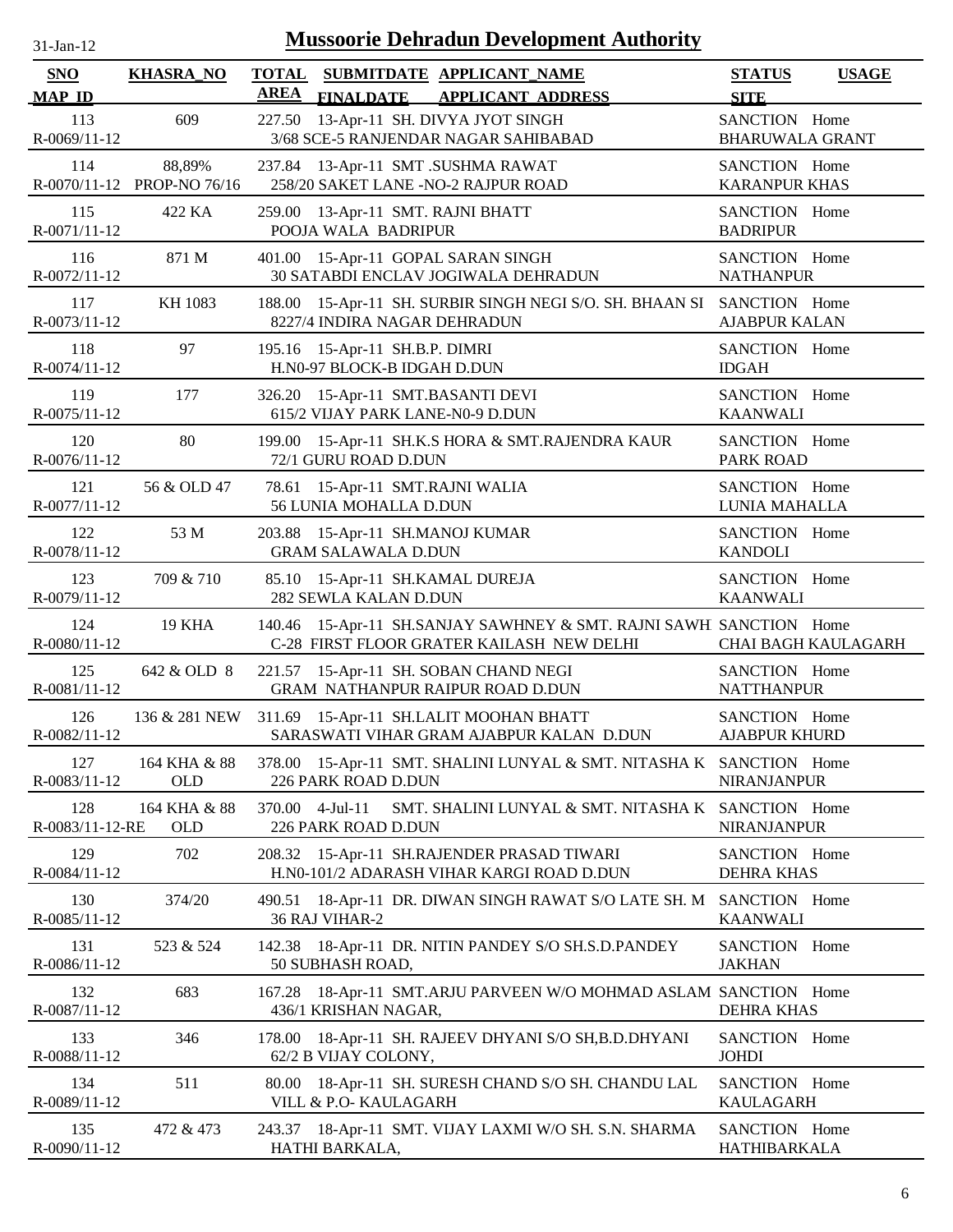| -Jan- |  |
|-------|--|

| SNO                 | <b>KHASRA_NO</b>           | <b>TOTAL</b>                                         |                  | SUBMITDATE APPLICANT NAME                                                                                      | <b>STATUS</b>                             | <b>USAGE</b> |
|---------------------|----------------------------|------------------------------------------------------|------------------|----------------------------------------------------------------------------------------------------------------|-------------------------------------------|--------------|
| <b>MAP ID</b>       |                            | <b>AREA</b>                                          | <b>FINALDATE</b> | <b>APPLICANT ADDRESS</b>                                                                                       | <b>SITE</b>                               |              |
| 136<br>R-0091/11-12 | 328 KHA & 138<br>OLD       |                                                      |                  | 111.52 18-Apr-11 SH.HARMEET SINGH<br>9/B-107 GOVIND NAGAR RACE COURSE D.DUN                                    | SANCTION Home<br><b>AJABPUR KHURD</b>     |              |
| 137<br>R-0092/11-12 | 328 KHA & 138<br>OLD       | <b>G-29 RACE COURSE D.DUN</b>                        |                  | 148.70 18-Apr-11 SH.GURPREET SINGH                                                                             | SANCTION Home<br><b>AJABPUR KHURD</b>     |              |
| 138<br>R-0093/11-12 | 36                         | 58 CHAKRATA ROAD D.DUN                               |                  | 949.47 18-Apr-11 DR. M.C. LUTHRA & OTHERS                                                                      | SANCTION Home<br>CHUKKHUWALA              |              |
| 139<br>R-0094/11-12 | 1563./3                    | INDIRA PURAM KANWALI D.DUN                           |                  | 223.05 18-Apr-11 SH. PRABHAS CHANDRA CHAUHAN                                                                   | SANCTION Home<br><b>KAANWALI</b>          |              |
| 140<br>R-0095/11-12 | 427 DHA & 425<br>CHA & 955 | 87/5-1 TYAGI ROAD D.DUN                              |                  | 215.58 18-Apr-11 SMT.JOGINDER KAUR                                                                             | SANCTION Home<br><b>DEHRA KHAS</b>        |              |
|                     | OLD                        |                                                      |                  |                                                                                                                |                                           |              |
| 141<br>R-0096/11-12 | 590 KHA & 75<br><b>OLD</b> | 4 NEW ROAD J.P. PLAZA D.DUN                          |                  | 148.64 18-Apr-11 SH.INDERJEET SINGH & OTHERS                                                                   | SANCTION Home<br><b>AJABPUR KHURD</b>     |              |
| 142<br>R-0097/11-12 | 62 & 63 KA                 | 188.50 18-Apr-11 SH.RAJU THAPA                       |                  | 149 PREM PUR MAFFI KAULAGARH ROAD D.DUN                                                                        | SANCTION Home<br>PREMPUR MAFI (PART)      |              |
| 143<br>R-0098/11-12 | 1116 KA                    | 135.00                                               |                  | 18-Apr-11 SMT.SHOBHA NEGI<br>UPPER SARTHI VIHAR AJABPUR KALAN D.DUN                                            | SANCTION Home<br><b>AJABPUR KALAN</b>     |              |
| 144<br>R-0099/11-12 | 92/136                     | 135.59 18-Apr-11 SH.RAMAN AHUJA<br>94 KARANPUR D.DUN |                  |                                                                                                                | SANCTION Home<br><b>KARANPUR</b>          |              |
| 145<br>R-0100/11-12 | 151 YA & 203<br><b>OLD</b> | 36/2 NALA PANI ROAD D.DUN                            |                  | 111.50 19-Apr-11 SH.RAVI RAJ SINGH                                                                             | SANCTION Home<br><b>AJABPUR KHURD</b>     |              |
| 146<br>R-0101/11-12 | 175/127                    | 301.00<br>175/127 DOBHAL WALA D.DUN                  |                  | 19-Apr-11 SH.DINESHWAR PRASAD JUGRAN                                                                           | SANCTION Home<br><b>DOBHALWALA</b>        |              |
| 147<br>R-0102/11-12 | 468                        |                                                      |                  | 244.63 19-Apr-11 DR. H.K. SANWAL & SMT. MANJU SANWAL SANCTION Home<br>78 GREEN PARK NIRANJAN PUR D.DUN         | <b>KAANWALI</b>                           |              |
| 148<br>R-0103/11-12 | 1DA                        | 188.66                                               |                  | 19-Apr-11 SH. DINESH KUMAR BANDHU & SMT. ALPAI SANCTION Home<br>C-16/4 NEW TYPE-III O.F.D. ESTATE RAIPUR D.DUN | LADPUR (PART)                             |              |
| 149<br>R-0104/11-12 | 1453 (PLOT<br>$NO-56$      | 194 DHARAMPUR DANDA                                  |                  | 175.02 19-Apr-11 SH. SUNIL DANDRIYAL S/O SH. SURENDRA SANCTION Home                                            | <b>DEHRA KHAS</b>                         |              |
| 150<br>R-0105/11-12 | 1459 & 1456<br>(PLOT-59)   |                                                      |                  | 175.07 19-Apr-11 SH. SUSHIL KUMAR RATHI S/O SH. JAY PRAI SANCTION Home<br>C/O DEV BHOOMI INSTITUTE, MANDUWALA  | <b>DEHRA KHAS</b>                         |              |
| 151<br>R-0106/11-12 | 203/164                    | 216.05<br>203/164 OLD DALANWALA                      |                  | 19-Apr-11 SH. DHARAM CHAND S/O SH. MALLAN PRAS SANCTION Home                                                   | <b>OLD DALANWALA</b>                      |              |
| 152<br>R-0107/11-12 | 40                         | 108 INDRA NAGAR                                      |                  | 177.50 19-Apr-11 SMT.SARIKA PANT & SH. ASHISH PANT                                                             | SANCTION Home<br>NIRANJANPUR              |              |
| 153<br>R-0108/11-12 | 997 DA<br>$(OLD-720)$      | 154.00<br>SUBHASH NAGAR,                             |                  | 19-Apr-11 SMT. SAROJ GOYAL W/O SH. RAJKUMAR                                                                    | SANCTION Home<br><b>MAJRA</b>             |              |
| 154<br>R-0109/11-12 | 532 MIN                    | 150.55<br>48 SUMAN NAGAR,                            |                  | 20-Apr-11 SH. RAJENDRA SINGH RANA S/O SH. PADA                                                                 | SANCTION Home<br><b>AJABPUR KALAN</b>     |              |
| 155<br>R-0110/11-12 | 1563/3 MIN                 | 84.00<br>$LIG-55$                                    |                  | 20-Apr-11 SMT. JANKI JOSHI W/O PREM BALLABH JO                                                                 | SANCTION Home<br><b>KAANWALI</b>          |              |
| 156<br>R-0111/11-12 | 734                        | <b>GRAPHIC ERA EDUCATION</b>                         |                  | 1,254.64 20-Apr-11 GRAPHIC ERA EDUCATION SOCIETY SECY                                                          | SANCTION Hostel<br><b>BHARUWALA GRANT</b> |              |
| 157<br>R-0112/11-12 | 1146 MIN                   | 238.69                                               |                  | 20-Apr-11 SMT. PRATIBHA SHARMA & SMT. PREMLAT SANCTION Home<br>192/1 KHURBUDA MOHALLA, DEHRADUN.               | <b>DEHRA KHAS</b>                         |              |
| 158<br>R-0113/11-12 | 321                        | 152.20                                               |                  | 20-Apr-11 SMT.KAMLA DAUNDIYAL<br>SARASWATI VIHAR GRAM AJABPUR KHURD D.DUN                                      | SANCTION Home<br><b>AJABPUR KHURD</b>     |              |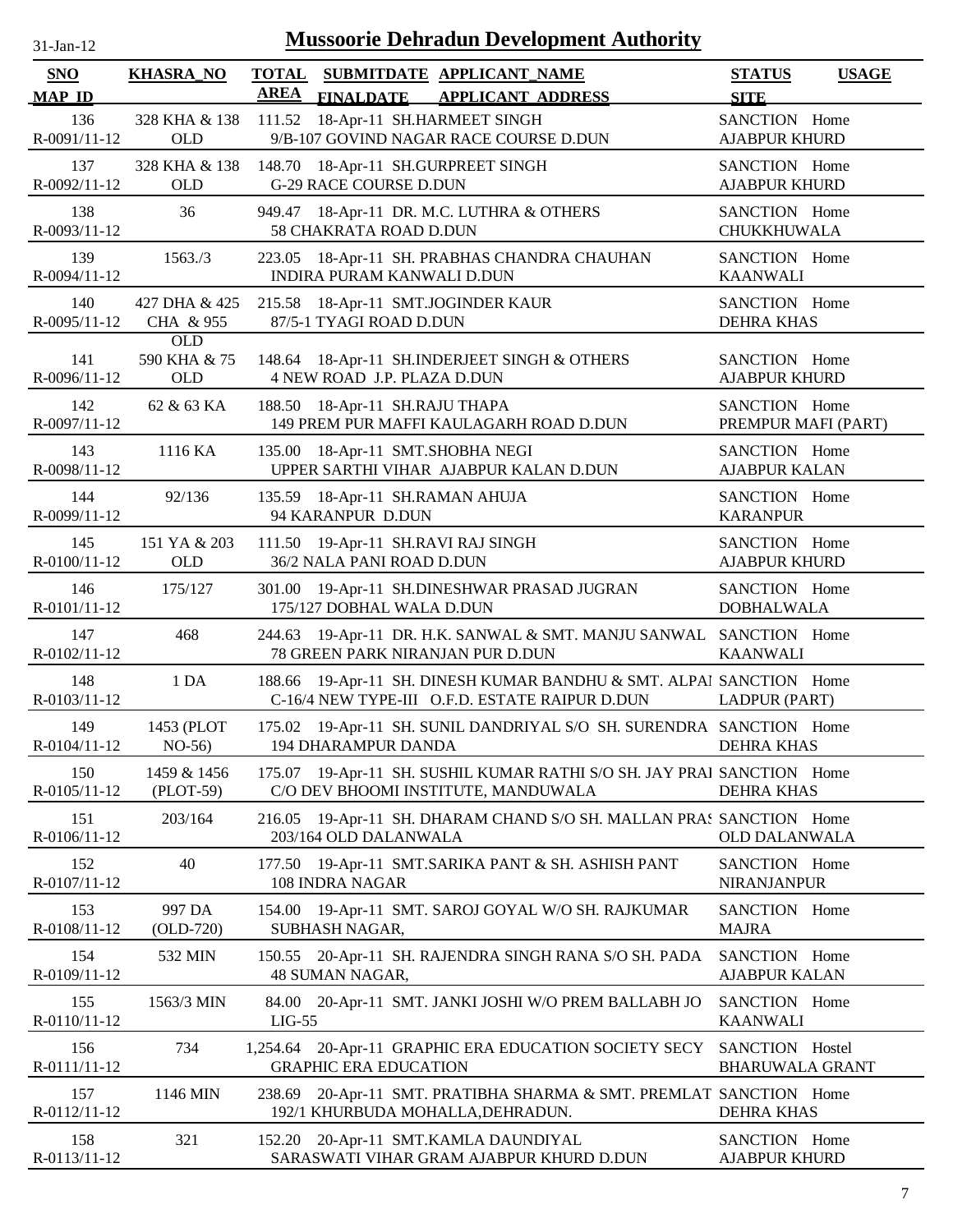| $31$ -Jan-12                | <b>Mussoorie Dehradun Development Authority</b> |             |                                                                      |                                                                                                                                   |                                       |                          |  |  |  |
|-----------------------------|-------------------------------------------------|-------------|----------------------------------------------------------------------|-----------------------------------------------------------------------------------------------------------------------------------|---------------------------------------|--------------------------|--|--|--|
| <b>SNO</b><br><b>MAP ID</b> | <b>KHASRA_NO</b>                                | <b>AREA</b> | <b>FINALDATE</b>                                                     | TOTAL SUBMITDATE APPLICANT NAME<br><b>APPLICANT ADDRESS</b>                                                                       | <b>STATUS</b><br><b>SITE</b>          | <b>USAGE</b>             |  |  |  |
| 159<br>R-0114/11-12         | 1104/1                                          |             | 234.82 20-Apr-11 SH. P.R.GAUTAM                                      | 27 PANCH SHEEL PARK CHAKRATA ROAD D.DUN                                                                                           | SANCTION Home<br><b>KAANWALI</b>      |                          |  |  |  |
| 160<br>R-0115/11-12         | 386                                             |             | 95.75 20-Apr-11 SH.GIRISH CHANDRA<br><b>GRAM HATHIBARKALAN D.DUN</b> |                                                                                                                                   | SANCTION Home<br><b>HATHIBARKALA</b>  |                          |  |  |  |
| 161<br>R-0116/11-12         | 139/1 & 329<br><b>KHA</b>                       |             |                                                                      | 170.00 20-Apr-11 SMT. NIRAMLA NAUTIYAL<br>SARASWATI VIHAR BLOCK-C GRAM AJABPUR KHURD D.D                                          | SANCTION Home<br><b>AJABPUR KHURD</b> |                          |  |  |  |
| 162<br>R-0117/11-12         | 143/1 (NEW 108)<br>D)                           |             | JOLLY GRANT,                                                         | 320.00 20-Apr-11 SH. GAJENDRA SINGH CHANDEL S/O LT.SH. SANCTION Home                                                              | MOHKAMPUR KHURD                       |                          |  |  |  |
| 163<br>R-0118/11-12         | 466-A $(52/4A)$                                 |             | <b>186 KHURBUDA MOHALLA</b>                                          | 135.36 20-Apr-11 SMT. ANITA GUPTA , SH.RAJEEV, SH, SANJE SANCTION Home                                                            | KHURBURA MOHALLA                      |                          |  |  |  |
| 164<br>R-0119/11-12         | PROP.NO-23/56                                   |             | 377.86 20-Apr-11 SMT. PRABHA SHOF<br>23/56 NESHVILLA ROAD D.DUN      |                                                                                                                                   | SANCTION Home<br>NESHVILLA ROAD       |                          |  |  |  |
| 165<br>R-0120/11-12         |                                                 |             |                                                                      | 1340 & 352 OLD 169.50 20-Apr-11 SH.BIPIN CHANDRA THAPLIYAL& SMT. ANJ SANCTION Home<br>C/0 SH. N.L. DANGWAL C-13 TURNER ROAD D.DUN | <b>AJABPUR KHURD</b>                  |                          |  |  |  |
| 166<br>R-0121/11-12         | 1705 (OLD-366)                                  |             | 25/8 E.C.ROAD,                                                       | 182.48 21-Apr-11 SMT. PRATIKSHA SETHI & SMT. PRABHJOT   SANCTION Home                                                             | <b>AJABPUR KHURD</b>                  |                          |  |  |  |
| 167<br>R-0122/11-12         | 2208                                            |             | <b>VILL-DANG ETHANA</b>                                              | 132.38 21-Apr-11 SMT. REETA RAUTHAN W/O SH. JAGMOHA SANCTION Home                                                                 | <b>ARCADIA GRANT</b>                  |                          |  |  |  |
| 168<br>R-0123/11-12         | 1513 M                                          |             | 93/9 SHREE RAM PURAM                                                 | 175.01 21-Apr-11 SH. SANJAY BHATNAGAR & SMT NEERU B SANCTION Home                                                                 | <b>KAANWALI</b>                       |                          |  |  |  |
| 169<br>R-0124/11-12         | 212/2                                           |             | 212/2 KURBUDA MOHALLA                                                | 93.30 21-Apr-11 SH. PAWAN KUMAR JAIN S/O LT. SH MAHAl SANCTION Home                                                               | KHURBURA MOHALLA                      |                          |  |  |  |
| 170<br>R-0125/11-12         | 539                                             |             | <b>SUBHASH NAGAR</b>                                                 | 156.35 21-Apr-11 SH. RAMAKANT SHARMA S/O SH. REWTI R SANCTION Home                                                                | <b>BHARUWALA GRANT</b>                |                          |  |  |  |
| 171<br>$R-0126/11-12$       | 2058 K & 1141<br><b>OLD</b>                     |             | 51/9 HARIDWAR ROAD D.DUN                                             | 225.74 21-Apr-11 SH.SATYA PRASAD NAUTIYAL                                                                                         | SANCTION Home<br><b>AJABPUR KALAN</b> |                          |  |  |  |
| 172<br>R-0127/11-12         | 10                                              |             | 10 SEWAK ASHRAM ROAD D.DUN                                           | 201.82 21-Apr-11 SMT. KUSUM PANWAR                                                                                                | SANCTION Home<br>SEWAK ASHRAM ROAD    |                          |  |  |  |
| 173<br>R-0128/11-12         | 941 KA                                          |             | STREET NO 1, NATHANPUR                                               | 377.73 23-Apr-11 SMT. ROOPA PUNDIR W/OSH. VEERENDRA S SANCTION Home                                                               | <b>NATHANPUR</b>                      |                          |  |  |  |
| 174<br>R-0129/11-12         | 35 (PLOT<br>$NO-42)$                            |             | 38 GANGOTRI AVAS,                                                    | 145.76 23-Apr-11 SMT. SAROJANI MAITHANI W/O SH. KAILAS SANCTION Home                                                              | <b>CHIDOWALI</b>                      |                          |  |  |  |
| 175<br>R-0130/11-12         | 314 JA                                          |             | 16-A MIG FLATE,                                                      | 162.00 23-Apr-11 SMT. PINKKY SAXSENA W/O SH H.S SAXSEN REJECTED Home                                                              | <b>NATHANPUR</b>                      |                          |  |  |  |
| 176<br>R-0131/11-12         | PLOT NO-92                                      |             | TYPE-3 BLOCK-5,                                                      | 493.17 23-Apr-11 SH. AMITABH GAUTAM & SMT. SHAILZA G SANCTION Home                                                                |                                       | U.S.H.A. COLONY SAHASTRA |  |  |  |
| 177<br>R-0132/11-12         | 1500 (PLOT-22)                                  |             |                                                                      | 168.59 23-Apr-11 DR. RAMA MAIKHURI W/O DR. R.K.MAIKH<br>AAMRAKUNJ, BUGANI ROAD, SRINAGAR, GARWAL                                  | SANCTION Home<br><b>DEHRA KHAS</b>    |                          |  |  |  |
| 178<br>R-0133/11-12         | 151 YA & 203<br><b>OLD</b>                      |             | 111.50 23-Apr-11 SH.KUNWAR SINGH<br><b>GRAM AJABPUR KALAN D.DUN</b>  |                                                                                                                                   | SANCTION Home<br><b>AJABPUR KHURD</b> |                          |  |  |  |
| 179<br>R-0134/11-12         | 1162                                            |             | <b>ENGEERES ENCLAVE</b>                                              | 168.68 25-Apr-11 SH. ANIL KUMAR TYAGI S/O ATAR SINGH T SANCTION Home                                                              | <b>KAANWALI</b>                       |                          |  |  |  |
| 180<br>R-0135/11-12         | 876 NEW & 439<br><b>NEW</b>                     |             | 130.00 25-Apr-11 SH. FIROZ KHAN                                      | 126 ROCHI PURA NIRANJAN PUR D.DUN                                                                                                 | SANCTION Home<br>MEHUWALA MAFI        |                          |  |  |  |
| 181<br>R-0136/11-12         | 835                                             |             |                                                                      | 223.04 25-Apr-11 KM. PRASANA & KM. SHREYA<br>VIHNU VIHAR GRAM AJABPUR KALAN D.DUN                                                 | SANCTION Home<br>AJABPUR KALAN        |                          |  |  |  |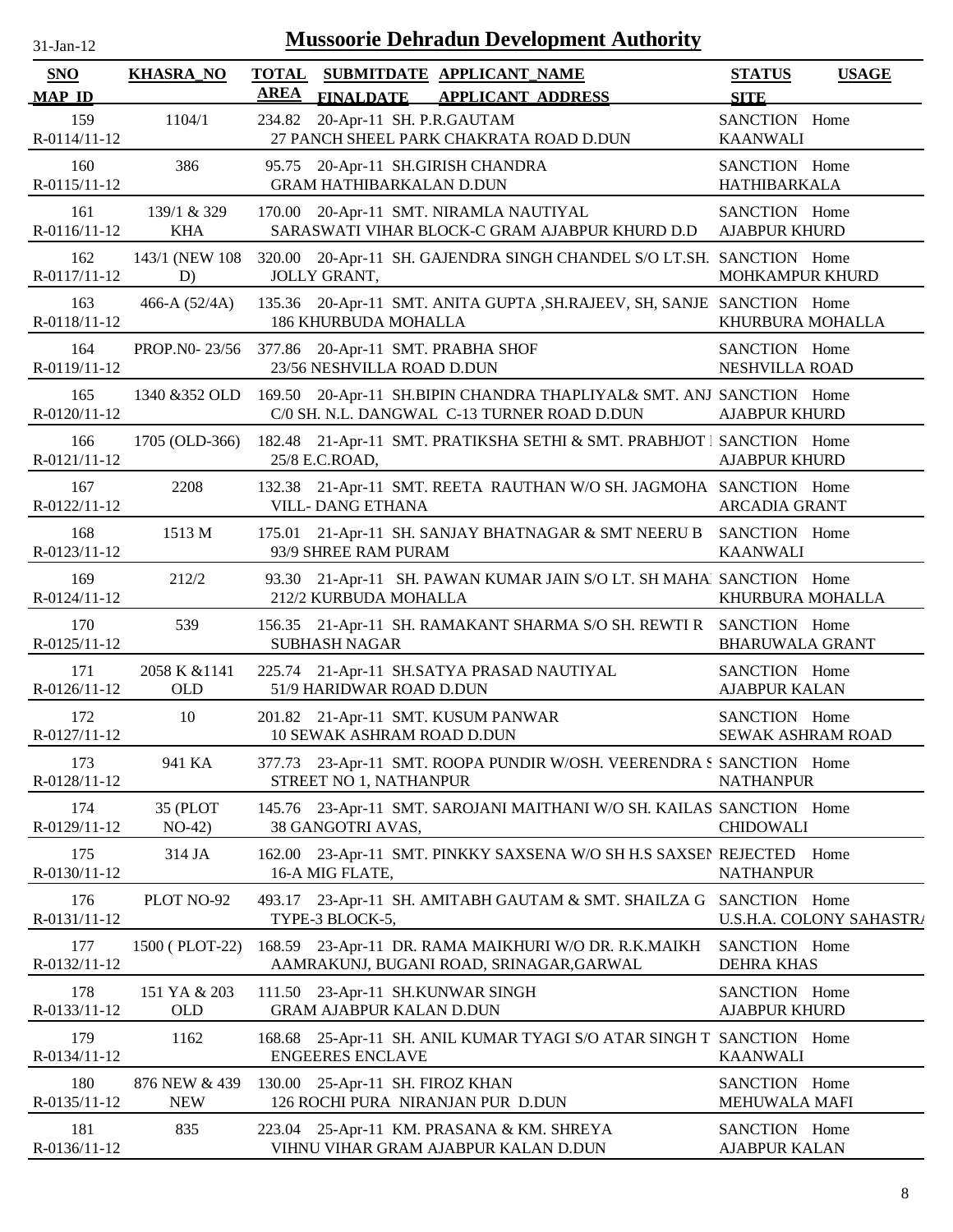| $31$ -Jan-1 |  |
|-------------|--|

| <b>SNO</b><br><b>MAP ID</b> | <b>KHASRA_NO</b>                                 | <b>TOTAL</b><br><b>AREA</b> | <b>FINALDATE</b>                                            | SUBMITDATE APPLICANT NAME<br><b>APPLICANT ADDRESS</b>                                                             | <b>STATUS</b><br><b>SITE</b>             | <b>USAGE</b> |
|-----------------------------|--------------------------------------------------|-----------------------------|-------------------------------------------------------------|-------------------------------------------------------------------------------------------------------------------|------------------------------------------|--------------|
| 182<br>R-0137/11-12         | 182 G                                            | 232.48                      |                                                             | 25-Apr-11 SH.BHUPENDER SINGH NEGI<br>32/7 KISHANPUR CANAL ROAD D.DUN                                              | SANCTION Home<br><b>KISHANPUR</b>        |              |
| 183<br>R-0138/11-12         | 476/1                                            | 217.06                      | 25-Apr-11 SMT.RAMA NEGI<br><b>GRAM AJABPUR KALAN D.DUN</b>  |                                                                                                                   | SANCTION Home<br><b>AJABPUR KALAN</b>    |              |
| 184<br>R-0139/11-12         |                                                  |                             |                                                             | 251 & 431 NEW 295.32 25-Apr-11 SMT.SUNITA DHYANI<br>SHIV MANDIR NEAR P.N.B COLONY SEWLA KALAN CHANDI SEWALA KALAN | SANCTION Home                            |              |
| 185<br>R-0140/11-12         | 35                                               |                             | 213 D.L. ROAD D.DUN                                         | 59 & PLOT- N0- 407.59 25-Apr-11 CAPT. CHETAN MASOAN                                                               | SANCTION Home<br>DEFENCE COLONY          |              |
| 186<br>R-0141/11-12         | 314 OLD & 599                                    |                             | 280.70 25-Apr-11 DR.D.S. RAWAT<br>GRAM AAM WALA TARLA D.DUN |                                                                                                                   | SANCTION Home<br><b>AAMWALA TARLA</b>    |              |
| 187<br>R-0142/11-12         | 17/131/78                                        |                             | 59/4 RAJPUR ROAD,                                           | 158.70 26-Apr-11 SMT. ANJU MEHRA W/O SH. ASHWANI MEHI SANCTION Home                                               | <b>KALI DAS ROAD</b>                     |              |
| 188<br>R-0143/11-12         | 21 MIN (294 K)<br>MIN)                           | 115.78                      | 5/171 MATA MANDIR MARG,                                     | 26-Apr-11 SH. RAJEEV KHARKWAL S/O SH. MANOHAR SANCTION Home                                                       | <b>BANJAREWALA MAFI</b>                  |              |
| 189<br>R-0144/11-12         | KA                                               |                             |                                                             | 444 OLD & 721 125.88 26-Apr-11 SH.SANJAY AGGARWAL<br>167/1 RACE COURSE NEAR POLICE LINE D.DUN                     | SANCTION Home<br><b>NIRANJANPUR</b>      |              |
| 190<br>R-0145/11-12         | 375/1584                                         | 384.70                      |                                                             | 26-Apr-11 SMT.VATSALA BADONI& SH. NAGENDRA D SANCTION Home<br>H- N0-334 F LANE-N0-13 MOHIT NAGAR G.M.S. ROAD      | <b>KAANWALI</b>                          |              |
| 191<br>R-0146/11-12         | 1341 & 1342                                      |                             |                                                             | 301.00 26-Apr-11 SH.VIJAY PRAKASH GAIROLA<br>GARHWAL COLONY NEAR ENGG. ENCLAVE GRAM KANWA KAANWALI                | SANCTION Home                            |              |
| 192<br>R-0147/11-12         | PLOT-N0-95 $\&$<br>KH.NO-1465                    |                             | <b>12 TYAGI ROAD D.DUN</b>                                  | 173.86 26-Apr-11 M/S GANGA REALTORS PVT.LTD                                                                       | SANCTION Home<br><b>DEHRA KHAS</b>       |              |
| 193<br>R-0148/11-12         | PLOT-N0-96 $&$<br>KH.NO-1465                     |                             | <b>12 TYAGI ROAD D.DUN</b>                                  | 173.54 26-Apr-11 M/S GANGA REALTORS PVT. LTD                                                                      | SANCTION Home<br><b>DEHRA KHAS</b>       |              |
| 194<br>R-0149/11-12         | 530                                              |                             | VILL & P.0- BHAUWALA D.DUN                                  | 184.80 26-Apr-11 LT.COL. LATIF AHMED                                                                              | SANCTION Home<br><b>KAANWALI</b>         |              |
| 195                         | <b>PLOT-N0-143</b><br>R-0150/11-12 A & KH.NO-196 |                             | <b>6 MALIYAN STREET. D.DUN</b>                              | 200.00 26-Apr-11 SH.AMIT GUPTA & SH. SHISHIR GARG                                                                 | SANCTION Home<br><b>BANJAREWALA MAFI</b> |              |
| 196<br>R-0151/11-12         | 910 KHA                                          |                             |                                                             | 202.64 26-Apr-11 SH.DEV RAJ SINGH RANA & SMT. MANJU C SANCTION Home<br>18 NEW SAHASTRADHARA ROAD D.DUN            | <b>AAMWALA TARLA</b>                     |              |
| 197<br>R-0152/11-12         | 285 & 443 KHA<br><b>NEW</b>                      |                             |                                                             | 293.57 26-Apr-11 SMT.ANJANA MAMGAIN<br>90 RAJESHWAR NAGAR PHASE-1 SAHASTRA DHARA ROAD I HARRAWALA                 | SANCTION Home                            |              |
| 198<br>R-0153/11-12         | 2335/1                                           | 233.00                      |                                                             | 26-Apr-11 SH. VISHAMBER DUTT RUWARI<br>I-131 DIVYA VIHAR DANDA DHARAMPUR D.DUN                                    | SANCTION Home<br><b>RAIPUR</b>           |              |
| 199<br>R-0154/11-12         | 8 K MI/17                                        | 226.00                      | KANDOLI, DEHRADUN.                                          | 27-Apr-11 SMT. RADHA ARYA W/O SH. ARVIND KUMA SANCTION Home                                                       | <b>KANDOLI</b>                           |              |
| 200<br>R-0155/11-12         | 341 KA                                           | 300.00                      | 104 BHAGIRATHI PURAM,                                       | 27-Apr-11 SMT. MANI KUMAR D/O SH. S.R.KUMAR                                                                       | SANCTION Home<br><b>JAKHAN</b>           |              |
| 201<br>R-0156/11-12         | 330/305/3                                        | 153.28                      | 330/305/3 PATEL NAGAR,                                      | 27-Apr-11 SMT. KURAN BHARI W/O SH. PARAMJIT BH SANCTION Home                                                      | PATEL NAGAR                              |              |
| 202<br>R-0157/11-12         | 120 GA                                           | BANK COLONY,                |                                                             | 200.00 27-Apr-11 SMT. URMILA JOSHI W/O SH. N.D.JOSHI                                                              | SANCTION Home<br><b>KEDARPUR</b>         |              |
| 203<br>R-0158/11-12         | 144 D<br>(NEW-218)                               |                             | 192 DOBHAL WALA,                                            | 154.79 27-Apr-11 SH. NARESH CHANDRA BIJALWAN & SH PA SANCTION Home                                                | NESHVILLA ROAD                           |              |
| 204<br>R-0159/11-12         | 703 KA & 886<br><b>CHA</b>                       | <b>LANE NO-9</b>            |                                                             | 210.22 27-Apr-11 SMT.LAXMI KAPOOR W/O SH. CHARANJEE                                                               | SANCTION Home<br><b>MAJRA</b>            |              |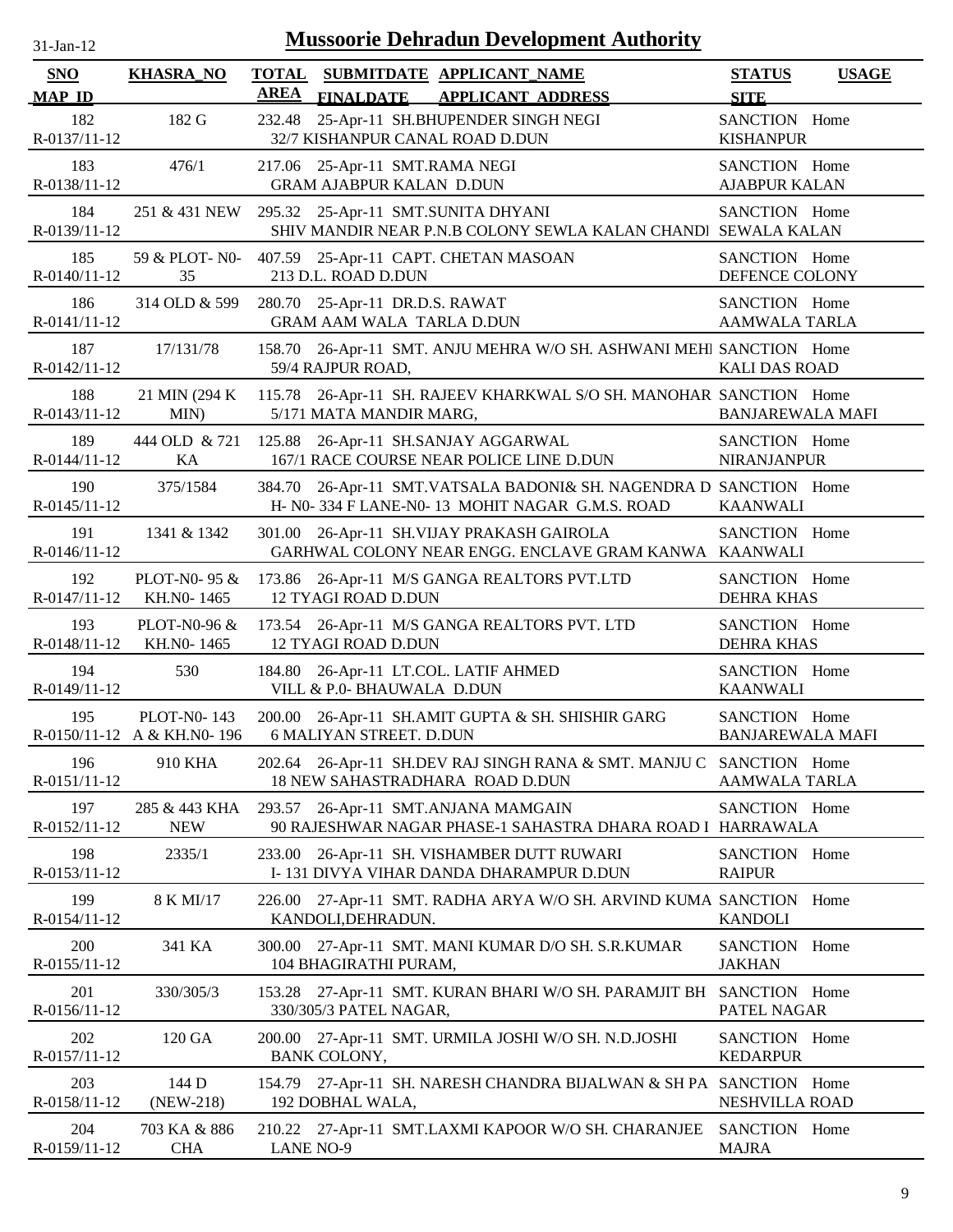| $31$ -Jan-12 |  |
|--------------|--|
|              |  |

| <b>SNO</b><br><b>MAP ID</b> | <b>KHASRA_NO</b>               | <b>TOTAL</b><br><b>AREA</b> | <b>FINALDATE</b>                  | SUBMITDATE APPLICANT NAME<br><b>APPLICANT ADDRESS</b>                                                      | <b>STATUS</b><br><b>SITE</b>             | <b>USAGE</b> |
|-----------------------------|--------------------------------|-----------------------------|-----------------------------------|------------------------------------------------------------------------------------------------------------|------------------------------------------|--------------|
| 205<br>R-0160/11-12         | 386                            | 249.14                      | 27-Apr-11 SMT.SONA NAKOTI         | 63/54/2 VIJAY COLONY HATHIBARKALAN D.DUN                                                                   | SANCTION Home<br><b>HATHIBARKALA</b>     |              |
| 206<br>R-0161/11-12         | PLOT-N0-S-4-<br>B-84 85 B      |                             |                                   | 588.00 27-Apr-11 SH. CHANDRA MANI SHARMA<br>180- SECTOR 4-B DEFENCE COLONY D.DUN                           | SANCTION Home<br>DEFENCE COLONY          |              |
| 207<br>R-0162/11-12         | 822 & 170 OLD                  | 215.65                      |                                   | 27-Apr-11 SH.AJAY KUMAR GAUR<br>35/29 VIJAY PARK EXT. LANE-N0- 4 D.DUN                                     | SANCTION Home<br><b>SEWALA KALAN</b>     |              |
| 208<br>R-0163/11-12         | 65 & 28/26                     | 210.88                      | 27-Apr-11 SMT. JANAK DULARI       | 150/1 SHANTI VIHAR GOVIND GARH D.DUN                                                                       | SANCTION Home<br><b>GOVIND GARH</b>      |              |
| 209<br>R-0164/11-12         | 1112/1                         |                             | 593 KHALA PAR                     | 104.51 28-Apr-11 SH. NISHAR AHMAD S/O SH. ABDUL MAJID SANCTION Home                                        | <b>KAANWALI</b>                          |              |
| 210<br>R-0165/11-12         | 291/189                        |                             |                                   | 251.39 28-Apr-11 SMT. MONIKA SHARMA W/O SH. SANJEEV S SANCTION Home<br>172/147 EAST PATEL NAGAR, DEHRADUN. | <b>GURU ROAD</b>                         |              |
| 211<br>R-0166/11-12         | 1345 MIN                       |                             |                                   | 128.20 28-Apr-11 SH. RUPAK KUMAR S/O. SH RISHI PAL KUM/ SANCTION Home<br>INDRAPURAM MDDA COLONY, DEHRADUN. | <b>KAANWALI</b>                          |              |
| 212<br>R-0167/11-12         | 131/78 (NEW17)                 |                             | <b>BLOCK-2 ARYA NAGAR</b>         | 140.30 28-Apr-11 SMT. SANTOSH GILHOTRA W/O SH. SURES                                                       | <b>SANCTION</b><br><b>KALI DAS ROAD</b>  |              |
| 213<br>R-0168/11-12         | 1459 & 1456                    |                             | 32/4 E.C.ROAD,                    | 175.03 28-Apr-11 SMT. SEEMA BANSAL W/O SH. SANJAY BA SANCTION Home                                         | <b>DEHRA KHAS</b>                        |              |
| 214<br>$R-0169/11-12$       | 1459 & 1456<br>(PLOT 57)       |                             | 194 DHARAMPUR DANDA,              | 175.03 28-Apr-11 SMT. MAMTA DANDRIYAL W/O SH. SUNIL E SANCTION Home                                        | <b>DEHRA KHAS</b>                        |              |
| 215<br>R-0170/11-12         | 517 MIN                        |                             | 32//98/91 GURU ROAD               | 153.45 28-Apr-11 SMT. PARAMJEET KAUR W/O SH JASVINDA SANCTION Home                                         | <b>DEHRA KHAS</b>                        |              |
| 216<br>R-0171/11-12         | 1539                           |                             | 156.50 28-Apr-11 SMT.SMRITI GARG  | H.N0-297 LANE-N0-13 VIJAY PARK EXT. D.DUN                                                                  | SANCTION Home<br><b>KAANWALI</b>         |              |
| 217<br>R-0172/11-12         | 877                            |                             |                                   | 166.84 28-Apr-11 SMT.URMIL KAPOOR & SH. M.M. KAPOOR<br>TURNER ROAD CLEMENT TOWN D.DUN                      | SANCTION Home<br><b>MAJRA</b>            |              |
| 218<br>R-0173/11-12         | 399 OLD & 252<br><b>KHA</b>    |                             |                                   | 418.21 28-Apr-11 SH. ADARSH KUMAR JAIN<br>03 MAHAVEER ENCLAVE MAJRA D.DUN                                  | SANCTION Home<br><b>MAJRA</b>            |              |
| 219<br>R-0174/11-12         | 142 & 53/9                     |                             | 181.00 28-Apr-11 SH.ULLASH BADONI | 142 BAKRAL WALA RAJPUR ROAD D.DUN                                                                          | <b>REJECTED</b><br><b>RAJPUR ROAD</b>    | Home         |
| 220<br>R-0175/11-12         | 727 NEW & 213<br><b>OLD</b>    | 191.90                      |                                   | 28-Apr-11 SH. RAJESHWAR PRASAD<br>GRAM SEWLA KALAN NEAR RAVI DAS MANDIR P.0- MAJR                          | SANCTION Home<br><b>SEWALA KALAN</b>     |              |
| 221<br>R-0176/11-12         | 365                            | 223.00                      | 107 BLOCK IST DHARAMPUR D.DUN     | 28-Apr-11 SMT. SHANTI DEVI SAXENA                                                                          | SANCTION Home<br><b>MAJRA</b>            |              |
| 222<br>R-0177/11-12         | <b>PLOT-N0-89</b><br>&693 717  | 286.00                      |                                   | 28-Apr-11 SH. DHANESH CHAND GOEL<br>2/5 ONGC COLONY ANKLESHWAR GUJRAT                                      | SANCTION Home<br><b>KAANWALI</b>         |              |
| 223<br>R-0178/11-12         | 398 OLD & 263<br><b>NEW</b>    |                             |                                   | 227.69 28-Apr-11 SH. RAMESH CHAND CHAMOLI<br>C-35 JAL NIGAM COLONY INDIRA NAGAR D.DUN                      | SANCTION Home<br><b>MAJRA</b>            |              |
| 224<br>R-0179/11-12         | 1074 KHA                       | 75.00                       | <b>VILL-DADO</b>                  | 29-Apr-11 SMT. DEEPA NAINWAL W/O SH. VIRENDRA SANCTION Home                                                | <b>AJABPUR KHURD</b>                     |              |
| 225<br>R-0180/11-12         | 507 K & 505                    |                             | 72-A NESVILLA ROAD,               | 120.81 29-Apr-11 SMT. MADHULIKA PHARASI W/O SH. SATY                                                       | SANCTION Home<br><b>GUJRADA MANSINGH</b> |              |
| 226<br>R-0181/11-12         | 604                            |                             | 194 PHASE 2.                      | 334.44 29-Apr-11 SH. MANISH GUPTA & SH. VINAY GUPTA                                                        | SANCTION Home<br><b>KAANWALI</b>         |              |
| 227<br>R-0182/11-12         | 404 OLD & 773<br><b>KA NEW</b> |                             |                                   | 204.33 29-Apr-11 SMT. PRABHA DEVI BISHT<br>PREET VIHAR NIRANJAN PUR MAJRA D.DUN                            | SANCTION Home<br><b>NIRANJANPUR</b>      |              |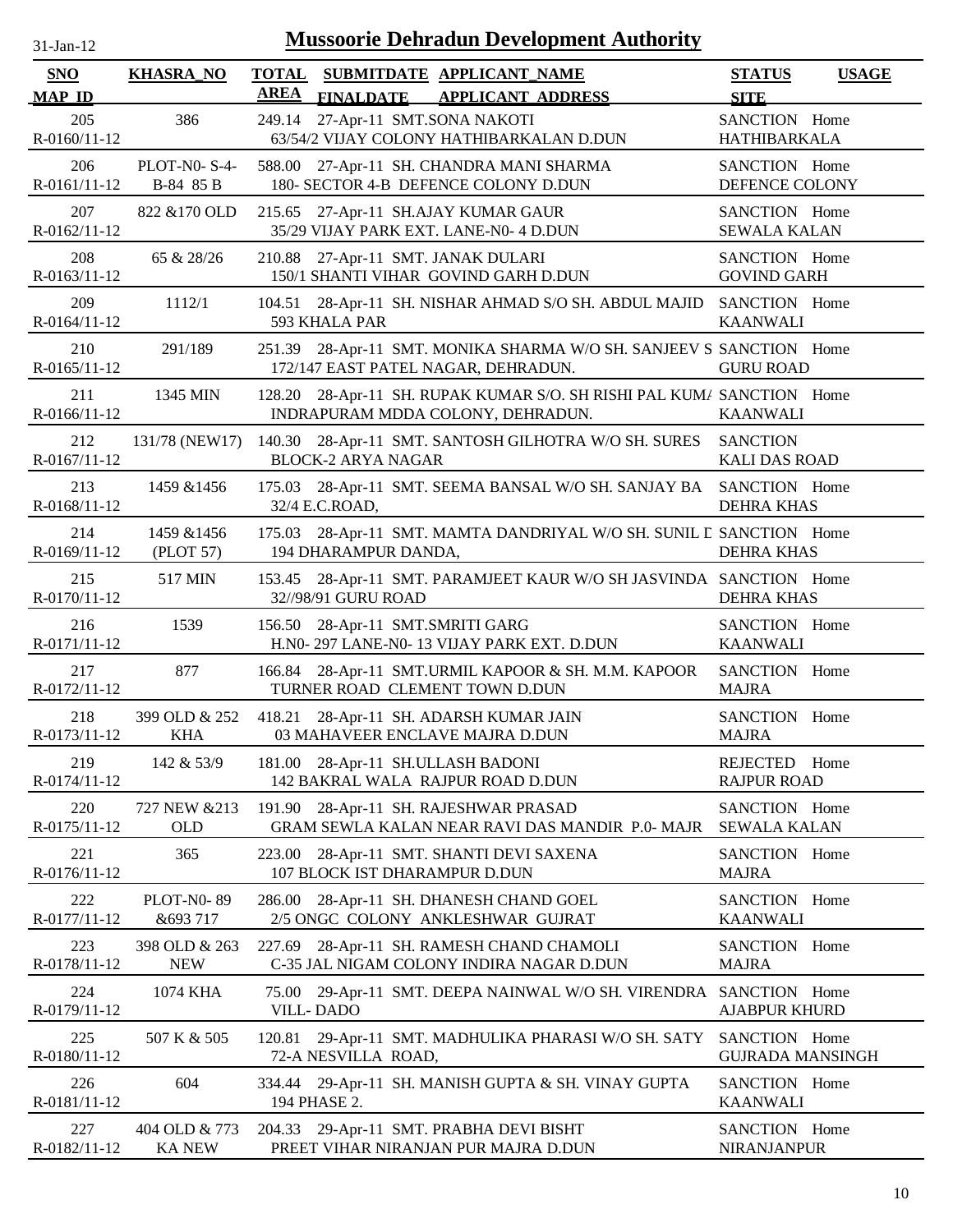| <b>SNO</b><br><b>MAP ID</b> | <b>KHASRA_NO</b>               | AREA   | TOTAL SUBMITDATE APPLICANT NAME<br><b>FINALDATE</b><br><b>APPLICANT ADDRESS</b>                        | <b>STATUS</b><br><b>SITE</b>          | <b>USAGE</b>          |
|-----------------------------|--------------------------------|--------|--------------------------------------------------------------------------------------------------------|---------------------------------------|-----------------------|
| 228<br>R-0183/11-12         | PLOT-N0-87 &<br>1456.1457      |        | 173.75 29-Apr-11 SMT.VIMAL BANSAL<br>32/4 E.C. ROAD D.DUN                                              | SANCTION Home<br><b>DEHRA KHAS</b>    |                       |
| 229<br>R-0184/11-12         | PLOT-N0-88 &<br>KH.NO-1457     |        | 175.00 29-Apr-11 SMT. RAMA GAUTAM<br>C/0 DEV BHOOMI INST. FLAT NAV GAON MANDUWALA D.D DEHRA KHAS       | SANCTION Home                         |                       |
| 230<br>R-0185/11-12         | 22                             | 200.00 | 29-Apr-11 SH. PREM SINGH RAWAT S/O SH. DUNGAR S SANCTION Home<br>KAULAGARH,                            | PREMPUR MAFI (PART)                   |                       |
| 231<br>R-0186/11-12         | 157 KA                         |        | 112.00 30-Apr-11 SH. FARHAT ABBAS S/O MOHAMMAD ABBA SANCTION Home<br>21 FLATE NO9 FORTH TAL            | <b>NIRANJANPUR</b>                    |                       |
| 232<br>R-0187/11-12         | 129                            |        | 168.12 30-Apr-11 SH. SURENDER SINGH BHANDRI S/O SH MOI SANCTION Home<br><b>AMBEDKAR MARG</b>           |                                       | KAULAGARH MAI CHAKBH( |
| 233<br>R-0188/11-12         | 1121 (PLOT<br>$NO-163-A)$      |        | 347.00 30-Apr-11 SH. AVINISH SABBARWAL S/O SH. N.K. SABI SANCTION Home<br>1 SMITH EQUIRE CIVIL LINE    | KAANWALI                              |                       |
| 234<br>R-0189/11-12         | 1145 MIN<br>$(OLD-333)$        |        | 176.28 30-Apr-11 SH. JAGDISH PRASAD GAIROLA S/O SH SUR' SANCTION Home<br>MOTROWALA,                    | MATHUROWALA (PART)                    |                       |
| 235<br>R-0190/11-12         | 912                            | 199.21 | 30-Apr-11 SMT. KRISHNA DEEPAK W/O SH. GOVIND D SANCTION Home<br>353 MOHIT NAGAR                        | <b>KAANWALI</b>                       |                       |
| 236<br>R-0191/11-12         | 697/1<br>(NEW-858)             |        | 160.25 30-Apr-11 SH. DEEPAK KUMAR & SMT. ANURADHA<br>VILL-OGGAL MAJRA,                                 | SANCTION Home<br><b>MAJRA</b>         |                       |
| 237<br>R-0192/11-12         | 1367                           |        | 225.75 30-Apr-11 SMT. YOGITA CHAUHAN W/O SH. VIRENDR SANCTION Home<br><b>60 MATA MADIR MARG</b>        | <b>DEHRA KHAS</b>                     |                       |
| 238<br>R-0193/11-12         | 145                            |        | 134.70 30-Apr-11 SH. HARENDAR SINGH NAYAL S/O SH. GOVI SANCTION Home<br>92 SHIV LOK COLONY,            |                                       | KAULAGARH MAI CHAKBH( |
| 239<br>R-0194/11-12         | 169                            |        | 206.59 30-Apr-11 SH. SATYA PRASHAD SHARMA S/O SH. FATI SANCTION Home<br>315 OLD DALANWALA,             | <b>OLD DALANWALA</b>                  |                       |
| 240<br>R-0195/11-12         | 1236 KH (675<br>OLD)           |        | 101.44 30-Apr-11 SH. MANOJ KUMAR MISHRA S/O SH. RAMES SANCTION Home<br>151 LANE NO-C-3                 | <b>MAJRA</b>                          |                       |
| 241<br>R-0196/11-12         | 1769 KA                        |        | 223.00 2-May-11 SMT.BIMLA DEVI<br>C/0 SH. B.P. TIWARI 131 PHASE-II ASHOK VIHAR AJABPUR I AJABPUR KALAN | <b>SANCTION</b>                       |                       |
| 242<br>R-0197/11-12         | 383                            |        | 417.00 2-May-11 SH. NETRA MANI MALASI<br>18/1 TEG BAHADUR ROAD D.DUN                                   | SANCTION Home<br><b>DHARMPUR</b>      |                       |
| 243<br>R-0198/11-12         | 466/596 (NEW)<br>1005KHA)      |        | 219.78 3-May-11 SMT. MOHANI DEVI W/O SH MOHAN CHAN<br>AJABPUR KHURD MOTHOROWALA ROAD,                  | SANCTION Home<br><b>AJABPUR KHURD</b> |                       |
| 244<br>R-0199/11-12         | 1457 (PLOT-89)                 |        | 176.24 3-May-11 SH. SANJAY BANSAL S/O SH. H.P.BANSAL<br>32/4 E.C.ROAD                                  | SANCTION Home<br><b>DEHRA KHAS</b>    |                       |
| 245<br>R-0200/11-12         | 388                            |        | 263.47 3-May-11 SH.SATISH CHANDRA& YATISH CHANDRA ¿ SANCTION Home<br>SAHARANPUR ROAD MOHABBEWALA D.DUN | MOHABBEWALA (PART)                    |                       |
| 246<br>R-0201/11-12         | 935 & 937 KA                   |        | 217.45 3-May-11 SMT. RANJANA DOBHAL<br>D-6/1 SHIV LOK COLONY LADPUR RAIPUR ROAD D.DUN                  | SANCTION Home<br><b>AAMWALA TARLA</b> |                       |
| 247<br>R-0202/11-12         | 484 OLD & 636<br><b>KA NEW</b> |        | 146.00 3-May-11 SH.RAJ KUMAR WARIKOO<br>68 KASHMIRI COLONY NIRANJANPUR D.DUN                           | SANCTION Home<br><b>NIRANJANPUR</b>   |                       |
| 248<br>R-0203/11-12         | 483 &<br><b>MUNICIPAL</b>      |        | 190.14 3-May-11 SH. AMIT KATIYAR<br>173 KALIDAS ROAD D.DUN                                             | SANCTION Home<br>HATHIBARKALA         |                       |
| 249<br>R-0204/11-12         | NO-176/116<br>16               |        | 193.00 3-May-11 SH. AZAD SINGH<br><b>CHAMAN VIHAR D.DUN</b>                                            | REJECTED Home<br><b>SEWALA KHURD</b>  |                       |
| 250<br>R-0204/11-12-RE      | 16                             |        | 193.00 6-Jul-11<br><b>SH. AZAD SINGH</b><br><b>CHAMAN VIHAR D.DUN</b>                                  | SANCTION Home<br><b>SEWALA KHURD</b>  |                       |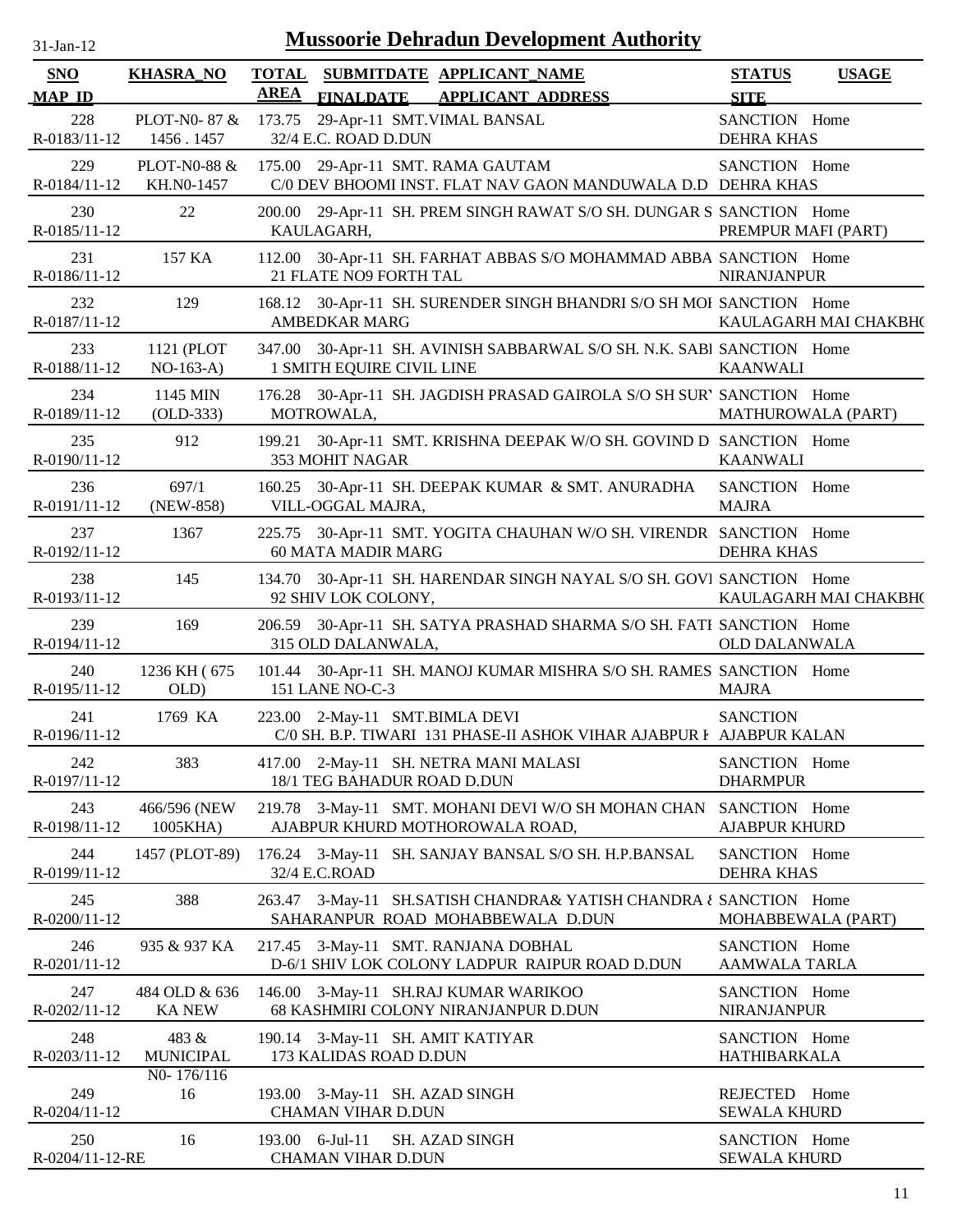| $31$ -Jan-12              |                             |             | <b>Mussoorie Dehradun Development Authority</b>                                                                    |                                       |                       |
|---------------------------|-----------------------------|-------------|--------------------------------------------------------------------------------------------------------------------|---------------------------------------|-----------------------|
| SNO<br><b>MAP ID</b>      | <b>KHASRA_NO</b>            | <b>AREA</b> | TOTAL SUBMITDATE APPLICANT_NAME<br><b>FINALDATE</b><br><b>APPLICANT ADDRESS</b>                                    | <b>STATUS</b><br><b>SITE</b>          | <b>USAGE</b>          |
| 251<br>$R - 0205/11 - 12$ | 34/20                       |             | 209.72 3-May-11 SH. VINOD VACHANI<br>19 MUNICIPAL ROAD WELHAM GIRLS SCHOOL D.DUN                                   | SANCTION Home<br>PRITAM ROAD          |                       |
| 252<br>R-0206/11-12       | 65                          |             | 252.69 3-May-11 SH.RAM ASHRE<br>34/32 GOVIND GARH SHANTI VIHAR D.DUN                                               | SANCTION Home<br><b>KAANWALI</b>      |                       |
| 253<br>R-0207/11-12       | 142                         |             | 291.07 3-May-11 SH. DHARMENDRA PRASAD SUNDRIYAL & : SANCTION Home<br>3 P.W.D. COLONY HARIDWAR ROAD RISHIKESH D.DUN | <b>MOHKAMPUR KHURD</b>                |                       |
| 254<br>R-0208/11-12       | 243 MIN<br>(NEW-81 KA)      |             | 195.00 4-May-11 SH. JAY KISHAN SAWAN S/O SH. PREM JUN SANCTION Home<br><b>44-B TAPKESHWAR ROAD</b>                 |                                       | KAULAGARH MAI CHAKBH( |
| 255<br>R-0209/11-12       | 10/263/226                  |             | 288.00 4-May-11 SH. PADAM BAHADUR KHATRI S/O LAXMA SANCTION Home<br>10/263/226 NEW CANTT ROAD, DEHRADUN.           | NEW CANT ROAD                         |                       |
| 256<br>R-0210/11-12       | 1329 GA                     |             | 161.76 4-May-11 SMT. KAMLA W/O SH. RAMLAKHAN YADA SANCTION Home<br><b>AJABPUR KHURD</b>                            | <b>AJABPUR KHURD</b>                  |                       |
| 257<br>R-0211/11-12       | 294 OLD & 618<br><b>KHA</b> |             | 94.03 4-May-11 SH.PANKAJ BIJALWAN<br>90 VIKAS LOK SAHASTRA DHARA ROAD D.DUN                                        | SANCTION Home<br>AAMWALA TARLA        |                       |
| 258<br>R-0212/11-12       | 1486 & 1487                 |             | 170.94 5-May-11 SMT. SONIA ARORA & SH. CHANCHAL KUM SANCTION Home<br>5 HARI KUNJ, GMS ROAD                         | <b>KAANWALI</b>                       |                       |
| 259<br>R-0213/11-12       | 1486 & 1487<br>MIN          |             | 165.71 5-May-11 SMT. GORIKA BAJAJ & SH.MANISH BAJAJ<br>5 HARI KUNJ, G.M.S. ROAD                                    | SANCTION Home<br>KAANWALI             |                       |
| 260<br>R-0214/11-12       | $633/2$ (<br>NEW-133/112)   |             | 202.35 5-May-11 SH. SANJAY BAHUGUNA S/O SH.DURGA PRA SANCTION Home<br>137 SINGLE MANDI, KARGI                      | <b>DEHRA KHAS</b>                     |                       |
| 261<br>$R - 0215/11 - 12$ | PLOT-N0-59 $&$<br>KH.NO-206 |             | 198.00 5-May-11 DR. R.K.S. VERMA<br>H.NO- 29 TYPE-3 CHILA PROJECT COLONY CHILA- VIA. HAR DHORAN KHAS               | SANCTION Home                         |                       |
| 262<br>R-0216/11-12       | 207/1<br>339 CHA            |             | 277.86 5-May-11 SMT. MANAVATA ZAID ANSARI<br><b>GARM JAKHAN D.DUN</b>                                              | SANCTION Home<br><b>JAKHAN</b>        |                       |
| 263<br>R-0217/11-12       | 126/2                       |             | 308.00 5-May-11 SH. KAUSHAL KISHOR SUKLA<br>T-4/3 SURVEY STATE HATHIBARKALAN D.DUN                                 | SANCTION Home<br><b>KARANPUR KHAS</b> |                       |
| 264<br>R-0218/11-12       | 529 KA                      |             | 104.55 5-May-11 KM. RIDHHIMA BATTA<br>207 INDIRA NAGAR D.DUN                                                       | SANCTION Home<br>SEWALA KALAN         |                       |
| 265<br>R-0219/11-12       | 153/1                       |             | 195.16 5-May-11 SMT. ANJANA BISHT<br>GRAM & P.0- BALA WALA D.DUN                                                   | SANCTION Home<br><b>BAGRAAL GAON</b>  |                       |
| 266<br>R-0220/11-12       | 481                         |             | 411.42 5-May-11 SMT. REKHA PUNDIR & SH. BIJENDRA PUN REJECTED Home<br>213/1 RAJPUR ROAD D.DUN                      | <b>DHAKPATTI</b>                      |                       |
| 267<br>R-0220/11-12-RE    | 481                         |             | 411.42 14-Jun-11 SMT. REKHA PUNDIR & SH. BIJENDRA PUN SANCTION Home<br>213/1 RAJPUR ROAD D.DUN                     | <b>DHAKPATTI</b>                      |                       |
| 268<br>R-0221/11-12       | 51/22                       |             | 92.90 5-May-11 SH.GANESH RATHOR<br>51/22 OLD RAJPUR D.DUN                                                          | SANCTION Home<br><b>OLD RAJPUR</b>    |                       |
| 269<br>R-0222/11-12       | 219/2                       |             | 240.00 5-May-11 SMT. ASHA CHAWLA<br>219 ADHOI WALA D.DUN                                                           | SANCTION Home<br><b>ADOIWALA</b>      |                       |
| 270<br>R-0223/11-12       | 100                         |             | 183.64 5-May-11 SMT. ANJU DOBHAL<br><b>GRAM BANJARA WALA D.DUN</b>                                                 | SANCTION Home<br><b>BANJARAWALA</b>   |                       |
| 271<br>R-0224/11-12       | 59                          |             | 229.75 5-May-11 SH. TOTA KRISHAN KOTHIYAL<br>59 SUMAN NAGAR DHARAMPUR D.DUN                                        | SANCTION Home<br><b>DHARMPUR</b>      |                       |
| 272<br>R-0225/11-12       | 632                         |             | 115.71 5-May-11 SH.MANOJ AHUJA<br>H.N0- 50 KANDOLI RAJPUR ROAD D.DUN                                               | SANCTION Home<br><b>TARLA NAGAL</b>   |                       |
| 273<br>R-0226/11-12       | 632                         |             | 118.15 5-May-11 SH. BHUSHAN KUMAR KUKREJA<br>H.N0-50 KANDOLI RAJPUR ROAD D.DUN                                     | SANCTION Home<br><b>TARLA NAGAL</b>   |                       |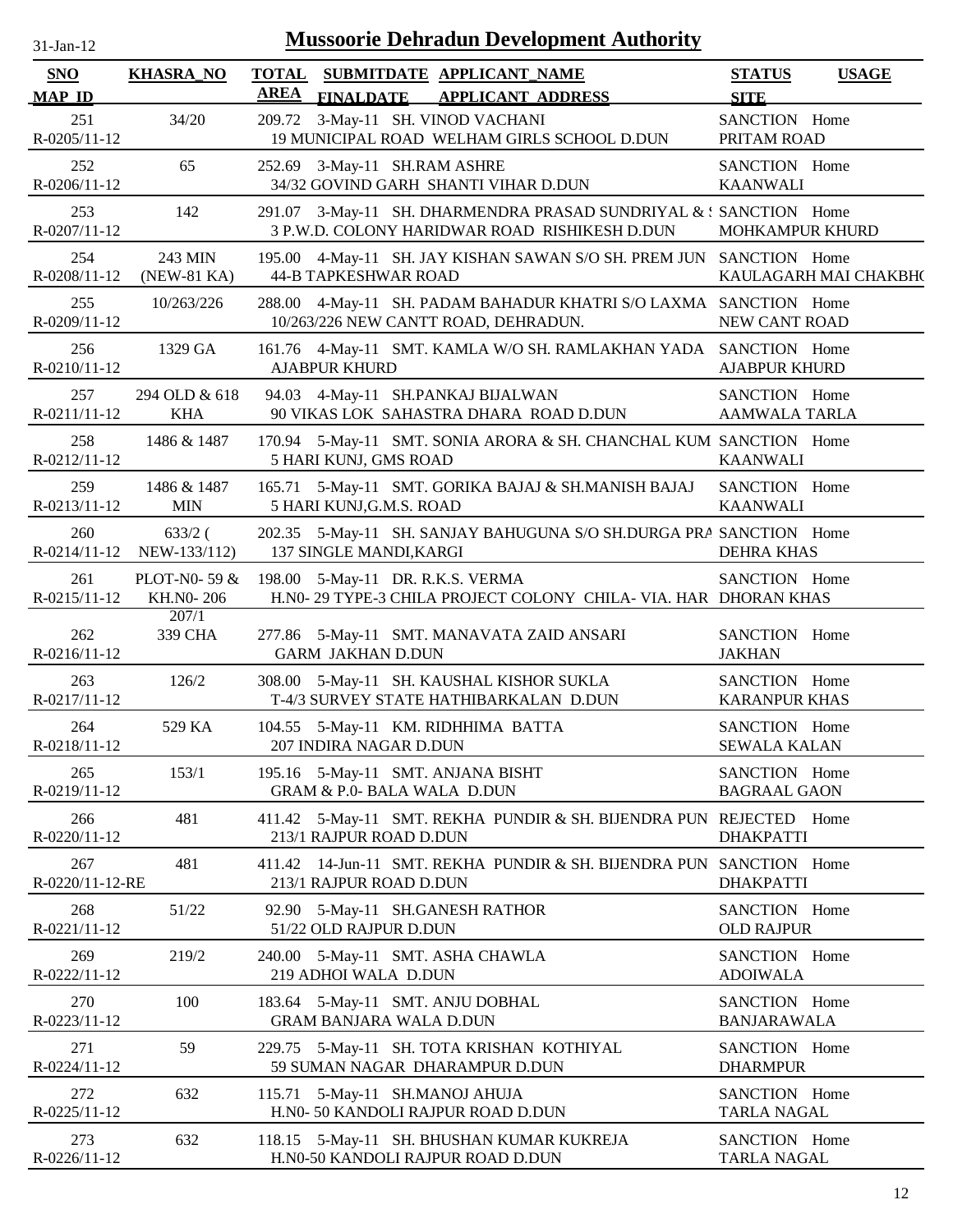| $31$ -Jan-12                | <b>Mussoorie Dehradun Development Authority</b> |                                                                                                                          |                                              |  |  |  |  |
|-----------------------------|-------------------------------------------------|--------------------------------------------------------------------------------------------------------------------------|----------------------------------------------|--|--|--|--|
| <b>SNO</b><br><b>MAP ID</b> | <b>KHASRA_NO</b>                                | TOTAL SUBMITDATE APPLICANT NAME<br><b>AREA</b><br><b>FINALDATE</b><br><b>APPLICANT ADDRESS</b>                           | <b>STATUS</b><br><b>USAGE</b><br><b>SITE</b> |  |  |  |  |
| 274                         | 636 KHA & 90                                    | 112.63 5-May-11 SH. VIRENDRA SENWAL & SH.PANKAJ JAIN SANCTION Home                                                       | <b>AJABPUR KHURD</b>                         |  |  |  |  |
| R-0227/11-12                | <b>OLD</b>                                      | 178 MODAL COLONY ARAGHAR D.DUN                                                                                           |                                              |  |  |  |  |
| 275<br>R-0228/11-12         | 178                                             | 6-May-11 SH.BIMAL KUMAR BHADORIA<br>200.00<br>H.N0- 643 MILL ROAD DOIWALA D.DUN                                          | SANCTION Home<br><b>MAJRI MAFI</b>           |  |  |  |  |
| 276                         | 919                                             | 262.53 6-May-11 SH. F.S. SARASHI                                                                                         | SANCTION Home                                |  |  |  |  |
| R-0229/11-12                |                                                 | <b>35 NATHANPUR D.DUN</b>                                                                                                | <b>NATHANPUR</b>                             |  |  |  |  |
| 277<br>R-0230/11-12         | 308                                             | 6-May-11 SMT. LAXMI DEVI<br>223.04<br>VILL-BASOLI MALLI P.0- DUGRI PATTI- GUJRU PAURI GARI AJABPUR KHURD                 | SANCTION Home                                |  |  |  |  |
| 278<br>R-0231/11-12         | 367                                             | 6-May-11 SH. V.K. BAJAJ & SMT. KAMLESH<br>213.28<br>A-101 NEHRU COLONY DHARAM PUR D.DUN                                  | SANCTION Home<br><b>AAMWALA TARLA</b>        |  |  |  |  |
| 279<br>R-0231/11-12-RE      | 367                                             | 10-Jun-11 SH. V.K. BAJAJ & SMT. KAMLESH<br>213.28<br>A-101 NEHRU COLONY DHARAM PUR D.DUN                                 | SANCTION Home<br><b>AAMWALA TARLA</b>        |  |  |  |  |
| 280                         | 1837                                            | 115.98 6-May-11 SH.ARJUN SINGH TARIYAL                                                                                   | SANCTION Home                                |  |  |  |  |
| R-0232/11-12                |                                                 | NEHRU COLONY D.DUN                                                                                                       | <b>AJABPUR KALAN</b>                         |  |  |  |  |
| 281                         | 304/5                                           | 223.42 7-May-11 SH. AJAY KUMAR                                                                                           | SANCTION Home                                |  |  |  |  |
| R-0233/11-12                |                                                 | 81 VIVEK VIHAR POCKET III G.M.S. ROAD KANWALI D.DU                                                                       | <b>KAANWALI</b>                              |  |  |  |  |
| 282<br>R-0234/11-12         | 483 DA                                          | 188.12 7-May-11 SMT. SARASWATI THANGAMANI & SH. H. T SANCTION Home<br>D-4/2 O.F.D . STATE BANGLOW AREA RAIPUR ROAD D.DUN | <b>DHORAN KHAS</b>                           |  |  |  |  |
| 283                         | 989 GA                                          | 135.63 7-May-11 SH. MOHD. YASIN                                                                                          | SANCTION Home                                |  |  |  |  |
| R-0235/11-12                |                                                 | WILD LIFE INSTITUTE OF INDIA CHANDRA BANI D.DUN                                                                          | <b>MAJRA</b>                                 |  |  |  |  |
| 284<br>R-0236/11-12         | 33 & 72/1                                       | 165.89 7-May-11 SH. SWADESH AHUJA & HARSHITA AHUJA SANCTION Home<br>36 E.C. ROAD D.DUN                                   | <b>LITTAN ROAD</b>                           |  |  |  |  |
| 285<br>R-0237/11-12         | 1150/2                                          | 228.63 9-May-11 SMT. SHAKUNTLA DEVI & MASTER HEMAN SANCTION Home<br>KANWALI, VYOM PRASTH                                 | <b>KAANWALI</b>                              |  |  |  |  |
| 286<br>R-0238/11-12         | 215/5                                           | 9-May-11 SH. ISH NATH JHA<br>148.63<br>278/215 D.L. ROAD D.DUN                                                           | SANCTION Home<br>D.L.ROAD                    |  |  |  |  |
| 287                         | 86/8 & 199/72/1                                 | 104.67 9-May-11 SMT. KIRAN ARORA                                                                                         | SANCTION Home                                |  |  |  |  |
| R-0239/11-12                |                                                 | 32 RAJEEV COLONY GOVIND GARH D.DUN                                                                                       | <b>KAANWALI</b>                              |  |  |  |  |
| 288                         | 276 & 458 KA                                    | 409.50 9-May-11 SH.VIR SEN SINGH & SH.PRADEEP KUMAR                                                                      | SANCTION Home                                |  |  |  |  |
| R-0240/11-12                | <b>NEW</b>                                      | WEST CANAL ROAD BEHIND HILTON SCHOOL SHIMLA BY I                                                                         | <b>SEWALA KALAN</b>                          |  |  |  |  |
| 289                         | 100                                             | 164.67 9-May-11 SMT. SNEH LATA                                                                                           | SANCTION Home                                |  |  |  |  |
| R-0241/11-12                |                                                 | 155 PANDIT WARI D.DUN                                                                                                    | <b>PANDITWARI</b>                            |  |  |  |  |
| 290<br>R-0242/11-12         | 87 KA                                           | 167.22 9-May-11 SMT. KANWAL JEET KAUR & SH. SUMENDE SANCTION Home<br>385 NARI SHILP MANDIR MARG D.DUN                    | <b>KANDOLI</b>                               |  |  |  |  |
| 291                         | D-114 OLD &                                     | 104.40 9-May-11 SH.DALJEET SINGH & SMT.MANINDER KAU SANCTION Home                                                        | <b>RACE COURSE</b>                           |  |  |  |  |
| R-0243/11-12                | 50/43 NEW                                       | D-114 &50/43 NEW GOBIND NAGAR RACE COURSE D.DUN                                                                          |                                              |  |  |  |  |
| 292                         | 1025 & 632                                      | 156.13 9-May-11 SH. SURYAMANI NAUTIYAL                                                                                   | SANCTION Home                                |  |  |  |  |
| R-0244/11-12                | <b>OLD</b>                                      | 26/A NIRANJAN PUR D.DUN                                                                                                  | <b>DEHRA KHAS</b>                            |  |  |  |  |
| 293                         | 176                                             | 145.21 9-May-11 SMT. SARITA AGGARWAL                                                                                     | SANCTION Home                                |  |  |  |  |
| R-0245/11-12                |                                                 | 19- ENGG. ENCLAVE G.M.S ROAD D.DUN                                                                                       | MEHUWALA MAFI                                |  |  |  |  |
| 294                         | 277 KHA                                         | 150.00 9-May-11 SH. KALEEM AHAMED                                                                                        | SANCTION Home                                |  |  |  |  |
| R-0246/11-12                |                                                 | AJAD NAGAR COLONY RAIPUR ROAD D.DUN                                                                                      | <b>NAVADA</b>                                |  |  |  |  |
| 295                         | 564 & 739 NEW                                   | 188.00 9-May-11 SH. MAHIPAL SINGH & SMT. NEETA DEVI                                                                      | SANCTION Home                                |  |  |  |  |
| R-0247/11-12                |                                                 | 102 THDC COLONY PHASE-I DEHRA KHAS D.DUN                                                                                 | <b>DEHRA KHAS</b>                            |  |  |  |  |
| 296<br>R-0248/11-12         | 709 MIN                                         | 85.10 10-May-11 SMT. MEENU AHUJA W/O SH. CHANDRESH / SANCTION Home<br>102 KALINDI ENCLAVE,                               | <b>KAANWALI</b>                              |  |  |  |  |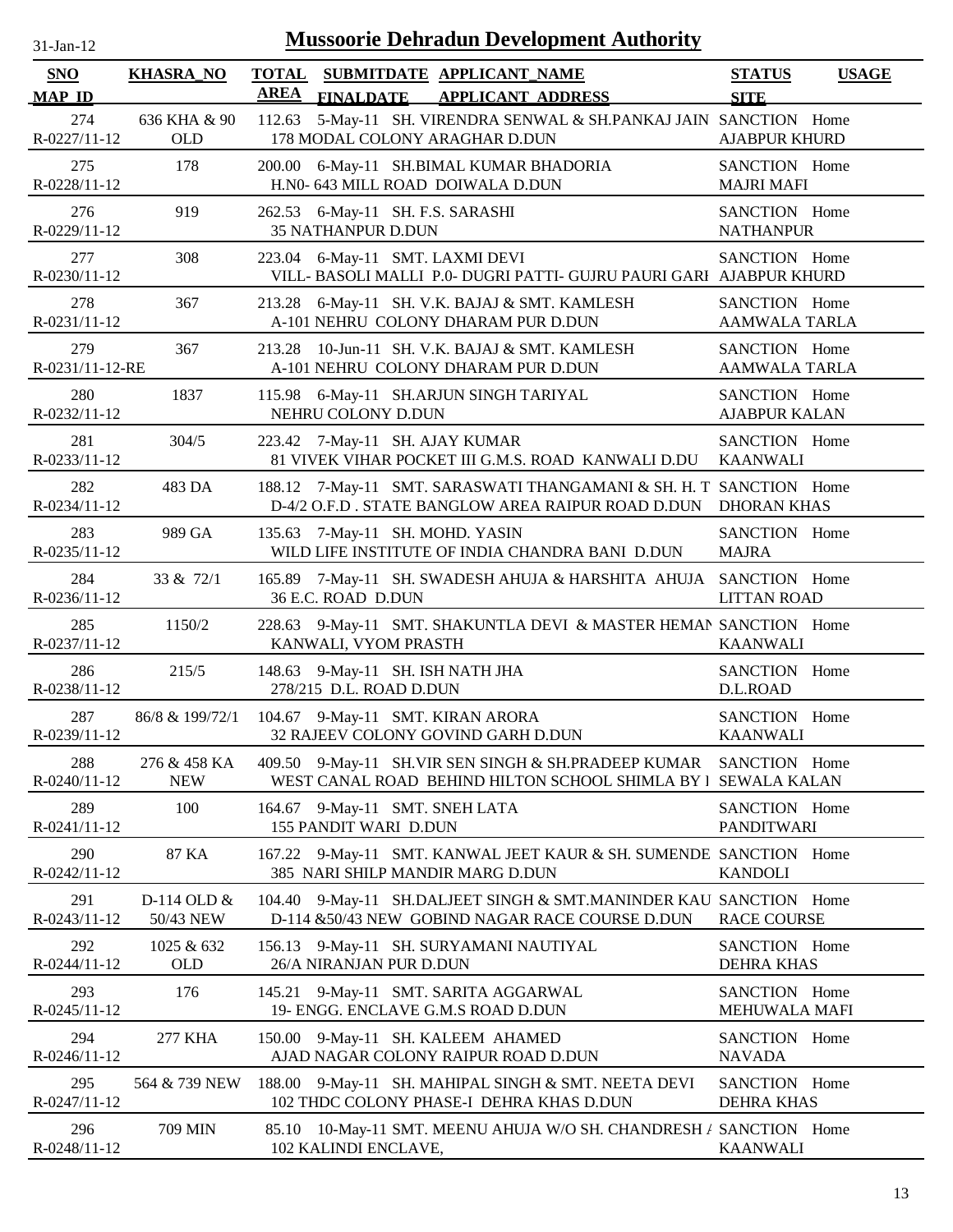| -Jan- |  |
|-------|--|
|       |  |

| <b>SNO</b><br><b>MAP ID</b> | <b>KHASRA_NO</b>                         | <b>TOTAL</b><br><b>AREA</b> | <b>SUBMITDATE APPLICANT_NAME</b><br><b>APPLICANT ADDRESS</b><br><b>FINALDATE</b>                                     | <b>STATUS</b><br><b>SITE</b>         | <b>USAGE</b>          |
|-----------------------------|------------------------------------------|-----------------------------|----------------------------------------------------------------------------------------------------------------------|--------------------------------------|-----------------------|
| 297                         | 278 (65 GHA)                             | 297.00                      | 10-May-11 SH. PRADEEP KUMAR MAKIN S/O SH. LEEL SANCTION Home                                                         |                                      |                       |
| R-0249/11-12                | PLOTT NO-9                               |                             | 26 M.D.D.A. COLONY,                                                                                                  | <b>PITHUWALA</b>                     |                       |
| 298<br>R-0250/11-12         | 1155                                     |                             | 144.83 10-May-11 SH. R.K. AGGARWAL& SH.ANIL KUMAR GUI SANCTION Home<br>11/2 CHAKRATA ROAD D.DUN                      | <b>KAANWALI</b>                      |                       |
| 299<br>$R - 0251/11 - 12$   | 78                                       |                             | 225.92 10-May-11 SH. KARNA BAHADUR ROKA<br>54 TAPKESHWAR ROAD GARHI CANTT D.DUN                                      | SANCTION Home                        | KAULAGARH MAI CHAKBH( |
| 300<br>R-0252/11-12         | 143 KA                                   |                             | 220.40 10-May-11 SH. POORAN CHANDRA<br>A-24/1 ONGC COLONY D.DUN                                                      | SANCTION Home                        | KAULAGARH MAI CHAKBH( |
| 301<br>R-0253/11-12         | <b>150 KHA</b>                           |                             | 104.74 10-May-11 SH.KISHORE KUMAR KHATTRI<br>GRAM -PUROHIT WALA P.0- GANGORA D.DUN                                   | SANCTION Home                        | KAULAGARH MAI CHAKBH( |
| 302<br>R-0254/11-12         | 612/2                                    |                             | 220.00 10-May-11 SMT. RACHNA RATURI<br>VILL- CHARIGAD PATTI-KEMAR DISTT-TEHRI GARHWAL                                | SANCTION Home<br><b>DHARMPUR</b>     |                       |
| 303<br>R-0255/11-12         | 278                                      |                             | 297.00 10-May-11 SH. ASHOK ARORA<br>C/0 SH. RAMESH CHANDRA SEWLA KALAN D.DUN                                         | SANCTION Home<br><b>PITTHUWALA</b>   |                       |
| 304<br>R-0256/11-12         | PORP- N0-104                             |                             | 98.93 10-May-11 SH.VIKAS KUMAR<br>104 CHHABIL BAGH SHIVAJI MARG KANWALI ROAD D.DU                                    | SANCTION Home<br><b>KANWALI ROAD</b> |                       |
| 305<br>R-0257/11-12         | 264                                      | 211.75                      | 10-May-11 SMT. KIRAN KAINTYURA<br>E-16 SHIV LOK COLONY RAIPUR ROAD D.DUN                                             | SANCTION Home<br><b>NATHANPUR</b>    |                       |
| 306<br>R-0258/11-12         |                                          |                             | 632 & 1557 NEW 145.00 11-May-11 SH. SANJAY AGGARWAL<br>89/1 GOVIND GARH D.DUN                                        | SANCTION Home<br><b>DEHRA KHAS</b>   |                       |
| 307<br>R-0259/11-12         | 645 & 844 DA<br><b>NEW</b>               |                             | 125.56 11-May-11 SH. GULSHER ALI<br>C-13 TURNER ROAD D.DUN                                                           | SANCTION Home<br><b>MAJRA</b>        |                       |
| 308<br>$R - 0260/11 - 12$   | 1547                                     |                             | 135.00 11-May-11 SH.RAJENDRA KUMAR KAPOOR& SMT. PAW SANCTION Home<br>97 DHAMAWALA MOHALLA D.DUN                      | <b>KAANWALI</b>                      |                       |
| 309<br>R-0261/11-12         | 1112/1                                   |                             | 104.69 11-May-11 SMT. JAHAN ARA & SMT. BHABULI<br>AMBA VIHAR MUZAFFAR NAGAR                                          | SANCTION Home<br><b>KAANWALI</b>     |                       |
| 310<br>R-0262/11-12         | 40 K                                     |                             | 238.50 12-May-11 SH. HARISH CHANDRA BAUNTHIYAL S/O L<br>23 TYPE 2, POLICE LINE                                       | SANCTION Home<br><b>BRAHAMA WALA</b> |                       |
| 311<br>R-0263/11-12         | PLOT NO-3                                |                             | 500.00 12-May-11 SH. H.M.NAITHANI & SMT. ANUSUYA NAITI SANCTION Home<br>PROP.COLONY                                  | <b>INDRAPUR</b>                      |                       |
| 312<br>R-0264/11-12         | KH.NO- 9 & 101<br><b>JHA NEW</b>         |                             | 225.00 12-May-11 SMT. VIJAY LAXMI<br>56 DHARAMPUR D.DUN                                                              | SANCTION Home<br><b>DHARMPUR</b>     |                       |
| 313                         | KH.NO-9 & 101<br>R-0264/11-12-RE JHA NEW |                             | 225.00 13-Jun-11 SMT. VIJAY LAXMI<br>56 DHARAMPUR D.DUN                                                              | REJECTED Home<br><b>DHARMPUR</b>     |                       |
| 314<br>R-0265/11-12         | 212 & 213                                |                             | 660.00 12-May-11 SH.SUNIL KUMAR JAIN<br>C/0 MANAV JOHAR 104/38 DEHRA DUN ROAD RISHIKESH D.                           | SANCTION Home<br><b>NIRANJANPUR</b>  |                       |
| 315<br>R-0266/11-12         | 33                                       |                             | 206.90 12-May-11 SH. S.B. SINGH<br>C-245/6 NEW TYPE-III O.F.D STATE RAIPUR D.DUN                                     | SANCTION Home<br><b>DANDA DHORAN</b> |                       |
| 316<br>R-0267/11-12         | PLOT-N0-18<br>(Y.S.A.E.N.S.              |                             | 300.00 13-May-11 DR. ATUL DHYANI & DR.ANJALI DHYANI<br>SHASHI NIKUNJ KAMLESHWAR SRI NAGAR GARHWAL                    | SANCTION Home<br><b>INDRAPUR</b>     |                       |
| 317<br>R-0268/11-12         | LTD)<br>531                              |                             | 1,229.60 13-May-11 SH. HRI MOHAN LOHIA & SMT.USHA LOHIA SANCTION Home<br>H.NO- C-199A SECTOR- 4 DEFENCE COLONY D.DUN | <b>JAKHAN</b>                        |                       |
| 318<br>R-0269/11-12         | 531 GHA                                  |                             | 176.95 13-May-11 DR. GAURI SEWAK<br>213 D.L. ROAD D.DUN                                                              | SANCTION Home<br><b>JHAJRA</b>       |                       |
| 319<br>R-0270/11-12         | 1498                                     |                             | 199.27 13-May-11 SH. HIMANSHU JOLLY & SH.ANIL JOLLY<br>8 DRON PURI G.M.S. ROAD KANWALI D.DUN                         | SANCTION Home<br><b>KAANWALI</b>     |                       |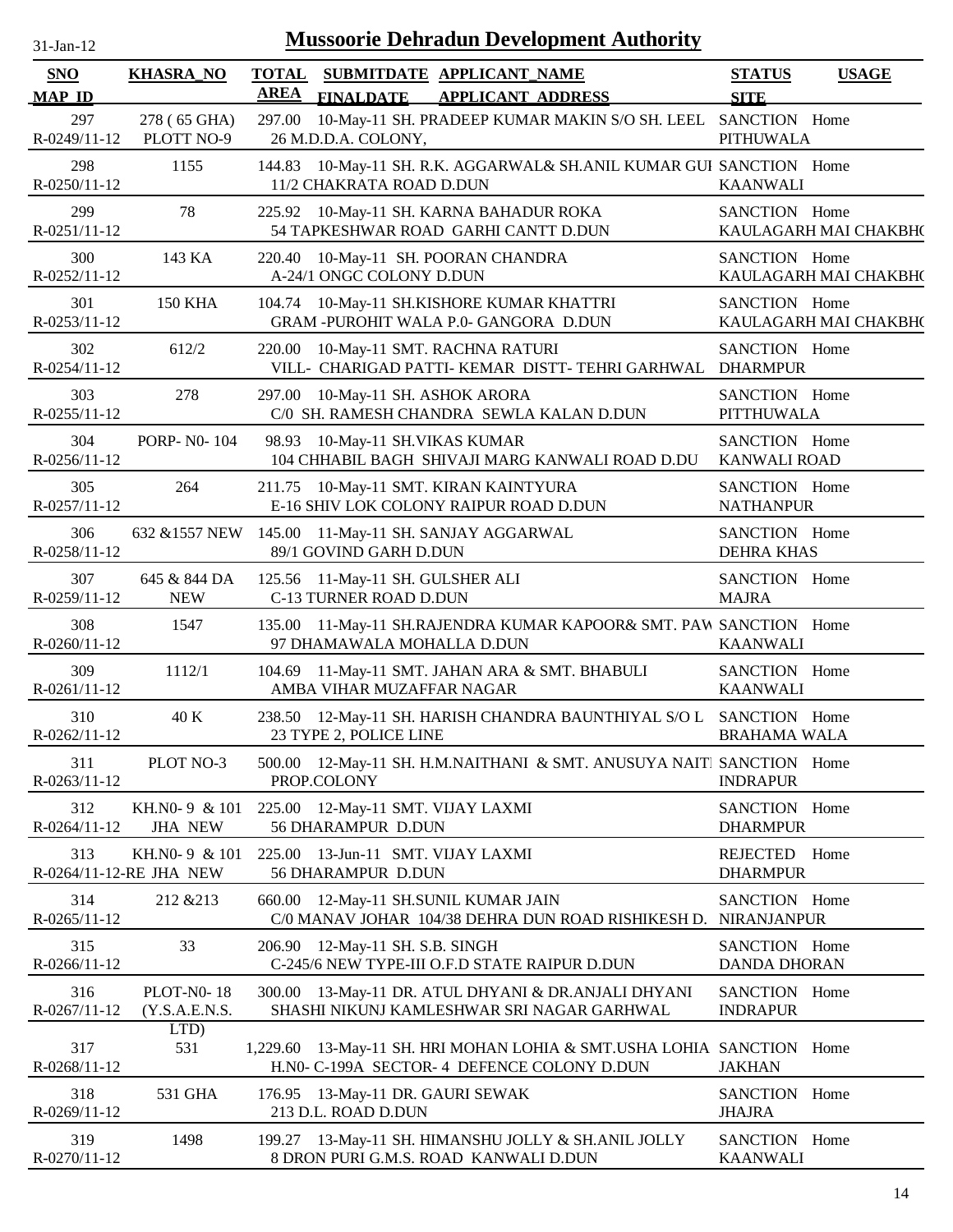| $31$ -Jan- $12$      |                                 |             | <b>Mussoorie Dehradun Development Authority</b>                                                       |                                       |                       |
|----------------------|---------------------------------|-------------|-------------------------------------------------------------------------------------------------------|---------------------------------------|-----------------------|
| SNO<br><b>MAP ID</b> | <b>KHASRA_NO</b>                | <b>AREA</b> | TOTAL SUBMITDATE APPLICANT NAME<br><b>FINALDATE</b><br><b>APPLICANT ADDRESS</b>                       | <b>STATUS</b><br><b>SITE</b>          | <b>USAGE</b>          |
| 320<br>R-0271/11-12  | 752/1                           | 147.21      | 13-May-11 SH. PARAS RAM<br>B-39/6 ONGC COLONY D.DUN                                                   | SANCTION Home<br><b>KAANWALI</b>      |                       |
| 321<br>R-0272/11-12  | 100 & 170 KHA<br><b>NEW</b>     |             | 102.00 13-May-11 SMT. SNEHLATA BHATT<br>56/3 DHARAMPUR MATA MANDIR ROAD D.DUN                         | SANCTION Home<br><b>KEDARPUR</b>      |                       |
| 322<br>R-0273/11-12  | 57/34                           |             | 301.70 13-May-11 SH. JEITENRA BAJAJ & SMT RITU BAJAJ<br><b>444 KHURBURA MOHALLA</b>                   | SANCTION Home<br>NEHRU ROAD.          |                       |
| 323<br>R-0274/11-12  | 1286                            |             | 185.76 13-May-11 SMT. SONIYA CHAMOLI W/O SH. VINOD PR SANCTION Home<br><b>AJABPUR KHURD]</b>          | <b>AJABPUR KHURD</b>                  |                       |
| 324<br>R-0275/11-12  | 321 KA                          |             | 130.00 13-May-11 SH.ADITI TIWARI<br>LANE-N0-6 GANESH VIHAR D.DUN                                      | SANCTION Home<br><b>AJABPUR KHURD</b> |                       |
| 325<br>R-0276/11-12  | 321                             | 127.22      | 13-May-11 SH. KAMAL NAGPAL<br>5/16 A RAJA ROAD D.DUN                                                  | SANCTION Home<br><b>AJABPUR KHURD</b> |                       |
| 326<br>R-0277/11-12  | 143 KA                          |             | 211.35 16-May-11 SH. DAULAT RAM<br>VILL-THARTA BHARAM P.0- PINGWA CHAKRATA ROAD D                     | SANCTION Home                         | KAULAGARH MAI CHAKBH( |
| 327<br>R-0278/11-12  | 53 KA                           | 150.00      | 16-May-11 SH. LAXMAN SINGH THAPA<br>PREM PUR MAFI KAULAGARH D.DUN                                     | SANCTION Home                         | KAULAGARH MAI CHAKBH( |
| 328<br>R-0279/11-12  | 160 KA                          |             | 104.00 16-May-11 KM. PARTIMA<br><b>GRAM KAULAGARH D.DUN</b>                                           | SANCTION Home                         | KAULAGARH MAI CHAKBH( |
| 329<br>R-0280/11-12  | 224                             |             | 188.91 16-May-11 SH. PRAVAL SINGH RANA<br>H.N0-305/365 OLD DALANWALA D.DUN                            | SANCTION Home<br><b>NATHUAWALA</b>    |                       |
| 330<br>R-0281/11-12  | 1524                            |             | 195.09 16-May-11 SH.ANIL KUMAR & SMT VINNI<br><b>GRAM KANWALI D.DUN</b>                               | SANCTION Home<br><b>KAANWALI</b>      |                       |
| 331<br>R-0282/11-12  | 1112/1                          |             | 103.39 16-May-11 SH. RIJWAN AHMAD<br>593 KHALA PAR MUZZAFAR NAGAR                                     | SANCTION Home<br><b>KAANWALI</b>      |                       |
| 332<br>R-0283/11-12  | 07                              |             | 120.35 18-May-11 SH. GIRISH MAMGAIN S/O SH. I.D.MAMGAI SANCTION Home<br>188/4 DOBHALWALA              | MOHKAMPUR KALAM                       |                       |
| 333<br>R-0284/11-12  | 1993                            |             | 226.86 18-May-11 SH. PRADEEP KUMAR DIMARI<br>DISTT. SAHAYAK NIBANDHAK SAHAKARI SAMITIYAN UTT          | SANCTION Home<br>RAIPUR               |                       |
| 334<br>R-0285/11-12  | 20/1 OLD & 488<br><b>KA NEW</b> |             | 209.10 18-May-11 SH. KRISHAN KISHOR THAPLIYAL<br>GANESH VIHAR LANE-N0-3 AJABPUR KHURD D.DUN           | SANCTION Home<br><b>AJABPUR KHURD</b> |                       |
| 335<br>R-0286/11-12  | 306 & 307                       | 357.20      | 18-May-11 SH. K.P. MAMGAIN<br>SAKET COLONY GRAM AJABPUR KALAN D.DUN                                   | SANCTION Home<br><b>AJABPUR KALAN</b> |                       |
| 336<br>R-0287/11-12  | 2114 KA                         | 152.00      | 18-May-11 SMT. BEENA<br>P-II/57 YAMUNA COLONY D.DUN                                                   | SANCTION Home<br><b>AJABPUR KALAN</b> |                       |
| 337<br>R-0288/11-12  | 192 NEW & 228<br>OLD            | 175.58      | 18-May-11 SMT. PUSHPA KHATI<br>LAXMI NIWAS NEAR BYE PASS POLICE CHOWKI GAYATRI V                      | SANCTION Home<br><b>AJABPUR KHURD</b> |                       |
| 338<br>R-0289/11-12  | 44 & PROP.N0-<br>99             | 150.55      | 18-May-11 SMT. SABINA MEHTA<br>GUNIYAL GAON PURKAL ROAD P.0- SINOLA D.DUN                             | SANCTION Home<br><b>BALLUPUR</b>      |                       |
| 339<br>R-0290/11-12  | 272                             | 322.14      | 18-May-11 DR. PRABHAKAR PRASAD BADONI<br>STATE TOURISM DEVELOPMENT BHAWAN GARHI CANTT N               | SANCTION Home<br>AAMWALA TARLA        |                       |
| 340<br>R-0291/11-12  | 262 & 263                       |             | 2,010.96 18-May-11 SMT.RAJNI WALIA<br><b>GRAM BADRIPUR D.DUN</b>                                      | SANCTION Home<br><b>BADRIPUR</b>      |                       |
| 341<br>R-0292/11-12  | 8/7 & 93/80<br><b>NEW</b>       |             | 232.50 19-May-11 SH. DAMAN KUMAR<br>25 TAGORE VILLA D.DUN                                             | SANCTION Home<br><b>BALLUPUR</b>      |                       |
| 342<br>R-0293/11-12  | 353 & 1321<br><b>GHA</b>        | 225.69      | 19-May-11 SH. SATE SINGH PARMAR<br>H.NO- A-1 POLICE CHOWKI RAIL JAWLA PUR P.O. JAWLA PU AJABPUR KHURD | SANCTION Home                         |                       |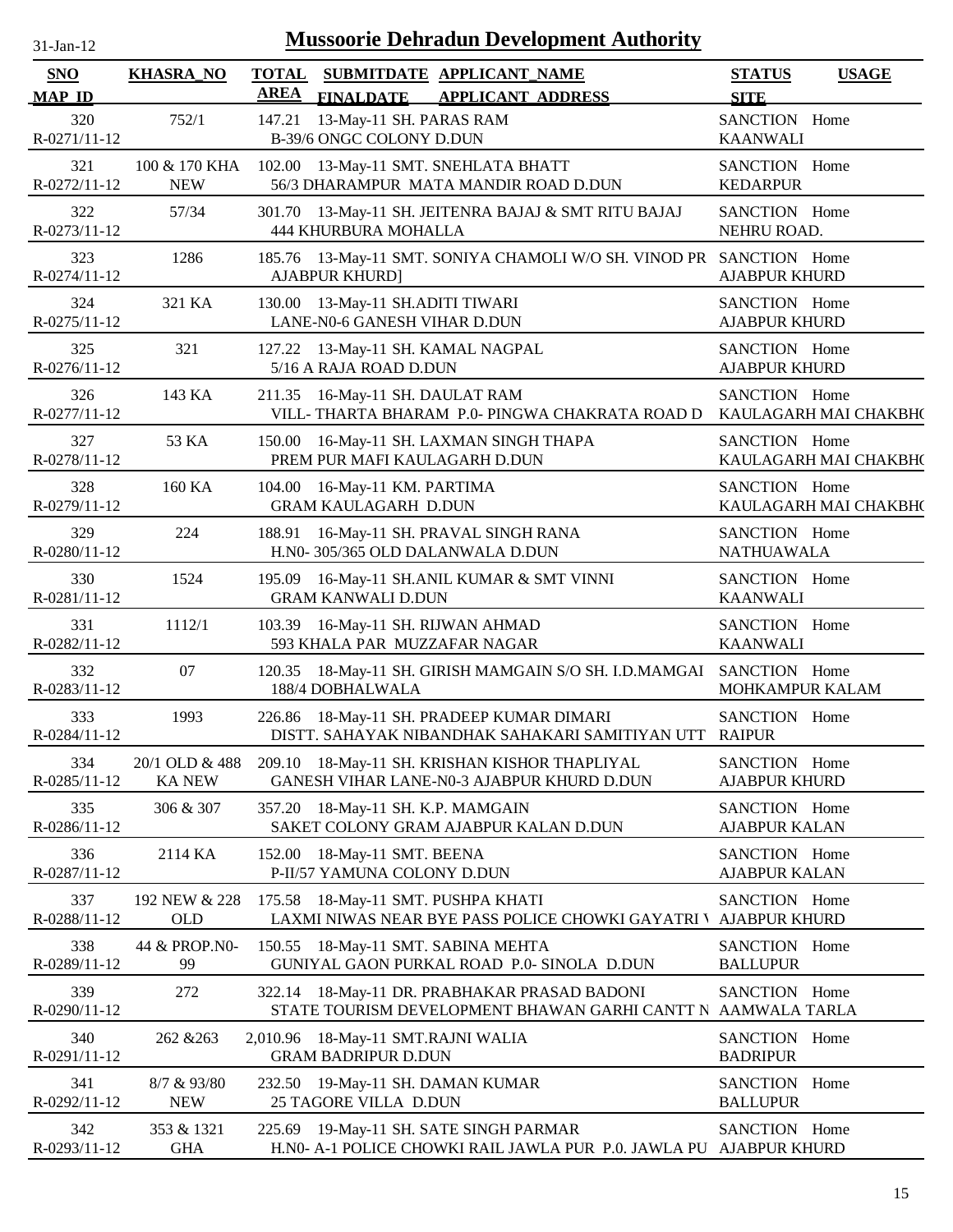| $31-Ian-12$            | <b>Mussoorie Dehradun Development Authority</b>  |              |                                 |                                                                                                       |                                       |                     |  |
|------------------------|--------------------------------------------------|--------------|---------------------------------|-------------------------------------------------------------------------------------------------------|---------------------------------------|---------------------|--|
| <b>SNO</b>             | <b>KHASRA_NO</b>                                 | <b>TOTAL</b> |                                 | SUBMITDATE APPLICANT NAME                                                                             | <b>STATUS</b>                         | <b>USAGE</b>        |  |
| <b>MAP ID</b>          |                                                  | <b>AREA</b>  | <b>FINALDATE</b>                | <b>APPLICANT ADDRESS</b>                                                                              | <b>SITE</b>                           |                     |  |
| 343<br>R-0294/11-12    | 253                                              | 215.34       | <b>GRAM AJABPUR KALAN D.DUN</b> | 19-May-11 SMT. NEERU KHANNA & SH. NEERAJ KHANI SANCTION Home                                          | <b>AJABPUR KALAN</b>                  |                     |  |
| 344<br>R-0295/11-12    | 20                                               | 1,505.00     | 190 RAJENDRA NAGAR D.DUN        | 19-May-11 SMT. SANTOSH GUPTA & SH. BEPIN GUPTA SANCTION Home                                          |                                       | CHAI BAGH KAULAGARH |  |
| 345<br>R-0296/11-12    | 377 M (NEW<br>1562)                              |              | BANGALI KOTHI CHOUK,            | 200.42 20-May-11 SMT.NISHA W/O SH. ASHOK BHARTARI                                                     | SANCTION Home<br><b>AJABPUR KHURD</b> |                     |  |
| 346<br>R-0297/11-12    | 364 & 358                                        | 188.00       | 243 VIJAY COLONY PHESE2         | 20-May-11 SMT. NIRMALA CHHETRI W/O SH. VIJENDR SANCTION Home                                          | <b>HATHIBARKALA</b>                   |                     |  |
| 347<br>R-0298/11-12    | 627/1 (1162)<br>CHA)                             | 110.48       | <b>147 SOCIETY AREA</b>         | 20-May-11 SMT. SADHNA NAITHANI & SMT. REEMA B SANCTION Home                                           | <b>MAJRA</b>                          |                     |  |
| 348<br>R-0299/11-12    | 875/2                                            | 213.91       | 212/2 RAJPUR ROAD,              | 20-May-11 SMT. KANTI DEVI W/O LT.SH. FATTI RAM                                                        | RE-OPENE Home<br><b>RAIPUR ROAD</b>   |                     |  |
| 349<br>R-0299/11-12-RE | 875/2                                            | 213.91       | 212/2 RAJPUR ROAD,              | 28-Jul-11 SMT. KANTI DEVI W/O LT.SH. FATTI RAM                                                        | SANCTION Home<br><b>RAIPUR ROAD</b>   |                     |  |
| 350<br>R-0300/11-12    | 242 KA                                           | 177.28       | 177-A MIG INDRA PURAM           | 20-May-11 SMT. NISHA GOYAL W/O SH, AGRESH GOYA REJECTED Home                                          | <b>NIRANJANPUR</b>                    |                     |  |
| 351<br>R-0301/11-12    | 427 KA                                           | 206.07       | 56 SHIV COLONY                  | 20-May-11 SMT. RANJEET KAUR W/O SH. PARAMJIT S                                                        | SANCTION Home<br><b>SEWALA KALAN</b>  |                     |  |
| 352<br>R-0302/11-12    | 1020                                             | 231.00       |                                 | 20-May-11 SH.RAJENDRA SINGH RANA<br>29 SHANTI VIHAR AJABPUR KALAN D.DUN                               | SANCTION Home<br><b>AJABPUR KALAN</b> |                     |  |
| 353<br>R-0303/11-12    | 62/4                                             | 335.64       | 199 MODEL COLONY D.DUN          | 20-May-11 SH. GIRISH CHAND KURIYAL & SMT. KUSU SANCTION Home                                          | <b>RACE COURSE</b>                    |                     |  |
| 354<br>R-0304/11-12    | 1053                                             | 265.50       |                                 | 21-May-11 SH. AYODHYA SINGH NEGI S/O LT. SH SWAI SANCTION Home<br>50/1 NAI BASTI CHUKKUWALA DEHRADUN. | <b>AJABPUR KALAN</b>                  |                     |  |
| 355<br>R-0305/11-12    | 77GA                                             | 116.53       | <b>TOPAL BHAWAN</b>             | 21-May-11 SMT. MANJU TOPAL W/0 SH. GAJENDRA T REJECTED                                                | <b>AAMWALA TARLA</b>                  | Home                |  |
| 356<br>R-0306/11-12    | 524 KA, 525, 527<br>KA, 530, 526                 |              | 53 D.L.ROAD, DEHRADUN.          | 267.51 23-May-11 SH. GAURAV SAHANI S/O SH. K.N.SAHANI                                                 | SANCTION Home<br><b>AAMWALA TARLA</b> |                     |  |
| 357<br>R-0307/11-12    | 203                                              |              | 311 RAJESWARI PUR,              | 111.48 23-May-11 SH. SANJAY NEGI S/O SH. RITHU SINGH                                                  | SANCTION Home<br>MOHKAMPUR KHURD      |                     |  |
| 358<br>R-0308/11-12    | <b>80KA</b>                                      |              | 24 SHAH NAGAR,                  | 164.00 23-May-11 MASTER.ADITYA SHARMA THRU.SMT.NE                                                     | RE-OPENE Home<br><b>SHAH NAGAR</b>    |                     |  |
| 359<br>R-0308/11-12-RE | <b>80KA</b>                                      |              | 24 SHAH NAGAR,                  | 164.00 24-Aug-11 MASTER.ADITYA SHARMA THRU.SMT.NE                                                     | SANCTION Home<br><b>SHAH NAGAR</b>    |                     |  |
| 360<br>R-0309/11-12    | <b>PLOT-N0-B-183</b><br>& KH.N0-168<br>OLD & 173 |              |                                 | 641.31 23-May-11 LT.COL. BHUPENDER PAL SINGH<br>C-149 SECTOR-3 DEFENCE COLONY D.DUN                   | SANCTION Home<br><b>SHAH NAGAR</b>    |                     |  |
| 361<br>R-0310/11-12    | <b>NEW</b><br>289 & 688                          |              | SARASWATI VIHAR E- BLOCK D.DUN  | 243.09 23-May-11 SH. SATYA PRASAD BHATT                                                               | SANCTION Home<br><b>AJABPUR KHURD</b> |                     |  |
| 362<br>R-0311/11-12    | 747                                              | 181.40       |                                 | 23-May-11 SH. BHAGAT RAM UNIYAL<br>NEAR VETINARY HOSPITAL AJABPUR CHOWK D.DUN                         | SANCTION Home<br><b>AJABPUR KALAN</b> |                     |  |
| 363<br>R-0312/11-12    | <b>PLOT-N0-71</b><br>P.P.C.L.                    |              |                                 | 217.50 23-May-11 SMT. VIMLA SHARMA<br>GRAM BRAHMAN WALA P.0. MAJRA D.DUN                              | SANCTION Home<br><b>BAAMANWALA</b>    |                     |  |
| 364                    | <b>COLONY &amp;</b><br>KH.NO-310<br>61           |              |                                 | 209.00 23-May-11 SMT. NEETA CHOPRA                                                                    | SANCTION Home                         |                     |  |
| R-0313/11-12           |                                                  |              | 50 AKASH DEEP COLONY D.DUN      |                                                                                                       | <b>KAANWALI</b>                       |                     |  |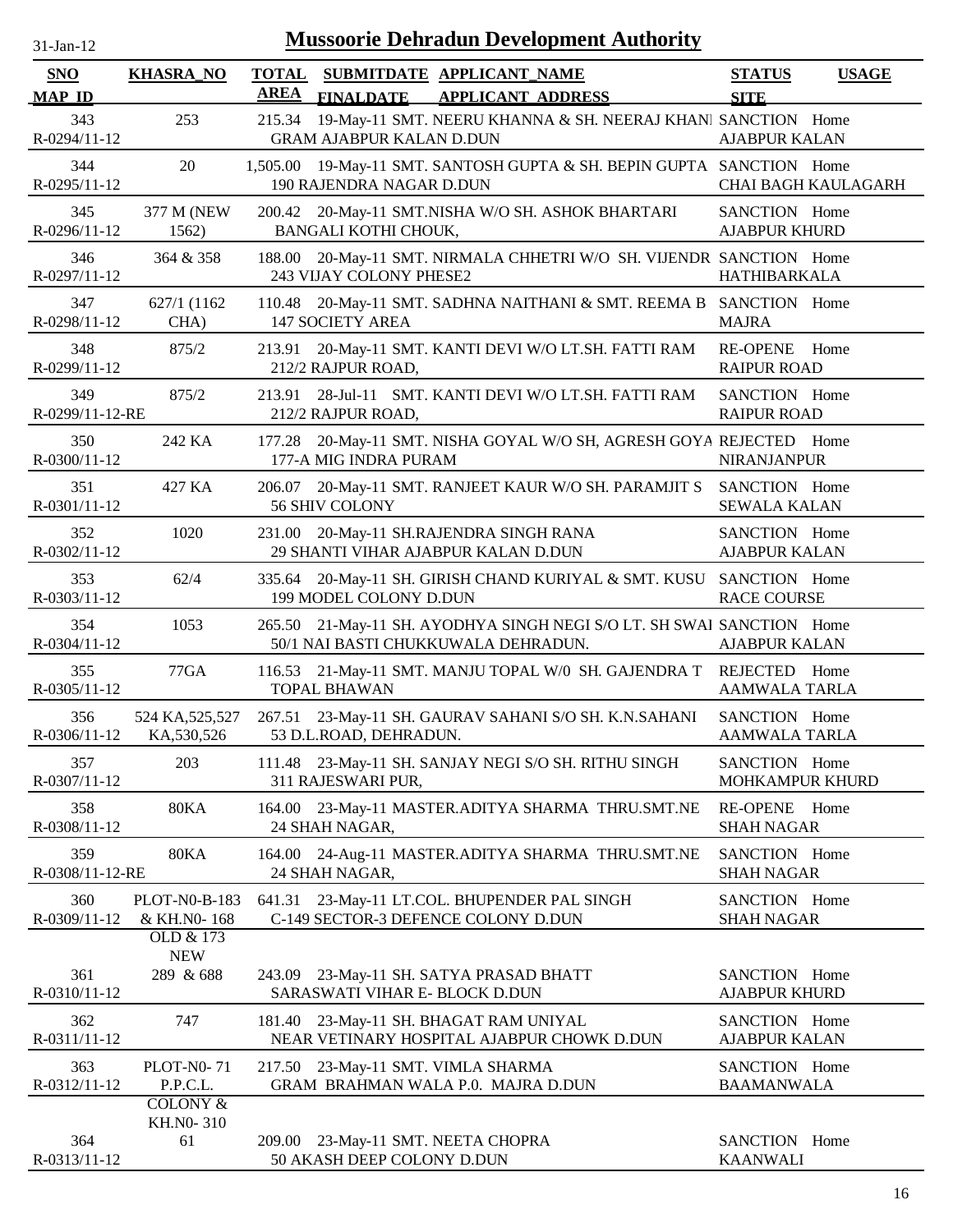| $31-Jan-12$                 |                              | <b>Mussoorie Dehradun Development Authority</b>                                                          |                                                   |
|-----------------------------|------------------------------|----------------------------------------------------------------------------------------------------------|---------------------------------------------------|
| <b>SNO</b><br><b>MAP ID</b> | <b>KHASRA_NO</b>             | <b>TOTAL</b><br>SUBMITDATE APPLICANT_NAME<br><b>AREA</b><br><b>APPLICANT ADDRESS</b><br><b>FINALDATE</b> | <b>STATUS</b><br><b>USAGE</b><br><b>SITE</b>      |
| 365<br>R-0314/11-12         | 70                           | 23-May-11 SMT. POONAM<br>92.00<br>74/5 SALAWALA D.DUN                                                    | SANCTION Home<br><b>SALAWALA</b>                  |
| 366<br>R-0315/11-12         | 1835 DA & 1056<br><b>OLD</b> | 236.00 23-May-11 SMT. PREMA CHAUHAN<br>163 KHURBHURA MOHALLA D.DUN                                       | SANCTION Home<br><b>AJABPUR KALAN</b>             |
| 367<br>R-0316/11-12         | 695                          | 23-May-11 SH. ADESH KUMAR<br>79.03<br>4/3 MOHINI ROAD D.DUN                                              | SANCTION Home<br><b>DEHRA KHAS</b>                |
| 368<br>R-0317/11-12         | 703                          | 23-May-11 SMT. CHANDRA PRABHA BANDOONI<br>156.13<br>43/4 VIVEK VIHAR POCKET-II G.M.S. ROAD D.DUN         | SANCTION Home<br><b>MAJRA</b>                     |
| 369<br>R-0318/11-12         | 1088                         | 114.44 24-May-11 SH. RAM PAL<br>80 VYOM PRASTH G.M.S. ROAD KANWALI D.DUN                                 | SANCTION Home<br><b>KAANWALI</b>                  |
| 370<br>R-0319/11-12         | 489                          | 24-May-11 SMT. RENU MITTAL<br>170.00<br>6/221 JAWAHAR PARK CHIKAMBAR PUR DISTT- GHAZIABA                 | <b>RE-OPENE</b><br>Home<br><b>BHARUWALA GRANT</b> |
| 371<br>R-0319/11-12-RE      | 489                          | 170.00 24-Oct-11 SMT. RENU MITTAL<br>6/221 JAWAHAR PARK CHIKAMBAR PUR DISTT- GHAZIABA                    | <b>SANCTION</b><br><b>BHARUWALA GRANT</b>         |
| 372<br>R-0320/11-12         | 712 KHA                      | 24-May-11 SMT. KALAWATI<br>255.57<br>74 VYOM PRASTH G.M.S. ROAD KANWALI D.DUN                            | SANCTION Home<br><b>SEWALA KALAN</b>              |
| 373<br>R-0321/11-12         | 570 DA                       | 108.73 24-May-11 SMT.VISHVESHWARI BAHUGUNA<br>ROCHIPURA GRAM NIRANJAN PUR D.DUN                          | SANCTION Home<br>NIRANJANPUR                      |
| 374<br>R-0322/11-12         | 570 DA                       | 108.73 24-May-11 SMT KALPANA BAHUGUNA<br>ROCHIPURA GRAM NIRANJANPUR D.DUN                                | SANCTION Home<br><b>NIRANJANPUR</b>               |
| 375<br>R-0323/11-12         | 683 & 538 539<br>616/1 OLD   | 96.18 24-May-11 SH.SONU CHAUHAN<br>33 IIND SINGLE MANDI PATHRI BAGH D.DUN                                | SANCTION Home<br><b>DEHRA KHAS</b>                |
| 376<br>R-0324/11-12         | 709                          | 98.90 24-May-11 SH. RAJENDRA CHOPRA<br>10/2 ASHIRWAD ENCLAVE D.DUN                                       | SANCTION Home<br><b>KAANWALI</b>                  |
| 377<br>R-0325/11-12         | 23                           | 376.00<br>24-May-11 SMT. RAJESHWARI NEGI<br>23/7 C NEW CANTT ROAD SHAKTI COLONY D.DUN                    | SANCTION Home<br>NEW CANT ROAD                    |
| 378<br>R-0326/11-12         | 87                           | 376.25 25-May-11 SH. RAJEEV LUTHRA S/OSH. K.D. LUTHRA<br>203 DANDIPUR MOHLLA                             | SANCTION Home<br><b>KARANPUR KHAS</b>             |
| 379<br>R-0327/11-12         | 100                          | 185.80 25-May-11 SMT. ANITA PANWAR<br>2/73 NEAR MATA MANDIR AJABPUR KALAN D.DUN                          | SANCTION Home<br><b>AJABPUR KHURD</b>             |
| 380<br>R-0328/11-12         | 127/2                        | 251.84<br>25-May-11 SH.PRATAP CHAND<br><b>GRAM KARANPUR KHAS D.DUN</b>                                   | SANCTION Home<br><b>KARANPUR KHAS</b>             |
| 381<br>R-0329/11-12         | 141 & 180 CHA<br><b>NEW</b>  | 25-May-11 SH.DAYA RAM SINGH<br>300.00<br>GOLA NIWAS ASHIMA VIHAR NEAR SHIV SHAKTI MANDIR [ SEWALA KHURD  | SANCTION Home                                     |
| 382<br>R-0330/11-12         | 910                          | 25-May-11 SMT.SHEELA PANWAR<br>240.00<br>121 RAIPUR D.DUN                                                | SANCTION Home<br><b>RAIPUR</b>                    |
| 383<br>R-0331/11-12         | 504                          | 25-May-11 SH. HARI KISHAN ALIAS & SH. HARI CHAN<br>331.48<br><b>3 NATHANPUR D.DUN</b>                    | <b>RE-OPENE</b><br>Home<br><b>NATHANPUR</b>       |
| 384<br>R-0331/11-12-RE      | 504                          | 30-Sep-11 SH. HARI KISHAN ALIAS & SH. HARI CHAN<br>331.48<br><b>3 NATHANPUR D.DUN</b>                    | SANCTION Home<br><b>NATHANPUR</b>                 |
| 385<br>R-0332/11-12         | 330 KA                       | 133.82 25-May-11 SMT. SHYAMA BHATIA<br>128 H BLOCK NEHRU COLONY D.DUN                                    | <b>RE-OPENE</b><br>Home<br><b>AJABPUR KHURD</b>   |
| 386<br>R-0332/11-12-RE      | 330 KA                       | 133.82 2-Aug-11 SMT. SHYAMA BHATIA<br>128 H BLOCK NEHRU COLONY D.DUN                                     | SANCTION Home<br><b>AJABPUR KHURD</b>             |
| 387<br>R-0333/11-12         | 35                           | 376.39 25-May-11 SH. J.C. NAGPAL<br>67 HEM KUNJ COLONY LANE-N0- 3 VIJAY PARK D.DUN                       | SANCTION Home<br><b>KAANWALI</b>                  |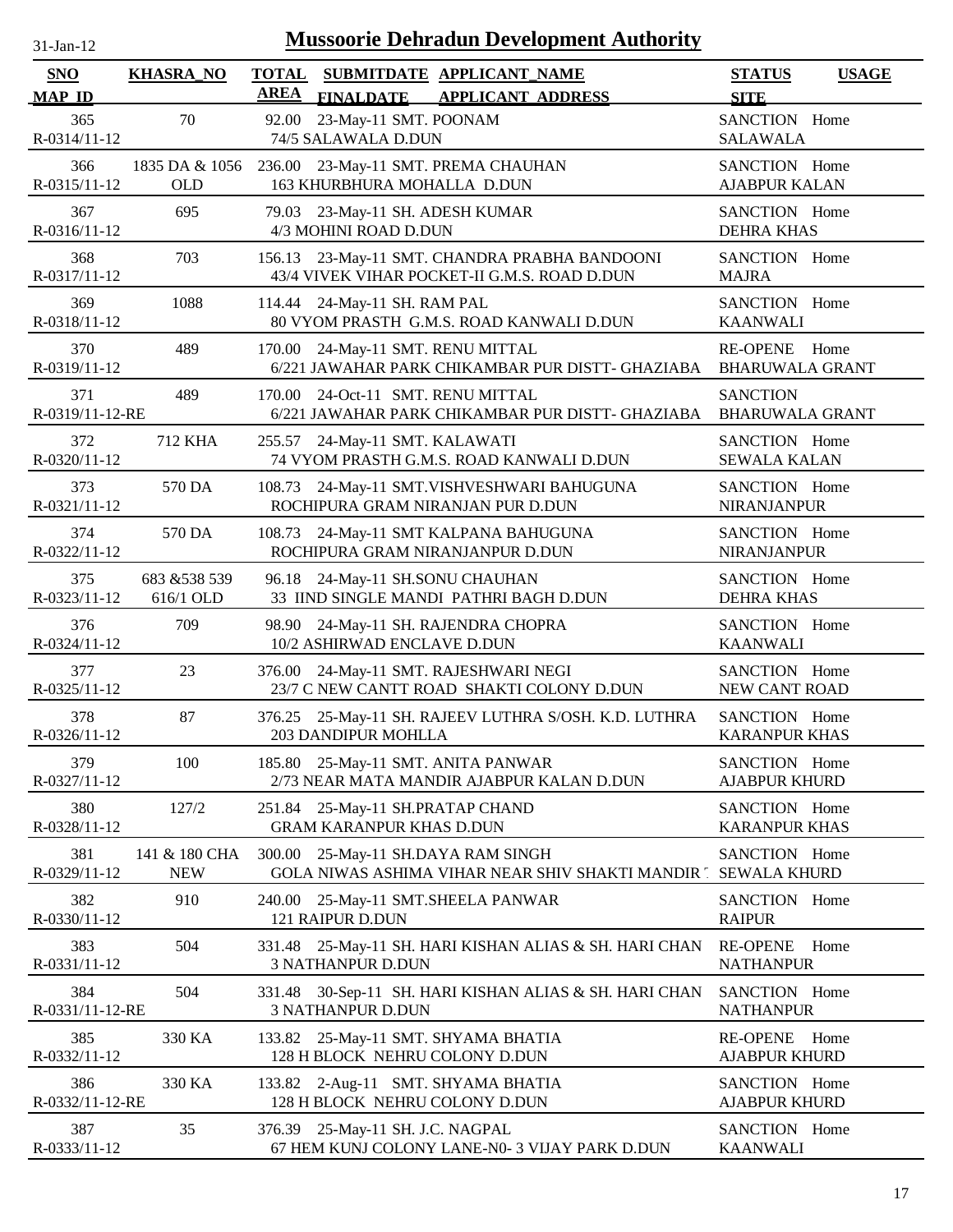| SNO                       | <b>KHASRA_NO</b>              | <b>TOTAL</b> | SUBMITDATE APPLICANT_NAME                                                                               | <b>STATUS</b>                         | <b>USAGE</b>          |
|---------------------------|-------------------------------|--------------|---------------------------------------------------------------------------------------------------------|---------------------------------------|-----------------------|
| <b>MAP ID</b>             |                               | <b>AREA</b>  | <b>FINALDATE</b><br><b>APPLICANT ADDRESS</b>                                                            | <b>SITE</b>                           |                       |
| 388<br>R-0334/11-12       | 23 OLD & 470<br><b>KA NEW</b> |              | 188.19 25-May-11 SH. CHOTA RAM KURIYAL<br>GANESH VIHAR LANE-N0- 3 AJABPUR KALAN D.DUN                   | SANCTION Home<br><b>AJABPUR KHURD</b> |                       |
| 389<br>R-0335/11-12       | 169 OLD & 1251<br><b>NEW</b>  |              | 425.38 25-May-11 SH. DINESH CHAND BHATT<br>C-8 JYOTI VIHAR AJABPUR P.0- NEHRU GRAM D.DUN                | SANCTION Home<br><b>AJABPUR KALAN</b> |                       |
| 390<br>R-0336/11-12       | 84/54                         |              | 425.14 25-May-11 SMT.SUSHILA DEVI & SH. DHARMENDER S SANCTION Home<br>84/54 AMBEDKAR MARG               | D.L.ROAD                              |                       |
| 391<br>R-0337/11-12       | 9                             |              | 250.00 25-May-11 SH. ANAND SINGH RAWAT<br>RAJESHWARI PURAM MOKHAMPUR D.DUN                              | SANCTION Home<br><b>MAJRI MAFI</b>    |                       |
| 392<br>R-0338/11-12       | 321                           |              | 86.00 25-May-11 SH. VIVEK M. KHATTRI & SH. RAJEEV DWIV SANCTION Home<br><b>GRAM AJABPUR KHURD D.DUN</b> | <b>AJABPUR KHURD</b>                  |                       |
| 393<br>R-0339/11-12       | 631                           |              | 219.00 25-May-11 SMT. SHANTI CHAMOLI<br>C/0 SH. RAMESH SALONI UPPER NATHANPUR P.0-NEHRU G AJABPUR DANDA | SANCTION Home                         |                       |
| 394<br>R-0340/11-12       | 62 KA                         |              | 195.00 25-May-11 SMT. ANJANA RAWAT<br><b>GRAM DAHELI PAURI GARHWAL</b>                                  | SANCTION Home<br><b>JHAJRA</b>        |                       |
| 395<br>R-0341/11-12       | 14 & 79/14                    |              | 201.19 25-May-11 SH. JOGINDER SINGH KUKREJA & SMT. DAV SANCTION Home<br>26/1 TEG BAHADUR ROAD D.DUN     | <b>CURZAN ROAD</b>                    |                       |
| 396<br>R-0342/11-12       | 110                           |              | 130.11 25-May-11 SH. RAHUL KUMAR<br>49 PHASE-II VASANT VIHAR D.DUN                                      | SANCTION Home<br>MEHUWALA MAFI        |                       |
| 397<br>R-0343/11-12       | 1082                          |              | 188.19 25-May-11 SH. PRADEEP KUMAR BAILWAL<br><b>15 SARTHI VIHAR D.DUN</b>                              | SANCTION Home<br><b>AJABPUR KALAN</b> |                       |
| 398<br>R-0344/11-12       | 9 OLD & 10<br><b>NEW</b>      |              | 138.75 26-May-11 KM. POONAM BISHT<br>10 SAYYAD MOHALLA D.DUN                                            | SANCTION Home<br>SAIYAD MOHALLA       |                       |
| 399<br>$R - 0345/11 - 12$ | 36                            |              | 820.82 26-May-11 SH.GHAN SHYAM DAS SHARMA<br>1 IDGAH PRAKASH NAGAR D.DUN                                | SANCTION Home<br>CHUKKHUWALA          |                       |
| 400<br>R-0346/11-12       |                               |              | 88 KH & 89 & 94 1,309.00 26-May-11 DR. RAM DEV VERMA<br>1/3 VASANT VIHAR ENCLAVE D.DUN                  | SANCTION Home<br><b>BHANDAR GAON</b>  |                       |
| 401<br>R-0347/11-12       | 62 GA                         |              | 231.55 27-May-11 SH. PAWAN KUMAR LIMBU S/O SH. DEEPA<br><b>20 SAINIK BASTI</b>                          | SANCTION Home                         | KAULAGARH MAI CHAKBH( |
| 402<br>R-0348/11-12       | 1003/1                        |              | 317.18 27-May-11 SH. SURENDRA SINGH BHANDARI & SMT. B SANCTION Home<br>138 VANSTHALI, BALLUPUR          | <b>GADHI</b> (PART)                   |                       |
| 403<br>R-0349/11-12       | 222 & 644 645<br>OLD          |              | 75.23 27-May-11 SMT. AABHA KAUSHIK<br>41/1 DHARAMPUR D.DUN                                              | SANCTION Home<br><b>AJABPUR KALAN</b> |                       |
| 404<br>R-0350/11-12       | 74/10                         |              | 149.57 27-May-11 SH. S.S. BISHT<br>21 SHREE ENCLAVE PANDITWARI D.DUN                                    | SANCTION Home<br>PANDITWADI MAFI      |                       |
| 405<br>R-0351/11-12       | 424/721 & 81                  |              | 212.60 27-May-11 SMT. ALKA SHARMA<br>57/8 RAJPUR ROAD D.DUN                                             | SANCTION Home<br><b>RAJ PUR ROAD</b>  |                       |
| 406<br>R-0352/11-12       | $\,8\,$                       | 195.51       | 27-May-11 SMT. DROPADI DEVI BHATT& SH. RAJEEV B SANCTION Home<br>8 NEW CANTT ROAD D.DUN                 | NEW CANT ROAD                         |                       |
| 407<br>R-0353/11-12       | 1338                          |              | 216.00 27-May-11 SH.MADAN SINGH BISHT<br>HARIPUR GARHWAL COLONY P.0.- KANWALI D.DUN                     | SANCTION Home<br><b>KAANWALI</b>      |                       |
| 408<br>R-0354/11-12       | 95                            |              | 280.92 27-May-11 SH. NAV BAHAR SINGH<br>SHIV MANDIR COLONY PREMPUR MAFI KAULAGARH D.DU                  | SANCTION Home<br>PREMPUR MAFI (PART)  |                       |
| 409<br>R-0355/11-12       | 1186                          |              | 399.70 27-May-11 SH. ADIL AHMED<br>6 SHRI RAM PURAM KANWALI MARG D.DUN                                  | SANCTION Home<br><b>KAANWALI</b>      |                       |
| 410<br>R-0356/11-12       | 565/1/2                       |              | 259.75 27-May-11 SMT. BHAGWATI DEVI<br>48 SPECIAL WING PREM NAGAR D.DUN                                 | SANCTION Home<br><b>KAANWALI</b>      |                       |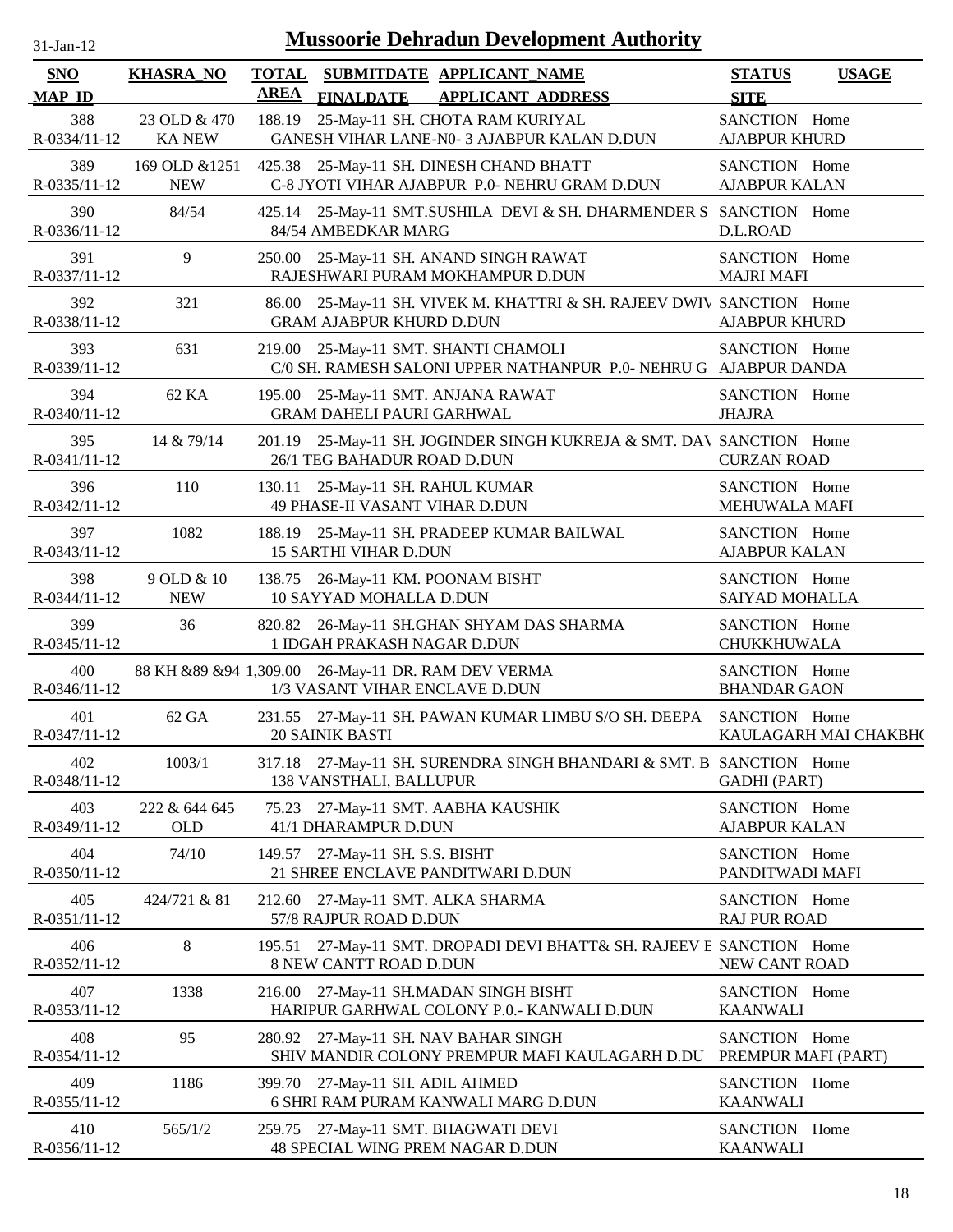| $31$ -Jan-T |  |
|-------------|--|

| <b>SNO</b><br><b>MAP ID</b> | <b>KHASRA_NO</b>                                                   | <b>TOTAL</b><br><b>AREA</b>    | <b>FINALDATE</b>               | SUBMITDATE APPLICANT NAME<br><b>APPLICANT ADDRESS</b>                              | <b>STATUS</b><br><b>SITE</b>            | <b>USAGE</b>       |
|-----------------------------|--------------------------------------------------------------------|--------------------------------|--------------------------------|------------------------------------------------------------------------------------|-----------------------------------------|--------------------|
| 411<br>R-0357/11-12         | 1123                                                               | 150.55                         |                                | 27-May-11 SH. DILVAR SINGH<br>C/0 L.I.C OFFICE CANNAUGHT PALACE D.DUN              | SANCTION Home<br><b>AJABPUR KALAN</b>   |                    |
| 412<br>R-0358/11-12         | 382/2                                                              |                                |                                | 134.75 27-May-11 SH. ANIKET SINGH VERMA<br>104 OLD CHUNGI PATEL NAGAR D.DUN        | SANCTION Home<br>NIRANJANPUR            |                    |
| 413<br>R-0359/11-12         | 250/1 & 248/1 & 320.00 27-May-11 SMT. KUSUM JAIN<br><b>104 NEW</b> |                                | B/2/7 MODEL TOWN NEW DELHI     |                                                                                    | SANCTION Home<br><b>KANDOLI</b>         |                    |
| 414<br>R-0360/11-12         | 1443                                                               |                                |                                | 94.62 27-May-11 SH.PUNEET NANDA<br>2208 SECTOR-15 (C) CHANDIGARH                   | SANCTION Home<br><b>KAANWALI</b>        |                    |
| 415<br>R-0361/11-12         | 234                                                                | 262.48                         | ANAD VIHAR, LANE NO-2          | 28-May-11 SH. KAWAL KUMAR OBERAI S/O SH. CHUNN SANCTION                            | <b>AJABPUR KALAN</b>                    |                    |
| 416                         | $283/1$ (<br>R-0362/11-12 NEW-351 CHA)                             | 245.00<br><b>AJABPUR KALAN</b> |                                | 28-May-11 SH. JITENDER KANDARI S/O SH. HUKAM SI SANCTION Home                      | <b>AJABPUR KALAN</b>                    |                    |
| 417<br>R-0363/11-12         | 1082                                                               | 177.85                         |                                | 28-May-11 SH.NAVEEN CHANDNA<br>295 INDIRA NAGAR COLONY P.0- NEW FOREST D.DUN       | SANCTION Home<br><b>KAANWALI</b>        |                    |
| 418<br>$R-0364/11-12$       | 562                                                                | 81.27                          |                                | 28-May-11 SH.SHANKAR DUTT DEVRARI<br>GRAM VIJAY PUR P.0- BUDJOLA DISTT- CHAMOLI    | SANCTION Home<br>DHARAMPUR DANDA        |                    |
| 419<br>R-0365/11-12         | 562                                                                | 81.27                          |                                | 28-May-11 SH. SHANKAR DUTT JOSHI<br>37 MINI M.I.G. DALANWALA D.DUN                 | SANCTION Home<br>DHARAMPUR DANDA        |                    |
| 420                         | 1033 OLD<br>R-0366/11-12 & 1777 KH NEW                             | 222.65                         | 18 E.C. ROAD D.DUN             | 30-May-11 SH.GANGA SINGH LWANL                                                     | SANCTION Home<br><b>AJABPUR KALAN</b>   |                    |
| 421<br>R-0367/11-12         | 319                                                                | 111.68                         |                                | 30-May-11 SMT. SHARDA BANO<br>H-N0-105 MASJID STREET P.0- MAJRA D.DUN              | SANCTION Home<br><b>MAJRA</b>           |                    |
| 422<br>R-0368/11-12         | 188 KH                                                             | 152.41                         | 37- D RACE COURSE D.DUN        | 30-May-11 SMT. MAMTA TANEJA &SMT. RUPALI TANE SANCTION Home                        |                                         | MOHABBEWALA (PART) |
| 423<br>R-0369/11-12         | 1501                                                               |                                |                                | 181.35 31-May-11 SH. MUKESH KUMAR BISNOI<br>RAJ NIWAS CIVIL LINES-2 BIJNOR         | SANCTION Home<br><b>DEHRA KHAS</b>      |                    |
| 424<br>$R-0370/11-12$       | 294/2 & 651<br><b>NEW</b>                                          | 207.78                         |                                | 31-May-11 SH. SHANKER SINGH NEGI<br>GRAM AJABPUR KHURD SARASWATI VIHAR E BLOCK D.D | SANCTION Home<br><b>AJABPUR KHURD</b>   |                    |
| 425<br>R-0371/11-12         | 660 & 854 JA                                                       |                                | E-9 NEHRU COLONY D.DUN         | 75.00 31-May-11 SH. JUGNU JAMAAL & SAIYYAD MUKHTYA SANCTION Home                   | <b>MAJRA</b>                            |                    |
| 426<br>R-0372/11-12         | 185/2                                                              |                                |                                | 123.00 31-May-11 SMT. DEVESHWARI DEVI<br>GRAM PUNDORI PAURI GARHWAL                | SANCTION Home<br><b>ARCADIA GRANT</b>   |                    |
| 427<br>R-0373/11-12         | 553                                                                | 195.09                         | 26/177 SUBHASH ROAD D.DUN      | 31-May-11 SMT SHAKUNTALA RANA                                                      | SANCTION Home<br><b>DHARAMPUR DANDA</b> |                    |
| 428<br>R-0374/11-12         | 320 KHA                                                            | 200.00                         |                                | 31-May-11 SH. KALAM SINGH<br>SIRMOR MARG KAULAGARH ROAD LOHARWALA D.DUN            | SANCTION Home<br><b>SUDDUWALA</b>       |                    |
| 429<br>R-0375/11-12         | 53/5 & 53/6                                                        | 216.42                         | 53/6 RAJPUR ROAD D.DUN         | 31-May-11 DR.BIJENDRA PAL SINGH                                                    | SANCTION Home<br><b>RAJ PUR ROAD</b>    |                    |
| 430<br>R-0376/11-12         | 1184                                                               | 96.23                          |                                | 31-May-11 SMT.SARLA SHARMA<br>315 N.C.R RESIDENCY G.M.S. ROAD MAJRA D.DUN          | SANCTION Home<br><b>KAANWALI</b>        |                    |
| 431<br>R-0377/11-12         | 119 M (1050)                                                       | 304.73                         | $1$ -Jun- $11$                 | SMT. KALPANA BISHT W/O SH. JAPAL SING<br>LANE NO-6 SHASTRI NAGAR, DEHRADUN.        | SANCTION Home<br><b>AJABPUR KALAN</b>   |                    |
| 432<br>R-0378/11-12         | 521                                                                | 128.67                         | 1-Jun-11<br>5 GHOSI GALI D.DUN | SH.RAJESH VERMA & SMT. REENA VERMA                                                 | SANCTION Home<br>HATHIBARKALA           |                    |
| 433<br>R-0379/11-12         | 886                                                                | 259.54 1-Jun-11                | 232 KAULAGARH D.DUN            | SH.ATUL THAPA & SH.ANIL THAPA                                                      | SANCTION Home<br><b>GARHI</b>           |                    |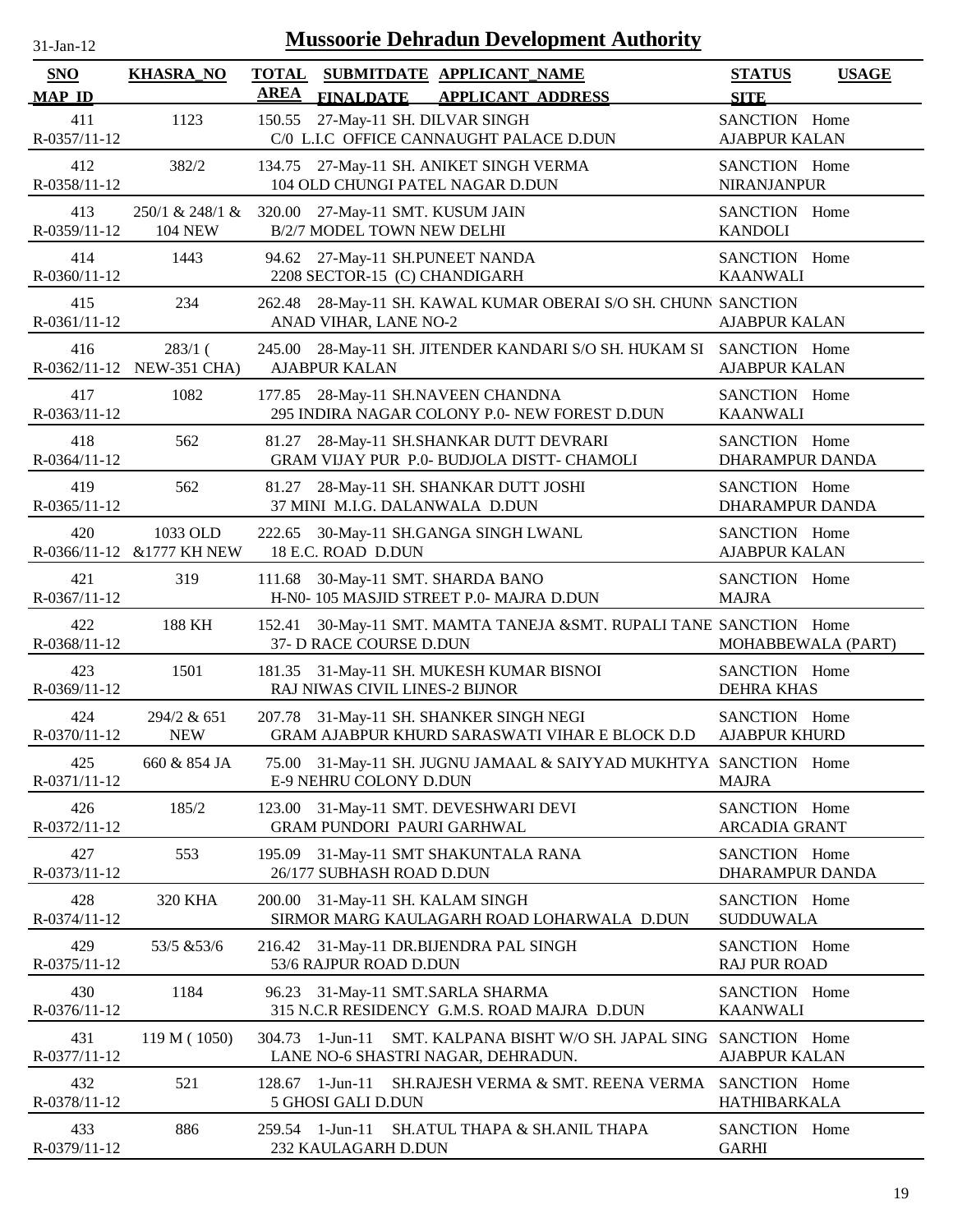| $31$ -Jan-12 |  |
|--------------|--|

| <b>SNO</b>                 | <b>KHASRA_NO</b>              |        |                                                 | TOTAL SUBMITDATE APPLICANT NAME                                                                          | <b>STATUS</b>                           | <b>USAGE</b>               |
|----------------------------|-------------------------------|--------|-------------------------------------------------|----------------------------------------------------------------------------------------------------------|-----------------------------------------|----------------------------|
| <b>MAP ID</b>              |                               | AREA   |                                                 | FINALDATE APPLICANT ADDRESS                                                                              | <b>SITE</b>                             |                            |
| 434<br>R-0380/11-12        | 695                           |        |                                                 | 114.49 1-Jun-11 SMT.GURMEET KAUR<br>74 SARASWATI SONI MARG LAXMAN CHOWK D.DUN                            | SANCTION Home<br><b>DEHRA KHAS</b>      |                            |
| 435<br>R-0381/11-12        | 222 KA NEW &<br>644 645       |        | 41/1 DHARAMPUR D.DUN                            | 75.27 1-Jun-11 DR. AALAM SINGH DHAMI                                                                     | SANCTION Home<br><b>AJABPUR KALAN</b>   |                            |
| 436<br>$R - 0382/11 - 12$  | 514 KHA, 534<br>GA & 156. 157 |        | <b>GRAM MAJRA D.DUN</b>                         | 710.00 1-Jun-11 SH. KARAM SINGH                                                                          | SANCTION Home<br><b>MAJRA</b>           |                            |
| 437<br>R-0383/11-12        | <b>OLD</b><br>602.603         |        |                                                 | 484.00 1-Jun-11 SH. YASHWANT SINGH KUNWAR<br>BELL ROAD BHARUWALA GRANT CLEMENT TOWN D.DU                 | SANCTION Home<br><b>BHARUWALA GRANT</b> |                            |
| 438<br>R-0384/11-12        | 444 & 477 NEW                 |        |                                                 | 168.68 1-Jun-11 SH.AJAY PRASAD NAUTIYAL<br>C/0 J.P. NAUTIYAL H.N0- 5 BADRI PUR ROAD NEAR RAILWA BADRIPUR | SANCTION Home                           |                            |
| 439<br>$R - 0385/11 - 12$  | 565/1/2                       |        | 98 SPECIAL WING PREM NAGAR                      | 254.55 1-Jun-11 SH.SUMIT GUPTA                                                                           | SANCTION Home<br><b>KAANWALI</b>        |                            |
| 440<br>$R - 0386/11 - 12$  | 33 & 72/1                     |        | 28 INDER ROAD D.DUN                             | 182.67 1-Jun-11 SMT. KANTA PATHAK                                                                        | SANCTION Home<br><b>LITTAN ROAD</b>     |                            |
| 441<br>R-0387/11-12        | <b>KH.NO-11</b>               |        | 235/1 RAJENDRA NAGAR D.DUN                      | PROP- N0-46 & 143.06 1-Jun-11 SMT.SHANTI CHAUDHARY                                                       | SANCTION Home                           | <b>CHAI BAGH KAULAGARH</b> |
| 442<br>R-0388/11-12        | 491/2                         |        | 306.46 2-Jun-11 SMT. PUNAM                      | 88/2 KASHMIRI COLONY NIRANJANPUR D.DUN                                                                   | SANCTION Home<br><b>NIRANJANPUR</b>     |                            |
| 443<br>R-0389/11-12        | 229 KA                        |        |                                                 | 206.13 2-Jun-11 SH.RAJ KUMAR SINGH<br>H.NO-- 5 MATA MANDIR MARG AJABPUR KALAN D.DUN                      | SANCTION Home<br><b>MOTHROWALA</b>      |                            |
| 444<br>R-0390/11-12        | 392 KA & 393                  |        |                                                 | 169.60 2-Jun-11 SH. SHIV KUMAR PANDEY<br>SBC- 98 YAMUNA COLONY D.DUN                                     | SANCTION Home<br><b>BARHAMAN WALA</b>   |                            |
| 445<br>R-0391/11-12        | 147 VA                        |        |                                                 | 211.67 3-Jun-11 SMT. MEERA DEVI<br>47 NIMBOO WALA GARHI CANTT D.DUN                                      | SANCTION Home<br>PREMPUR MAFI (PART)    |                            |
| 446<br>$R - 0.392/11 - 12$ | 1066 GA                       |        | VILL MENGI, PATTI- RAIKA                        | 223.00 4-Jun-11 SH. BHAG SINGH NAVAL S/O SH. SUNDER S SANCTION Home                                      | <b>AJABPUR KALAN</b>                    |                            |
| 447<br>$R - 0393/11 - 12$  | 1093 MIN                      |        | KANWALI DEHRADUN.                               | 134.93 4-Jun-11 SMT. DHANWATI DEVI W/O SH. RAJMAL S                                                      | SANCTION Home<br><b>KAANWALI</b>        |                            |
| 448<br>R-0394/11-12        | 1459 (PLOT-52)                |        | <b>194 DHARAMPUR</b>                            | 172.89 4-Jun-11 SH. SUNIL DANDRIYAL S/O SURENDRA PRA: SANCTION Home                                      | <b>DEHRA KHAS</b>                       |                            |
| 449<br>R-0395/11-12        | 254/1(3)                      |        | 387.39 4-Jun-11                                 | SMT, SHASHI KANTA SHARMA W/O YOGENI SANCTION Home<br>190 SALAWALA NEW CANTT ROAD, DEHRADUN.              | <b>DANDA DHORAN</b>                     |                            |
| 450<br>R-0396/11-12        | 246 KA                        |        | $148.69$ 4-Jun-11<br>A/3/3 ONGC COLONY D.DUN    | SH. SOHAN SINGH NEGI                                                                                     | SANCTION Home<br><b>PITTHUWALA</b>      |                            |
| 451<br>R-0397/11-12        | 190                           | 187.28 | 4-Jun-11                                        | <b>SHJANAK RAJ POKHRIYAL</b><br>H.N0-311 SARTHI VIHARP.0- NEHRU GRAM D.DUN                               | SANCTION Home<br><b>AJABPUR KALAN</b>   |                            |
| 452<br>R-0398/11-12        | PROP.NO-99 &<br>44 OLD        |        | $150.55$ 4-Jun-11                               | SH. RAMESH RAWAT & SMT ANUJA<br><b>48-A RAM VIHAR BALLUPUR D.DUN</b>                                     | SANCTION Home<br><b>BALLUPUR</b>        |                            |
| 453<br>R-0399/11-12        | 270                           | 92.00  | $4-Jun-11$                                      | <b>SH. HEERA LAL GUPTA</b><br>28 HILL VIEW COLONY INDIRA NAGAR D.DUN                                     | SANCTION Home                           | HARBANSWALA (PART)         |
| 454<br>$R - 0400/11 - 12$  | 1526/2                        | 241.05 | 4-Jun-11                                        | SH.ASHOK KUMAR KARANWAL & SMT. SH SANCTION Home<br>45 ALAK NANDA ENCLAVE G.M.S. ROAD D.DUN               | <b>KAANWALI</b>                         |                            |
| 455<br>$R-0401/11-12$      | 1498                          |        | 188.16 4-Jun-11<br>JANAK PURI G.M.S. ROAD D.DUN | SH. LAXMAN SINGH                                                                                         | SANCTION Home<br><b>KAANWALI</b>        |                            |
| 456<br>R-0402/11-12        | 855 KA                        |        | 157.99 4-Jun-11                                 | SH. MOHIT SHARMA<br>58 PARK ROAD PATEL NAGAR D.DUN                                                       | SANCTION Home<br><b>NIRANJANPUR</b>     |                            |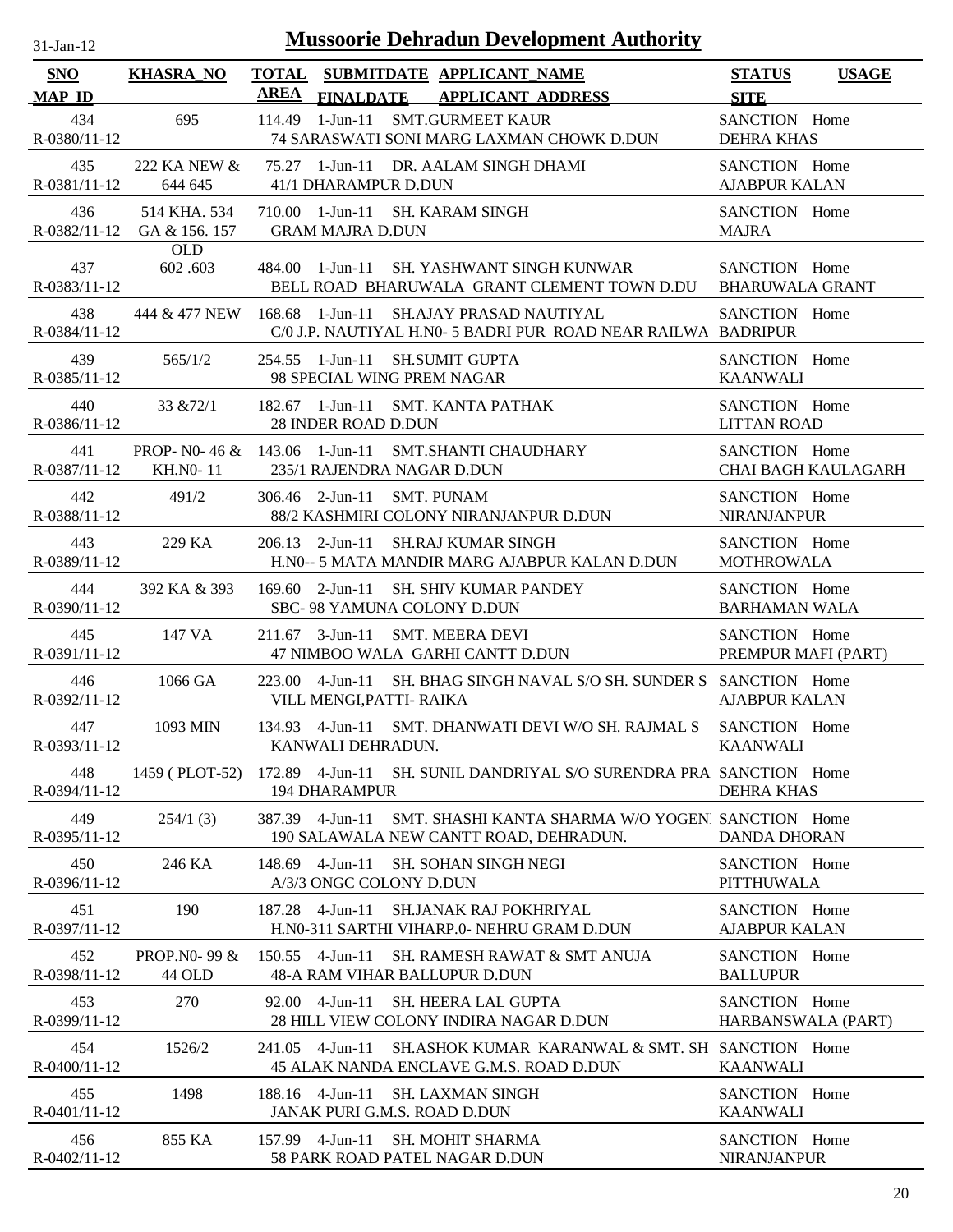| -.ian- |  |
|--------|--|
|        |  |

| <b>SNO</b><br><b>MAP ID</b> | <b>KHASRA NO</b>           | <b>TOTAL</b><br><b>AREA</b> | <b>FINALDATE</b>                                  | SUBMITDATE APPLICANT_NAME<br><b>APPLICANT ADDRESS</b>                                                                | <b>STATUS</b><br><b>SITE</b>          | <b>USAGE</b>          |
|-----------------------------|----------------------------|-----------------------------|---------------------------------------------------|----------------------------------------------------------------------------------------------------------------------|---------------------------------------|-----------------------|
| 457<br>R-0403/11-12         | 855 GA                     | 167.28                      | 4-Jun-11                                          | SH. LALLAN PRASAD RAI<br>EKTA COLONY 27 CIRCULAR ROAD DALANWALA D.DUN                                                | SANCTION Home<br>NIRANJANPUR          |                       |
| 458<br>$R - 0404/11 - 12$   | 247 OLD &<br>268/3 NEW     |                             | $101.35$ 4-Jun-11                                 | <b>SH. SUNDER LAL GUPTA</b><br>H.N0-247 & 268 BLOCK-III KHURBHURA MOHALLA D.DUN                                      | SANCTION Home<br>KHURBURA MOHALLA     |                       |
| 459<br>$R - 0405/11 - 12$   | 2013                       |                             |                                                   | 222.40 4-Jun-11 SH. BHEEM DUTT BHATT<br>C/0 SH. R.D KURIYAL 60 E.C. ROAD D.DUN                                       | SANCTION Home<br><b>AJABPUR KALAN</b> |                       |
| 460<br>$R-0406/11-12$       | 1459 (PLOT-<br>540         |                             | VILL & P.O- AMRAK                                 | 163.26 6-Jun-11 SH. ATUL DIXIT S/O SH. KRISHAN LAL                                                                   | SANCTION Home<br><b>DEHRA KHAS</b>    |                       |
| 461<br>$R-0407/11-12$       |                            |                             | VILL-MISARWALA, DOIWALA                           | 1456 (PLOT-39) 171.24 6-Jun-11 SH. NEERAJ TYAGI S/O SH. RAJ KUMAR                                                    | SANCTION Home<br><b>DEHRA KHAS</b>    |                       |
| 462<br>R-0408/11-12         | 135 KA                     |                             | <b>AJABPUR KHURD</b>                              | 184.01 6-Jun-11 SH. ROSHAN LAL UNIYAL S/O SH. KASHI RA SANCTION Home                                                 | <b>AJABPUR KHURD</b>                  |                       |
| 463<br>R-0409/11-12         | 155 & 157                  |                             |                                                   | 3,762.45 6-Jun-11 SMT.ANURADHA MALLA<br>GRAM NIRANJANPUR P.O.- MAJRA OPP- F.C.I. GODOWN D. NIRANJANPUR               | PENDING                               | School/College/In     |
| 464<br>R-0410/11-12         | 346                        |                             | $186.71$ 6-Jun-11                                 | SMT. HEMWANTI DEVRADI<br>110 SUMAN NAGAR DHARAMPUR D.DUN                                                             | SANCTION Home<br><b>KEDARPUR</b>      |                       |
| 465<br>R-0411/11-12         | 1785                       |                             | <b>35-A RISPANAPURAM</b>                          | 176.30 7-Jun-11 SMT. PINKY SHARMA W/O LT.SH. JAGDISH I SANCTION Home                                                 | <b>AJABPUR KALAN</b>                  |                       |
| 466<br>$R - 0412/11 - 12$   | 1391                       |                             | <b>VILLAGE KANWALI</b>                            | 337.00 7-Jun-11 SMT. VEENA GAKHAR W/O SH. OM PRAKAS SANCTION Home                                                    | <b>KAANWALI</b>                       |                       |
| 467<br>$R - 0413/11 - 12$   | 2114                       |                             | <b>17 MADHUR VIHAR</b>                            | 227.13 7-Jun-11 SMT. SEEMA BIJALWAN W/O SH. HARISH C SANCTION Home                                                   | <b>AJABPUR KALAN</b>                  |                       |
| 468<br>R-0414/11-12         | 608                        |                             |                                                   | 233.00 7-Jun-11 SH. BIRENDRA PRASAD PANULI S/O SH. DEV SANCTION Home<br>SARSWATI VIHAR, AJABPUR KHURD,               | <b>AJABPUR KHURD</b>                  |                       |
| 469<br>$R-0415/11-12$       | 20                         |                             | <b>20 OLD SURVEY ROAD</b>                         | 175.87 7-Jun-11 SMT. MADHU BANSAL & SMT. SHALU TYAC SANCTION Home                                                    | <b>OLD SURVEY ROAD</b>                |                       |
| 470<br>$R-0416/11-12$       | 200 KA/29                  |                             |                                                   | 93.00 7-Jun-11 SMT.SUSHILA DEVI<br>Z-20 Z.S.I. 218 KAULAGARH ROAD D.DUN                                              | SANCTION Home                         | KAULAGARH MAI CHAKBH( |
| 471<br>$R - 0417/11 - 12$   | 180/2                      |                             | VIJAY PARK KANWALI D.DUN                          | 223.29 7-Jun-11 SH.SUSHIL KUMAR KAUSHIK                                                                              | SANCTION Home<br><b>KAANWALI</b>      |                       |
| 472<br>R-0418/11-12         | 1554                       |                             | 2/8 ANSARI MARG D.DUN                             | 89.23 7-Jun-11 SH. GURMEET SINGH & SH. VIRENDER SING SANCTION Home                                                   | <b>KAANWALI</b>                       |                       |
| 473<br>R-0419/11-12         | 74/2                       |                             | $150.50$ 7-Jun-11<br><b>GRAM PANDITWARI D.DUN</b> | SH.MANOJ KUMAR                                                                                                       | SANCTION Home<br><b>PANDITWARI</b>    |                       |
| 474<br>$R - 0420/11 - 12$   | 1086                       |                             | $164.40$ 7-Jun-11                                 | <b>SMT. PRATIMA DEVI</b><br><b>GRAM &amp; P.0- MAJAF TEHRI GARHWAL</b>                                               | SANCTION Home<br><b>AJABPUR KALAN</b> |                       |
| 475<br>R-0421/11-12         | PROP. NO-<br>26/12 & 20/14 |                             | $167.10$ 7-Jun-11                                 | SH.VIVEK JAIN & SMT. ANAMIKA JAIN<br>1/4 GOBIND NAGAR RACE COURSE D.DUN                                              | SANCTION Home                         | SHANT VINOBHA BHAWE M |
| 476<br>R-0422/11-12         | PROP. NO-<br>141/69        |                             |                                                   | 172.86 7-Jun-11 MOHD.SHAFIULLAH & MOHD. ULLAH & M<br>C/0 ROYAL GLASS HOUSE BAZAR SHAHEED GUNJ SAHARA AJMAL KHAN ROAD | SANCTION Home                         |                       |
| 477<br>$R - 0423/11 - 12$   | 78                         | 281.60                      | 7-Jun-11                                          | <b>SMT.MANJU KHANTHWAL</b><br>116/1 NAI BASTI CHUKKUWALA D.DUN                                                       | SANCTION Home<br><b>CHUKKHUWALA</b>   |                       |
| 478<br>$R - 0424/11 - 12$   | 1292                       | 262.08                      | 7-Jun-11<br>14 ADARSH NAGAR D.DUN                 | <b>SH.RAM SWARUP BADONI</b>                                                                                          | SANCTION Home<br><b>GARHI</b>         |                       |
| 479<br>R-0425/11-12         | 126/2                      |                             | $330.15$ 7-Jun-11                                 | <b>SH.ARUN KUMAR</b><br>Q.N0-23 SEC- III HIRMAN VIHAR III VIDHYA DHAR NAGAR J KARANPUR KHAS                          | SANCTION Home                         |                       |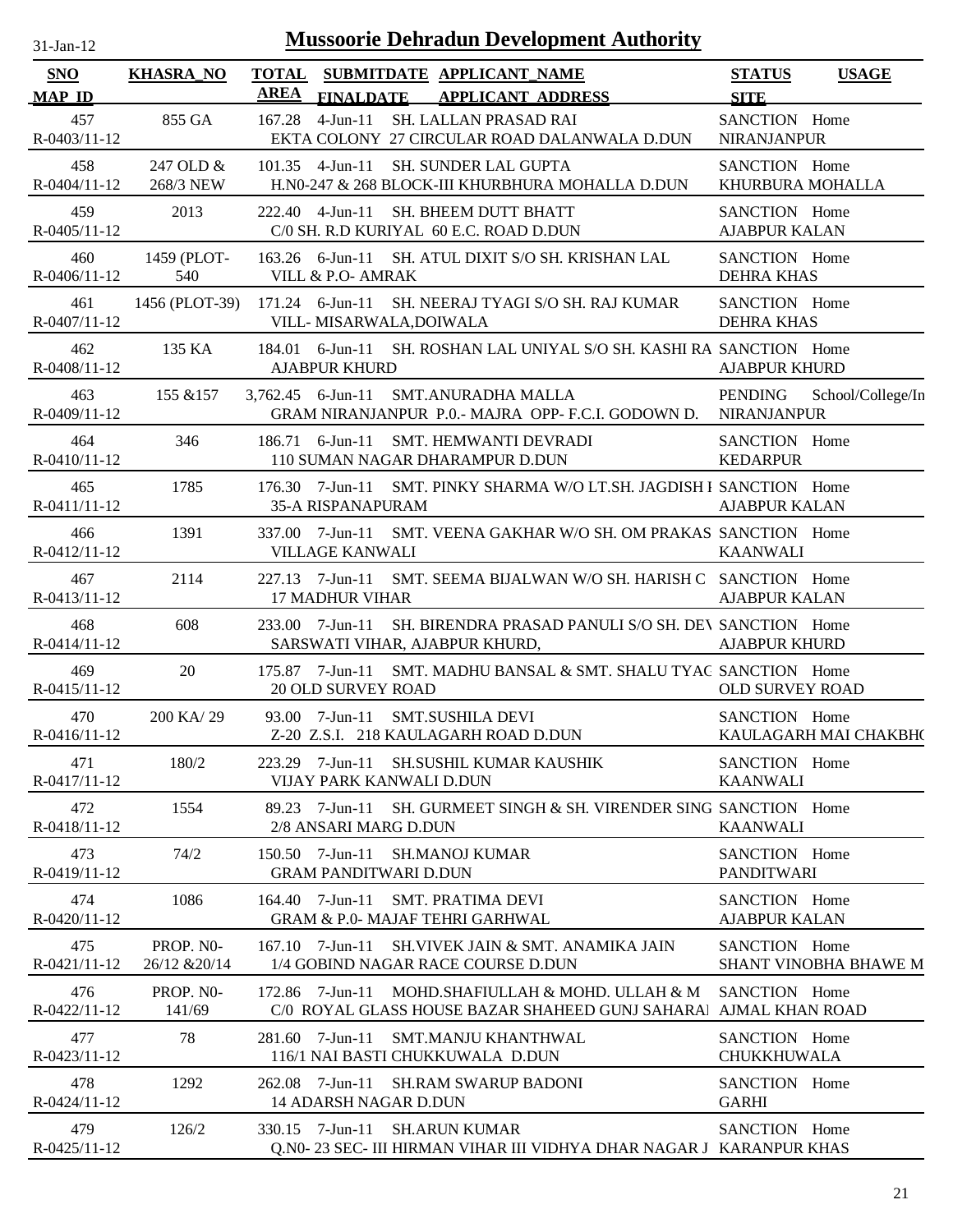| $31 - Jan - 12$ |  |
|-----------------|--|
|                 |  |

| SNO                       | <b>KHASRA_NO</b>           | <b>TOTAL</b> |                                            | SUBMITDATE APPLICANT_NAME                                                                                      | <b>STATUS</b>                         | <b>USAGE</b> |
|---------------------------|----------------------------|--------------|--------------------------------------------|----------------------------------------------------------------------------------------------------------------|---------------------------------------|--------------|
| <b>MAP ID</b>             |                            | AREA         |                                            | FINALDATE APPLICANT ADDRESS                                                                                    | <b>SITE</b>                           |              |
| 480<br>$R-0426/11-12$     |                            |              | 75-B DHARAMPUR D.DUN                       | PROP. NO-75-B 341.83 7-Jun-11 SH.DEVENDER DUTT RATURI                                                          | SANCTION Home<br><b>DHARMPUR</b>      |              |
| 481<br>R-0427/11-12       | 159 CHA(<br>OLD409)        |              |                                            | 395.66 7-Jun-11 SH.IMRAN AHMAD S/O SH. MAHMOOD AHM SANCTION Home<br>190 DHARAMPUR, NEAR SABJI MANDI, DEHRADUN. | <b>SEWALA KALAN</b>                   |              |
| 482<br>R-0428/11-12       | 710 MIN                    |              | 102 KALINDI ENCLAVE,                       | 98.90 8-Jun-11 SH. CHANDRESH AHUJA S/O SH. H.S.AHUJA SANCTION Home                                             | <b>KAANWALI</b>                       |              |
| 483<br>R-0429/11-12       | 287 (NEW-148)<br>MIN)      |              | 19 SIMLA ENCLAVE,                          | 133.26 8-Jun-11 SMT. KOMAL NAGPAL W/O SH. ANKUR NA SANCTION Home                                               | <b>PITHUWALA</b>                      |              |
| 484<br>$R-0430/11-12$     | $24 - B$                   |              |                                            | 195.17 8-Jun-11 SMT. RAJNI JAY DEEP & SH. JAY DEEP SI<br>65/49/1 PRITAM ROAD DALANWALA D.DUN                   | RE-OPENE Home<br>PRITAM ROAD          |              |
| 485<br>R-0430/11-12-RE    | $24 - B$                   |              |                                            | 195.17 23-Jul-11 SMT. RAJNI JAY DEEP & SH. JAY DEEP SI<br>65/49/1 PRITAM ROAD DALANWALA D.DUN                  | SANCTION Home<br>PRITAM ROAD          |              |
| 486<br>$R-0431/11-12$     | 720 KHA & 516<br>M OLD     |              |                                            | 230.40 8-Jun-11 SH. PRADEEP PANT<br>KHALSA STREET KASHIPUR DISTT- UDDHAM SINGH NAGA DEHRA KHAS                 | SANCTION Home                         |              |
| 487<br>R-0432/11-12       | 33 KHA                     |              | $188.00$ 8-Jun-11                          | SH. SHEESH RAM SINGH<br>56 RISHI NAGAR UPPER ADHOI WALA SAHASTRADHARA R AAMWALA TARLA                          | SANCTION Home                         |              |
| 488<br>$R-0433/11-12$     | 404                        |              | <b>BHAMANWALA ROAD</b>                     | 148.00 9-Jun-11 SMT. KHURSHEEDA ANSARI W/O MD. AFZA. SANCTION Home                                             | <b>SEWALA KALAN</b>                   |              |
| 489<br>$R-0434/11-12$     | 127 CHA                    |              | SEWALA KALAN, MAZRA                        | 157.62 9-Jun-11 SH. JAYSINGH AHLUWALIA                                                                         | SANCTION Home<br><b>SEWALA KALAN</b>  |              |
| 490<br>$R-0435/11-12$     | 1417                       |              |                                            | 223.51 9-Jun-11 SMT. SUSHILA SHARMA<br>52 ENGG. ENCLAVE G.M.S. ROAD D.DUN                                      | SANCTION Home<br><b>KAANWALI</b>      |              |
| 491<br>$R - 0436/11 - 12$ | 92 & 57 OLD                |              |                                            | 113.80 9-Jun-11 SH. CHOTEY LAL AGGARWAL<br>292 PATEL NAGAR NEAR RAMLEELA GROUND D.DUN                          | SANCTION Home<br><b>KARGI GRANT</b>   |              |
| 492<br>R-0437/11-12       | 234 &<br><b>PLOT-N0-62</b> |              |                                            | 247.68 9-Jun-11 SH.ANIL KUMAR SINGH& SMT.VINITA SING SANCTION Home<br>48/1 LANE-N0- 4 TEG BAHADUR ROAD D.DUN   | <b>SEWALA KALAN</b>                   |              |
| 493<br>R-0438/11-12       | .67 & 74 NEW<br>102 KHA    |              | <b>40 INDIRA NAGAR D.DUN</b>               | 175.31 9-Jun-11 SH.ANAND KUMAR                                                                                 | SANCTION Home<br><b>JOHDI</b>         |              |
| 494<br>R-0439/11-12       | 36                         |              | 15 SAYYAD MOHALLA D.DUN                    | 235.91 9-Jun-11 SH. MAHENDRA SINGH                                                                             | SANCTION Home<br><b>CHUKKHUWALA</b>   |              |
| 495<br>$R - 0440/11 - 12$ | $I-A$                      |              | 290.98 9-Jun-11<br>1-A LAXMI ROAD D.DUN    | SMT.VEENA THAKUR                                                                                               | SANCTION Home<br><b>LAXMI ROAD</b>    |              |
| 496<br>$R-0441/11-12$     | 83 & 205/188               | 128.55       | 9-Jun-11                                   | <b>SH. AMIN CHAND</b><br>H.NO-83 SAYED MOHALLA D.DUN                                                           | SANCTION Home<br>SAIYAD MOHALLA       |              |
| 497<br>$R - 0442/11 - 12$ | 636 KHA                    |              | $103.71$ 9-Jun-11                          | <b>SH. JOGINDER SINGH</b><br>RAILWAY ROAD NAZIBA BAD DISTT- BIJNORE                                            | SANCTION Home<br><b>AJABPUR KHURD</b> |              |
| 498<br>$R - 0443/11 - 12$ | 131 KA                     |              | $209.02$ 9-Jun-11                          | <b>SMT. MOMINA KHATOON</b><br>VILL- BHARU WALA CLEMENT TOWN D.DUN                                              | SANCTION Home<br><b>AJABPUR KHURD</b> |              |
| 499<br>$R - 0444/11 - 12$ | 242/180<br>$&108/10-A$     |              | 188.12 9-Jun-11<br>242/180 DHARAMPUR D.DUN | SH. BRIJESH KALA                                                                                               | SANCTION Home<br><b>DHARMPUR</b>      |              |
| 500<br>$R - 0445/11 - 12$ | <b>NEW</b><br>21 & 65      |              | 327.69 9-Jun-11                            | DR. HARENDRA GUPTA<br>B-1X-1 H.I.H.T CAMPUS SWAMI RAM NAGAR DOIWALA D.D                                        | SANCTION Home<br>PRITAM ROAD          |              |
| 501<br>R-0446/11-12       | 39                         |              | 199.07 9-Jun-11                            | <b>SMT.KAMLA DEVI</b><br>LADPUR NEAR TELI PHONE EXCHANGE D.DUN                                                 | SANCTION Home<br><b>CHAK RAIPUR</b>   |              |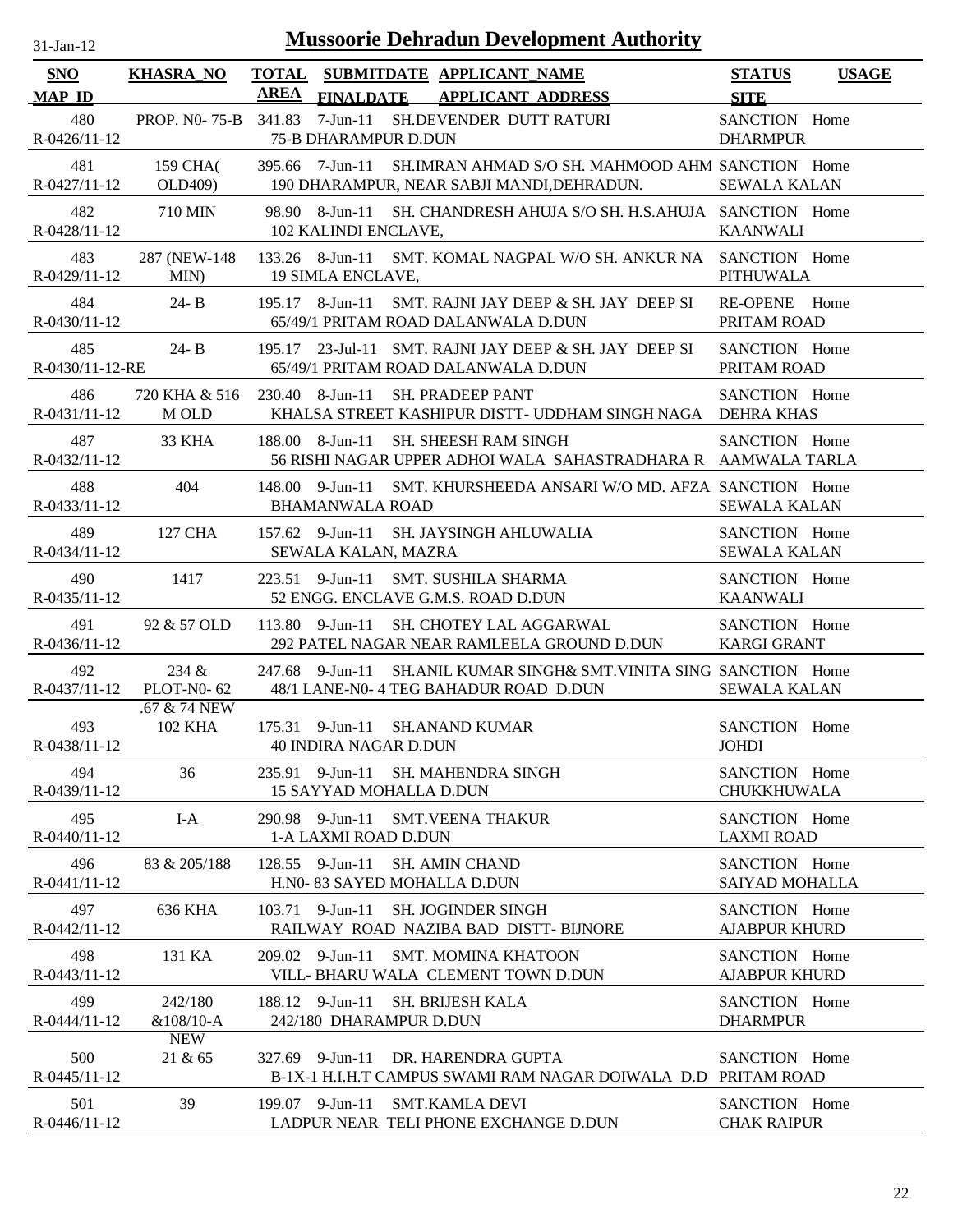| $31 - Jan - 12$ |  |
|-----------------|--|
|                 |  |

| SNO                       | <b>KHASRA NO</b>                                        | <b>AREA</b> |                                 | TOTAL SUBMITDATE APPLICANT_NAME                                                                                     | <b>STATUS</b>                         | <b>USAGE</b>              |
|---------------------------|---------------------------------------------------------|-------------|---------------------------------|---------------------------------------------------------------------------------------------------------------------|---------------------------------------|---------------------------|
| <b>MAP ID</b><br>502      | 1021 KA                                                 |             |                                 | FINALDATE APPLICANT ADDRESS<br>125.46 9-Jun-11 SMT. KOKILA MAITHANI                                                 | <b>SITE</b><br>SANCTION Home          |                           |
| R-0447/11-12              |                                                         |             |                                 | GAIROLA SADAN RAJESHWARI PURAM JOGIWALA D.DUN NATHANPUR                                                             |                                       |                           |
| 503<br>R-0448/11-12       | $32 & (25-A)$                                           |             |                                 | 93.31 9-Jun-11 SH.LALIT KUMAR SONKAR<br>H.N0- 11 INCOM TEX COLONY 6-A LAXMI ROAD D.DUN                              | SANCTION Home<br>PRITAM ROAD          |                           |
| 504<br>R-0449/11-12       | 203 M (151)<br>CHHA)                                    |             |                                 | 188.66 10-Jun-11 SH. TRIMURTI SINGH NEGI S/O SH. KEDAR S SANCTION Home<br>E BLOCK, SARASWATI VIHAR, AJABPUR KHURD,  | <b>AJABPUR KHURD</b>                  |                           |
| 505<br>R-0450/11-12       | 43 M (39)                                               |             | 116 NAV VIHAR COLONY,           | 291.37 10-Jun-11 SH. GANGA SINGH GUSAIN S/O LT.SH.MANC RE-OPENE Home                                                |                                       | <b>CHAK AJABPUR KALAN</b> |
| 506<br>R-0450/11-12-RE    | 43 M (39)                                               |             | 116 NAV VIHAR COLONY,           | 291.37 25-Nov-11 SH. GANGA SINGH GUSAIN S/O LT.SH.MANC SANCTION<br><u> 1990 - John Barnett, francuski politik (</u> |                                       | <b>CHAK AJABPUR KALAN</b> |
| 507<br>R-0451/11-12       | 43 (83GA)                                               |             |                                 | 190.00 10-Jun-11 SMT. ARUNA MAMGAIN W/O SH. JAYANT M SANCTION Home<br>TITAN ROAD, NEAR RUBBER FACTRY,               |                                       | MOHABBEWALA (PART)        |
| 508                       | PLOT-32<br>R-0452/11-12 (Y.S.A.E.N.SA 109/13, 14 BIGAH, | 300.00      |                                 | 10-Jun-11 SH. K.K/BAHUGUNA & SMT. PARMESHWAF SANCTION Home                                                          | <b>INDRAPUR</b>                       |                           |
| 509<br>$R-0453/11-12$     | MITI)<br>529 KA                                         | 104.55      | 207 INDIRA NAGAR D.DUN          | 10-Jun-11 KM, RIDHHIMA BATTA                                                                                        | SANCTION Home<br><b>SEWALA KALAN</b>  |                           |
| 510<br>$R - 0454/11 - 12$ | TA NEW                                                  |             |                                 | 223 OLD & 400 454.73 10-Jun-11 SH.MAHESH AGGARWAL<br>C/0 SH. VIJAY SHARMA CHANDRA BANI ROAD SEWLA KAL SEWALA KALAN  | SANCTION Home                         |                           |
| 511<br>$R-0455/11-12$     | 114                                                     |             |                                 | 241.00 10-Jun-11 SH. GANESH SINGH BHANDARI<br>70 SALAWALA P.0- HATHI BARKALAN D.DUN                                 | SANCTION Home<br><b>KARANPUR KHAS</b> |                           |
| 512<br>R-0456/11-12       | 28 OLD & 232<br>KHA NEW                                 |             |                                 | 228.00 13-Jun-11 SH. JITENDRA KUMAR AHUJA<br>I-B CEMENT ROAD KARANPUR D.DUN                                         | SANCTION Home<br><b>NATHANPUR</b>     |                           |
| 513                       | PROP. NO- $6 &$<br>R-0457/11-12 205/133 NEW             |             | <b>18 NEW SURVEY ROAD D.DUN</b> | 150.96 13-Jun-11 M/S TASH INFRA BUILT PVT. LTD.                                                                     | SANCTION Home<br><b>MOHINI ROAD</b>   |                           |
| 514<br>R-0458/11-12       | 266/194                                                 |             |                                 | 683.92 13-Jun-11 SH. JASBIR SINGH SIAL<br>93 RACE COURSE NEAR BANU SCHOOL D.DUN                                     | SANCTION Home<br><b>RACE COURSE</b>   |                           |
| 515<br>R-0459/11-12       | 222 KHA                                                 |             | <b>GURU ROAD D.DUN</b>          | 1,001.00 13-Jun-11 SH. SURENDRA KUMAR BATTA                                                                         | RE-OPENE Home<br><b>SEWALA KALAN</b>  |                           |
| 516<br>R-0459/11-12-RE    | 222 KHA                                                 |             | <b>GURU ROAD D.DUN</b>          | 1,001.00 29-Nov-11 SH. SURENDRA KUMAR BATTA                                                                         | SANCTION Home<br><b>SEWALA KALAN</b>  |                           |
| 517<br>R-0460/11-12       | 340                                                     | 122.96      |                                 | 13-Jun-11 SMT. RAJESH GUPTA<br>LANE N0-3 GOVIND NAGAR SAHASTRA DHARA ROAD D.                                        | SANCTION Home<br><b>DHORAN KHAS</b>   |                           |
| 518<br>$R-0461/11-12$     | 122                                                     | 153.35      |                                 | 13-Jun-11 SMT, REKHA RAWAT<br>VILL-NAMTOL P.0- GIRA PARAM TEHSIL-THARALI CHAMO AJABPUR KHURD                        | <b>RE-OPENE</b>                       | Home                      |
| 519<br>R-0461/11-12-RE    | 122                                                     | 153.35      |                                 | 13-Jul-11 SMT. REKHA RAWAT<br>VILL-NAMTOL P.0- GIRA PARAM TEHSIL-THARALI CHAMO AJABPUR KHURD                        | SANCTION Home                         |                           |
| 520<br>R-0462/11-12       | <b>PROP-NO-5/2</b>                                      | 222.75      | 5/2 RAILWAY ROAD D.DUN          | 13-Jun-11 SMT.SUNITA GOYAL                                                                                          | REJECTED Home<br><b>RAILWAY ROAD</b>  |                           |
| 521                       | <b>PLOT-N0-68</b><br>R-0463/11-12 USHA COLONY           |             | 492.82 13-Jun-11 SH. V.C. GOYAL | V/8 POLICE ENCLAVE VIBHUTI KHAND GOMTI NAGAR LU( SAHASTRADHARA ROAD                                                 | SANCTION Home                         |                           |
| 522<br>$R-0464/11-12$     | PROP-NO-<br>240/275 & 141                               |             | 167/265 OLD DALANWALA D.DUN     | 197.33 13-Jun-11 SH. KIRTI SINGH RAWAT                                                                              | SANCTION Home<br><b>OLD DALANWALA</b> |                           |
| 523<br>$R-0465/11-12$     | <b>OLD</b><br>123                                       |             | KAILASH VIHAR LADPUR D.DUN      | 139.00 13-Jun-11 SMT. SHAKUNTALA GANGWAR                                                                            | SANCTION Home<br><b>CHAK RAIPUR</b>   |                           |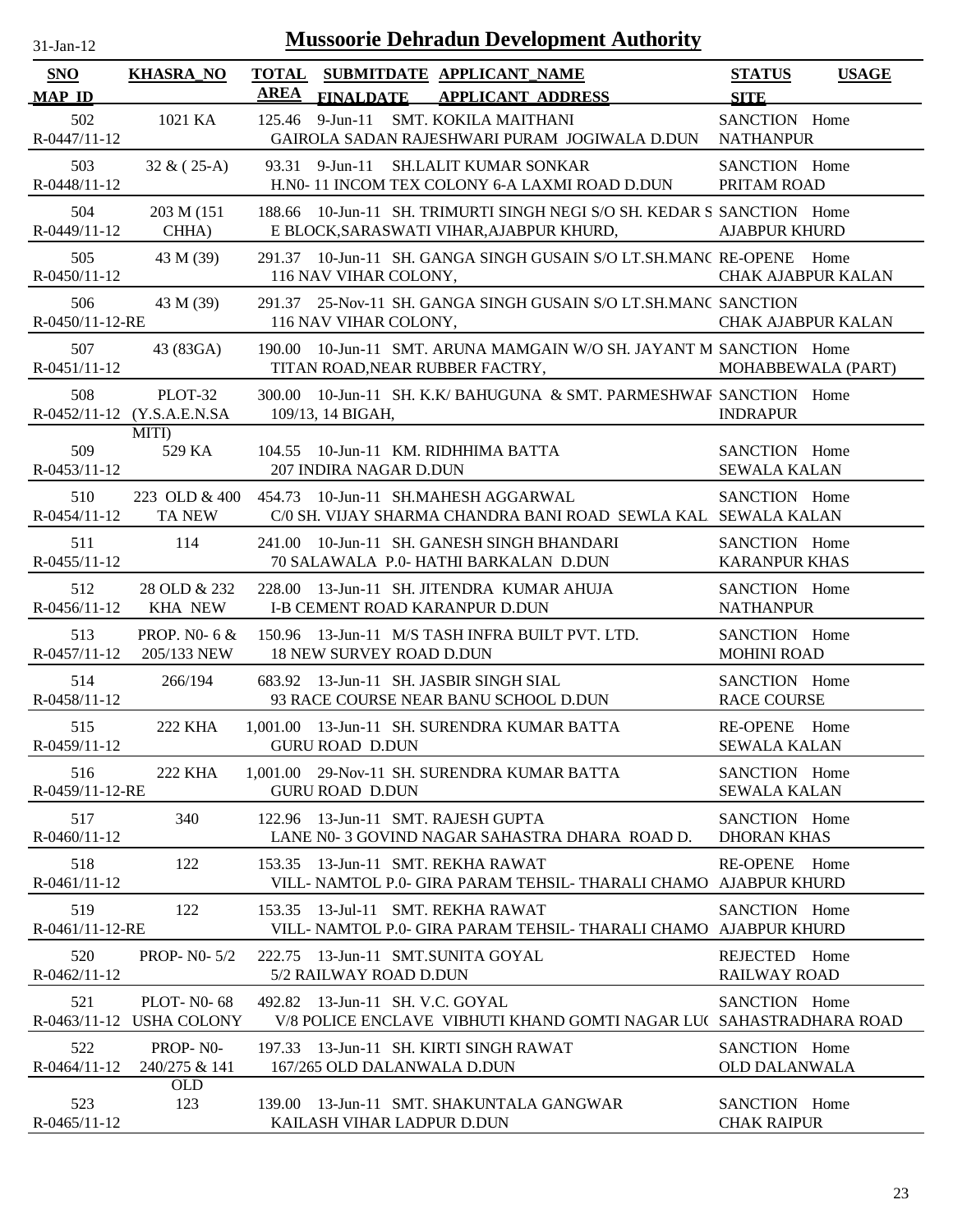| $31$ -Jan-12                | <b>Mussoorie Dehradun Development Authority</b> |                             |                                |  |                                                                                                                      |                                         |                       |  |  |
|-----------------------------|-------------------------------------------------|-----------------------------|--------------------------------|--|----------------------------------------------------------------------------------------------------------------------|-----------------------------------------|-----------------------|--|--|
| <b>SNO</b><br><b>MAP ID</b> | <b>KHASRA_NO</b>                                | <b>TOTAL</b><br><b>AREA</b> | <b>FINALDATE</b>               |  | SUBMITDATE APPLICANT NAME<br><b>APPLICANT ADDRESS</b>                                                                | <b>STATUS</b><br><b>SITE</b>            | <b>USAGE</b>          |  |  |
| 524<br>R-0466/11-12         | 941                                             | 126.20                      |                                |  | 13-Jun-11 SH.TRILOK SINGH DADWAL<br>16/6 ONGC COLONY KAULAGARH ROAD D.DUN                                            | SANCTION Home<br><b>GARHI</b>           |                       |  |  |
| 525<br>R-0467/11-12         | 1365/1                                          |                             |                                |  | 166.14 13-Jun-11 SMT. SUMITRA DEVI<br>83- B MIG PHASE- I INDIRA PURAM D.DUN                                          | REJECTED Home<br><b>KAANWALI</b>        |                       |  |  |
| 526<br>R-0467/11-12-RE      | 1365/1                                          |                             |                                |  | 166.14 11-Jul-11 SMT. SUMITRA DEVI<br>83- B MIG PHASE- I INDIRA PURAM D.DUN                                          | SANCTION Home<br><b>KAANWALI</b>        |                       |  |  |
| 527<br>$R - 0468/11 - 12$   | 133                                             |                             |                                |  | 166.00 13-Jun-11 SMT. BRIJESH KUMARI<br>MES QTR. N0- P-522 TYPE-1V MT COLONY IMA PREM N                              | SANCTION Home<br>PITTHUWALA             |                       |  |  |
| 528<br>R-0469/11-12         | <b>MUNICIPAL</b><br>$N0 - 52$                   |                             | 54 DISPENSARY ROAD D.DUN       |  | 154.97 14-Jun-11 SMT.REENA MITTAL                                                                                    | SANCTION Home<br><b>SUBHASH ROAD</b>    |                       |  |  |
| 529<br>R-0470/11-12         | <b>MUNICIPAL</b><br>N0-36 OLD &                 |                             |                                |  | 163.31 14-Jun-11 SH.SANTOSH KUMAR<br>36 &52 NEW MAN SINGH WALA D.DUN                                                 | SANCTION Home<br><b>MAAN SINGH WALA</b> |                       |  |  |
| 530<br>R-0471/11-12         | <b>52 NEW</b><br>1459 &<br><b>PLOT-N0-53</b>    |                             |                                |  | 173.73 14-Jun-11 SMT. MAMTA DANDRIYAL<br>194 DHARAMPUR DANDA D.DUN                                                   | SANCTION Home<br><b>DEHRA KHAS</b>      |                       |  |  |
| 531<br>R-0472/11-12         | PALM CITY<br>846                                |                             |                                |  | 194.37 14-Jun-11 SMT. KAMLESH KAUR & SMT. SARANJEET I SANCTION Home<br>MOHALLA KHEDA WARD N0-24 HALDOR DISTT- BIJNOR | <b>LAXMAN CHOWK</b>                     |                       |  |  |
| 532<br>R-0473/11-12         | 487                                             |                             |                                |  | 265.73 14-Jun-11 SMT. VIMLA RAWAT<br>VILL- BADETH P.0- BHATTWARI RUDRAPRAYAG                                         | SANCTION Home<br><b>BADRIPUR</b>        |                       |  |  |
| 533<br>$R - 0474/11 - 12$   | 40                                              |                             |                                |  | 206.44 14-Jun-11 SMT. SUSHMA SHARMA<br>7/10 ASHIRWAD ENCLAVE BALLU PUR D.DUN                                         | SANCTION Home<br><b>NIRANJANPUR</b>     |                       |  |  |
| 534<br>R-0475/11-12         | 127                                             |                             | VILL SEWALA KALAN              |  | 131.07 15-Jun-11 SH. AMARDEEP DHEEMAN S/O SH.PYARE L SANCTION Home                                                   | <b>SEWALA KALAN</b>                     |                       |  |  |
| 535<br>R-0476/11-12         | 28508/2                                         |                             | D BLOCK AJABPUR KHURD,         |  | 190.43 15-Jun-11 SMT. HIMALA DEVI W/O SH. UTTAM SINGH SANCTION Home                                                  | <b>RAIPUR</b>                           |                       |  |  |
| 536<br>R-0477/11-12         | 11                                              |                             | <b>80 AJABPUR KALAN DD.DUN</b> |  | 192.38 15-Jun-11 SMT.SUSHILA NEGI                                                                                    | SANCTION Home<br><b>AJABPUR KHURD</b>   |                       |  |  |
| 537<br>R-0478/11-12         | 781                                             |                             | VILL- TALAI TEHRI GARHWAL      |  | 300.00 15-Jun-11 SMT. NISHA PUNDIR                                                                                   | SANCTION Home<br><b>HARRAWALA</b>       |                       |  |  |
| 538<br>R-0479/11-12         | 70/6 &<br>199/137/1 NEW                         |                             | 70/6 CHANDER NAGAR D.DUN       |  | 204.00 15-Jun-11 SH. IQBAL SINGH                                                                                     | SANCTION Home<br><b>CHANDER NAGAR</b>   |                       |  |  |
| 539<br>R-0480/11-12         | 314                                             |                             |                                |  | 163.60 15-Jun-11 SMT. KAMLA RAWAT<br>BALLUPUR MANDIR WALI GALI D.DUN                                                 | SANCTION Home                           | KAULAGARH MAI CHAKBH( |  |  |
| 540<br>R-0481/11-12         | 1262                                            |                             |                                |  | 222.97 15-Jun-11 MISS. DEVIKA BATTA<br>19-A MAHANT ROAD LAXMAN CHOWK D.DUN                                           | SANCTION Home<br><b>KAANWALI</b>        |                       |  |  |
| 541<br>R-0482/11-12         | 392 VASANT<br><b>VIHAR</b>                      |                             |                                |  | 678.56 15-Jun-11 SH. ANIL SAINI & SMT. BHAWNA SAINI<br>32 SHIVA ENCLAVE PHASE-2 G.M.S. ROAD D.DUN                    | SANCTION Home<br><b>KAANWALI</b>        |                       |  |  |
| 542<br>R-0483/11-12         | 1465 PLOT-37<br>(PALM CITY)                     |                             | <b>194 DHARAMPUR DANDA</b>     |  | 182.12 16-Jun-11 SH. SUNIL DANDRIYAL S/O SH. SURENDRA I SANCTION Home                                                | <b>DEHRA KHAS</b>                       |                       |  |  |
| 543<br>R-0484/11-12         | 1465 PLOT-38<br>(PALM CITY)                     |                             | 194 DHARAMPUR DANDA            |  | 177.56 16-Jun-11 SMT. MAMTA DANDRIYAL W/O. SH. SUNIL I SANCTION Home                                                 | <b>DEHRA KHAS</b>                       |                       |  |  |
| 544                         | 1465<br>R-0485/11-12 PLOT-40(PALM               |                             | 32/4 E.C. ROAD,                |  | 165.01 16-Jun-11 SMT. SEEMA BANSAL W/O SH. SANJAY BA                                                                 | SANCTION Home<br><b>DEHRA KHAS</b>      |                       |  |  |
| 545<br>R-0486/11-12         | CITY<br>1458 & 1459<br>$(PLOT-51)$              |                             | 32/4 E.C. ROAD                 |  | 170.32 16-Jun-11 SH. SANJAY BANSAL S/O SH. H.P.BANSAL                                                                | SANCTION Home<br><b>DEHRA KHAS</b>      |                       |  |  |

PALM CITY)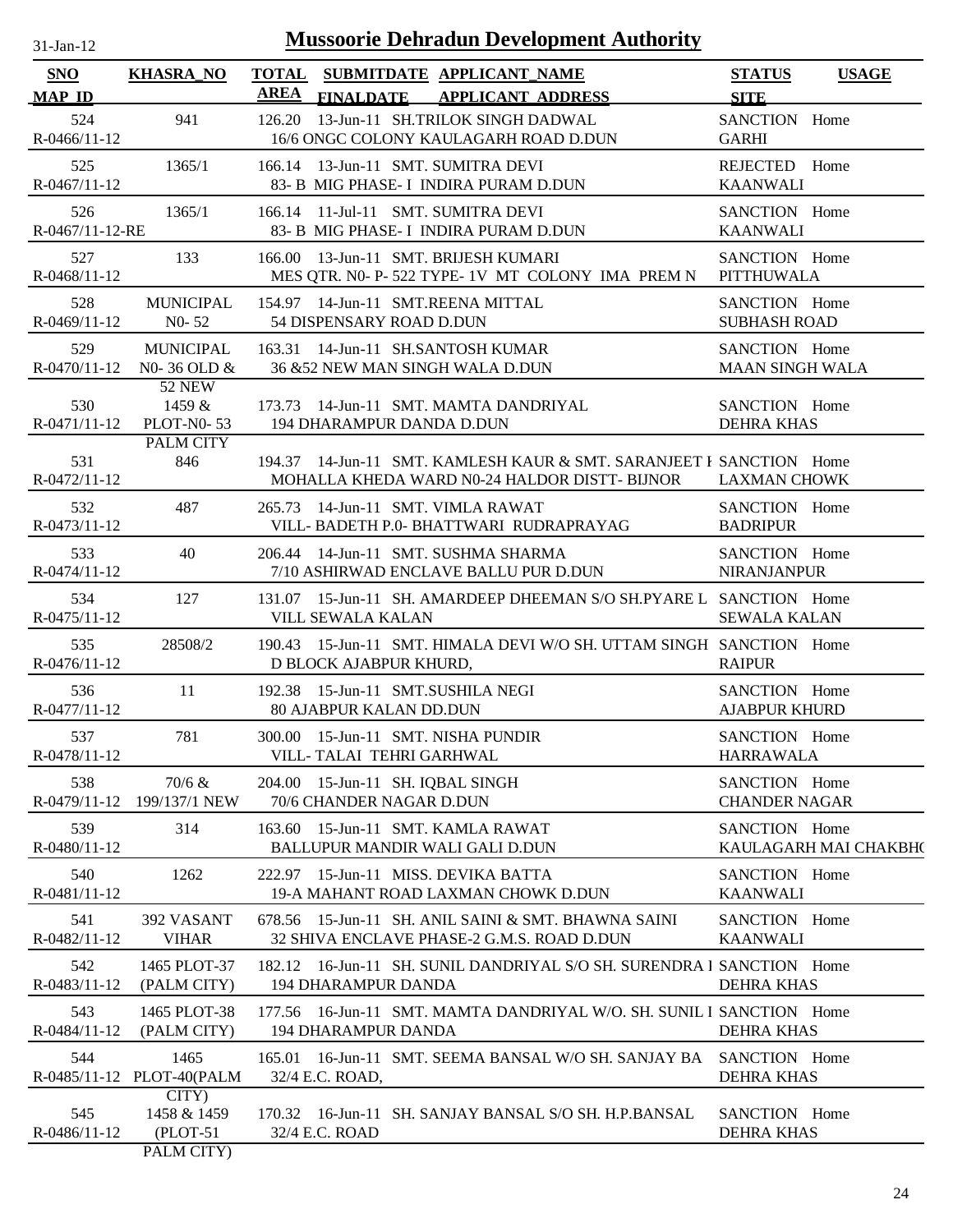| $31 - Jan - 12$ |  |
|-----------------|--|
|                 |  |

| SNO                       | <b>KHASRA_NO</b>                                | AREA            |                                                            | TOTAL SUBMITDATE APPLICANT NAME                                                                                 | <b>STATUS</b>                           | <b>USAGE</b> |
|---------------------------|-------------------------------------------------|-----------------|------------------------------------------------------------|-----------------------------------------------------------------------------------------------------------------|-----------------------------------------|--------------|
| <b>MAP ID</b>             |                                                 |                 | <b>FINALDATE</b>                                           | <b>APPLICANT ADDRESS</b>                                                                                        | <b>SITE</b>                             |              |
| 546                       | 1465 (PLOT-74<br>R-0487/11-12 PALM CITY)        | 12 TYAGI ROAD   |                                                            | 175.00 16-Jun-11 M/S GANGA REALTORS PVT.LTD                                                                     | SANCTION Home<br><b>DEHRA KHAS</b>      |              |
| 547<br>R-0488/11-12       | 559 OLD & 692<br><b>NEW</b>                     |                 |                                                            | 76.67 16-Jun-11 SH. SUDARSHAN SINGH RAWAT & SMT. SHA SANCTION Home<br>150 VANSATHALI MANDIR LANE BALLUPUR D.DUN | DEHRA KHAS                              |              |
| 548<br>R-0489/11-12       | 1019                                            |                 |                                                            | 260.12 16-Jun-11 SH. DESH RAJ SINGH<br>4 VASUNDHARA KUNJ G.M.S. ROAD D.DUN                                      | SANCTION Home<br><b>KAANWALI</b>        |              |
| 549<br>R-0490/11-12       | 508 OLD & 485<br><b>NEW</b>                     | 326.71          |                                                            | 16-Jun-11 SH, KAILASH CHANDER PANDEY<br>H.NO- 11 TYPE-II B.S.N.L. COLONY PREM NAGAR D.DUN                       | SANCTION Home<br><b>DHORAN KHAS</b>     |              |
| 550<br>R-0491/11-12       | 382/2                                           | 134.75          |                                                            | 16-Jun-11 SH.ANIKET SINGH VERMA<br>104 OLD CHUNGI PATEL NAGAR D.DUN                                             | SANCTION Home<br><b>NIRANJANPUR</b>     |              |
| 551<br>R-0492/11-12       | <b>MUNICIPAL</b><br>NO- $212/2$ &<br>337/2 NEW  |                 | <b>259 KARANPUR D.DUN</b>                                  | 171.46 16-Jun-11 SH.ASHOK KUMAR GULATI                                                                          | SANCTION Home<br><b>OLD DALANWALA</b>   |              |
| 552<br>R-0493/11-12       | 173/1                                           | 282.71          |                                                            | 16-Jun-11 SH, MADHWA NAND<br>H.N0-178 PHASE-2 PANDITWARI D.DUN                                                  | SANCTION Home<br><b>PANDITWARI</b>      |              |
| 553<br>R-0494/11-12       | 160                                             | 264.93          |                                                            | 16-Jun-11 SH.ANIL KUMAR<br>H. NO - 321 PHASE-2 PANDITWARI D.DUN                                                 | SANCTION Home<br><b>PANDITWARI</b>      |              |
| 554<br>R-0495/11-12       | 408/1/1                                         |                 |                                                            | 118.59 16-Jun-11 SH. DILIP KUMAR BHATTACHARJI<br>44 VASANT VIHAR PHASE-I D.DUN                                  | SANCTION Home<br><b>KAANWALI</b>        |              |
| 555<br>$R-0496/11-12$     | PROP. NO-<br>373/225                            |                 | 148.38 16-Jun-11 SH. JANKI DASS<br>373/225 PARK ROAD D.DUN |                                                                                                                 | SANCTION Home<br><b>LAXMAN CHOWK</b>    |              |
| 556<br>R-0497/11-12       | 216 KA & 628<br><b>OLD</b>                      |                 | 215 AJABPUR KALAN D.DUN                                    | 131.53 16-Jun-11 SH. YASH PAL SINGH NEGI                                                                        | SANCTION Home<br><b>AJABPUR KALAN</b>   |              |
| 557<br>R-0498/11-12       | 321                                             |                 |                                                            | 89.00 16-Jun-11 SH. VIVEK MOHAN KHATTRI & SH. RAJEEV I SANCTION Home<br>SARASWATI VIHAR AJABPUR KHURD D.DUN     | <b>AJABPUR KHURD</b>                    |              |
| 558<br>R-0499/11-12       | 245                                             |                 |                                                            | 245.00 16-Jun-11 SH.KUSHLA NAND DIMRI<br>7 ROHINI ENCLAVE SHIMLA ROAD D.DUN                                     | SANCTION Home<br><b>SEWALA KALAN</b>    |              |
| 559<br>$R - 0500/11 - 12$ | 1458 (PLOT-50)                                  | 32/4 E.C. ROAD, |                                                            | 164.91 17-Jun-11 SMT. SEEMA BANSALW/O SH. SANJAY BAN SANCTION Home                                              | <b>DEHRA KHAS</b>                       |              |
| 560<br>R-0501/11-12       | 147 KA& 148<br>KA                               |                 |                                                            | 152.00 17-Jun-11 SH. HADEES AHMED & SMT. ASFA KHATOC SANCTION Home<br>H.N0-39 SIMLA ENCLAVE G.M.S. ROAD D.DUN   | <b>SEWALA KALAN</b>                     |              |
| 561<br>R-0502/11-12       | 58                                              | 120.80          |                                                            | 18-Jun-11 SMT. VIMAL KUMAR BATRA & SH. KAMAL SANCTION Home<br>27 PRAKASH LOK SHIMLA ROAD D.DUN                  | <b>PITHUWALA</b>                        |              |
| 562<br>R-0503/11-12       | 332 KHA                                         | 151.02          | B/169 NEHRU COLONY D.DUN                                   | 18-Jun-11 SH.SANTOSH NAKRA                                                                                      | SANCTION Home<br><b>AJABPUR KALAN</b>   |              |
| 563<br>$R-0504/11-12$     | 202 & 22 OLD 1,003.00 18-Jun-11 SH. DEEPAK NEGI |                 |                                                            | LANE-N0-11 INDER PARSTH NATHANPUR D.DUN                                                                         | SANCTION Home<br><b>NATHANPUR</b>       |              |
| 564<br>$R-0505/11-12$     | 6(205/133)                                      |                 | 14-E NEW ROAD                                              | 204.18 20-Jun-11 SH. NARINDER PARKASH DEWAN S/O LT. S SANCTION Home                                             | <b>MOHINI ROAD</b>                      |              |
| 565<br>$R-0506/11-12$     | $32(25-A)$                                      | 15 TYPE-3       |                                                            | 93.31 20-Jun-11 SH. AKHILESH KUMAR MISRA S/O SH. SURE: SANCTION Home                                            | PRITAM ROAD                             |              |
| 566<br>$R-0507/11-12$     | 99/1 MIN                                        |                 | KAULAGARH, DEHRADUN.                                       | 188.19 20-Jun-11 SH. BALDEV SINGH RANA S/O LT.SH. MALU SANCTION Home                                            | PREMPUR MAFI (PART)                     |              |
| 567<br>$R-0508/11-12$     | 11 DA & 11<br>YAN                               |                 |                                                            | 217.85 20-Jun-11 SMT. PRAMILA KUKRETI<br><b>GRAM KAULAGARH P.0- I.I.P D.DUN</b>                                 | SANCTION Home<br><b>KAULAGARH</b>       |              |
| 568<br>R-0509/11-12       | 580 & 611                                       |                 |                                                            | 336.09 20-Jun-11 SMT. KAMINI JAKHMOLA<br>LANE- N0-12 TURNER ROAD CLEMENT TOWN D.DUN                             | SANCTION Home<br><b>BHARUWALA GRANT</b> |              |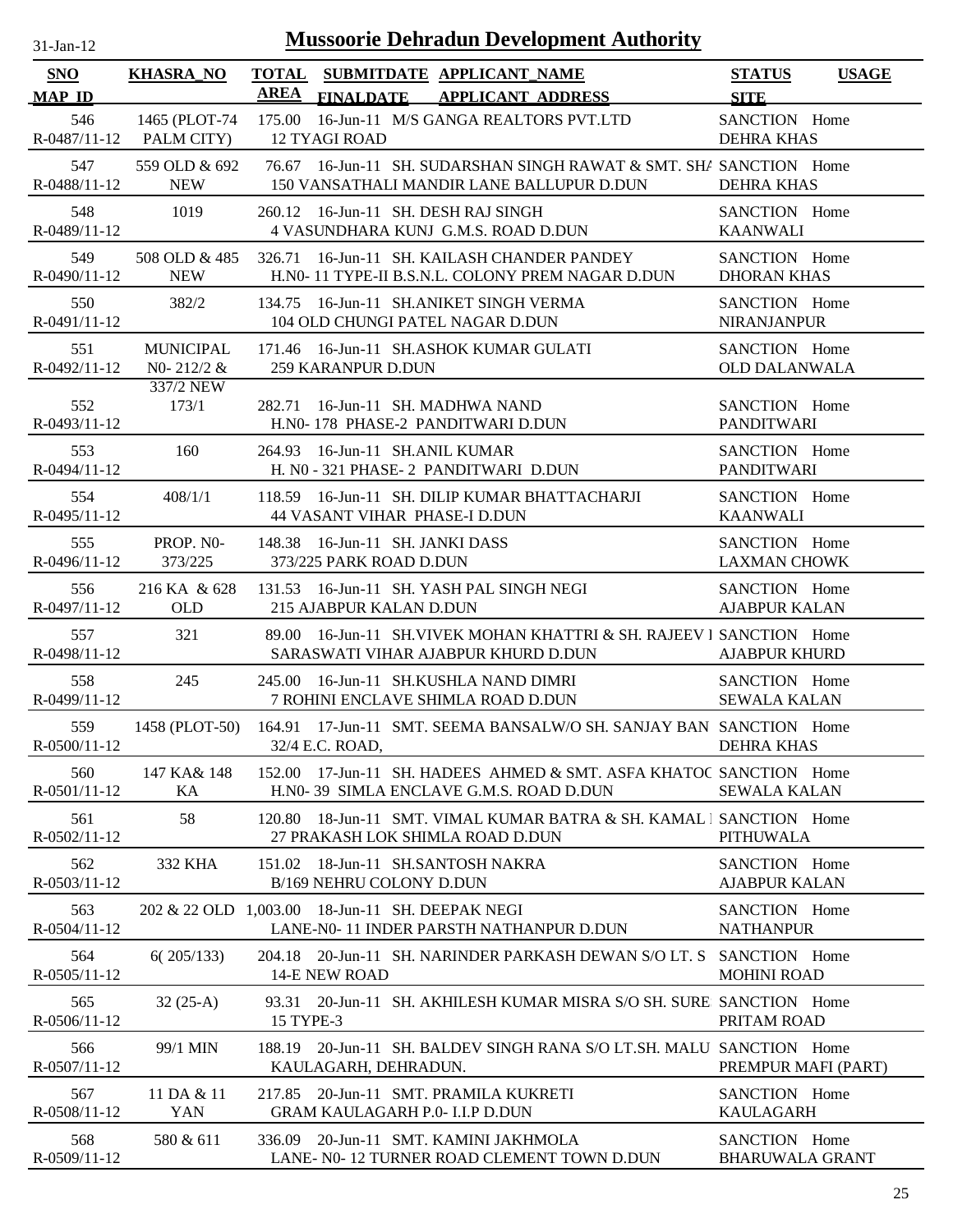| $31$ -Jan-12                |                                    | <b>Mussoorie Dehradun Development Authority</b>                                                                     |                                       |              |
|-----------------------------|------------------------------------|---------------------------------------------------------------------------------------------------------------------|---------------------------------------|--------------|
| <b>SNO</b><br><b>MAP ID</b> | <b>KHASRA_NO</b>                   | TOTAL SUBMITDATE APPLICANT NAME<br><b>AREA</b><br><b>FINALDATE</b><br><b>APPLICANT ADDRESS</b>                      | <b>STATUS</b><br><b>SITE</b>          | <b>USAGE</b> |
| 569<br>$R - 0510/11 - 12$   | 101 GHA                            | 20-Jun-11 SMT. KUSUM LATA<br>91.91<br>C/0 SHRI DURGA JWELLERS GRAM MEHUWALA MAFI SHIN SEWALA KALAN                  | SANCTION Home                         |              |
| 570<br>R-0511/11-12         | 307 GA                             | 92.93 20-Jun-11 SMT. SHAHEEN KHAN<br>GRAM MEHUWALA MAFI OPP- KANYA PATHSHALA SIMLA MEHUWALA MAFI                    | REJECTED Home                         |              |
| 571<br>R-0512/11-12         | 855 GA                             | 116.40 20-Jun-11 SMT. LATA DEVI<br>243 SANJAY COLONY PATEL NAGAR D.DUN                                              | REJECTED Home<br><b>NIRANJANPUR</b>   |              |
| 572<br>R-0513/11-12         | PROP- NO- 16 $\&$<br><b>30 NEW</b> | 293.70 20-Jun-11 SMT. NEERU GOYAL<br>206 SILVER ROCK APPARTMENT MOHINI ROAD DALANWAI LITTAN ROAD                    | SANCTION Home                         |              |
| 573<br>$R-0514/11-12$       | 300/221/3                          | 249.96 21-Jun-11 SH. VISHAL SURI S/O SH ASHOK KUMAR<br>300/221/3 D.L.ROAD,                                          | SANCTION Home<br>D.L.ROAD             |              |
| 574<br>R-0515/11-12         | 35/35                              | 153.95 21-Jun-11 SH. PREM DASS SAWHNEY S/O LT.SH. N.D.S SANCTION Home<br>35/35 BLOCK-3, KHURBURA MOHALLA, DEHRADUN. | KHURBURA MOHALLA                      |              |
| 575<br>R-0516/11-12         | 914                                | 185.87 21-Jun-11 SMT. NARBADA DEVI MOLPA W/O SH. UDA SANCTION Home<br><b>R/O-LOWER NATHANPUR</b>                    | <b>NATTHANPUR</b>                     |              |
| 576<br>$R-0517/11-12$       | 855                                | 223.50 21-Jun-11 SH.SATESHWAR PRASAD RUDOLA<br>VILL- NATHANPUR D.DUN                                                | SANCTION Home<br><b>NATHANPUR</b>     |              |
| 577<br>R-0518/11-12         |                                    | 317 & 312 GHA 159.00 21-Jun-11 SH. MUNISH SHARMA<br><b>46 BODY GUARD D.DUN</b>                                      | SANCTION Home<br><b>CHIDOWALI</b>     |              |
| 578<br>R-0519/11-12         | 1296 & 157<br>OLD                  | 100.33 21-Jun-11 SH. VINOD NEGI<br>NEAR SHRI ENCLAVE PANDITWARI D.DUN                                               | RE-OPENE Home<br><b>AJABPUR KALAN</b> |              |
| 579<br>R-0519/11-12-RE      | 1296 & 157<br><b>OLD</b>           | 100.33 2-Sep-11 SH. VINOD NEGI<br>NEAR SHRI ENCLAVE PANDITWARI D.DUN                                                | SANCTION Home<br><b>AJABPUR KALAN</b> |              |
| 580<br>R-0520/11-12         | 50                                 | 230.39 21-Jun-11 SH. SUKHBEER SINGH<br>3 TARLA ADHOIWALA DALANWALA D.DUN                                            | SANCTION Home<br><b>ADOIWALA</b>      |              |
| 581<br>$R-0521/11-12$       | 1588 KHA &<br>1589                 | 255.40 22-Jun-11 SH. ANIRUDH JAGURI & SMT. GODAMBARI J SANCTION Home<br><b>SINGLE MANDI-2</b>                       | <b>DEHRA KHAS</b>                     |              |
| 582<br>R-0522/11-12         |                                    | 223(894) 170.00 22-Jun-11 SH. MANMOHAN BAHUGUNA & SMT. SHANT SANCTION Home<br>C/O SH. RIPIN PANWAR,                 | <b>NATHANPUR</b>                      |              |
| 583<br>R-0523/11-12         | 108                                | 121.28 22-Jun-11 SMT. REKHA NATHANI<br>C-177 NEHRU COLONY DHARAMPUR D.DUN                                           | SANCTION Home<br><b>AJABPUR KHURD</b> |              |
| 584<br>R-0524/11-12         | PROP-NO-<br>138/86                 | 122.50 22-Jun-11 SMT.ALPANA NIGAM & SH.RAJESH SINGH R SANCTION Home<br>138/86 & 14/10 OLD SURVEY ROAD D.DUN         | <b>OLD SURVEY ROAD</b>                |              |
| 585<br>R-0525/11-12         | 521                                | 376.24 22-Jun-11 SH. LAKHPAT SINGH NEGI<br>GRAM-KHOLI P.0. SIMLI KARAN PRAYAG DISTT- CHAMOL HATHIBARKALA            | RE-OPENE Home                         |              |
| 586<br>R-0525/11-12-RE      | 521                                | 376.24 19-Sep-11 SH. LAKHPAT SINGH NEGI<br>GRAM-KHOLI P.0. SIMLI KARAN PRAYAG DISTT- CHAMOL                         | SANCTION Home<br>HATHIBARKALA         |              |
| 587<br>R-0526/11-12         | 39- D $& 220/163$                  | 384.00 22-Jun-11 SH. SANDEEP JAIN & SMT. RAKHI JAIN<br>167/1 PALTAN BAZAR D.DUN                                     | SANCTION Home<br>E.C.ROAD             |              |
| 588<br>$R-0527/11-12$       | 22                                 | 160.13 22-Jun-11 SH. VISHAL SHARMA<br>22 GURU ROAD D.DUN                                                            | SANCTION Home<br><b>GURU ROAD</b>     |              |
| 589<br>R-0528/11-12         | 185/2                              | 204.38 22-Jun-11 SMT. SARITA<br>5/10 PREM NAGAR D.DUN                                                               | SANCTION Home<br><b>ARCADIA GRANT</b> |              |
| 590<br>R-0529/11-12         | 355                                | 273.16 22-Jun-11 SH.SANJAY KANDARI<br>36 SHANTI VIHAR AJABPUR KALAN D.DUN                                           | SANCTION Home<br><b>AJABPUR KHURD</b> |              |
| 591<br>R-0530/11-12         | 81 OLD & 2 DA<br><b>NEW</b>        | 360.00 22-Jun-11 SH. RUKAM SINGH RAWAT<br>81 KANDOLI RAJPUR ROAD D.DUN                                              | SANCTION Home<br><b>KANDOLI</b>       |              |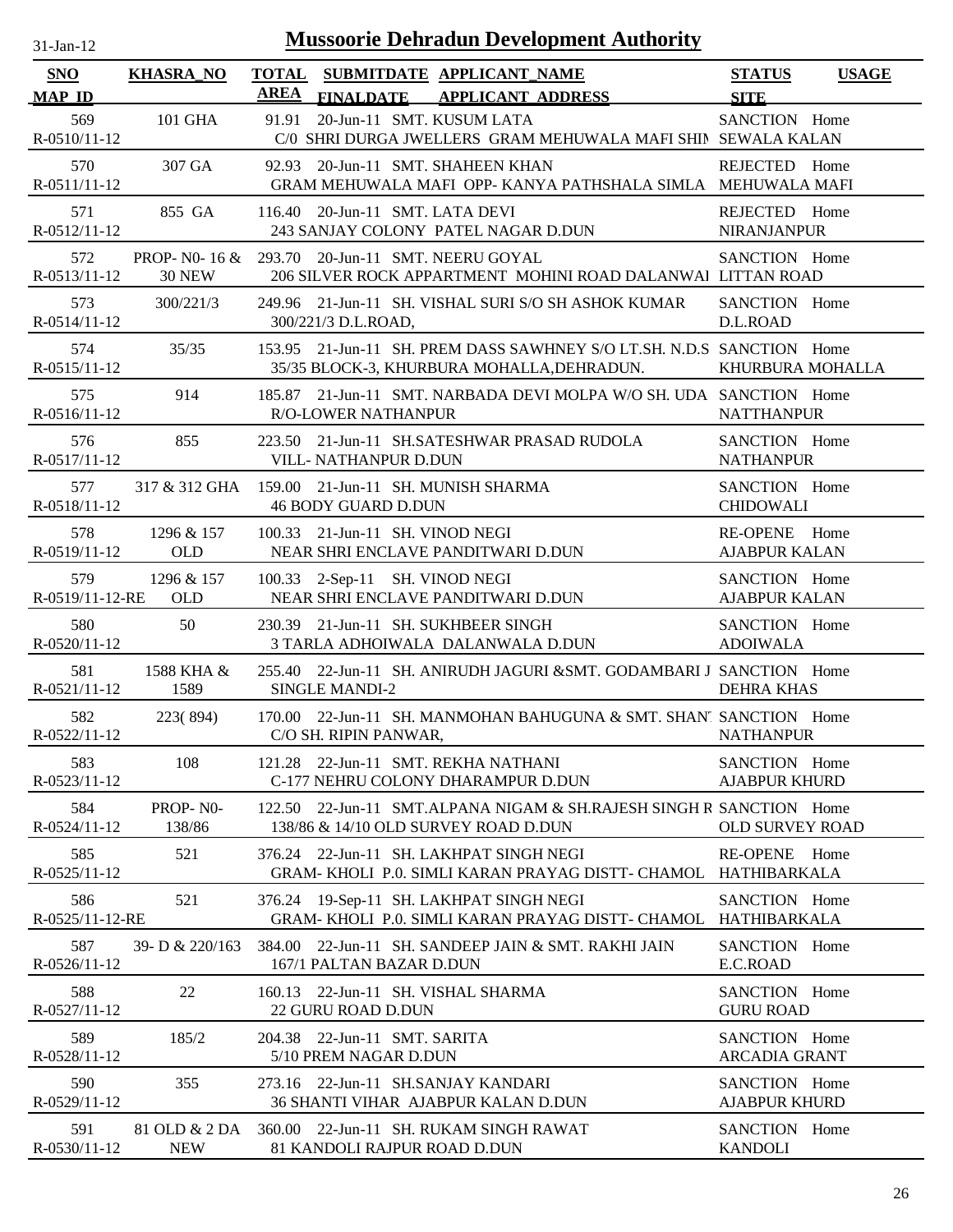| 31-Jan-12 |  |
|-----------|--|
|           |  |

| <b>SNO</b>                | <b>KHASRA_NO</b>                                 |        |                                                                               | TOTAL SUBMITDATE APPLICANT NAME                                                                       | <b>STATUS</b><br><b>USAGE</b>               |
|---------------------------|--------------------------------------------------|--------|-------------------------------------------------------------------------------|-------------------------------------------------------------------------------------------------------|---------------------------------------------|
| <b>MAP ID</b>             |                                                  | AREA   | <b>FINALDATE</b>                                                              | <b>APPLICANT ADDRESS</b>                                                                              | <b>SITE</b>                                 |
| 592<br>R-0531/11-12       | 610 MIN                                          |        |                                                                               | 290.00 23-Jun-11 SMT. SHAKAMBRI BHANDARI W/O SH. JA<br>LANE NO-C-13, TURNER ROAD, DEHRADUN.           | SANCTION Home<br>DHARAMPUR DANDA            |
| 593<br>$R - 0532/11 - 12$ | 212 KA                                           |        | 98.76 23-Jun-11 SH. JAI CHAND                                                 | <b>GRAM SEWLA KALAN P.0.- MAJRA D.DUN</b>                                                             | SANCTION Home<br><b>SEWALA KALAN</b>        |
| 594<br>R-0533/11-12       | PLOT-N <sub>0</sub> -<br>$S-2-B-20$              |        | 508.85 23-Jun-11 COL. A.K. KAPILA<br>24/02 BEACHER ROAD CANTT D.DUN           |                                                                                                       | SANCTION Home<br>DEFENCE COLONY             |
| 595<br>R-0534/11-12       | 37                                               |        | 436 KHURBHURA MOHALLA D.DUN                                                   | 136.19 23-Jun-11 SH. DEVESH KUMAR SHARMA                                                              | SANCTION Home<br><b>PARK ROAD</b>           |
| 596<br>R-0535/11-12       | PROP-NO-<br>235/228                              |        | 93.55 23-Jun-11 SH. VIKAS SANGAL<br>60 KHURBHURA MOHALLA D.DUN                |                                                                                                       | SANCTION Home<br>KHURBURA MOHALLA           |
| 597<br>$R-0536/11-12$     | PROP-NO-<br>235/228                              |        | 47 KHURBHURA MOHALLA D.DUN                                                    | 81.10 23-Jun-11 SH.SATENDRA KUMAR                                                                     | SANCTION Home<br>KHURBURA MOHALLA           |
| 598<br>R-0537/11-12       | 721 OLD & 997<br><b>NEW</b>                      |        |                                                                               | 200.74 23-Jun-11 SH.CHANDRA MOHAN SINGH NEGI<br>156 DHARAWAL POST MOHABBEWALA D.DUN                   | SANCTION Home<br><b>MAJRA</b>               |
| 599<br>R-0538/11-12       | 64                                               |        | 200.00 23-Jun-11 SH. DINESH JOSHI<br>VILL& P.0- NATHUWA WALA D.DUN            |                                                                                                       | REJECTED Home<br><b>NATHUAWALA</b>          |
| 600<br>R-0539/11-12       | <b>OLD</b>                                       |        | 764 KA & 410 1,709.54 23-Jun-11 SH. RANBEER SINGH<br>149- C RACE COURSE D.DUN |                                                                                                       | SANCTION Home<br><b>ADOIWALA</b>            |
| 601<br>R-0540/11-12       | 384M (373)                                       |        | <b>CHANDRAMA COLONY</b>                                                       | 261.00 24-Jun-11 SMT. SULOCHANA RAMOLA W/O SH. SUME SANCTION Home                                     | <b>BADRIPUR</b>                             |
| 602<br>R-0541/11-12       | 570/1/3                                          |        | 5 KAULAGARH ROAD D.DUN                                                        | 297.28 24-Jun-11 SH. ROHIT GUPTA & SMT. NEELAM GUPTA SANCTION Home                                    | <b>KAANWALI</b>                             |
| 603<br>$R - 0542/11 - 12$ | <b>PROP-NO-49 &amp;</b><br><b>44 NEW</b>         |        | 84.87 24-Jun-11 SH. VAIBHAV GARG                                              | 65/2 SARASWATI SONI MARG LAXMAN CHOWK D.DUN                                                           | SANCTION Home<br><b>SARASWATI SONI MARG</b> |
| 604<br>$R-0543/11-12$     | PROP-N0-49 &<br><b>44 NEW</b>                    |        | 90.25 24-Jun-11 SH. GAURAV GARG                                               | 65/2 SARASWATI SONI MARG LAXMAN CHOWK D.DUN                                                           | SANCTION Home<br><b>SARASWATI SONI MARG</b> |
| 605<br>$R-0544/11-12$     | <b>PROP-</b> NO- 49 $\&$<br>44 NEW               |        | 95.64 24-Jun-11 SMT.MANJU GARG                                                | 65/2 SARASWATI SONI MARG LAXMAN CHOWK D.DUN                                                           | SANCTION Home<br>SARASWATI SONI MARG        |
| 606<br>R-0545/11-12       | 1074                                             |        | 300.18 24-Jun-11 SMT. SARITA NEGI                                             | GRAM & P.0- DHARKOT TEHRI GARHWAL                                                                     | SANCTION Home<br><b>AJABPUR KALAN</b>       |
| 607<br>R-0546/11-12       | <b>202 KA MIN</b>                                | 215.70 | <b>LANE NO-3 INDRAPRASTH</b>                                                  | 25-Jun-11 SMT. AMITA BIJALWAN W/O SH. SH. VIREN SANCTION Home                                         | <b>NATHANPUR</b>                            |
| 608<br>R-0547/11-12       | <b>604 MIN</b>                                   |        |                                                                               | 248.72 25-Jun-11 SMT. MUKESH W/O SH. MANGE RAM<br>VELL ROAD, PIPLESHWAR MANDIR , CLEMANTOWN,          | SANCTION Home<br><b>BHARUWALA GRANT</b>     |
| 609<br>R-0548/11-12       | 17 <sup>0</sup><br>NEW-23/18)                    | 89.20  | <b>17 PIPAL MANDI</b>                                                         | 25-Jun-11 SH. MOHAN LAL & SH. ATUL KUMAR                                                              | SANCTION Home<br>PIPAL MANDI                |
| 610<br>R-0549/11-12       | 33 (144/72/1)                                    | 262.73 |                                                                               | 25-Jun-11 SH. VED PRAKASH PATHAK S/O SH. DEVRA SANCTION Home<br>28 INDER ROAD, DALANWALA, DEHRADUN.   | <b>LITTAN ROAD</b>                          |
| 611<br>$R-0550/11-12$     | 361 & 127 NEW                                    |        | 204.30 25-Jun-11 SH. ATUL GUPTA<br><b>8 ANAND CHOWK D.DUN</b>                 |                                                                                                       | SANCTION Home<br><b>MAJRA</b>               |
| 612<br>R-0551/11-12       | PROP-NO-<br>227/179                              |        | 227/179 ARAGHAR D.DUN                                                         | 205.62 25-Jun-11 SMT. PINGLA PANWAR                                                                   | SANCTION Home<br><b>AARAGARH</b>            |
| 613<br>$R-0552/11-12$     | <b>PROP. NO-21</b><br><b>OLD &amp; 27 NEW</b>    |        |                                                                               | 255.99 25-Jun-11 SMT. SAVITRI SHARMA AND SH. VIJAY KU<br><b>30 UDDIWALA CANAL ROAD BALLUPUR D.DUN</b> | Home<br><b>RE-OPENE</b><br><b>GARHI</b>     |
| 614                       | <b>PROP. NO-21</b><br>R-0552/11-12-ROLD & 27 NEW |        |                                                                               | 255.99 10-Aug-11 SMT. SAVITRI SHARMA AND SH. VIJAY KU<br>30 UDDIWALA CANAL ROAD BALLUPUR D.DUN        | SANCTION Home<br><b>GARHI</b>               |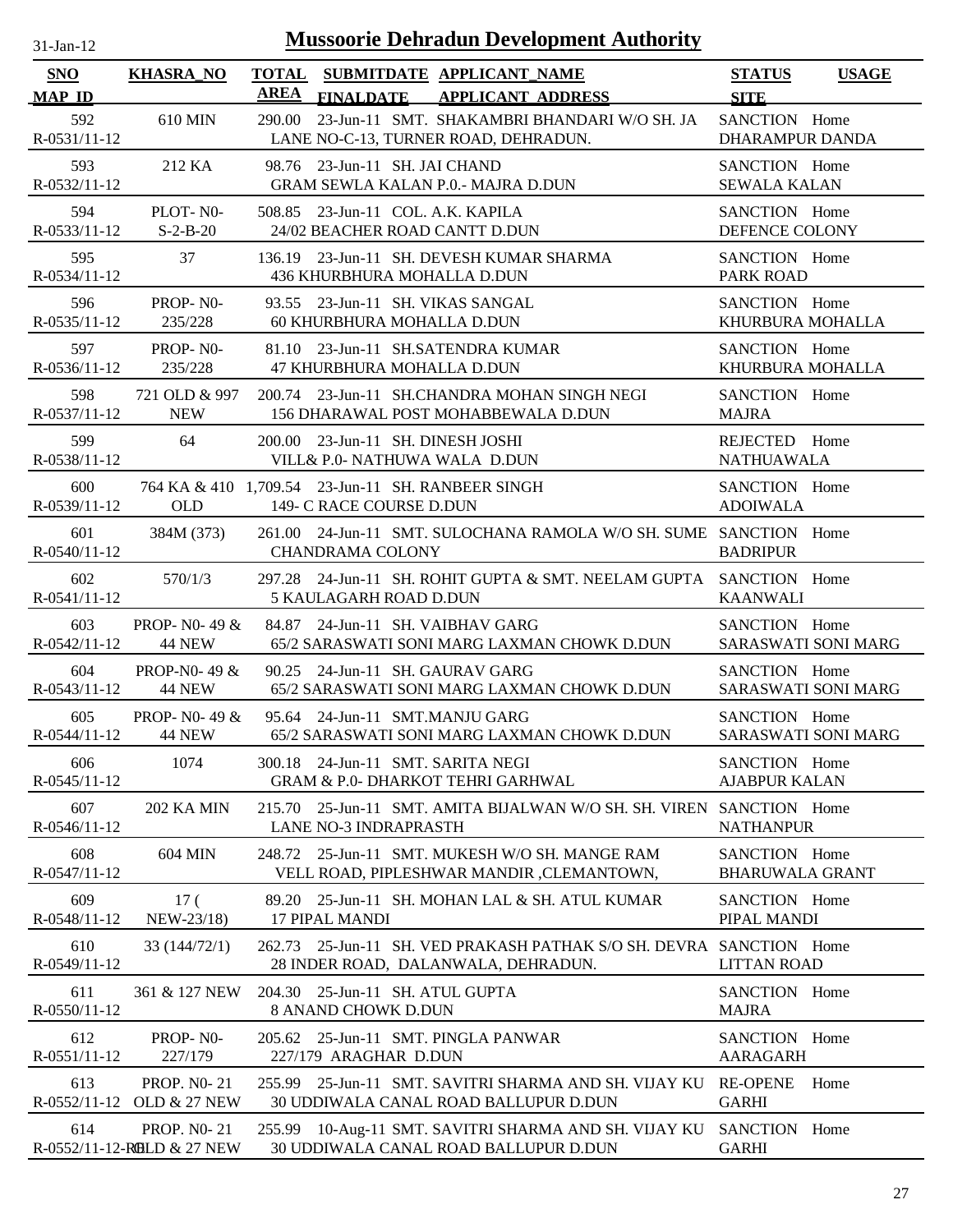| $31$ -Jan-12          |                  | <b>Mussoorie Dehradun Development Authority</b>                                                               |                                              |
|-----------------------|------------------|---------------------------------------------------------------------------------------------------------------|----------------------------------------------|
| SNO<br><b>MAP ID</b>  | <b>KHASRA NO</b> | TOTAL SUBMITDATE APPLICANT NAME<br><b>AREA</b><br><b>FINALDATE</b><br><b>APPLICANT ADDRESS</b>                | <b>STATUS</b><br><b>USAGE</b><br><b>SITE</b> |
| 615<br>$R-0553/11-12$ | 31               | 25-Jun-11 SMT. USHA MISHRA & SMT. SHAKUNTALA<br>222.00<br><b>4 TEG BAHADUR ROAD D.DUN</b>                     | SANCTION Home<br>NEHRU ROAD.                 |
| 616                   | PLOT-N0-6 $&$    | 139.40 25-Jun-11 SH. S.C. MATHUR                                                                              | SANCTION Home                                |
| R-0554/11-12          | 922 GA           | <b>180 NARISHILP MANDIR ROAD D.DUN</b>                                                                        | <b>PONDHA</b>                                |
| 617<br>$R-0555/11-12$ | 328 GHA          | 209.00 25-Jun-11 SH. NARENDRA SINGH RAUTHELA<br>C/0 SH. MADAN SINGH GUSAIN P.0- & VILL-KANDOLI RAJP CHIDOWALI | SANCTION Home                                |
| 618<br>$R-0556/11-12$ | 439/1            | 276.14 25-Jun-11 SH. BHUVNESHWAR CHANDRA KOHLI<br>117/1 MAHENDRA VIHAR BEHIND SURBI HOTEL BALLUPUR KAANWALI   | SANCTION Home                                |
| 619<br>R-0557/11-12   | 51 KA            | 97.58 25-Jun-11 SH. MAHESH SINGH RAWAT<br>C/0 SH. SANJAY CHAUHAN M.D.D.A COLONY DALANWALA AAMWALA TARLA       | SANCTION Home                                |
| 620                   | 50               | 181.00 25-Jun-11 SH. NARENDRA SINGH PARDHAN                                                                   | SANCTION Home                                |
| R-0558/11-12          |                  | 760 ANUP NAGAR MEERUT U.P.                                                                                    | <b>VIJAYPUR GOPIWALA</b>                     |
| 621                   | $14-E$           | 242.26 27-Jun-11 SH.RAM PRASAD                                                                                | SANCTION Home                                |
| R-0559/11-12          |                  | D-4 HATHIBARKALAN D.DUN                                                                                       | <b>OLD SURVEY ROAD</b>                       |
| 622                   | 140              | 142.97 27-Jun-11 MOHD. ASGAR                                                                                  | SANCTION Home                                |
| R-0560/11-12          |                  | <b>GRAM KANWALI D.DUN</b>                                                                                     | <b>KEDARPUR</b>                              |
| 623                   | 269 & 270        | 191.67 27-Jun-11 SH. CHANDRA MOHAN SINGHAL                                                                    | SANCTION Home                                |
| R-0561/11-12          |                  | 54 MOHIT VIHAR LANE-N0- 5 G.M.S. ROAD D.DUN                                                                   | <b>NIRANJANPUR</b>                           |
| 624                   | 24               | 199.00 28-Jun-11 SMT.SARLA DEVI                                                                               | SANCTION Home                                |
| R-0562/11-12          |                  | GRAM GUJRADA SAHASTRADHARA ROAD D.DUN                                                                         | <b>DANDA DHORAN</b>                          |
| 625                   | PROP.NO-38/1     | 152.84 28-Jun-11 S. PREETAM SINGH                                                                             | SANCTION Home                                |
| R-0563/11-12          |                  | 54 TYAGI ROAD D.DUN                                                                                           | <b>TYAGI ROAD</b>                            |
| 626                   | 191              | 150.49 28-Jun-11 MISS. RASHME KOTACH                                                                          | SANCTION Home                                |
| $R-0564/11-12$        |                  | 9 OLD SURVEY ROAD D.DUN                                                                                       | <b>VIJAYPUR GOPIWALA</b>                     |
| 627                   | 411 & 762 KA     | 145.08 28-Jun-11 SH. BIJENDRA KUMAR                                                                           | SANCTION Home                                |
| $R-0565/11-12$        | <b>NEW</b>       | URMILA NIWAS SARASWATI VIHAR RAIPUR ROAD D.DUN                                                                | <b>ADOIWALA</b>                              |
| 628                   | PROP-NO-         | 298.23 28-Jun-11 SH. DHRUV ASWAL                                                                              | SANCTION Home                                |
| R-0566/11-12          | 25/19            | 25/19 BALBIR ROAD D.DUN                                                                                       | <b>BALBIR ROAD</b>                           |
| 629                   | 171/1 (NEW-      | 251.10 29-Jun-11 SH. ARVIND PARASHAR S/O SH.K.K.PARASH SANCTION Home                                          | <b>NIRANJANPUR</b>                           |
| $R-0567/11-12$        | 281 KA)          | 203 GALI NO-5 CHAMAN VIHAR, DEHRADUN.                                                                         |                                              |
| 630<br>R-0568/11-12   | 126 M            | 260.22 29-Jun-11 SMT, SANTOSH SHARMA W/O SH, NIRANJA SANCTION Home<br>SHANTI VIHAR MAJRA,                     | <b>MAJRA</b>                                 |
| 631<br>R-0569/11-12   | 188              | 29-Jun-11 SH. RAJESH KUMAR S/O SH. HUKUM CHAN<br>84.00<br>188/1/2/3 LAL KURTI BAZAR, ROOKEE, HARDWAR.         | SANCTION Home<br><b>CHAK RAIPUR</b>          |
| 632<br>R-0570/11-12   | 955 (87/27)      | 143.00 29-Jun-11 SH, BHAGWAN SHANKER S/O SH, SHIV DUT SANCTION Home<br>87/24 TYAGI ROAD,                      | <b>DEHRA KHAS</b>                            |
| 633<br>R-0571/11-12   | 772 MIN          | 231.60 29-Jun-11 SH. RAJENDRA PRASAD S/O SH. PADMA DU SANCTION Home<br>VIVEKANAND GRAM PHASE 1, DEHRADUN.     | <b>NATHANPUR</b>                             |
| 634                   | 156 (S-2-C-57-C  | 669.71 29-Jun-11 H/CAP/ BALBIR SINGH GARIYAL                                                                  | SANCTION Home                                |
| R-0572/11-12          |                  | VILL-JOULA, P/O-TALWARI                                                                                       | DEFENCE COLONY                               |
| 635<br>$R-0573/11-12$ | 46 DH            | 184.17 29-Jun-11 SH. LAKSHAY SINGH SAHAI S/O SH. B.K. SH SANCTION Home<br>23 KALIDAS ROAD,                    | <b>CHAI BAGH KAULAGARH</b>                   |
| 636                   | 114/47           | 463.75 29-Jun-11 SMT. PUSHPA DEVI                                                                             | SANCTION Home                                |
| R-0574/11-12          |                  | 47 SAHARANPUR ROAD D.DUN                                                                                      | SAHARANPUR ROAD                              |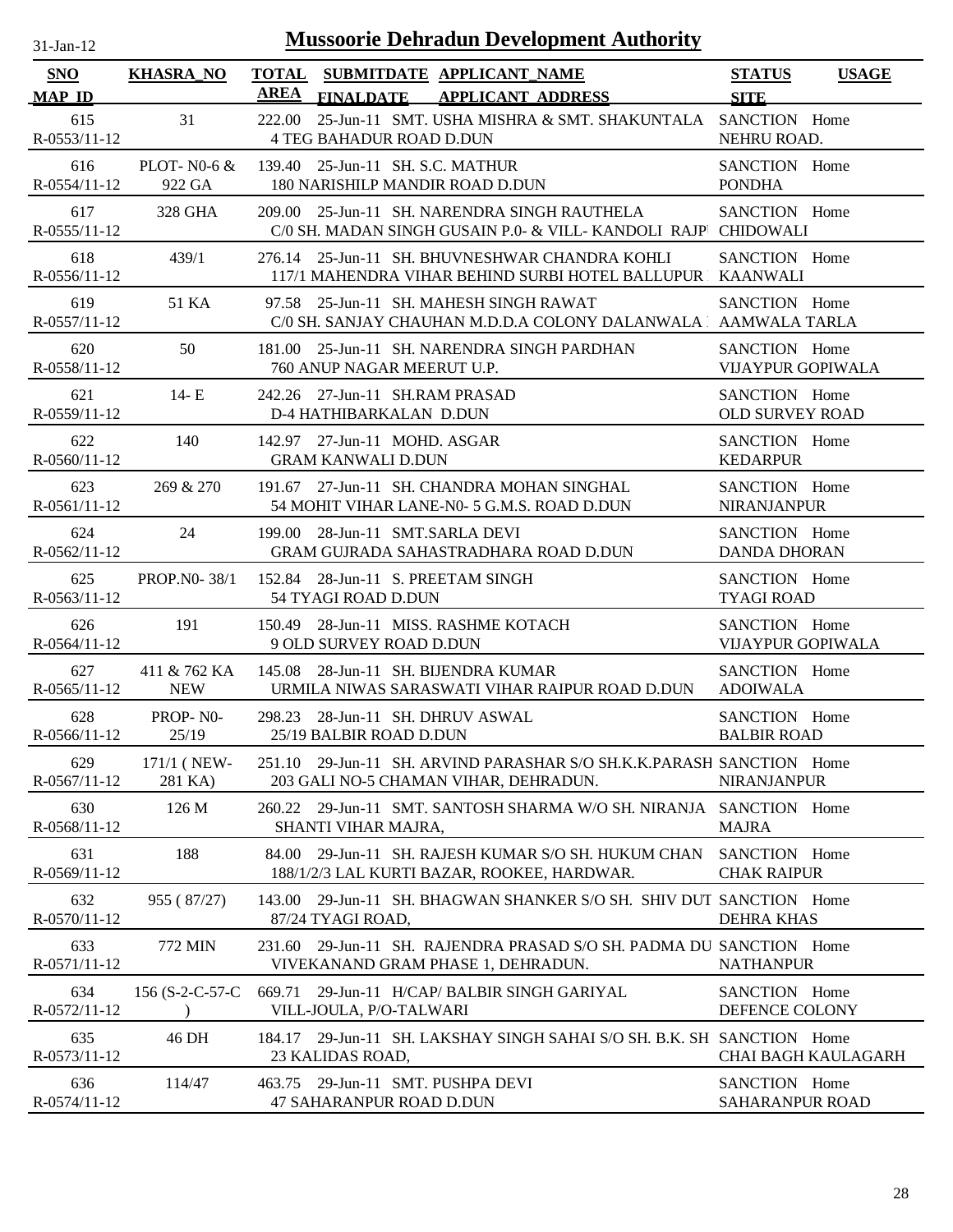| SNO                 | <b>KHASRA_NO</b>                                 | <b>TOTAL</b>    |                                                 | SUBMITDATE APPLICANT_NAME                                               | <b>STATUS</b>                         | <b>USAGE</b>        |
|---------------------|--------------------------------------------------|-----------------|-------------------------------------------------|-------------------------------------------------------------------------|---------------------------------------|---------------------|
| <b>MAP ID</b>       |                                                  | <b>AREA</b>     | <b>FINALDATE</b>                                | <b>APPLICANT ADDRESS</b>                                                | <b>SITE</b>                           |                     |
| 637                 | 206 &                                            | 192.00          |                                                 | 29-Jun-11 SMT.SARLA SHARMA                                              | SANCTION Home                         |                     |
| R-0575/11-12        | MUNICIPAL-<br>$N0-98-A &$                        |                 |                                                 | A/28 AJABPUR KALAN KUMAR LANE D.DUN                                     | <b>AJABPUR KALAN</b>                  |                     |
|                     | 776/715                                          |                 |                                                 |                                                                         |                                       |                     |
|                     | <b>DHARAMPUR</b>                                 |                 |                                                 |                                                                         |                                       |                     |
| 638<br>R-0576/11-12 | 15 & 65 TA                                       |                 |                                                 | 207.00 29-Jun-11 KM. MAMTA BAHUGUNA<br>134/2 DHARAMPUR II ARAGHAR D.DUN | SANCTION Home<br><b>NANUR KHERA</b>   |                     |
|                     |                                                  |                 |                                                 |                                                                         |                                       |                     |
| 639                 | <b>PROP-NO-153</b><br>R-0577/11-12 OLD & 153/250 |                 | 295/250 OLD DALANWALA D.DUN                     | 109.00 29-Jun-11 SMT. UMERI DEVI ANAND                                  | SANCTION Home<br><b>OLD DALANWALA</b> |                     |
| 640<br>R-0578/11-12 | $S-2/B-10$                                       |                 | 2 CONVENT ROAD,                                 | 442.51 30-Jun-11 LT.COL. JAIDEEP ROY S/O SH. SURJIT ROY                 | SANCTION Home<br>DEFENCE COLONY       |                     |
| 641<br>R-0579/11-12 | 883                                              |                 | 122.32 30-Jun-11 MOHD. SALIM                    | 32 SHRI DEV SUMAN NAGAR CHAKRATA ROAD D.DUN                             | SANCTION Home<br><b>KAANWALI</b>      |                     |
| 642<br>R-0580/11-12 | 81/2                                             | 200.00          | $1-Ju1-11$<br>102 LANE NO-3, PHASE-2            | KM. NEHA NAUDIYAL D/O SH. HARISH CHAI SANCTION Home                     | <b>PANDITWARI</b>                     |                     |
| 643                 | 340                                              |                 | 122.96 1-Jul-11                                 | SMT. RAJESH GUPTA W/O SH SUBHAS GUPT SANCTION Home                      |                                       |                     |
| R-0581/11-12        |                                                  |                 | 61 GURU ROAD,                                   |                                                                         | <b>DHORAN KHAS</b>                    |                     |
| 644<br>R-0582/11-12 | 292 (182,221/2)                                  |                 | 170.52 1-Jul-11<br>29/1 NIRMALA CANTT           | SMT. VIMLA SHARMA W/O SH PHOOL CHAN SANCTION Home                       | CHUKKHUWALA                           |                     |
| 645                 | 150 MI (223)                                     |                 | 150.00 1-Jul-11                                 | SMT. NANDINI SHARMA W/O SH. S. SHARM SANCTION Home                      |                                       |                     |
| R-0583/11-12        |                                                  |                 | 48/2 ARYA NAGAR                                 |                                                                         | <b>SINOLA</b>                         |                     |
| 646                 | $OLD-16/6$                                       | 261.30 1-Jul-11 |                                                 | SH. AMIT GOYAL, SMT MEENAL GOYAL & S SANCTION Home                      |                                       |                     |
| R-0584/11-12        | (16/7, 23/6)                                     |                 |                                                 | 21 NEW ROAD, NEAR DWARKA STOR, D.DUN.                                   | <b>HARIDWAR ROAD</b>                  |                     |
| 647<br>R-0585/11-12 | 512                                              |                 | 283.50 4-Jul-11<br>16/9 JAKHAN D.DUN            | <b>SMT PUSHP LATA MIGLANI</b>                                           | SANCTION Home<br><b>JAKHAN</b>        |                     |
| 648                 | 145 CHA & 88                                     |                 | 152.70 4-Jul-11                                 | <b>SMT. MANJU DEVI</b>                                                  | SANCTION Home                         |                     |
| $R-0586/11-12$      | JHA &145 DA                                      |                 |                                                 | GRAM PREM PUR MAFI KAULAGARH D.DUN                                      | PREMPUR MAFI (PART)                   |                     |
| 649                 | 548 & 27 KA                                      |                 | $150.55$ 4-Jul-11                               | <b>SH.VIJAY MOHAN BHATT</b>                                             | SANCTION Home                         |                     |
| R-0587/11-12        |                                                  |                 |                                                 | MATA MANDIR COLONY AJABPUR KALAN D.DUN                                  | <b>AJABPUR KALAN</b>                  |                     |
| 650<br>R-0588/11-12 | 46 YA                                            |                 | 86.67 4-Jul-11<br>185 LUNIA MOHALLA D.DUN       | <b>SH.YOGESH KUMAR KATHURIA</b>                                         | SANCTION Home                         | CHAI BAGH KAULAGARH |
|                     |                                                  |                 |                                                 |                                                                         |                                       |                     |
| 651<br>R-0589/11-12 | 1443                                             |                 | 96.04 4-Jul-11<br>2208 SECTOR -15- C CHANDIGARH | <b>SH. PUNEET NANDA</b>                                                 | SANCTION Home<br><b>KAANWALI</b>      |                     |
| 652                 | $39 - B$                                         |                 | 291.70 4-Jul-11                                 | SH. VIJAYA BHUSHAN NAWANI                                               | RE-OPENE Home                         |                     |
| R-0590/11-12        |                                                  |                 | 39-B ARYA NAGAR D.DUN                           |                                                                         | <b>ARYA NAGAR</b>                     |                     |
| 653                 | $39 - B$                                         |                 |                                                 | 291.70 23-Jul-11 SH. VIJAYA BHUSHAN NAWANI                              | SANCTION Home                         |                     |
| R-0590/11-12-RE     |                                                  |                 | 39-B ARYA NAGAR D.DUN                           |                                                                         | <b>ARYA NAGAR</b>                     |                     |
| 654                 | PROP-NO-                                         |                 | 191.39 4-Jul-11                                 | <b>SMT. SHASHI JINDAL</b>                                               | SANCTION Home                         |                     |
| R-0591/11-12        | 264/280/170/2                                    |                 |                                                 | 264/280/170/2 PARK ROAD LAXMAN CHOWK D.DUN                              | PARK ROAD                             |                     |
| 655<br>R-0592/11-12 | PLOT NO-28<br>(Y.S.A.E.N.S                       |                 | 300.00 4-Jul-11<br>VILL & P.O- BHATWARA         | DR. B.R. BADONI & SMT. SUBODHNI BADON SANCTION Home                     | <b>INDRAPUR</b>                       |                     |
|                     | LTD)                                             |                 |                                                 |                                                                         |                                       |                     |
| 656<br>R-0593/11-12 | 85 M                                             |                 | 172.73 5-Jul-11<br>BADRIPUR, DEHRADUN.          | SH. RAJVILOCHEN SINGH RAWAT S/O. BALE SANCTION Home                     | <b>BADRIPUR</b>                       |                     |
| 657                 | 752/3                                            | 219.50 5-Jul-11 |                                                 | <b>SMT. SHOBHA KUKRETI</b>                                              | SANCTION Home                         |                     |
| R-0594/11-12        |                                                  |                 |                                                 | 51 HILL VIEW COLONY KANWALI D.DUN                                       | <b>KAANWALI</b>                       |                     |
| 658                 | 199 JA                                           |                 | 307.00 5-Jul-11                                 | DR. H.C. VERMA                                                          | SANCTION Home                         |                     |
| $R-0595/11-12$      |                                                  |                 | C/0 4 NEW ROAD D.DUN                            |                                                                         | <b>KISHANPUR</b>                      |                     |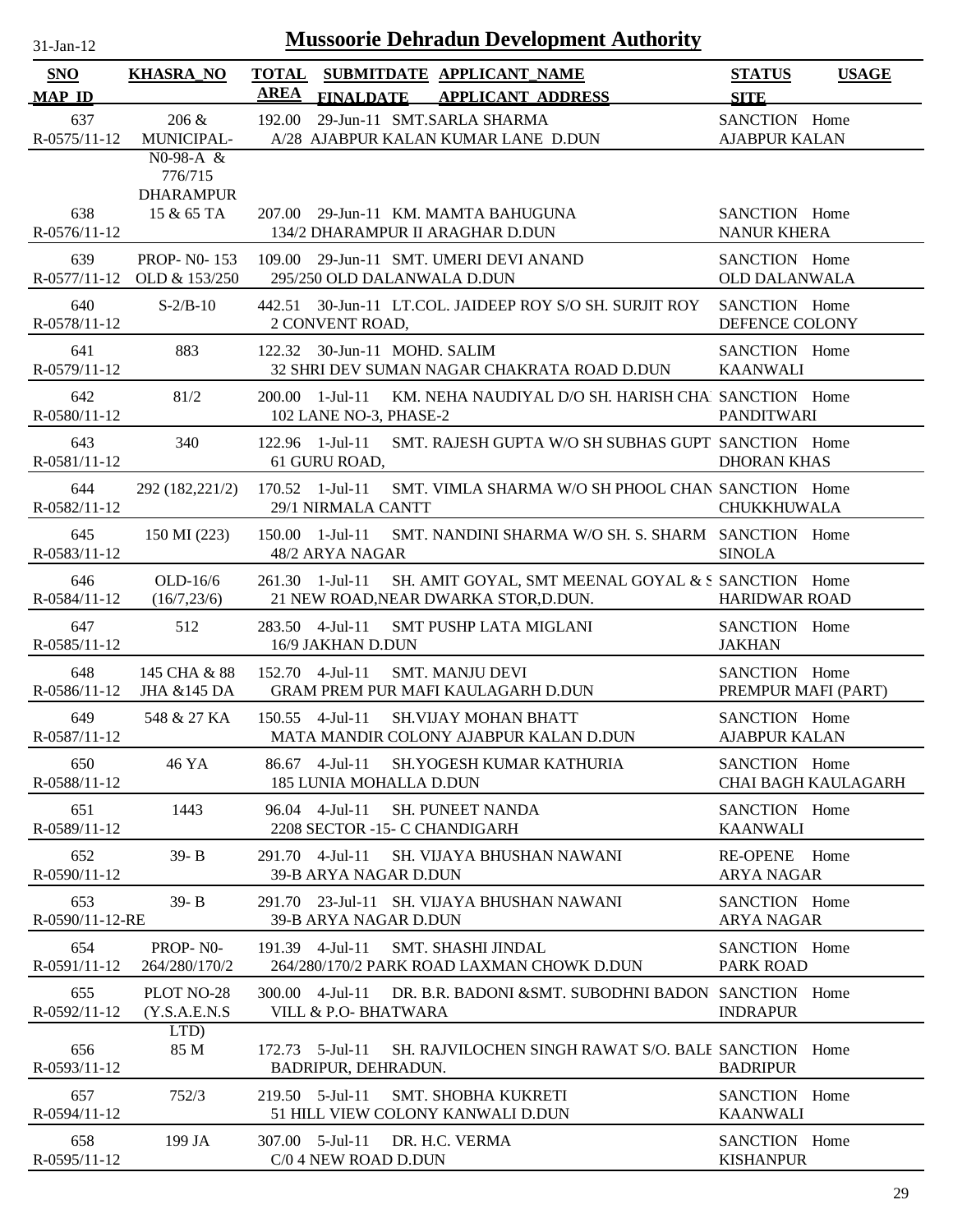| $31-Jan-12$                 |                                                    |                             |                                      | <b>Mussoorie Dehradun Development Authority</b>                                                       |                                       |                            |
|-----------------------------|----------------------------------------------------|-----------------------------|--------------------------------------|-------------------------------------------------------------------------------------------------------|---------------------------------------|----------------------------|
| <b>SNO</b><br><b>MAP ID</b> | <b>KHASRA_NO</b>                                   | <b>TOTAL</b><br><b>AREA</b> | <b>FINALDATE</b>                     | SUBMITDATE APPLICANT_NAME<br><b>APPLICANT ADDRESS</b>                                                 | <b>STATUS</b><br><b>SITE</b>          | <b>USAGE</b>               |
| 659<br>$R-0596/11-12$       | PLOT N0-4                                          | 500.00                      | $5$ -Jul-11                          | DR. GOVIND PUJARI & SMT. SANDHYA PUJA SANCTION Home<br>C/0 SH. B.R. KALA 10- C TEG BAHADUR ROAD D.DUN | <b>BADRIPUR</b>                       |                            |
| 660<br>R-0597/11-12         | 516 & 720 KA<br><b>NEW</b>                         | $115.24$ 5-Jul-11           |                                      | <b>SH. NARENDRA KUMAR</b><br>31/1 BHANDARI BAGH BLOCK- II D.DUN                                       | SANCTION Home<br><b>DEHRA KHAS</b>    |                            |
| 661<br>R-0598/11-12         | 752                                                | 181.00                      | $5$ -Jul-11                          | DR. DINESH KUMAR<br>H.N0-101 TYPE- V NEAR LAURIE ROAD F.R.I. CAMPUS D.DU KAANWALI                     | SANCTION Home                         |                            |
| 662<br>R-0599/11-12         | 192                                                | 250.94                      | $6$ -Jul-11                          | SH. PRATAP SINGH RAWAT S/O SH. KALAM SANCTION Home<br>261 D. LANE NO-9 PHASE-2                        | <b>PANDITWARI</b>                     |                            |
| 663<br>R-0600/11-12         | PROP-N0-<br>126/97 & 383                           | 113.00                      | 6-Jul-11                             | SH. PRAVEEN KUMAR<br>97/1 VIJAY COLONY D.DUN                                                          | SANCTION Home<br><b>HATHIBARKALA</b>  |                            |
| 664<br>R-0601/11-12         | 163                                                | 134.61                      | $6$ -Jul-11<br>163 RAJPUR ROAD D.DUN | <b>SH. AJAY KUMAR</b>                                                                                 | SANCTION Home<br><b>RAJ PUR ROAD</b>  |                            |
| 665<br>$R-0602/11-12$       | 19/2                                               | 113.09                      | $6$ -Jul-11                          | <b>SH. BISTU THAPA</b><br>ANAR WALA GUCHUK PANI P.0- ANARWALA D.DUN                                   | SANCTION Home<br>VIJAYPUR GOPIWALA    |                            |
| 666<br>$R-0603/11-12$       | 638                                                | 241.00                      | $6$ -Jul-11                          | SH. KULDEEP SAHDEV<br>DRON VATIKA GUJRADA SAHASTRADHARA ROAD D.DUN                                    | SANCTION Home<br><b>TARLA NAGAL</b>   |                            |
| 667<br>R-0604/11-12         | 434 DHA                                            | 167.00                      | $6$ -Jul-11                          | <b>SH. TRILOK SINGH</b><br>H.N0- 8/1 (S&T) I.T.M. LANDOR MUSSOORIE                                    | SANCTION Home<br><b>KOLHUPANI</b>     |                            |
| 668<br>$R-0605/11-12$       | 1229                                               | 162.15                      | $6$ -Jul-11                          | <b>SHRI DHAR LAL</b><br>INDIRA PURAM COLONY G.M.S. ROAD D.DUN                                         | SANCTION Home<br><b>KAANWALI</b>      |                            |
| 669<br>R-0606/11-12         | 7 KA KHA 8 KA 4,453.04 6-Jul-11<br>KHA.9 KA        |                             |                                      | M/S SHARDA HOTEL& TOURS PVT. LTD & M SANCTION Group Housing<br>56-58 EAST OF KAILASH NEW DELHI        | <b>GUJRADA MANSINGH</b>               |                            |
| 670<br>R-0607/11-12         | KHA. 10 KA<br><b>KHA</b><br>351/1                  | 121.38                      | $6$ -Jul-11                          | SH. KISHORE BHATTACHARYA<br>GRAM AAM WALA TARLA TAPOWAN D.DUN                                         | SANCTION Home<br><b>AAMWALA TARLA</b> |                            |
| 671<br>R-0608/11-12         | 18.22.26 TO 34. 9,734.91 6-Jul-11<br>50.51.80.81 & |                             |                                      | M/S SHARDA HOTELS& TOURS PVT.LTD & N SANCTION Group Housing<br>56-58 EAST OF KAILASH NEW DELHI        | <b>GUJRADA MANSINGH</b>               |                            |
| 672<br>$R-0609/11-12$       | 83<br>383                                          | 275.56 7-Jul-11             | C/O R.S.RAWAT                        | SMT. KAMLA RAWAT W/O SH VIJAY KUNW, SANCTION Home                                                     | <b>BADRIPUR</b>                       |                            |
| 673<br>$R-0610/11-12$       | 30                                                 | 195.00 7-Jul-11             |                                      | <b>SMT.AJAB KAUR KALRA</b><br>VIKAS LOK COLONY SAHASTRADHARA ROAD D.DUN                               | SANCTION Home<br><b>KANDOLI</b>       |                            |
| 674<br>$R-0611/11-12$       | 307 KA                                             | 200.29 7-Jul-11             |                                      | <b>SMT. RAJNI JUYAL</b><br>GRAM ROCHIPURA BARHAMAN WALA D.DUN                                         | SANCTION Home<br><b>BARHAMAN WALA</b> |                            |
| 675<br>$R-0612/11-12$       | 27 & 46 YA                                         |                             | 88.87 7-Jul-11                       | <b>SH. RAJ SALUJA</b><br>47 ORINTAL INSURANCE APPARTMENT SECTOR-9 ROHINI D                            | SANCTION Home                         | <b>CHAI BAGH KAULAGARH</b> |
| 676<br>R-0613/11-12         | 642                                                | 220.81 7-Jul-11             |                                      | <b>SH. BACHAN SINGH PARMAR</b><br>C/0 SH. GOVIND SINGH PARMAR GRAM MIYANWALA P.0.- MIYANWALA          | SANCTION Home                         |                            |
| 677<br>R-0614/11-12         | $1/1$ (NEW-17)                                     | 185.87                      | 7-Jul-11                             | SH.SHAILENDRA JUYAL S/O SH. CHIRANJIL SANCTION Home<br>PRAKASH VIHAR, DHARAMPUR, D.DUN                | <b>KANDOLI</b>                        |                            |
| 678<br>R-0615/11-12         | 1732                                               | 304.83 8-Jul-11             | <b>BIRPUR, DUNDA</b>                 | <b>SH. VINDHESHWAR PRASAD DANGWAL</b>                                                                 | SANCTION Home<br><b>AJABPUR KHURD</b> |                            |
| 679<br>R-0616/11-12         | 610 MIN                                            | 205.00 8-Jul-11             | VILL. NAKRAUNDA                      | SH. RAMESH THAPLIYAL                                                                                  | SANCTION Home<br><b>BALAWALA</b>      |                            |
| 680<br>R-0617/11-12         | 59 & 75 NEW                                        | 375.00 8-Jul-11             |                                      | <b>SH. RAJENDRA PRASAD PUROHIT</b><br><b>GRAM AAM WALA TARLA D.DUN</b>                                | SANCTION Home<br><b>AAMWALA TARLA</b> |                            |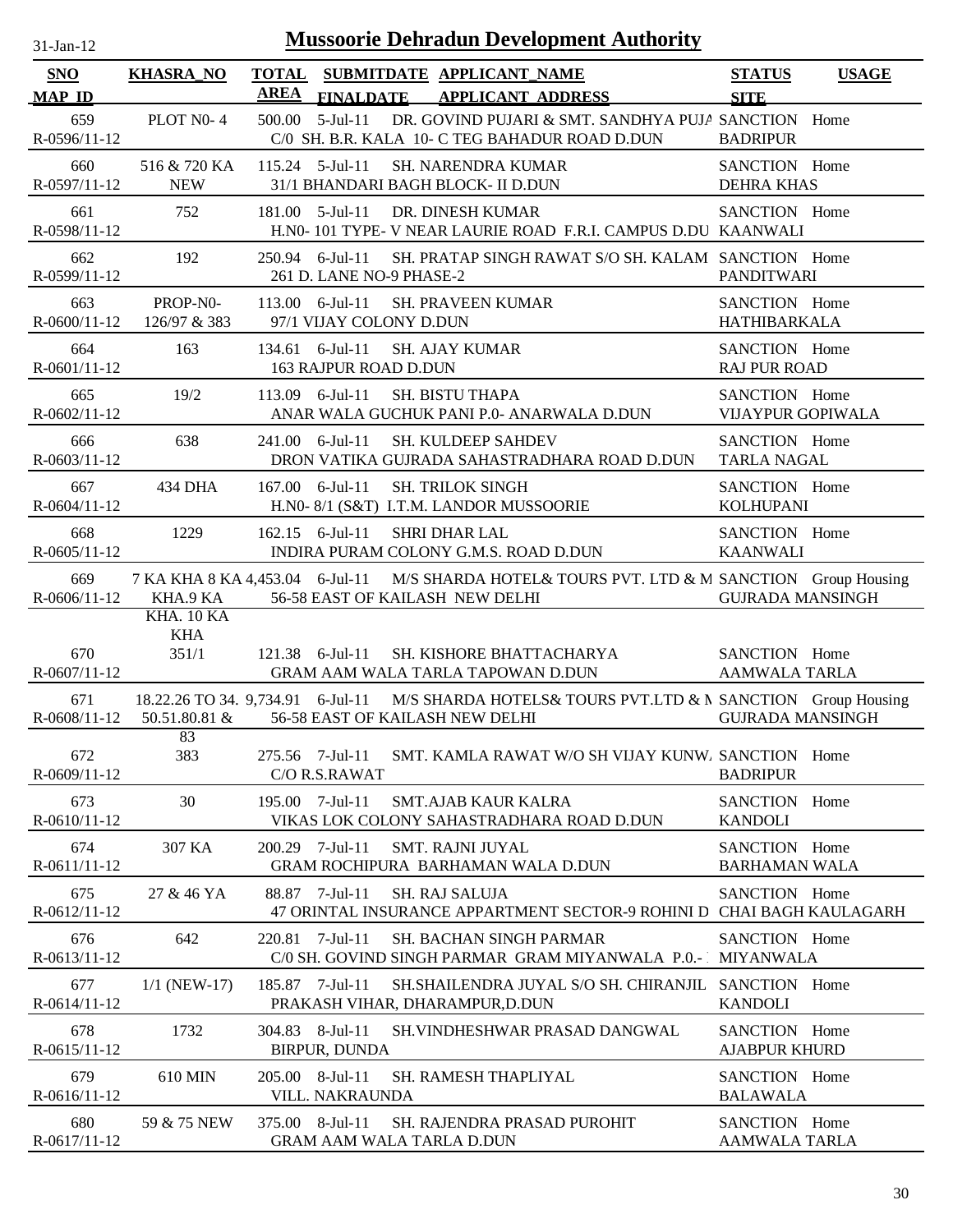| <b>SNO</b>                | <b>KHASRA_NO</b>                         | <b>TOTAL</b> |                                                  | SUBMITDATE APPLICANT NAME                                                                                                             | <b>STATUS</b>                           | <b>USAGE</b>               |
|---------------------------|------------------------------------------|--------------|--------------------------------------------------|---------------------------------------------------------------------------------------------------------------------------------------|-----------------------------------------|----------------------------|
| <b>MAP ID</b>             |                                          | <b>AREA</b>  | <b>FINALDATE</b>                                 | <b>APPLICANT ADDRESS</b>                                                                                                              | <b>SITE</b>                             |                            |
| 681<br>R-0618/11-12       | 8 & 15/14<br><b>BALLUPUR</b>             |              | 337.36 8-Jul-11<br>8 & 15/14 BALLUPUR ROAD D.DUN | SH.MAHESH CHAND GUPTA                                                                                                                 | SANCTION Home<br><b>BALLUPUR</b>        |                            |
| 682<br>$R-0619/11-12$     | <b>ROAD</b><br>998 GA                    |              | $97.60$ 8-Jul-11<br>32 VISHNU LOK COLONY TAPOVAN | <b>SH. VISHAL SEHDEV</b>                                                                                                              | SANCTION Home<br><b>ADOIWALA</b>        |                            |
| 683<br>$R - 0620/11 - 12$ | 281 KHA                                  |              | $183.00 \quad 8$ -Jul-11                         | DR. KRISHNA KUMAR VERMA<br>C-9 PROFESSORS COLONY TEHRI COLONY                                                                         | SANCTION Home<br><b>DHORAN KHAS</b>     |                            |
| 684<br>R-0621/11-12       | 1157                                     |              | 139.40 8-Jul-11                                  | SMT.SARASWATI TIWARI<br>C/0 SH. S.K. CHAUHAN VIVEKA NAND GRAM PHASE-II STR NATHANPUR                                                  | SANCTION Home                           |                            |
| 685<br>R-0622/11-12       | 13                                       |              | $167.22$ 8-Jul-11                                | SH. KEDAR NATH MEDI RATTA<br>35-A RAJENDRA NAGAR STREET N0- 5 D.DUN                                                                   | SANCTION Home                           | <b>CHAI BAGH KAULAGARH</b> |
| 686<br>R-0623/11-12       | 484 & 637 DA                             |              | $196.00 \quad 8\text{-}$ Jul-11                  | <b>SH. VIRENDER KUMAR KOUL</b><br>KASHMIRI COLONY NIRANJAN PUR D.DUN                                                                  | SANCTION Home<br><b>NIRANJANPUR</b>     |                            |
| 687<br>R-0624/11-12       | 2042 CHA &<br>1132/2 OLD                 |              | 358.00 8-Jul-11                                  | <b>SMT. GEETA SAJWAN</b><br>VILLLAGE- GULDI PATTHI- MANIYAR P.O.- CHAMBA TEHRI AJABPUR KALAN                                          | SANCTION Home                           |                            |
| 688<br>$R-0625/11-12$     | 44/1                                     |              | 297.00 8-Jul-11                                  | <b>SH. YASHWANT SINGH PUNDIR</b><br>60 BAKRALWALA NESHVILLA ROAD D.DUN                                                                | SANCTION Home<br><b>AAMWALA TARLA</b>   |                            |
| 689<br>$R-0626/11-12$     | 148 KHA                                  |              | 184.01 8-Jul-11                                  | <b>SMT. CHHAYA BHATIA</b><br>44 HILL VIEW COLONY INDIRA NAGAR D.DUN                                                                   | SANCTION Home<br><b>KISHANPUR</b>       |                            |
| 690<br>R-0627/11-12       | 96                                       |              | <b>VILL.&amp; P.O- BADRIPUR</b>                  | 141.26 11-Jul-11 SMT. VANDANA W/O SH. RAJESH                                                                                          | SANCTION Home<br><b>BADRIPUR</b>        |                            |
| 691<br>$R-0628/11-12$     | 483 OLD (245)<br>NEW)                    |              | <b>TAPKESWAR ROAD</b>                            | 307.26 11-Jul-11 SH. DARSHAN UNIYAL S/O LT.SH PARSESHV SANCTION Home                                                                  | <b>AJABPUR KALAN</b>                    |                            |
| 692<br>$R-0629/11-12$     | 838 DEHRA<br><b>KHAS</b>                 |              | 128/2 RITHA MANDI DEHRA DUN                      | 177.00 11-Jul-11 SH. NAFISHUR REHMAN                                                                                                  | SANCTION Home<br>REETHA MANDI           |                            |
| 693<br>R-0630/11-12       | PLOT. NO-<br>$S-4-B/93$                  |              | S-4-B/93 DEFENCE COLONY D.DUN                    | 422.24 11-Jul-11 SH. PARSHU RAM PUROHIT                                                                                               | SANCTION Home<br>DEFENCE COLONY         |                            |
| 694<br>$R-0631/11-12$     | 352 M (770)                              |              | <b>VIVEKANAND GRAM</b>                           | 205.00 12-Jul-11 SMT. MONIKA RAWAT W/O SH. TILAK RAJ F SANCTION Home                                                                  | <b>NATHANPUR</b>                        |                            |
| 695<br>$R-0632/11-12$     | 278 & 279                                |              | C/O SH. R.P.SEMWAL                               | 245.26 12-Jul-11 SH. MAHESH CHANDRA SEMWAL                                                                                            | SANCTION Home<br><b>NATHANPUR</b>       |                            |
| 696<br>R-0633/11-12       | 24                                       |              | 435 SUBHASH NAGAR D.DUN                          | 104.27 12-Jul-11 SH. SHARAD KUMAR SONI                                                                                                | SANCTION Home<br><b>SEWALA KHURD</b>    |                            |
| 697<br>$R-0634/11-12$     | 85 M                                     |              | BADRIPUR, DEHRADUN.                              | 172.73 12-Jul-11 DR. MAHRVIR SINGH RAWATS/O SH. BALVI SANCTION Home                                                                   | <b>BADRIPUR</b>                         |                            |
| 698<br>R-0635/11-12       | 10-A & 162/102                           |              |                                                  | 179.76 12-Jul-11 SMT. MEENA SEMWAL AND SH. M.M.SEMW SANCTION Home<br>16 TEACHERS COLONY H.N.B GARHWAL UNIVERSITY CHAL OLD SURVEY ROAD |                                         |                            |
| 699                       | 213 (PLOT<br>R-0636/11-12 NO-D-85 SEC.4) |              |                                                  | 997.02 13-Jul-11 SMT. GODAWARI DEVI W/O SH. PARMANAN SANCTION Home<br>185 SEC.3, DEFENCE COLONY, DEHRADUN.                            | DEFENCE COLONY                          |                            |
| 700<br>R-0637/11-12       | 34 PA                                    |              | PIPAL CHOWK, P.O. I.PE.                          | 203.33 14-Jul-11 SH. KARAN SINGHS/O SH. KHUSHIRAM                                                                                     | SANCTION Home                           | KAULAGARH MAI CHAKBH(      |
| 701<br>R-0638/11-12       | 555                                      |              | DHARAMPUR DANDA,                                 | 301.39 15-Jul-11 SH. ROSHAN S/O SH. JETHAMAL                                                                                          | SANCTION Home<br><b>DHARAMPUR DANDA</b> |                            |
| 702<br>$R-0639/11-12$     | 593                                      |              | 8 ANAND VIHAR, JAKHAN                            | 646.59 15-Jul-11 SH. MADAN LAL BHATT                                                                                                  | SANCTION Home<br><b>JAKHAN</b>          |                            |
| 703<br>$R-0640/11-12$     | 208 & 59 KA                              |              | 368.58 15-Jul-11 SMT.RADHA THAPA                 | 208 KAULAGARH THAPA NIWAS D.DUN                                                                                                       | SANCTION Home<br><b>KAULAGARH</b>       |                            |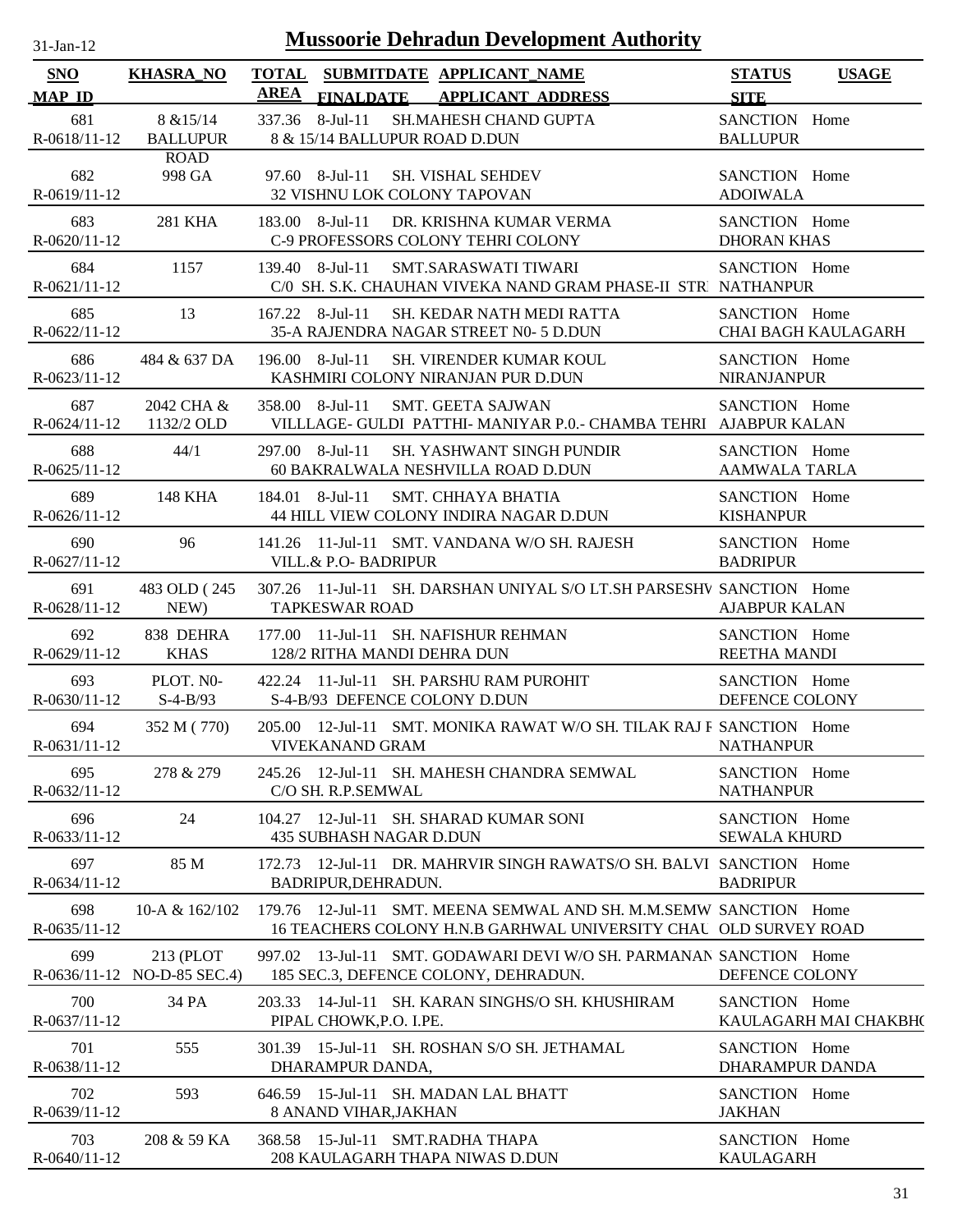| $31-Jan-12$                 | <b>Mussoorie Dehradun Development Authority</b> |                             |                               |  |                                                                                                 |                                           |              |  |
|-----------------------------|-------------------------------------------------|-----------------------------|-------------------------------|--|-------------------------------------------------------------------------------------------------|-------------------------------------------|--------------|--|
| <b>SNO</b><br><b>MAP ID</b> | <b>KHASRA_NO</b>                                | <b>TOTAL</b><br><b>AREA</b> | <b>FINALDATE</b>              |  | SUBMITDATE APPLICANT NAME<br><b>APPLICANT ADDRESS</b>                                           | <b>STATUS</b><br><b>SITE</b>              | <b>USAGE</b> |  |
| 704<br>$R-0641/11-12$       | 1505                                            | 140.89                      |                               |  | 15-Jul-11 SH. NAVEEN CHAND PANT<br>17/1 MAIN LANE KALI MANDIR ENCLAVE G.M.S. ROAD KAI KAANWALI  | SANCTION Home                             |              |  |
| 705<br>$R-0642/11-12$       | 180/2                                           |                             |                               |  | 223.29 15-Jul-11 SH.SUNIL KUMAR KAUSHIK<br>282 VIJAY PARK EXT. LANE- N0-13 D.DUN                | SANCTION Home<br><b>KAANWALI</b>          |              |  |
| 706<br>R-0643/11-12         | 168                                             |                             |                               |  | 154.25 15-Jul-11 SH.DINESH KUMAR PATIYAL<br>B-2 ONGC HOSPITAL COLONY BALLUPUR ROAD D.DUN        | SANCTION Home<br><b>VIJAYPUR GOPIWALA</b> |              |  |
| 707<br>R-0644/11-12         | 72                                              |                             |                               |  | 150.49 15-Jul-11 SH. VIMAL RAI CHOPRA<br>72 CHUKKHU WALA TAGORE VILLA D.DUN                     | SANCTION Home<br>CHUKKHUWALA              |              |  |
| 708<br>R-0645/11-12         | 900                                             |                             |                               |  | 139.40 15-Jul-11 SMT. SHAMA NANDA<br>78 HILL VIEW COLONY INDIRA NAGAR D.DUN                     | SANCTION Home<br><b>KAANWALI</b>          |              |  |
| 709<br>$R-0646/11-12$       | 306                                             | 230.29                      |                               |  | 15-Jul-11 SH.SUBHASH CHANDRA NAUDIYAL<br>VILL-KANDOLI P.0-KANDOLI D.DUN                         | SANCTION Home<br><b>CHIDOWALI</b>         |              |  |
| 710<br>R-0647/11-12         | 1207                                            | 228.53                      | <b>GRAM GARHI D.DUN</b>       |  | 15-Jul-11 SH. RAMESH CHANDER SODHI                                                              | SANCTION Home<br><b>GARHI</b>             |              |  |
| 711<br>R-0648/11-12         | 429 KA                                          |                             | SHIVLOK CHAKSAH NAGAR         |  | 174.00 16-Jul-11 SH. VIJENDER SINGH                                                             | SANCTION Home<br><b>SUDHOWALA</b>         |              |  |
| 712<br>R-0649/11-12         | 353 (1328, 1331)                                |                             | <b>AJABPUR KHURD</b>          |  | 377.00 16-Jul-11 SH. SHAKTI PRASAD SEMALTY                                                      | SANCTION Home<br><b>AJABPUR KHURD</b>     |              |  |
| 713<br>$R-0650/11-12$       | 169/1                                           |                             |                               |  | 282.29 16-Jul-11 SH. HARBIR SINGH S/0 S. RAM SINGH<br>227 LANE NO-5, CHAMAN VIHAR, NIRANJANPUR, | SANCTION Home<br><b>NIRANJANPUR</b>       |              |  |
| 714<br>R-0651/11-12         | 127/2                                           |                             | 12 GHOSI GALLI DEHRADUN.      |  | 150.48 16-Jul-11 SH. VINOD KUMAR SAINI                                                          | SANCTION Home<br><b>KARANPUR KHAS</b>     |              |  |
| 715<br>R-0652/11-12         | 24 (178)                                        |                             |                               |  | 327.75 16-Jul-11 DR. S.S.NEGI S/O SH. B.S.NEGI<br>BANGLA NO-14, BISAN ROAD, F.R.I. D.DUN.       | SANCTION Home<br><b>LITTAN ROAD</b>       |              |  |
| 716<br>R-0653/11-12         | 1505/1/1/4                                      |                             | <b>30 KALI MANDIR ENCLAVE</b> |  | 186.41 16-Jul-11 SH. C.M.PANDEY S/O LT.SH. L.D.PANDEY                                           | SANCTION Home<br><b>KAANWALI</b>          |              |  |
| 717<br>R-0654/11-12         | 622                                             |                             | <b>12 MOHIT NAGAR</b>         |  | 334.00 18-Jul-11 SH. SANJEEV YADAV & SMT. RAJPATI                                               | SANCTION Home<br><b>KAANWALI</b>          |              |  |
| 718<br>$R-0655/11-12$       | 1094 MIN<br>(KANWALI)                           |                             |                               |  | 249.07 18-Jul-11 SH. UTTAM SINGH & SH. DEEPAK KUMAR<br>48 LANE NO-4, VYOM PRASTH, G.M.S. ROAD   | SANCTION Home<br><b>KAANWALI</b>          |              |  |
| 719<br>$R-0656/11-12$       | PLOT NO-20<br>(Y.S.A.E.N.S.LT                   | 300.00                      | C/O SH.V.P.NAUTIYAL           |  | 18-Jul-11 DR. ANAND SHRAN UNIYAL & SMT. KUSUM SANCTION Home                                     | <b>INDRAPUR</b>                           |              |  |
| 720<br>R-0657/11-12         | D)<br>1236 KA                                   | 118.91                      | <b>SUGAR MILL SHAMLI</b>      |  | 18-Jul-11 SH. RAKESH KUMAR & SH. ABHISHEK CHAU SANCTION Home                                    | <b>MAJRA</b>                              |              |  |
| 721<br>R-0658/11-12         | 75 (38)                                         | 85.83                       | 8 DISPANSARY ROAD, DEHRADUN.  |  | 18-Jul-11 SH. RAVINDER PAL SINGH & SH. DAVINDE                                                  | REJECTED<br><b>INDER ROAD</b>             | Home         |  |
| 722<br>R-0659/11-12         | 728                                             | 197.00                      | 18-Jul-11 SH. IQBAL SINGH     |  | Q.N0- TYPE III/9 DEFENCE AUDIT COLONY INDIRA NAGAR SEWALA KALAN                                 | SANCTION Home                             |              |  |
| 723<br>$R-0660/11-12$       | 1080 KHA                                        | 376.24                      |                               |  | 18-Jul-11 SH. MOTI MOHAN SINGH CHAUHAN<br>124 SARTHI VIHAR NEAR RISPANA BRIDGE D.DUN            | SANCTION Home<br><b>NATHANPUR</b>         |              |  |
| 724<br>R-0661/11-12         | 941                                             | 140.46                      |                               |  | 18-Jul-11 SMT. KALAWATI DEVI<br>74 YUOM PRASTH G.M.S. ROAD KANWALI D.DUN                        | SANCTION Home<br><b>GARHI</b>             |              |  |
| 725<br>R-0662/11-12         | 594 & PROP.<br>$N0 - 90 &$                      |                             | 51 AZAD NAGAR D.DUN           |  | 225.84 18-Jul-11 Km. RESHMA PRAVEEN                                                             | SANCTION Home<br><b>CHANDER NAGAR</b>     |              |  |

289/207 NEW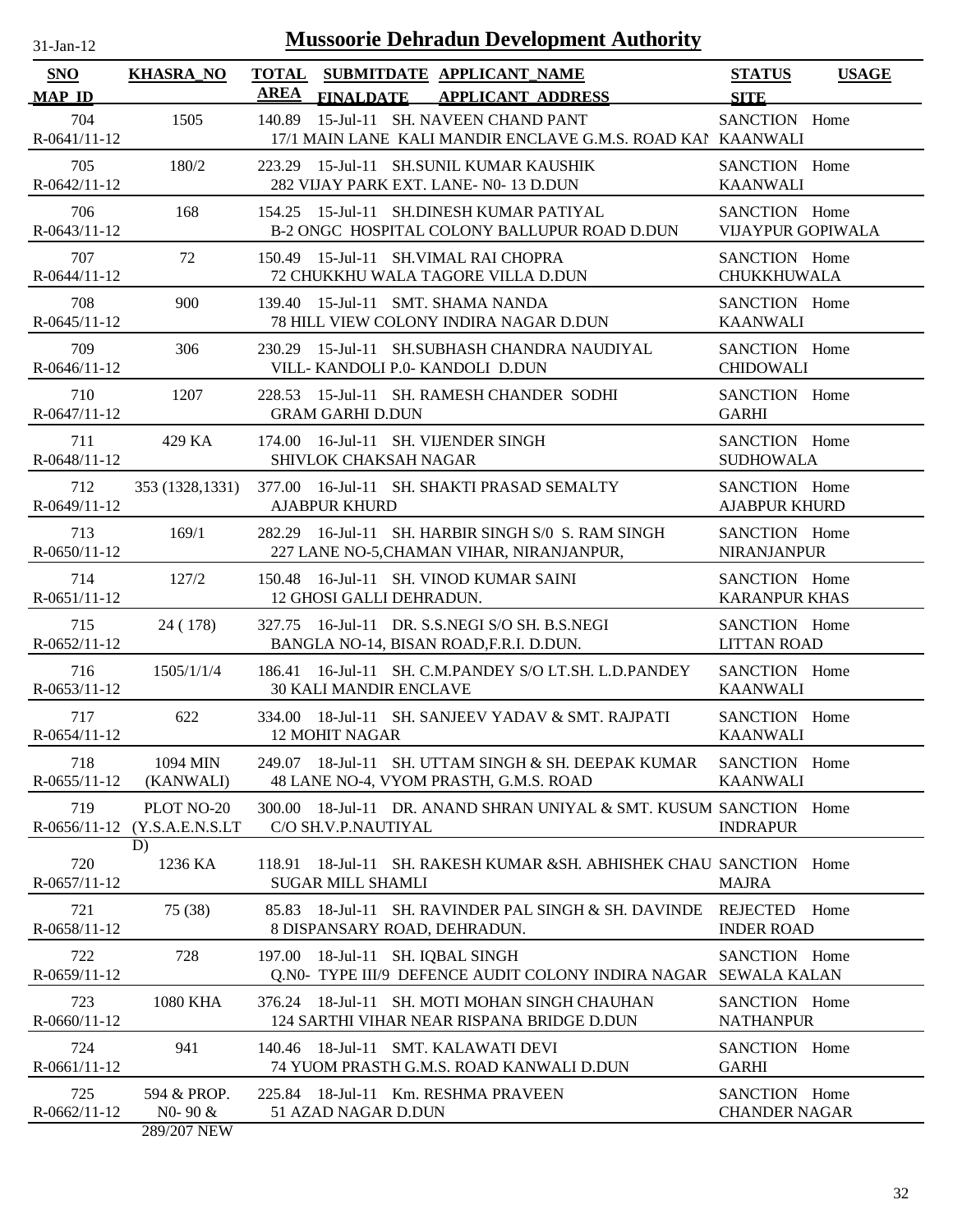| $31$ -Jan-12          | <b>Mussoorie Dehradun Development Authority</b>     |                                                                                                                                           |                                     |  |  |  |  |  |
|-----------------------|-----------------------------------------------------|-------------------------------------------------------------------------------------------------------------------------------------------|-------------------------------------|--|--|--|--|--|
| <b>SNO</b>            | <b>KHASRA_NO</b>                                    | TOTAL SUBMITDATE APPLICANT_NAME                                                                                                           | <b>STATUS</b><br><b>USAGE</b>       |  |  |  |  |  |
| <b>MAP ID</b>         |                                                     | <b>AREA</b><br><b>FINALDATE</b><br><b>APPLICANT ADDRESS</b>                                                                               | <b>SITE</b>                         |  |  |  |  |  |
| 726<br>$R-0663/11-12$ | 10/1                                                | 18-Jul-11 SMT. KANTI SIDDIQUI & MOHD. NADEEM S SANCTION Home<br>131.04<br>10/1 TEG BAHADUR ROAD                                           | TEG BAHADHUR ROAD                   |  |  |  |  |  |
| 727                   | <b>PLOT-N0-F-26</b>                                 | 300.00 19-Jul-11 SH. M.P. GAIROLA                                                                                                         | SANCTION Home                       |  |  |  |  |  |
| $R-0664/11-12$        | <b>NEW TEHRI</b>                                    | F-26 NEW TEHRI NAGAR COLONY AJABPUR KALAN D.DUN                                                                                           | <b>AJABPUR KALAN</b>                |  |  |  |  |  |
| 728<br>$R-0665/11-12$ | <b>NAGAR</b><br><b>COLONY</b><br>PLOT-N0-2          | 500.00 19-Jul-11 SH.SATISH CHANDRA BADONI<br>RACE COURSE OFFICERS COLONY D.DUN                                                            | SANCTION Home<br><b>INDRAPUR</b>    |  |  |  |  |  |
| 729                   | 127 OLD & 910                                       | 308.00 19-Jul-11 SH.JAI PRAKASH SEMWAL                                                                                                    | SANCTION Home                       |  |  |  |  |  |
| $R-0666/11-12$        | <b>NEW</b>                                          | SARTHI VIHAR AJABPUR KALAN D.DUN                                                                                                          | <b>AJABPUR KALAN</b>                |  |  |  |  |  |
| 730                   | 6 & 205/133                                         | 108.00 19-Jul-11 DR. MRITUNJAY MISHRA                                                                                                     | SANCTION Home                       |  |  |  |  |  |
| $R-0667/11-12$        |                                                     | 6-A H.I.G INDRA PURAM D.DUN                                                                                                               | <b>MOHINI ROAD</b>                  |  |  |  |  |  |
| 731<br>R-0668/11-12   | <b>MUNICIPAL</b><br>$N0 - 36/26/1$<br><b>GOVIND</b> | 299.00 19-Jul-11 SH. HARMOHINDER SINGH SETHI<br>127-C RACE COURSE GOVIND NAGAR D.DUN                                                      | SANCTION Home<br><b>RACE COURSE</b> |  |  |  |  |  |
| 732<br>R-0669/11-12   | <b>NAGAR</b><br>PLOT-N0-<br>$S-4-D-120$             | 1,010.00 19-Jul-11 SH. ROHIT KUMAR KALIA<br>16- B MOHINI ROAD DALANWALA D.DUN                                                             | SANCTION Home<br>DEFENCE COLONY     |  |  |  |  |  |
| 733                   | 52                                                  | 234.11 19-Jul-11 SH. JASBIR WILLIAM                                                                                                       | SANCTION Home                       |  |  |  |  |  |
| R-0670/11-12          |                                                     | 132 MAHENDER VIHAR BALLUPUR ROAD D.DUN                                                                                                    | <b>KAANWALI</b>                     |  |  |  |  |  |
| 734                   | 330 KA                                              | 96.65 19-Jul-11 SMT. GURJEET KAUR                                                                                                         | SANCTION Home                       |  |  |  |  |  |
| R-0671/11-12          |                                                     | WZ- III B-9/1 VISHNU GARDEN NEW DELHI                                                                                                     | <b>AJABPUR KHURD</b>                |  |  |  |  |  |
| 735<br>R-0672/11-12   | 71                                                  | 19-Jul-11 SH. GAURAV BAHUGUNA<br>194.24<br>94/21 CHANDER SINGH GARHWALI MARG LANE-N0-5 DHAR. CHAK AJABPUR KALAN                           | SANCTION Home                       |  |  |  |  |  |
| 736                   | 98 & 433/737                                        | 293.50 20-Jul-11 SMT. KUSHALYA DEVI & SH. MOHAN SING SANCTION Home                                                                        | <b>RAJ PUR ROAD</b>                 |  |  |  |  |  |
| R-0673/11-12          | <b>NEW</b>                                          | 22/128 SEWAK ASHRAM ROAD D.DUN                                                                                                            |                                     |  |  |  |  |  |
| 737                   | 259                                                 | 153.34 20-Jul-11 SH. BALBIR SINGH KATHAT                                                                                                  | SANCTION Home                       |  |  |  |  |  |
| $R-0674/11-12$        |                                                     | 58 JAGRITI VIHAR RING ROAD NATHANPUR D.DUN                                                                                                | <b>NATHANPUR</b>                    |  |  |  |  |  |
| 738                   | 1513 B/4                                            | 210.60 20-Jul-11 SH. NARESH KUMAR                                                                                                         | SANCTION Home                       |  |  |  |  |  |
| $R-0675/11-12$        |                                                     | 247 GOVIND GARH D.DUN                                                                                                                     | <b>KAANWALI</b>                     |  |  |  |  |  |
| 739<br>$R-0676/11-12$ | 1450                                                | 201.00 20-Jul-11 SH. RAJEEV SINGH & SMT. CHHAYA SINGH SANCTION Home<br>153 LANE-01 MOHIT NAGAR G.M.S. ROAD D.DUN                          | KAANWALI                            |  |  |  |  |  |
| 740                   | 68/2.69/7 &                                         | 115.05 20-Jul-11 SMT. KRISHNA MISHRA                                                                                                      | SANCTION Home                       |  |  |  |  |  |
| $R-0677/11-12$        | 254/173                                             | 53/6 CHANDER NAGAR D.DUN                                                                                                                  | <b>CHANDER NAGAR</b>                |  |  |  |  |  |
| 741<br>R-0678/11-12   | 321                                                 | 92.00 20-Jul-11 SH. VIVEK M.KHATRI & SH. RAJEEV DWIVE SANCTION Home<br>AJABPUR KHURD,                                                     | <b>AJABPUR KHURD</b>                |  |  |  |  |  |
| 742                   | 140 & 144                                           | 134.00 21-Jul-11 SH. IRSHAD KHAN                                                                                                          | RE-OPENE Home                       |  |  |  |  |  |
| $R-0679/11-12$        |                                                     | H.NO- 3 OMKAR ROAD D.DUN                                                                                                                  | <b>SEWALA KALAN</b>                 |  |  |  |  |  |
| 743                   | 140 & 144                                           | 134.00 4-Nov-11 SH. IRSHAD KHAN                                                                                                           | SANCTION Home                       |  |  |  |  |  |
| R-0679/11-12-RE       |                                                     | H.NO- 3 OMKAR ROAD D.DUN                                                                                                                  | <b>SEWALA KALAN</b>                 |  |  |  |  |  |
| 744                   | 158 & 159                                           | 236.91 22-Jul-11 SMT.GEETA SINGH                                                                                                          | SANCTION Home                       |  |  |  |  |  |
| $R-0680/11-12$        |                                                     | LANE-N0-9A INDRA PRASTH UPPER NATHANPUR D.DUN                                                                                             | <b>NATHANPUR</b>                    |  |  |  |  |  |
| 745                   | 32                                                  | 436.00 22-Jul-11 SH. DEVI PRASAD BHATT                                                                                                    | SANCTION Home                       |  |  |  |  |  |
| $R-0681/11-12$        |                                                     | MANDAKINI VIHAR FIRST SAHASTRADHARA ROAD D.D                                                                                              | <b>DANDA DHORAN</b>                 |  |  |  |  |  |
| 746<br>R-0682/11-12   | 46 VA                                               | 148.00 22-Jul-11 SH, GAGAN PAL SINGH CHADHA & SMT, IN SANCTION Home<br>210/5 LANDOUR CANTT GURUDWARA COTTAGE MUSSOORI CHAI BAGH KAULAGARH |                                     |  |  |  |  |  |
| 747                   | <b>PLOT-NO-225</b>                                  | 668.88 22-Jul-11 SH.ANIL KUMAR SINHA                                                                                                      | SANCTION Home                       |  |  |  |  |  |
| R-0683/11-12          |                                                     | 225 II VASANT VIHAR D.DUN                                                                                                                 | VASANT VIHAR PH -II                 |  |  |  |  |  |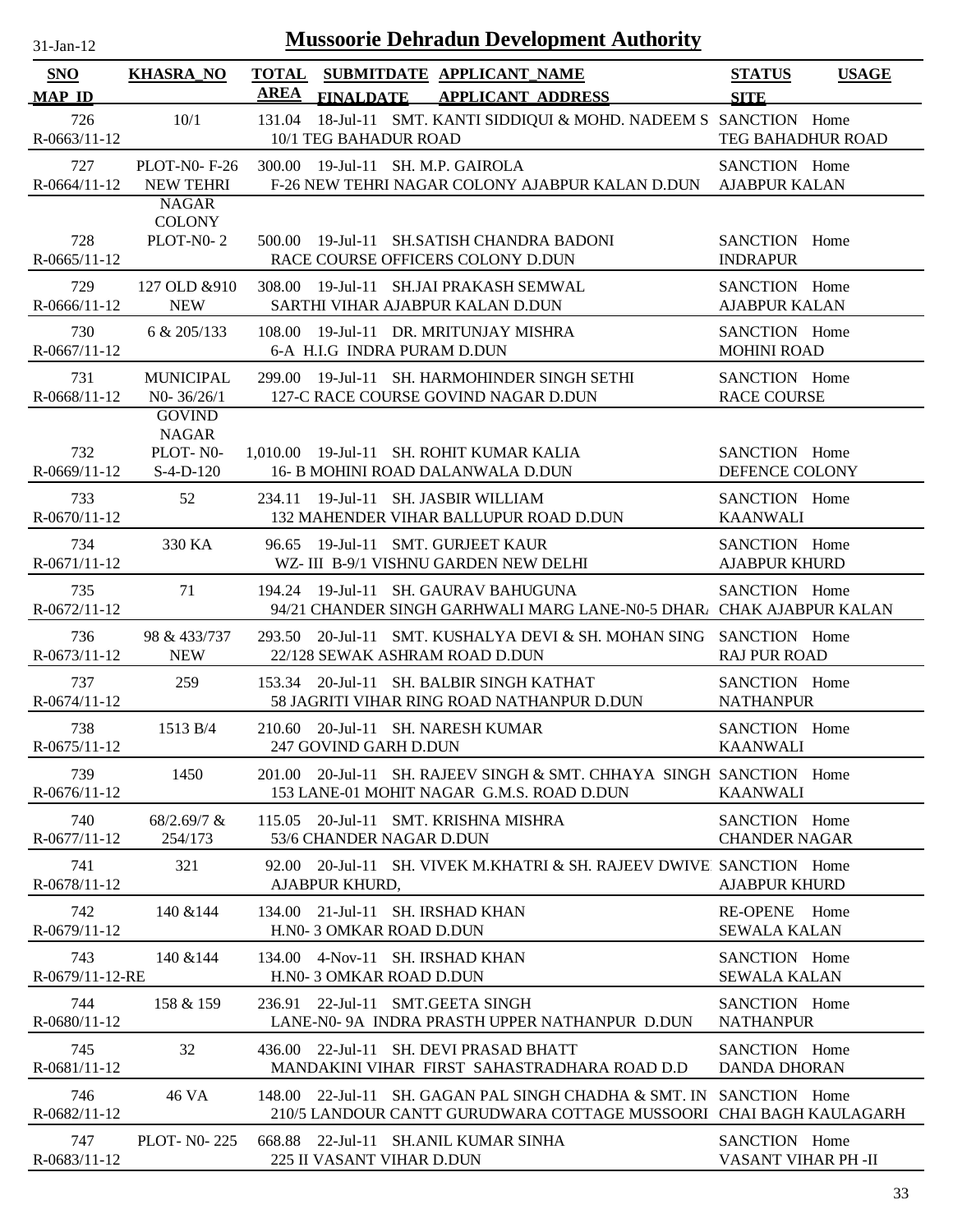| 31-Jan-12 |  |
|-----------|--|
|           |  |

| <b>SNO</b>            | <b>KHASRA_NO</b>               | <b>TOTAL</b> |                                                          | SUBMITDATE APPLICANT_NAME                                                                                         | <b>STATUS</b>                         | <b>USAGE</b>          |
|-----------------------|--------------------------------|--------------|----------------------------------------------------------|-------------------------------------------------------------------------------------------------------------------|---------------------------------------|-----------------------|
| <b>MAP ID</b>         |                                | AREA         | <b>FINALDATE</b>                                         | <b>APPLICANT ADDRESS</b>                                                                                          | <b>SITE</b>                           |                       |
| 748<br>R-0684/11-12   | 900                            | 214.00       |                                                          | 22-Jul-11 SMT. ARCHANA VARSHNEY<br>75-B HILL VIEW COLONY INDRA NAGAR D.DUN                                        | SANCTION Home<br><b>KAANWALI</b>      |                       |
| 749<br>R-0685/11-12   | 1019                           |              |                                                          | 288.45 22-Jul-11 SH. SHAMIMUZZAMAN KHAN<br>25 KALI MANDIR ENCLAVE G.M.S. ROAD D.DUN                               | SANCTION Home<br><b>KAANWALI</b>      |                       |
| 750<br>R-0686/11-12   | <b>PLOT-N0-19</b>              |              |                                                          | 300.00 22-Jul-11 SH. SOBAN SINGH NAGNYAL& SMT. RAJUL SANCTION Home<br>23 LAXMI ROAD DALANWALA D.DUN               | <b>INDRAPUR</b>                       |                       |
| 751<br>R-0687/11-12   | 122                            |              | <b>AJABPUR KHURD</b>                                     | 181.22 23-Jul-11 SH. RAKESH PRASAD AWASTHI                                                                        | SANCTION Home<br><b>AJABPUR KHURD</b> |                       |
| 752<br>R-0688/11-12   | <b>OLD 119</b><br>$(NEW-1050)$ |              |                                                          | 189.59 23-Jul-11 SH. BHUPENDRA SINGH RAWAT S/O SH. JEE SANCTION Home<br>236 M.D.D.A.COLONY, DALANWALA, D.DUN.     | <b>AJABPUR KALAN</b>                  |                       |
| 753<br>R-0689/11-12   | 1202                           |              |                                                          | 361.00 25-Jul-11 SH. G.N. KOTHIYAL S/O LT. SH.V.P.KOTHIYA SANCTION Home<br>233 ENG.ENCLAVE, G.M.S ROAD, DEHRADUN. | <b>KAANWALI</b>                       |                       |
| 754<br>R-0690/11-12   | 1881                           |              | LANE NO-1, CHANKYAPURI                                   | 253.62 25-Jul-11 SMT. MALTI CHAUHAN W/O SH. RAJENDR SANCTION Home                                                 | <b>AJABPUR KALAN</b>                  |                       |
| 755<br>R-0691/11-12   | 523                            |              | 118 NEEL KANTH VIHAR D.DUN                               | 225.83 25-Jul-11 SH. MATBER SINGH RAWAT                                                                           | SANCTION Home<br><b>HATHIBARKALA</b>  |                       |
| 756<br>R-0692/11-12   | 198 KA/3                       |              |                                                          | 123.14 25-Jul-11 SMT. RITU NARULA<br>744 RAJENDER NAGAR STREET N0- 4 LANE-N0- 3 D.DUN                             | SANCTION Home<br><b>KAULAGARH</b>     |                       |
| 757<br>R-0693/11-12   | 198 KA/3                       |              |                                                          | 111.52 25-Jul-11 SH. MANIK NARULA<br>744 RAJENDER NAGAR STREET- N0- 4 LANE- N0-3 D.DUN                            | SANCTION Home<br><b>KAULAGARH</b>     |                       |
| 758<br>R-0694/11-12   | 27/4 & 516<br><b>NEW</b>       |              |                                                          | 198.00 25-Jul-11 SH. SUNIL KUMAR DOBHAL<br>RESIDENTIAL BAHWAN TYPE IIND NEAR VIDHAN SABHA N BADRIPUR              | SANCTION Home                         |                       |
| 759<br>R-0695/11-12   | 1184                           |              | 103.00 25-Jul-11 SMT. MEENU<br><b>GRAM KANWALI D.DUN</b> |                                                                                                                   | SANCTION Home<br><b>KAANWALI</b>      |                       |
| 760<br>$R-0696/11-12$ | 1367                           |              | B/9/211 SEC- 3 ROHINI DELHI                              | 338.98 25-Jul-11 SH, DEVI PRASAD CHAMOLI                                                                          | SANCTION Home<br><b>AJABPUR KALAN</b> |                       |
| 761<br>R-0697/11-12   | 343                            |              | <b>GRAM ADHOIWALA D.DUN</b>                              | 253.61 25-Jul-11 DR. R.K. CHATURVEDI                                                                              | SANCTION Home<br><b>ADOIWALA</b>      |                       |
| 762<br>R-0698/11-12   | 435                            |              |                                                          | 380.57 25-Jul-11 SH. PRAVEEN KUMAR KHANNA<br>VASANT VIHAR ENCLAVE D.DUN                                           | SANCTION Home<br><b>KAANWALI</b>      |                       |
| 763<br>R-0699/11-12   | 131 KA                         |              | <b>GRAM KADAR PUR D.DUN</b>                              | 205.00 25-Jul-11 SH. VINOD KUMAR RUHELA                                                                           | SANCTION Home<br><b>KEDARPUR</b>      |                       |
| 764<br>R-0700/11-12   | PROP-NO-<br>52/50              |              | 52/50 HARIDWAR ROAD D.DUN                                | 255.94 25-Jul-11 SMT. KIRAN BAHUGUNA                                                                              | SANCTION Home<br><b>HARIDWAR ROAD</b> |                       |
| 765<br>R-0701/11-12   | 33/13 (NEW-33)                 |              | 33/12 SUBHASH ROAD                                       | 195.16 26-Jul-11 SMT. RAJ NARANG W/O SH. SURAJ PRAKAS SANCTION Home                                               | <b>SUBHASH ROAD</b>                   |                       |
| 766<br>R-0702/11-12   | 1268                           |              | <b>TEHRI GARWAL.</b>                                     | 308.70 26-Jul-11 SH. KEERAT SINGH RAWAT                                                                           | SANCTION Home<br><b>NATHANPUR</b>     |                       |
| 767<br>R-0703/11-12   | 1                              |              |                                                          | 316.00 26-Jul-11 SH. NAND KISHORE BAHUGUNA<br>206 SOUTH VANSALTHALI MANDIR LANE BALLUPUR D.DU                     | SANCTION Home                         | KAULAGARH MAI CHAKBH( |
| 768<br>$R-0704/11-12$ | 229/1                          |              |                                                          | 251.00 26-Jul-11 SH. MAHIPAL SINGH NEGI<br>YAMUNA COLONY CHAKRATA ROAD D.DUN                                      | SANCTION Home<br><b>AJABPUR KHURD</b> |                       |
| 769<br>R-0705/11-12   | 748                            |              | 2 RAM BAG KANWALI D.DUN                                  | 445.92 26-Jul-11 SH. DHARAM PRAKASH GUPTA & SMT. ACH SANCTION Home                                                | <b>KAANWALI</b>                       |                       |
| 770<br>R-0706/11-12   | 1157                           |              |                                                          | 291.00 26-Jul-11 SMT. USHA SHARMA<br>VYUM PRASTHA COLONY NEAR CASPER SCHOOL G.M.S. R                              | SANCTION Home<br><b>KAANWALI</b>      |                       |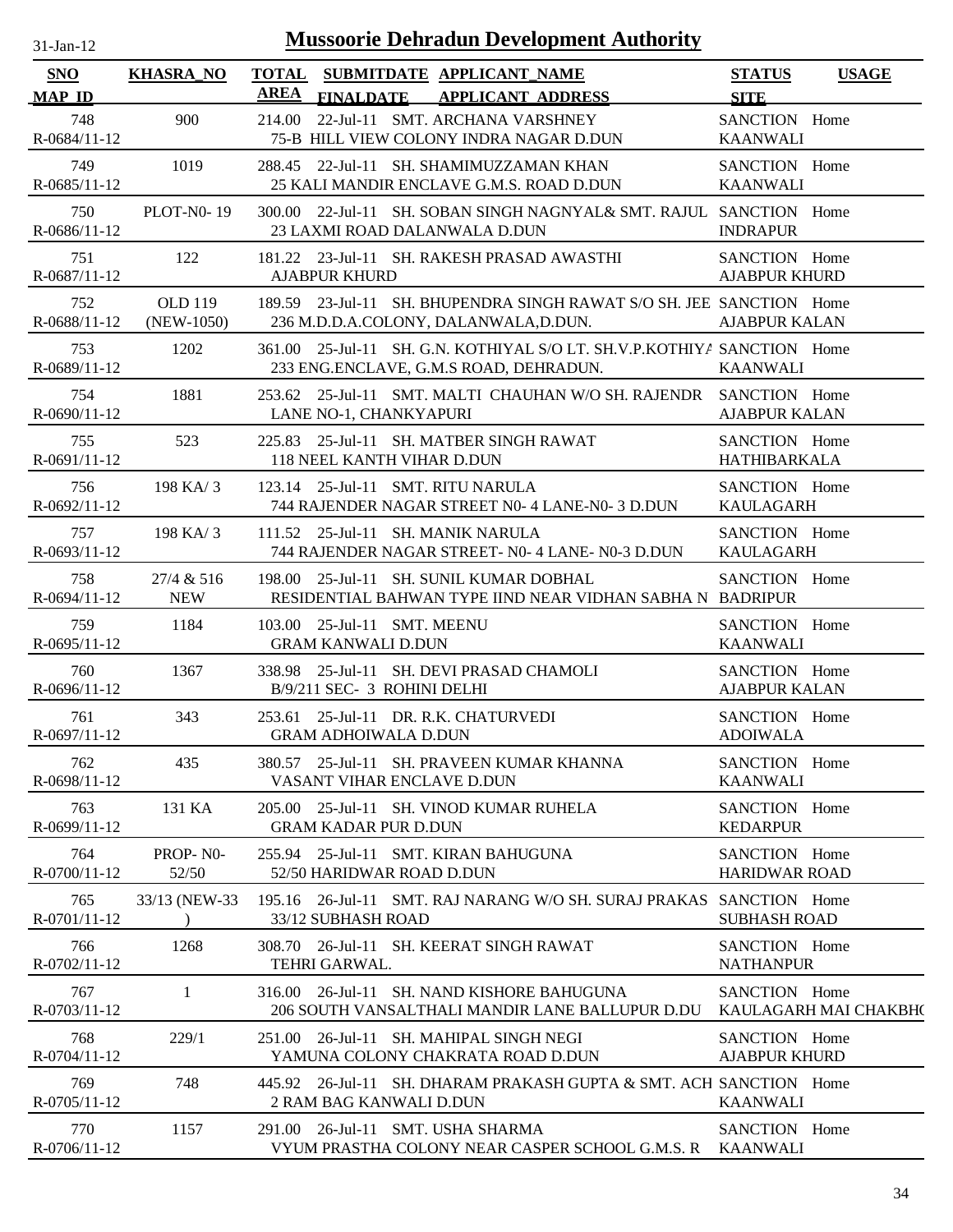| <b>Mussoorie Dehradun Development Authority</b><br>$31$ -Jan-12 |                                   |                                                                                                 |                                              |  |  |  |  |  |
|-----------------------------------------------------------------|-----------------------------------|-------------------------------------------------------------------------------------------------|----------------------------------------------|--|--|--|--|--|
| <b>SNO</b><br><b>MAP ID</b>                                     | <b>KHASRA_NO</b>                  | <b>TOTAL</b><br>SUBMITDATE APPLICANT NAME<br>AREA<br>FINALDATE APPLICANT ADDRESS                | <b>STATUS</b><br><b>USAGE</b><br><b>SITE</b> |  |  |  |  |  |
| 771<br>R-0707/11-12                                             | 192 & 228 OLD                     | 131.04<br>26-Jul-11 SH. RAM SINGH<br>G-29 RACE COURSE D.DUN                                     | SANCTION Home<br><b>AJABPUR KHURD</b>        |  |  |  |  |  |
| 772<br>R-0708/11-12                                             | 43 KHA                            | 90.58 26-Jul-11 SMT. JASVINDER KAUR & SMT. DAMANDEE SANCTION Home<br>C-98 RACECOURSE D.DUN      | <b>KARGI GRANT</b>                           |  |  |  |  |  |
| 773                                                             | 1089 KA                           | 197.81 26-Jul-11 SH. DEVI SAHAI                                                                 | SANCTION Home                                |  |  |  |  |  |
| R-0709/11-12                                                    |                                   | LANE- N0-1 GANDHI NAGAR BADRISH COLONY D.DUN                                                    | <b>AJABPUR KALAN</b>                         |  |  |  |  |  |
| 774                                                             | 892                               | 250.00 26-Jul-11 SH. JOHRI LAL SHAH                                                             | SANCTION Home                                |  |  |  |  |  |
| R-0710/11-12                                                    |                                   | 24 RAJESHWARI PURAM HARIDWAR ROAD D.DUN                                                         | <b>NATHANPUR</b>                             |  |  |  |  |  |
| 775                                                             | 43 KHA                            | 90.58 26-Jul-11 SMT. DAMANDEEP KAUR                                                             | SANCTION Home                                |  |  |  |  |  |
| R-0711/11-12                                                    |                                   | DASHMESH PURI NIRANJAN PUR D.DUN                                                                | <b>KARGI GRANT</b>                           |  |  |  |  |  |
| 776                                                             | 192 & 228 OLD                     | 131.04 26-Jul-11 SH. HARMEET SINGH                                                              | SANCTION Home                                |  |  |  |  |  |
| R-0712/11-12                                                    |                                   | 9/ B-107 GOVIND NAGAR RACE COURSE D.DUN                                                         | <b>AJABPUR KHURD</b>                         |  |  |  |  |  |
| 777                                                             | 43 KHA                            | 90.58 26-Jul-11 SMT. JASVINDER KAUR                                                             | SANCTION Home                                |  |  |  |  |  |
| R-0713/11-12                                                    |                                   | C-98 RACE COURSE D.DUN                                                                          | <b>KARGI GRANT</b>                           |  |  |  |  |  |
| 778<br>R-0714/11-12                                             | 236 OLD &<br>1129                 | 26-Jul-11 SH. KHUSHAL SINGH BHANDARI<br>298.03<br>SARASWATI VIHAR AJABPUR KHURD D.DUN           | RE-OPENE Home<br><b>AJABPUR KHURD</b>        |  |  |  |  |  |
| 779                                                             | 236 OLD &                         | 298.03 26-Nov-11 SH. KHUSHAL SINGH BHANDARI                                                     | SANCTION Home                                |  |  |  |  |  |
| R-0714/11-12-RE                                                 | 1129                              | SARASWATI VIHAR AJABPUR KHURD D.DUN                                                             | <b>AJABPUR KHURD</b>                         |  |  |  |  |  |
| 780<br>R-0715/11-12                                             | 135                               | 26-Jul-11 SH. SATISH CHANDER DOBRIYAL<br>263.65<br>B-1016 ONGC COLONY NEAR KAULAGARH ROAD D.DUN | SANCTION Home<br><b>MAJRI MAFI</b>           |  |  |  |  |  |
| 781                                                             | 1672                              | 94.79 27-Jul-11 SMT. NEELAM DEVI                                                                | SANCTION Home                                |  |  |  |  |  |
| R-0716/11-12                                                    |                                   | MADHUR VIHAR AJABPUR KHURD D.DUN                                                                | <b>AJABPUR KHURD</b>                         |  |  |  |  |  |
| 782                                                             | 731                               | 167.28 27-Jul-11 SH. RAJEEV SHARMA                                                              | SANCTION Home                                |  |  |  |  |  |
| R-0717/11-12                                                    |                                   | 24/1 PRAKASH NAGAR D.DUN                                                                        | <b>BHARUWALA GRANT</b>                       |  |  |  |  |  |
| 783                                                             | N <sub>0</sub> - D <sub>-79</sub> | 183 & PLOT- 1,003.32 27-Jul-11 SMT. PUSHPA KUMARI                                               | SANCTION Home                                |  |  |  |  |  |
| R-0718/11-12                                                    |                                   | D-79 SECTOR- 1V DEFENCE COLONY D.DUN                                                            | DEFENCE COLONY                               |  |  |  |  |  |
| 784                                                             | 732 GHA                           | 283.45 27-Jul-11 SMT. RITU & SH. VINOD KUMAR                                                    | SANCTION Home                                |  |  |  |  |  |
| R-0719/11-12                                                    |                                   | KASHMIRI COLONY NIRANJAN PUR D.DUN                                                              | <b>NIRANJANPUR</b>                           |  |  |  |  |  |
| 785                                                             | 58/1                              | 329.50 28-Jul-11 SMT. RAVITA GOYAL                                                              | SANCTION Home                                |  |  |  |  |  |
| R-0720/11-12                                                    |                                   | 58/1 KANWALI ROAD D.DUN                                                                         | <b>KANWALI ROAD</b>                          |  |  |  |  |  |
| 786                                                             | 443                               | 135.50 28-Jul-11 SH. RIYAZ ALI                                                                  | SANCTION Home                                |  |  |  |  |  |
| R-0721/11-12                                                    |                                   | CANAL ROAD BALLUPUR OPP- ASHOK VIHAR D.DUN                                                      | <b>KARGI GRANT</b>                           |  |  |  |  |  |
| 787                                                             | 444                               | 288.10 28-Jul-11 SH.ATULESH CHANDRA GUPTA                                                       | SANCTION Home                                |  |  |  |  |  |
| R-0722/11-12                                                    |                                   | 11/2 ASHIRWAD ENCLAVE CHAKRATA ROAD D.DUN                                                       | <b>KAANWALI</b>                              |  |  |  |  |  |
| 788                                                             | 1092 KHA                          | 245.26 28-Jul-11 SMT. PRITAM KAUR                                                               | SANCTION Home                                |  |  |  |  |  |
| R-0723/11-12                                                    |                                   | <b>B-90 RACE COURSE D.DUN</b>                                                                   | <b>NATHANPUR</b>                             |  |  |  |  |  |
| 789<br>R-0724/11-12                                             | 192 & 228 OLD                     | 131.04 28-Jul-11 SH. HARMEET SINGH & SH. GURPREET SING SANCTION Home<br>G- 29 RACE COURSE D.DUN | <b>AJABPUR KHURD</b>                         |  |  |  |  |  |
| 790                                                             | <b>MUNICIPAL</b>                  | 394.00 28-Jul-11 SH. ANURAG MAMGAIN                                                             | SANCTION Home                                |  |  |  |  |  |
| $R-0725/11-12$                                                  | $-N0-12$                          | 12 P.D. TANDON MARG LAXMAN CHOWK D.DUN                                                          | <b>LAXMAN CHOWK</b>                          |  |  |  |  |  |
| 791<br>R-0726/11-12                                             | 703/1                             | 28-Jul-11 SMT. SAROJNI DEVI<br>212.00<br>24 VIDHYA VIHAR KARGI D.DUN                            | SANCTION Home<br><b>DEHRA KHAS</b>           |  |  |  |  |  |
| 792                                                             | 193/1                             | 232.50 28-Jul-11 SH. NASAR AHMAD KHAN                                                           | SANCTION Home                                |  |  |  |  |  |
| R-0727/11-12                                                    |                                   | <b>B-20 JAL NIGAM COLONY D.DUN</b>                                                              | <b>NIRANJANPUR</b>                           |  |  |  |  |  |
| 793                                                             | 1555                              | 167.00 28-Jul-11 SH. RANVEER SINGH                                                              | SANCTION Home                                |  |  |  |  |  |
| R-0728/11-12                                                    |                                   | 100 JAYASWAL NIWAS GANGOTRI ENCLAVE NIRANJANPU                                                  | <b>KAANWALI</b>                              |  |  |  |  |  |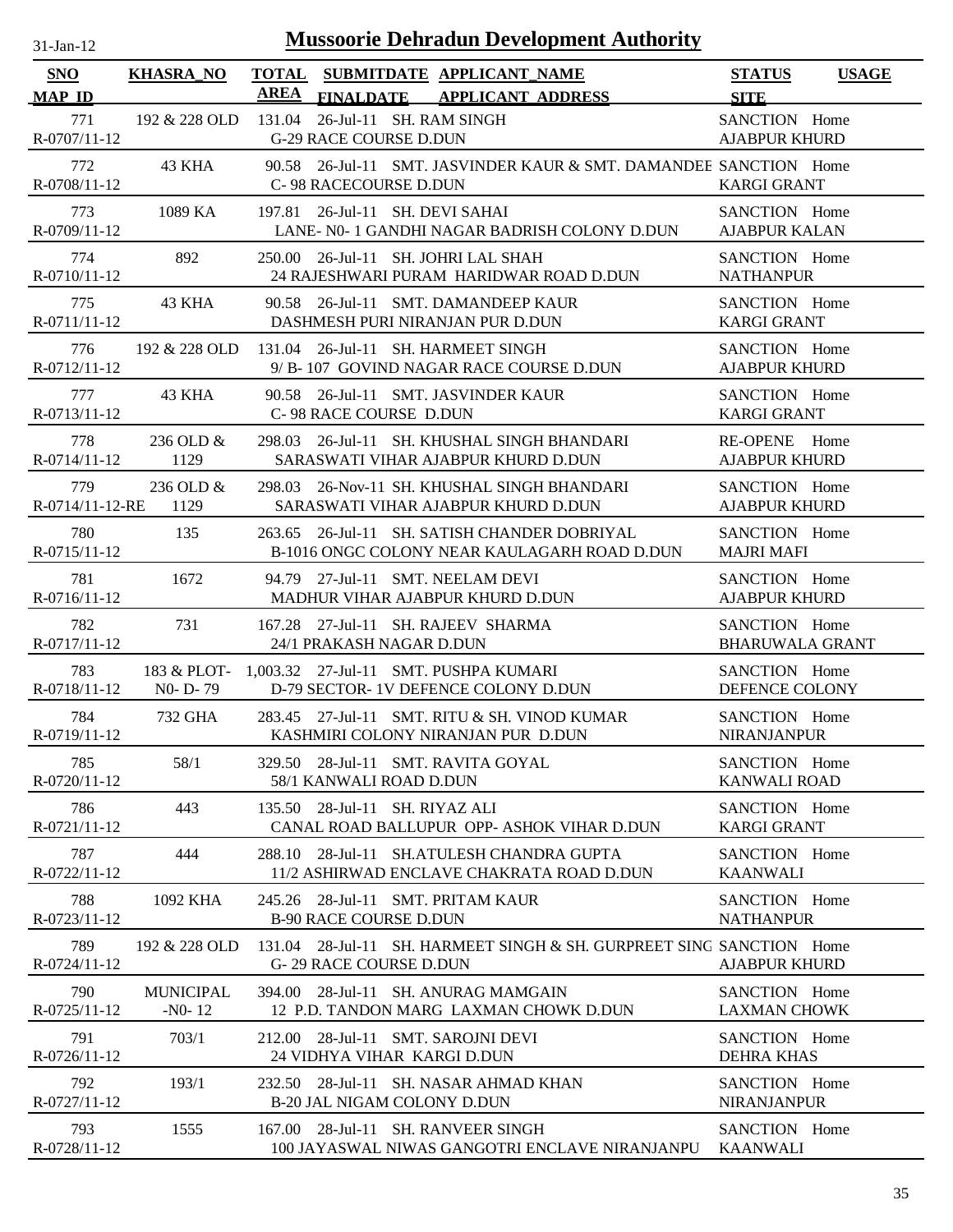| <b>SNO</b><br><b>MAP ID</b> | <b>KHASRA_NO</b>   | <b>AREA</b>                                                   | <b>FINALDATE</b> | TOTAL SUBMITDATE APPLICANT NAME<br><b>APPLICANT ADDRESS</b>                                              | <b>STATUS</b><br><b>SITE</b>          | <b>USAGE</b>                |
|-----------------------------|--------------------|---------------------------------------------------------------|------------------|----------------------------------------------------------------------------------------------------------|---------------------------------------|-----------------------------|
| 794<br>R-0729/11-12         | 566 & 221/3<br>OLD | 276.00<br>MAJRI MAFI MOHKAMPUR D.DUN                          |                  | 28-Jul-11 SMT. VIMLA RATURI                                                                              | SANCTION Home<br><b>MAJRI MAFI</b>    |                             |
| 795<br>R-0730/11-12         | 20/2 OLD &<br>29/2 | 135.46 29-Jul-11 SH.SURESH GARG<br>29/2 BHANDARI BAGH D.DUN   |                  |                                                                                                          | SANCTION Home<br><b>BHANDARI BAGH</b> |                             |
| 796<br>R-0731/11-12         | 152                | 110.40                                                        |                  | 29-Jul-11 SMT. USHA SHARMA W/O SH. RAKESH SHA SANCTION Home<br>114 NAI BASTI, CHUKKUWALA, DEHRADUN       | <b>CHUKKHUWALA</b>                    |                             |
| 797<br>R-0732/11-12         | PROP-NO-<br>29/47  | 235.00 29-Jul-11 SH. PAWAN SINGH<br>29/47 HATHIBARKALAN D.DUN |                  |                                                                                                          | SANCTION Home<br>HATHIBARKALA         |                             |
| 798<br>R-0733/11-12         | 430                | 770.00<br><b>VILL KANDADHAR</b>                               |                  | 29-Jul-11 SH. BINOD KUMAR BHADRI S/O SH. LT.SH.G SANCTION Home                                           | SAYYAD MOHALLA                        |                             |
| 799<br>R-0734/11-12         | 181 & 182          | <b>16-A SUBHASH ROAD</b>                                      |                  | 311.60 30-Jul-11 SH. SURESH CHAND SRIVASTAV & SH. ANA] RE-OPENE                                          | <b>CHAK RAIPUR</b>                    | Home                        |
| 800<br>R-0734/11-12-RE      | 181 & 182          | <b>16-A SUBHASH ROAD</b>                                      |                  | 311.60 13-Oct-11 SH. SURESH CHAND SRIVASTAV & SH. ANAl SANCTION Home                                     | <b>CHAK RAIPUR</b>                    |                             |
| 801<br>$R-0735/11-12$       | 102                | VILL- KANDA DANGI                                             |                  | 133.36 30-Jul-11 SH. NARESH CHANDRA S/O SH. GHANSHYA SANCTION Home                                       | <b>AJABPUR KHURD</b>                  |                             |
| 802<br>R-0736/11-12         | 708 M (631 M)      | <b>DHARAMPUR DANDA</b>                                        |                  | 231.00 1-Aug-11 SH. MOHAN NAUTIYAL & SH. SHAILENDRA SANCTION Home                                        | <b>DHARAMPUR DANDA</b>                |                             |
| 803<br>R-0737/11-12         | 87                 |                                                               |                  | 161.74 1-Aug-11 SH. SHASI SHEKHAR<br>87 PH-2 ENGNEERS ENCLAVE, DEHRADUN.                                 | SANCTION Home<br><b>KAANWALI</b>      |                             |
| 804<br>R-0738/11-12         | 422                |                                                               |                  | 213.75 1-Aug-11 SMT. REKHA JOSHI W/O SH.SHEKHAR NAN SANCTION Home<br>UTTARAKHAND PAYJAL NIGAM, GOPESHWER | <b>HARRAWALA</b>                      |                             |
| 805<br>R-0739/11-12         | <b>614 KHA</b>     | AJABPUR KALA,                                                 |                  | 246.84 2-Aug-11 SH RATAN LAL SHARMA                                                                      | SANCTION Home<br><b>AJABPUR KALAN</b> |                             |
| 806<br>R-0740/11-12         | 27(14)             | 57 GHOSI GALLI,                                               |                  | 272.19 2-Aug-11 SH. PRADEEP GOYAL & SANJAY GOYAL                                                         | SANCTION Home                         | <b>BANGALI LIBRARI ROAD</b> |
| 807<br>R-0741/11-12         | 228 PART (41)<br>M | 17 E.C. ROAD, DEHRADUN.                                       |                  | 260.00 2-Aug-11 SH. GABAR SINGH S/O LT. SH. AMAR SINGH SANCTION Home                                     | <b>DANDA DHORAN</b>                   |                             |
| 808<br>R-0742/11-12         | 710                | <b>28 KAILASH PURI</b>                                        |                  | 144.28 2-Aug-11 SH. RAJAN KUMAR NARULA                                                                   | SANCTION Home<br><b>SEWALA KALAN</b>  |                             |
| 809<br>R-0743/11-12         | 1093               | 53/2 E.C.ROAD,                                                |                  | 142.19 2-Aug-11 SH. ASHUTOSH AVINASHI SHARMA                                                             | SANCTION Home<br><b>DEHRA KHAS</b>    |                             |
| 810<br>R-0744/11-12         | 181 ME             | 188.19 2-Aug-11 SH. TARA CHAND                                |                  | 17-21/2 MITRA LOK COLONY BALLUPUR ROAD D.DUN                                                             | SANCTION Home<br><b>CHUKKHUWALA</b>   |                             |
| 811<br>R-0745/11-12         | 493 & 507 OLD      | 188.12 3-Aug-11 SH. HASIM KHAN<br>163 DOON VIHAR JAKHAN D.DUN |                  |                                                                                                          | SANCTION Home<br><b>DHORAN KHAS</b>   |                             |
| 812<br>R-0746/11-12         | 48/1               | KISHANPURA SAHARANPUR U.P                                     |                  | 121.50 3-Aug-11 SH. GAURAV GANDHI                                                                        | SANCTION Home<br><b>CHIDOWALI</b>     |                             |
| 813<br>R-0747/11-12         | 92/2               | 1/21/3 PREM NAGAR D.DUN                                       |                  | 83.14 3-Aug-11 SMT. RAJ KUMARI GULATI                                                                    | SANCTION Home<br><b>KAANWALI</b>      |                             |
| 814<br>R-0748/11-12         | 242/2/1            |                                                               |                  | 139.20 3-Aug-11 SMT. HUMA JAVED<br>19 NEHRU ENCLAVE G.M.S. ROAD D.DUN                                    | SANCTION Home<br><b>KAANWALI</b>      |                             |
| 815<br>R-0749/11-12         | 92/2               |                                                               |                  | 83.14 3-Aug-11 SH. CHANDRESH GULATI<br>395/1 GALI N0-11 RAJENDRA NAGAR D.DUN                             | SANCTION Home<br><b>KAANWALI</b>      |                             |
| 816<br>R-0750/11-12         | 142 KHA            | <b>GRAM CHIDOWALI D.DUN</b>                                   |                  | 78.40 3-Aug-11 SH. PRADEEP MONDI                                                                         | SANCTION Home<br><b>CHIDOWALI</b>     |                             |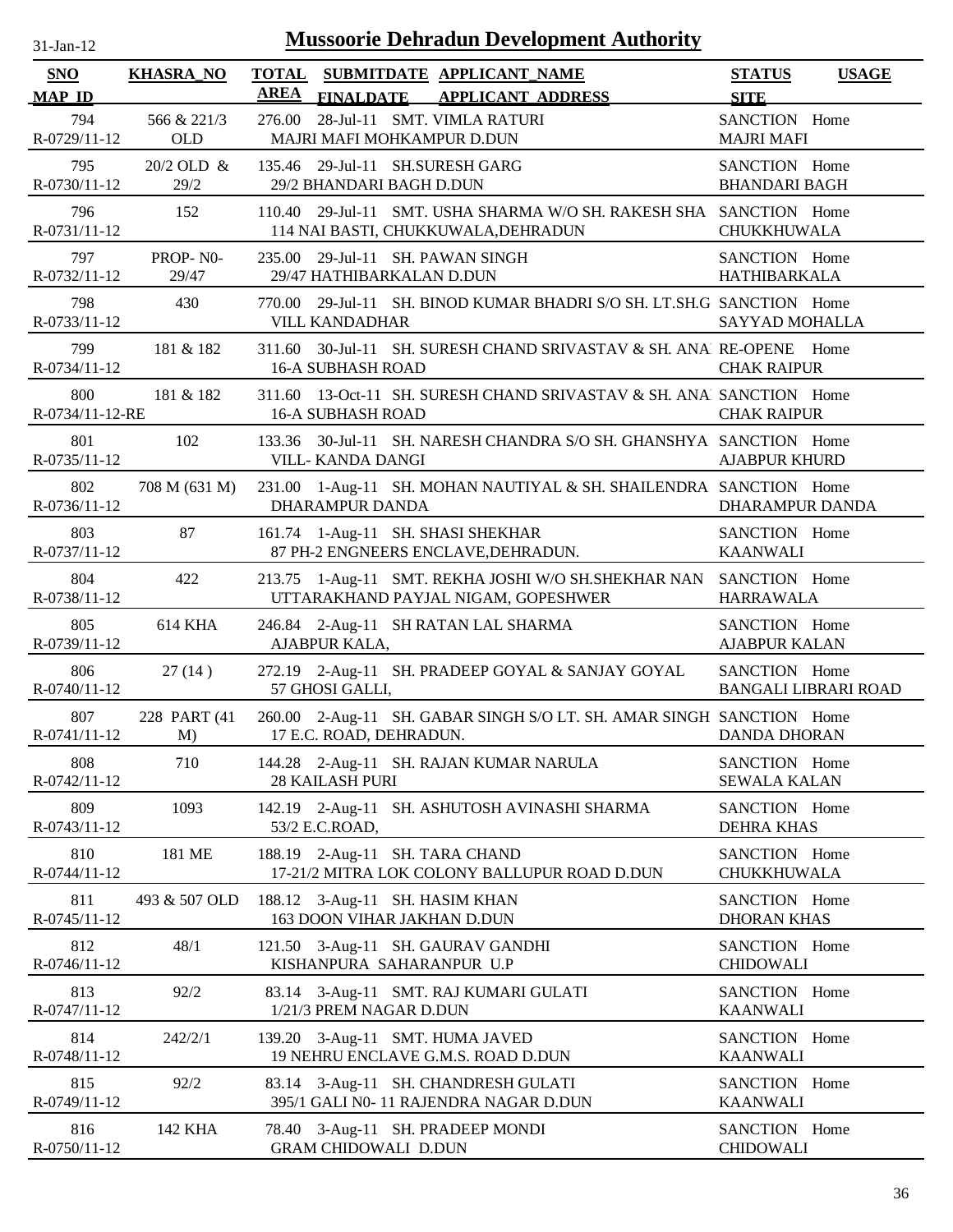| -Jan- |
|-------|
|       |

| SNO<br><b>MAP ID</b>   | <b>KHASRA_NO</b>            | <b>AREA</b><br><b>FINALDATE</b>                               | TOTAL SUBMITDATE APPLICANT NAME<br><b>APPLICANT ADDRESS</b>                                            | <b>STATUS</b><br><b>SITE</b>          | <b>USAGE</b>        |
|------------------------|-----------------------------|---------------------------------------------------------------|--------------------------------------------------------------------------------------------------------|---------------------------------------|---------------------|
| 817<br>R-0751/11-12    | 1101 OLD &<br>1840 KA       | 315.00                                                        | 3-Aug-11 SH. MAYA RAM BHATT<br>AJABPUR KALAN PRAGATI VIHAR MOTHROWALA ROAD D. AJABPUR KALAN            | SANCTION Home                         |                     |
| 818<br>R-0752/11-12    | 756 KHA                     | D-101 YAMUNA COLONY D.DUN                                     | 144.00 3-Aug-11 SMT. JAMOTARI DEVI                                                                     | SANCTION Home<br><b>DEHRA KHAS</b>    |                     |
| 819<br>R-0753/11-12    | <b>MUNICIPAL</b><br>$N0-18$ |                                                               | 575.66 3-Aug-11 SMT. SHEELA WANTI MEHTA<br>19 MOHINI ROAD DALANWALA D.DUN                              | SANCTION Home<br><b>MOHINI ROAD</b>   |                     |
| 820<br>R-0754/11-12    | 242/1/1                     |                                                               | 150.00 3-Aug-11 SH. NISHANT SINGHAL& SH. SIMANT SINGH SANCTION Home<br>NEHRU ENCLAVE G.M.S. ROAD D.DUN | <b>KAANWALI</b>                       |                     |
| 821<br>R-0755/11-12    | 984                         | 107.50 3-Aug-11 SH. VIKAS BALUNI<br><b>225 NAYEE BASTI</b>    |                                                                                                        | SANCTION Home<br><b>SEWALA KALAN</b>  |                     |
| 822<br>R-0756/11-12    | 48                          | 121.50 3-Aug-11 SH. SANJAY BHASIN<br>C-1/2 MODEL TOWN DELHI-9 |                                                                                                        | SANCTION Home<br><b>CHIDOWALI</b>     |                     |
| 823<br>R-0757/11-12    | 608                         |                                                               | 312.27 3-Aug-11 SMT. SHAHNAJ BEGUM<br>H.N0- 82 MUL CHAND ENCLAVE NEAR SHIMLA ROAD D.DU                 | SANCTION Home<br><b>BANJARAWALA</b>   |                     |
| 824<br>R-0758/11-12    | 102 (NEW 639)<br>KHA)       | ITBP, QTR. NO-162 TYPE3                                       | 258.00 4-Aug-11 SH. LAXMAN PRASAD JOSHI                                                                | SANCTION Home<br><b>AJABPUR KHURD</b> |                     |
| 825<br>R-0759/11-12    | 1182 KHA                    | 196.56 4-Aug-11 SH. DINESH NEGI<br>NATHANPUR, DEHRADUN.       |                                                                                                        | SANCTION Home<br><b>NATHANPUR</b>     |                     |
| 826<br>R-0760/11-12    | 1498/1/12 MIN               | 267.65 4-Aug-11 SH. SHARBRAJ SINGH<br>94 SHIVALIK PURAM       |                                                                                                        | SANCTION Home<br><b>KAANWALI</b>      |                     |
| 827<br>$R-0761/11-12$  | 1187                        | 21 ANUPAM VIHAR,                                              | 298.60 4-Aug-11 SH. ASHUTOSH SHANDILYA                                                                 | SANCTION Home<br><b>KAANWALI</b>      |                     |
| 828<br>R-0762/11-12    | 136/166 (397)               |                                                               | 167.17 4-Aug-11 SH. ISHWAR SINGH RANA<br>36 VIJAY COLONY, HATHI BARKALA, DEHRADUN.                     | SANCTION Home<br><b>HATHIBARKALA</b>  |                     |
| 829<br>R-0763/11-12    | 33(145)                     | 124/5, STREET NO-4 LANE9                                      | 175.30 4-Aug-11 SH. RAJ KUMAR BHATIA                                                                   | SANCTION Home                         | CHAI BAGH KAULAGARH |
| 830<br>R-0764/11-12    | 465 & 466                   | 364.23 4-Aug-11 SH. SURESH RANA<br>VILL & P.O- DHULARA        |                                                                                                        | SANCTION Home<br><b>KAANWALI</b>      |                     |
| 831<br>R-0765/11-12    | 751 MIN                     | <b>10 SHIVALIK PURAM</b>                                      | 376.24 4-Aug-11 SMT. RAJSHREE RANJAN                                                                   | SANCTION Home<br><b>KAANWALI</b>      |                     |
| 832<br>R-0766/11-12    | 1016 M                      | <b>B-17 OLD OFFICER COLONY</b>                                | 310.19 4-Aug-11 SH. SUMAN SINGH WALDIYA & SMT. PUSP                                                    | SANCTION Home<br><b>NATHANPUR</b>     |                     |
| 833<br>R-0767/11-12    | 82                          |                                                               | 153.28 5-Aug-11 SH. JITENDRA SINGH BISHT<br>119 NAI BASTI, CHANDRA ROAD, DEHRADUN.                     | SANCTION Home<br><b>AJABPUR KHURD</b> |                     |
| 834<br>R-0768/11-12    | 328 & 329                   |                                                               | 836.00 5-Aug-11 SMT. SEEMA NAUTIYAL & SH. GEETA RA<br>B-201, WINDLASS RESIDENCY CURJUON ROAD DEHRADUN. | SANCTION Home<br><b>SINOLA</b>        |                     |
| 835<br>R-0769/11-12    | 171 (70/70)                 | 171 LUNIYA MOHALLA                                            | 58.13 5-Aug-11 SH. PURAN SINGH S/O SH. AJIT SINGH                                                      | SANCTION Home<br>LUNIA MAHALLA        |                     |
| 836<br>R-0770/11-12    | 481                         | <b>GRAM- DANIO KA DANDA D.DUN</b>                             | 163.10 5-Aug-11 SMT. SWADESH KHANNA                                                                    | <b>RE-OPENE</b><br><b>DAK PATTI</b>   | Home                |
| 837<br>R-0770/11-12-RE | 481                         | <b>GRAM- DANIO KA DANDA D.DUN</b>                             | 163.10 12-Oct-11 SMT. SWADESH KHANNA                                                                   | SANCTION Home<br><b>DAK PATTI</b>     |                     |
| 838<br>R-0771/11-12    | 74                          | 200.00<br>VILLAGE- KANDOLI RAJPUR ROAD                        | 5-Aug-11 SH. KISHOR THAPA                                                                              | SANCTION Home<br><b>KANDOLI</b>       |                     |
| 839<br>R-0772/11-12    | 228                         | 75.43 5-Aug-11 MOHD. YUNUSH                                   | PRADHAN WALI GALI NEW COLONY MAJRA D.DUN                                                               | SANCTION Home<br><b>MAJRA</b>         |                     |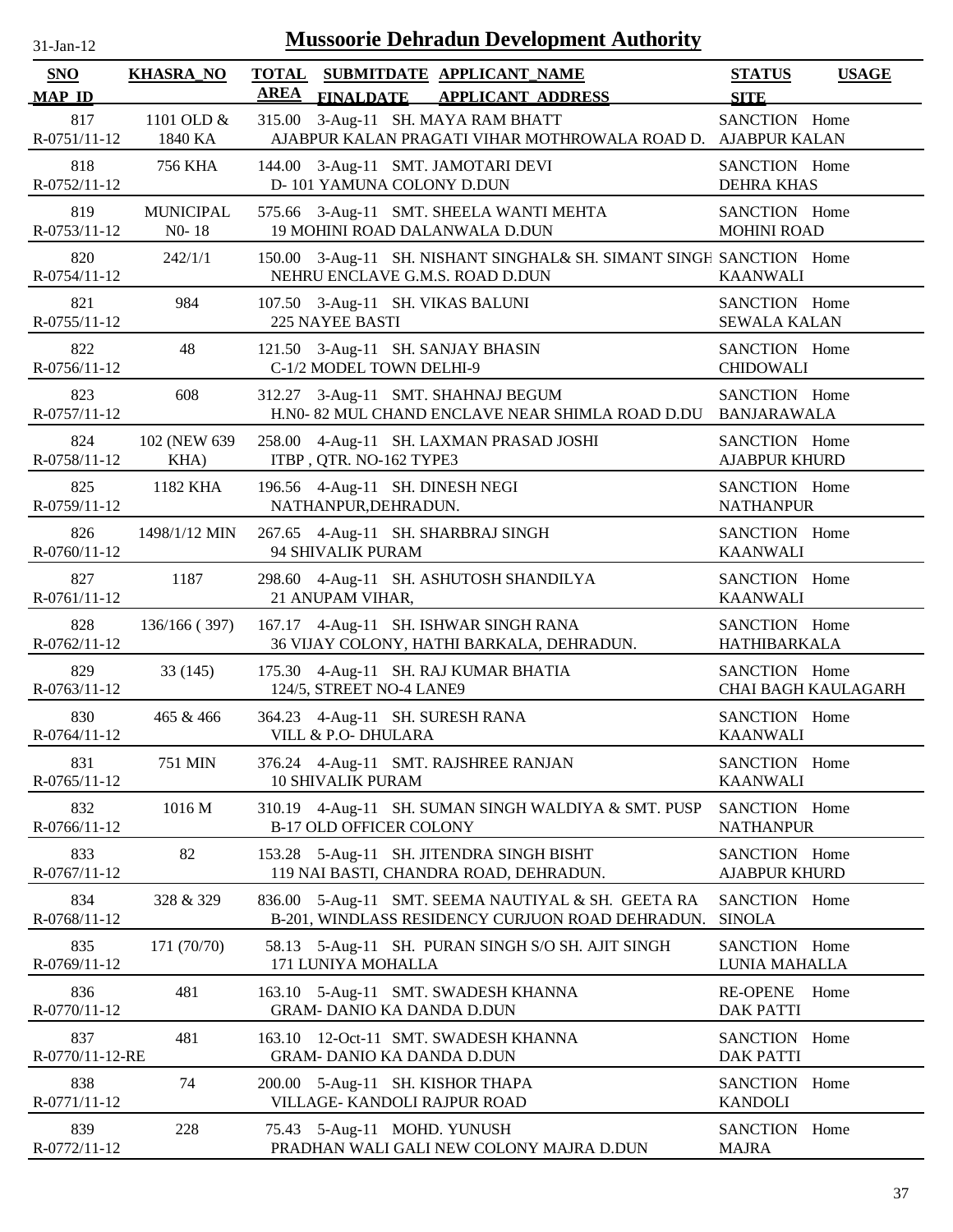| $31$ -Jan-12 |  |
|--------------|--|
|              |  |

| SNO                 | <b>KHASRA_NO</b>                                            |                       |                               | TOTAL SUBMITDATE APPLICANT NAME                                                                            | <b>STATUS</b>                         | <b>USAGE</b> |
|---------------------|-------------------------------------------------------------|-----------------------|-------------------------------|------------------------------------------------------------------------------------------------------------|---------------------------------------|--------------|
| <b>MAP ID</b>       |                                                             | <b>AREA</b>           |                               | FINALDATE APPLICANT ADDRESS                                                                                | <b>SITE</b>                           |              |
| 840<br>R-0773/11-12 | PROP-NO-<br>123/67/4                                        |                       | 26/7 INDER ROAD D.DUN         | 220.53 5-Aug-11 DR. PRASHANT NAITHANI & DR. PREETI SAN SANCTION Home                                       | PRITAM ROAD                           |              |
| 841                 | 346 OLD &<br>R-0774/11-12 1346 GA & 1345                    |                       |                               | 263.46 5-Aug-11 SMT. BISESHWARI NAITHANI<br>B-1 BLOCK SARASWATI VIHAR AJABPUR KHURD D.DUN                  | SANCTION Home<br><b>AJABPUR KHURD</b> |              |
| 842<br>R-0775/11-12 | <b>KHA NEW</b><br>198 KA/3                                  |                       |                               | 113.84 5-Aug-11 SH. NARENDRA NARULA<br>744 STREET N0-4 LANE- N0-3 RAJENDRA NAGAR D.DUN                     | SANCTION Home<br><b>KAULAGARH</b>     |              |
| 843<br>R-0776/11-12 | 374/2                                                       |                       |                               | 244.65 5-Aug-11 SMT. POONAM BANSAL<br>H.N0-4 RAJ VIHAR CHAKRATA ROAD D.DUN                                 | SANCTION Home<br><b>KAANWALI</b>      |              |
| 844<br>R-0777/11-12 | 1194                                                        |                       | <b>GRAM GARHI D.DUN</b>       | 271.26 5-Aug-11 SH. MADAN MOHAN PUROHIT& SH.KRISH                                                          | SANCTION Home<br><b>GARHI</b>         |              |
| 845<br>R-0778/11-12 | 82 & PROP-N0-<br>20/46/2                                    |                       |                               | 207.35 5-Aug-11 SH. NEERAJ SHARMA & SH. GOURAV SHARN SANCTION Home<br>46/2 BODY GAURD RAJPUR ROAD D.DUN    | <b>KARANPUR KHAS</b>                  |              |
| 846<br>R-0779/11-12 | 367 & 89 KA<br><b>NEW</b>                                   |                       | E-38 PATEL NAGAR D.DUN        | 245.33 5-Aug-11 SH.VIJAY GULATI & SMT. VANDANA GULAI SANCTION Home                                         | <b>MAJRA</b>                          |              |
| 847<br>R-0780/11-12 | 26 & 50/27<br><b>NEW</b>                                    |                       |                               | 167.23 5-Aug-11 CAPT. HARJYOT SINGH & CAPT. BHUPENDE SANCTION Home<br>122 NEHRU COLONY HARIDWAR ROAD D.DUN | <b>CIRCULAR ROAD</b>                  |              |
| 848<br>R-0781/11-12 | 128                                                         |                       |                               | 188.00 5-Aug-11 SH. PITAMBER DUTT PANT<br>KARAN PRYAG CHAMOLI GARHWAL                                      | SANCTION Home<br><b>KARGI GRANT</b>   |              |
| 849<br>R-0782/11-12 | 1837                                                        |                       |                               | 139.00 5-Aug-11 SH. DEVESHWAR PRASAD UNIYAL<br>MADHUR VIHAR AJABPUR KHURD D.DUN                            | SANCTION Home<br><b>AJABPUR KALAN</b> |              |
| 850<br>R-0783/11-12 | 19                                                          |                       | 326.00 5-Aug-11 DR. MATA DIN  | 23- B- POCKET-A MIG. FLATES ASHOK VIHAR PHASE-III NE                                                       | SANCTION Home<br><b>KANDOLI</b>       |              |
| 851<br>R-0784/11-12 | PLOT- N0-109<br>PHASE-1                                     |                       |                               | 685.04 5-Aug-11 SH.MAHESH CHAND<br>109 PHASE-1 DOON VALLY OFFICERS HOUSING SOCIETY LT VASANT VIHAR         | SANCTION Home                         |              |
| 852<br>R-0785/11-12 | 74 M (607)                                                  | <b>AJABPUR KHURD,</b> |                               | 688.25 6-Aug-11 SH. SITA RAM & SMT.RASHMI DEVI                                                             | SANCTION Home<br><b>AJABPUR KHURD</b> |              |
| 853<br>R-0786/11-12 | 383                                                         |                       | C/O B.S.NEGI, AMAN VIHAR      | 108.70 6-Aug-11 SH. MUNINDRA KRISHAN PANT                                                                  | SANCTION Home<br><b>DHORAN KHAS</b>   |              |
| 854<br>R-0787/11-12 | 1344                                                        | <b>AJABPUR KALA</b>   | 239.50 6-Aug-11 SMT ABHA GAUR |                                                                                                            | SANCTION Home<br><b>AJABPUR KHURD</b> |              |
| 855<br>R-0788/11-12 | 326/178/1                                                   |                       | 151 LAKHIBAGH , DEHRADUN.     | 244.00 6-Aug-11 SMT. KANTA DEVI & MASTER RAJEEV                                                            | SANCTION Home<br><b>LAKHI BAGH</b>    |              |
| 856<br>R-0789/11-12 | <b>51 GHA</b>                                               |                       |                               | 285.45 6-Aug-11 Anirudh Sharma and Sh. Sharwan Kumar<br>4/5 EKTA VIHAR SAHASTRADHARA ROAD D.DUN            | SANCTION Home<br><b>AAMWALA TARLA</b> |              |
| 857<br>R-0790/11-12 | 491/2 OLD &<br>663 KA NEW                                   |                       |                               | 76.67 6-Aug-11 SMT. POONAM PUNDIR<br>88/2 KASHMIRI COLONY INDIRA GANDHI MARG NIRANJANI NIRANJANPUR         | SANCTION Home                         |              |
| 858<br>R-0791/11-12 | 176 & 177 KA &<br>360/2 OLD                                 |                       | 18/7 RAJPUR ROAD D.DUN        | 167.22 6-Aug-11 SMT. PROMILA MAHAJAN                                                                       | SANCTION Home<br><b>KISHANPUR</b>     |              |
| 859<br>R-0792/11-12 | 104 & 105<br><b>GRAM</b>                                    |                       | 484/384 BALLUPUR 1 D.DUN      | 260.12 6-Aug-11 SH. AYA RAM KUKREJA                                                                        | SANCTION Home<br><b>BALLUPUR</b>      |              |
| 860<br>R-0793/11-12 | <b>KANWALI</b><br>MUNICIPAL.<br>NO-118 & 74/3<br><b>OLD</b> |                       | 74/3 NESHVILLA ROAD D.DUN     | 431.90 6-Aug-11 SH. MUKESH KUMAR SEXENA                                                                    | SANCTION Home<br>NESHVILLA ROAD       |              |
| 861<br>R-0794/11-12 | <b>MUNICIPAL</b><br>N0-8.8A $\&$                            |                       | 11 CURZON ROAD D.DUN          | 4,955.40 6-Aug-11 M/S A.K.ENTERPRISES BELONGS TO SH.P.S SANCTION Group Housing                             | <b>CURZAN ROAD</b>                    |              |
|                     | 158/88.159/89<br><b>NEW</b>                                 |                       |                               |                                                                                                            |                                       |              |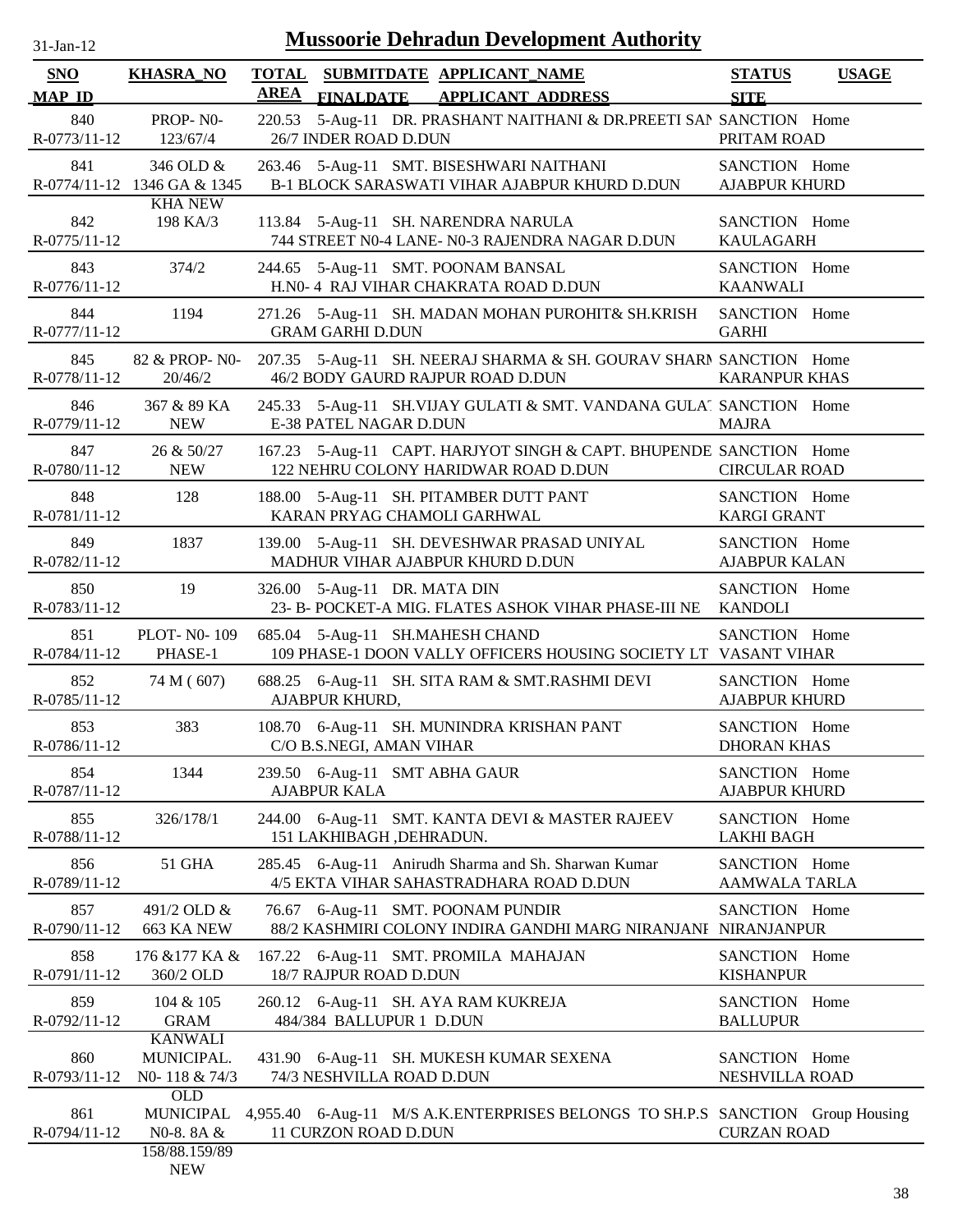| $31 - Jan - 12$ |  |
|-----------------|--|
|                 |  |

| SNO                    | <b>KHASRA_NO</b>                                                             |             |                                  | TOTAL SUBMITDATE APPLICANT NAME                                                | <b>STATUS</b>                         | <b>USAGE</b>          |
|------------------------|------------------------------------------------------------------------------|-------------|----------------------------------|--------------------------------------------------------------------------------|---------------------------------------|-----------------------|
| <b>MAP ID</b>          |                                                                              | <b>AREA</b> |                                  | FINALDATE APPLICANT ADDRESS                                                    | <b>SITE</b>                           |                       |
| 862<br>R-0795/11-12    | <b>PROP-NO-22</b>                                                            |             |                                  | 76.30 8-Aug-11 SMT.MANGLA DEVI<br><b>46 DILARAM BAZAR RAJPUR ROAD D.DUN</b>    | SANCTION Home<br>OLD SURVEY ROAD      |                       |
| 863                    | PLOT-N0-<br>R-0796/11-12 L-11/8 & 358 &                                      |             | 228 OLD DALANWALA D.DUN          | 189.19 8-Aug-11 SMT. POONAM KASHYAP&SH. AMARJEET S SANCTION Home               | AAMWALA TARLA                         |                       |
| 864<br>R-0797/11-12    | 914 KHA NEW<br>PROP- N0-31 & 127.10 8-Aug-11 SH. JAGDISH<br><b>NEW 71/77</b> |             |                                  | 30 DANDI PUR MOHALLA D.DUN                                                     | SANCTION Home<br>DANDI PUR MOHLLA     |                       |
| 865<br>R-0798/11-12    | <b>PROP-NO-2</b>                                                             |             |                                  | 85.41 8-Aug-11 SH. ABRISH ANTHONI<br>2 BINDALWALA NESHVILLA ROAD D.DUN         | SANCTION Home<br>NESHVILLA ROAD       |                       |
| 866<br>R-0799/11-12    | <b>PLOT-N0-33</b><br>DEV LOK                                                 |             | 362.75 8-Aug-11 SH. J.J.PANT     | 289 WEST CANAL ROAD SEWLA KALAN D.DUN                                          | SANCTION Home<br><b>SEWALA KALAN</b>  |                       |
| 867<br>R-0800/11-12    | <b>COLONY</b><br>162 MIN                                                     |             | 16-A SUBHASH ROAD,               | 323.00 8-Aug-11 SH. ASHOK KUMAR GAUR                                           | SANCTION Home                         | KAULAGARH MAI CHAKBH( |
| 868<br>R-0801/11-12    | 197 KA                                                                       |             |                                  | 295.00 9-Aug-11 SH.SUDHAKAR GUPTA<br>GRAM & P.0- BHAGWANTPUR PURKUL ROAD D.DUN | SANCTION Home<br><b>BHAGWANTPUR</b>   |                       |
| 869<br>R-0802/11-12    | 282                                                                          |             |                                  | 50.54 9-Aug-11 SH. UDAY RAM CHAMOLI<br>213 BLOCK III CHUKKUWALA D.DUN          | SANCTION Home<br>CHUKKHUWALA          |                       |
| 870<br>R-0803/11-12    | 1608                                                                         |             | 69/2 BEECHER ROAD D.DUN          | 144.84 9-Aug-11 SH. SUNIL CHAUHAN                                              | SANCTION Home<br><b>RAIPUR</b>        |                       |
| 871<br>R-0804/11-12    | 1140/1606                                                                    |             |                                  | 200.00 9-Aug-11 SH. SAJID HUSSAIN<br>20 KAILASH PURI CHAKRATA ROAD D.DUN       | SANCTION Home<br><b>KAANWALI</b>      |                       |
| 872<br>R-0805/11-12    | 216 & 218 GA                                                                 |             | <b>G-29 RACE COURSE D.DUN</b>    | 113.76 9-Aug-11 SH. GURPREET SINGH                                             | SANCTION Home<br><b>AJABPUR KHURD</b> |                       |
| 873<br>R-0806/11-12    | 216& 218 GA                                                                  |             | G-29 RACE COURSE D.DUN           | 118.24 9-Aug-11 SMT. INDERPREET KAUR                                           | SANCTION Home<br><b>AJABPUR KHURD</b> |                       |
| 874<br>R-0807/11-12    | 334 KA                                                                       |             |                                  | 183.89 9-Aug-11 SH. MAHAVEER PRASAD BHATT<br>467 TEA STATE BANJARAWALA D.DUN   | SANCTION Home<br><b>AJABPUR KHURD</b> |                       |
| 875<br>R-0808/11-12    | 45/2                                                                         |             | <b>D-15 VIVEK VIHAR DELHI-95</b> | 191.37 9-Aug-11 SH.NARENDRA KUMAR GUPTA                                        | SANCTION Home<br>JAKHAN               |                       |
| 876<br>R-0809/11-12    | 1045 MIN                                                                     |             | 3 HEM KUNJ COLONY                | 525.00 10-Aug-11 SMT.DEVSI DEVI W/O LT.SH BISHAN SINGH RE-OPENE                | <b>GARHI</b>                          | Home                  |
| 877<br>R-0809/11-12-RE | 1045 MIN                                                                     |             | 3 HEM KUNJ COLONY                | 525.00 25-Jan-12 SMT.DEVSI DEVI W/O LT.SH BISHAN SINGH SANCTION                | <b>GARHI</b>                          |                       |
| 878<br>R-0810/11-12    | 13 (NEW-10/13)                                                               |             | <b>13 CURZAN ROAD</b>            | 397.00 10-Aug-11 SMT. MADHU NAUTIYAL & SH.B.P.NAUTI                            | SANCTION Home<br><b>CURZAN ROAD</b>   |                       |
| 879<br>R-0811/11-12    | 1149/1                                                                       |             | AJABPUR KALA, DEHRADUN.          | 141.77 10-Aug-11 SH. BIKRAM SINGH BISHT                                        | SANCTION Home<br><b>AJABPUR KALAN</b> |                       |
| 880<br>R-0812/11-12    | 612/2                                                                        |             | NATHANPUR, NEHRUGRAM             | 333.00 11-Aug-11 SH. SURESH S/O SH. RAMKISHAN                                  | SANCTION Home<br>DHARAMPUR DANDA      |                       |
| 881<br>R-0813/11-12    | 2114 KA                                                                      |             | <b>SHASTRI NAGAR</b>             | 251.00 11-Aug-11 SH. DIGAMBER PRASHAD DANGWAL                                  | SANCTION Home<br><b>AJABPUR KALAN</b> |                       |
| 882<br>R-0814/11-12    | 120/4                                                                        |             | <b>VVILL-BAMAN GAUN</b>          | 263.00 11-Aug-11 SMT. SUSHMA RAWAT                                             | SANCTION Home<br><b>AJABPUR KALAN</b> |                       |
| 883<br>R-0815/11-12    | 279                                                                          |             | BI HIVE COTTAGE, LAXMAN          | 404.83 12-Aug-11 KM. DR. JAYANTI DIMRI                                         | SANCTION Home<br><b>BADRIPUR</b>      |                       |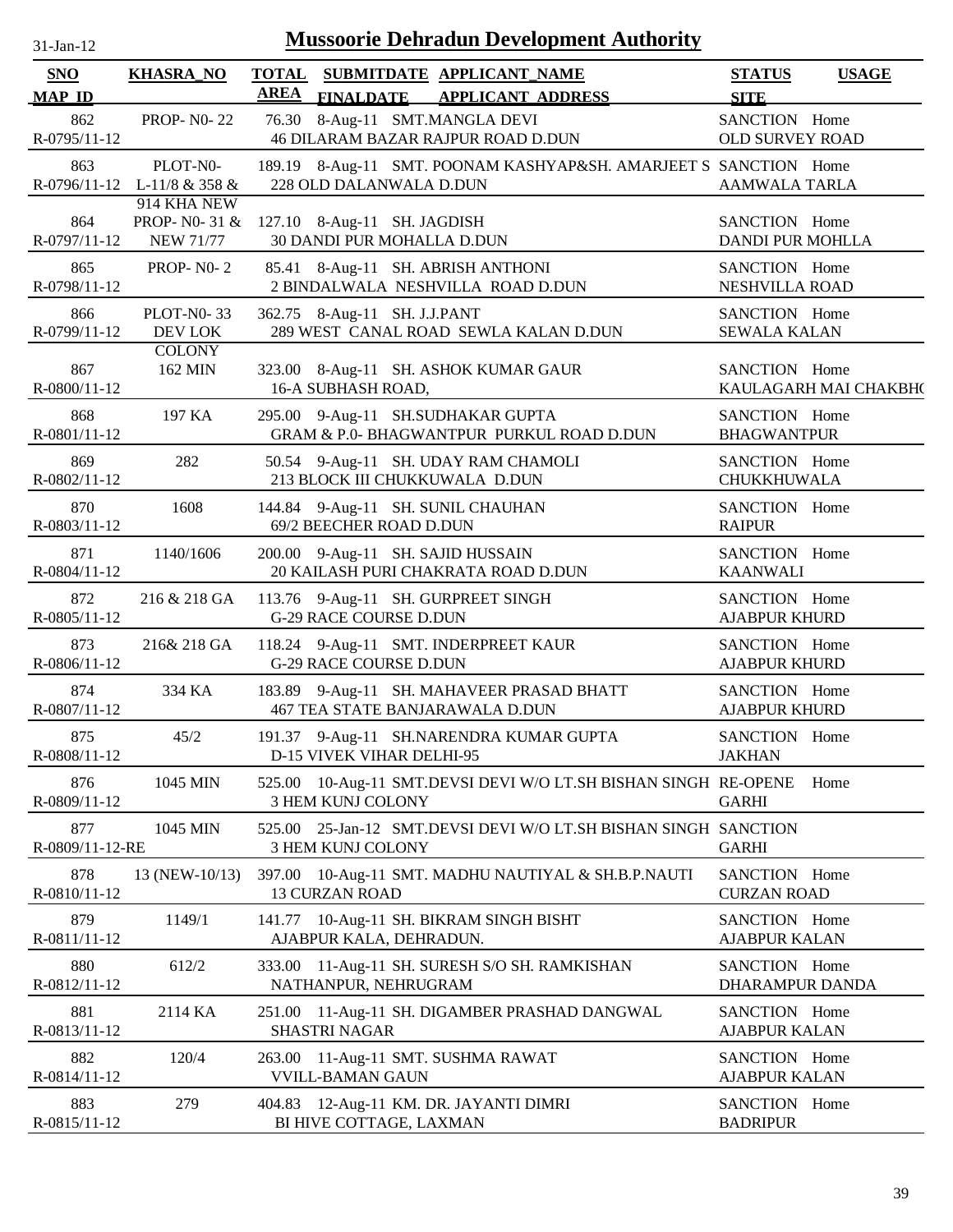| $31-Jan-12$          |                                 |                             | <b>Mussoorie Dehradun Development Authority</b>                                             |                                          |                    |
|----------------------|---------------------------------|-----------------------------|---------------------------------------------------------------------------------------------|------------------------------------------|--------------------|
| SNO<br><b>MAP ID</b> | <b>KHASRA_NO</b>                | <b>TOTAL</b><br><b>AREA</b> | SUBMITDATE APPLICANT_NAME<br><b>FINALDATE</b><br><b>APPLICANT ADDRESS</b>                   | <b>STATUS</b><br><b>SITE</b>             | <b>USAGE</b>       |
| 884<br>R-0816/11-12  | 30/10(74)                       |                             | 311.98 12-Aug-11 SH. JAGDISH CHAND CHAUDHRY<br><b>B-8 VASANT VIHAR</b>                      | SANCTION Home<br><b>RAJ PUR ROAD</b>     |                    |
| 885<br>R-0817/11-12  | 377/2(154)                      |                             | 260.86 12-Aug-11 SMT.BALESH DEVI<br>77 VIKASH LOK                                           | SANCTION Home<br><b>KAULAGARH</b>        |                    |
| 886<br>R-0818/11-12  | $292/51/11$ (<br>107, 108, 109) |                             | 172.84 12-Aug-11 KM. ABHA JOSEPH D/O SH VIRENDER JOSE SANCTION Home<br>51/11 RAJPUR ROAD    | <b>KARANPUR KHAS</b>                     |                    |
| 887<br>R-0819/11-12  | 73 KHA                          |                             | 214.00 12-Aug-11 SH. HARSH VARDHAN ARYA & SH. ADITYA SANCTION Home<br>1/3 DHAMAWALA MOHALLA | <b>KARGI GRANT</b>                       |                    |
| 888<br>R-0820/11-12  | 24                              |                             | 1,066.00 12-Aug-11 SH. VIMAL KUMAR NAUTIYAL<br><b>24 BALBIR ROAD</b>                        | SANCTION Home<br><b>BALBIR ROAD</b>      |                    |
| 889<br>R-0821/11-12  | 33 & 34                         |                             | 270.05 12-Aug-11 SMT. RITU BATRA<br><b>126 NIRANJANPUR</b>                                  | SANCTION Home<br><b>RAJPUR MAFI</b>      |                    |
| 890<br>R-0822/11-12  | <b>84 MIN</b>                   |                             | 243.95 12-Aug-11 SMT. MALA ADHIKARI<br>QTR TYPE IV/9, TEACHER COLONY, FRI NEW FOREST        | SANCTION Home<br><b>PANDITWARI</b>       |                    |
| 891<br>R-0823/11-12  | 1008/1                          |                             | 76.64 12-Aug-11 SMT. PUSPA BHATT<br><b>104 PANDITWARI</b>                                   | SANCTION Home<br><b>KAANWALI</b>         |                    |
| 892<br>R-0824/11-12  | <b>567 KHA</b>                  |                             | 286.60 12-Aug-11 SMT. SUNITA UPADHYAY<br>VILL & P- BANJARAWALA                              | SANCTION Home<br><b>BANJAREWALA MAFI</b> |                    |
| 893<br>R-0825/11-12  | 93 M                            |                             | 220.14 12-Aug-11 SSH. DARSHAN LAL DOBHAL<br><b>B-1 SARSWATI VIHAR</b>                       | SANCTION Home<br><b>AJABPUR KHURD</b>    |                    |
| 894<br>R-0826/11-12  | 51/2                            |                             | 228.50 16-Aug-11 SH. RUP KUMAR SHARMA<br>236 VASANT VIHAR PHASE2                            | SANCTION Home<br><b>PANDITWARI</b>       |                    |
| 895<br>R-0827/11-12  | 38/1                            |                             | 202.62 17-Aug-11 SMT. SAROJ JAIN<br>38/1 TILAK ROAD                                         | SANCTION Home<br><b>TILAK ROAD</b>       |                    |
| 896<br>R-0828/11-12  | 74 (609)                        |                             | 106.92 17-Aug-11 SMT. LAXMI DEVI BHATT<br>A- BLOCK SARSARSWATI VIHAR AJABPUR KHURD          | SANCTION Home<br><b>AJABPUR KHURD</b>    |                    |
| 897<br>R-0829/11-12  | 479                             |                             | 293.00 17-Aug-11 SH. PAWAN KUMAR<br>VILL-SUDHOWALA.                                         | SANCTION Home<br><b>SUDHOWALA</b>        |                    |
| 898<br>R-0830/11-12  | 37(53/1)                        |                             | 125.30 17-Aug-11 SH. AMIT KATARIA<br><b>183 PATEL NAGAR</b>                                 | SANCTION Home<br><b>PARK ROAD</b>        |                    |
| 899<br>R-0831/11-12  | 53/1                            |                             | 180.54 17-Aug-11 SH. RAKESH KUMAR KANDUJA & SMT MAN SANCTION Home<br>266/63 SHIV COLONY     | <b>PARK ROAD</b>                         |                    |
| 900<br>R-0832/11-12  | 1837                            |                             | 185.87 17-Aug-11 SH. BHUPENDRA SINGH PANWAR<br>VILL- GHARALI, HARSIL                        | SANCTION Home<br><b>AJABPUR KALAN</b>    |                    |
| 901<br>R-0833/11-12  | 77 KA                           | 170.61                      | 17-Aug-11 SH. VIJAY RAM DHYANI<br>KARGI GRANT.DEHRADUN.                                     | SANCTION Home<br><b>KARGI GRANT</b>      |                    |
| 902<br>R-0834/11-12  | 77 KA                           | 170.61                      | 17-Aug-11 SH. RAJENDRA DHYANI<br>KARGI CHOWK, DEHRADUN                                      | SANCTION Home<br><b>KARGI GRANT</b>      |                    |
| 903<br>R-0835/11-12  | 605 KHA & GA                    |                             | 167.95 17-Aug-11 SMT. SEETA DEVI<br>55 DEV LOK COLONY                                       | SANCTION Home<br><b>SEWALA KALAN</b>     |                    |
| 904<br>R-0836/11-12  | 31 CHHA & 33<br>DA              |                             | 195.17 17-Aug-11 SH. DEEPAK PRAKASH BEDWAL<br>25/1 OLD DALANWALA                            | SANCTION Home                            | CHAK DANDA LAKHOND |
| 905<br>R-0837/11-12  | 78 MIN (156                     |                             | 205.68 18-Aug-11 SH. ANUSUYA PRASAD & SH. LALIT KUMA<br>VILL MASTGOAN P.O JILASU            | SANCTION Home<br><b>HARRAWALA</b>        |                    |
| 906<br>R-0838/11-12  | 762                             |                             | 250.00 18-Aug-11 SMT. SHOBHA SINGH & SH. N.P.SINGH<br>TUNU WALA LOWER                       | SANCTION Home<br><b>BALAWALA</b>         |                    |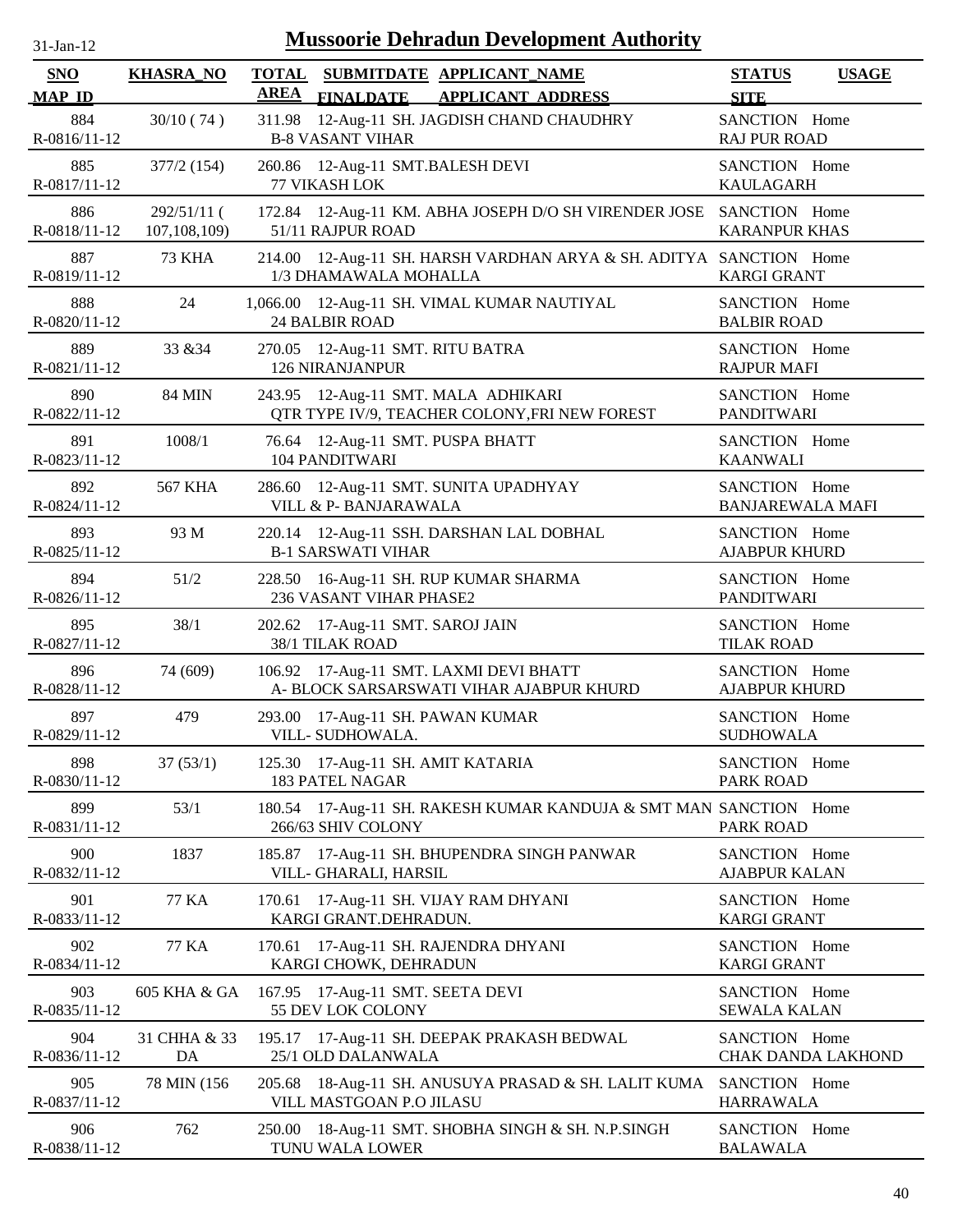| $31-Jan-12$          | <b>Mussoorie Dehradun Development Authority</b> |                                                                                                          |                                          |              |  |  |  |  |  |
|----------------------|-------------------------------------------------|----------------------------------------------------------------------------------------------------------|------------------------------------------|--------------|--|--|--|--|--|
| SNO<br><b>MAP ID</b> | <b>KHASRA_NO</b>                                | <b>TOTAL</b><br>SUBMITDATE APPLICANT_NAME<br><b>AREA</b><br><b>FINALDATE</b><br><b>APPLICANT ADDRESS</b> | <b>STATUS</b><br><b>SITE</b>             | <b>USAGE</b> |  |  |  |  |  |
| 907<br>R-0839/11-12  | 87 M (336 GA)                                   | 18-Aug-11 SH. MANWAR SINGH RANA<br>436.63<br>C- BLOCK SARSWATI VIHAR                                     | SANCTION Home<br><b>AJABPUR KHURD</b>    |              |  |  |  |  |  |
| 908<br>R-0840/11-12  | 1409                                            | 235.38 18-Aug-11 SH. ANIL VASHIST<br>530 SECTOR 31                                                       | SANCTION Home<br>ENGG. ENCLAVE PH-I      |              |  |  |  |  |  |
| 909<br>R-0841/11-12  | 334 K                                           | 116.14 18-Aug-11 SH. RAMANAND SEMWAL<br>VILL-DOBARA, P.O-KAYARI                                          | SANCTION Home<br><b>AJABPUR KHURD</b>    |              |  |  |  |  |  |
| 910<br>R-0842/11-12  | 993/1                                           | 337.44 18-Aug-11 SH. KULDEEP PRAKASH<br>27 VANASTHALI, CANAL ROAD, BALLLUPUR, D.DUN                      | <b>REJECTED</b><br><b>GARHI</b>          | Home         |  |  |  |  |  |
| 911<br>R-0843/11-12  | 412 KHA                                         | 92.93 18-Aug-11 SH. UMESH BHARGAVA<br>54/16 RAJPUR ROAD,                                                 | SANCTION Home<br><b>SEWALA KALAN</b>     |              |  |  |  |  |  |
| 912<br>R-0844/11-12  | 1563/1                                          | 139.35 18-Aug-11 SMT. RENU BHATIA<br>59 VYOM PRASTH, GMS ROAD, DEHRADUN.                                 | SANCTION Home<br><b>KAANWALI</b>         |              |  |  |  |  |  |
| 913<br>R-0845/11-12  | 1563/1                                          | 139.35 18-Aug-11 SH. NARENDRA BHATIA<br>59 VYOM PRASTH GMS ROAD, DEHRADUN.                               | SANCTION Home<br><b>KAANWALI</b>         |              |  |  |  |  |  |
| 914<br>R-0846/11-12  | 1033 (1777)<br>KHA)                             | 244.47 18-Aug-11 SMT.JAYESHWARI NAUTOYAL<br>5/35 TEG BAHADUR ROAD                                        | SANCTION Home<br><b>AJABPUR KALAN</b>    |              |  |  |  |  |  |
| 915<br>R-0847/11-12  | 246/1                                           | 160.00 18-Aug-11 SH. RAJENDRA SINGH<br><b>14 T-III AUDIT COLONY</b>                                      | SANCTION Home<br><b>KANDOLI</b>          |              |  |  |  |  |  |
| 916<br>R-0848/11-12  | 483 MIN                                         | 112.84 18-Aug-11 SH. AJAY KUMAR<br>SYAMPUR, AMBIWALA                                                     | SANCTION Home<br><b>ARCADIA GRANT</b>    |              |  |  |  |  |  |
| 917<br>R-0849/11-12  | 685 M(989 GA)                                   | 99.86 19-Aug-11 SH.NAZIM KHAN<br><b>C-3 TURNER ROAD</b>                                                  | SANCTION Home<br><b>MAJRA</b>            |              |  |  |  |  |  |
| 918<br>R-0850/11-12  | 917                                             | 100.94 19-Aug-11 SMT.MADHU TREHAN<br>101 CHAMAN VIHAR                                                    | SANCTION Home<br><b>KAANWALI</b>         |              |  |  |  |  |  |
| 919<br>R-0851/11-12  | 296                                             | 260.12 19-Aug-11 SH.KULDEEP KUMAR SETHI<br>93/5 VIVEK VIHAR -III                                         | SANCTION Home<br><b>KAANWALI</b>         |              |  |  |  |  |  |
| 920<br>R-0852/11-12  | 562 & 563                                       | 112.96 19-Aug-11 SH.INDERPAL SINGH KOHLI<br><b>15 TORNER ROAD</b>                                        | SANCTION Home<br><b>MAJRA</b>            |              |  |  |  |  |  |
| 921<br>R-0853/11-12  | 177 MIN (1002)<br>KA)                           | 125.65 19-Aug-11 SMT. SUMAN KESHARWANI<br>94/25 VEER CHANDER SINGH GARWALI MARG. HARIDWAR 1              | SANCTION Home<br><b>NATHANPUR</b>        |              |  |  |  |  |  |
| 922<br>R-0854/11-12  | 123                                             | 190.91 19-Aug-11 SMT. CHANDRA PRABHA TOMAR<br>BANJARA WALA,                                              | SANCTION Home<br><b>BANJAREWALA MAFI</b> |              |  |  |  |  |  |
| 923<br>R-0855/11-12  | 712 KHA                                         | 103.50 19-Aug-11 SMT. SEWRI DEVI<br>VILL- CHOILA, CHANDER VANI, DEHRADUN.                                | SANCTION Home<br><b>SEWALA KALAN</b>     |              |  |  |  |  |  |
| 924<br>R-0856/11-12  | PLOT NO-B-74                                    | 378.67<br>19-Aug-11 SH. ANSUYA PRASAD<br>M-29 MDDA COLONY                                                | SANCTION Home<br>DEFENCE COLONY          |              |  |  |  |  |  |
| 925<br>R-0857/11-12  | 1002 KA (171)                                   | 145.00 19-Aug-11 SMT. PUSHPA JOSHI KAPTIYAL<br>NATHANPUR, DEHRADUN.                                      | SANCTION Home<br><b>NATHANPUR</b>        |              |  |  |  |  |  |
| 926<br>R-0858/11-12  | 521 MIN                                         | 86.99 19-Aug-11 SH. BHADRAVEER SAIN<br>3/22 NEW CANTT ROAD                                               | SANCTION Home<br><b>HATHIBARKALA</b>     |              |  |  |  |  |  |
| 927<br>R-0859/11-12  | 554 MIN                                         | 101.76 20-Aug-11 SMT. AARTI DEVI<br><b>BADRISH COLONY</b>                                                | SANCTION Home<br>DHARAMPUR DANDA         |              |  |  |  |  |  |
| 928<br>R-0860/11-12  | 874 MIN                                         | 114.82 20-Aug-11 SH. KAMLESH DUKLAN<br>SATPULLI, PAURI GARWAL                                            | SANCTION Home<br><b>MIYANWALA</b>        |              |  |  |  |  |  |
| 929<br>R-0861/11-12  | 133 PART                                        | 351.65 20-Aug-11 SH. ASHOK KUMAR<br><b>13 PANDIT WARI</b>                                                | SANCTION Home<br>PANDITWARI              |              |  |  |  |  |  |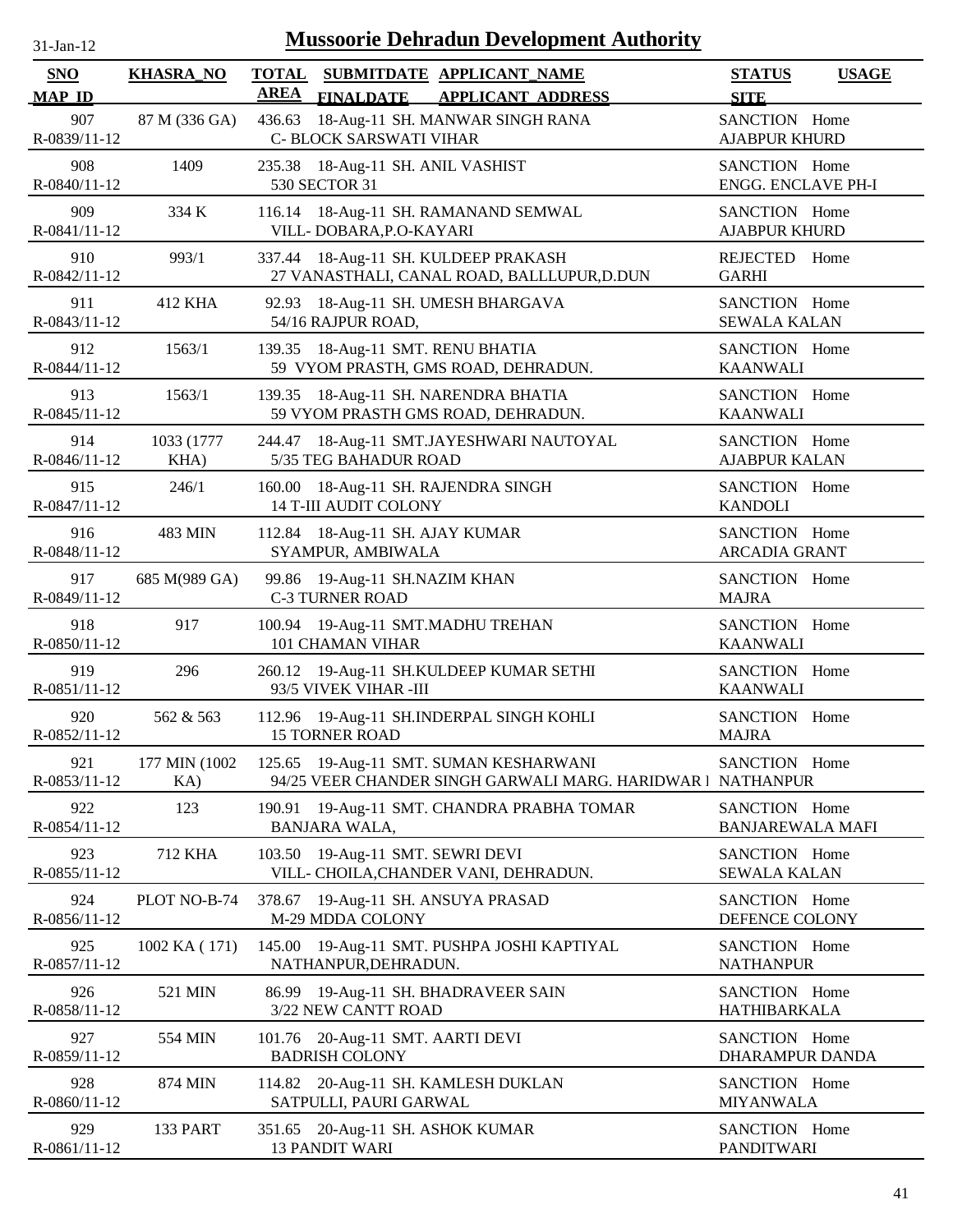| -Jan- |
|-------|
|       |

| SNO                 | <b>KHASRA_NO</b>            | <b>TOTAL</b> |                                                            | SUBMITDATE APPLICANT NAME                                                                                     | <b>STATUS</b>                            | <b>USAGE</b>          |
|---------------------|-----------------------------|--------------|------------------------------------------------------------|---------------------------------------------------------------------------------------------------------------|------------------------------------------|-----------------------|
| <b>MAP ID</b>       |                             | <b>AREA</b>  | <b>FINALDATE</b>                                           | <b>APPLICANT ADDRESS</b>                                                                                      | <b>SITE</b>                              |                       |
| 930<br>R-0862/11-12 | 360/2 (177KA)               |              | 50/2 CANAL ROAD                                            | 167.22 20-Aug-11 SMT. PROMILA MAHAJAN                                                                         | SANCTION Home<br><b>KISHANPUR</b>        |                       |
| 931<br>R-0863/11-12 | 812                         |              | AJABPUR KALA, DEHRADUN.                                    | 189.05 20-Aug-11 SH. MATBAR SINGH BADIYARI                                                                    | SANCTION Home<br><b>AJABPUR KALAN</b>    |                       |
| 932<br>R-0864/11-12 | 1099 (1839 CH)              |              | 376.00 20-Aug-11 SH. ARVIND TIWARI<br><b>MEHRA HOUSE</b>   |                                                                                                               | SANCTION Home<br><b>AJABPUR KALAN</b>    |                       |
| 933<br>R-0865/11-12 | 20 M                        |              | 376.50 20-Aug-11 SMT. ANJU BHATIA<br>654/2 STREET NO-4     |                                                                                                               | SANCTION Home                            | CHAI BAGH KAULAGARH   |
| 934<br>R-0866/11-12 | 345 (135 GA)                |              | 283.38 23-Aug-11 SMT. BASANTI DEVI<br><b>AJABPUR KHURD</b> |                                                                                                               | SANCTION Home<br><b>AJABPUR KHURD</b>    |                       |
| 935<br>R-0867/11-12 | 752/3                       |              | 226.12 23-Aug-11 SH. K.R.J.MONDI<br><b>INDIRA COLONY</b>   |                                                                                                               | SANCTION Home<br><b>KAANWALI</b>         |                       |
| 936<br>R-0868/11-12 |                             |              |                                                            | 44/87 (NEW-81) 448.73 23-Aug-11 SH. ANIL KUMAR SHARMA<br>44/87 SEWEK ASHRAM ROAD, DEHRADUN.                   | SANCTION Home                            | SEWAK ASHRAM ROAD     |
| 937<br>R-0869/11-12 | 65                          |              | 113.00 23-Aug-11 SH. RAJPAL VERMA<br><b>23 PANDIT WARI</b> |                                                                                                               | SANCTION Home<br><b>PANDITWARI</b>       |                       |
| 938<br>R-0870/11-12 |                             |              | S-1/D-3 DEFENCE COLONY                                     | S-1/POLTT-D-3 869.89 23-Aug-11 SH. TUSHAR BANERJEA                                                            | SANCTION Home<br>DEFENCE COLONY          |                       |
| 939<br>R-0871/11-12 | 20 (46 PA MIN)              |              | 111.66 23-Aug-11 SH. SHAHID AHMED                          | 101/D-23 CHANDER LOK COLONY, RAJPUR ROAD                                                                      | SANCTION Home                            | CHAI BAGH KAULAGARH   |
| 940<br>R-0872/11-12 | 71 M                        |              | 150.64 23-Aug-11 SMT. RAJ BALA<br>86 SALAWALA DEHRADUN.    |                                                                                                               | SANCTION Home                            | CHUKKHUWALA MAICHAK   |
| 941<br>R-0873/11-12 | 305/2 M                     |              | <b>126 NIRANJANPUR</b>                                     | 378.43 23-Aug-11 M/S ESS ELL FOODS LTD THRU MANG.DIR. SANCTION Home                                           | <b>KAANWALI</b>                          |                       |
| 942<br>R-0874/11-12 | 145 KA                      |              | <b>6 OLD SURVEY ROAD</b>                                   | 156.13 23-Aug-11 SH. SHIV NATH SINGH                                                                          | SANCTION Home                            | KAULAGARH MAI CHAKBH( |
| 943<br>R-0875/11-12 | 190 M (119)                 |              | <b>D- BLOCK SARSWATI VIHAR</b>                             | 188.19 23-Aug-11 SMT. SUSHILA RAWAT                                                                           | SANCTION Home<br><b>AJABPUR KHURD</b>    |                       |
| 944<br>R-0876/11-12 | 1212                        |              | 331.00 23-Aug-11 SH. KESHAR SINGH                          | 2 VYOMPRASHTH, GMS ROAD, DEHRADUN.                                                                            | SANCTION Home<br><b>KAANWALI</b>         |                       |
| 945<br>R-0877/11-12 | 1015/694                    |              | 21 VIJAY PARK COLONY                                       | 297.28 23-Aug-11 SMT. SAROJ AGARWAL                                                                           | SANCTION Home<br><b>VIJAY PARK</b>       |                       |
| 946<br>R-0878/11-12 | 710 MIN                     |              | 92.93 23-Aug-11 SMT PREETI TOMAR<br>KANWALI, DEHRADUN.     |                                                                                                               | SANCTION Home<br><b>KAANWALI</b>         |                       |
| 947<br>R-0879/11-12 | 710 MIN                     |              | VILL & P.O- KANWALI                                        | 124.37 23-Aug-11 YOGENDRA SINGH TOMAR                                                                         | SANCTION Home<br><b>KAANWALI</b>         |                       |
| 948<br>R-0880/11-12 | 102 KA                      |              | TEA STATE BANJARAWALA                                      | 178.90 24-Aug-11 SH. JAGDISH PRASHAD DANGWAL                                                                  | SANCTION Home<br><b>BANJAREWALA MAFI</b> |                       |
| 949<br>R-0881/11-12 | 366 OLD & 336<br><b>NEW</b> |              |                                                            | 169.14 24-Aug-11 SH.LALIT MOHAN & ROHIT VERMA& SMT. I SANCTION Home<br>D-17 OFFICERS COLONY RACE COURSE D.DUN | <b>DHORAN KHAS</b>                       |                       |
| 950                 | 529 KA                      |              |                                                            | 289.49 24-Aug-11 KM. NAINA CHAUHAN<br>POOJA VIHAR TRANSPORT NAGAR ROAD SEWLA KALAN D                          | SANCTION Home<br><b>SEWALA KALAN</b>     |                       |
| R-0882/11-12        |                             |              |                                                            |                                                                                                               |                                          |                       |
| 951<br>R-0883/11-12 | 710                         |              | 16 PARK ROAD D.DUN                                         | 124.76 24-Aug-11 SH. AJAY MEHANDI RATTA                                                                       | SANCTION Home<br><b>KAANWALI</b>         |                       |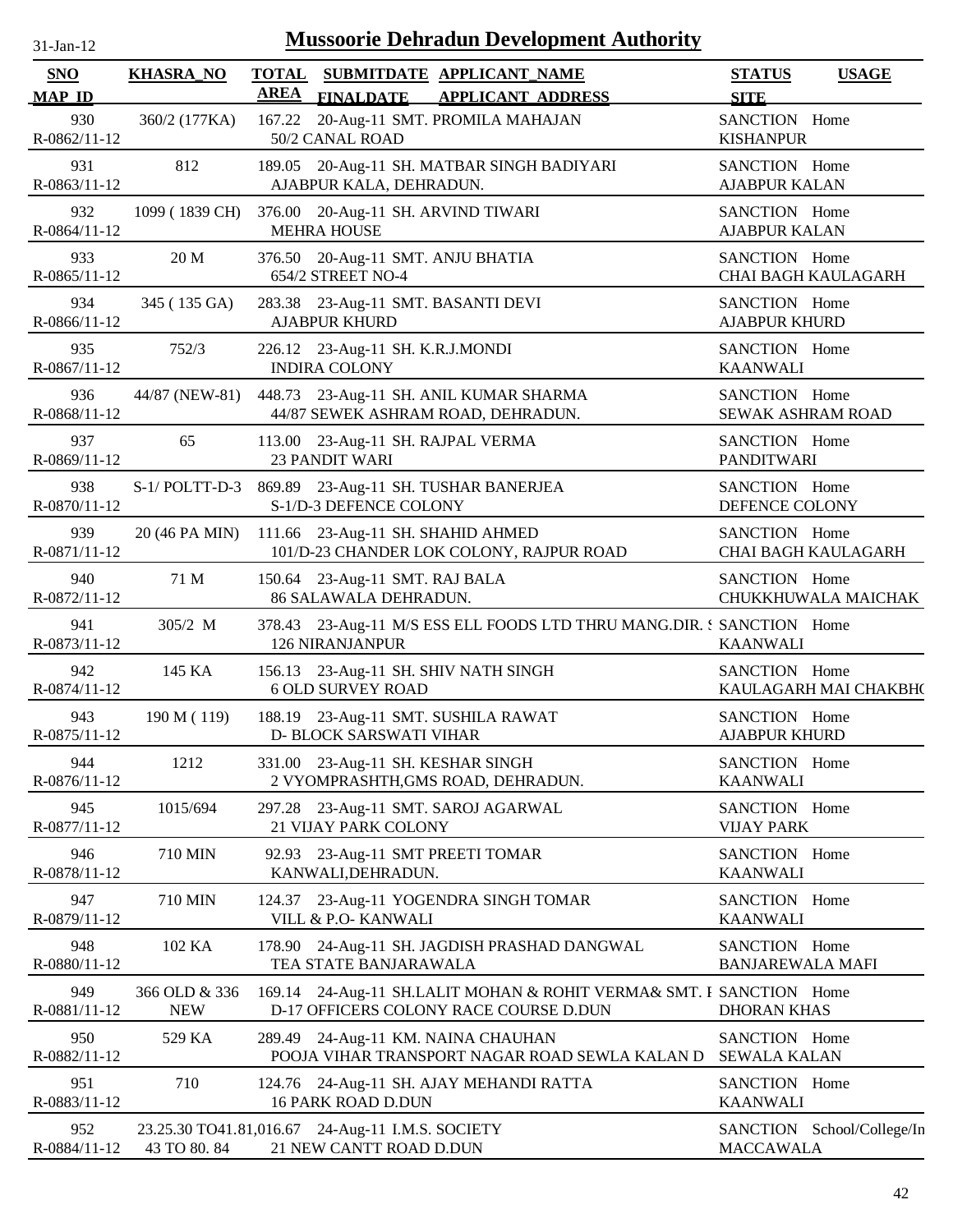| <b>Mussoorie Dehradun Development Authority</b><br>$31$ -Jan-12 |                                      |                                                                                                          |                                              |  |  |  |  |  |
|-----------------------------------------------------------------|--------------------------------------|----------------------------------------------------------------------------------------------------------|----------------------------------------------|--|--|--|--|--|
| SNO<br><b>MAP ID</b>                                            | <b>KHASRA_NO</b>                     | <b>TOTAL</b><br>SUBMITDATE APPLICANT_NAME<br><b>AREA</b><br><b>FINALDATE</b><br><b>APPLICANT ADDRESS</b> | <b>STATUS</b><br><b>USAGE</b><br><b>SITE</b> |  |  |  |  |  |
| 953                                                             | 37/3                                 | 121.79 24-Aug-11 SH.GIRISH CHAND                                                                         | SANCTION Home                                |  |  |  |  |  |
| R-0885/11-12                                                    |                                      | 37 CURZAN ROAD D.DUN                                                                                     | <b>CURZAN ROAD</b>                           |  |  |  |  |  |
| 954                                                             | 37/3                                 | 121.79 24-Aug-11 SMT. MAYA DEVI                                                                          | SANCTION Home                                |  |  |  |  |  |
| R-0886/11-12                                                    |                                      | 37/3 CURZAN ROAD D.DUN                                                                                   | <b>CURZAN ROAD</b>                           |  |  |  |  |  |
| 955                                                             | 1216/1                               | 92.90 24-Aug-11 SH. NAMAN JAIN                                                                           | SANCTION Home                                |  |  |  |  |  |
| R-0887/11-12                                                    |                                      | 14/20 MOHIT NAGAR KANWALI D.DUN                                                                          | <b>GARHI</b>                                 |  |  |  |  |  |
| 956                                                             | 1216/1                               | 92.90 24-Aug-11 SH. ANUBHAV JAIN                                                                         | SANCTION Home                                |  |  |  |  |  |
| R-0888/11-12                                                    |                                      | 262/204/1 BALLUPUR D.DUN                                                                                 | <b>GARHI</b>                                 |  |  |  |  |  |
| 957                                                             | 113 & PROP-                          | 294.70 24-Aug-11 SH.RAKESH KUMAR NAUTIYAL                                                                | SANCTION Home                                |  |  |  |  |  |
| R-0889/11-12                                                    | NO-279                               | 157 SALAWALA HATHIBARKALAN D.DUN                                                                         | <b>SALAWALA</b>                              |  |  |  |  |  |
| 958                                                             | 326 KHA                              | 217.40 25-Aug-11 SMT. SHIWANGI JAYASWAL                                                                  | SANCTION Home                                |  |  |  |  |  |
| R-0890/11-12                                                    |                                      | 11 MILAN VIHAR, DEHRADUN.                                                                                | <b>KARGI GRANT</b>                           |  |  |  |  |  |
| 959                                                             | 61 KA                                | 245.20 25-Aug-11 SH. BALENDRA DUTT BHATT                                                                 | SANCTION Home                                |  |  |  |  |  |
| R-0891/11-12                                                    |                                      | G-36 RACE COURSE,                                                                                        | <b>KEDARPUR</b>                              |  |  |  |  |  |
| 960                                                             | 673/617 MIN                          | 165.43 25-Aug-11 SH. PURAN DASS                                                                          | SANCTION Home                                |  |  |  |  |  |
| R-0892/11-12                                                    |                                      | HATHIBARKALA,                                                                                            | <b>HATHIBARKALA</b>                          |  |  |  |  |  |
| 961<br>R-0893/11-12                                             | 689 MIN                              | 240.00 25-Aug-11 SH. NEERAJ KUMAR AGGARWAL & SMT NE SANCTION Home<br>95 DUTTA ENCLAVE                    | KAANWALI                                     |  |  |  |  |  |
| 962                                                             | 99 (948)                             | 291.00 25-Aug-11 SH. HEMANDER SINGH NEGI                                                                 | SANCTION Home                                |  |  |  |  |  |
| R-0894/11-12                                                    |                                      | <b>GANGA VIHAR LANE NO-3</b>                                                                             | <b>AJABPUR KALAN</b>                         |  |  |  |  |  |
| 963<br>R-0895/11-12                                             | 559                                  | 163.48 25-Aug-11 SMT. SARITA MORIYA W/O SH. KAMAL RAJ SANCTION Home<br>FATEHPUR GRANT, DEHRADUN.         | <b>BANJAREWALA MAFI</b>                      |  |  |  |  |  |
| 964                                                             | 2/11                                 | 288.10 25-Aug-11 SH. PANKAJ GUPTA AND MAMTA GUPTA                                                        | SANCTION Home                                |  |  |  |  |  |
| R-0896/11-12                                                    |                                      | 2/11 CHAKRATA ROAD, BALLUPUR ROAD,                                                                       | <b>BALLUPUR</b>                              |  |  |  |  |  |
| 965                                                             | 19 & PLOT-N0-                        | 126.80 25-Aug-11 SH ARJUN SINGH                                                                          | SANCTION Home                                |  |  |  |  |  |
| R-0897/11-12                                                    | 28 T.H.D.C.                          | BHAGRATHI PURAM BANJARA WALA NEAR DHYANI TRAD BANJAREWALA MAFI                                           |                                              |  |  |  |  |  |
| 966<br>R-0898/11-12                                             | <b>COLONY</b><br>PROP-<br>$N0-218-A$ | 150.23 27-Aug-11 SH. AMAR NATH MALHOTRA<br>218-A D.L. ROAD D.DUN                                         | SANCTION Home<br>D.L.ROAD                    |  |  |  |  |  |
| 967                                                             | 1007                                 | 130.12 27-Aug-11 SH. SHAILESH PANWAR                                                                     | SANCTION Home                                |  |  |  |  |  |
| R-0899/11-12                                                    |                                      | SHANTI VIHAR MAJRA D.DUN                                                                                 | <b>SEWALA KALAN</b>                          |  |  |  |  |  |
| 968                                                             | 603                                  | 268.34 27-Aug-11 SMT. MEERA PANTHARI                                                                     | SANCTION Home                                |  |  |  |  |  |
| R-0900/11-12                                                    |                                      | KARGI CHOWK D.DUN                                                                                        | <b>BANJAREWALA MAFI</b>                      |  |  |  |  |  |
| 969<br>R-0901/11-12                                             | 782                                  | 27-Aug-11 SMT. SANTOSH ANAND<br>650.00<br>74 B-15 RAJPUR ROAD D.DUN                                      | REJECTED Home<br><b>TARLA NAGAL</b>          |  |  |  |  |  |
| 970                                                             | 284/1                                | 230.52 27-Aug-11 SMT. NIRMALA DEVI JOSHI                                                                 | SANCTION Home                                |  |  |  |  |  |
| R-0902/11-12                                                    |                                      | 165 DOON ENCLAVE VIJAY PARK EXT. D.DUN                                                                   | <b>KAANWALI</b>                              |  |  |  |  |  |
| 971<br>R-0903/11-12                                             | 517/2                                | 27-Aug-11 SH. PRABHAT KUMAR<br>185.80<br>1-E MAHARANI BAGH PH-II BALLUPUR D.DUN                          | SANCTION Home<br><b>KAANWALI</b>             |  |  |  |  |  |
| 972<br>R-0904/11-12                                             | 30 & 52                              | 137.10 29-Aug-11 SMT. SHWETA MAMGAIN<br>81 DOON VIHAR JAKHAN NEAR RADHA KRISHNA MANDIR F KANDOLI         | SANCTION Home                                |  |  |  |  |  |
| 973<br>R-0905/11-12                                             | 57                                   | 29-Aug-11 SH.GOPAL SINGH BARTHWAL<br>271.73<br>23 B- I.T.B.P. SEEMA DWAR D.DUN                           | SANCTION Home<br><b>KEDARPUR</b>             |  |  |  |  |  |
| 974                                                             | PLOT-N0-                             | 668.80 29-Aug-11 SH. N.K. WADHWA                                                                         | SANCTION Home                                |  |  |  |  |  |
| R-0906/11-12                                                    | $S-3-C-89$                           | B-III/4 HIMALAYAN INSTITUTE OF MEDICAL SCIENCES JOLI DEFENCE COLONY                                      |                                              |  |  |  |  |  |
| 975                                                             | 1303 GHA. 1306                       | 325.00 29-Aug-11 SMT. BIMLA BAHUGUNA                                                                     | REJECTED Home                                |  |  |  |  |  |
| R-0907/11-12                                                    | GA. 1307 KA.                         | VILL- JAKHNI GHILDIYAL GAON TEHRI GARHWAL                                                                | <b>NATHANPUR</b>                             |  |  |  |  |  |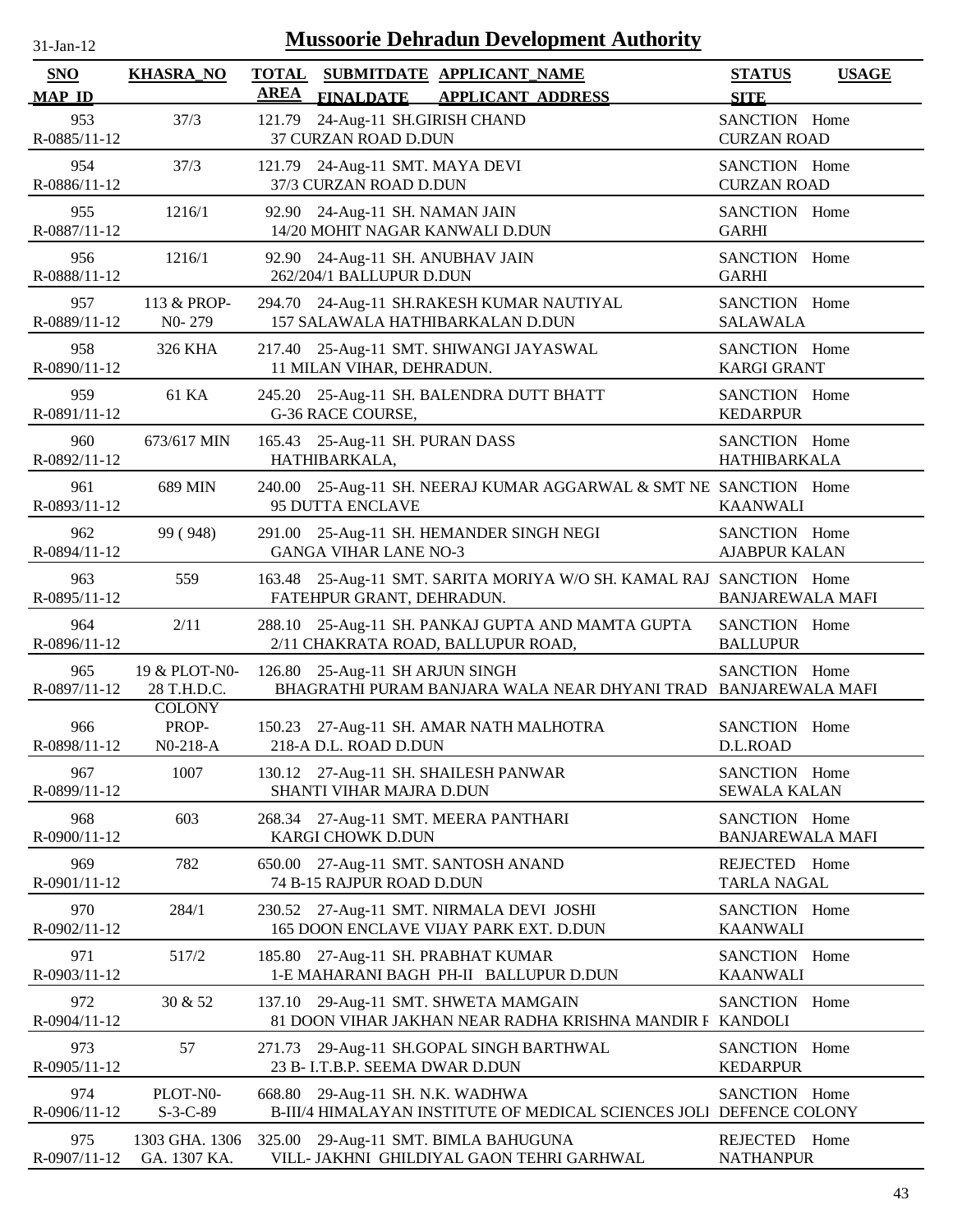| <b>SNO</b><br><b>MAP ID</b> | <b>KHASRA_NO</b>                         | <b>AREA</b> |                                                                  | TOTAL SUBMITDATE APPLICANT NAME<br>FINALDATE APPLICANT ADDRESS                                                       | <b>STATUS</b><br><b>SITE</b>             | <b>USAGE</b>          |
|-----------------------------|------------------------------------------|-------------|------------------------------------------------------------------|----------------------------------------------------------------------------------------------------------------------|------------------------------------------|-----------------------|
| 976<br>R-0908/11-12         | 121.127.128. &<br><b>365 NEW</b>         |             |                                                                  | 188.00 29-Aug-11 SH. KHIM SINGH RAWAT<br>GRAM BANJARAWALA T.H.D.C. COLONY D.DUN                                      | SANCTION Home<br><b>BANJAREWALA MAFI</b> |                       |
| 977<br>R-0909/11-12         | 135 AND 334<br><b>KHA</b>                |             |                                                                  | 270.00 29-Aug-11 SH. KAMAL DANG & SH. VINAY DANG<br>64- PRAKASH LOK COLONY PHASE-I SHIMLA ROAD D.DUN                 | SANCTION Home<br><b>SEWALA KALAN</b>     |                       |
| 978<br>R-0910/11-12         | 447/346/1                                |             | 497/346/1 PATEL NAGAR D.DUN                                      | 143.20 29-Aug-11 SH.RAVINDER SINGH & SH. GURUVINDER S SANCTION Home                                                  | PATEL NAGAR                              |                       |
| 979<br>R-0911/11-12         | 1166                                     |             |                                                                  | 359.50 29-Aug-11 SH. YASHWANT SINGH CHAUDHARY<br>C/0 SH. D.S. RAWAT ASHIRWAD ENCLAVE PHASE-II LOWER NATHANPUR        | SANCTION Home                            |                       |
| 980<br>R-0912/11-12         | 202                                      |             | 155.26 29-Aug-11 SH. GHAN SHYAM                                  | AMBEDKAR MARG KAULAGARH D.DUN                                                                                        | SANCTION Home<br><b>KAULAGARH</b>        |                       |
| 981<br>R-0913/11-12         | 634                                      |             | 139.35 29-Aug-11 SMT. SARITA GHAI                                | GRAM DANDA KHUDENWALA P.0- GUJRADA SAHASTRAD                                                                         | SANCTION Home<br><b>TARLA NAGAL</b>      |                       |
| 982<br>R-0914/11-12         | 468 OLD & 200<br>KA/3 NEW                |             | 339.72 29-Aug-11 SH. GUSAIN SINGH<br><b>GRAM KAULAGARH D.DUN</b> |                                                                                                                      | SANCTION Home                            | KAULAGARH MAI CHAKBH( |
| 983<br>R-0915/11-12         | 1301 KHA &<br>352 OLD                    |             |                                                                  | 376.28 29-Aug-11 SH. DIGAMBAR DUTT THAPALIYAL AND S<br>8 A DUPLEX COLONY BAGHIRATHI PURAM TEHRI GARHWA AJABPUR KHURD | SANCTION Home                            |                       |
| 984<br>R-0916/11-12         | 127 ( NEW-155<br>JHA)                    |             |                                                                  | 125.46 30-Aug-11 SMT. TABASSUM PARVEEN<br>2 TURNER ROAD, CLEMENT TOWN, DEHRADUN.                                     | SANCTION Home<br><b>SEWALA KHURD</b>     |                       |
| 985<br>R-0917/11-12         | 933 KA                                   |             | 126.84 30-Aug-11 SMT. ISHRAT JAHAN<br>91 DHAMAWALA D.DUN         |                                                                                                                      | SANCTION Home<br><b>JAKHAN</b>           |                       |
| 986<br>R-0918/11-12         | <b>MUNICIPAL</b><br>$N0 - 20/1$          |             | <b>18 PALTAN BAZAR D.DUN</b>                                     | 357.73 30-Aug-11 SH. RAJEEV BAHL& SH. ROHIT BAHL                                                                     | SANCTION Home<br><b>CONVENT ROAD</b>     |                       |
| 987<br>R-0919/11-12         | 176                                      |             | 142.89 30-Aug-11 SH. VINAY DHINGRA<br>30/4 DARSHANI GATE D.DUN   |                                                                                                                      | SANCTION Home<br>MEHUWALA MAFI           |                       |
| 988<br>R-0920/11-12         | 335                                      |             | 123.00 30-Aug-11 SH.SANJAY BHASIN<br>C-1/2 MODEL TOWN DELHI--09  |                                                                                                                      | SANCTION Home<br><b>DHORAN KHAS</b>      |                       |
| 989<br>R-0921/11-12         | 335                                      | 123.00      | 30-Aug-11 SMT. RENU                                              | W/0 SH. NARENDER GANDHI GALI- N0-1 KISHANPURA SA DHORAN KHAS                                                         | SANCTION Home                            |                       |
| 990<br>R-0922/11-12         | 379 OLD & 377<br><b>KA NEW</b>           |             |                                                                  | 186.00 30-Aug-11 SH. RAKESH BISHT& SMT. MITU BISHT<br>LANE- N0- 7 TURNER ROAD CLEMENT TOWN D.DUN                     | SANCTION Home<br><b>DHORAN KHAS</b>      |                       |
| 991<br>R-0923/11-12         | 318 OLD & 903<br>KA                      |             | 490.00 30-Aug-11 SMT.RUCHI RAWAL                                 | NAKRONDA ROAD HARRAWALA D.DUN                                                                                        | SANCTION Home<br><b>HARRAWALA</b>        |                       |
| 992<br>R-0924/11-12         | <b>1202 GA NEW</b><br>& 160 OLD          |             | SARTHI VIHAR AJABPUR D.DUN                                       | 239.12 30-Aug-11 SMT.URMILA DABRAL& SMT. SARITA DABF SANCTION Home                                                   | <b>AJABPUR KALAN</b>                     |                       |
| 993<br>R-0925/11-12         | 675 M (1251)<br>DA)                      |             |                                                                  | 148.69 30-Aug-11 SMT. KUNWARI DEVI<br>VILL- KANDA, PATTI- PADIYAR GARH, TEHRI GARWAL.                                | SANCTION Home<br><b>MAJRA</b>            |                       |
| 994<br>R-0926/11-12         | 98 ( NEW-275<br>GHA)                     |             | 263.35 1-Sep-11 SMT. MANJU KHATI<br>VILL-MOTHROWALA              |                                                                                                                      | SANCTION Home<br><b>MOTHROWALA</b>       |                       |
| 995<br>R-0927/11-12         | 554 MIN                                  |             | <b>SEMWAL PRO.STORE</b>                                          | 101.76 1-Sep-11 SH. RAMESH CHANDRA SEMWAL                                                                            | SANCTION Home<br>DHARAMPUR DANDA         |                       |
| 996<br>R-0928/11-12         | 5 KHA                                    |             | NATH HOUSE, DEV PURA                                             | 716.08 1-Sep-11 SH. ASHWANI KUMAR                                                                                    | SANCTION Home<br>PRATITPUR SANTAUR       |                       |
| 997<br>R-0929/11-12         | 67 KA                                    |             | S.B.I. SAHARANPUR ROAD                                           | 223.42 1-Sep-11 SH. BIRENDRA SINGH NEGI                                                                              | SANCTION Home<br>AAMWALA TARLA           |                       |
| 998                         | 1351 (PLOT<br>R-0930/11-12 NO-3 SAI LOK) |             | <b>18 ANUPAM VIHAR</b>                                           | 244.47 1-Sep-11 SH. AJAY KRISHAN RASTOGI & SMT BINNY SANCTION Home                                                   | <b>KAANWALI</b>                          |                       |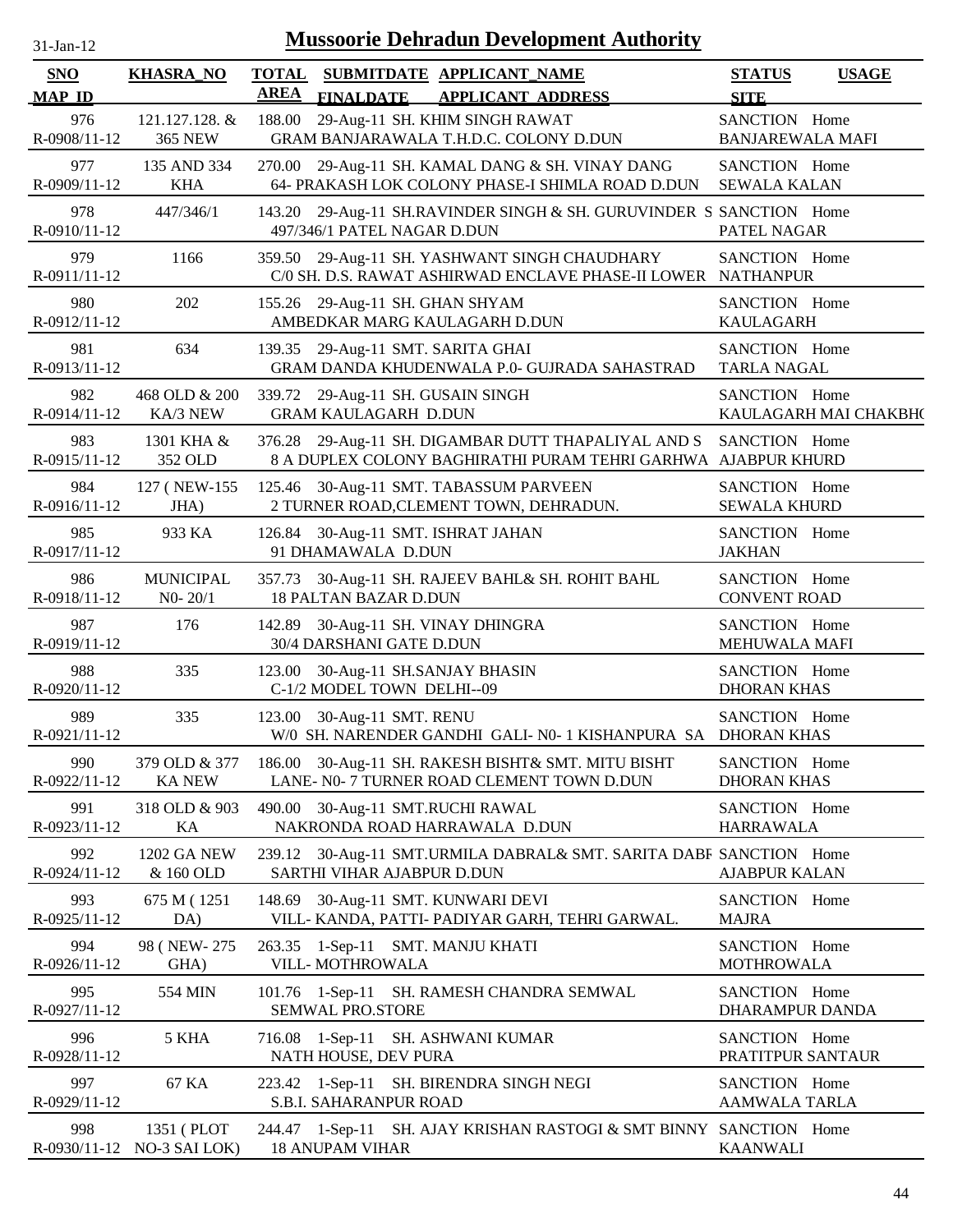| $31 - Jan - 12$ |  |
|-----------------|--|
|                 |  |

| SNO                   | <b>KHASRA_NO</b>   |             |                             | TOTAL SUBMITDATE APPLICANT NAME                                                                                                                  | <b>STATUS</b>                         | <b>USAGE</b> |
|-----------------------|--------------------|-------------|-----------------------------|--------------------------------------------------------------------------------------------------------------------------------------------------|---------------------------------------|--------------|
| <b>MAP ID</b>         |                    | <b>AREA</b> | <b>FINALDATE</b>            | <b>APPLICANT ADDRESS</b>                                                                                                                         | <b>SITE</b>                           |              |
| 999<br>R-0931/11-12   | 697,698            |             | <b>MATA MANDIR ROAD</b>     | 380.35 1-Sep-11 SH. SURBIR SINGH RAWAT                                                                                                           | SANCTION Home<br><b>AJABPUR KALAN</b> |              |
| 1,000<br>R-0932/11-12 | 408                |             | 5/21 NEW VASANT VIHAR       | 172.80 1-Sep-11 SH. HARISH SINGH BISHT                                                                                                           | SANCTION Home<br><b>KAANWALI</b>      |              |
| 1,001<br>R-0933/11-12 | 527 (197/177)      |             |                             | 87.09 1-Sep-11 SMT. MANJU DEVI W/O. LATE SH. SHIV CH SANCTION Home<br>527 CHUKHUWALA BLOCK-IV DEHRADUN.                                          | KHURBURA MOHALLA                      |              |
| 1,002<br>R-0934/11-12 | $11-A(38/34)$      |             | 10/9/1 NEGI ROAD            | 215.80 1-Sep-11 SH. RAJESH VASUDEV                                                                                                               | SANCTION Home<br><b>CEMENT ROAD</b>   |              |
| 1,003<br>R-0935/11-12 | 322 & 324          |             | <b>228 SARASWATI VIHAR</b>  | 280.00 1-Sep-11 SMT. SAVITRI MARTOLIYA                                                                                                           | SANCTION Home<br><b>AJABPUR KALAN</b> |              |
| 1,004<br>R-0936/11-12 | 1 & 515 OLD        |             |                             | 202.34 2-Sep-11 SMT.RAJESHWARI DEVI<br>MATA MANDIR ROAD AJABPUR KALAN D.DUN                                                                      | SANCTION Home<br><b>AJABPUR KALAN</b> |              |
| 1,005<br>R-0937/11-12 | & 44/32            |             |                             | PROP-N0-3/20 244.32 2-Sep-11 SMT. MATBARI DEVI & SH.GOPAL SINGH R SANCTION Home<br>3/20 OLD & 44/32 RAVINDRA NATH TAGAOR MARG CANTT HATHIBARKALA |                                       |              |
| 1,006<br>R-0938/11-12 | 700                |             | 111/1 BHANDARI BAGH         | 228.47 2-Sep-11 SH. SOM PRAKASH                                                                                                                  | SANCTION Home<br><b>DEHRA KHAS</b>    |              |
| 1,007<br>R-0939/11-12 | 434/4              |             | <b>GALI NO-4 VANI VIHAR</b> | 201.60 3-Sep-11 SH. LOKANAND UNIYAL                                                                                                              | SANCTION Home<br><b>ADOIWALA</b>      |              |
| 1,008<br>R-0940/11-12 | 1/2                |             | 1/2 AMBEDKAR MARG           | 73.11 3-Sep-11 SH. VIPIN KUMAR RAVI                                                                                                              | SANCTION Home<br><b>AMBEDKAR MARG</b> |              |
| 1,009<br>R-0941/11-12 | 594 (289/207)      |             | 1/6 MATAWALA BAGH           | 137.51 3-Sep-11 SH. PIL BAHADUR THAPA & SMT. RADHA D SANCTION Home                                                                               | <b>CHANDER NAGAR</b>                  |              |
| 1,010<br>R-0942/11-12 | 40/2 MIN           |             | PRAGATI NAGAR B BLOCK       | 200.00 3-Sep-11 SH. KISHORI LAL THAPLIYAL                                                                                                        | SANCTION Home<br><b>MAJRI MAFI</b>    |              |
| 1,011<br>R-0943/11-12 | 754                |             |                             | 135.79 5-Sep-11 SH. JAI SHEEL GARG<br>328 VASANT VIHAR, PHASE 2, DEHRADUN.                                                                       | SANCTION Home<br><b>KAANWALI</b>      |              |
| 1,012<br>R-0944/11-12 | 126                |             | 126 GOVIND NAGAR            | 460.00 5-Sep-11 SMT. VIDYAWANTI                                                                                                                  | SANCTION Home<br><b>GOVIND NAGAR</b>  |              |
| 1,013<br>R-0945/11-12 | 37 JA              |             | PUROLA, UTTARKASHI          | 248.00 5-Sep-11 SMT. MANI AGARWAL                                                                                                                | SANCTION Home<br><b>MAJRA</b>         |              |
| 1,014<br>R-0946/11-12 | 177 M (786<br>KHA) |             | 70/62 KISHANPUR             | 183.63 5-Sep-11 SH. BRIJ RAJ BIHARI                                                                                                              | SANCTION Home<br><b>SEWALA KALAN</b>  |              |
| 1,015<br>R-0947/11-12 | 434 GHA            |             | 143.12 5-Sep-11             | SH. MAYANK KAPOOR & SMT MALIKA KAP SANCTION Home<br>67/7 MOTI BAZAR, KASHMIRI LAL BUILDING,                                                      | <b>KOHLUPANI</b>                      |              |
| 1,016<br>R-0948/11-12 | 61                 |             | 33 AKASH DEEP COLONY        | 185.80 5-Sep-11 SMT. SHIPRA RAJAN CHAWLA                                                                                                         | SANCTION Home<br><b>KAANWALI</b>      |              |
| 1,017<br>R-0949/11-12 | 6                  |             |                             | 150.55 6-Sep-11 SH. JITENDRA SINGH RAWAT<br>VILL- PANYA PATTI-KHATSYUN, PAURI                                                                    | SANCTION Home<br><b>NATHUAWALA</b>    |              |
| 1,018<br>R-0950/11-12 | 463 (1289 MIN)     |             | <b>B-119 EKTA VIHAR,</b>    | 231.00 6-Sep-11 SH. TRILOK SINGH CHAUHAN                                                                                                         | SANCTION Home<br><b>NATHANPUR</b>     |              |
| 1,019<br>R-0951/11-12 | 669                |             | <b>B-59 PRAGATI NAGAR</b>   | 195.17 7-Sep-11 SMT. ANUSUYA THAPLIYAL                                                                                                           | SANCTION Home<br><b>AJABPUR KALAN</b> |              |
| 1,020<br>R-0952/11-12 | 756 KHA (M)        |             | 149.62 7-Sep-11             | SMT. MANJEET KAUR & SH. DHARAMBIR S<br>BASUNDHARA ENCLAVE INDIRA GANDHI MARG DEHRADU                                                             | SANCTION Home<br><b>NIRANJANPUR</b>   |              |
| 1,021<br>R-0953/11-12 | 190 M (102)        |             | D- BLOCK SARSWATI VIHAR     | 169.37 7-Sep-11 SH. HARISH CHAND JOSHI                                                                                                           | SANCTION Home<br><b>AJABPUR KHURD</b> |              |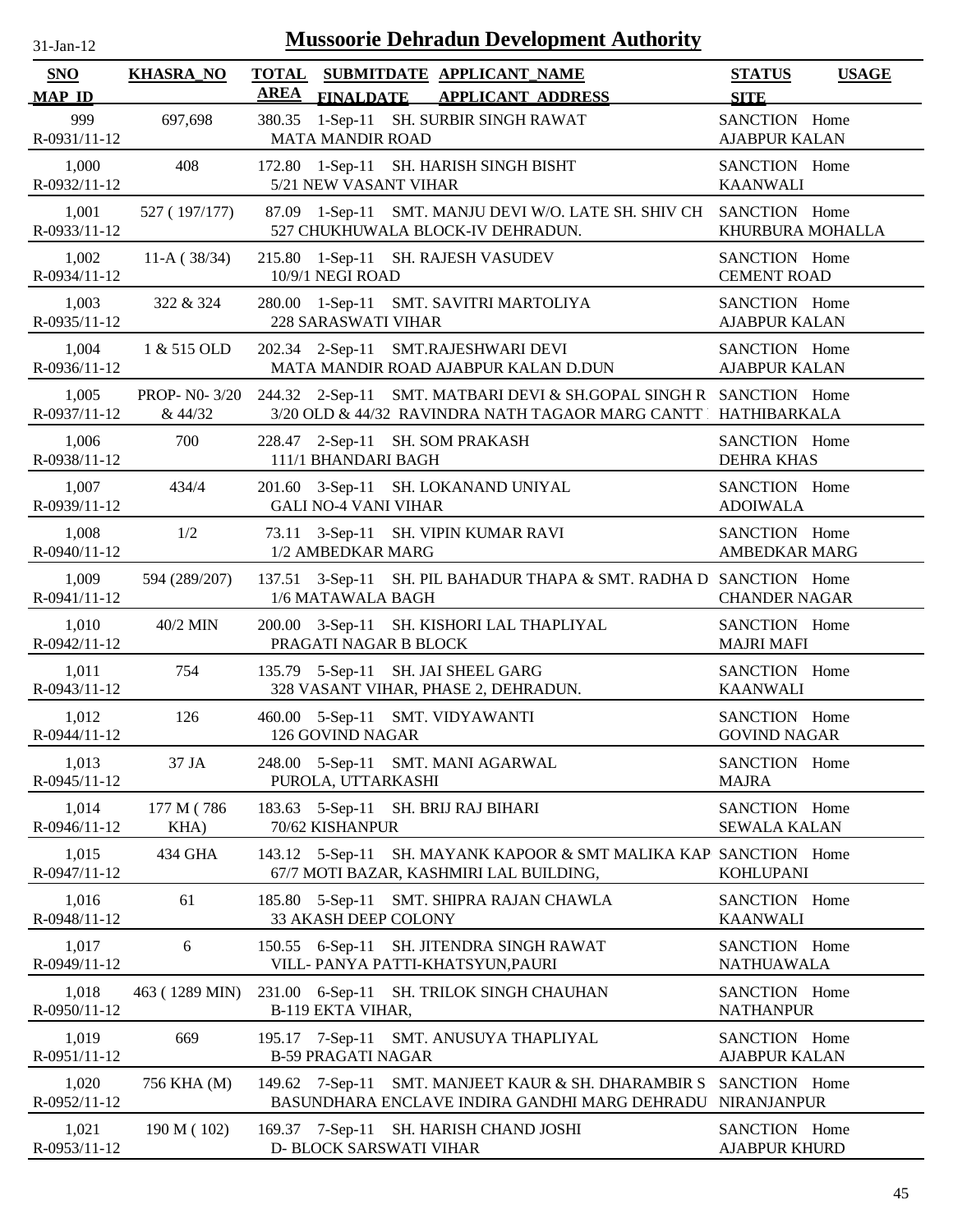| -.ian- |  |
|--------|--|
|        |  |

| SNO                      | <b>KHASRA_NO</b>     | <b>TOTAL</b> |                           | SUBMITDATE APPLICANT NAME                                                                             | <b>STATUS</b>                           | <b>USAGE</b>          |
|--------------------------|----------------------|--------------|---------------------------|-------------------------------------------------------------------------------------------------------|-----------------------------------------|-----------------------|
| <b>MAP ID</b>            |                      | <b>AREA</b>  |                           | FINALDATE APPLICANT ADDRESS                                                                           | <b>SITE</b>                             |                       |
| 1,022<br>R-0954/11-12    | 389 (392 KA)         |              | 94/53 DHARAMPUR           | 277.23 7-Sep-11 SH. RAJENDRA SINGH                                                                    | SANCTION Home<br><b>AJABPUR KALAN</b>   |                       |
| 1,023<br>$R-0955/11-12$  | 33 (731M)            |              | P.O.ROAD, LAJPAT MARG     | 167.22 7-Sep-11 SH. SANTOSH KUMAR SINGH                                                               | SANCTION Home<br><b>BHARUWALA GRANT</b> |                       |
| 1,024<br>R-0956/11-12    | 2208                 |              |                           | 132.38 7-Sep-11 SH. SANTOSH KUMAR<br>NATIONAL ROAD, LAXMAN CHAWK, DEHRADUN.                           | RE-OPENE Home<br><b>ARCADIA GRANT</b>   |                       |
| 1,025<br>R-0956/11-12-RE | 2208                 |              |                           | 132.38 19-Sep-11 SH. SANTOSH KUMAR<br>NATIONAL ROAD, LAXMAN CHAWK, DEHRADUN.                          | <b>SANCTION</b><br><b>ARCADIA GRANT</b> |                       |
| 1,026<br>R-0957/11-12    | 2208                 |              |                           | 132.38 7-Sep-11 SMT. SHAILZA SHARMA<br>VIJLEEG HOOD APPARTMANT, SAHASTRA DHARA ROAD,D. ARCADIA GRANT  | RE-OPENE Home                           |                       |
| 1,027<br>R-0957/11-12-RE | 2208                 |              |                           | 132.38 19-Sep-11 SMT. SHAILZA SHARMA<br>VIJLEEG HOOD APPARTMANT, SAHASTRA DHARA ROAD,D. ARCADIA GRANT | SANCTION Home                           |                       |
| 1,028<br>R-0958/11-12    | 1563 MIN             |              | 2 ALAKNANDA ENCLAVE,      | 129.50 7-Sep-11 SH. SUCHA SINGH NAGRA & SH. RAJENDRA SANCTION Home                                    | <b>KAANWALI</b>                         |                       |
| 1,029<br>R-0959/11-12    | 93 KA MIN            |              | <b>33 BALLUPUR ROAD</b>   | 110.40 7-Sep-11 SH. JOGENDRA GAUR                                                                     | SANCTION Home                           | KAULAGARH MAI CHAKBH( |
| 1,030<br>R-0960/11-12    | 701 MIN (998)        |              | C-3, 218 KAULAGARH ROAD   | 150.76 7-Sep-11 SH. HARVINDER SINGH BHATIA                                                            | SANCTION Home<br><b>JAKHAN</b>          |                       |
| 1,031<br>R-0961/11-12    | <b>804 KHA</b>       |              | PATEL NAGAR, DEHRADUN.    | 113.08 7-Sep-11 SH. SOHAN SINGH                                                                       | SANCTION Home<br><b>DEHRA KHAS</b>      |                       |
| 1,032<br>$R-0962/11-12$  | 171 KA               |              | ASHIM VIHAR,              | 356.00 7-Sep-11 SH. JAGPAL SINGH & SMT. VIBHA SINGH                                                   | SANCTION Home<br><b>SEWALA KHURD</b>    |                       |
| 1,033<br>R-0963/11-12    | 1341                 |              | 325/A PANDITWARI          | 101.24 7-Sep-11 SMT. JASVINDER KAUR                                                                   | SANCTION Home<br><b>KAANWALI</b>        |                       |
| 1,034<br>R-0964/11-12    | 388/1                |              | 20/3 TEG BAHADUR ROAD     | 377.18 7-Sep-11 SH. SUKHPAL SINGH KAMBOJ                                                              | SANCTION Home<br><b>DHARMPUR</b>        |                       |
| 1,035<br>$R-0965/11-12$  | 185/5                |              | 323 KAULAGARH ROAD        | 223.05 7-Sep-11 SH. JAI LAL SHARMA                                                                    | SANCTION Home<br><b>ARCADIA GRANT</b>   |                       |
| 1,036<br>R-0966/11-12    | 159                  |              | 214 G.R.D. ACADEMY        | 191.84 9-Sep-11 MISS. LATA GUPTA                                                                      | SANCTION Home<br><b>NIRANJANPUR</b>     |                       |
| 1,037<br>R-0967/11-12    | 2208                 |              | URJA BHAWAN, KANWALI      | 132.38 9-Sep-11 SH. SAEED AHMED                                                                       | RE-OPENE Home<br>ARCADIA GRANT          |                       |
| 1,038<br>R-0967/11-12-RE | 2208                 |              | URJA BHAWAN, KANWALI      | 132.38 19-Sep-11 SH. SAEED AHMED                                                                      | SANCTION Home<br>ARCADIA GRANT          |                       |
| 1,039<br>R-0968/11-12    | 822                  |              | 99B BLOCK 1ST             | 173.79 9-Sep-11 SH. SANJAY KUMAR GARG                                                                 | SANCTION Home<br><b>DEHRA KHAS</b>      |                       |
| 1,040<br>R-0969/11-12    | 106(372)             |              | F-1, I.I.P. COLONY        | 234.60 9-Sep-11 SH.RAKESH KUMAR                                                                       | SANCTION Home<br><b>MAJRI MAFI</b>      |                       |
| 1,041<br>R-0970/11-12    | 226 & 228            |              |                           | 93.08 9-Sep-11 SH. PRAKASH JOSHI<br>100 OM VIHAR, MATA MANDIR CHOWK, D.DUN.                           | SANCTION Home<br><b>AJABPUR KALAN</b>   |                       |
| 1,042<br>R-0971/11-12    | 364                  |              | 239/192 R.N.T MARG        | 172.00 9-Sep-11 SH. DHARMENDER SINGH ASWAL                                                            | SANCTION Home<br>HATHIBARKALA           |                       |
| 1,043<br>R-0972/11-12    | 156 & 157<br>(218/3) |              | 218/3 D.L.ROAD, DEHRADUN. | 346.24 9-Sep-11 SMT. JAI SHREE POKHARIYAL                                                             | SANCTION Home<br>D.L.ROAD               |                       |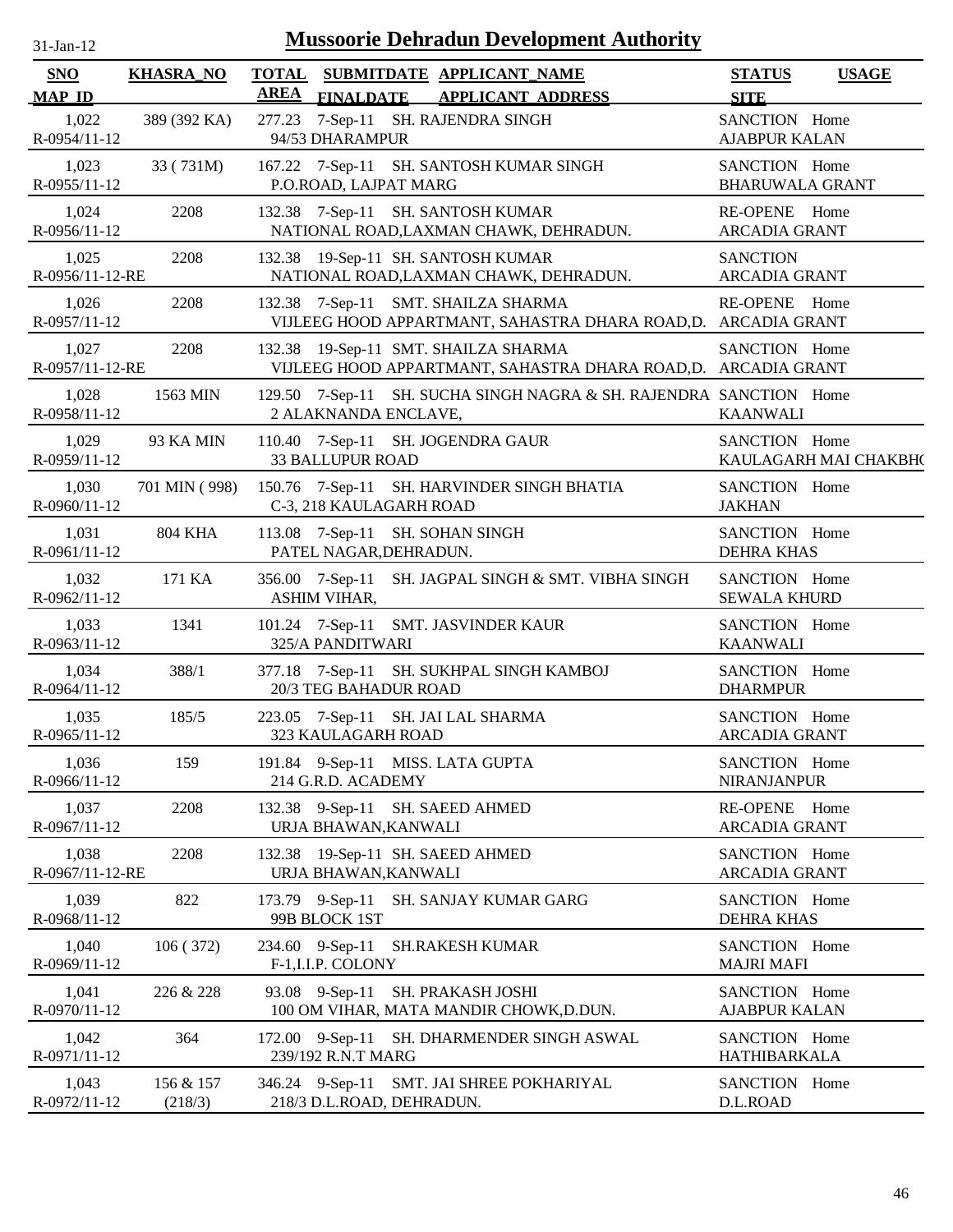| $31 - Jan - 12$ |  |
|-----------------|--|
|                 |  |

| <b>SNO</b><br><b>MAP ID</b>           | <b>KHASRA_NO</b>                     | <b>AREA</b> |                                                            | TOTAL SUBMITDATE APPLICANT NAME                                                                                                     | <b>STATUS</b>                         | <b>USAGE</b>          |
|---------------------------------------|--------------------------------------|-------------|------------------------------------------------------------|-------------------------------------------------------------------------------------------------------------------------------------|---------------------------------------|-----------------------|
| 1,044<br>R-0973/11-12                 | 358 KA, KHA,<br>359                  |             | <b>VILL-BHANDAR GAON</b>                                   | FINALDATE APPLICANT ADDRESS<br>500.00 9-Sep-11 SMT. PUSPA RAMESH HEMNANI & SMT. BI SANCTION Home                                    | <b>SITE</b><br><b>BHANDAR GAON</b>    |                       |
| 1,045<br>R-0974/11-12                 | KA.KHA, 360KH<br>A<br>$67/1$ (86 GA) |             | 49/54 MOTI BAZAR                                           | 154.73 9-Sep-11 SMT. ANJANA SETHI                                                                                                   | SANCTION Home<br><b>AAMWALA TARLA</b> |                       |
| 1,046<br>R-0975/11-12                 | 624                                  |             | DHARAMPUR DANDA,                                           | 209.00 9-Sep-11 SMT. NEELAM RAWAT                                                                                                   | SANCTION Home<br>DHARAMPUR DANDA      |                       |
| 1,047<br>R-0976/11-12                 | 427                                  |             | 199.00 9-Sep-11 SMT. PALLAVI<br>VILL- MAJRI MAFI, P.O. IIP |                                                                                                                                     | SANCTION Home<br><b>MAJRI MAFI</b>    |                       |
| 1,048<br>R-0977/11-12                 | 1093                                 |             | G.M.S. ROAD, DEHRADUN.                                     | 162.64 9-Sep-11 SMT. TEJ KAUR, SMT HARPREET KAUR & S SANCTION Home                                                                  | <b>DEHRA KHAS</b>                     |                       |
| 1,049<br>R-0978/11-12                 | 1202 GA                              |             | C-104 NEHRU COLONY D.DUN                                   | 297.39 9-Sep-11 SMT. PREM LATA BAMPAL                                                                                               | SANCTION Home<br><b>AJABPUR KALAN</b> |                       |
| 1,050<br>R-0979/11-12                 |                                      |             | <b>68 SUMANPURI</b>                                        | 317 & 316 (451) 209.45 12-Sep-11 SMT. SHANTI RAWAT                                                                                  | SANCTION Home<br><b>ADOIWALA</b>      |                       |
| 1,051<br>R-0980/11-12                 | 1526/1 M                             |             | 308-D DRONA PURI                                           | 200.66 12-Sep-11 SH. PAWAN KUMAR GUPTA                                                                                              | SANCTION Home<br><b>KAANWALI</b>      |                       |
| 1,052<br>R-0981/11-12                 | 456 MIN (735)<br>KHA)                |             | CT-46 YAMUNA COLONY                                        | 137.40 12-Sep-11 SH. NITIN KUMAR                                                                                                    | SANCTION Home<br><b>NIRANJANPUR</b>   |                       |
| 1,053<br>R-0982/11-12                 | 283 & 140 CHA<br><b>NEW</b>          |             |                                                            | 227.00 12-Sep-11 KM. NEHA & KM. DEEPA CHANDOK<br>2/1 PITHUWALA KHURD P.0- MOHABBE WALA D.DUN                                        | SANCTION Home<br><b>PITTHUWALA</b>    |                       |
| 1,054<br>R-0983/11-12                 | 162                                  |             |                                                            | 324.00 12-Sep-11 SH.KRISHAN KUMAR GAUR<br>NEAR PUNJAB & SINDH BANK KAULAGARH D.DUN                                                  | SANCTION Home                         | KAULAGARH MAI CHAKBH( |
| 1,055<br>R-0984/11-12                 | 1025                                 |             |                                                            | 230.00 12-Sep-11 SMT.KAMLA RANI CHOPRA<br>10/2 ASHIRWAD ENCLAVE CHAKRATA ROAD D.DUN                                                 | REJECTED Home<br><b>KAANWALI</b>      |                       |
| 1,056<br>R-0985/11-12                 | 941                                  |             |                                                            | 118.44 12-Sep-11 SMT.KALAWATI DEVI<br>98 YUOM PRASATH G.M.S. ROAD KANWALI D.DUN                                                     | SANCTION Home<br><b>GARHI</b>         |                       |
| 1,057<br>R-0986/11-12                 | 1341                                 |             | 325/A PANDITWARI D.DUN                                     | 90.00 12-Sep-11 SMT.JASVINDER KAUR                                                                                                  | SANCTION Home<br><b>KAANWALI</b>      |                       |
| 1,058<br>R-0987/11-12                 | 182/2                                |             |                                                            | 78.56 12-Sep-11 SH. UJAGAR SINGH<br>118 KHURBHURA MOHALLA D.DUN                                                                     | SANCTION Home<br><b>KAANWALI</b>      |                       |
| 1,059<br>R-0988/11-12                 | 272/1 & PLOT-<br>$N0 - 44$           |             |                                                            | 220.00 12-Sep-11 SH. DHARAM PAL<br>1V/4 P.W.D. COLONY 2 FOREST PARK SUBHASH ROAD D.DU PITTHUWALA                                    | SANCTION Home                         |                       |
| 1,060                                 | <b>KESHAV</b><br><b>PURAM</b><br>49  |             | 446.00 13-Sep-11 SH. J.S.RAWAT                             |                                                                                                                                     | SANCTION Home                         |                       |
| R-0989/11-12<br>1,061<br>R-0990/11-12 | 512 DA (287)                         |             | 16/3 SHASTRI NAGAR<br>163 BLOCK1, CHUKHUWALA               | 167.28 13-Sep-11 SMT. INDU PAPNOI                                                                                                   | SANCTION Home<br><b>AAMWALA TARLA</b> | CHAK AJABPUR KALAN    |
| 1,062<br>R-0991/11-12                 | <b>265 KHA</b>                       |             | 101/1 VISHKARMA COLONY                                     | 139.35 13-Sep-11 SMT. NEETA NANDA                                                                                                   | SANCTION Home<br><b>ADOIWALA</b>      |                       |
| 1,063<br>R-0992/11-12                 | 1170 GA                              |             | <b>8 BLOCK COLONY</b>                                      | 147.64 13-Sep-11 SMT. SUMETRA DEVI                                                                                                  | SANCTION Home<br><b>AJABPUR KALAN</b> |                       |
| 1,064<br>R-0993/11-12                 | 35/1                                 |             | 35/1 BHANARI BAGH                                          | 167.90 13-Sep-11 SMT. RAMKALI GOEL, SMT, BEENU GOEL & SANCTION Home                                                                 | <b>BHANDARI BAGH</b>                  |                       |
| 1,065<br>R-0994/11-12                 | 53 KHA                               |             |                                                            | 131.73 13-Sep-11 SH. ROHITASAV RAWAT & SMT SUNITA RAY SANCTION Home<br>TARUN VIHAR, MOTHORAWALA ROAD LANE NO-3 AJABPU LADPUR (PART) |                                       |                       |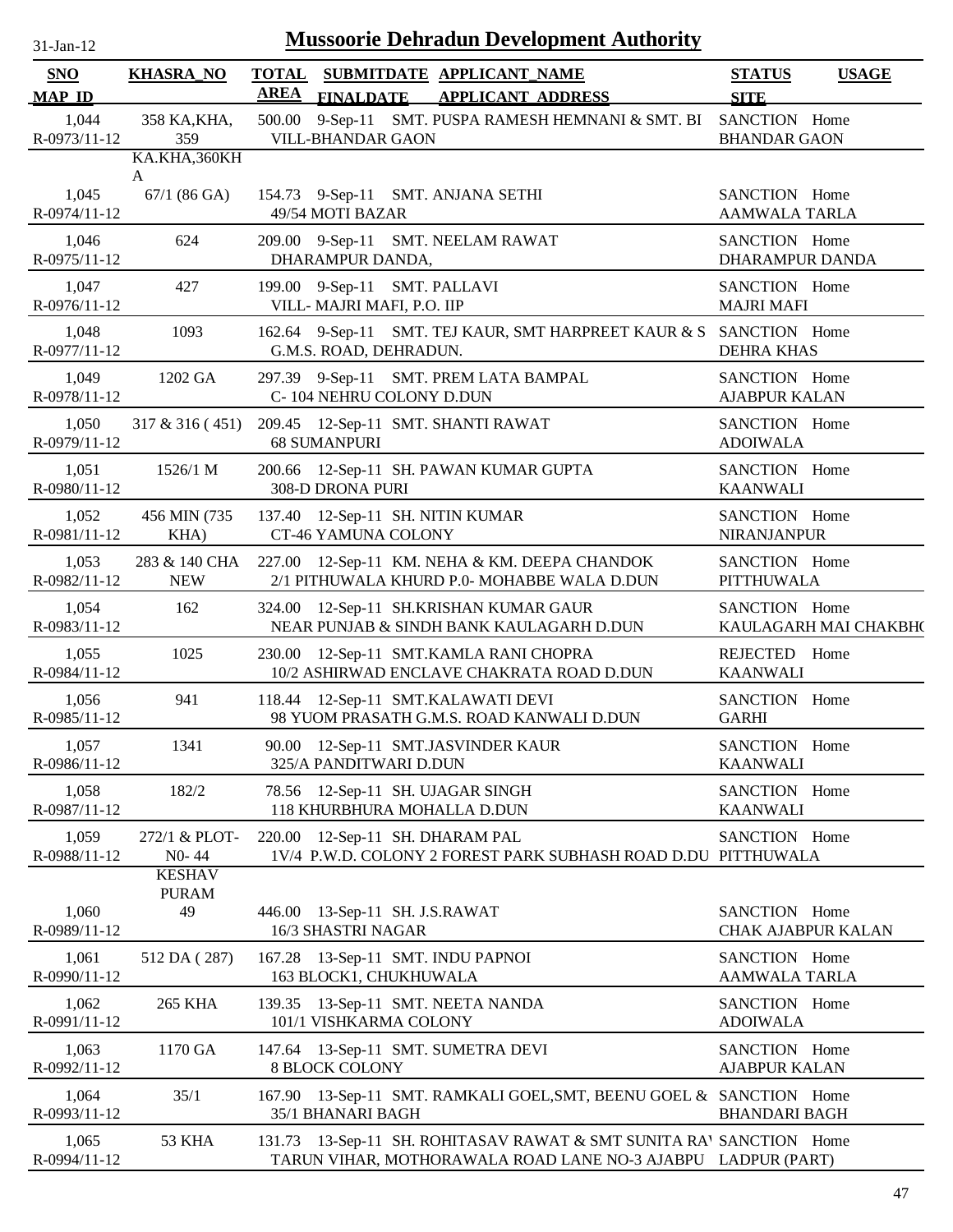| $31$ -Jan-12 |  |
|--------------|--|
|              |  |

| <b>SNO</b>              | <b>KHASRA_NO</b>         | <b>TOTAL</b> | SUBMITDATE APPLICANT_NAME                                                                                        | <b>USAGE</b><br><b>STATUS</b>                |
|-------------------------|--------------------------|--------------|------------------------------------------------------------------------------------------------------------------|----------------------------------------------|
| <b>MAP ID</b>           |                          | <b>AREA</b>  | <b>FINALDATE</b><br><b>APPLICANT ADDRESS</b>                                                                     | <b>SITE</b>                                  |
| 1,066<br>R-0995/11-12   | 230/222                  | 178.46       | 13-Sep-11 SMT. PREMLATA SHARMA<br>192 KURBURAMOHALLA, BLOCK 1ST, DEHRADUN.                                       | SANCTION Home<br>KHURBURA MOHALLA            |
| 1,067<br>R-0996/11-12   | 62 MIN                   |              | 115.15 14-Sep-11 SH. MAHESH CHAMOLA<br>SIDHEYSWER MANDIR MARG, KEDARPUR,                                         | SANCTION Home<br><b>KEDARPUR</b>             |
| 1,068<br>R-0997/11-12   | 134                      | 6,831.90     | 14-Sep-11 SECY.ANUSUCHIT JATI VIDHYA SABHA<br>56/2 SEWEK ASHRAM ROAD, DEHRADUN.                                  | REJECTED Educational<br><b>AMBEDKAR MARG</b> |
| 1,069<br>R-0998/11-12   | 1563 MIN                 | 143.80       | 14-Sep-11 SH. DALJEET SINGH, SH.RAJENDRA KUMA<br>2 ALAKNANDA ENCLAVE, G.M.S. ROAD, DEHRADUN.                     | SANCTION Home<br><b>KAANWALI</b>             |
| 1,070<br>R-0999/11-12   | 566,565 (741)<br>KA&740) | 108.21       | 14-Sep-11 SH. PRITAM SINGH RATHORE<br>63 T.H.D.C. COLONY PH-2                                                    | SANCTION Home<br><b>DEHRA KHAS</b>           |
| 1,071<br>R-1000/11-12   | 225 MIN                  | 188.19       | 14-Sep-11 SMT. GODAWARI BHATT<br>26 HATHI BARKALA, DEHRADUN.                                                     | SANCTION Home<br><b>HATHIBARKALA</b>         |
| 1,072<br>R-1001/11-12   | 250, 254                 | 196.13       | 14-Sep-11 LATA HADALA D/O SH. RAMESH CHANDRA SANCTION Home<br>3 M.K.P.COLLAGE NEW ROAD, DEHRADUN.                | <b>BANJARAWALA</b>                           |
| 1,073<br>R-1002/11-12   | 65                       |              | 752.78 14-Sep-11 SH. HIMANSHU JOSHI<br>40 KESHAV ROAD, LAXMAN CHOWK, DEHRADUN.                                   | SANCTION Home<br><b>KESHAV ROAD</b>          |
| 1,074<br>R-1003/11-12   | FA                       |              | 154 DA & 171 1,172.83 14-Sep-11 MISS. KAUSHALIYA NAUTIYAL<br>KAULAGARH, DEHRADUN.                                | SANCTION Home<br><b>KAULAGARH</b>            |
| 1,075<br>R-1004/11-12   | 742,743 & 744            |              | 145.70 15-Sep-11 SH. PREM SINGH BISHT & SMT. SHAKUNTAL SANCTION Home<br>41/2 VISNU VIHAR, AJABPUR KALA, DEHRADUN | <b>AJABPUR KHURD</b>                         |
| 1,076<br>$R-1005/11-12$ | 1093                     | 96.42        | 15-Sep-11 SMT. TEJ KAUR, SMT. HARPREET KAUR & S SANCTION Home<br>G.M.S.ROAD, DEHRADUN.                           | <b>DEHRA KHAS</b>                            |
| 1,077<br>R-1006/11-12   | 705                      |              | 158.85 15-Sep-11 SMT. ASHA DEVI UNIYAL<br>86 SHANTI VIHAR, AJABPUR KALA, DEHRADUN.                               | SANCTION Home<br><b>DEHRA KHAS</b>           |
| 1,078<br>R-1007/11-12   | 884 KA                   | 280.00       | 15-Sep-11 SMT. SHAKUNTALA DEVI UNIYAL<br>AJABPUR KALA, DEHRADUN                                                  | SANCTION Home<br><b>AJABPUR KALAN</b>        |
| 1,079<br>R-1008/11-12   | 50                       | 139.41       | 15-Sep-11 SH. CHANDAN SINGH<br>QTR.NO-B-5 TYPE-2, STAFF QTRS, K.V.UPPER CAMP                                     | SANCTION Home<br>VIJAYPUR GOPIWALA           |
| 1,080<br>R-1009/11-12   | 48/1,38/2 (47/38)        |              | 75.25 15-Sep-11 SH. UMESH PAL SINGH<br>47/38 CHUKKHUWALA, DEHRADUN.                                              | SANCTION Home<br>CHUKKHUWALA                 |
| 1,081<br>R-1010/11-12   | 434/1 (526 KA)           | 186.80       | 15-Sep-11 SH. ANIL NAUTIYAL<br>GAUTAM VIHAR, SEWALA KALAN, DEHRADUN.                                             | SANCTION Home<br><b>SEWALA KALAN</b>         |
| 1,082<br>R-1011/11-12   | 990 LA                   | 104.00       | 15-Sep-11 SMT. AMBIKA SINGH<br>BADRISH VIHAR, KARGI CHOWK, DEHRADUN.                                             | SANCTION Home<br><b>MAJRA</b>                |
| 1,083<br>R-1012/11-12   | 253                      | 227.00       | 16-Sep-11 SMT. JHANVI BHATT<br>115 YAMUNA COLONY,                                                                | SANCTION Home<br><b>NATHANPUR</b>            |
| 1,084<br>R-1013/11-12   | 20 MIM (<br>42VA/1       | 297.28       | 16-Sep-11 SH. DEEPAK BHASIN<br>4/4MOHINI ROAD DEHRADUN.                                                          | SANCTION Home<br>CHAI BAGH KAULAGARH         |
| 1,085<br>R-1014/11-12   | 225 KHA                  | 240.80       | 16-Sep-11 SMT.KAMLESH RANI<br>DHORANKHAS, DEHRADUN.                                                              | REJECTED Home<br><b>DHORAN KHAS</b>          |
| 1,086<br>R-1015/11-12   | 609 M                    |              | 105.57 16-Sep-11 SH. VIRENDRA SINGH NEGI<br>DHARAMPUR, DEHRADUN.                                                 | SANCTION Home<br>DHARAMPUR DANDA             |
| 1,087<br>R-1016/11-12   | 228 (192)                | 297.28       | 16-Sep-11 SH. UMESH PRASAD<br>D-BLOCK, AJABPUR KHURD                                                             | SANCTION Home<br><b>AJABPUR KHURD</b>        |
| 1,088<br>R-1017/11-12   | 2 1 1                    |              | 175.58 16-Sep-11 SH. DINESH SINGH CHAUHAN S/O SH, LT.SH SANCTION Home<br>KENDRIYA VIDYALAYA ,SALAWALA,DEHRADUN.  | <b>KAANWALI</b>                              |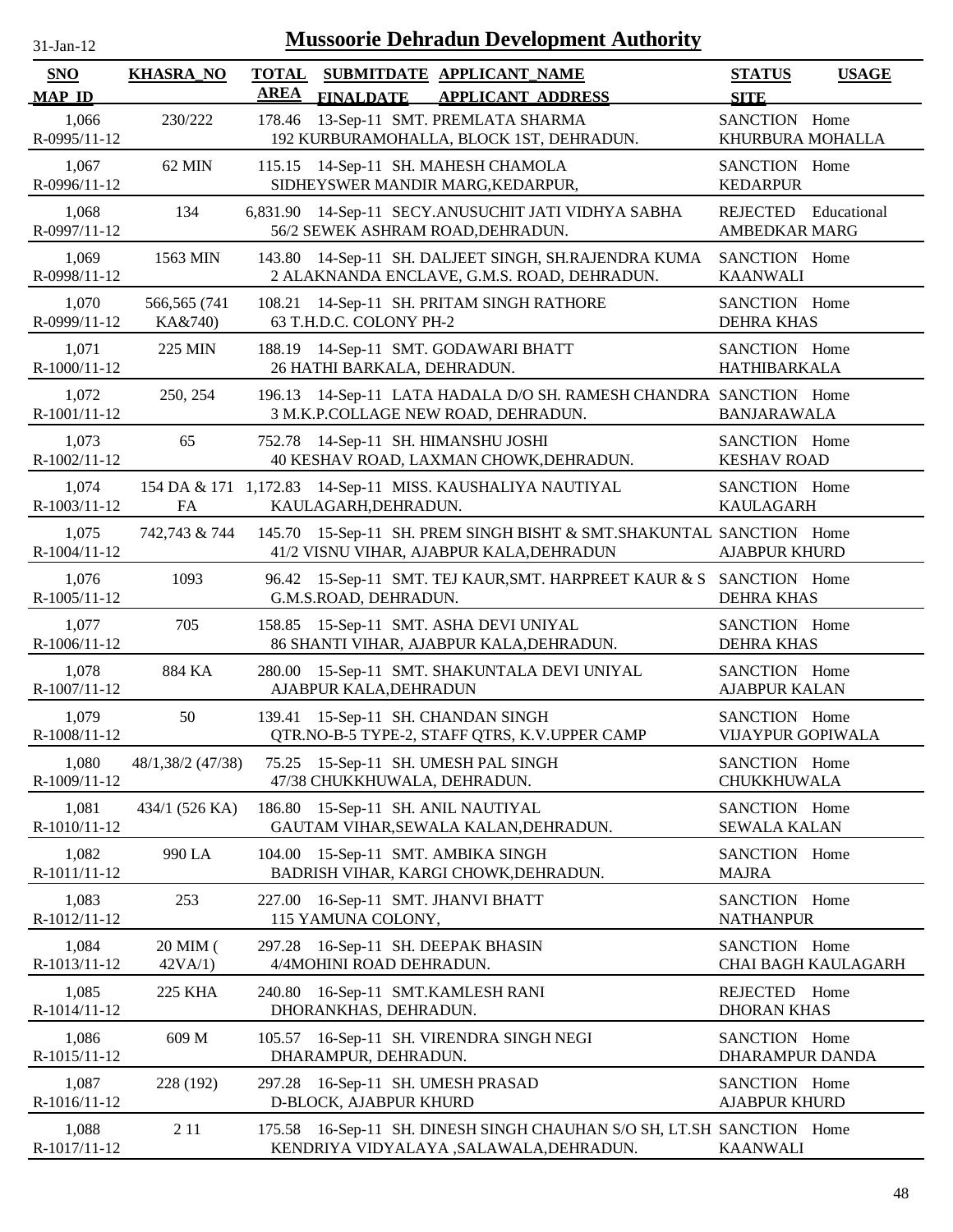| $31$ -Jan-12                | <b>Mussoorie Dehradun Development Authority</b> |                             |                                                                                                                   |                                       |                       |  |  |  |  |
|-----------------------------|-------------------------------------------------|-----------------------------|-------------------------------------------------------------------------------------------------------------------|---------------------------------------|-----------------------|--|--|--|--|
| <b>SNO</b><br><b>MAP ID</b> | <b>KHASRA_NO</b>                                | <b>TOTAL</b><br><b>AREA</b> | SUBMITDATE APPLICANT_NAME<br><b>FINALDATE</b><br><b>APPLICANT ADDRESS</b>                                         | <b>STATUS</b><br><b>SITE</b>          | <b>USAGE</b>          |  |  |  |  |
| 1,089<br>R-1018/11-12       | 900                                             | 131.04                      | 16-Sep-11 SMT. SAROJ DEVI & SH. AGAM KUMAR TY<br>90 HILL VIEW COLONY, INDRA NAGAR, DEHRADUN                       | SANCTION Home<br><b>KAANWALI</b>      |                       |  |  |  |  |
| 1,090<br>R-1019/11-12       | 1702                                            |                             | 260.00 16-Sep-11 SH. SURENDRA DUTT KANSWAL<br><b>42 BANGALI KOTHI CHOWK</b>                                       | SANCTION Home<br><b>AJABPUR KHURD</b> |                       |  |  |  |  |
| 1,091<br>R-1020/11-12       | 58/66 (NEW<br>$NO-113/66$ )                     |                             | 368.03 19-Sep-11 SMT. BALBEER KAUR & SH. AMARJEET SI<br>58/66 GOVIND NAGAR, RACE COURSE, DEHRADUN.                | SANCTION Home<br><b>GOVIND NAGAR</b>  |                       |  |  |  |  |
| 1,092<br>R-1021/11-12       | 974 KA                                          | 238.00                      | 19-Sep-11 SMT. MANJU CHAUHAN<br><b>UPPER SHARTHI VIHAR</b>                                                        | SANCTION Home<br><b>AJABPUR KALAN</b> |                       |  |  |  |  |
| 1,093<br>R-1022/11-12       | 579                                             |                             | 125.50 19-Sep-11 SH. KRISHAN LAL CHHABRA<br>248 MOHIT NAGAR LANE NO-1, DEHRADUN.                                  | SANCTION Home<br><b>KAANWALI</b>      |                       |  |  |  |  |
| 1,094<br>R-1023/11-12       | 1081 MIN (1919<br>MIN)                          | 156.00                      | 19-Sep-11 SMT. MANJU DEVI W/O SH. VIKRAM SINGH SANCTION Home<br>DEEP NAGAR, AJABPUR KALA, DEHRADUN.               | <b>AJABPUR KALAN</b>                  |                       |  |  |  |  |
| 1,095<br>R-1024/11-12       | 612                                             |                             | 266.12 19-Sep-11 SH. RAMCHANDRA SINGH S/O SH. BALAM S SANCTION Home<br>VILL-RANSWA, P.O-JAGSYAKHAL, PAURI GARWAL. | <b>BALAWALA</b>                       |                       |  |  |  |  |
| 1,096<br>R-1025/11-12       | 88                                              |                             | 104.74 19-Sep-11 SMT. PINKY W/O SH. RAJU<br>LOWAR RAJIV NAGAR, DEHRADUN.                                          | SANCTION Home<br>MOHKAMPUR KHURD      |                       |  |  |  |  |
| 1,097<br>$R-1026/11-12$     | 254/2(3)                                        |                             | 280.56 20-Sep-11 SH. SHIV SINGH RAWAT<br>96 NALA PANI ROAD, DEHRADUN.                                             | SANCTION Home<br><b>DANDA DHORAN</b>  |                       |  |  |  |  |
| 1,098<br>R-1027/11-12       | 48/1,38/2 (47/38)                               |                             | 75.25 20-Sep-11 SH. VIJAYPAL SINGH ASWAL<br>47/38 CHUKKHUWALA, DEHRADUN.                                          | SANCTION Home<br>CHUKKHUWALA          |                       |  |  |  |  |
| 1,099<br>R-1028/11-12       | 645 (NEW 844<br>DA)                             |                             | 201.29 20-Sep-11 SH. NAZEER AHMED S/O SH. ABDUL GANI<br>C-13 TURNER ROAD, CLEMENTOWN DEHRADUN.                    | SANCTION Home<br><b>MAJRA</b>         |                       |  |  |  |  |
| 1,100<br>R-1029/11-12       | 484 MIN (<br><b>NEW-633</b><br>CHA,634          |                             | 201.81 20-Sep-11 SH. SEVAJI KAUL<br>KASMIRI COLONY, NIRANJANPUR, DEHRADUN.                                        | SANCTION Home<br><b>NIRANJANPUR</b>   |                       |  |  |  |  |
| 1,101<br>R-1030/11-12       | KHA, 643 KA)<br>37 CHA                          |                             | 112.37 20-Sep-11 SH. RAM KUMAR GARG<br>CHAKRATA ROAD, OPP. ONGC HOSPITAL, DEHRADUN.                               | SANCTION Home<br><b>MAJRA</b>         |                       |  |  |  |  |
| 1,102<br>R-1031/11-12       | 157 PLOT<br><b>NO-91 A</b>                      |                             | 405.00 20-Sep-11 SH. SHYAMAL KUMAR SARKAR<br>INCOME TAX DEPARTMENT GUEST HOUSE, SUBASH ROAD I JAKHAN              | SANCTION Home                         |                       |  |  |  |  |
| 1,103<br>R-1032/11-12       | 69 A<br>(349/369/122)                           |                             | 199.68 20-Sep-11 SH. ASHOK AGARWAL, SMT. ANITA & SH. A SANCTION Home<br>121 PARK ROAD, DEHRADUN.                  | <b>LAXMAN CHOWK</b>                   |                       |  |  |  |  |
| 1,104<br>R-1033/11-12       | 58/37 (19/5)                                    |                             | 377.83 20-Sep-11 SMT. RADHIKA JHA W/O SH. RAJESH KUMA SANCTION Home<br>C/O-72-D NESHVILLA ROAD, DEHRADUN.         | <b>BALBIR ROAD</b>                    |                       |  |  |  |  |
| 1,105<br>R-1034/11-12       | 855 K                                           |                             | 102.00 21-Sep-11 SMT. ANJU BISHT<br>92 NEHRU VIHAR, NIRANJANPUR, DEHRADUN.                                        | SANCTION Home<br><b>NIRANJANPUR</b>   |                       |  |  |  |  |
| 1,106<br>R-1035/11-12       | 162 MIN                                         |                             | 324.00 21-Sep-11 SH. ASWANI KUMAR GAUR<br>P.O. I.P.E. KAULAGARH, DEHRADUN.                                        | SANCTION Home                         | KAULAGARH MAI CHAKBH( |  |  |  |  |
| 1,107<br>R-1036/11-12       | 124 M (237 K)                                   | 172.86                      | 21-Sep-11 SH. RAJENDRA SINGH NEGI<br>C/O C.P.NAITHANI, SUSHIL BALUNI CHOCK DOBHALWALA, L ADOIWALA                 | SANCTION Home                         |                       |  |  |  |  |
| 1,108<br>R-1037/11-12       | 75                                              |                             | 85.83 21-Sep-11 SMT. MEENAKSHI DHAWAN<br>64 TEG BAHADUR ROAD. BLOCK NO-4 DEHRADUN.                                | SANCTION Home<br><b>INDER ROAD</b>    |                       |  |  |  |  |
| 1,109<br>R-1038/11-12       | 145                                             |                             | 276.67 21-Sep-11 SH. SHAILENDRA KUMAR<br>74/5 SALAWALA, DEHRADUN.                                                 | SANCTION Home<br>CHUKKHUWALA          |                       |  |  |  |  |
| 1,110<br>R-1039/11-12       | 456 MIN(735<br>KHA)                             |                             | 103.95 21-Sep-11 SMT. URMILA DEVI W/O SH. RAMESHWAR P SANCTION Home<br>CT-46 YAMUNA COLONY, DEHRADUN.             | NIRANJANPUR                           |                       |  |  |  |  |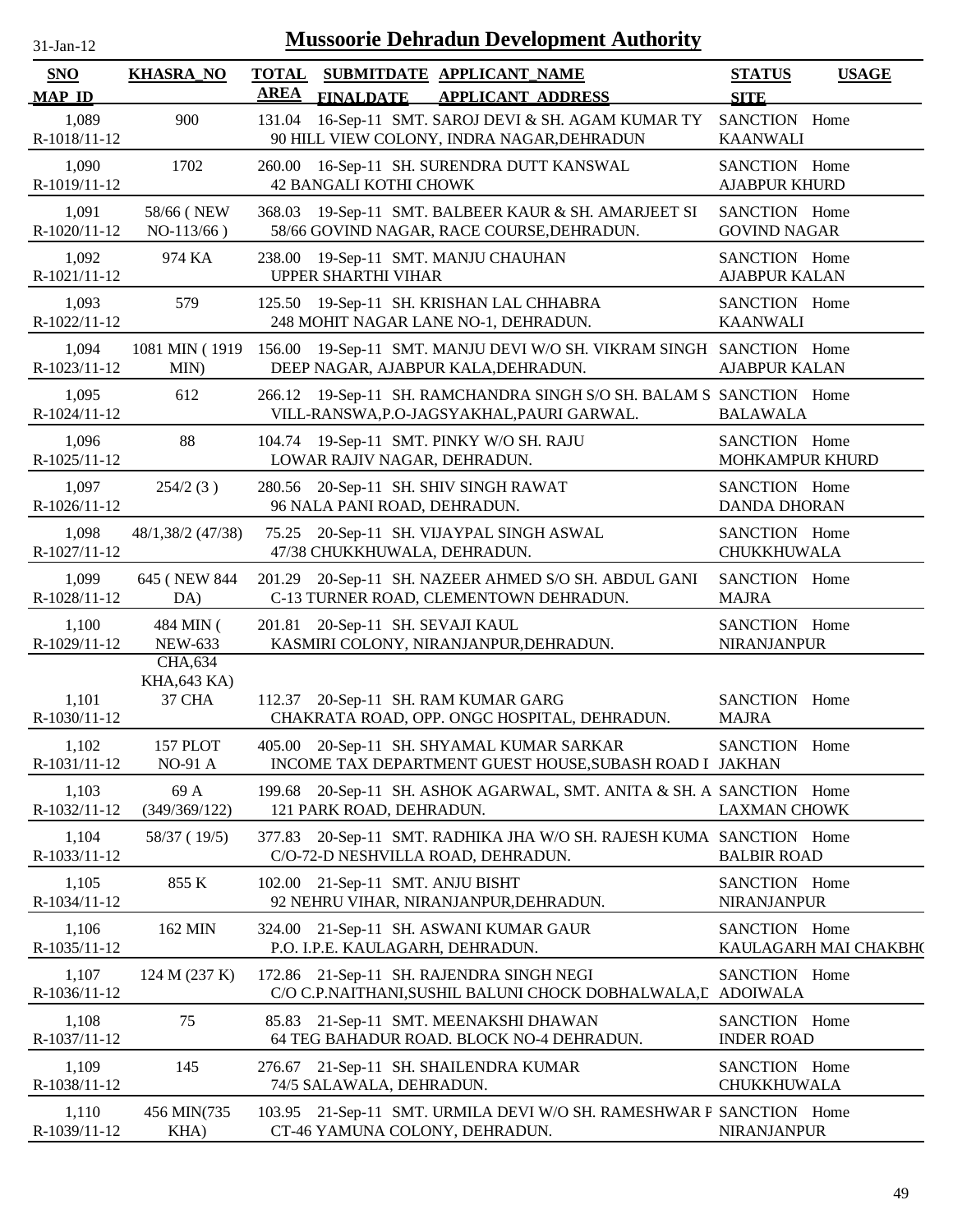| $31$ -Jan-12          |                                        |                             | <b>Mussoorie Dehradun Development Authority</b>                                                                          |                                         |              |
|-----------------------|----------------------------------------|-----------------------------|--------------------------------------------------------------------------------------------------------------------------|-----------------------------------------|--------------|
| SNO<br><b>MAP ID</b>  | <b>KHASRA_NO</b>                       | <b>TOTAL</b><br><b>AREA</b> | SUBMITDATE APPLICANT_NAME<br>FINALDATE APPLICANT ADDRESS                                                                 | <b>STATUS</b><br><b>SITE</b>            | <b>USAGE</b> |
| 1,111<br>R-1040/11-12 | 155/2                                  | 278.70                      | 21-Sep-11 SH. BHAGWATI PRASAD TAMTA<br>TAKLE ROAD 59, F.R.I. DEHRADUN.                                                   | SANCTION Home<br><b>PANDITWARI</b>      |              |
| 1,112<br>R-1041/11-12 | 609 MIN                                |                             | 207.43 21-Sep-11 SH. DIVYAJOT SINGH<br>3/68 RAJENDER NAGAR                                                               | SANCTION Home<br><b>BHARUWALA GRANT</b> |              |
| 1,113<br>R-1042/11-12 | 40,39                                  |                             | 1,500.00 21-Sep-11 BAJAJ PUBLIC CHARITABLE TRUST<br>155 RAJPUR ROAD, DEHRADUN                                            | <b>KULHAN KARANPUR</b>                  | Hostel       |
| 1,114<br>R-1043/11-12 | 135 (334 KA)                           | 118.91                      | 22-Sep-11 SH. SHURBIR SINGH NEGI<br>C-BLOCK, SARASWATI VIHAR, AJABPUR KHURD DEHRADUN AJABPUR KHURD                       | SANCTION Home                           |              |
| 1,115<br>R-1044/11-12 | 34                                     |                             | 417.45 22-Sep-11 SMT. URMILA W/O SH. RAMESH CHAND<br>34 RAIPUR ROAD, DEHRADUN.                                           | SANCTION Home<br><b>RAIPUR ROAD</b>     |              |
| 1,116<br>R-1045/11-12 | 495/2 (1324 GA)                        |                             | 161.00 22-Sep-11 SMT. DEEPA RAWAT<br>NATHANPUR EKTA VIHAR, DEHRADUN.                                                     | SANCTION Home<br><b>NATHANPUR</b>       |              |
| 1,117<br>R-1046/11-12 | 172 GHA                                |                             | 167.23 22-Sep-11 SH. PRAMOD KUMAR S/O LATE SH. S.N.SIN<br>172 GHA CANAL ROAD, DEHRADUN.                                  | REJECTED Home<br><b>KISHANPUR</b>       |              |
| 1,118<br>R-1047/11-12 | 579                                    | 125.50                      | 22-Sep-11 SH. KRISHAN LAL CHHABRA<br>248, LANE NO-9, MOHIT NAGAR, DEHRADUN.                                              | SANCTION Home<br><b>KAANWALI</b>        |              |
| 1,119<br>R-1048/11-12 | $151/40-1$                             |                             | 174.50 22-Sep-11 SH. PRABHAKER CHAUHAN<br>151/40-1, RAJPUR ROAD,                                                         | SANCTION Home<br><b>RAJ PUR ROAD</b>    |              |
| 1,120<br>R-1049/11-12 | 310 MIN (118)<br>KHA)                  |                             | 281.00 22-Sep-11 SH. RAM PRATAP JOSHI<br>MANJHGHOSH COLONY, BADRIPUR ROAD, DEHRADUN.                                     | SANCTION Home<br><b>BADRIPUR</b>        |              |
| 1,121<br>R-1050/11-12 | 633/2                                  | 180.11                      | 23-Sep-11 SH. RAKESH CHAND KKANNOJIA<br>68/1 BAKRALWALA, DEHRADUN.                                                       | SANCTION Home<br><b>HATHIBARKALA</b>    |              |
| 1,122<br>R-1051/11-12 | $&160$ GA)                             |                             | 130 (158KA/26 1,513.40 23-Sep-11 SH. LAL SINGH S/O SH. RATAN SINGH<br>OPP. RAJA RAM MOHAN RAI ACCEDAMY, SEWLA KHURD      | SANCTION Home<br><b>SEWALA KHURD</b>    |              |
| 1,123<br>R-1052/11-12 | 1279 (684 DA)                          |                             | 83.64 23-Sep-11 SMT. SHEELA TOMAR<br>89 T.H.D.C. COLONY, DEHRAKHAS, DEHRADUN.                                            | SANCTION Home<br><b>DEHRA KHAS</b>      |              |
| 1,124<br>R-1053/11-12 | 24 (166/134)                           |                             | 99.72 23-Sep-11 SH. TILAK RAJ PAWAN<br>24 MOHINI ROAD, DEHRADUN.                                                         | SANCTION Home<br><b>MOHINI ROAD</b>     |              |
| 1,125<br>R-1054/11-12 | 456                                    |                             | 116.17 23-Sep-11 SMT. PREM KUMARI<br>PALTAN BAZAR, DEHRADUN.                                                             | SANCTION Home<br><b>DEHRA KHAS</b>      |              |
| 1,126<br>R-1055/11-12 | 239,240,261                            |                             | 353.00 23-Sep-11 SH. SANJAY ARREN<br>185 DOON VIHAR, JAKHAN                                                              | SANCTION Home<br><b>SINOLA</b>          |              |
| 1,127<br>R-1056/11-12 | 683 M                                  |                             | 339.79 23-Sep-11 SMT. INDRA TOMAR<br>90 KRISHNA MARKET ROAD, SHBHASH NAGAR,                                              | SANCTION Home<br><b>BHARUWALA GRANT</b> |              |
| 1,128<br>R-1057/11-12 | 1279 (684 DA)                          |                             | 83.64 23-Sep-11 SH. LAKSHYA TOMAR<br>89 T.H.D.C. COLONY, DEHRAKHAS, DEHRADUN.                                            | SANCTION Home<br><b>DEHRA KHAS</b>      |              |
| 1,129<br>R-1058/11-12 | 188 (569)                              |                             | 151.95 23-Sep-11 SH.PANKAJ SAGAR<br>84/1 VIJAY PARK EXT. LANE-14, DEHRADUN.                                              | SANCTION Home<br><b>BANJARAWALA</b>     |              |
| 1,130<br>R-1059/11-12 | 190 (1310 KHA)                         |                             | 240.00 23-Sep-11 SMT. GODAMBARI DEVI<br>214/2 AADERSH GRAM, RISHIKESH ,DEHRADUN.                                         | SANCTION Home<br><b>AJABPUR KALAN</b>   |              |
| 1,131                 | PLOT-13,<br>R-1060/11-12 Y.S.A.E.N.SAM | 300.00                      | 23-Sep-11 SH. J.K.TIWARI & SMT PRABHAWATI TIWAF SANCTION Home<br>TEACHER QUATERS GARWAL UNIVERSITY CAMPUS, TEHR INDRAPUR |                                         |              |
| 1,132<br>R-1061/11-12 | ITI<br>733 CHA                         | 76.00                       | 23-Sep-11 SH. PAWAN KUMAR<br>59 BLOCK PHASE1, T.H.D.C. COLONY, DEHRADUN.                                                 | SANCTION Home<br><b>DEHRA KHAS</b>      |              |
| 1,133<br>R-1062/11-12 | 99 (185)                               |                             | 92.93 24-Sep-11 SH. GURCHARAN SINGH NAGPAL<br>G.M.S.ROAD, DEHRADUN.                                                      | SANCTION Home<br><b>AJABPUR KHURD</b>   |              |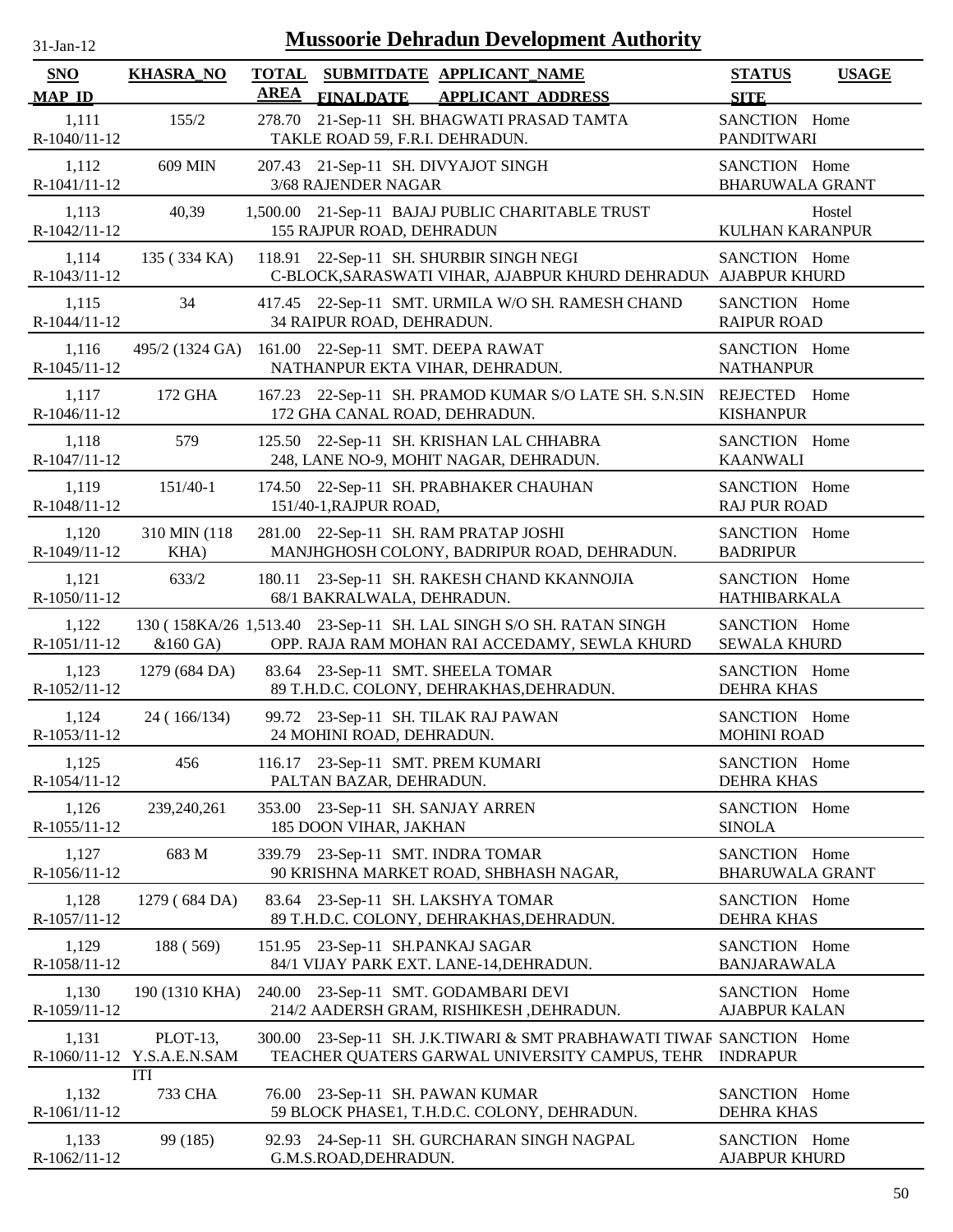| -jan- |  |
|-------|--|

| SNO<br><b>MAP ID</b>    | <b>KHASRA_NO</b>           | <b>TOTAL</b><br><b>AREA</b><br><b>FINALDATE</b>            | SUBMITDATE APPLICANT NAME<br><b>APPLICANT ADDRESS</b>                                                     | <b>STATUS</b><br><b>SITE</b>          | <b>USAGE</b> |
|-------------------------|----------------------------|------------------------------------------------------------|-----------------------------------------------------------------------------------------------------------|---------------------------------------|--------------|
| 1,134<br>R-1063/11-12   | 185 (99)                   | 95.26<br>G.M.S. ROAD, DEHRADUN.                            | 24-Sep-11 SH. DALJEET SINGH NAGPAL                                                                        | SANCTION Home<br><b>AJABPUR KHURD</b> |              |
| 1,135<br>$R-1064/11-12$ | 855 GA                     |                                                            | 123.14 24-Sep-11 SH. PANKAJ KUMAR KATARIA<br>106 KESHEV VIHAR G.M.S.ROAD DEHRADUN.                        | SANCTION Home<br><b>NIRANJANPUR</b>   |              |
| 1,136<br>R-1065/11-12   | 225 KHA                    | DHORAN KHAS, DEHRADUN.                                     | 251.00 24-Sep-11 SMT. TAIBA MOIN & SH. MOINUDDIN                                                          | SANCTION Home<br><b>DHORAN KHAS</b>   |              |
| 1,137<br>R-1066/11-12   | 17 (20 KHA)                | SUBHASH NAGAR, DEHRADUN.                                   | 360.52 24-Sep-11 SH. ANCHIT SINGH CHAUHAN                                                                 | SANCTION Home<br><b>CHANDRABANI</b>   |              |
| 1,138<br>R-1067/11-12   | <b>36 MIN</b>              |                                                            | 98.54 24-Sep-11 SH. NAVEEN JOY THATTIL<br>10, S.T.P.I BUILDING. I.T.PARK, SAHASTHDHARA ROAD, DEH ADOIWALA | SANCTION Home                         |              |
| 1,139<br>R-1068/11-12   | 28 M (80M)                 |                                                            | 128.73 26-Sep-11 SH. DIWAN SINGH PANWAR<br>9 VISHNU VIHAR, AJABPUR KALA, DEHRADUN.                        | SANCTION Home<br><b>NATHANPUR</b>     |              |
| 1,140<br>R-1069/11-12   | 129 MIN                    | 293.12<br>C/O 135, D.L.ROAD, DEHRADUN                      | 26-Sep-11 SH. HUKAM CHAND                                                                                 | SANCTION Home<br><b>PANDITWARI</b>    |              |
| 1,141<br>R-1070/11-12   | 344 MIN, 345<br><b>MIN</b> |                                                            | 193.30 26-Sep-11 SMT. PALLAVI MISHRA<br>21 LANE NO-8, TAPOVAN ENCLAVESAHASTRADHARA ROA GUJRADA MANSINGH   | SANCTION Home                         |              |
| 1,142<br>R-1071/11-12   | 1251 PART                  | 114.49 26-Sep-11 SMT. MONIKA JAIN                          | 9-A GREEN PARK, BALLUPUR ROAD, DEHRADUN                                                                   | SANCTION Home<br><b>KAANWALI</b>      |              |
| 1,143<br>R-1072/11-12   | 131/174                    | 108/12 DHARMPUR-2, DEHRADUN.                               | 199.47 26-Sep-11 SH. LALIT SINGH NEGI                                                                     | SANCTION Home<br><b>HARIDWAR ROAD</b> |              |
| 1,144<br>R-1073/11-12   | 33                         | 202.00 26-Sep-11 SH. YASPAL SINGH                          | 16/111 AUDIT COLONY, INDRA NAGAR, DEHRADUN.                                                               | SANCTION Home<br><b>DHORAN KHAS</b>   |              |
| 1,145<br>R-1074/11-12   | 1341 & 1342                | 84.07<br>325/A PANDITWARI, DEHRADUN.                       | 26-Sep-11 SMT. JASVINDER KAUR                                                                             | SANCTION Home<br><b>KAANWALI</b>      |              |
| 1,146<br>R-1075/11-12   | 43 KA                      | 192.33 26-Sep-11 SMT. SHEELA DEVI<br>HARI KUNJ, LANE NO-10 |                                                                                                           | SANCTION Home<br><b>NIRANJANPUR</b>   |              |
| 1,147<br>R-1076/11-12   | 729 (978 GA)               | 278.81 26-Sep-11 SH. ANIL GROVER<br>DEHRAKHAS PASE-1,      |                                                                                                           | SANCTION Home<br><b>MAJRA</b>         |              |
| 1,148<br>R-1077/11-12   | 888                        | 135.72 26-Sep-11 SH. DIGVIJAY SINGH                        | AJABPUR KHURD, NEAR MATA MANDIR, DEHRADUN.                                                                | SANCTION Home<br><b>AJABPUR KHURD</b> |              |
| 1,149<br>R-1078/11-12   | 941 MIN                    | 187.69 26-Sep-11 SH. SUNIL PANWAR                          | 76/2 HATHI BARKALA, NEW CANTT ROAD, DEHRADUN.                                                             | SANCTION Home<br><b>GARHI</b>         |              |
| 1,150<br>R-1079/11-12   | 519                        | 342.00                                                     | 26-Sep-11 SH. LOKESH AGGARWAL<br>3/2-A NEW CANTT ROAD, DEHRADUN.                                          | SANCTION Home<br><b>KAANWALI</b>      |              |
| 1,151<br>R-1080/11-12   | 197 KA& 200<br>KA          | 105.00                                                     | 26-Sep-11 SMT. KAMLESH<br>C-103 GREEN VIEW APPARMENT, SAHSTRADHARA ROAD,DI                                | <b>REJECTED</b><br><b>MALSI</b>       | Home         |
| 1,152<br>R-1081/11-12   | 334 KA                     | 96.82                                                      | 26-Sep-11 SMT. KUSUM RATURI<br>467 TEA STATE, BANJARAWALA, D.DUN                                          | SANCTION Home<br><b>AJABPUR KHURD</b> |              |
| 1,153<br>R-1082/11-12   | 233/2 (381 KA)             | 76.90 27-Sep-11 MOH. IMRAN                                 | SHIMLA ROAD, CHANDRAVANI CHOWK, DEHRADUN.                                                                 | SANCTION Home<br><b>SEWALA KALAN</b>  |              |
| 1,154<br>R-1083/11-12   | 941 MIN                    |                                                            | 87.79 27-Sep-11 SMT. PRAMILA JOSHI W/O SH. JAWAHAR L<br>KAULAGARH CHUNA BHATTA ROAD.DEHRADUN.             | SANCTION Home<br><b>GARHI</b>         |              |
| 1,155<br>R-1084/11-12   | 15                         | 208.75<br>1/7 MOHINI ROAD, DEHRADUN.                       | 27-Sep-11 SH. SANJAY ARORA & SMT POONAM AROR SANCTION Home                                                | <b>CIRCULAR ROAD</b>                  |              |
| 1,156<br>R-1085/11-12   | 956                        | 37/1 TILAK ROAD, DEHRADUN.                                 | 164.99 27-Sep-11 SH. ASHISH JAIN & SMT. SAROJ JAIN                                                        | SANCTION Home<br><b>KAANWALI</b>      |              |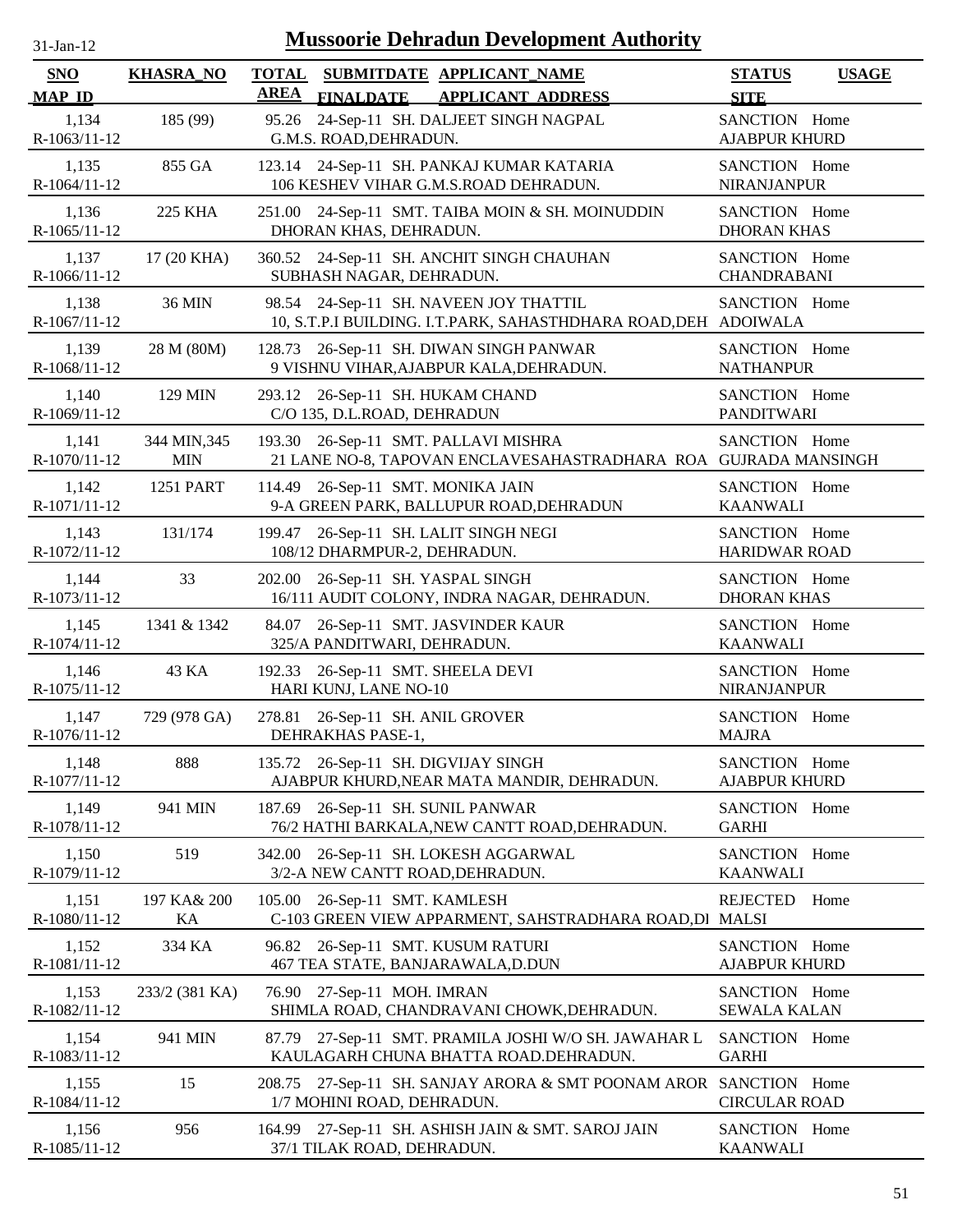| $31$ -Jan-12                |                           |                             |                                                                  | <b>Mussoorie Dehradun Development Authority</b>                                                                          |                                       |                   |
|-----------------------------|---------------------------|-----------------------------|------------------------------------------------------------------|--------------------------------------------------------------------------------------------------------------------------|---------------------------------------|-------------------|
| <b>SNO</b><br><b>MAP ID</b> | <b>KHASRA_NO</b>          | <b>TOTAL</b><br><b>AREA</b> | <b>FINALDATE</b>                                                 | SUBMITDATE APPLICANT NAME<br><b>APPLICANT ADDRESS</b>                                                                    | <b>STATUS</b><br><b>SITE</b>          | <b>USAGE</b>      |
| 1,157<br>R-1086/11-12       | 721                       | 117.05                      |                                                                  | 27-Sep-11 SH. PRAVENDRA KUMAR<br>VILL & P.O- ELAM, MUJJAFARNAGAR, U.P.                                                   | SANCTION Home<br>NIRANJANPUR          |                   |
| 1,158<br>R-1087/11-12       | 40                        | 377.31                      |                                                                  | 27-Sep-11 SMT.SUBHUDHI DEVI & SH. VINOD BHAHUC SANCTION Home<br>ASHOK VIHAR, AJABPUR KALA, DEHRADUN.                     | <b>AAMWALA TARLA</b>                  |                   |
| 1,159<br>R-1088/11-12       | 382/2 (800 JA)            |                             |                                                                  | 188.67 27-Sep-11 SMT. SANGEETA PANWAR<br>VASUNDRA ENCLAVE, SHIMLA BY PASS, SEWALA KALA, D NIRANJANPUR                    | SANCTION Home                         |                   |
| 1,160<br>R-1089/11-12       |                           |                             |                                                                  | 107 (71 KHA 72 2,650.50 27-Sep-11 SMT. SHAKUNTALA DEVI EDUCATIONAL I REJECTED<br>98 AADERSH VIHAR, KARGI ROAD, DEHRADUN. | <b>BARHAMAN WALA</b>                  | School/College/In |
| 1,161<br>R-1090/11-12       | 290                       |                             | 241.54 27-Sep-11 SMT. UMA NEGI                                   | C-24/2 NEW TYPE-3 ORDINENCE FECTRI STATE, RAIPUR, DEI NATHANPUR                                                          | SANCTION Home                         |                   |
| 1,162<br>R-1091/11-12       | 524 MIN                   |                             | 124.00 27-Sep-11 SMT. SHOBHA KAILA                               | 313/1 LANE NO-14 VIJAY PARK EXT. DEHRADUN.                                                                               | SANCTION Home<br><b>DAK PATTI</b>     |                   |
| 1,163<br>R-1092/11-12       | 766, 767, 773<br>(574 KA) |                             |                                                                  | 138.94 27-Sep-11 SH. KAMAL SWAROOP SHARMA<br>14 EKTA COLONY, AJABPUR KALA, DEHRADUN.                                     | SANCTION Home<br><b>AJABPUR KALAN</b> |                   |
| 1,164<br>R-1093/11-12       | 699 KHA                   |                             | 114.84 27-Sep-11 SMT. SUSHMA RANI<br>60-C ARHAT BAZAR, DEHRADUN. |                                                                                                                          | SANCTION Home<br><b>DEHRA KHAS</b>    |                   |
| 1,165<br>R-1094/11-12       | 54/1                      |                             | 188.19 27-Sep-11 SMT. BEENA GURUNG                               | 45 K -PANDITWARI, SRHI ENCLAVE, DEHRADUN.                                                                                | SANCTION Home<br><b>PANDITWARI</b>    |                   |
| 1,166<br>R-1095/11-12       | 1345/1/2 MIN              |                             | 189.51 27-Sep-11 SMT, SUSHMA BANDU                               | 28 CHAKRATA ROAD, DOON PERAMEDICAL COLLAGE                                                                               | SANCTION Home<br><b>KAANWALI</b>      |                   |
| 1,167<br>R-1096/11-12       | 470                       |                             | 125 DHARAMPUR CHOWK DEHRADUN.                                    | 150.55 27-Sep-11 SH. RAMESH CHANDRA TIWARI                                                                               | SANCTION Home<br><b>DHARMPUR</b>      |                   |
| 1,168<br>R-1097/11-12       | 276 (497 DA)              |                             |                                                                  | 241.63 28-Sep-11 SH. NARENDRA SINGH RANA<br>TAPOVAN ENCLAVE CROSS-14, TARLA AAMWALA, DEHRAC AAMWALA TARLA                | SANCTION Home                         |                   |
| 1,169<br>R-1098/11-12       | 401 KA                    |                             | 2/1 MUSLIM COLONY DEHRADUN.                                      | 143.12 28-Sep-11 SH.SALAUDEEN S/O SH. SHABUDEEN                                                                          | SANCTION Home<br><b>BAAMANWALA</b>    |                   |
| 1,170<br>R-1099/11-12       | 699 KHA                   |                             | 113.00 28-Sep-11 SH. ASHOK GUPTA                                 | 50 MOHIT VIHAR.G.M.S ROAD, DEHRADUN.                                                                                     | SANCTION Home<br><b>DEHRA KHAS</b>    |                   |
| 1,171<br>R-1100/11-12       | 5/4                       |                             | 5/4 EAST REST CAMP, DEHRADUN.                                    | 185.00 28-Sep-11 SMT. KAMLESH KATHURIA                                                                                   | SANCTION Home<br><b>REST CAMP</b>     |                   |
| 1,172<br>R-1101/11-12       | 435 KA                    | 163.04                      | 28-Sep-11 SH. AMIT JOSHI<br>KARGI GRANT, DEHRADUN.               |                                                                                                                          | <b>RE-OPENE</b><br><b>KARGI GRANT</b> | Home              |
| 1,173<br>R-1101/11-12-RE    | 435 KA                    |                             | 163.04 24-Oct-11 SH. AMIT JOSHI<br>KARGI GRANT, DEHRADUN.        |                                                                                                                          | <b>SANCTION</b><br><b>KARGI GRANT</b> |                   |
| 1,174<br>R-1102/11-12       | <b>14 KHA</b>             | 248.60                      |                                                                  | 28-Sep-11 SH. SUNIL KUMAR & SMT POONAM<br>C-32/8, TYPE3, O.F.D. RAIPUR, DEHRADUN.                                        | SANCTION Home<br><b>MAJRI MAFI</b>    |                   |
| 1,175<br>R-1103/11-12       | 303                       |                             |                                                                  | 260.22 28-Sep-11 SH. PRATAP SINGH CHAUHAN<br>D-5/10 DEAL COLONY, RAIPUR ROAD, DEHRADUN.                                  | SANCTION Home<br><b>AAMWALA TARLA</b> |                   |
| 1,176<br>R-1104/11-12       | 873 (339)                 |                             | 85 KHURBURA MOHALLA, DEHRADUN.                                   | 172.35 28-Sep-11 SH. RAMESH NARULA & SH. SHYAM SUNDE SANCTION Home                                                       | <b>DEHRA KHAS</b>                     |                   |
| 1,177<br>R-1105/11-12       | 216 KA                    |                             | CHUKKUWALA, DEHRADUN.                                            | 285.32 28-Sep-11 SH. VINOD KUMAR, SH, VIPIN KUMAR & SH SANCTION Home                                                     | <b>ADOIWALA</b>                       |                   |
| 1,178<br>R-1106/11-12       | 1251 PART                 |                             | 114.49 28-Sep-11 SH. ANUJ KUMAR JAIN                             | 9-A GREEN PARK, BALLUPUR CHOWK, DEHRADUN.                                                                                | SANCTION Home<br><b>KAANWALI</b>      |                   |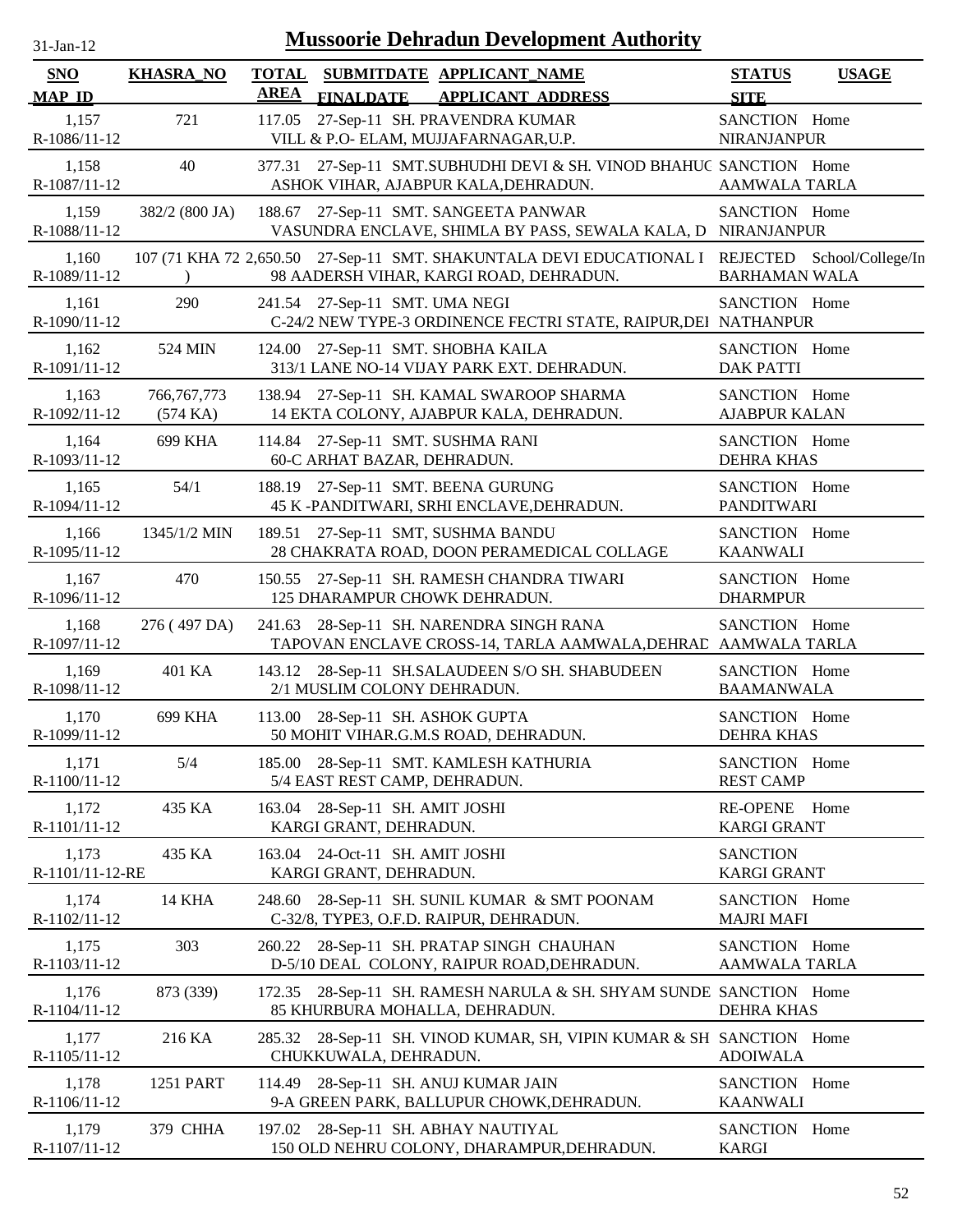| $31-Jan-12$                 |                        |                             | <b>Mussoorie Dehradun Development Authority</b>                                                        |                                          |                            |
|-----------------------------|------------------------|-----------------------------|--------------------------------------------------------------------------------------------------------|------------------------------------------|----------------------------|
| <b>SNO</b><br><b>MAP ID</b> | <b>KHASRA_NO</b>       | <b>TOTAL</b><br><b>AREA</b> | SUBMITDATE APPLICANT NAME<br><b>FINALDATE</b><br><b>APPLICANT ADDRESS</b>                              | <b>STATUS</b><br><b>SITE</b>             | <b>USAGE</b>               |
| 1,180<br>R-1108/11-12       | 64                     | 367.89                      | 28-Sep-11 SMT. JAGDISH KAUR & SMT JASBEER KAU<br>64 TYAGI ROAD, REST CAMP, DEHRADUN.                   | SANCTION Home<br><b>REST CAMP</b>        |                            |
| 1,181<br>R-1109/11-12       | 336 (366)              |                             | 1,500.00 29-Sep-11 SMT. SUMAN JOSHI<br>VILL- SAGNATI, P.O- NAGARJAN DWARAHAT                           | SANCTION Home<br><b>KOHLUPANI</b>        |                            |
| 1,182<br>R-1110/11-12       | 93                     |                             | 230.60 29-Sep-11 SMT. LAJJJAWATI SAKLANI<br>AJABPUR KHURD, DEHRADUN.                                   | SANCTION Home<br><b>AJABPUR KHURD</b>    |                            |
| 1,183<br>R-1111/11-12       | 1170                   |                             | 266.70 29-Sep-11 SH. PREM LAL<br>VILL-MUNNADEVAL, RUDRAPRAYAG, GARWAL                                  | SANCTION Home<br><b>NATHANPUR</b>        |                            |
| 1,184<br>R-1112/11-12       | $55/1/3$ (13/B)        |                             | 77.34 29-Sep-11 SMT. KAMAR JAHAN<br>112/2 MITRALOK COLONY, PHASE NO-3 DEHRADUN.                        | SANCTION Home<br><b>KAANWALI</b>         |                            |
| 1,185<br>R-1113/11-12       | 967 KHA                |                             | 76.10 29-Sep-11 SH. VAIBHAV GOYAL & SH. NITIN GOYAL<br>52 SAILOK-1, G.M.S ROAD                         | SANCTION Home<br><b>DEHRA KHAS</b>       |                            |
| 1,186<br>R-1114/11-12       | 1201 MIN               |                             | 248.14 29-Sep-11 SMT. DAMYANTI SEMWAL<br>193 DOBHALWALA, DEHRADUN.                                     | SANCTION Home<br><b>AJABPUR KHURD</b>    |                            |
| 1,187<br>R-1115/11-12       |                        |                             | 468,470,471 493 5,020.00 29-Sep-11 SMT. VANITA GANGULY, SH. ABHIJIT GANG<br>329 GARHI CANTT, DEHRADUN. | <b>JHAJRA</b>                            | Educational                |
| 1,188<br>R-1116/11-12       | 212                    |                             | 108.06 29-Sep-11 SH. RAJESH VASUDEVA<br>9/1 E.C. ROAD, DEHRADUN.                                       | SANCTION Home<br>NIRANJANPUR             |                            |
| 1,189<br>R-1117/11-12       | 104                    |                             | 98.28 29-Sep-11 KANIKA CONSTRUCTION COMPANY PVT.<br>T.H.D.C. BANJARAWALA, DEHRADUN.                    | SANCTION Home<br><b>AJABPUR KHURD</b>    |                            |
| 1,190<br>R-1118/11-12       | <b>717 PART</b>        |                             | 238.50 29-Sep-11 SH. SATYAPAL SINGH<br>SUBASH NAGAR, DEHRADUN                                          | SANCTION Home<br><b>MAJRA</b>            |                            |
| 1,191<br>R-1119/11-12       | 527 GA                 |                             | 125.90 29-Sep-11 SH. MANISH KUMAR & SH. KAPIL KUMAR<br>TRIVENI VIHAR, SEWLAKALA, DEHRADUN.             | SANCTION Home<br><b>SEWALA KALAN</b>     |                            |
| 1,192<br>R-1120/11-12       | 481                    | 265.29                      | 29-Sep-11 SMT. TEJENDRA KAUR<br>213/6 RAJPUR DHAKPATTI                                                 | SANCTION Home<br><b>DAK PATTI</b>        |                            |
| 1,193<br>R-1121/11-12       | <b>20 MIN</b>          |                             | 250.83 29-Sep-11 SH. KRISHNA KUMAR<br>254 KISAN NAGAR. KAULAGARH, DEHRADUN.                            | SANCTION Home                            | <b>CHAI BAGH KAULAGARH</b> |
| 1,194<br>R-1122/11-12       | 232                    | 747.48                      | 30-Sep-11 MAJ. JASWANT RAWAT<br>231/1 VASANT VIHAR, DEHRADUN.                                          | SANCTION Home<br><b>KAANWALI</b>         |                            |
| 1,195<br>R-1123/11-12       | 21/1                   |                             | 171.47 30-Sep-11 SH. PRAMOD BALLABH BAHUGUNA<br>21/1 SAYAD MOHALLA, DEHRADUN.                          | SANCTION Home<br>SAYYAD MOHALLA          |                            |
| 1,196<br>R-1124/11-12       | 705 MIN (834)          |                             | 119.00 30-Sep-11 SMT. HARPREET KAUR<br>G.M.S. ROAD, DEHRADUN.                                          | SANCTION Home<br><b>DEHRA KHAS</b>       |                            |
| 1,197<br>R-1125/11-12       | 705 MIN (834)          |                             | 115.24 30-Sep-11 SMT. ASHMIT KAUR<br>G.M.S. ROAD, DEHRADUN.                                            | SANCTION Home<br><b>DEHRA KHAS</b>       |                            |
| 1,198<br>R-1126/11-12 1205  | 1202,1203KHA,          | 460.47                      | 30-Sep-11 SH. GANESH BISHT, SH. MAHESH BISHT & S SANCTION Home<br>KUNJ VIHAR, AJABPUR KHURD, DEHRADUN. | <b>AJABPUR KHURD</b>                     |                            |
| 1,199<br>R-1127/11-12       | 9 GHA                  |                             | 119.65 30-Sep-11 SMT. ASHA VERMA W/O SH, S,K, VERMA<br>12 ARYA NAGAR, BLOCK-2 DEHRADUN.                | SANCTION Home<br><b>KANDOLI</b>          |                            |
| 1,200<br>R-1128/11-12       | 345 MIN (1351)<br>KHA) |                             | 186.00 30-Sep-11 SMT. DEEPANJALI RAWAT<br>8 FA QUR.NO-10 TYPE-3                                        | SANCTION Home<br><b>AJABPUR KHURD</b>    |                            |
| 1,201<br>R-1129/11-12       | 494 MIN                |                             | 443.16 30-Sep-11 SH. INDRA GHOSE & SMT. RATNA GHOSH<br>26 RAILWAY COLONY, S.P.ROAD NEW DELHI-21        | SANCTION Home<br><b>GUJRADA MANSINGH</b> |                            |
| 1,202<br>R-1130/11-12       | 656/1                  | 144.92                      | $1-Oct-11$<br>SMT. RENU W/O SH. VIRENDRA SINGH<br>VILL- NAGAL HATNALA, KULHAN, DEHRADUN                | SANCTION Home<br><b>JAKHAN</b>           |                            |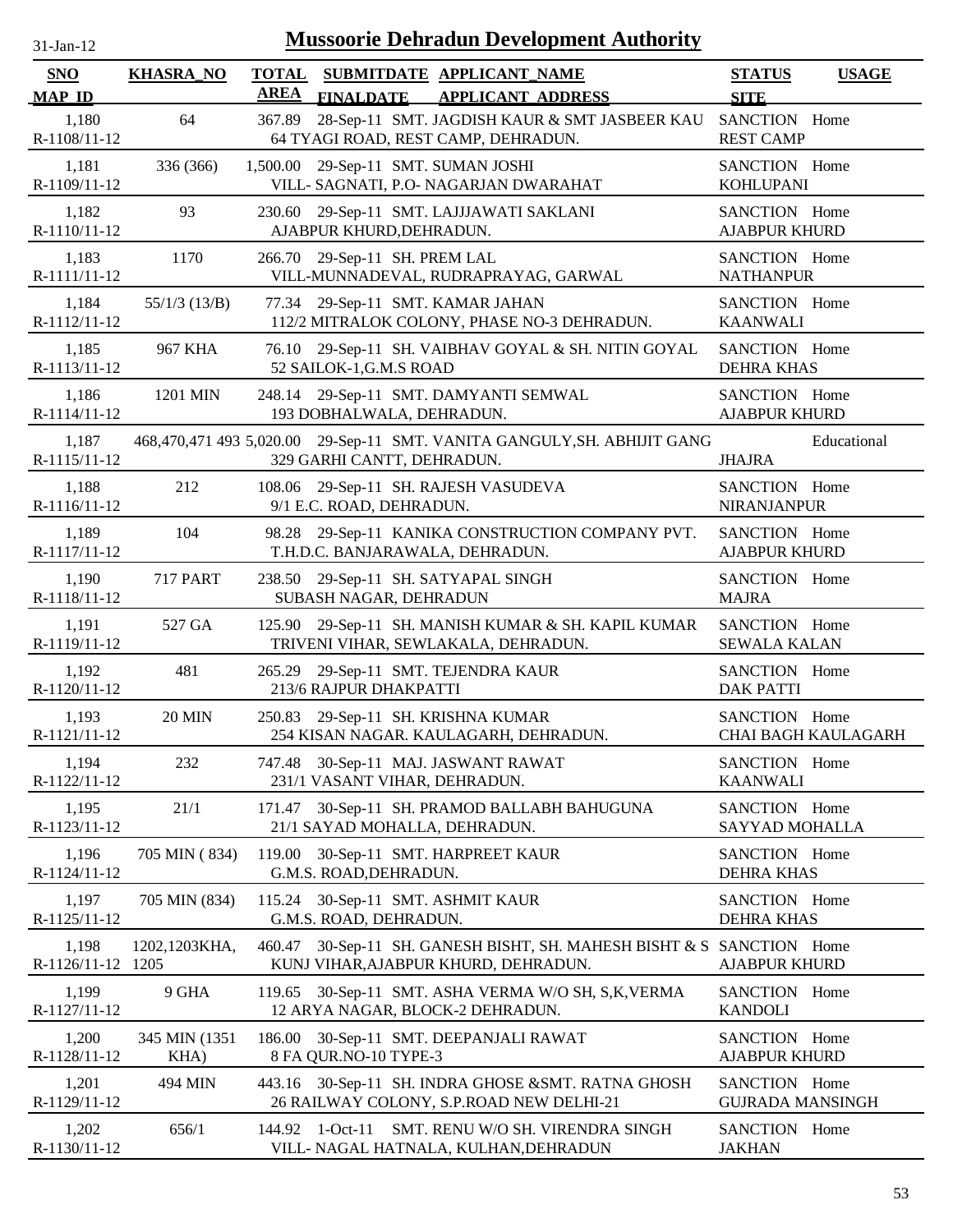| 31-Jan-12 |  |
|-----------|--|
|           |  |

| SNO                   | <b>KHASRA_NO</b>                | <b>TOTAL</b> |                                                   | SUBMITDATE APPLICANT NAME                                                                                      | <b>STATUS</b>                            | <b>USAGE</b> |
|-----------------------|---------------------------------|--------------|---------------------------------------------------|----------------------------------------------------------------------------------------------------------------|------------------------------------------|--------------|
| <b>MAP ID</b>         |                                 | <b>AREA</b>  | <b>FINALDATE</b>                                  | <b>APPLICANT ADDRESS</b>                                                                                       | <b>SITE</b>                              |              |
| 1,203<br>R-1131/11-12 |                                 |              |                                                   | 514 M & 515 M 3,128.62 1-Oct-11 GRAPHIC ERA EDUCATION SOCIETY<br>566/6 BELL ROAD, BHARUWALA GRANT, CLEMEN TOWN | SANCTION Hostel<br><b>BHARWALA GRANT</b> |              |
| 1,204<br>R-1132/11-12 | 2042 DA                         |              |                                                   | 223.04 1-Oct-11 SH. MAHAVEER LAKHERA<br>178 SAKLANI MARG, BANJARAWALA TEA STATE                                | SANCTION Home<br><b>AJABPUR KALAN</b>    |              |
| 1,205<br>R-1133/11-12 | 115M/118                        |              | 546 VIJAY PARK, DEHRADUN.                         | 246.45 1-Oct-11 SH. KAILASH CHANDRA VIG                                                                        | SANCTION Home<br><b>KAANWALI</b>         |              |
| 1,206<br>R-1134/11-12 | 46                              |              |                                                   | 188.19 1-Oct-11 SMT. UTTRA RANI<br>46 KHURBURA MOHALLA, DEHRADUN.                                              | SANCTION Home<br>KHURBURA MOHALLA        |              |
| 1,207<br>R-1135/11-12 | 331 MIN                         |              |                                                   | 168.26 3-Oct-11 MOHD. JAKIR HUSSAIN<br>VILL AMOTHA, TEHSIL- RUDRAPRAYAG.GARWAL                                 | SANCTION Home<br><b>SEWALA KALAN</b>     |              |
| 1,208<br>R-1136/11-12 | 587                             |              |                                                   | 108.74 3-Oct-11 SMT. PADMANI SHAH & SH. RAVINDER KU<br>T.H.D.C. COLONY, BANJARAWALA, D.DUN.                    | SANCTION Home<br><b>BHARUWALA GRANT</b>  |              |
| 1,209<br>R-1137/11-12 | <b>756 KHA</b>                  |              | DEVRAM PUR, SHIVRAJPUR                            | 142.57 3-Oct-11 SMT. DIGNITI MALKOTI                                                                           | SANCTION Home<br><b>NIRANJANPUR</b>      |              |
| 1,210<br>R-1138/11-12 | 53/269 (348)<br>GA), 127 (351   |              | 660.00 3-Oct-11 SH. AJAY SHAH<br>KARGI, DEHRADUN. |                                                                                                                | SANCTION Home<br><b>KARGI GRANT</b>      |              |
| 1,211<br>R-1139/11-12 | KA), 350<br>696 MIN             |              |                                                   | 267.66 3-Oct-11 SH. PRADEEP CHANDRA SHARMA<br>105 RAJENDRA NAGAR, DEHRADUN.                                    | SANCTION Home<br><b>DEHRA KHAS</b>       |              |
| 1,212<br>R-1140/11-12 | 359 (39)                        |              | 114.00 3-Oct-11<br>39 BINDAL WALA, DEHRADUN.      | SH. MUKESH & SH. NARESH                                                                                        | SANCTION Home<br><b>CHUKKHUWALA</b>      |              |
| 1,213<br>R-1141/11-12 | $78-A$                          |              |                                                   | 292.63 3-Oct-11 S. GURU CHARAN SINGH<br>78-D RACE COURSE, DEHRADUN.                                            | SANCTION Home<br><b>RACE COURSE</b>      |              |
| 1,214<br>R-1142/11-12 | 1129 & 1131                     |              | 331.18 3-Oct-11                                   | <b>SMT. KAMALJEET KAUR</b><br>GALI NO-4, H.N0-34, TURNAR ROAD, DEHRADUN                                        | SANCTION Home<br><b>KAANWALI</b>         |              |
| 1,215<br>R-1143/11-12 | 131 KA                          |              |                                                   | 169.14 3-Oct-11 SH. MANOJ KUMAR NAUDIYAL & SMT TAR SANCTION Home<br>CHIEF POST MASTER, GANERAL, D.DUN          | <b>KEDARPUR</b>                          |              |
| 1,216<br>R-1144/11-12 | 471 & 472                       |              |                                                   | 376.39 3-Oct-11 SMT. NEETU GARG & SH. KAMAL KANT GA SANCTION Home<br>3/4 ASHIRWAD ENCLAVE, BALLUPUR DEHRADUN.  | <b>KAANWALI</b>                          |              |
| 1,217<br>R-1145/11-12 | 87 OLD & 97<br><b>GYAN</b>      |              |                                                   | 183.00 4-Oct-11 SH.MAM CHAND KACKAR<br>8 PRIYA LOK COLONY PHASE-1 SEWLA KALAN MAJRA D.C SEWALA KALAN           | SANCTION Home                            |              |
| 1,218<br>R-1146/11-12 | 104                             |              | 98.28 4-Oct-11                                    | KANIKA CONSTRUCTION P.V.T. LTD.<br>C/0 DIRECTOR SH. RAM KARAN KHARB T.H.D.C. COLONY I AJABPUR KHURD            | SANCTION Home                            |              |
| 1,219<br>R-1147/11-12 | 96                              |              | 215.94 4-Oct-11<br>97 TYAGI ROAD D.DUN            | <b>SH.MANJEET SINGH</b>                                                                                        | SANCTION Home<br><b>TYAGI ROAD</b>       |              |
| 1,220<br>R-1148/11-12 | 128.129 OLD &<br>351.352 NEW    |              | 242.65 4-Oct-11                                   | SMT. KAUSHAL KUMARI URF SMT. KAUSHA SANCTION Home<br>GRAM AJABPUR KHURD SARASWATI VIHAR D.DUN                  | <b>AJABPUR KHURD</b>                     |              |
| 1,221<br>R-1149/11-12 | 493                             |              | 123.14 4-Oct-11                                   | <b>SMT. RANI NAGALIA</b><br>INDIRA GANDHI MARG MAJRA NIRANJANPUR D.DUN                                         | SANCTION Home<br><b>NIRANJANPUR</b>      |              |
| 1,222<br>R-1150/11-12 | <b>1193 GA NEW</b><br>& 611 OLD |              | 184.01 4-Oct-11                                   | SMT. PRIYAMVADA GOYAL<br>513 D- BLOCK KRISHI APARTMENTS VIKASHPURI DELHI                                       | SANCTION Home<br><b>MAJRA</b>            |              |
| 1,223<br>R-1151/11-12 | 159                             |              | 376.30 4-Oct-11                                   | <b>SH. CHANDEN SINGH</b><br>B-3 SHIV LOK COLONY RAIPUR ROAD D.DUN                                              | SANCTION Home<br><b>CHAK RAIPUR</b>      |              |
| 1,224<br>R-1152/11-12 | 1063 KA                         |              | 209.03 4-Oct-11<br>368 SUBHASH NAGAR D.DUN        | SMT. KAVITA THAPA                                                                                              | <b>REJECTED</b><br><b>MAJRA</b>          | Home         |
| 1,225<br>R-1153/11-12 | 130 OLD & 8<br>YA NEW           |              | 160.00 4-Oct-11                                   | SH. MUSTAQEEM AHMED MANSOORIE<br>SIDDARTH VIHAR STREET KANDOLI D.DUN                                           | SANCTION Home<br><b>KANDOLI</b>          |              |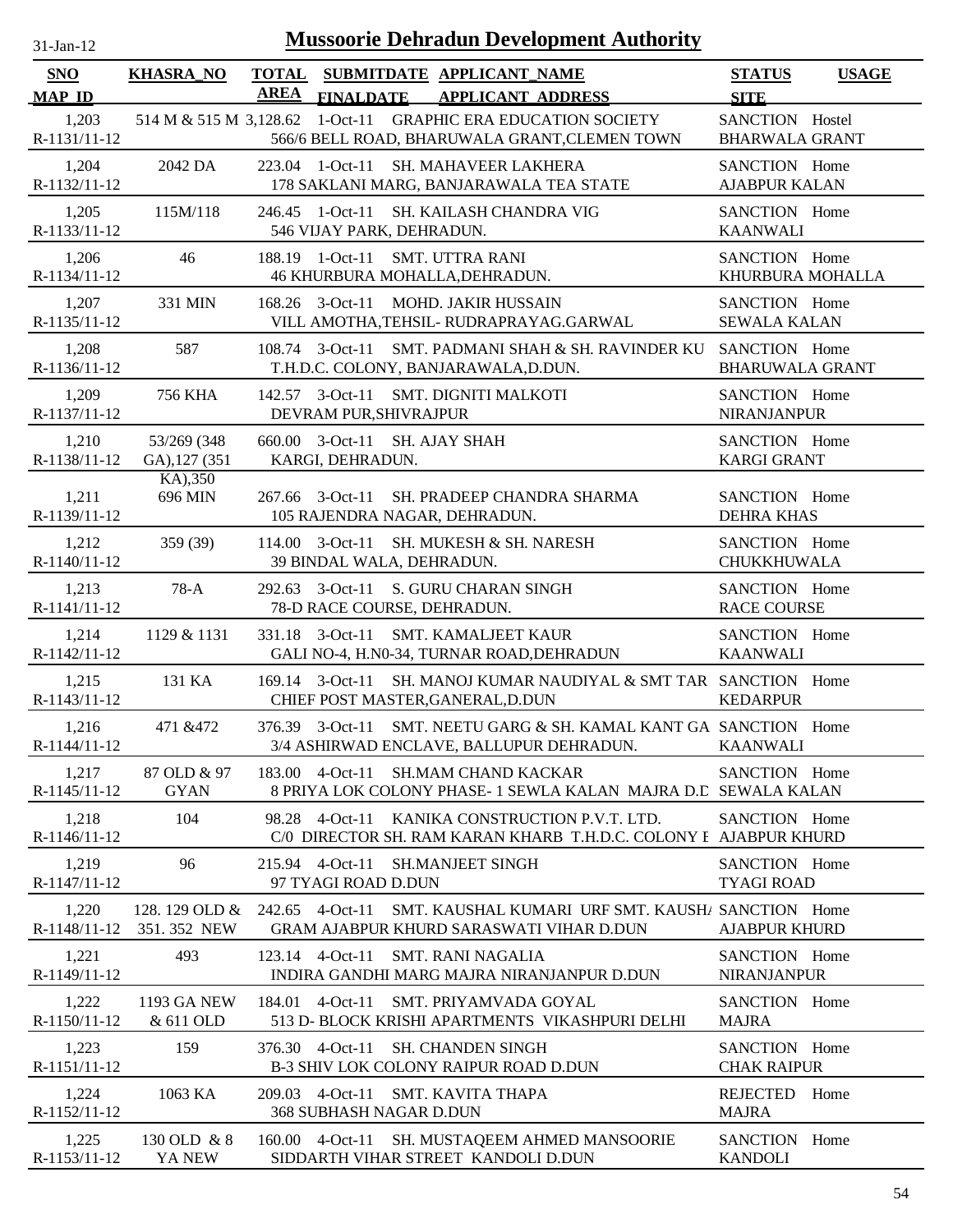| -Jan- |  |
|-------|--|
|       |  |

| <b>SNO</b><br><b>MAP ID</b> | <b>KHASRA_NO</b>           | <b>TOTAL</b><br>AREA |                                | SUBMITDATE APPLICANT NAME<br>FINALDATE APPLICANT ADDRESS                                                         | <b>STATUS</b><br><b>SITE</b>               | <b>USAGE</b> |
|-----------------------------|----------------------------|----------------------|--------------------------------|------------------------------------------------------------------------------------------------------------------|--------------------------------------------|--------------|
| 1,226<br>R-1154/11-12       | 300                        |                      |                                | 104.10 4-Oct-11 SH. RAKESH KUMAR TANEJA<br>300 KARANPUR BLOCK- IST D.DUN                                         | SANCTION Home<br><b>KARANPUR</b>           |              |
| 1,227<br>R-1155/11-12       | 361/1                      |                      |                                | 187.77 7-Oct-11 SMT. NARAYANI DEVI<br>MADHU VIHAR AJABPUR KHURD D.DUN                                            | SANCTION Home<br><b>AJABPUR KHURD</b>      |              |
| 1,228<br>R-1156/11-12       | 1101 OLD &<br>1850 GA      |                      |                                | 237.80 7-Oct-11 SH.RAJENDRA SINGH RAWAT<br>SHANTI VIHAR AJABPUR KALAN D.DUN                                      | SANCTION Home<br><b>AJABPUR KALAN</b>      |              |
| 1,229<br>R-1157/11-12       | 967                        |                      |                                | 95.10 7-Oct-11 SMT.SUSHMA GOYAL<br>52 SAI LOK -1 G.M.S. ROAD D.DUN                                               | SANCTION Home<br><b>DEHRA KHAS</b>         |              |
| 1,230<br>R-1158/11-12       | 1342                       |                      |                                | 182.00 7-Oct-11 SH.RAJENDRA SINGH TOMAR & SH. RAVINE SANCTION Home<br>96 MOHIT VIHAR MAJRA G.M.S. ROAD D.DUN     | <b>KAANWALI</b>                            |              |
| 1,231<br>R-1159/11-12       | 615                        |                      | <b>SUBHASH NAGAR D.DUN</b>     | 200.00 7-Oct-11 SMT. NIDHI GARG                                                                                  | SANCTION Home<br><b>BHARUWALA GRANT</b>    |              |
| 1,232<br>R-1160/11-12       | <b>967 KHA</b>             |                      |                                | 76.10 7-Oct-11 SH. VAIBHAV GOYAL & SH. NITIN GOYAL<br>52 SAI LOK -1 G.M.S. ROAD D.DUN                            | SANCTION Home<br><b>DEHRA KHAS</b>         |              |
| 1,233<br>R-1161/11-12       | 10 OLD & 31<br><b>NEW</b>  |                      | 63/3 SEWLA KHURD WEST D.DUN    | 250.83 7-Oct-11 SH.KISHAN CHAND                                                                                  | SANCTION Home<br><b>SEWALA KHURD</b>       |              |
| 1,234<br>$R-1162/11-12$     | 145/614 & 69<br><b>NEW</b> |                      | 49/1 RACE COURSE D.DUN         | 130.11 7-Oct-11 SH. SATNAM SINGH                                                                                 | SANCTION Home<br><b>AJABPUR KHURD</b>      |              |
| 1,235<br>R-1163/11-12 NEW   | 145/614 & 69               |                      | 130.11 7-Oct-11 SH. AJIT SINGH | 9- ADRASH VIHAR BALLUPUR D.DUN                                                                                   | SANCTION Home<br><b>AJABPUR KHURD</b>      |              |
| 1,236<br>R-1164/11-12       | 64/1 & 77 GHA              |                      |                                | 188.58 10-Oct-11 SH. SAHIL NARULA<br>EKTA VIHAR SAHASTRA DHARA ROAD D.DUN                                        | SANCTION Home<br><b>AAMWALA TARLA</b>      |              |
| 1,237<br>$R-1165/11-12$     | 797 L                      |                      |                                | 118.95 10-Oct-11 SMT. PREM LATA<br>81 NIRANJANPUR OPP. SABJI MANDI D.DUN                                         | SANCTION Home<br><b>NIRANJANPUR</b>        |              |
| 1,238<br>$R-1166/11-12$     | 999 KHA                    |                      |                                | 207.34 10-Oct-11 SMT. CHARU BISHT<br>A-9 STREET- N0-6 SHASTRI NAGAR HARIDWAR ROAD D.DU AJABPUR KALAN             | SANCTION Home                              |              |
| 1,239<br>R-1167/11-12       | 341/3                      |                      |                                | 200.00 10-Oct-11 SH. RAMESH SINGH RAWAT<br>37/A CROSS N0-3 TAPOWAN ENCLAVE P.0- NALA PANI D.DU AAMWALA TARLA     | SANCTION Home                              |              |
| 1,240<br>R-1168/11-12       | 1208                       |                      |                                | 313.07 10-Oct-11 SMT. KIRTI AGARWAL & SMT.BHAWNA AG SANCTION Home<br>AGGARWAL FURNITURE SAHARANPUR ROAD D.DUN    | <b>KAANWALI</b>                            |              |
| 1,241<br>R-1169/11-12       | 704                        |                      | D-88 NEHRU COLONY D.DUN        | 188.12 10-Oct-11 DR.SANTOSH KUMAR KARNATAK                                                                       | SANCTION Home<br><b>AJABPUR KALAN</b>      |              |
| 1,242<br>R-1170/11-12       | 1248                       | 196.60               | 1/3 DARSHANI GATE D.DUN        | 10-Oct-11 SMT. BABLI DEVI                                                                                        | SANCTION Home<br><b>MAJRA</b>              |              |
| 1,243<br>R-1171/11-12       | 509/1                      |                      |                                | 206.24 12-Oct-11 SH. CHATURI SINGH<br>137 SRI DEV SUMAN NAGAR, BALLUPUR ROAD,                                    | SANCTION Home<br><b>MAJRA</b>              |              |
| 1,244<br>R-1172/11-12       | 2057 KA                    |                      |                                | 150.79 12-Oct-11 SH. VINOD HATWAL<br>UTTRANCHAL JAL SANSTHAN, HARIDWAR                                           | SANCTION Home<br><b>AJABPUR KALAN</b>      |              |
| 1,245<br>R-1173/11-12       | 53/46                      | 342.10               |                                | 12-Oct-11 SH. NARINDER SINGH SAWHNEY<br>119 D RACE COURSE, DEHRADUN.                                             | <b>RE-OPENE</b><br><b>GOVIND NAGAR</b>     | Home         |
| 1,246<br>R-1173/11-12-RE    | 53/46                      | 342.10               |                                | 18-Jan-12 SH. NARINDER SINGH SAWHNEY<br>119 D RACE COURSE, DEHRADUN.                                             | <b>PENDING</b><br><b>GOVIND NAGAR</b>      | Home         |
| 1,247<br>R-1174/11-12       | 24/2                       |                      |                                | 156.07 12-Oct-11 SMT. KUSUM LATA BAHUGUNA<br>4/129 MATA MANDIR COLONY, AJABPURKALA                               | SANCTION Home<br><b>CHAK AJABPUR KHURD</b> |              |
| 1,248<br>R-1175/11-12       | 332                        |                      |                                | 222.49 12-Oct-11 SH. SANDEEP SHARMA & SH. RAMANAND S SANCTION Home<br>KALYANPUR BABU GRAM, VIKASNAGAR, DEHRADUN. | <b>AJABPUR KHURD</b>                       |              |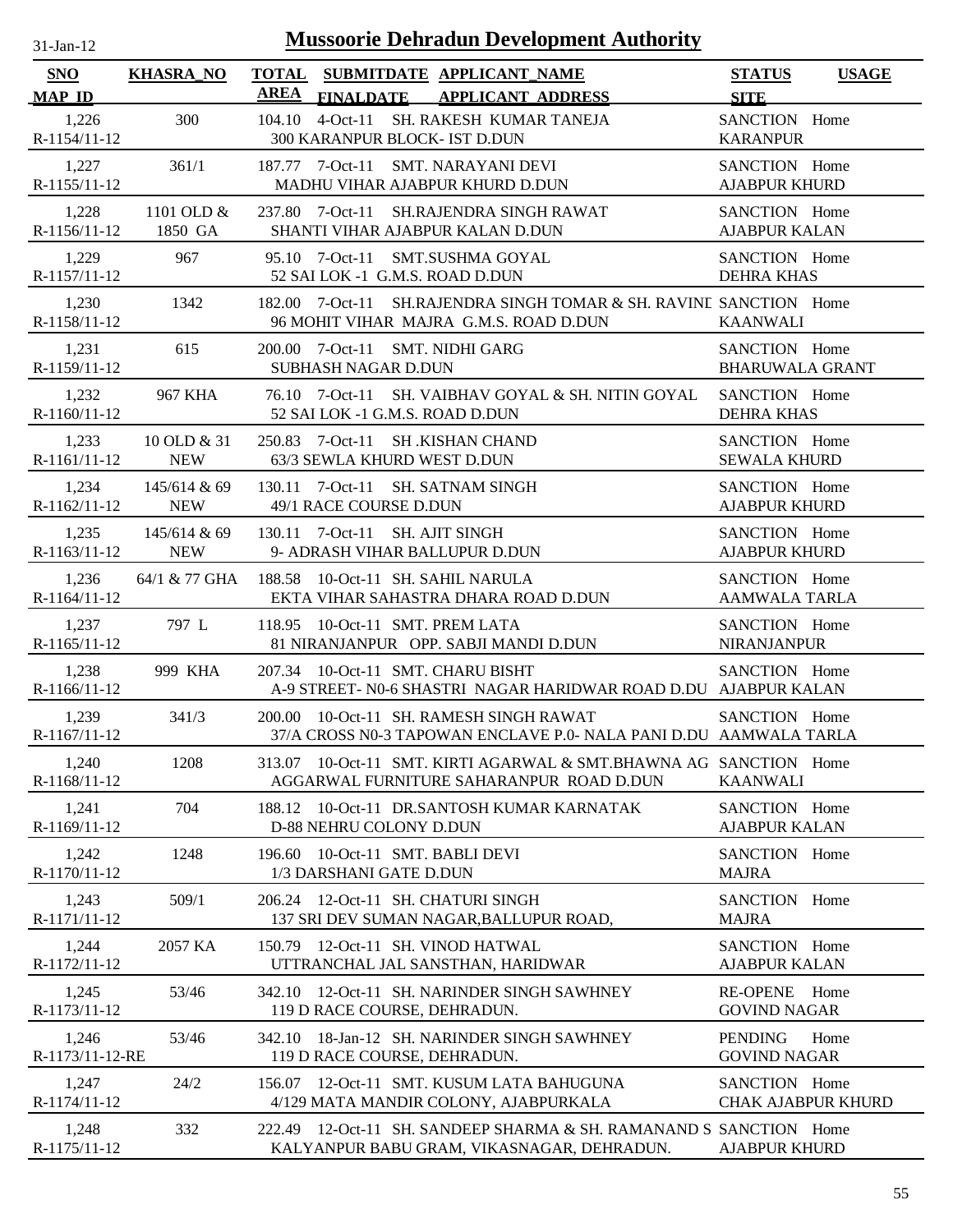| $31$ -Jan- $12$             |                               |                             | <b>Mussoorie Dehradun Development Authority</b>                                                              |                                       |                       |
|-----------------------------|-------------------------------|-----------------------------|--------------------------------------------------------------------------------------------------------------|---------------------------------------|-----------------------|
| <b>SNO</b><br><b>MAP ID</b> | <b>KHASRA_NO</b>              | <b>TOTAL</b><br><b>AREA</b> | SUBMITDATE APPLICANT NAME<br><b>FINALDATE</b><br><b>APPLICANT ADDRESS</b>                                    | <b>STATUS</b><br><b>SITE</b>          | <b>USAGE</b>          |
| 1,249<br>R-1176/11-12       | 119                           |                             | 418.18 12-Oct-11 SH. SHASHI BHUSHAN & SMT SHASHI BALA SANCTION Home<br>H-376 NEHRU COLONY, DEHRADUN.         | <b>SHAH NAGAR</b>                     |                       |
| 1,250<br>R-1177/11-12       | 105/1(2TH & 55<br>K)          |                             | 256.64 12-Oct-11 SH. DEVENDRA SINGH NEGI<br>463 SAINIK COLONY KAULAGARH, DEHRADUN                            | SANCTION Home                         | KAULAGARH MAI CHAKBH( |
| 1,251<br>R-1178/11-12       | 103 & 104                     | 230.00                      | 12-Oct-11 SH. KAMLA NAND MAITHANI<br>VILL- KAMERA, GAUCHAR, CHAMOLI GARWAL.                                  | SANCTION Home<br><b>CHIDOWALI</b>     |                       |
| 1,252<br>R-1179/11-12       | 393                           | 187.03                      | 12-Oct-11 SH. KHAJAN SINGH CHAUHAN<br>87 INDRA UDYAN PARK ROAD, VIKASNAGAR, D.DUN                            | SANCTION Home<br><b>KOHLUPANI</b>     |                       |
| 1,253<br>R-1180/11-12       | 337 OLD & 887<br><b>KANEW</b> | 220.00                      | 13-Oct-11 SH .PREM LAL<br>H.N0-21 CROSS-1 AAM WALA TARLA TAPOWAN ENCLAVE AAMWALA TARLA                       | SANCTION Home                         |                       |
| 1,254<br>R-1181/11-12       | 383                           |                             | 188.12 13-Oct-11 SH. DURGA PRASAD BADONI<br>BADRIPUR, JOGIWALA, DEHRADUN.                                    | SANCTION Home<br><b>BADRIPUR</b>      |                       |
| 1,255<br>R-1182/11-12       | 663 (1367)                    |                             | 124.39 13-Oct-11 SH. MOHAN LAL MATA<br>66/2 SHIV COLONY, PATEL NAGAR,                                        | SANCTION Home<br><b>DEHRA KHAS</b>    |                       |
| 1,256<br>R-1183/11-12       | <b>752 MIN</b>                |                             | 128.26 13-Oct-11 SMT. NIRMAL KANTA<br>NEAR PANCHAYAT BHAWAN, BADRIPUR,                                       | SANCTION Home<br><b>KAANWALI</b>      |                       |
| 1,257<br>R-1184/11-12       | 23/25                         |                             | 4,546.53 13-Oct-11 FRANCISCAN SISTERS (PREM DHAM)<br>23/25 NEHRU ROAD, DEHRADUN.                             | NEHRU ROAD.                           | Trust                 |
| 1,258<br>R-1185/11-12       | 277 KHA                       |                             | 190.29 13-Oct-11 COL. JANGBIR SINGH<br>VILL- SONDHOWALI, DHORANKHAS, DEHRADUN                                | SANCTION Home<br><b>DHORAN KHAS</b>   |                       |
| 1,259<br>R-1186/11-12       | 146 KHA                       |                             | 214.68 13-Oct-11 SH. VIJAY KUMAR<br>88 CANAL STREET, KAULAGARH, DEHRADUN                                     | SANCTION Home<br><b>KAULAGARH</b>     |                       |
| 1,260<br>R-1187/11-12       | 193/1 MIN                     |                             | 180.00 13-Oct-11 SMT. REENU MADHUKAR<br>477-A VIJAY PARK EXT. GALI NO-12, DEHRADUN.                          | SANCTION Home<br><b>NIRANJANPUR</b>   |                       |
| 1,261<br>R-1188/11-12       |                               |                             | 339 CHA MIN 1,506.44 14-Oct-11 C.R.S. BUILDERS & PROMOTERS PVT.LTD<br>12/40 JAKHAN, KISHANPUR                | REJECTED Home<br><b>JAKHAN</b>        |                       |
| 1,262<br>R-1189/11-12       | 28-A (213/157)                |                             | 148.45 14-Oct-11 SH. KAMAL NAIN NAUTIYAL<br>213/157, DOBALWALA, KALIDAS ROAD, DEHRADUN.                      | SANCTION Home<br><b>DOBHALWALA</b>    |                       |
| 1,263<br>R-1190/11-12       | <b>B-227 SEC-4</b>            |                             | 426.57 14-Oct-11 LT.COL.ASHOKA GAUTAM<br>B-187 SEC-4 DEFENCE COLONY, DEHRADUN.                               | SANCTION Home<br><b>SHAH NAGAR</b>    |                       |
| 1,264<br>R-1191/11-12       | 68 KA                         | 133.83                      | 14-Oct-11 SH. DEEPAK MENGWAL<br>150 DHARAMPUR, DEHRADUN.                                                     | SANCTION Home<br>LADPUR (PART)        |                       |
| 1,265<br>R-1192/11-12       | 990 LA                        | 104.00                      | 14-Oct-11 SMT. POOJA SHARMA & SMT MONICA KAD SANCTION Home<br>DEVLOK TADERS, SHIMLA BYE PASS ROAD, DEHRADUN. | <b>MAJRA</b>                          |                       |
| 1,266<br>R-1193/11-12       | 603                           |                             | 248.97 14-Oct-11 SH. ANUP KUMAR THAPLIYAL<br>22 CIRCULAR ROAD, DEHRADUN.                                     | SANCTION Home<br><b>DHARMPUR</b>      |                       |
| 1,267<br>R-1194/11-12       | 386                           |                             | 148.00 14-Oct-11 SMT. KIRAN RAWAT<br>ARCADIA GRANT DEHRADUN.                                                 | SANCTION Home<br><b>ARCADIA GRANT</b> |                       |
| 1,268<br>R-1195/11-12       | 996                           |                             | 177.82 14-Oct-11 SMT. DROPADI DEVI<br><b>BALLUPUR CHOWK, DEHRADUN</b>                                        | REJECTED Home<br><b>GADHI</b> (PART)  |                       |
| 1,269<br>R-1196/11-12       | 273 (PTOT<br>NO-37            |                             | 214.50 14-Oct-11 SH. PRATAP SINGH KHARAI<br>TYPE-3/3, DEFENCE AUDIT COLONY, INDRANAGAR,                      | SANCTION Home<br><b>SEWALA KALAN</b>  |                       |
| 1,270<br>R-1197/11-12       | 101/58 & 65/2                 | 223.00                      | 14-Oct-11 SH. HARSH KUMAR SHARMA<br>65/5 MOHINI ROAD, DEHRADUN.                                              | SANCTION Home<br><b>MOHINI ROAD</b>   |                       |
| 1,271<br>R-1198/11-12       | 523                           |                             | 222.96 14-Oct-11 SH. RAMA NAND DHYANI<br>114 NEEL KHAND VIHAR, DEHRADUN.                                     | SANCTION Home<br>HATHIBARKALA         |                       |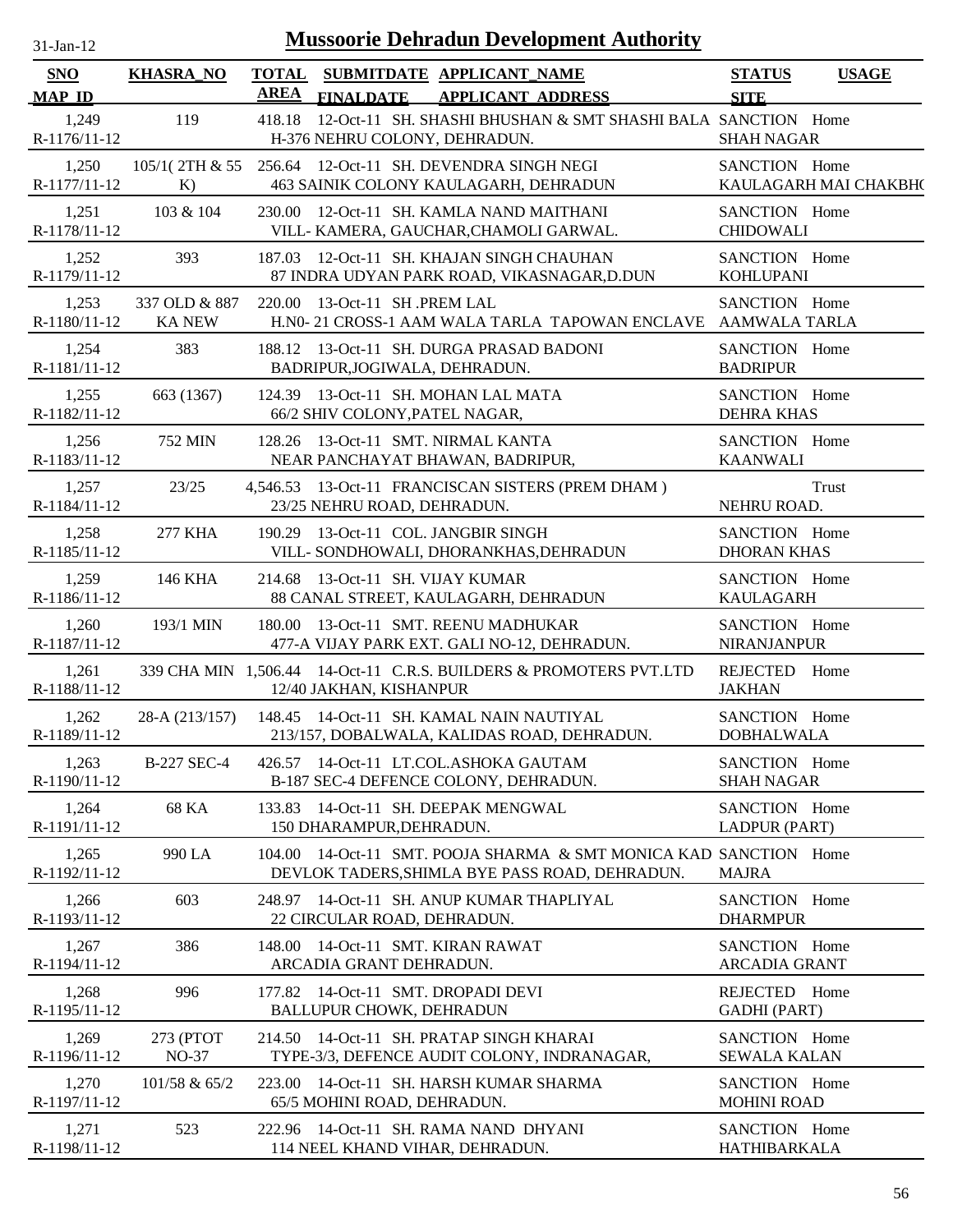| $31$ -Jan-12 |  |
|--------------|--|
|              |  |

| <b>SNO</b><br><b>MAP ID</b> | <b>KHASRA_NO</b> | SUBMITDATE APPLICANT_NAME<br><b>TOTAL</b><br><b>AREA</b><br><b>FINALDATE</b><br><b>APPLICANT ADDRESS</b> | <b>STATUS</b><br><b>USAGE</b><br><b>SITE</b> |
|-----------------------------|------------------|----------------------------------------------------------------------------------------------------------|----------------------------------------------|
| 1,272                       | 138 & 139        | 200.00 14-Oct-11 SH. ANAND KUKRETI                                                                       | SANCTION Home                                |
| R-1199/11-12                |                  | 28-A DOBHALWALA, DEHRADUN.                                                                               | <b>DOBHALWALA</b>                            |
| 1,273                       | 710 & 711        | 199.72 14-Oct-11 SH. BHAGWAN DEEN GUPTA                                                                  | SANCTION Home                                |
| R-1200/11-12                |                  | 337 EAST PATEL NAGAR, DEHRADUN.                                                                          | <b>DEHRA KHAS</b>                            |
| 1,274                       | 406/20           | 376.25 14-Oct-11 SH. TILAK RAJ                                                                           | SANCTION Home                                |
| R-1201/11-12                | $(PLOT-20)$      | 24 SARSWATI VIHAR, DEHRADUN.                                                                             | <b>ADOIWALA</b>                              |
| 1,275                       | 67 KA            | 334.57 14-Oct-11 SMT. KANTA BHATT                                                                        | SANCTION Home                                |
| R-1202/11-12                |                  | AAMWALA TARLA, DEHRADUN.                                                                                 | AAMWALA TARLA                                |
| 1,276                       | 1554 MIN         | 97.00 14-Oct-11 SMT.MADHU ANAND                                                                          | SANCTION Home                                |
| R-1203/11-12                |                  | 209 ENGINEER ENCLAVE PHASE 1, GMS ROAD,                                                                  | <b>KAANWALI</b>                              |
| 1,277                       | 68 KA            | 50.00 15-Oct-11 SH. SURENDRA SINGH RAWAT                                                                 | SANCTION Home                                |
| R-1204/11-12                |                  | 198/1 MODAL COLONY, AARAGHAR, DEHRADUN.                                                                  | LADPUR (PART)                                |
| 1,278                       | 16               | 82.77 15-Oct-11 SH. RAJAN MARWAH                                                                         | SANCTION Home                                |
| R-1205/11-12                |                  | 16 MANNU GANJ, HAKIKAT RAI NAGAR, DEHRADUN.                                                              | <b>MANNU GANJ</b>                            |
| 1,279                       | 9/2/6/6          | 349.64 15-Oct-11 SH. RAKESH KUMAR AGARWAL                                                                | SANCTION Home                                |
| R-1206/11-12                |                  | 192 LAKHIBAG, DEHRADUN.                                                                                  | KHURBURA MOHALLA                             |
| 1,280                       | 1249 MIN         | 147.00 15-Oct-11 SH. HARSH JAIN                                                                          | SANCTION Home                                |
| R-1207/11-12                |                  | A-7 GREEN PARK, BALLUPUR ROAD, DEHRADUN.                                                                 | <b>KAANWALI</b>                              |
| 1,281                       | 1206 KHA (161    | 105.87 15-Oct-11 SMT. VEENA BISHT                                                                        | SANCTION Home                                |
| R-1208/11-12                | M                | 44 NATHUWAWALA, DEHRADUN.                                                                                | <b>AJABPUR KALAN</b>                         |
| 1,282                       | 313 (214 MIN)    | 115.92 19-Oct-11 SMT. MILAN JAIN                                                                         | SANCTION Home                                |
| R-1209/11-12                |                  | 4 A-RACE COURSE, DEHRADUN.                                                                               | <b>ADOIWALA</b>                              |
| 1,283                       | 1562/1, 1553/2   | 297.78 19-Oct-11 SH. ANUJ KUMAR PANDEY                                                                   | SANCTION Home                                |
| R-1210/11-12                |                  | H.N.-10 LANE NO-7, KESHAV VIHAR, GMSROAD,                                                                | <b>KAANWALI</b>                              |
| 1,284                       | 425/517/2        | 98.70 21-Oct-11 SH. SAURABH CHADDHA                                                                      | SANCTION Home                                |
| R-1211/11-12                |                  | 21/65 E.C.ROAD, DEHRADUN.                                                                                | <b>NATHANPUR</b>                             |
| 1,285                       | 125/144          | 189.52 21-Oct-11 SH. P.C.NAUTIYAL                                                                        | SANCTION Home                                |
| R-1212/11-12                |                  | 125/144 IDGAH BOLCK-3, DEHRADUN.                                                                         | <b>IDGAH</b>                                 |
| 1,286                       | 286              | 219.28 21-Oct-11 SH. RAJESH PRASAD BHATT                                                                 | SANCTION Home                                |
| R-1213/11-12                |                  | 467 TEA STATE, BANJARAWALA, D.DUN.                                                                       | <b>BANJARAWALA</b>                           |
| 1,287                       | 456              | 83.64 21-Oct-11 SMT. MAMTA                                                                               | SANCTION Home                                |
| R-1214/11-12                |                  | 87/1 RITHA MANDI, DEHRADUN.                                                                              | <b>DEHRA KHAS</b>                            |
| 1,288                       | 106(260/260)     | 150.55 21-Oct-11 SMT. TANVI KUKRETI                                                                      | SANCTION Home                                |
| R-1215/11-12                |                  | 106 NESHVILLA ROAD, DEHRADUN.                                                                            | CHOUDHARY BIHARI LAL M                       |
| 1,289                       | <b>200 CHA</b>   | 130.00 21-Oct-11 SH. SATISH RAWAT                                                                        | SANCTION Home                                |
| R-1216/11-12                |                  | VILL- PREMPUR MAFI, KAULAGARH, DEHRADUN.                                                                 | <b>KAULAGARH</b>                             |
| 1,290<br>R-1217/11-12       | 21               | 278.70 21-Oct-11 SH. BHARAT BHUSHAN ARORA<br>11 E.C.ROAD, DEHRADUN.                                      | <b>RE-OPENE</b><br>Home<br>E.C.ROAD          |
| 1,291<br>R-1217/11-12-RE    | 21               | 278.70 24-Dec-11 SH. BHARAT BHUSHAN ARORA<br>11 E.C.ROAD, DEHRADUN.                                      | Home<br>SANCTION<br>E.C.ROAD                 |
| 1,292                       | 739              | 206.16 21-Oct-11 SMT. RAM KAUR                                                                           | SANCTION Home                                |
| R-1218/11-12                |                  | KASMIRI COLONY, DEHRADUN.                                                                                | <b>BHARWALA GRANT</b>                        |
| 1,293                       | 1119             | 188.19 21-Oct-11 SMT. CHANDRAMUKHI                                                                       | SANCTION Home                                |
| R-1219/11-12                |                  | NATHANPUR, DEHRADUN.                                                                                     | <b>NATHANPUR</b>                             |
| 1,294                       | 148              | 240.00 21-Oct-11 SH. SHYAM LAL                                                                           | SANCTION Home                                |
| R-1220/11-12                |                  | 8 KALI MANDIR ENCLAVE,                                                                                   | <b>PANDITWARI</b>                            |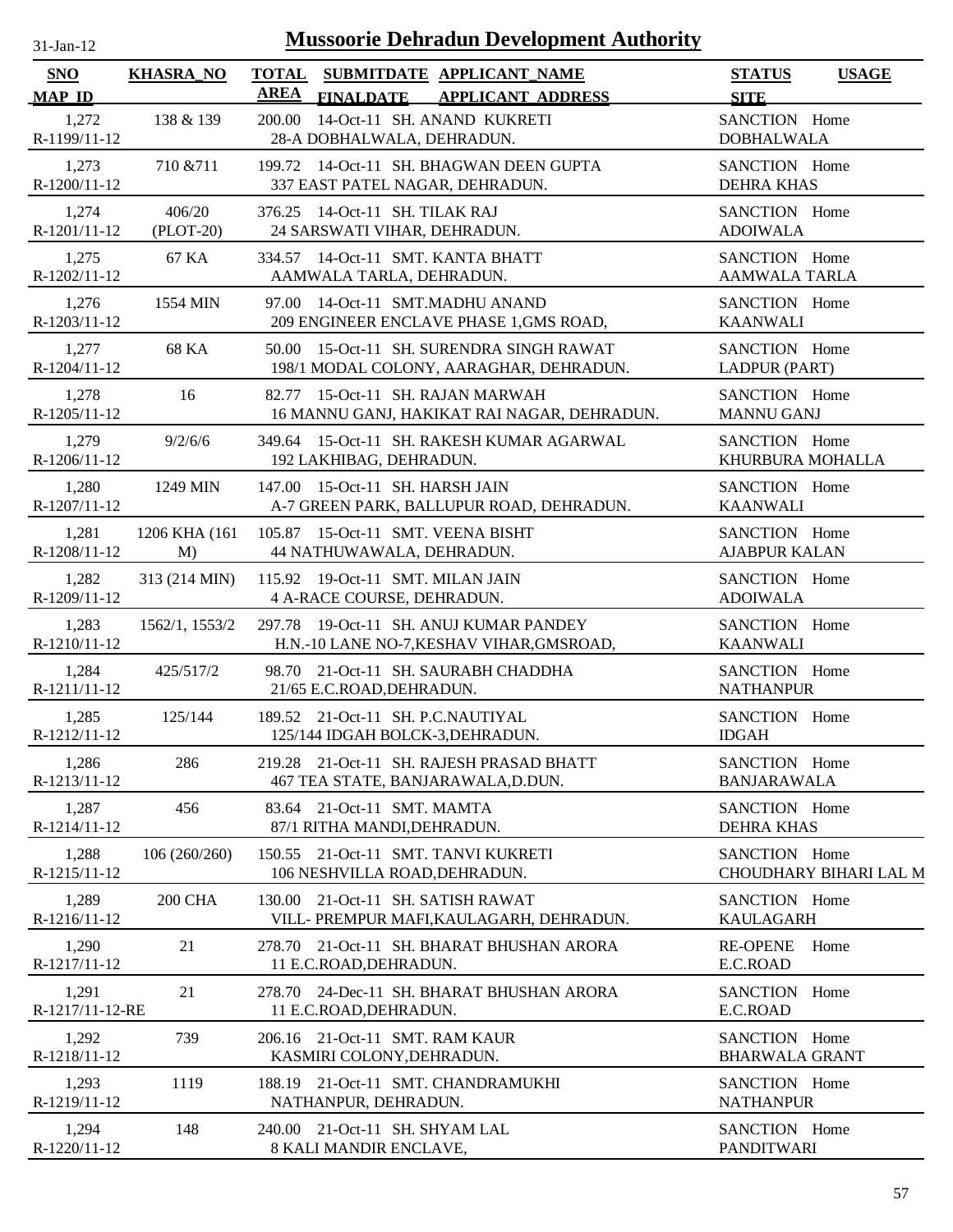| $31$ -Jan-12 |  |
|--------------|--|
|              |  |

| SNO                   | <b>KHASRA_NO</b>        | <b>TOTAL</b> |                                                                  | SUBMITDATE APPLICANT_NAME                                                                                              | <b>STATUS</b>                         | <b>USAGE</b>               |
|-----------------------|-------------------------|--------------|------------------------------------------------------------------|------------------------------------------------------------------------------------------------------------------------|---------------------------------------|----------------------------|
| <b>MAP ID</b>         |                         | <b>AREA</b>  | <b>FINALDATE</b>                                                 | <b>APPLICANT ADDRESS</b>                                                                                               | <b>SITE</b>                           |                            |
| 1,295<br>R-1221/11-12 | 1816                    |              |                                                                  | 167.22 21-Oct-11 SH. BHASKAR SINGH RAWAT<br>EKTA ENCLAVE LANE NO-6, NEHRU GRAM, D.DUN.                                 | SANCTION Home<br><b>RAIPUR</b>        |                            |
| 1,296<br>R-1222/11-12 | 238                     |              |                                                                  | 187.14 21-Oct-11 SH. SUNIL KUMAR SINGH<br>238 VIJAYPUR, HATHIBARKALA, D.DUN.                                           | SANCTION Home                         | VIJAYPUR HATHI BADKALA     |
| 1,297<br>R-1223/11-12 | 122 KH                  |              | KISHANPUR, DEHRADUN.                                             | 223.00 21-Oct-11 SMT. PURNAWATI NAITHANI                                                                               | SANCTION Home<br><b>KISHANPUR</b>     |                            |
| 1,298<br>R-1224/11-12 | 506                     |              | VILL-BADRIPUR, DEHRADUN.                                         | 264.77 21-Oct-11 SH. BHUPENDRA SINGH NEGI                                                                              | SANCTION Home<br><b>BADRIPUR</b>      |                            |
| 1,299<br>R-1225/11-12 | 8/1(4)                  |              | VILL & P.O-MAKKAWALA, RAJPUR                                     | 239.31 21-Oct-11 SH.BIR SINGH & SMT. SHANTI DEVI                                                                       | SANCTION Home<br><b>MACCAWALA</b>     |                            |
| 1,300<br>R-1226/11-12 | 175 KA<br>$(S-4-D-75)$  |              | DEFENCE COLONY, DEHRADUN.                                        | 993.68 21-Oct-11 CAPT. JATIENDER SINGH GILL                                                                            | SANCTION Home<br>DEFENCE COLONY       |                            |
| 1,301<br>R-1227/11-12 | 448                     |              | AJABPUR KHURD, DEHRADUN.                                         | 188.00 21-Oct-11 SMT. SUNITA BADOLA                                                                                    | SANCTION Home<br><b>AJABPUR KHURD</b> |                            |
| 1,302<br>R-1228/11-12 | 611 (1193 GA)           |              | 131.45 21-Oct-11 SMT. AMITA JUNEJA<br>V-8 TURNER ROAD, DEHRADUN. |                                                                                                                        | SANCTION Home<br><b>MAJRA</b>         |                            |
| 1,303<br>R-1229/11-12 | 11                      |              | CHAI BAGH KAULAGARH,                                             | 104.50 21-Oct-11 SMT. RAJRANI BHATIA                                                                                   | SANCTION Home                         | <b>CHAI BAGH KAULAGARH</b> |
| 1,304<br>R-1230/11-12 | 1345                    |              | 130.11 22-Oct-11 SH. NAVPREET SINGH                              | 86 GURU ROAD, PATELNAGAR, DEHRADUN.                                                                                    | SANCTION Home<br><b>KAANWALI</b>      |                            |
| 1,305<br>R-1231/11-12 | 80                      |              | 157 KANWALI, DEHRADUN.                                           | 367.18 22-Oct-11 SMT. SITA DEVI & SANGEETA GOYAL                                                                       | SANCTION Home<br><b>KESHAV ROAD</b>   |                            |
| 1,306<br>R-1232/11-12 | 705 (834)               |              | 92.93 22-Oct-11 SH. MANPREET KAUR<br>G.M.S. ROAD, DEHRADUN.      |                                                                                                                        | SANCTION Home<br><b>DEHRA KHAS</b>    |                            |
| 1,307<br>R-1233/11-12 | 26/5                    |              | 172.37 22-Oct-11 SH. PREMJEET LAL                                | 10 ARYA NAGAR, BLOCK-1 DEHRADUN.                                                                                       | SANCTION Home<br><b>AAMWALA TARLA</b> |                            |
| 1,308<br>R-1234/11-12 | 705 (834)               |              | 92.93 22-Oct-11 SMT. TEJ KAUR<br>G.M.S.ROAD, DEHRADUN.           |                                                                                                                        | SANCTION Home<br><b>DEHRA KHAS</b>    |                            |
| 1,309<br>R-1235/11-12 | 1175 ((1932)<br>KA,1932 |              | CHAYANKAPURI, LANE NO-2,                                         | 375.18 22-Oct-11 SH. KAILASH CHANDRA PAINULY                                                                           | SANCTION Home<br><b>AJABPUR KALAN</b> |                            |
|                       | KHA, 1933KA, 1          |              |                                                                  |                                                                                                                        |                                       |                            |
| 1,310<br>R-1236/11-12 | 933KHA<br>1247 KA       |              | 83.64 22-Oct-11 SMT.VIMLA DEVI                                   | M.E.S. QUATERS, CAMEL HOUSEDOKOTA, BHARUWALA, DE                                                                       | SANCTION Home<br><b>MAJRA</b>         |                            |
| 1,311<br>R-1237/11-12 | 5 JA                    |              | 81-D RACE COURSE, DEHRADUN.                                      | 185.80 22-Oct-11 SMT. ARMINDER KAUR                                                                                    | SANCTION Home<br><b>PITHUWALA</b>     |                            |
| 1,312<br>R-1238/11-12 | 213,214,&215            | 385.00       | 22-Oct-11 MAJ. P.S. BHANDARI                                     | VILL- DHARAWAL, P.O- MOHBBEWALA, DEHRADUN.                                                                             | SANCTION Home<br><b>PANDITWARI</b>    |                            |
| 1,313<br>R-1239/11-12 | 176                     | 155.31       | 281 KARANPUR, DEHRADUN.                                          | 22-Oct-11 SH. SANJAY RATHORE                                                                                           | SANCTION Home<br><b>RAIPUR</b>        |                            |
| 1,314<br>R-1240/11-12 | 214 (313)               | 141.37       | 24-Oct-11 SH. AVIJIT KUMAR                                       | SARAF HOUSE, BALIYO ROAD, SASARAM, BIHAR                                                                               | SANCTION Home<br><b>ADOIWALA</b>      |                            |
| 1,315<br>R-1241/11-12 | 89 (169)                |              | 98-C NALA PANI ROAD, DEHRADUN.                                   | 148.46 24-Oct-11 SH.SURENDER GUPTA & SMT.SAVIK GUPT                                                                    | SANCTION Home                         | NARI SHILP MANDIR MARG     |
| 1,316<br>R-1242/11-12 | 13                      |              |                                                                  | 166.47 24-Oct-11 SH. RAJINDER KUMAR, SH. RAJ KUMAR & S SANCTION Home<br>285/3 SRIMOR STREET, RAJENDER NAGAR, DEHRADUN. | <b>KISHANNAGAR</b>                    |                            |
|                       |                         |              |                                                                  |                                                                                                                        |                                       |                            |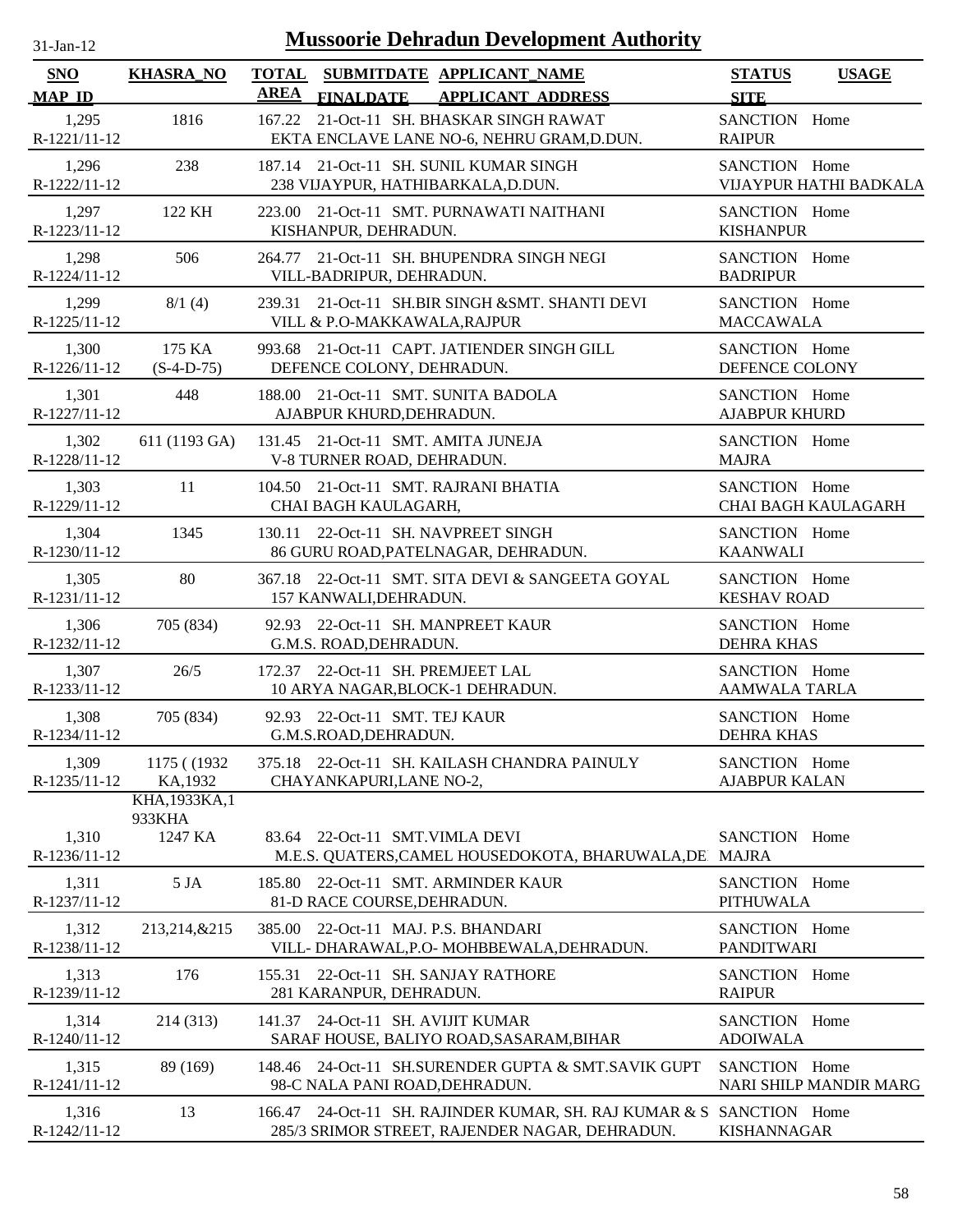| $31$ -Jan-12 |
|--------------|
|              |

| <b>SNO</b><br><b>MAP ID</b> | <b>KHASRA_NO</b>                   | <b>AREA</b>                     | <b>FINALDATE</b>             | TOTAL SUBMITDATE APPLICANT NAME<br><b>APPLICANT ADDRESS</b>                                                     | <b>STATUS</b><br><b>SITE</b>          | <b>USAGE</b> |
|-----------------------------|------------------------------------|---------------------------------|------------------------------|-----------------------------------------------------------------------------------------------------------------|---------------------------------------|--------------|
| 1,317<br>R-1243/11-12       | 154 MIN                            | 144.98                          |                              | 24-Oct-11 SMT. SANGEETA RANI<br>N.C.R. RESDENCY, C-211 G.M.S.ROAD, DEHRADUN.                                    | SANCTION Home<br><b>NIRANJANPUR</b>   |              |
| 1,318<br>R-1244/11-12       | $165 (S-4-C-189)$                  |                                 |                              | 415.00 24-Oct-11 SH. NATHI SINGH GUSAIN<br>5/2 DEFENCE COLONY, DEHRADUN.                                        | SANCTION Home<br><b>SHAH NAGAR</b>    |              |
| 1,319<br>R-1245/11-12       | 1226/1                             | 306.00                          |                              | 24-Oct-11 SH. NAVEEN KUSH & SH.PRAVEEN KUSH<br>16/10 ADARSH NAGAR, 46 CIVIL LINE RURKEE, HARIDWAR.              | SANCTION Home<br><b>KAANWALI</b>      |              |
| 1,320<br>R-1246/11-12       | 1226/1                             |                                 |                              | 308.00 24-Oct-11 SH. BRIJ KUMAR KUSH<br>16/6 ADARSH NAGAR, 46 CIVIL LINES RURKEE, HARIDWAR. KAANWALI            | SANCTION Home                         |              |
| 1,321<br>R-1247/11-12       | 132 (381)                          |                                 | RAIPUR ROAD, ADHOIWALA,      | 143.12 24-Oct-11 SMT. RAJNI CHAWLA                                                                              | SANCTION Home<br><b>GUJRARA</b>       |              |
| 1,322<br>R-1248/11-12       | 132 (381 KA)                       |                                 | RAIPUR ROAD, ADHOIWALA       | 142.80 24-Oct-11 SH. KAPIL KUMAR, SH. PAWAN KUMAR & S SANCTION Home                                             | <b>GUJRARA</b>                        |              |
| 1,323<br>R-1249/11-12       | 633 MIN                            |                                 | 30/3 GARHI CANTT, DEHRADUN.  | 167.22 24-Oct-11 SMT, SANDHYA BARTHWAL                                                                          | SANCTION Home<br><b>HATHIBARKALA</b>  |              |
| 1,324<br>R-1250/11-12       | 1881                               |                                 |                              | 441.07 24-Oct-11 SH. RAJENDRA SINGH CHAUHAN<br>LANE NO-1 CHANAKYAPURI, AJABPUR KALAN, D.DUN                     | SANCTION Home<br><b>AJABPUR KALAN</b> |              |
| 1,325<br>R-1251/11-12       | 193/1                              |                                 | SEWLA KHURD, DEHRADUN.       | 92.93 24-Oct-11 SMT. SANGEETA WALIYA                                                                            | SANCTION Home<br>NIRANJANPUR          |              |
| 1,326<br>R-1252/11-12       | 651                                |                                 |                              | 188.12 24-Oct-11 SMT. DEVKI FARSAWAN<br>26/27 ARVIND MARG, D.L.ROAD, DEHRADUN.                                  | SANCTION Home<br><b>CHAKTUNWALA</b>   |              |
| 1,327<br>R-1253/11-12       | 228 MIN (192)                      |                                 |                              | 185.80 24-Oct-11 SMT. KUSUM LATA DABRAL<br>C BLOCK SARSWATI VIHAR, AJABPUR KHURD, D.DUN.                        | SANCTION Home<br><b>AJABPUR KHURD</b> |              |
| 1,328<br>R-1254/11-12       | 500,507 (576)<br>KHA)              | 434.47 24-Oct-11 SH. ARPIT KALA |                              | A-149 NEHRU COLONY, DEHRADUN.                                                                                   | SANCTION Home<br><b>BADRIPUR</b>      |              |
| 1,329<br>R-1255/11-12       | 818 MI (656)<br><b>CHA,656 GA)</b> |                                 |                              | 338.89 24-Oct-11 SH. ANUPAM JULKA<br>A-101, SAHASTRADHARA ROAD, RAIPUR BYE PASS, DEHRADU TARLA NAGAL            | SANCTION Home                         |              |
| 1,330<br>R-1256/11-12       | 287 (148)                          |                                 |                              | 194.28 24-Oct-11 SMT. MAMTA GUPTA<br>ST. GEORGES COLLEGE, BARLOWGANG, MUSSOORIE.                                | SANCTION Home<br><b>PITTHUWALA</b>    |              |
| 1,331<br>R-1257/11-12       | 1148 CHA                           | 120.77 24-Oct-11 SH. NAZIM KHAN |                              | C-13 TURNER ROAD, CLEMENT TOWN, D.DUN.                                                                          | SANCTION Home<br><b>MAJRA</b>         |              |
| 1,332<br>R-1258/11-12       | 339 KA                             |                                 | 15/14 RAJPUR ROAD, DEHRADUN. | 193.00 24-Oct-11 SMT.GEETA AGARWAL                                                                              | SANCTION Home<br><b>MAJRA</b>         |              |
| 1,333<br>R-1259/11-12       | 38/1 (50 GA)                       | 188.30                          |                              | 24-Oct-11 SH, SHIV CHARAN SINGH NEGI<br>H-203 HATHI BARKALA, SURBEY OF INDIA ESTAT, D.DUN.                      | SANCTION Home<br><b>KANDOLI</b>       |              |
| 1,334<br>$R-1260/11-12$     | 339 KA                             |                                 | 65/14 RAJPUR ROAD, DEHRADUN. | 191.50 24-Oct-11 SH. RAJ KUMARI AGARWAL                                                                         | SANCTION Home<br><b>MAJRA</b>         |              |
| 1,335<br>$R-1261/11-12$     | 37 CHHA                            | 112.37 24-Oct-11 SMT.ANJU BATRA | VILL & P-OMAJRA, DEHRADUN.   |                                                                                                                 | SANCTION Home<br><b>MAJRA</b>         |              |
| 1,336<br>R-1262/11-12       | 1351                               |                                 | 18 ANUPAM VIHAR, DEHRADUN.   | 250.21 25-Oct-11 SH. BRIJ BALLABH RASTOGI & SMT ANU R                                                           | SANCTION Home<br><b>KAANWALI</b>      |              |
| 1,337<br>R-1263/11-12       | 117 KA                             | 243.13 25-Oct-11 SMT. ANUPAMA   | 61 OLD RAJPUR, DEHRADUN.     |                                                                                                                 | SANCTION Home<br><b>RAJPUR MAFI</b>   |              |
| 1,338<br>$R-1264/11-12$     | 429 THA & 430<br>TA                |                                 |                              | 280.00 25-Oct-11 SH DEVKI NANDAN KALRA<br>16 LOWAR ADHOIWALA, DEHRADUN.                                         | SANCTION Home<br><b>DHORAN KHAS</b>   |              |
| 1,339<br>R-1265/11-12       | 41                                 |                                 |                              | 329.94 25-Oct-11 SH. CHANDRAJ SINGH & SH. SHYORAJ SING SANCTION Home<br>HATA PUR, POST KOLHAPUR, DISTT MATHURA. | <b>SEWALA KALAN</b>                   |              |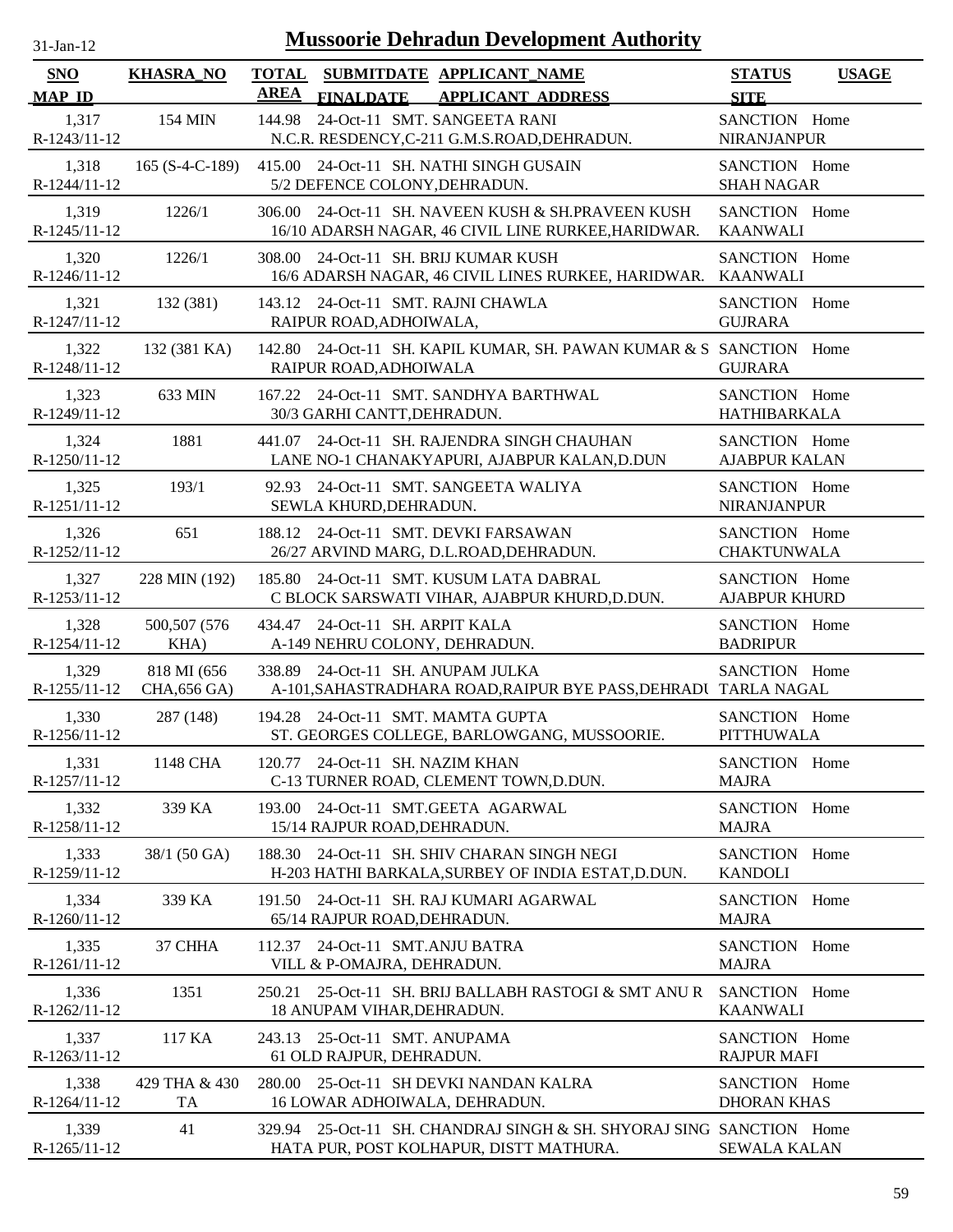| 31-Jan-12 |  |
|-----------|--|
|           |  |

| <b>SNO</b>                               | <b>KHASRA NO</b>            | <b>TOTAL</b><br>AREA |                                                                 | SUBMITDATE APPLICANT_NAME                                                                  | <b>STATUS</b>                                | <b>USAGE</b>          |
|------------------------------------------|-----------------------------|----------------------|-----------------------------------------------------------------|--------------------------------------------------------------------------------------------|----------------------------------------------|-----------------------|
| <b>MAP ID</b><br>1,340<br>$R-1266/11-12$ | 15 (344/290)                | 260.12               | <b>FINALDATE</b><br>15 KAMLA NAGAR, DEHRADUN.                   | <b>APPLICANT ADDRESS</b><br>25-Oct-11 SH. RAJENDRA KUMAR JAIN                              | <b>SITE</b><br>SANCTION Home<br><b>GARHI</b> |                       |
| 1,341<br>R-1267/11-12                    | $63-E$                      |                      |                                                                 | 406.00 25-Oct-11 SH. HARDEEP SINGH SHANI<br>3 LITAN ROAD, PARTAP BHAWAN, DEHRADUN.         | SANCTION Home<br><b>RAIPUR ROAD</b>          |                       |
| 1,342<br>R-1268/11-12                    | 52 KHA                      |                      | 26/1 NALA PANI ROAD, DEHRADUN.                                  | 144.92 25-Oct-11 SH. DHUDH NATH YADAV                                                      | SANCTION Home<br><b>AAMWALA TARLA</b>        |                       |
| 1,343<br>R-1269/11-12                    | 139 GA                      |                      | 127.97 25-Oct-11 SMT. RITU BURMAN                               | EKTA ENCLAVE, STREET NO-1, NATHANPUR, D.DUN.                                               | SANCTION Home<br><b>BADRIPUR</b>             |                       |
| 1,344<br>R-1270/11-12                    | 525                         | 130.11               | 25-Oct-11 SMT. KANTA DEVI<br>KANWALI, SHIV MANDIR, DEHRADUN.    |                                                                                            | SANCTION Home<br><b>SEWALA KALAN</b>         |                       |
| 1,345<br>R-1271/11-12                    | 701 M                       |                      |                                                                 | 240.05 25-Oct-11 SH. DHAN SINGH RAWAT<br>32 ADERSH VIHAR, KARGI ROAD, DEHRADUN.            | SANCTION Home<br><b>KARGI</b>                |                       |
| 1,346<br>R-1272/11-12                    | 1338 MIN                    |                      |                                                                 | 149.80 25-Oct-11 SH. KUNWAR SINGH TOPWAL<br>HARIPUR KANWALI, G.M.S.ROAD, DEHRADUN.         | SANCTION Home<br><b>KAANWALI</b>             |                       |
| 1,347<br>R-1273/11-12                    | 154 (PLOT<br>$NO-23$        |                      | 171.93 25-Oct-11 SMT. SANGEETA RANI                             | C-211 N.C.R. APPARTMENT, G.M.S. ROAD                                                       | SANCTION Home<br><b>NIRANJANPUR</b>          |                       |
| 1,348<br>R-1274/11-12                    | 434                         |                      |                                                                 | 368.00 29-Oct-11 SH.ANIL KUMAR JOHRI<br>1/1 URJA BHAWAN KANWALI ROAD D.DUN                 | SANCTION Home<br><b>KAANWALI</b>             |                       |
| 1,349<br>R-1275/11-12                    | 442                         |                      | 225.84 29-Oct-11 SMT. MADHU RAWAT                               | 22/7 ONGC COLONY KAULAGARH ROAD D.DUN                                                      | SANCTION Home<br><b>KARGI GRANT</b>          |                       |
| 1,350<br>R-1276/11-12                    | 1162 CHA &<br>672/1 OLD     |                      |                                                                 | 170.75 29-Oct-11 SMT. SADHNA NAITHANI<br>147 SOCIETY AREA CLEMENT TOWN D.DUN               | SANCTION Home<br><b>MAJRA</b>                |                       |
| 1,351<br>R-1277/11-12                    | 83 & 84                     |                      | 195.09 29-Oct-11 SH. MARTIN DESHRAO                             | HOME ACADEMY P.0.- BHOGPUR D.DUN                                                           | SANCTION Home<br><b>ARCADIA GRANT</b>        |                       |
| 1,352<br>R-1278/11-12                    | 59 KA & 96/1<br><b>OLD</b>  |                      |                                                                 | 272.00 29-Oct-11 SH. KULDEEP SINGH & SMT. AISHWARIAY<br>141/1 BHARUWALA CLEMENT TOWN D.DUN | SANCTION Home                                | KAULAGARH MAI CHAKBH( |
| 1,353<br>R-1279/11-12                    | 190 & 84 NEW                |                      | 340.00 29-Oct-11 SMT. KAILASHI                                  | 70/111 ASHOK VIHAR SALAWALA D.DUN                                                          | SANCTION Home<br><b>KANDOLI</b>              |                       |
| 1,354<br>R-1280/11-12                    | 765                         |                      | 156.79 31-Oct-11 SMT. BABITA PAL<br><b>74 RITHA MANDI D.DUN</b> |                                                                                            | SANCTION Home<br><b>DEHRA KHAS</b>           |                       |
| 1,355<br>R-1281/11-12                    | 126/2                       |                      | 241.63 31-Oct-11 SH. MANOJ SUNEJA                               | 487 G.H.-13 PASCHIM VIHAR NEW DELHI                                                        | SANCTION Home<br><b>KARANPUR KHAS</b>        |                       |
| 1,356<br>R-1282/11-12                    | PROP- $N0-4 &$<br>79/43 NEW |                      | 397.60 31-Oct-11 SMT. RANI KHANNA                               | H.N0-4 & 79/43 CHAKRATA ROAD D.DUN                                                         | SANCTION Home<br><b>CHAKRATA ROAD</b>        |                       |
| 1,357<br>R-1283/11-12                    | 675                         |                      | 174.25 31-Oct-11 SH. N.K. GROVER                                | 513 SOCIETY AREA CLEMENT TOWN D.DUN                                                        | SANCTION Home<br><b>BHARUWALA GRANT</b>      |                       |
| 1,358<br>R-1284/11-12                    | 1033                        |                      | 44/1 TAGORE COLONY D.DUN                                        | 148.88 31-Oct-11 SH. ANURAG PRAKASH                                                        | SANCTION Home<br><b>KAANWALI</b>             |                       |
| 1,359<br>R-1285/11-12                    | 202 KA                      |                      | 368/5 ANARWALA D.DUN CANTT.                                     | 338.73 31-Oct-11 SH. MAN SINGH RAWAT                                                       | SANCTION Home<br><b>MOTHROWALA</b>           |                       |
| 1,360<br>R-1286/11-12                    | PROP-N0-52/1<br>& 52 OLD    |                      |                                                                 | 144.96 31-Oct-11 SH. CHUNNI LAL JAISWAL<br>1 P.D. TANDON MARG LAXMAN CHOWK D.DUN           | SANCTION Home<br>P.D.TANDAN MARG             |                       |
| 1,361<br>R-1287/11-12                    | <b>756 KHA</b>              |                      | 126.62 31-Oct-11 SH.ASHOK KUMAR                                 | 161 SAHARANPUR ROAD VIJAY RATURI MARG PATEL NAGA DEHRA KHAS                                | SANCTION Home                                |                       |
| 1,362<br>R-1288/11-12                    | 606                         |                      |                                                                 | 214.78 31-Oct-11 SMT. URMILA SHARMA<br>AJABPUR KHURD, PUSHP KUNJ LAN NO 8, D.DUN           | SANCTION Home<br><b>AJABPUR KHURD</b>        |                       |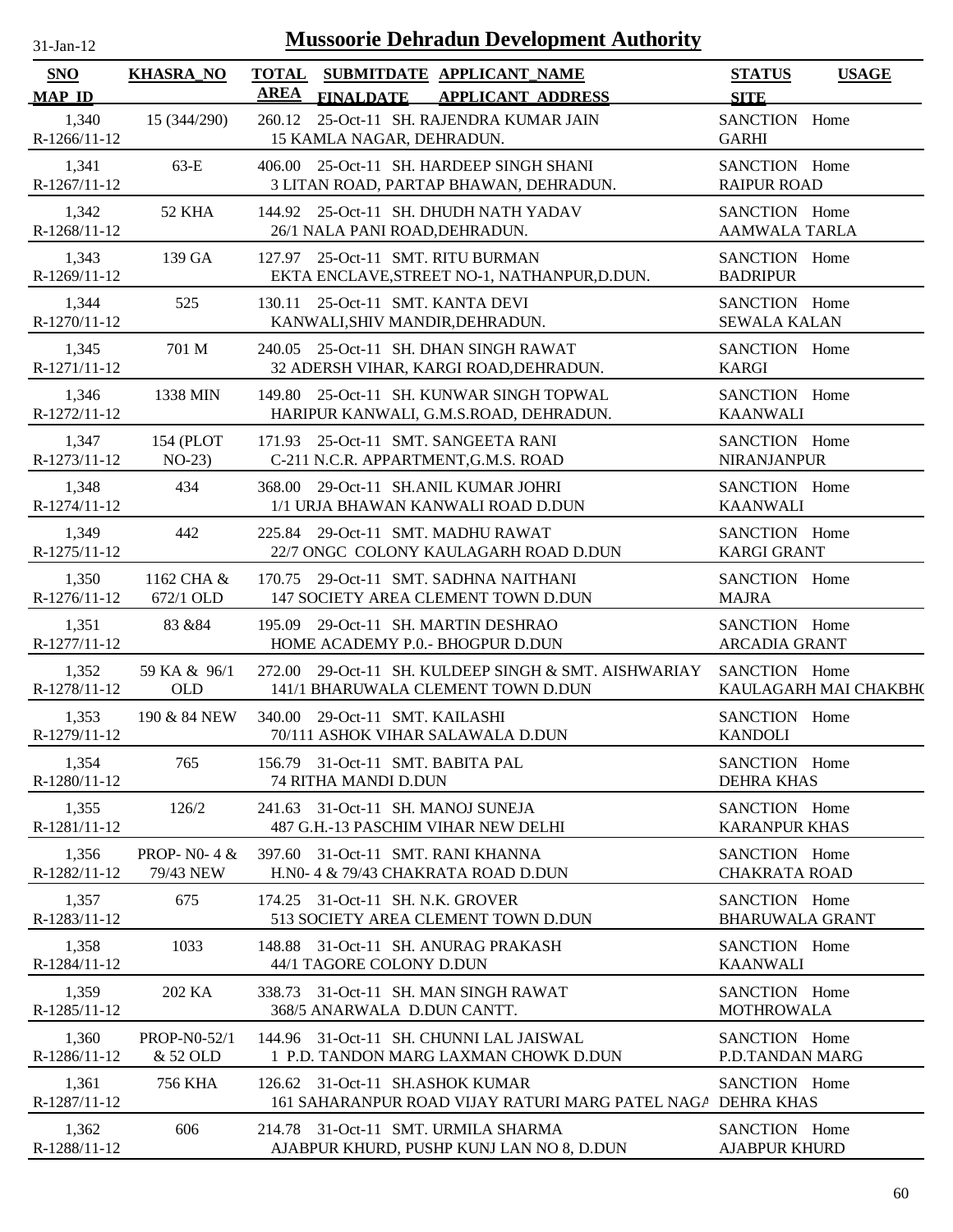| .1-Jan-1 |  |
|----------|--|
|          |  |

| <b>SNO</b>                             | <b>KHASRA_NO</b>            | AREA |                                                                  | TOTAL SUBMITDATE APPLICANT NAME                                                                       | <b>STATUS</b>                                        | <b>USAGE</b> |
|----------------------------------------|-----------------------------|------|------------------------------------------------------------------|-------------------------------------------------------------------------------------------------------|------------------------------------------------------|--------------|
| <b>MAP ID</b><br>1,363<br>R-1289/11-12 | <b>206 KHA</b>              |      | <b>FINALDATE</b><br>325/A PANDIT WARI D.DUN                      | <b>APPLICANT ADDRESS</b><br>100.68 31-Oct-11 SMT. JASVINDER KAUR                                      | <b>SITE</b><br>SANCTION Home<br><b>MEHUWALA MAFI</b> |              |
| 1,364<br>R-1290/11-12                  | 84                          |      | 192.37 31-Oct-11 DR. UMA                                         | 159 SAYYAD MOHALLA CHAK RATA ROAD D.DUN                                                               | SANCTION Home<br>PANDITWADI MAFI                     |              |
| 1,365<br>R-1291/11-12                  | 1338                        |      | 113.75 31-Oct-11 SMT. LAXMI DEVI                                 | HARIPUR KANWALI GARHWAL COLONY G.M.S. ROAD D.D                                                        | SANCTION Home<br><b>KAANWALI</b>                     |              |
| 1,366<br>R-1292/11-12                  | 385/130 & 726               |      |                                                                  | 140.20 31-Oct-11 SH.RAKESH KUMAR JAIN<br>732/726 RAJENDER NAGAR STREET N0- 4 D.DUN                    | SANCTION Home<br><b>RAJENDAR NAGAR</b>               |              |
| 1,367<br>R-1293/11-12                  | 967 KHA                     |      | 52 SAI LOK- I G.M.S. ROAD D.DUN                                  | 126.76 31-Oct-11 SMT. SUSHMA GOYAL                                                                    | SANCTION Home<br><b>DEHRA KHAS</b>                   |              |
| 1,368<br>R-1294/11-12                  | <b>85 DHA</b>               |      |                                                                  | 200.00 31-Oct-11 SH. DAMMER BAHDUR THAPA<br>PREM PUR MAFI KAULAGARH D.DUN                             | SANCTION Home<br>PREMPUR MAFI (PART)                 |              |
| 1,369<br>R-1295/11-12                  | 81/1                        |      |                                                                  | 251.66 31-Oct-11 SMT. ROSHNI CHAUHAN<br>C/0 SH. D.S. GAUSAIN POST OFFICE ROAD D.DUN                   | SANCTION Home<br>PANDITWADI MAFI                     |              |
| 1,370<br>$R-1296/11-12$                | 334 OLD & 193<br><b>NEW</b> |      |                                                                  | 210.00 31-Oct-11 MOHMMAD IRSHAD<br>35/162 LAKHI BAGH MUSLIM COLONY D.DUN                              | SANCTION Home<br><b>MAJRA</b>                        |              |
| 1,371<br>R-1297/11-12                  | 203 OLD & 151<br><b>NEW</b> |      |                                                                  | 189.59 31-Oct-11 SMT. SUSHILA BHANDARI<br>VILL- & P.0- ANJANISAIN DISTT-TEHRI GARHWAL                 | SANCTION Home<br><b>AJABPUR KHURD</b>                |              |
| 1,372<br>R-1298/11-12                  | 933 KA                      |      | 126.85 31-Oct-11 SMT. ALKA GUPTA<br>ADHUR ESTATE KULRI MUSSOORIE |                                                                                                       | SANCTION Home<br><b>JAKHAN</b>                       |              |
| 1,373<br>R-1299/11-12                  | 2106 KHA &<br>1219 OLD      |      |                                                                  | 270.53 31-Oct-11 SMT. MANORAMA RAUTELA<br>VIVEKA NAND GRAM JOGIWALA D.DUN                             | SANCTION Home<br><b>AJABPUR KALAN</b>                |              |
| 1,374<br>R-1300/11-12                  | 52                          |      | <b>GRAM KEDARPUR D.DUN</b>                                       | 260.00 31-Oct-11 SH. UMESH KUMAR TRIPATHI & SMT. MANJ SANCTION Home                                   | <b>KEDARPUR</b>                                      |              |
| 1,375<br>R-1301/11-12                  | 117                         |      |                                                                  | 113.75 31-Oct-11 SMT. BABITA BALONI<br>BADRISH COLONY DHARAM PUR DANDA D.DUN                          | SANCTION Home<br><b>AJABPUR KALAN</b>                |              |
| 1,376<br>R-1302/11-12                  | 117                         |      |                                                                  | 100.37 31-Oct-11 SMT. RAJESHWARI DEVI<br>W/0 SH. SUNDER LAL RAJEEV NAGAR MOHINI ROAD D.DU             | SANCTION Home<br><b>AJABPUR KALAN</b>                |              |
| 1,377<br>R-1303/11-12                  | 658                         |      | 38 RAMPUR MANDI ROAD D.DUN                                       | 94.05 31-Oct-11 SMT. GEETIKA GUPTA                                                                    | SANCTION Home<br><b>BHARUWALA GRANT</b>              |              |
| 1,378<br>R-1304/11-12                  | 1810                        |      |                                                                  | 158.57 31-Oct-11 SMT. LALITA JAGURI<br><b>GRAM- JOGATH MALA UTTARKASHI</b>                            | SANCTION Home<br><b>AJABPUR KALAN</b>                |              |
| 1,379<br>R-1305/11-12                  | 242 KA                      |      | <b>GRAM NIRANJAN PUR D.DUN</b>                                   | 365.72 1-Nov-11 SH.SATISH KUMAR JAIN & SMT. ASHU JAIN SANCTION Home                                   | <b>NIRANJANPUR</b>                                   |              |
| 1,380<br>R-1306/11-12                  | 914 KHA                     |      | T-9-C RAILWAY COLONY D.DUN                                       | 92.90 1-Nov-11 SH. UJJAWAL KUMAR                                                                      | SANCTION Home<br><b>NATHANPUR</b>                    |              |
| 1,381<br>R-1307/11-12                  | 500                         |      |                                                                  | 218.40 1-Nov-11 SMT, SARASWATI KAINTHOLA<br>GRAM - KUNJ VIHAR P.0- BANJARAWALA KARGI CHOWK D BADRIPUR | SANCTION Home                                        |              |
| 1,382<br>R-1308/11-12                  | 733 CHA                     |      |                                                                  | 165.58 1-Nov-11 SMT. MEENU AGGARWAL<br>63 THDC COLONY DEHRA KASH D.DUN                                | SANCTION Home<br><b>DEHRA KHAS</b>                   |              |
| 1,383<br>R-1309/11-12                  | 213 KA                      |      |                                                                  | 104.85 1-Nov-11 SH. VIJENDER KUMAR THAPLIYAL<br>9-A VYOM PRASTH G.M.S. ROAD D.DUN                     | SANCTION Home<br><b>NIRANJANPUR</b>                  |              |
| 1,384<br>R-1310/11-12                  | 315 KHA                     |      |                                                                  | 177.00 1-Nov-11 SH.VIJAY SINGH NEGI<br><b>GRAM CHALANG P.0- KULHAN SAHASTRADHARA ROAD D</b>           | SANCTION Home<br><b>GUJRADA MANSINGH</b>             |              |
| 1,385<br>R-1311/11-12                  | 877                         |      |                                                                  | 132.38 1-Nov-11 SMT. SHASHI BHALLA & SMT. MONIKA BH<br>LANE- N0- C-11 TURNER ROAD CLEMENT TOWN D.DUN  | SANCTION Home<br><b>MAJRA</b>                        |              |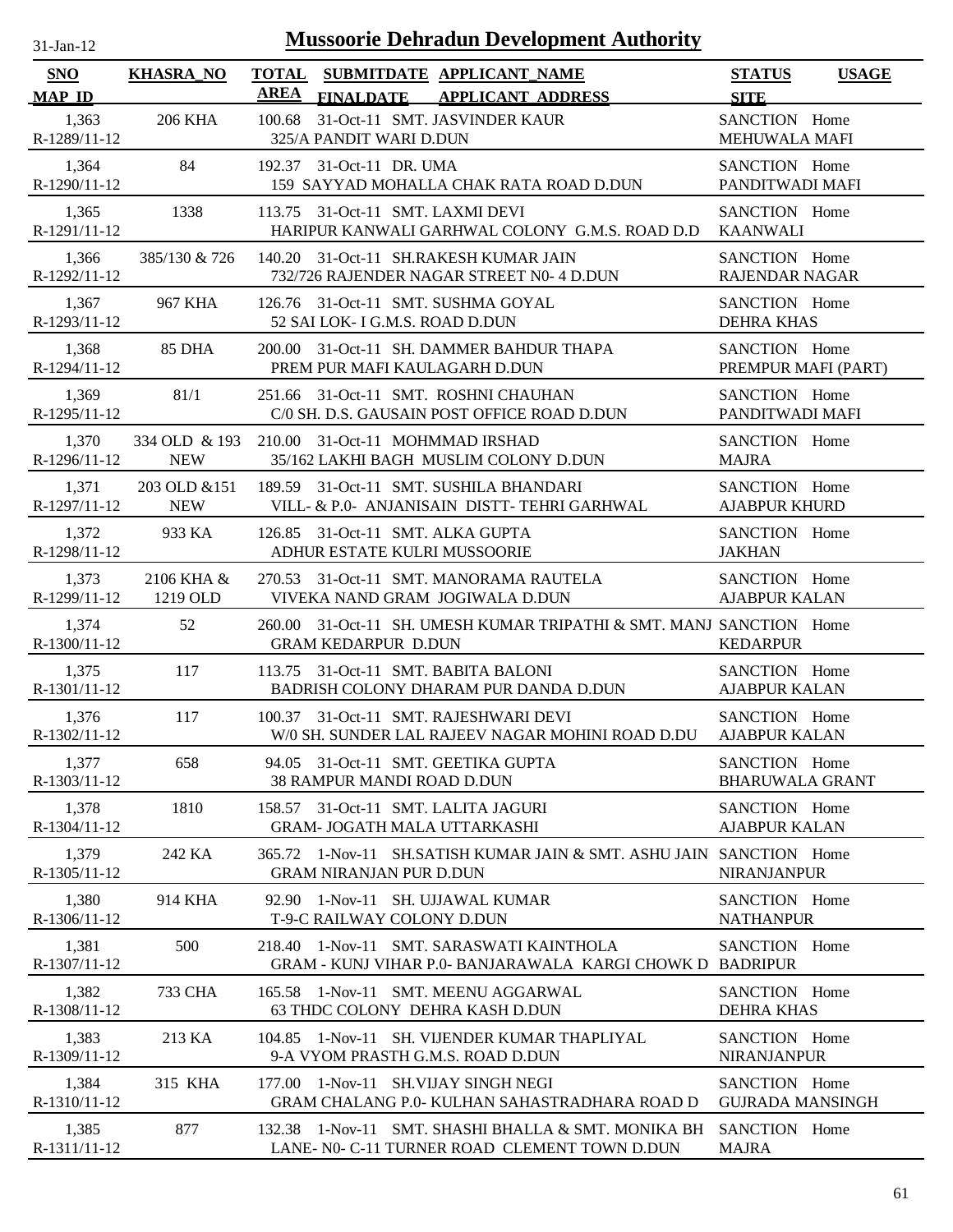| $31$ -Jan-12            |                                             | <b>Mussoorie Dehradun Development Authority</b>                                                              |                                         |              |
|-------------------------|---------------------------------------------|--------------------------------------------------------------------------------------------------------------|-----------------------------------------|--------------|
| SNO<br><b>MAP ID</b>    | <b>KHASRA_NO</b>                            | <b>TOTAL</b><br>SUBMITDATE APPLICANT_NAME<br><b>AREA</b><br><b>APPLICANT ADDRESS</b><br><b>FINALDATE</b>     | <b>STATUS</b><br><b>SITE</b>            | <b>USAGE</b> |
| 1,386<br>R-1312/11-12   | 444                                         | 376.20<br>1-Nov-11 SH. ANKUR PERIWAL<br>1013/19 INDIRA NAGAR D.DUN                                           | SANCTION Home<br><b>KAANWALI</b>        |              |
| 1,387<br>R-1313/11-12   | 909 KA                                      | 322.33 1-Nov-11 SH. SHIV LAL<br>ACE ITBP D.DUN                                                               | SANCTION Home<br><b>NATHANPUR</b>       |              |
| 1,388<br>R-1314/11-12   | 736 & 452 OLD                               | 230.38 1-Nov-11 SMT. YOG MAYA YADAV<br>C/0 SH. ADITYA THAPLIYAL PREETI VIHAR PHASE-II NIRAN. NIRANJANPUR     | SANCTION Home                           |              |
| 1,389<br>R-1315/11-12   | 706                                         | 301.79 1-Nov-11 SH. RAM AVTAR SINGH CHAUHAN<br>UTSAV VIHAR KANWALI ROAD D.DUN                                | SANCTION Home<br><b>KAANWALI</b>        |              |
| 1,390<br>R-1316/11-12   | 855 KHA                                     | 86.43 1-Nov-11 SMT. VAIJYANTI PAL<br>RAILWAY COLONY D.DUN                                                    | SANCTION Home<br><b>NIRANJANPUR</b>     |              |
| 1,391<br>R-1317/11-12   | 575 MIN                                     | 306.68 2-Nov-11 SMT. SURILA PANWAR<br>P-3/8 YAMUNA COLONY, DEHRADUN.                                         | SANCTION Home<br><b>DHARAMPUR DANDA</b> |              |
| 1,392<br>R-1318/11-12   | <b>607 MIN</b>                              | 196.09 2-Nov-11 SMT. NUPUR JUYAL<br>294 BHAGAT SINGH MARG, SUBHASHNAGAR, D.DUN.                              | SANCTION Home<br><b>BHARWALA GRANT</b>  |              |
| 1,393                   | 444/2 444 OLD<br>R-1319/11-12 & 771 KA NEW  | 189.59 2-Nov-11 SMT. PREM KANTA & SH. KISHAN LAL<br><b>36 RAJPUR ROAD D.DUN</b>                              | <b>RE-OPENE</b><br><b>JAKHAN</b>        | Home         |
| 1.394                   | 444/2 444 OLD<br>R-1319/11-12-RE 771 KA NEW | 189.59 27-Jan-12 SMT. PREM KANTA & SH. KISHAN LAL<br><b>36 RAJPUR ROAD D.DUN</b>                             | SANCTION Home<br><b>JAKHAN</b>          |              |
| 1,395<br>R-1320/11-12   | 784/1                                       | 153.00 2-Nov-11 SH. SALIM AHMAD & MOHAMMAD SHAMI<br>GRAM GORAKH PUR ARCADIA GRANT D.DUN                      | REJECTED Home<br><b>ARCADIA GRANT</b>   |              |
| 1,396<br>R-1321/11-12   | 128/2                                       | 209.49 2-Nov-11 SH. SUSHIL KUMAR<br>SIMLASH GRANT NAGAL JAWALA PUR DOI WALA D.DUN                            | SANCTION Home<br><b>KARANPUR KHAS</b>   |              |
| 1,397<br>R-1322/11-12   | 990 BA                                      | 116.00 2-Nov-11 SH. SURENDER RAI & SMT. RAKHI RAI<br>SUBHASH NAGAR CLEMENT TOWN D.DUN                        | SANCTION Home<br><b>MAJRA</b>           |              |
| 1,398<br>R-1323/11-12   | 685 OLD                                     | 989 GA NEW & 145.11 2-Nov-11 SH. SHAMOON RASHID<br>VILL-MORO WALA P.O.- CLEMENT TOWN D.DUN                   | SANCTION Home<br><b>MAJRA</b>           |              |
| 1,399<br>R-1324/11-12   | <b>GA NEW</b>                               | 685 OLD & 989 100.24 2-Nov-11 SMT. KUSUM PANDEY<br>C-13 TURNER ROAD SAINIK COLONY D.DUN                      | SANCTION Home<br><b>MAJRA</b>           |              |
| 1,400<br>R-1325/11-12   | 1168                                        | 226.88 2-Nov-11 SMT. RITU RAWAT<br>186 ARAGHAR D.DUN                                                         | SANCTION Home<br><b>AJABPUR KALAN</b>   |              |
| 1,401<br>R-1326/11-12   | PROP. NO-19/5<br>& 19-C                     | 125.08 2-Nov-11 SH. RAJEEV THAKUR<br>116/5 CHANDAR NAGAR D.DUN                                               | SANCTION Home<br><b>BALBIR ROAD</b>     |              |
| 1,402<br>R-1327/11-12 0 | 490.496.499.&50                             | 859.57 2-Nov-11 SH. RAJESH KAPOOR<br>22 CIRCULAR ROAD DALANWALA D.DUN                                        | SANCTION Home<br><b>MOHINI ROAD</b>     |              |
|                         | <b>&amp;MUNICIPAL</b><br>NO-22              |                                                                                                              |                                         |              |
| 1,403<br>R-1328/11-12   | 106 & 173 OLD                               | 113.63 2-Nov-11 SH. SATYA PRASAD BADONI<br>C/0 NAUTIYAL ASSOCIATES J. P. PLAZA MARKET 4 NEW RC AJABPUR KHURD | SANCTION Home                           |              |
| 1,404<br>R-1329/11-12   | 332 CH                                      | 91.00 2-Nov-11 SH. KAMAL KUMAR HANDA<br>B-2/4 VIGHYAN VIHAR RAIPUR ROAD D.DUN                                | SANCTION Home<br><b>NATHANPUR</b>       |              |
| 1,405<br>R-1330/11-12   | 292                                         | 267.55 2-Nov-11 SMT. RANJANA BISHT<br>LANE-N0-11 INDRA PRASTH COLONY UPPER NATHANPUR 1                       | SANCTION Home<br><b>NATHANPUR</b>       |              |
| 1,406<br>R-1331/11-12   | 1403/1                                      | 196.50 2-Nov-11 SH. MANOJ SAXENA<br>VILL-KANWALI G.M.S. ROAD D.DUN                                           | SANCTION Home<br><b>KAANWALI</b>        |              |
| 1,407<br>R-1332/11-12   | 62                                          | 223.00 2-Nov-11 SH. SUBHASH CHANDRA JOSHI<br>GRAM KEDARPUR SHIV MANDIR MATHROWALA ROAD D.                    | SANCTION Home<br><b>KEDARPUR</b>        |              |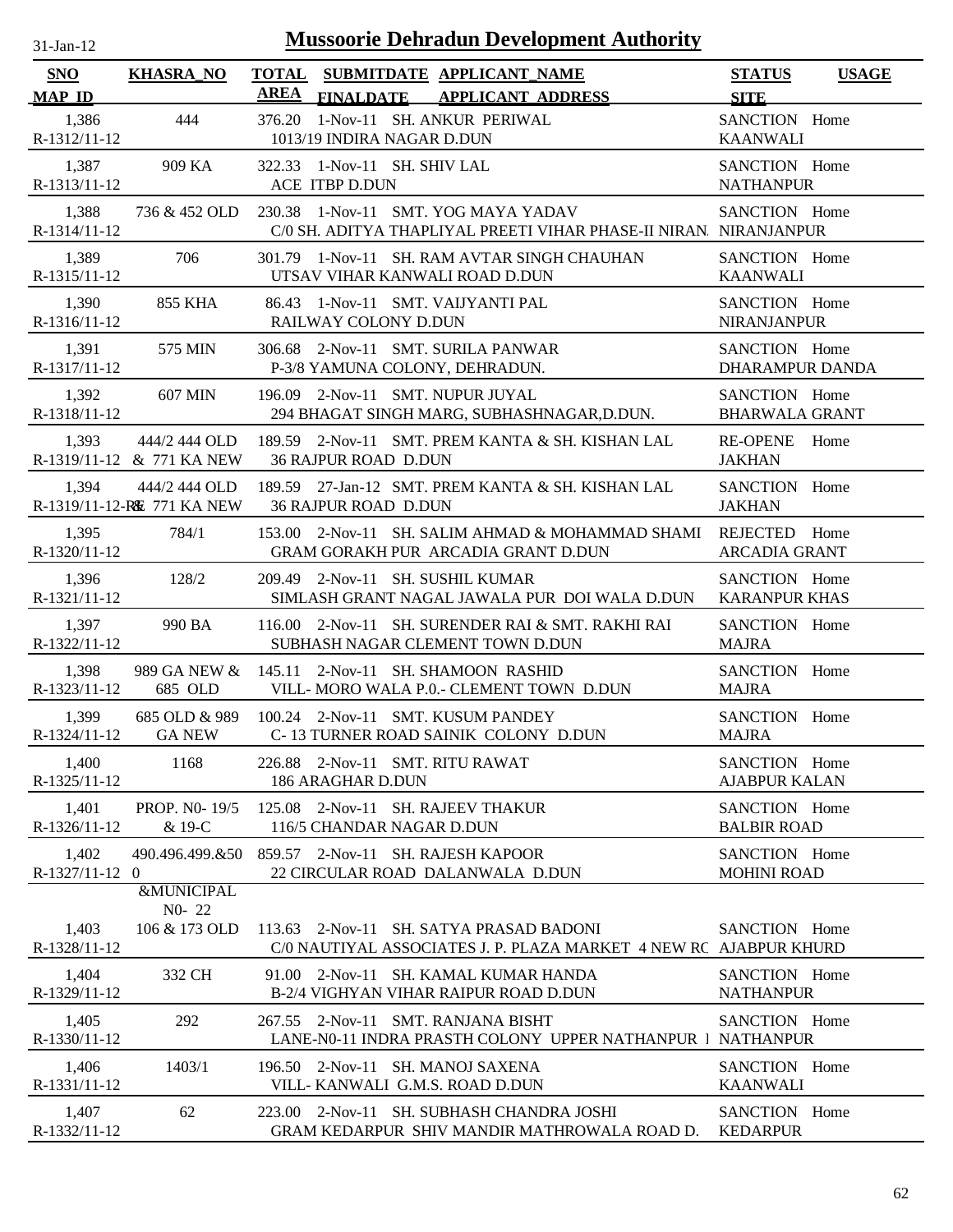| -Jan- |
|-------|
|       |

| SNO                   | <b>KHASRA_NO</b>             | <b>TOTAL</b> |                           | SUBMITDATE APPLICANT_NAME                                                                                                        | <b>STATUS</b>                            | <b>USAGE</b>               |
|-----------------------|------------------------------|--------------|---------------------------|----------------------------------------------------------------------------------------------------------------------------------|------------------------------------------|----------------------------|
| <b>MAP ID</b>         |                              | <b>AREA</b>  | <b>FINALDATE</b>          | <b>APPLICANT ADDRESS</b>                                                                                                         | <b>SITE</b>                              |                            |
| 1,408<br>R-1333/11-12 | 333 KHA                      | 278.00       |                           | 2-Nov-11 SH. KANTA PRASAD POKHRIYAL<br>693/1 LANE-N0- 8 VIJAY PARK EXT. D.DUN                                                    | SANCTION Home<br><b>BANJAREWALA MAFI</b> |                            |
| 1,409<br>R-1334/11-12 | 27 (416/321)                 |              |                           | 250.93 3-Nov-11 SMT. MADNI BEDWAL<br>55/12 KISHAN NAGAR, DEHRADUN.                                                               | SANCTION Home                            | <b>CHAI BAGH KAULAGARH</b> |
| 1,410<br>R-1335/11-12 | 416/321                      | 250.93       |                           | 3-Nov-11 SH.PRADEEP BEDWAL<br>55/12 KISHAN NAGAR, DEHRADUN.                                                                      | SANCTION Home<br><b>KISHANNAGAR</b>      |                            |
| 1,411<br>R-1336/11-12 | $42-A$                       | 162.08       |                           | 3-Nov-11 SH. SHARAD CHAND KHANDURI<br>42/A SUBHASH ROAD, DEHRADUN.                                                               | SANCTION Home<br><b>SUBHASH ROAD</b>     |                            |
| 1,412<br>R-1337/11-12 | 42 (275)                     | 185.40       |                           | 3-Nov-11 SH.SUSHIL NAURIYAL & SMT CHARU NAUR SANCTION Home<br>93 INDRA NAGAR COLONY, DEHRADUN.                                   | <b>SHAH NAGAR</b>                        |                            |
| 1,413<br>R-1338/11-12 | 21 (65 PRITAM<br>ROAD)       | 227.60       |                           | 3-Nov-11 DR. SANJAY MADAN & DR. PUNIT SAINI MA SANCTION Home<br>2/1 RACE COURSE ROAD, ANAND PARADISE FLATS-3RD FLO CIRCULAR ROAD |                                          |                            |
| 1,414<br>R-1339/11-12 | 103 & 104                    | 117.05       |                           | 3-Nov-11 SH. JAY PRAKASH SINGH<br>36/1 CANAL ROAD, SURABHI ENCLAVE, JAKHAN                                                       | SANCTION Home<br><b>CHIDOWALI</b>        |                            |
| 1,415<br>R-1340/11-12 | 79 M/1                       |              |                           | 109.80 3-Nov-11 SMT. ASHA SHARMA<br>236 CHUKKHUWALA, DEHRADUN.                                                                   | SANCTION Home<br><b>CHUKKHUWALA</b>      |                            |
| 1,416<br>R-1341/11-12 | 169                          | 116.57       |                           | 3-Nov-11 SMT. RAJ KUMARI<br>24/11 DHARMPUR-1, DEHRADUN.                                                                          | SANCTION Home<br><b>DHARMPUR</b>         |                            |
| 1,417<br>R-1342/11-12 | 51 KA                        |              |                           | 200.00 3-Nov-11 SH.DINA NATH JAISWAL<br>JOGIWALA CHOWK, HARIDWAR ROAD, DEHRADUN.                                                 | SANCTION Home<br><b>BADRIPUR</b>         |                            |
| 1,418<br>R-1343/11-12 | 83 GA                        | 101.00       |                           | 3-Nov-11 SMT. MEENA MALASI<br>GEETA SATSANG BHAWAN, TITAN ROAD, MOHABBEWALA, MOHABBEWALA (PART)                                  | SANCTION Home                            |                            |
| 1,419<br>R-1344/11-12 | 258 (441)                    | 148.00       |                           | 3-Nov-11 SH. SHESHNATH SINGH & SMT. SHAILA SIN( SANCTION Home<br>CIVIL HOSPITAL CAMPUS, ROORKEE, HARIDWAR                        | <b>JAKHAN</b>                            |                            |
| 1,420<br>R-1345/11-12 | 187 KA                       | 225.00       |                           | 3-Nov-11 SH. JANESHAWAR SHARMA<br>VILL- AJABPUR KALAN, DEHRADUN.                                                                 | SANCTION Home<br><b>AJABPUR KALAN</b>    |                            |
| 1,421<br>R-1346/11-12 | 106/57                       |              |                           | 94.09 3-Nov-11 SH. KAMALJEET RATAN<br>106/5-7 SALAWALA, DEHRADUN.                                                                | SANCTION Home<br><b>SALAWALA</b>         |                            |
| 1,422<br>R-1347/11-12 | 237 (364 MIN)                |              |                           | 270.54 4-Nov-11 SH. MUKESH VERMA<br>25/1 GAUSHALA CITY, MUZZAFARNAGAR, U.P.                                                      | SANCTION Home<br><b>SEWALA KALAN</b>     |                            |
| 1,423<br>R-1348/11-12 | 685 MIN (989<br>GA)          | 87.51        |                           | 4-Nov-11 SMT. FARZANA<br>HIMALAYA DRUG CO. CLEMENT TOWN.D.DUN                                                                    | SANCTION Home<br><b>MAJRA</b>            |                            |
| 1,424<br>R-1349/11-12 | 425/517/2 (1182<br>CHHA)     |              | 21/65 E.C.ROAD, DEHRADUN. | 103.30 4-Nov-11 SH.SAURABH CHADHHA                                                                                               | SANCTION Home<br><b>NATHANPUR</b>        |                            |
| 1,425<br>R-1350/11-12 | 120/3 (1075 KA)              | 250.00       |                           | 4-Nov-11 SH.HIRA SINGH RAWAT<br>UPPER SARTHI VIHAR, DEHRADUN.                                                                    | SANCTION Home<br><b>AJABPUR KALAN</b>    |                            |
| 1,426<br>R-1351/11-12 | 90 MIN (305<br>GA)           | 239.21       | MAZRI MAFI, DEHRADUN.     | 4-Nov-11 SH.KUNWAR SINGH TOMAR                                                                                                   | SANCTION Home<br><b>MAJRI MAFI</b>       |                            |
| 1,427<br>R-1352/11-12 | 780                          |              |                           | 114.31 4-Nov-11 SH.RAJENDRA PRASHAD<br>7/2 N.P.ARIA AIR FORSE, STATION, AGRA, U.P.                                               | SANCTION Home<br><b>SEWALA KALAN</b>     |                            |
| 1,428<br>R-1353/11-12 | <b>PLOT</b><br>$NO-S-2/B-45$ |              | 53/1 MALL ROAD, DEHRADUN. | 404.67 4-Nov-11 COL. BIRENDRA SINGH NEGI                                                                                         | SANCTION Home<br>DEFENCE COLONY          |                            |
| 1,429<br>R-1354/11-12 | 169                          | 301.11       |                           | 4-Nov-11 SH. GIRISH CHANDRA CHAMOLI<br>JAGRITI VIHAR, LANE NO 1, BADRIPUR, DEHRADUN.                                             | SANCTION Home<br><b>BADRIPUR</b>         |                            |
| 1,430<br>R-1355/11-12 | 95/36                        |              |                           | 250.92 5-Nov-11 SMT. ARUNA PAHWA<br>95/35 PATEL NAGAR, SAHARANPUR ROAD, DEHRADUN.                                                | SANCTION Home<br>PATEL NAGAR             |                            |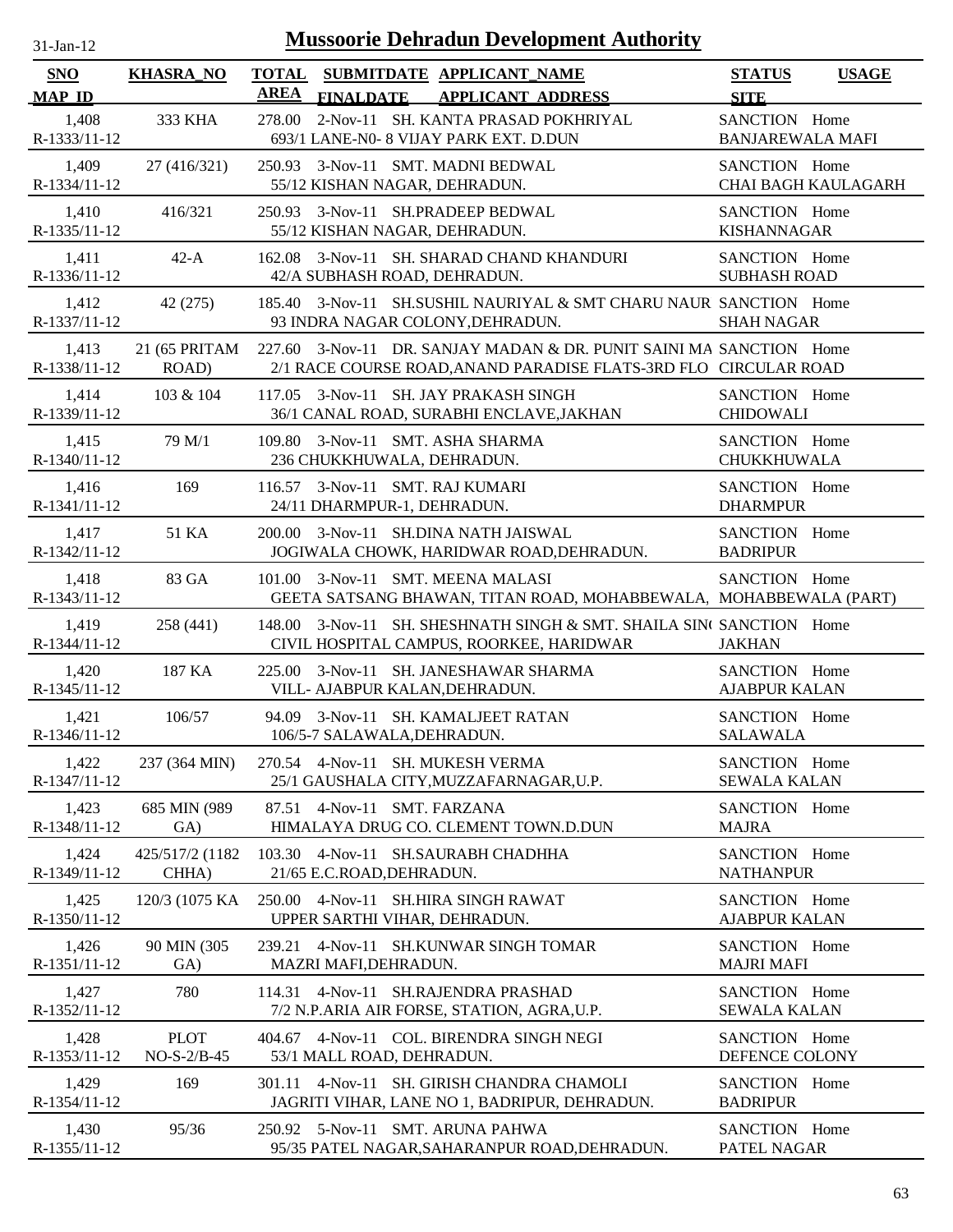| $31$ -Jan-12                |                                             | <b>Mussoorie Dehradun Development Authority</b>                                                            |                                              |
|-----------------------------|---------------------------------------------|------------------------------------------------------------------------------------------------------------|----------------------------------------------|
| <b>SNO</b><br><b>MAP ID</b> | <b>KHASRA_NO</b>                            | <b>TOTAL</b><br>SUBMITDATE APPLICANT_NAME<br><b>AREA</b><br>FINALDATE APPLICANT ADDRESS                    | <b>STATUS</b><br><b>USAGE</b><br><b>SITE</b> |
| 1,431                       | 18(271)                                     | 180.45 5-Nov-11 SMT KAMLA RAWAT                                                                            | RE-OPENE Home                                |
| R-1356/11-12                |                                             | 25 SATABDI ENCLAVE, RING ROAD, NATHANPUR                                                                   | <b>NATTHANPUR</b>                            |
| 1,432                       | 18(271)                                     | 180.45 17-Dec-11 SMT KAMLA RAWAT                                                                           | <b>SANCTION</b>                              |
| R-1356/11-12-RE             |                                             | 25 SATABDI ENCLAVE, RING ROAD, NATHANPUR                                                                   | <b>NATTHANPUR</b>                            |
| 1,433                       | 694 MIN                                     | 89.77 5-Nov-11 SH. SANJEEV KUMAR                                                                           | SANCTION Home                                |
| R-1357/11-12                |                                             | 35 THDC COLONY DEHRADUN.                                                                                   | <b>DEHRA KHAS</b>                            |
| 1,434                       | 35/21                                       | 188.12 5-Nov-11 SMT. SHIKSHA DEVI                                                                          | SANCTION Home                                |
| R-1358/11-12                |                                             | 35/21 BHANDARI BAGH, BLOCK-1, DEHRADUN.                                                                    | <b>BHANDARI BAGH</b>                         |
| 1,435                       | 222(26)                                     | 208.00 5-Nov-11 SH. PUSHKAR SINGH RAWAT                                                                    | SANCTION Home                                |
| R-1359/11-12                |                                             | 63 F, RAJPUR ROAD, DEHRADUN.                                                                               | DANDA DHORAN                                 |
| 1,436                       | 997 KHA                                     | 167.22 5-Nov-11 SMT. UDESH RATHI                                                                           | SANCTION Home                                |
| R-1360/11-12                |                                             | SUBASH NAGAR, DEHRADUN.                                                                                    | <b>MAJRA</b>                                 |
| 1,437                       | 304 & 305                                   | 206.81 5-Nov-11 SH.DINESH CHANDRA                                                                          | SANCTION Home                                |
| R-1361/11-12                |                                             | NATHAN PUR UPPER, NEHRU GRAM, D.DUN.                                                                       | <b>NATHANPUR</b>                             |
| 1,438                       | <b>206 KHA</b>                              | 98.31 8-Nov-11 SMT. JASVINDER KAUR                                                                         | SANCTION Home                                |
| R-1362/11-12                |                                             | 325/ A PANDIT WARI D.DUN                                                                                   | MEHUWALA MAFI                                |
| 1,439                       | 890                                         | 219.47 8-Nov-11 SMT. SHEELA DEVI                                                                           | SANCTION Home                                |
| R-1363/11-12                |                                             | <b>GRAM NATHANPUR D.DUN</b>                                                                                | <b>NATHANPUR</b>                             |
| 1,440                       | 497                                         | 245.35 8-Nov-11 SH. ANKUR AHUJA & SMT. POOJA AHUJA                                                         | SANCTION Home                                |
| R-1364/11-12                |                                             | 10 ALKA PURI CHAKRATA ROAD D.DUN                                                                           | <b>BHARUWALA GRANT</b>                       |
| 1,441                       | 1                                           | 122.02 8-Nov-11 SMT. SIMRAN KAUR                                                                           | SANCTION Home                                |
| R-1365/11-12                |                                             | G.M.S. ROAD KANWALI D.DUN                                                                                  | <b>SEWALA KHURD</b>                          |
| 1,442                       | $219/1$ OLD &                               | 109.89 8-Nov-11 SH. NEERAJ KUMAR                                                                           | SANCTION Home                                |
| R-1366/11-12                | <b>401 NEW</b>                              | VILL- PILKHANI P.0- RANDEVA DISTT- SAHARANPUR                                                              | <b>SEWALA KALAN</b>                          |
| 1,443                       | 1338                                        | 198.57 8-Nov-11 SMT. PUSHPA DEVI                                                                           | SANCTION Home                                |
| R-1367/11-12                |                                             | GARHWAL COLONY HARIPUR KANWALI D.DUN                                                                       | <b>KAANWALI</b>                              |
| 1,444                       | PROP-NO-                                    | 160.32 8-Nov-11 SH. RAJEEV KAPOOR & SH. SHYAM KAPOO SANCTION Home                                          | <b>SAIYAD MOHALLA</b>                        |
| R-1368/11-12                | 26/63 & 65/60                               | 65/60 SAYYAD MOHALLA D.DUN                                                                                 |                                              |
| 1,445                       | 98 NEW &183                                 | 137.50 8-Nov-11 SH. BHAGWAN SINGH BHANDARI                                                                 | SANCTION Home                                |
| R-1369/11-12                | <b>OLD</b>                                  | GRAM AJABPUR KHURD BLOCK-E SARASWATI VIHAR D.D                                                             | <b>AJABPUR KHURD</b>                         |
| 1,446<br>R-1370/11-12       | 374/2                                       | 408.92 8-Nov-11 SMT. CHARU LATA UTERJA & SH. NAVEEN I SANCTION Home<br>10 AHMED BAGH COURT ROAD SAHARANPUR | <b>KAANWALI</b>                              |
| 1,447                       | 124                                         | 188.66 8-Nov-11 SH. RAJVEER SINGH                                                                          | SANCTION Home                                |
| R-1371/11-12                |                                             | <b>GRAM DANDA KHUDANE WALA D.DUN</b>                                                                       | DANDA KHUDANEWALA                            |
| 1,448                       | 1552/1                                      | 164.49 8-Nov-11 SH. HERDAYAL SINGH                                                                         | SANCTION Home                                |
| R-1372/11-12                |                                             | <b>GRAM KANWALI D.DUN</b>                                                                                  | <b>KAANWALI</b>                              |
| 1,449                       | <b>PROP-NO-29</b>                           | 221.00 8-Nov-11 SH. MURLI DHAR & SH. RAMESHWAR PRASA SANCTION Home                                         | <b>JAKHAN</b>                                |
| R-1373/11-12                | <b>BARI GHAT</b>                            | 109 RAJPUR ROAD D.UN                                                                                       |                                              |
| 1,450<br>R-1374/11-12       | <b>CANAL ROAD</b><br>PROP. NO-50 &<br>34/35 | 111.52 8-Nov-11 SH. SITA RAM<br>50 D.L. ROAD D.DUN                                                         | SANCTION Home<br><b>AMBEDKAR MARG</b>        |
| 1,451                       | 609 NEW & 74                                | 100.00 8-Nov-11 SMT. YASHODA DEVI SEMWAL                                                                   | SANCTION Home                                |
| R-1375/11-12                | <b>OLD</b>                                  | AJABPUR KHURD BLOCK-C SARASWATI VIHAR D.DUN                                                                | <b>AJABPUR KHURD</b>                         |
| 1,452                       | 95 OLD & 771                                | 267.65 8-Nov-11 SH. SATYA SINGH KUTTHI                                                                     | SANCTION Home                                |
| R-1376/11-12                | <b>NEW</b>                                  | <b>B-1 SARASWATI VIHAR AJABPUR KHURD D.DUN</b>                                                             | <b>AJABPUR KHURD</b>                         |
| 1,453                       | PROP- N0-19/5                               | 141.98 8-Nov-11 SMT. RUCHIKA DHAWAN                                                                        | SANCTION Home                                |
| R-1377/11-12                | & 19-C                                      | 33/15 CIRCULAR ROAD D.DUN                                                                                  | <b>BALBIR ROAD</b>                           |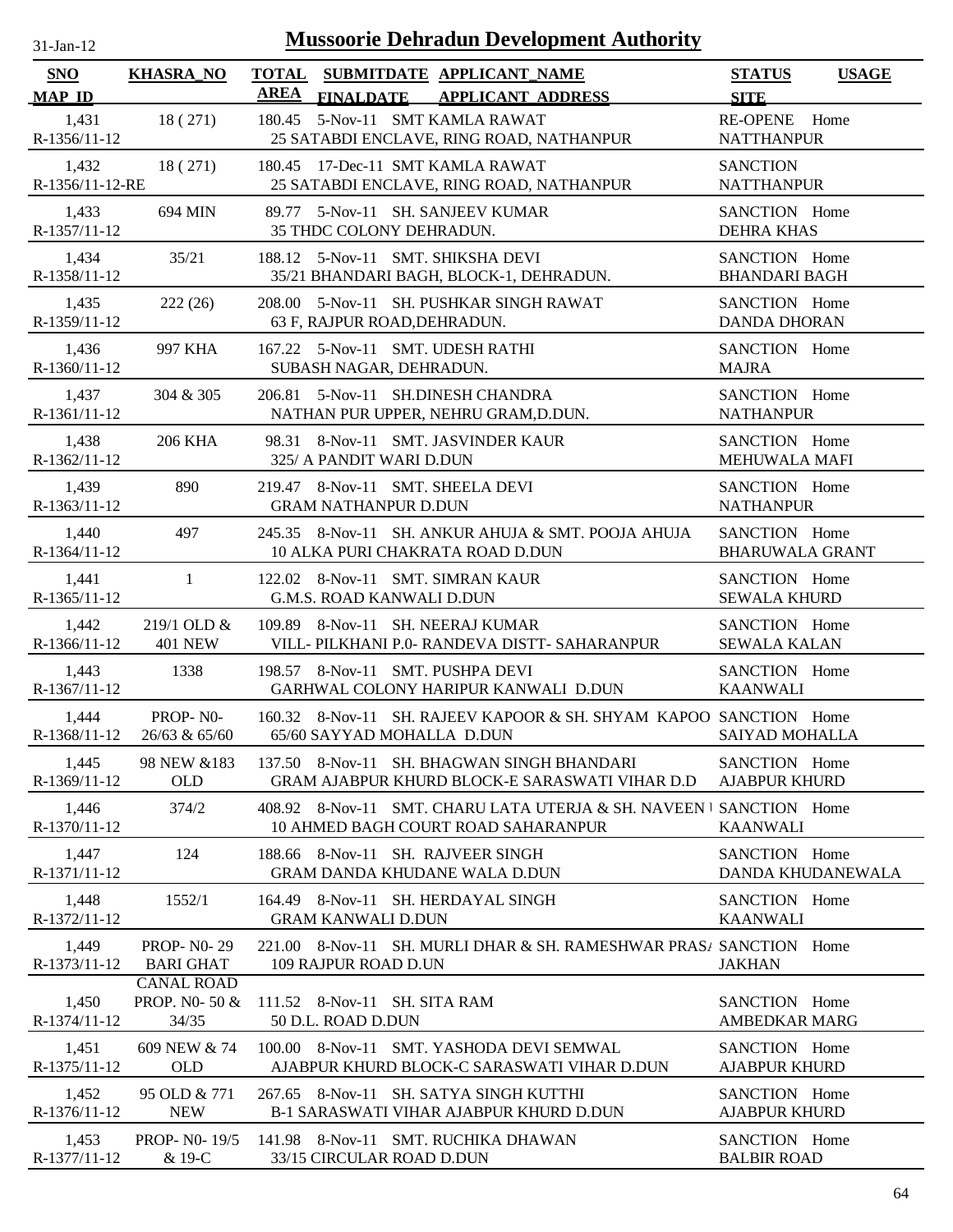| SNO                   | <b>KHASRA_NO</b>  | TOTAL SUBMITDATE APPLICANT_NAME                                                                  | <b>STATUS</b><br><b>USAGE</b> |
|-----------------------|-------------------|--------------------------------------------------------------------------------------------------|-------------------------------|
| <b>MAP ID</b>         |                   | <b>AREA</b><br>FINALDATE APPLICANT ADDRESS                                                       | <b>SITE</b>                   |
| 1,454                 | 1254 NEW &        | 190.15 8-Nov-11 SMT. SANYOGETA BISHT                                                             | SANCTION Home                 |
| R-1378/11-12          | 168 OLD           | 20 JYOTI VIHAR AJABPUR KALAN D.DUN                                                               | <b>AJABPUR KALAN</b>          |
| 1,455<br>R-1379/11-12 | <b>340 KHA</b>    | 128.48 8-Nov-11 SMT. SARASWATI DEVI<br>C/0 ANKIT GARUV CAUTTAGE NAYA GAON SEWLA KHUR KARGI GRANT | SANCTION Home                 |
| 1,456<br>R-1380/11-12 | 340 KHA           | 135.57 8-Nov-11 SMT. QAMAR JAHAN<br>52 LIG M.D.D.A COLONY CHANDRA ROAD DALAN WALA D. KARGI GRANT | SANCTION Home                 |
| 1,457                 | 21                | 93.48 9-Nov-11 SH. TANUJ ARORA                                                                   | SANCTION Home                 |
| R-1381/11-12          |                   | 173 MITRA LOK COLONY BALLUPUR ROAD D.DUN                                                         | <b>CHUKKHUWALA</b>            |
| 1,458                 | 381 KHA NEW       | 153.34 9-Nov-11 SMT. NEEMA SEMWAL                                                                | SANCTION Home                 |
| R-1382/11-12          | & 387 OLD         | SEC-4 - B-125 DEFENCE COLONY D.DUN                                                               | <b>BADRIPUR</b>               |
| 1,459                 | 706 KHA           | 201.58 9-Nov-11 SH. KUNWAR SINGH VAISLA                                                          | SANCTION Home                 |
| R-1383/11-12          |                   | B.T.C. KUMAON ENGG. COLLEGE DWARHAT ALMORA.                                                      | <b>SUDHOWALA</b>              |
| 1,460                 | 1143 OLD &        | 106.00 9-Nov-11 SH. DEBESH KOTHARI                                                               | SANCTION Home                 |
| R-1384/11-12          | 2054 KHA          | <b>GRAM KEDAR PURAM D.DUN</b>                                                                    | <b>AJABPUR KALAN</b>          |
| 1,461                 | 72                | 362.00 9-Nov-11 SMT. MANORAMA DIMRI                                                              | SANCTION Home                 |
| R-1385/11-12          |                   | 72/57 KARANPUR - I D.DUN                                                                         | <b>KARANPUR</b>               |
| 1,462                 | 249 & 250         | 400.00 9-Nov-11 SMT, ASHA ANDELAY                                                                | SANCTION Home                 |
| R-1386/11-12          |                   | 1/4 BALLUPUR ROAD CANAL ROAD D.DUN                                                               | <b>JAKHAN</b>                 |
| 1,463                 | 1097 GA           | 241.63 9-Nov-11 SH.RAMESH KUMAR RAWAT                                                            | SANCTION Home                 |
| R-1387/11-12          |                   | 71 NAZIBABAD ROAD KASHIRAMPUR                                                                    | <b>AJABPUR KALAN</b>          |
| 1,464                 | 1094              | 174.00 9-Nov-11 SH. SHAILESH GUSAIN                                                              | SANCTION Home                 |
| R-1388/11-12          |                   | <b>GRAM- HARIPUR SELA KUAI D.DUN</b>                                                             | <b>KAANWALI</b>               |
| 1,465                 | 718 & 723         | 83.24 9-Nov-11 SH. RAHUL HARIT                                                                   | SANCTION Home                 |
| R-1389/11-12          |                   | 51 NALA PANI ROAD D.DUN                                                                          | <b>DEHRA KHAS</b>             |
| 1,466                 | 21                | 93.48 9-Nov-11 SMT. ARTI ARORA                                                                   | SANCTION Home                 |
| R-1390/11-12          |                   | 86 MITRA LOK COLONY BALLUPUR ROAD D.DUN                                                          | <b>CHUKKHUWALA</b>            |
| 1,467                 | 1802 KA           | 184.00 11-Nov-11 SH. NARENDRA NAWANI                                                             | SANCTION Home                 |
| R-1391/11-12          |                   | 82 DHARAMPUR D.DUN                                                                               | <b>AJABPUR KALAN</b>          |
| 1,468                 | <b>PROP-N0-22</b> | 227.02 11-Nov-11 SH.ASHOK KUMAR                                                                  | SANCTION Home                 |
| R-1392/11-12          | $-C$              | 22-C OLD SURVEY ROAD D.DUN                                                                       | <b>OLD SURVEY ROAD</b>        |
| 1,469                 | 157 KA            | 119.00 11-Nov-11 SH.VIKRANT PUNDIR                                                               | SANCTION Home                 |
| R-1393/11-12          |                   | 6/1 MUNICIPAL ROAD D.DUN                                                                         | <b>NIRANJANPUR</b>            |
| 1,470                 | 39 KA             | 348.83 11-Nov-11 SH. PANKAJ OMWAR                                                                | REJECTED Home                 |
| R-1394/11-12          |                   | C/0 SH. SANDEEP THAKUR VILL- CHANDROTI D.DUIN                                                    | <b>SALONIWALA</b>             |
| 1,471                 | PROP- N0-86 &     | 278.25 11-Nov-11 SMT. VEENA CHANDNA                                                              | SANCTION Home                 |
| R-1395/11-12          | 135/5.182/1       | 289/1 KARANPUR D.DUN                                                                             | <b>KARANPUR</b>               |
| 1.472                 | <b>NEW</b>        | 188.00 11-Nov-11 SH.PREM BAHADUR THAPA                                                           | SANCTION Home                 |
| R-1396/11-12          | 121 GA            | PREM PUR MAFI KAULAGARH D.DUN                                                                    | PREMPUR MAFI (PART)           |
| 1,473                 | 155               | 719.50 11-Nov-11 SH.RAJEEV GARG                                                                  | SANCTION Home                 |
| R-1397/11-12          |                   | 8/18 MOHINI ROAD D.DUN                                                                           | <b>CHANDRABANI KHALSA</b>     |
| 1,474                 | <b>PROP-NO-30</b> | 248.00 11-Nov-11 SH.AJAY KUMAR AGGARWAL & SH.SANJA                                               | SANCTION Home                 |
| R-1398/11-12          |                   | <b>30 RAJPUR ROAD D.DUN</b>                                                                      | <b>RAIPUR ROAD</b>            |
| 1,475                 | 976 KHA           | 238.00 14-Nov-11 SH. AJAY RAWAT                                                                  | SANCTION Home                 |
| R-1399/11-12          |                   | CHURCH ROAD, CLAMANTOWN, DEHRADUN.                                                               | <b>DEHRA KHAS</b>             |
| 1,476                 | 46/30 & 47/31     | 195.14 14-Nov-11 SMT. PINKI JAIN                                                                 | SANCTION Home                 |
| R-1400/11-12          |                   | 97/17 SATYA VIHAR, VIJAY PARK, DEHRADUN.                                                         | <b>IDGAH</b>                  |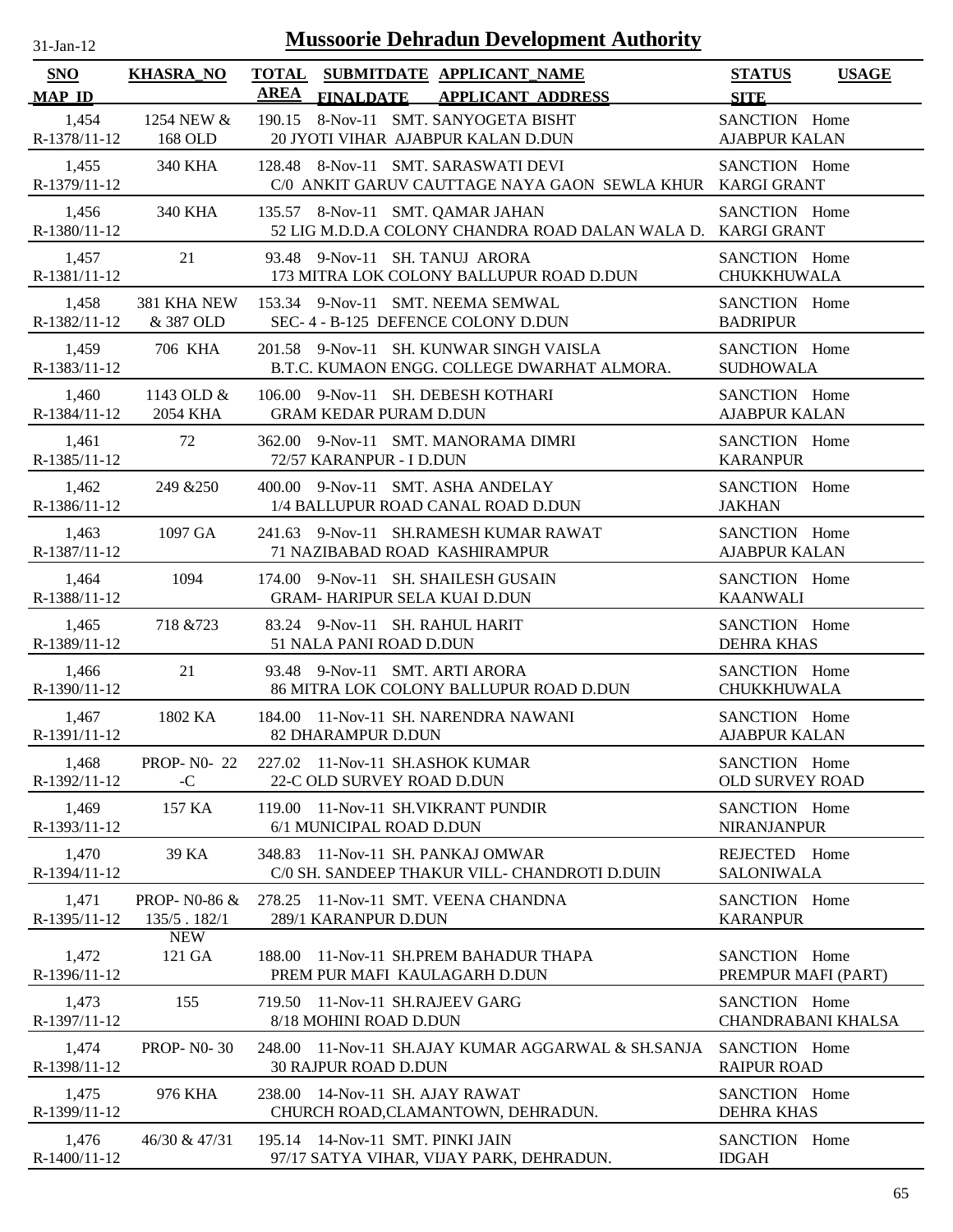| <b>Mussoorie Dehradun Development Authority</b><br>$31$ -Jan-12 |                       |                                                                                                            |                                              |  |  |  |
|-----------------------------------------------------------------|-----------------------|------------------------------------------------------------------------------------------------------------|----------------------------------------------|--|--|--|
| <b>SNO</b><br><b>MAP ID</b>                                     | <b>KHASRA_NO</b>      | <b>TOTAL</b><br>SUBMITDATE APPLICANT_NAME<br><b>AREA</b><br><b>APPLICANT ADDRESS</b><br><b>FINALDATE</b>   | <b>STATUS</b><br><b>USAGE</b><br><b>SITE</b> |  |  |  |
| 1,477<br>R-1401/11-12                                           | 74 (PLOT NO-3)        | 316.63<br>14-Nov-11 SH. RAJNI KANT UNIYAL & SMT. MEENAKSI SANCTION Home<br>RAJPUR ROAD, DEHRADUN.          | <b>CHIDOWALI</b>                             |  |  |  |
| 1,478<br>R-1402/11-12                                           | 61 KA                 | 190.00<br>14-Nov-11 SH, ANIL PANDEY & SMT, BEENA PANDEY<br>NATHANPUR, DEHRADUN.                            | SANCTION Home<br><b>KEDARPUR</b>             |  |  |  |
| 1,479<br>R-1403/11-12                                           | 933                   | 14-Nov-11 SMT.REETA CHAMOLI<br>230.00<br>C/0 SH. P.D. THAPLIYAL 467 TEA STATE BANJARA WALA D AJABPUR KALAN | SANCTION Home                                |  |  |  |
| 1,480<br>R-1404/11-12                                           | 117M (93 KA)          | 126.50<br>14-Nov-11 SH. ARVIND KUMAR RANA & SMT ARCHAN SANCTION Home<br>5/10 KISHANPUR, DEHRADUN.          | <b>KISHANPUR</b>                             |  |  |  |
| 1,481<br>$R-1405/11-12$                                         | 590 (964 GHA)         | 14-Nov-11 MAJ. M.R. NAINWAL<br>410.63<br>AJABPUR KHURD, DEHRADUN.                                          | SANCTION Home<br><b>AJABPUR KHURD</b>        |  |  |  |
| 1,482<br>R-1406/11-12                                           | 384 (965 GA)          | 14-Nov-11 SH. RAJAN KANNOJIA & SMT SHEELA KANN SANCTION Home<br>260.13<br>110 SALAWALA DEHRADUN.           | <b>AAMWALA</b>                               |  |  |  |
| 1,483<br>R-1407/11-12                                           | <b>822 THA</b>        | 292.60 14-Nov-11 SH. RAJENDRA SINGH RAWAT & SMT. GAY/ SANCTION Home<br>135 NATHANPUR, DEHRADUN.            | <b>NATHANPUR</b>                             |  |  |  |
| 1,484<br>R-1408/11-12                                           | 1125                  | 244.70<br>14-Nov-11 JUGGI LAL<br>QTR.NO-A-3/2, KAULAGARH ROAD, DEHRADUN.                                   | SANCTION Home<br><b>GARHI</b>                |  |  |  |
| 1,485<br>R-1409/11-12                                           | 46 YA                 | 84.00<br>14-Nov-11 SMT. SARITA<br>235 INDRA NAGAR COLONY, DEHRADUN.                                        | SANCTION Home<br><b>CHAI BAGH KAULAGARH</b>  |  |  |  |
| 1,486<br>R-1410/11-12                                           | 475 (950)             | 14-Nov-11 SH. NASIM AHMED & SHAMIM AHMED<br>150.00<br>310 GANDHI GRAM, NAI BASTI, DEHRADUN.                | SANCTION Home<br>NIRANJANPUR                 |  |  |  |
| 1,487<br>R-1411/11-12                                           | 63                    | 203.00<br>14-Nov-11 SH. GULAB SINGH BHANDARI<br>GRAM & P.O. PONDHA, DEHRADUN.                              | SANCTION Home<br><b>KAANWALI</b>             |  |  |  |
| 1,488<br>R-1412/11-12                                           | 118(190/1)            | 131.66 15-Nov-11 SH. JAGMEET SINGH<br>88 GOVIND NAGAR, RACE COURSE, DEHRADUN.                              | SANCTION Home<br><b>AJABPUR KHURD</b>        |  |  |  |
| 1,489<br>R-1413/11-12                                           | 190/1 (118)           | 133.72 15-Nov-11 SH. JAGTAR SINGH<br>118 ARYA NAGAR, DEHRADUN.                                             | SANCTION Home<br><b>AJABPUR KHURD</b>        |  |  |  |
| 1,490<br>R-1414/11-12                                           | 428/6 MIN             | 199.43 15-Nov-11 SH. MADAN MOHAN PANDEY<br>191 SOUTH VANSTHALI, MANDIR MARG, BALLUPUR, DEHRA KAANWALI      | SANCTION Home                                |  |  |  |
| 1,491<br>R-1415/11-12                                           | 892                   | 15-Nov-11 SH. CHANDRA SINGH PANWAR<br>264.80<br>6878 JOGIWALA GALI, NAVEEN NAGAR, SAHARANPUR.              | SANCTION Home<br><b>NATHANPUR</b>            |  |  |  |
| 1,492<br>R-1416/11-12                                           | 1547/1                | 102.81<br>15-Nov-11 SH. ANIL KAPOOR & SMT RAJNI KAPOOR<br>47 PRAKASH VIHAR, DEHRADUN,.                     | SANCTION Home<br><b>KAANWALI</b>             |  |  |  |
| 1,493<br>R-1417/11-12                                           | 38/1 (68/38/1)        | 15-Nov-11 SH.MANISH GRAG & SH. TARUN GUPTA<br>178.00<br>68/38/1BLOCK3, BHANDARI BAGH, DEHRADUN.            | SANCTION Home<br><b>BHANDARI BAGH</b>        |  |  |  |
| 1,494<br>R-1418/11-12                                           | 637 MIN (1170)<br>NA) | 15-Nov-11 SH. RAJKUMAR & SH. RAJENDRA SINGH<br>95.26<br>AZAD COLONY, MAJRA, DEHRADUN.                      | SANCTION Home<br><b>MAJRA</b>                |  |  |  |
| 1,495<br>R-1419/11-12                                           | 8 (528/927)           | 15-Nov-11 SH. SHAIL KUMAR DUTTA<br>422.00<br>529/927 RAJPUR ROAD, DEHRADUN.                                | SANCTION Home<br>SALAWALA DHORAN             |  |  |  |
| 1,496<br>R-1420/11-12                                           | 25 (29 JHA)           | 339.14<br>15-Nov-11 SMT. PREMLATA BAJAJ<br>23 MDDA COLONY, DEHRADUN.                                       | SANCTION Home<br><b>BADRIPUR</b>             |  |  |  |
| 1,497<br>R-1421/11-12                                           | 191                   | 15-Nov-11 SH.DINESH KUMAR PETWAL<br>188.50<br><b>GRAM AJABPUR KALAN D.DUN</b>                              | SANCTION Home<br><b>AJABPUR KALAN</b>        |  |  |  |
| 1,498<br>R-1422/11-12                                           | 90/5                  | 162.75 15-Nov-11 SH. SANJAY NAGPAL & SMT.SAPNA NAGPA SANCTION Home<br>102 ARYA NAGAR D.DUN                 | <b>ARYA NAGAR</b>                            |  |  |  |
| 1,499<br>R-1423/11-12                                           | 115                   | 15-Nov-11 SARDAR CHARANJIT SINGH<br>280.14<br>A-2/12 RAJOORI GARDAN NEW DELHI                              | SANCTION Home<br><b>KARANPUR KHAS</b>        |  |  |  |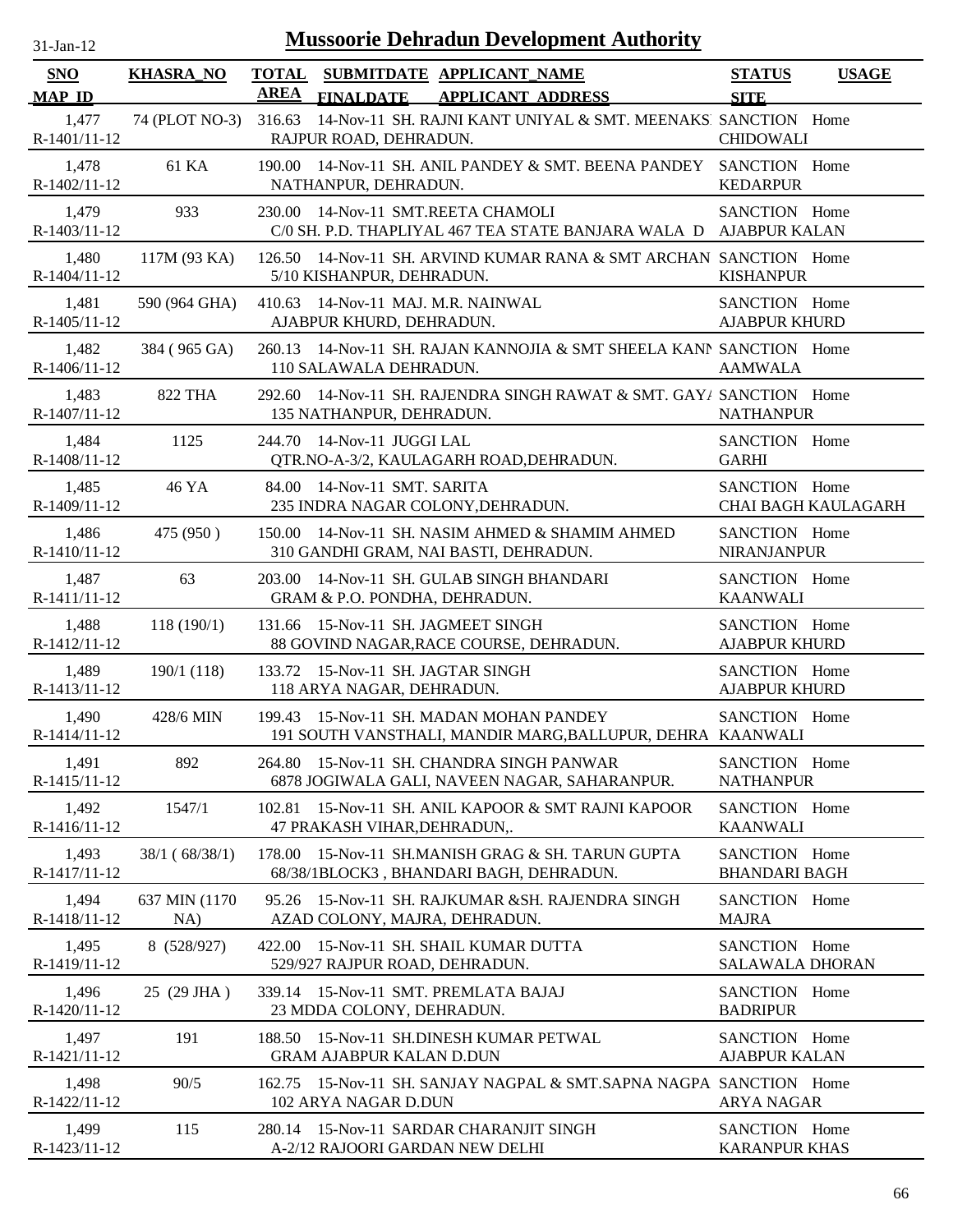| <b>SNO</b><br><b>MAP ID</b> | <b>KHASRA_NO</b>                 | <b>TOTAL</b><br>SUBMITDATE APPLICANT NAME<br><b>AREA</b><br><b>FINALDATE</b><br><b>APPLICANT ADDRESS</b>                        | <b>STATUS</b><br><b>SITE</b>            | <b>USAGE</b>        |
|-----------------------------|----------------------------------|---------------------------------------------------------------------------------------------------------------------------------|-----------------------------------------|---------------------|
| 1,500<br>R-1424/11-12       | 118 NEW &<br>190/1 OLD           | 15-Nov-11 SH. VISHAL SAWHNEY<br>127.09<br>93 GOVIND NAGAR RACE COURSE D.DUN                                                     | SANCTION Home<br><b>AJABPUR KHURD</b>   |                     |
| 1,501<br>R-1425/11-12       | 4/2/2                            | 16-Nov-11 SMT. SHIRLEY MITILDA HOWARD<br>508.38<br>2 MUNICIPAL ROAD, DEHRADUN.                                                  | SANCTION Home                           | NARDEV SHASTRI MARG |
| 1,502<br>R-1426/11-12       | 110 (830/577)                    | 250.14 16-Nov-11 SMT. SUNITA MANCHANDA & SH. K.R. MAN SANCTION Home<br>58 VIJAY PARK, DEHRADUN.                                 | <b>KAANWALI</b>                         |                     |
| 1,503<br>R-1427/11-12       | 25 (22 GA)                       | 16-Nov-11 SH. JAGPRASAD PAL<br>175.20<br>SUNDARWALA, RAIPUR DEHRADUN.                                                           | SANCTION Home<br><b>SUNDARWALA</b>      |                     |
| 1,504<br>R-1428/11-12       | 1555 MIN                         | 164.21 16-Nov-11 SMT. SHASHI BALA GUPTA<br>20 MAHADEV VIHAR, GMS ROAD, DEHRADUN.                                                | SANCTION Home<br><b>KAANWALI</b>        |                     |
| 1,505<br>R-1429/11-12       | 555 MIN (599<br>KHA)             | 16-Nov-11 SH. PAWAN KUMAR SEHRAWAT & SMT ANI SANCTION Home<br>167.29<br>VILL- NAGAL, BIJNOR, U.P.                               | <b>MAJRA</b>                            |                     |
| 1,506<br>R-1430/11-12       | <b>28 MIN</b>                    | 188.19 16-Nov-11 SH. SURENDER SINGH BISHT<br>28 NATHANPUR, DEHRADUN.                                                            | SANCTION Home<br><b>NATHANPUR</b>       |                     |
| 1,507<br>R-1431/11-12       | 567 & 568<br>(861, 862, 863, 86) | 315.65 16-Nov-11 SH. RAKESH SINGH TOMAR & SMT. SANGIT SANCTION Home<br><b>653 INDRA NAGAR COLONY</b>                            | <b>JAKHAN</b>                           |                     |
| 1,508<br>R-1432/11-12       | 4,865<br>50(42)                  | 107.00<br>16-Nov-11 SMT.RAKESH DHIMAN<br>LANE NO-6 SINGLE MANDI, ADERSH NAGAR, D.DUN                                            | SANCTION Home<br><b>KARGI GRANT</b>     |                     |
| 1,509<br>R-1433/11-12       | 368 & 369 (932)<br>&933)         | 252.00 16-Nov-11 SH. PADMENDRA SINGH RAUTHAN, SH. KAV SANCTION Home<br>DOON ENCLAVE, NAKRAUNDA ROAD, HARRAWALA, D.DUN HARRAWALA |                                         |                     |
| 1,510<br>R-1434/11-12       | 117 (151KA)                      | 240.00<br>16-Nov-11 SH. SHAKEEL AHMED<br>SEWALA KALA ROAD, DEHRADUN.                                                            | SANCTION Home<br><b>SEWALA KHURD</b>    |                     |
| 1,511<br>R-1435/11-12       | 15 RA                            | 189.94 16-Nov-11 SH. NEERAJ PANWAR<br>218 KAULAGARH ROAD, DEHRADUN.                                                             | SANCTION Home<br>DHARTAWALA MAFI        |                     |
| 1,512<br>R-1436/11-12       | 279 M (422 KA)                   | 230.54 16-Nov-11 DR. PREM POKHRIYAL & SMT. JAMUNA POF SANCTION Home<br>DR. COLONY, VISHWANATH CHOWK, UTTARKASHI.                | <b>BADRIPUR</b>                         |                     |
| 1,513<br>R-1437/11-12       | 157 K                            | 17-Nov-11 S.P. ASSOCIATES THRU DIR. SH. SANJEEV V/ SANCTION Home<br>100.00<br>58/1 ENGINEERS ENCLAVE, G.M.S. ROAD DEHRADUN.     | <b>NIRANJANPUR</b>                      |                     |
| 1,514<br>R-1438/11-12       | 266 (556 DA)                     | 17-Nov-11 SH. MAHIPAL SINGH<br>228.00<br>TYPE 4-11, HATHI BARKALA, DEHRADUN.                                                    | SANCTION Home<br><b>MAJRI MAFI</b>      |                     |
| 1,515<br>R-1439/11-12       | 383 M                            | 250.71<br>17-Nov-11 SH. VINAY PANT & SMT TASHI NAUTIYAL<br>213/1, SARASHWATI KUNJ, IIT ROORKEE.                                 | SANCTION Home<br><b>DHARMPUR</b>        |                     |
| 1,516<br>R-1440/11-12       | 523                              | 17-Nov-11 SH. S.S.BISHT<br>376.25<br>64/2 NAI BASTI, CHUKHUWALA, DEHRADUN.                                                      | SANCTION Home<br><b>HATHIBARKALA</b>    |                     |
| 1,517<br>R-1441/11-12       | 1281 M                           | 17-Nov-11 DR. CHANDER PRAKASH & DR. NAVNEET J<br>320.00<br>16-A ANAND CHOWK, DEHRADUN.                                          | SANCTION Home<br><b>GARHI</b>           |                     |
| 1,518<br>R-1442/11-12       | 84                               | 17-Nov-11 SMT. SUMAN WASAN<br>115.43<br>PANDITWARI, DEHRADUN.                                                                   | SANCTION Home<br><b>PANDITWARI</b>      |                     |
| 1,519<br>R-1443/11-12       | 84                               | 17-Nov-11 SMT. KUSHAR WASAN<br>115.43<br>PANDITWARI, DEHRADUN.                                                                  | SANCTION Home<br><b>PANDITWARI</b>      |                     |
| 1,520<br>R-1444/11-12       | 332                              | 17-Nov-11 SH.TARA CHAND<br>200.00<br>MAJRA, NEAR POST OFFICE, DEHRADUN.                                                         | SANCTION Home<br><b>MAJRA</b>           |                     |
| 1,521<br>R-1445/11-12       | 685M (989 GA)                    | 99.63 17-Nov-11 SMT. SUNITA PANDEY<br>C-13 TURNER ROAD, NEAR SAINIK COLONY, DEHRADUN.                                           | SANCTION Home<br><b>MAJRA</b>           |                     |
| 1,522<br>R-1446/11-12       | 506 M                            | 17-Nov-11 SH. RAJAN ARORA<br>84.53<br>ARORA NIWAS, BELL ROAD, DEHRADUN.                                                         | SANCTION Home<br><b>BHARUWALA GRANT</b> |                     |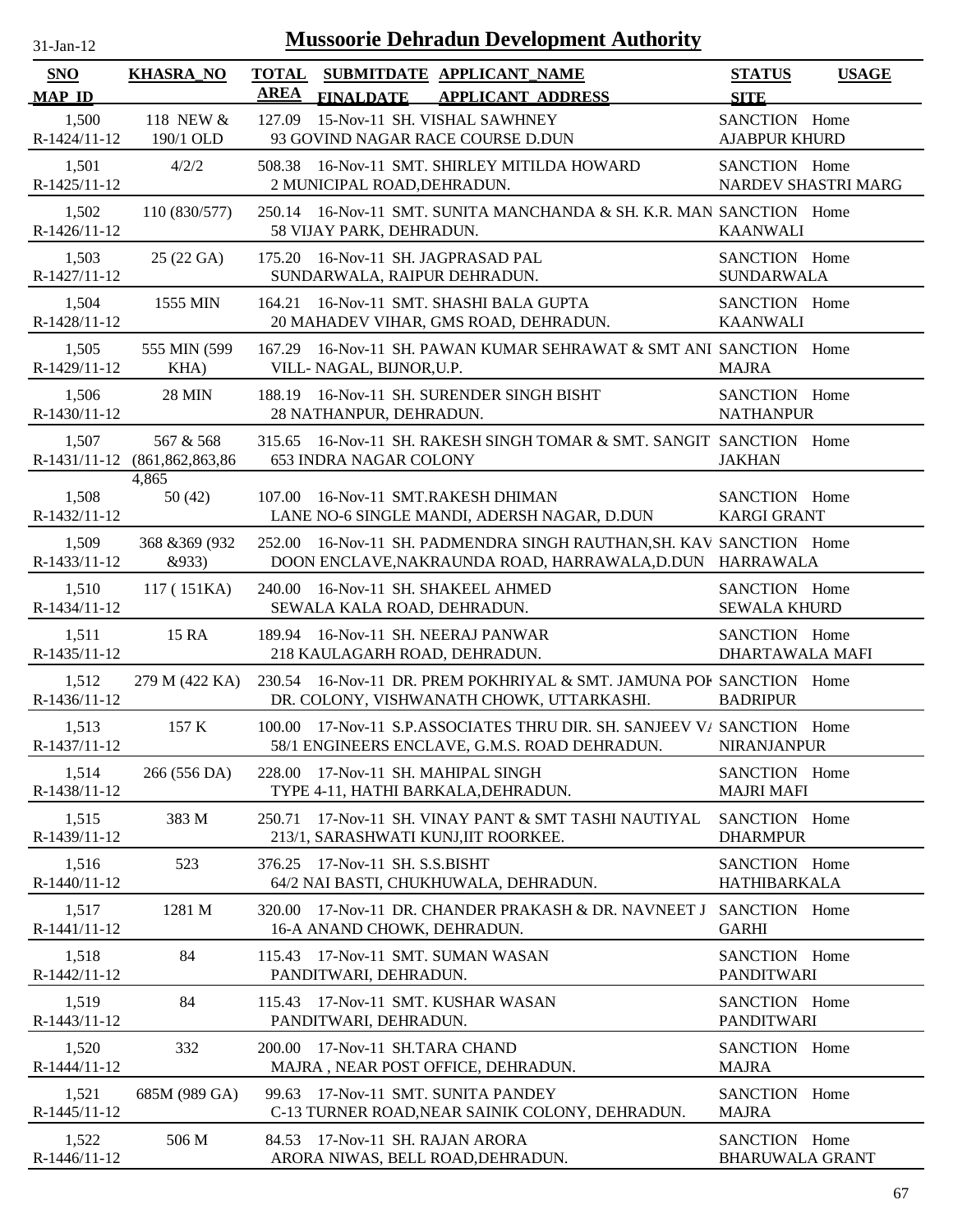| $1$ -Jan-1    |  |
|---------------|--|
| $\mathcal{L}$ |  |

| SNO                      | <b>KHASRA_NO</b>                 | <b>TOTAL</b><br><b>AREA</b> |                                                            | SUBMITDATE APPLICANT NAME                                                                                          | <b>STATUS</b>                         | <b>USAGE</b>        |
|--------------------------|----------------------------------|-----------------------------|------------------------------------------------------------|--------------------------------------------------------------------------------------------------------------------|---------------------------------------|---------------------|
| <b>MAP ID</b>            |                                  |                             | <b>FINALDATE</b>                                           | <b>APPLICANT ADDRESS</b>                                                                                           | <b>SITE</b>                           |                     |
| 1,523<br>R-1447/11-12    | 527 CHA                          | 126.39                      |                                                            | 17-Nov-11 SH. NIRMAL KUMAR & SH. SOHAN KUMAR SANCTION Home<br>P3-103 YAMUNA COLONY, DEHRADUN.                      | <b>SEWALA KALAN</b>                   |                     |
| 1,524<br>R-1448/11-12    | 41 MIN (85 GA)                   |                             |                                                            | 410.00 17-Nov-11 SH. MANINDER SINGH JUNEJA & SMT. RAVI RE-OPENE Home<br>28-A TEG BAHADUR ROAD, DEHRADUN.           | <b>JAKHAN</b>                         |                     |
| 1,525<br>R-1448/11-12-RE | 41 MIN (85 GA)                   |                             |                                                            | 410.00 30-Dec-11 SH. MANINDER SINGH JUNEJA & SMT. RAVI SANCTION Home<br>28-A TEG BAHADUR ROAD, DEHRADUN.           | <b>JAKHAN</b>                         |                     |
| 1,526<br>R-1449/11-12    | PLOT NO-102                      |                             |                                                            | 610.17 17-Nov-11 BRIG. VIPIN NAUTIYAL<br>102 PHASE 1, VASANT VIHAR, DEHRADUN.                                      | SANCTION Home<br>VASANT VIHAR PH- I   |                     |
| 1,527<br>R-1450/11-12    | 1247 KA & 1247<br><b>KHA</b>     | 83.60                       |                                                            | 18-Nov-11 SMT. SARNA CHAUHAN<br>54 SANJAY COLONY PATEL NAGAR D.DUN                                                 | SANCTION Home<br><b>MAJRA</b>         |                     |
| 1,528<br>R-1451/11-12    | 1345                             | 130.11                      |                                                            | 18-Nov-11 SH. GURPREET SINGH & SH. DEEPAK MEHT SANCTION Home<br>11 SAI LOK COLONY PHASE-II G.M.S. ROAD D.DUN       | <b>KAANWALI</b>                       |                     |
| 1,529<br>R-1452/11-12    | 1146                             |                             | 7 RAMESHWAR MOHALLA D.DUN                                  | 185.61 18-Nov-11 SH, ASHU BANSAL & SH, SANDEEP BANSAL REJECTED Home                                                | <b>DEHRA KHAS</b>                     |                     |
| 1,530<br>R-1453/11-12    | 28                               | 292.65                      |                                                            | 18-Nov-11 SH. DEVESH KAUSHIK & SMT. SUDHA DIXI SANCTION Home<br>A-8 FRIENDS ENCLAVE DEFFENCE COLONY ROAD D.DUN     | <b>SHAHNAGAR</b>                      |                     |
| 1,531<br>$R-1454/11-12$  | PROP-NO-<br>131/2                |                             | <b>28 PARK ROAD D.DUN</b>                                  | 157.93 18-Nov-11 SH.RAJENDER SINGH TOMAR                                                                           | SANCTION Home<br><b>SHIVAJI MARG</b>  |                     |
| 1,532<br>R-1455/11-12    | 50 KA & 37/4<br><b>OLD</b>       |                             |                                                            | 131.56 18-Nov-11 SH.AMIT CHANDRA & SMT. PUJA CHANDR<br>NEAR PRIMARY SCHOOL CHIDOWALI KANDOLI D.DUN                 | SANCTION Home<br><b>AAMWALA TARLA</b> |                     |
| 1,533<br>$R-1456/11-12$  | 50 KA & 37/4<br><b>OLD</b>       |                             |                                                            | 131.56 18-Nov-11 SH. ASHUTOSH CHANDRA & SMT. DEEPIKA SANCTION Home<br>NEAR PARIMARY SCHOOL CHIDOWALI KANDOLI D.DUN | <b>AAMWALA TARLA</b>                  |                     |
| 1,534<br>R-1457/11-12    | <b>PROP-NO-8/4</b>               |                             |                                                            | 224.67 18-Nov-11 SMT. SEEMA BISHT<br>1148 INDIRA NAGAR COLONY D.DUN                                                | SANCTION Home<br><b>MALVIAYA ROAD</b> |                     |
| 1,535<br>R-1458/11-12    | <b>PROP-NO-10</b><br>& 10/14 NEW |                             | KHURBHURA MOHALLA D.DUN                                    | 580.00 18-Nov-11 SMT. RAJ KUMARI GOYAL & DR. RAHUL G SANCTION Home                                                 | P.D.TANDAN MARG                       |                     |
| 1,536<br>R-1459/11-12    | 74/3                             |                             | <b>15 PANDITWARI D.DUN</b>                                 | 150.00 18-Nov-11 SMT.ARUNA THAPA                                                                                   | SANCTION Home<br><b>PANDITWARI</b>    |                     |
| 1,537<br>R-1460/11-12    | 748 A                            |                             |                                                            | 446.00 18-Nov-11 SMT.REETA AGGARWAL<br>25 MOHIT NAGAR G.M.S. ROAD D.DUN                                            | SANCTION Home<br><b>KAANWALI</b>      |                     |
| 1,538<br>R-1461/11-12    | 263 KA                           | 232.46                      |                                                            | 18-Nov-11 SMT.ASHA DEVI THAPLIYAL<br>GRAM JOHRI P.O.- SENOLA GARHI CANTT D.DUN                                     | <b>RE-OPENE</b><br><b>NATHANPUR</b>   | Home                |
| 1,539<br>R-1461/11-12-RE | 263 KA                           | 232.46                      |                                                            | 21-Dec-11 SMT.ASHA DEVI THAPLIYAL<br>GRAM JOHRI P.O.- SENOLA GARHI CANTT D.DUN                                     | <b>SANCTION</b><br><b>NATHANPUR</b>   |                     |
| 1,540<br>R-1462/11-12    | $S-4-B-276$                      | 409.85                      |                                                            | 18-Nov-11 CAPT. HIMANSU BISHT<br>B-118 SECTOR-04 DEFENCE COLONY D.DUN                                              | SANCTION Home<br>DEFENCE COLONY       |                     |
| 1,541<br>R-1463/11-12    | 193                              | 166.50                      | 61 CHANDRA NAGAR D.DUN                                     | 18-Nov-11 SH. BIRENDERA SINGH NEGI                                                                                 | SANCTION Home<br><b>JAKHAN</b>        |                     |
| 1,542<br>R-1464/11-12    | 308 KA & 132/2<br><b>OLD</b>     | 403.81                      | 18-Nov-11 SMT.ANITA SINGH<br><b>GRAM SEWLA KALAN D.DUN</b> |                                                                                                                    | SANCTION Home<br><b>SEWALA KALAN</b>  |                     |
| 1,543<br>$R-1465/11-12$  | 70(43)                           |                             | 304 LAKHIBAG, DEHRADUN.                                    | 172.32 19-Nov-11 SMT. NEHA (NEELAM) AGARWAL                                                                        | SANCTION Home<br><b>KESHAV ROAD</b>   |                     |
| 1,544<br>$R-1466/11-12$  | <b>20 MIN</b>                    | 92.80                       |                                                            | 19-Nov-11 SH. BRIJESH TYAGI<br>162 CHAI BAGH, KAULAGARH, KISHAN NAGAR, DEHRADUN                                    | SANCTION Home                         | CHAI BAGH KAULAGARH |
| 1,545<br>R-1467/11-12    | 170/2 (210)                      |                             | 170/2 CHUKHUWALA, DEHRADUN.                                | 88.44 19-Nov-11 SH. PREM KUMAR SINDHI & SH. RAKSHIT S SANCTION Home                                                | CHUKKHUWALA                           |                     |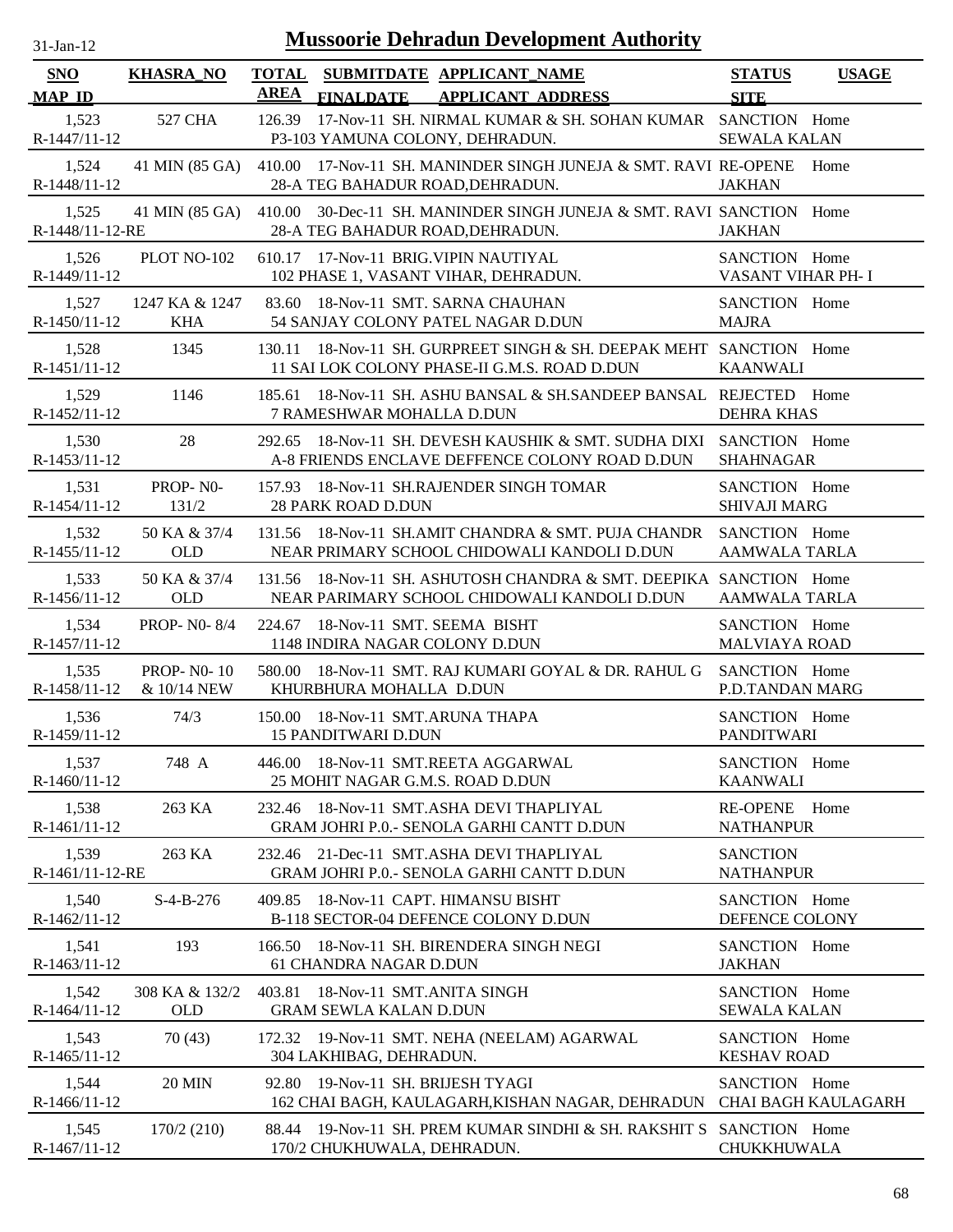| $31-Jan-12$                 |                                   |                             | <b>Mussoorie Dehradun Development Authority</b>                                                            |                                       |              |
|-----------------------------|-----------------------------------|-----------------------------|------------------------------------------------------------------------------------------------------------|---------------------------------------|--------------|
| <b>SNO</b><br><b>MAP ID</b> | <b>KHASRA NO</b>                  | <b>TOTAL</b><br><b>AREA</b> | SUBMITDATE APPLICANT_NAME<br><b>FINALDATE</b><br><b>APPLICANT ADDRESS</b>                                  | <b>STATUS</b><br><b>SITE</b>          | <b>USAGE</b> |
| 1,546<br>R-1468/11-12       | 1047 (1795)                       | 135.35                      | 19-Nov-11 SMT. INDU NEGI<br>24/9 SAKET COLONY, AJABPUR KALA, DEHRADUN.                                     | SANCTION Home<br><b>AJABPUR KALAN</b> |              |
| 1,547<br>R-1469/11-12       | 1260                              |                             | 273.00 19-Nov-11 SH. SANJEEV RAJ GUPTA<br>196 PHASE-2, VASANT VIHAR, DEHRADUN.                             | SANCTION Home<br><b>KAANWALI</b>      |              |
| 1,548<br>R-1470/11-12       | <b>84 MIN</b>                     | 225.00                      | 19-Nov-11 SH. ANIL KUMAR SHARMA<br>42 D/2 NIMBUWALA GARHI CANTT, DEHRADUN.                                 | SANCTION Home<br>PANDITWARI           |              |
| 1,549<br>R-1471/11-12       | 304/3/2                           | 190.00                      | 19-Nov-11 SMT. KAVITA MALHOTRA & SH. SUNIL MA<br>56 G.M.S. ROAD, BALLIWALA CHOWK, DEHRADUN.                | SANCTION Home<br><b>KAANWALI</b>      |              |
| 1,550<br>R-1472/11-12       | <b>189 YAN</b>                    |                             | 128.25 21-Nov-11 SH. SARDAR CHARNAJEET SINGH<br>7-A HILL VEW, INDRA NAGAR, DEHRADUN.                       | SANCTION Home<br>HARBANSWALA (PART)   |              |
| 1,551<br>R-1473/11-12       | 367 (914YA)                       | 188.00                      | 21-Nov-11 SH. KULDEEP YADAV<br>9/4 AAMWALA TARLA, DEHRADUN.                                                | SANCTION Home<br><b>AAMWALA TARLA</b> |              |
| 1,552<br>R-1474/11-12       | <b>55 GHA</b>                     |                             | 166.54 21-Nov-11 SMT. ANURADHA THAPA<br>292 KAULAGARH ROAD, DEHRADUN.                                      | SANCTION Home<br><b>KAULAGARH</b>     |              |
| 1,553<br>R-1475/11-12       | 1429                              |                             | 188.19 21-Nov-11 SMT. GEETA DEVI<br>AJABPUR KHURD, DEHRADUN.                                               | SANCTION Home<br><b>AJABPUR KHURD</b> |              |
| 1,554<br>R-1476/11-12       | 529 KA                            |                             | 94.09 21-Nov-11 KUMARI BANEE BATTA<br>207 INDRA NAGAR COLONY, DEHRADUN.                                    | SANCTION Home<br><b>SEWALA KALAN</b>  |              |
| 1,555<br>R-1477/11-12       | $E-31(274/179)$                   |                             | 472.40 21-Nov-11 SH. VIVEK AGARWAL<br>274/179 RACE COURSE, DEHRADUN.                                       | SANCTION Home<br><b>RACE COURSE</b>   |              |
| 1,556<br>R-1478/11-12       | 47/2                              |                             | 195.16 21-Nov-11 SH. RAM KUMAR VERMA & SH. SHYAM KUN SANCTION Home<br>19/7 PRAKASH NAGAR, IDGAH, DEHRADUN. | CHUKKHUWALA                           |              |
| 1,557<br>R-1479/11-12       | 591                               |                             | 306.00 21-Nov-11 SH.DURGA PRASAD TIWARI<br>147 PRAKASH VIHAR, DHARMPUR, DEHRADUN.                          | SANCTION Home<br><b>AJABPUR KALAN</b> |              |
| 1,558<br>R-1480/11-12       | 1221                              |                             | 282.00 21-Nov-11 SH. DINESH SINGH NEGI<br>TYPE-3,2 INDRA NAGAR, FOREST COLONY, DEHRADUN.                   | SANCTION Home<br><b>AJABPUR KALAN</b> |              |
| 1,559<br>R-1481/11-12       | 1505/1/1/4                        |                             | 250.85 21-Nov-11 SH.SUDHIR CHAND PANDEY<br>332 KHURBURA, DEHRADUN.                                         | SANCTION Home<br><b>KAANWALI</b>      |              |
| 1,560<br>R-1482/11-12       | 378                               | 204.00                      | 21-Nov-11 SMT.REKHA PANDEY<br>136 NESVILLA ROAD, DEHRADUN.                                                 | SANCTION Home<br><b>DHORAN KHAS</b>   |              |
| 1,561<br>R-1483/11-12       | 1164                              | 168.58                      | 21-Nov-11 SH. SHRIRAM<br>HARIPUR, KANWALI GAUN, DEHRADUN.                                                  | SANCTION Home<br><b>KAANWALI</b>      |              |
| 1,562<br>R-1484/11-12       | 997 KHA                           | 153.00                      | 21-Nov-11 SH. MANEET KUMAR BAKSHI<br>12/1 PHASE1, ASHIMA VIHAR, DEHRADUN.                                  | SANCTION Home<br><b>MAJRA</b>         |              |
| 1,563<br>R-1485/11-12       | <b>105 KHA</b>                    | 170.00                      | 21-Nov-11 SH.VINNEET GOYAL<br>31 BALLUPUR, DEHRADUN.                                                       | SANCTION Home<br><b>MEHUWALA</b>      |              |
| 1,564<br>R-1486/11-12       | 299, 301, 304, 305<br>(PLOT NO-88 | 499.03                      | 22-Nov-11 SH. HARISH CHANDRA JOSHI & SH. DEEPTA SANCTION Home<br>151 PHASE- 2, VASANT VIHAR, DEHRADUN.     | <b>KIRSALI</b>                        |              |
| 1,565<br>R-1487/11-12       | U.S.H.A.)<br>230                  | 450.83                      | 22-Nov-11 SMT. MANJULA DIMRI<br>98/3 PRAKASH VIHAR, DHARAMPUR, DEHRADUN.                                   | SANCTION Home<br><b>AJABPUR KALAN</b> |              |
| 1,566<br>R-1488/11-12       | 486                               | 118.65                      | 22-Nov-11 SMT. PRITI<br>VILL-KUDKAWALA, P.O-DOIWALA, DEHRADUN.                                             | SANCTION Home<br><b>SUDHOWALA</b>     |              |
| 1,567<br>R-1489/11-12       | 705 (834)                         | 162.63                      | 22-Nov-11 SMT. MANPREET KAUR & SMT. HARPREET I SANCTION Home<br>G.M.S.ROAD, DEHRADUN.                      | <b>DEHRA KHAS</b>                     |              |
| 1,568                       | 185 (99 M)                        |                             | 188.19 22-Nov-11 SH. BRIJ MOHAN NAUTIYAL                                                                   | SANCTION Home                         |              |

D-BLOCK, SARASWATI VIHAR, DEHRADUN.

R-1490/11-12

AJABPUR KHURD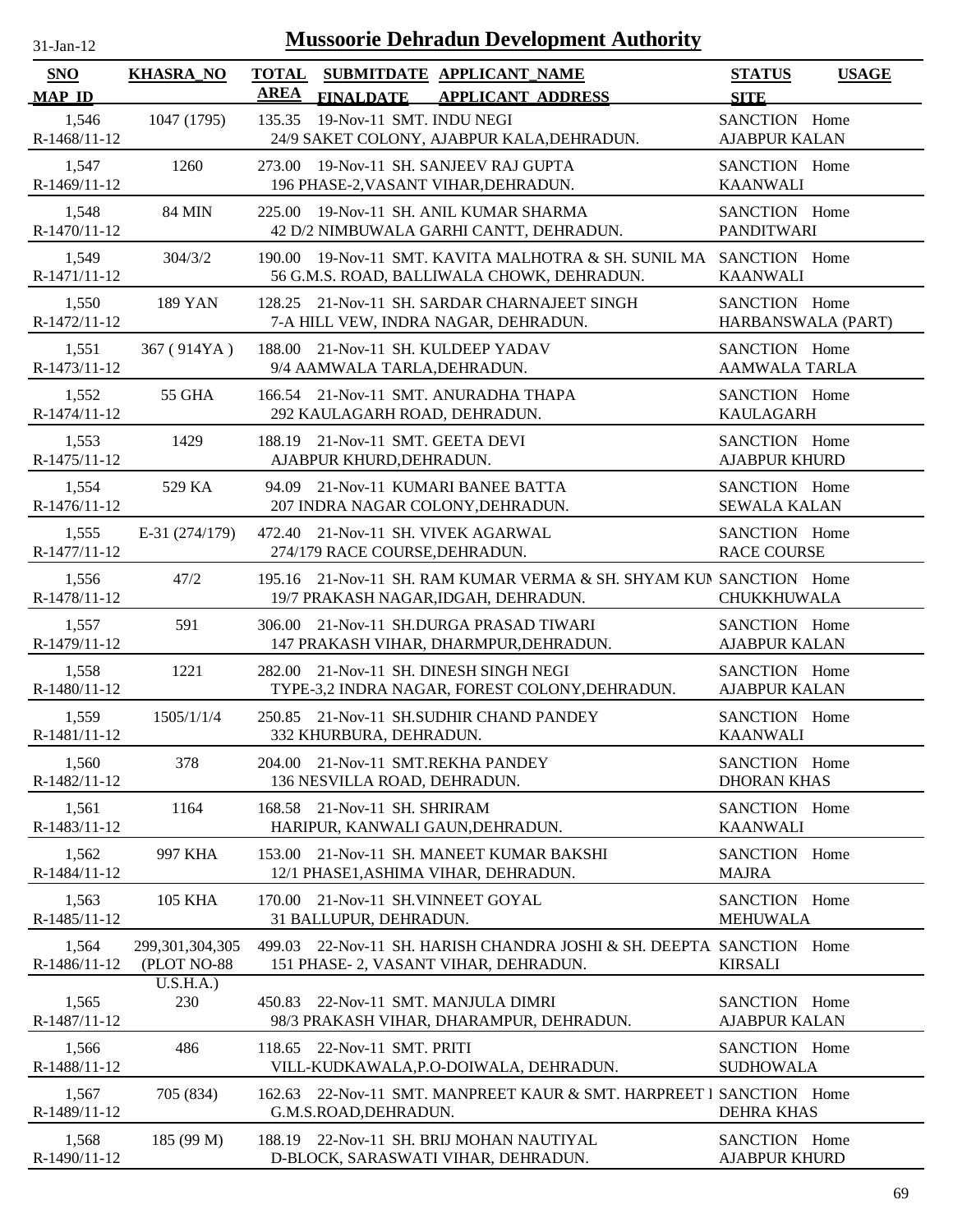| $-Jan-1$ |  |
|----------|--|
|          |  |

| SNO<br><b>MAP ID</b>     | <b>KHASRA_NO</b>               | <b>TOTAL</b><br><b>AREA</b> | <b>FINALDATE</b>                                                            | SUBMITDATE APPLICANT_NAME<br><b>APPLICANT ADDRESS</b>                                            | <b>STATUS</b><br><b>SITE</b>            | <b>USAGE</b> |
|--------------------------|--------------------------------|-----------------------------|-----------------------------------------------------------------------------|--------------------------------------------------------------------------------------------------|-----------------------------------------|--------------|
| 1,569<br>R-1491/11-12    | 01                             | 123.55                      | 22-Nov-11 SMT.SIMRAN KAUR<br>G.M.S.ROAD, DEHRADUN.                          |                                                                                                  | SANCTION Home<br><b>SEWALA KHURD</b>    |              |
| 1,570<br>R-1492/11-12    | 288                            |                             | 769/27 PRAGATI VIHAR, DEHRADUN.                                             | 381.04 22-Nov-11 SH. RAGHUBIR SINGH SAJWAN                                                       | SANCTION Home<br><b>AJABPUR KALAN</b>   |              |
| 1,571<br>R-1493/11-12    | 71 MIN (191)                   |                             |                                                                             | 139.61 22-Nov-11 SH. BHUPENDRA PRASAD JUYAL<br>SAI LOK PHASE-1, CHAKKI TOLA, NIRANJANPUR, D.DUN. | SANCTION Home<br><b>NIRANJANPUR</b>     |              |
| 1,572<br>R-1494/11-12    | 1174                           |                             | AJABPUR KHURD, DEHRADUN.                                                    | 192.34 22-Nov-11 SH. NANDA BALLABH SHARMA                                                        | SANCTION Home<br><b>AJABPUR KALAN</b>   |              |
| 1,573<br>R-1495/11-12    | $424/1$ (<br>883, 892, 903)    | 118.77                      | 22-Nov-11 SH. RAJPAL<br>ADHOIWALA, DEHRADUN.                                |                                                                                                  | SANCTION Home<br><b>ADOIWALA</b>        |              |
| 1,574<br>R-1496/11-12    | 321 (99 KA)                    |                             | BADRIPUR, JOGIWALA, DEHRADUN.                                               | 197.67 22-Nov-11 SMT. MENAKSHI POKHRIYAL                                                         | SANCTION Home<br><b>BADRIPUR</b>        |              |
| 1,575<br>R-1497/11-12    | 1289                           | 129.33                      |                                                                             | 22-Nov-11 SMT. KALPANA PATWAL<br>SARASWATI VIHAR, AJABPUR KHURD, DEHRADUN.                       | SANCTION Home<br><b>AJABPUR KHURD</b>   |              |
| 1,576<br>R-1498/11-12    | 27                             |                             |                                                                             | 610.43 22-Nov-11 SH. SURENDER WASON<br>2/2-B, RACE COURSE ROAD, DEHRADUN.                        | RE-OPENE Home<br><b>INDER ROAD</b>      |              |
| 1,577<br>R-1498/11-12-RE | 27                             |                             |                                                                             | 610.43 30-Dec-11 SH. SURENDER WASON<br>2/2-B, RACE COURSE ROAD, DEHRADUN.                        | SANCTION Home<br><b>INDER ROAD</b>      |              |
| 1,578<br>R-1499/11-12    | 208                            |                             |                                                                             | 220.00 22-Nov-11 SH. RAJNEESH CHAMOLA<br>138-H SURVEY STATE, HATHIBARKALA, D.DUN.                | SANCTION Home<br><b>HATHIBARKALA</b>    |              |
| 1,579<br>R-1500/11-12    | 190                            |                             |                                                                             | 187.77 23-Nov-11 SH. RAMESH CHANDRA THAPLIYAL<br>307 SARTHI VIHAR HARIDWAR ROAD D.DUN            | SANCTION Home<br><b>AJABPUR KALAN</b>   |              |
| 1,580<br>R-1501/11-12    | 20                             |                             |                                                                             | 302.88 23-Nov-11 SH. VEER VIKRAM SINGH KANDARI<br><b>GRAM INDER PUR P.0- BADRI PUR D.DUN</b>     | SANCTION Home<br><b>INDRAPUR</b>        |              |
| 1,581<br>R-1502/11-12    | 378 GHA                        |                             |                                                                             | 144.96 23-Nov-11 SH. KISHAN LAL KAPARUWAN<br>531 SS& TC (GREF) PIN-930531 C/0 56 APO RISHIKESH   | SANCTION Home<br><b>NATTHANPUR</b>      |              |
| 1,582<br>R-1503/11-12    | 712 KHA                        |                             |                                                                             | 103.50 23-Nov-11 SH.GOPAL SINGH NEGI<br>C/0 DENA BANK 8- BALBIR ROAD D.DUN                       | SANCTION Home<br><b>SEWALA KALAN</b>    |              |
| 1,583<br>R-1504/11-12    | 157 KA                         |                             | 114.00 23-Nov-11 SH. VIKRANT PUNDIR<br>6/1 MUNICIPAL ROAD D.DUN             |                                                                                                  | SANCTION Home<br><b>NIRANJANPUR</b>     |              |
| 1,584<br>$R-1505/11-12$  | 1174                           |                             | 122 RAM VIHAR D.DUN                                                         | 240.00 23-Nov-11 SH. NARENDRA KUMAR GUPTA                                                        | <b>SANCTION</b><br><b>GARHI</b>         |              |
| 1,585<br>R-1506/11-12    | <b>500 KHA</b><br>&519/554 OLD | 177.67                      |                                                                             | 23-Nov-11 SH.SURENDRA KUMAR<br>C/0 SH. D.S. RANA 19- C SUBHASH ROAD D.DUN                        | SANCTION Home<br><b>DHORAN KHAS</b>     |              |
| 1,586<br>R-1507/11-12    | 256 KA                         |                             | 188.19 23-Nov-11 SH. ASHISH BALUNI<br><b>76 DHAKPATTI RAJPUR ROAD D.DUN</b> |                                                                                                  | SANCTION Home<br><b>MOHKAMPUR KHURD</b> |              |
| 1,587<br>R-1508/11-12    | <b>PROP-N0-120</b>             |                             | 16/1 CHAKRATA ROAD D.DUN                                                    | 413.00 23-Nov-11 SH.RAM GOPAL GOYAL& SMT. NEHA GOYA SANCTION Home                                | KHURBURA MOHALLA                        |              |
| 1,588<br>R-1509/11-12    | 278                            |                             | 282.00 23-Nov-11 SMT. ABHA MENON<br>23 NEW ROAD D.DUN                       |                                                                                                  | SANCTION Home<br><b>PITTHUWALA</b>      |              |
| 1,589<br>R-1510/11-12    | <b>PROP-NO-7/10</b>            |                             | 125.46 23-Nov-11 MS. VANI SINGH                                             | 297 SAVARKER ROAD SUBHASH NAGAR D.DUN                                                            | SANCTION Home<br><b>RAIPUR</b>          |              |
| 1,590<br>R-1511/11-12    | 1345                           |                             | 54 KANWALI ROAD D.DUMN                                                      | 85.96 23-Nov-11 SMT. SUREKHA TAYAL                                                               | SANCTION Home<br><b>KAANWALI</b>        |              |
| 1,591<br>R-1512/11-12    | 151/2                          |                             |                                                                             | 178.00 23-Nov-11 SH. TAJENDRA PAL SINGH<br>A-7 LANE- N0-3 PHASE- II PANDITWARI D.DUN             | SANCTION Home<br>PANDITWARI             |              |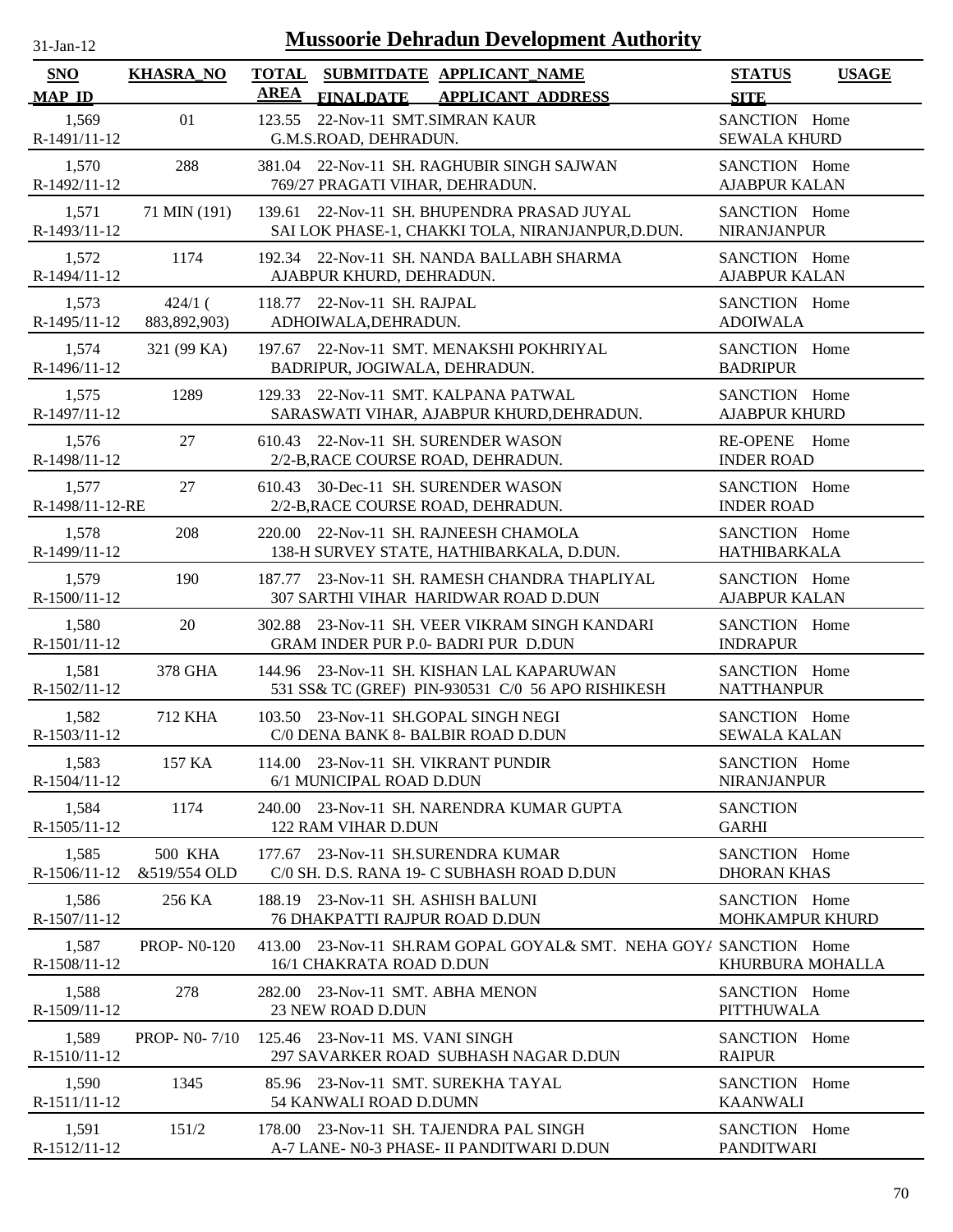| 31-Jan-12             |                             | <b>Mussoorie Dehradun Development Authority</b>                                                                                           |                                              |  |
|-----------------------|-----------------------------|-------------------------------------------------------------------------------------------------------------------------------------------|----------------------------------------------|--|
| SNO<br><b>MAP ID</b>  | <b>KHASRA_NO</b>            | TOTAL SUBMITDATE APPLICANT NAME<br><b>AREA</b><br><b>FINALDATE</b><br><b>APPLICANT ADDRESS</b>                                            | <b>STATUS</b><br><b>USAGE</b><br><b>SITE</b> |  |
| 1,592<br>R-1513/11-12 | 345 KA                      | 83.64 23-Nov-11 SH.SUNIL KANT SUNHRE<br>8 SEWLA KALAN D.DUM                                                                               | SANCTION Home<br><b>SEWALA KALAN</b>         |  |
| 1,593<br>R-1514/11-12 | 86                          | 150.46 23-Nov-11 SH, SUSHIL CHAUHAN<br><b>GRAM PITHUWALA KALAN D.DUN</b>                                                                  | SANCTION Home<br><b>PITTHUWALA</b>           |  |
| 1,594<br>R-1515/11-12 | 465                         | 128.25 23-Nov-11 SH. VED PAL KUNDU<br>62A KISHANPUR RAJPUR ROAD D.DUN                                                                     | SANCTION Home<br><b>DHORAN KHAS</b>          |  |
| 1,595<br>R-1516/11-12 | 306                         | 172.00<br>25-Nov-11 SH, GOPAL DAS SHARMA<br>H.N0-136/2/12 SHIVAM VIHAR JAKHAN RAJPUR ROAD D.DU CHIDOWALI                                  | SANCTION Home                                |  |
| 1,596<br>R-1517/11-12 | 120 OLD & 310<br><b>NEW</b> | 217.50 25-Nov-11 SH. S.S. CHAUHAN<br>19/1 MITRA LOK COLONY BALLUPUR ROAD D.DUN                                                            | SANCTION Home<br><b>BAAMANWALA</b>           |  |
| 1,597<br>R-1518/11-12 | 1894                        | 248.42 25-Nov-11 SMT. RAMA DEVI<br>SHANTI VIHAR, AJABPUR KALA, DEHRADUN.                                                                  | SANCTION Home<br><b>AJABPUR KALAN</b>        |  |
| 1,598<br>R-1519/11-12 | 157                         | 381.26 25-Nov-11 SH. VIJAY PAL SINGH<br>GRAM NATHANPUR HIMADEI AVENUE-4 JOGIWALA D.DUN NATHANPUR                                          | SANCTION Home                                |  |
| 1,599<br>R-1520/11-12 | 644                         | 434.77 25-Nov-11 DR. DEEPAK ARORA<br><b>15-A INDER ROAD D.DUN</b>                                                                         | SANCTION Home<br><b>KAANWALI</b>             |  |
| 1,600<br>R-1521/11-12 | 773 KA                      | 213.38 25-Nov-11 SMT. PUSHPA WALIA & SH.JITIN WALIA&SH SANCTION Home<br><b>45 SUBHASH ROAD D.DUN</b>                                      | <b>NIRANJANPUR</b>                           |  |
| 1,601<br>R-1522/11-12 | 159                         | 133.77 25-Nov-11 SH. SURESH KUMAR DOBHALS/0 LATE SH. F SANCTION Home<br>570 RAJENDRA NAGAR STREET N0-4 LANE- N0-10A D.DUN                 | KAULAGARH MAI CHAKBH(                        |  |
| 1,602<br>R-1523/11-12 | 488 & 501                   | 418.18 25-Nov-11 SMT. ALKA TYAGI & SH. PANKAJ TYAGI<br>22/8 DHAKPATTI GAON PLEASNT VALLY RAJPUR ROAD D.I DAK PATTI                        | SANCTION Home                                |  |
| 1,603<br>R-1524/11-12 | 223 OLD & 400<br><b>THA</b> | 400.00 25-Nov-11 SH. MAHENDER SINGH RAWAT<br><b>GRAM SEWLA KALAN D.DUN</b>                                                                | SANCTION Home<br><b>SEWALA KALAN</b>         |  |
| 1,604<br>R-1525/11-12 | 29 GHA                      | 1,000,00 25-Nov-11 SMT, PHULA CHANDANA W/0 SH, VIJAY CH SANCTION Home<br>D-104 DOON TRAFAL GARE NEAR I.T. PARK SAHASTRADH JOHDI           |                                              |  |
| 1,605<br>R-1526/11-12 | 409                         | 187.00 25-Nov-11 SH.RAJEEV KUMAR GUPTA & SMT SUSHMA SANCTION Home<br>88 M PANDITWARI PHASE-II BHOOD GAON D.DUN                            | <b>KAANWALI</b>                              |  |
| 1,606<br>R-1527/11-12 | 1620/6                      | 191.56 25-Nov-11 SMT. MEERA DEVI<br>UPPER NATHANPUR LANE-N0-14-C D.DUN                                                                    | SANCTION Home<br><b>RAIPUR</b>               |  |
| 1,607<br>R-1528/11-12 | 39/1                        | 25-Nov-11 SH. UDAY SINGH<br>300.00<br>23 MANDAKINI VIHAR D.DUN                                                                            | SANCTION Home<br><b>KANDOLI</b>              |  |
| 1,608<br>R-1529/11-12 | 629                         | 25-Nov-11 SH. VIPUL KUKRETI S/0 LATE. SH. RAVINDE SANCTION Home<br>267.00<br>339/1 OMKAR ROAD CHUKKUWALA D.DUN                            | <b>DHARMPUR</b>                              |  |
| 1,609<br>R-1530/11-12 | 412                         | 25-Nov-11 SH. RAJEEV KUMAR PANTHARI S/0 SH. TAR SANCTION Home<br>197.95<br>C/0 SH. SUNIL KALA 216/1 SAKET COLONY AJABPUR KALA KARGI GRANT |                                              |  |
| 1,610<br>R-1531/11-12 | 262 & 100 KA<br><b>NEW</b>  | 112.92 25-Nov-11 SMT, CHETNA UNIYAL W/0 SH, AJAY UNIYA SANCTION Home<br>GRAM & P.0- GUJRADA SAHASTRADHARA ROAD D.DUN                      | <b>KANDOLI</b>                               |  |
| 1,611<br>R-1532/11-12 | 1123                        | 26-Nov-11 SH. GIRISH CHAND PUNDORA<br>180.00<br>TARUN VIHAR LANE NO-, MOTHROWALA ROAD                                                     | SANCTION Home<br><b>AJABPUR KALAN</b>        |  |
| 1,612<br>R-1533/11-12 | 154 (1200 HA)               | 234.20 26-Nov-11 SMT. RANJANA NEGI<br>G-51 NEHRU COLONY, DEHRADUN.                                                                        | SANCTION Home<br><b>AJABPUR KALAN</b>        |  |
| 1,613<br>R-1534/11-12 | 125                         | 174.19 26-Nov-11 SMT. KIRAN ANAND<br>125 KARANPUR, DEHRADUN.                                                                              | SANCTION Home<br><b>KARANPUR</b>             |  |
| 1,614                 | 10                          | 171.93 26-Nov-11 SH. AMIT KUMAR UNIYAL S/0 SH. P.N. UNIY SANCTION Home                                                                    |                                              |  |

GRAM KAULAGARH P.0- NEW FOREST F.R.I D.DUN

R-1535/11-12

KAULAGARH MAI CHAKBHO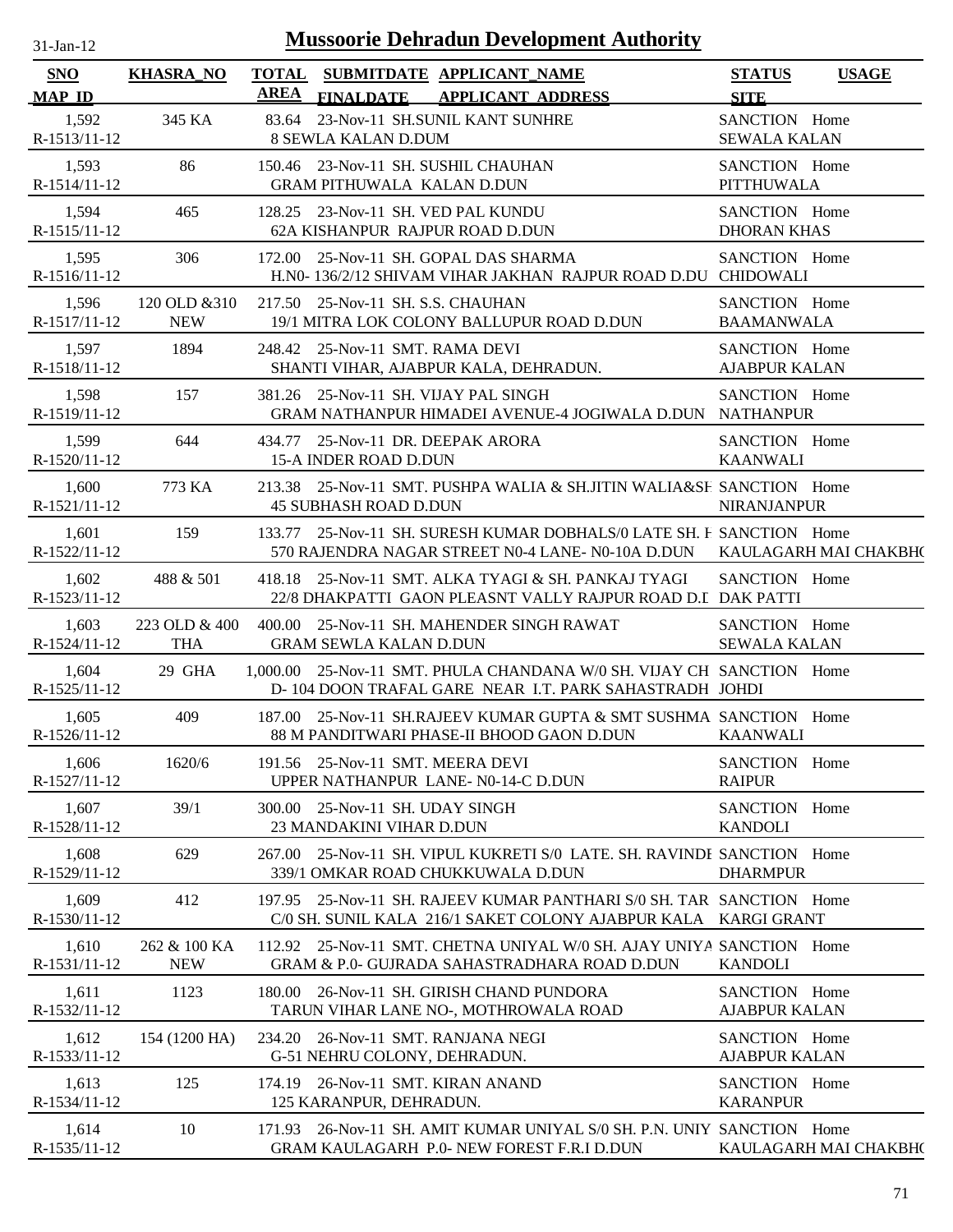| -Jan- |  |
|-------|--|
|       |  |

| SNO                     | <b>KHASRA_NO</b>                         | <b>TOTAL</b> |                                                            | SUBMITDATE APPLICANT NAME                                                                                                       | <b>STATUS</b>                         | <b>USAGE</b>           |
|-------------------------|------------------------------------------|--------------|------------------------------------------------------------|---------------------------------------------------------------------------------------------------------------------------------|---------------------------------------|------------------------|
| <b>MAP ID</b>           |                                          | <b>AREA</b>  | <b>FINALDATE</b>                                           | <b>APPLICANT ADDRESS</b>                                                                                                        | <b>SITE</b>                           |                        |
| 1,615<br>R-1536/11-12   | 112 KA                                   | 109.00       |                                                            | 26-Nov-11 SMT. ARTI DHYANI W/0 SH. RATNESH DHY SANCTION Home<br>C/0 SH. P.B. THAPLIYAL F-1 SHIV LOK COLONY RAIPUR ROA CHIDOWALI |                                       |                        |
| 1,616<br>R-1537/11-12   | 529 KA                                   |              | 207 INDIRA NAGAR COLONY D.DUN                              | 94.09 26-Nov-11 KUMARI BANEE BATTA D/0 SH. BHARAT B SANCTION Home                                                               | <b>SEWALA KALAN</b>                   |                        |
| 1,617<br>R-1538/11-12   | 392 & 394                                |              |                                                            | 226.57 26-Nov-11 SH. RAMESH SINGH BISHTS/0 SH.RAJENDR SANCTION Home<br>H.N0-38/3 BLOCK-C TYPE-III NEW TEHRI GARHWAL             | <b>HARRAWALA</b>                      |                        |
| 1,618<br>R-1539/11-12   | 331                                      | 286.00       |                                                            | 28-Nov-11 SH. DHARMENDRA KUMAR S/0 SH.PITAMB SANCTION Home<br>GRAM SEWLA KALAN SHIMLA ROAD D.DUN                                | <b>SEWALA KALAN</b>                   |                        |
| 1,619<br>$R-1540/11-12$ | 193/1 OLD $&$<br>335 KHA NEW             | 92.93        |                                                            | 28-Nov-11 SMT, SANGITA WALIYA W/0 SH, NAVEEN W SANCTION Home<br>GRAM SEWLA KHURD P.0. MOHABBAWALA D.DUN                         | <b>NIRANJANPUR</b>                    |                        |
| 1,620<br>$R-1541/11-12$ | 100                                      | 300.00       | 37/1 SEWAK ASHRAM ROAD D.DUN                               | 28-Nov-11 SH. SUBHASH CHANDER SHARMA & SH. PRA SANCTION Home                                                                    | <b>CHIDOWALI</b>                      |                        |
| 1,621<br>R-1542/11-12   | <b>PROP. NO-286</b>                      | 399.00       | 286 R.N. TAGORE MARG II D.DUN                              | 28-Nov-11 SH. IVAN JACOB S/0 SH. E.P.JACOB                                                                                      | SANCTION Home                         | RAVINDRA NATH TAGORE N |
| 1,622<br>R-1543/11-12   | 634 & PROP-<br>$N0 - 21/17$              | 188.19       |                                                            | 28-Nov-11 SH. OM PRAKASH GUSAIN & SH. DHIRENDR SANCTION Home<br>21/17 AHIR MANDI HATHI BARKALAN D.DUN                           | <b>AHIR MANDI</b>                     |                        |
| 1,623<br>$R-1544/11-12$ | <b>PROP-NO-18 &amp;</b><br><b>27 NEW</b> | 301.47       | 230/1 NESHVILLA ROAD D.DUN                                 | 28-Nov-11 SH.ARUN KUMAR GARG & SMT. MANJU DEV SANCTION Home                                                                     | <b>PATEL ROAD</b>                     |                        |
| 1,624<br>R-1545/11-12   | PROP-N0-5 $&$<br>13/6/5 OLD              |              | 32 AJIT PRASAD MARG D.DUN                                  | 362.81 28-Nov-11 SMT. ANAMIKA W/0 SH. SUDHANSHU KUMA SANCTION Home                                                              | <b>CROSS ROAD</b>                     |                        |
| 1,625<br>R-1546/11-12   | 220                                      |              | <b>GRAM NATHANPUR D.DUN</b>                                | 301.10 28-Nov-11 SMT, UMA DEVI PANTHRI W/0 SH, SHAMBH SANCTION Home                                                             | <b>NATHANPUR</b>                      |                        |
| 1,626<br>R-1547/11-12   | 1339                                     |              | 121 MUKHAR JI PARK NEW DELHI-18                            | 102.23 28-Nov-11 M/S PARMATA CONSTRUCTIONS PVT.LTD. 1 SANCTION Home                                                             | <b>KAANWALI</b>                       |                        |
| 1.627<br>R-1548/11-12   | 493                                      |              |                                                            | 189.00 28-Nov-11 SH. JAGAT RAM S/0 SH. DIL MANI DHAUNDI SANCTION Home<br>110 OM VIHAR LANE- N0-11 AJABPUR KALAN D.DUN           | <b>AJABPUR KALAN</b>                  |                        |
| 1,628<br>R-1549/11-12   | 882                                      |              | 310.00 29-Nov-11 SH.SANJAY RANA<br>48/320 BALLUPUR D.DUN   |                                                                                                                                 | SANCTION Home<br><b>NATHANPUR</b>     |                        |
| 1,629<br>R-1550/11-12   | 1252                                     |              |                                                            | 77.20 29-Nov-11 SH. BHARAT MEHROTRA & SH.GAJENDER S SANCTION Home<br>4/6 KALI MANDIR ENCLAVE G.M.S. ROAD KANWALI D.DUN KAANWALI |                                       |                        |
| 1,630<br>R-1551/11-12   | 277 & 278                                | 745.81       | 94 B/1 DHARAMPUR D.DUN                                     | 29-Nov-11 SMT. BASANTI DEVI W/0 SH. B.S. RAWAT                                                                                  | SANCTION Home<br><b>AJABPUR KALAN</b> |                        |
| 1,631<br>R-1552/11-12   | 435/1<br>.446.447.450.451                | 5,609.00     | 21- C NEW CANTT ROAD D.DUN                                 | 29-Nov-11 SMT. ROMILA SINGH & SH. AMAR PRATAP S SANCTION Home                                                                   | HATHIBARKALA                          |                        |
| 1,632<br>R-1553/11-12   | 400 T                                    | 183.70       | 30-Nov-11 SH. MANISH SAXENA                                | 88 SILVER HEIGHTS PONDHA NEAR NANDA KI CHOWKI D.D KOLHUPANI                                                                     | SANCTION Home                         |                        |
| 1,633<br>R-1554/11-12   | 426 KHA                                  | 145.39       | 30-Nov-11 SH.SANJEEV SHARMA<br>172/147 PATEL NAGAR D.DUN   |                                                                                                                                 | SANCTION Home<br><b>BAAMANWALA</b>    |                        |
| 1,634<br>R-1555/11-12   | 104                                      | 165.89       |                                                            | 30-Nov-11 SH. BHARAT SINGH RANA<br>H.NO-114 NAI BASTI INDIRA NAGAR CHUKKUWALA D.DUN                                             | SANCTION Home<br><b>AJABPUR KHURD</b> |                        |
| 1,635<br>R-1556/11-12   | 330/2                                    | 200.00       | 30-Nov-11 SH. PANCHAM SINGH                                | 107 LOHIYA PURAM M.D.D.A COLONY TYAGI ROAD D.DUN                                                                                | SANCTION Home<br>MOHKAMPUR KHURD      |                        |
| 1,636<br>R-1557/11-12   | <b>MUNICIPAL</b><br>$N0-38$              | 305.92       | 30-Nov-11 SH. J.S. BHATNAGAR<br><b>38 TILAK ROAD D.DUN</b> |                                                                                                                                 | SANCTION Home<br><b>TILAK ROAD</b>    |                        |
| 1,637<br>R-1558/11-12   | PROP- N0-34/2<br>&44/83 NEW              |              | 44/83 BHANDARI BAGH D.DUN                                  | 174.39 30-Nov-11 SH. PIYUSH GOYAL S/0 LATE SH. PREM CHA SANCTION Home                                                           | <b>BHANDARI BAGH</b>                  |                        |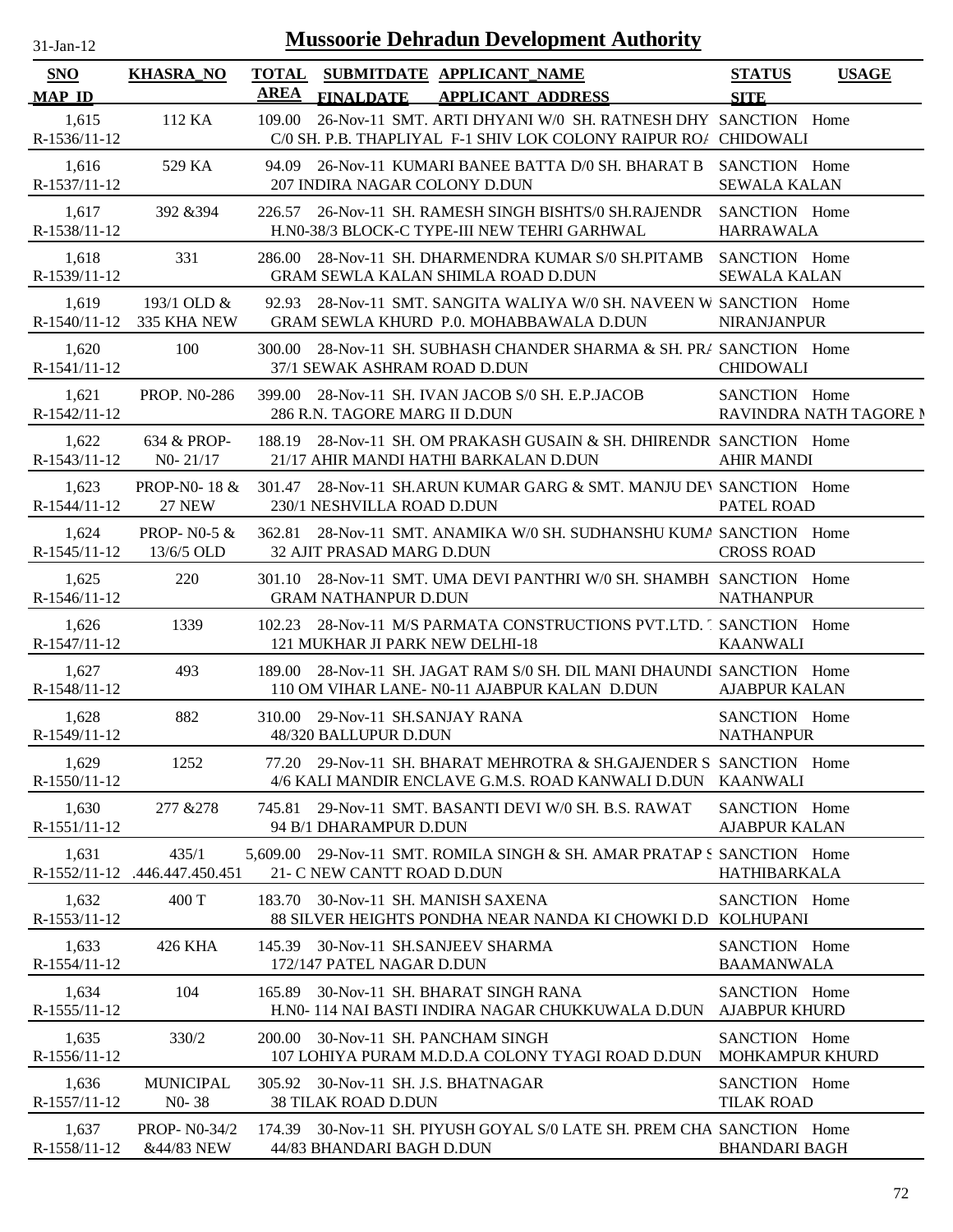| 1-Jan-1 |  |
|---------|--|

| SNO                     | <b>KHASRA_NO</b>                 | <b>TOTAL</b> |                                                                      | SUBMITDATE APPLICANT NAME                                                                                                          | <b>STATUS</b>                         | <b>USAGE</b> |
|-------------------------|----------------------------------|--------------|----------------------------------------------------------------------|------------------------------------------------------------------------------------------------------------------------------------|---------------------------------------|--------------|
| <b>MAP ID</b>           |                                  | <b>AREA</b>  | <b>FINALDATE</b>                                                     | <b>APPLICANT ADDRESS</b>                                                                                                           | <b>SITE</b>                           |              |
| 1,638<br>R-1559/11-12   | 247 KHA & 248                    | 266.07       |                                                                      | 30-Nov-11 SMT. SHIKHA SAXENA W/0 SH. RAJEEV S<br>H.N0- 6 LANE-N0-5 TAPOVAN ENCLAVE AAM WALA TARL                                   | SANCTION Home<br><b>AAMWALA TARLA</b> |              |
| 1,639<br>$R-1560/11-12$ | 84 KA                            | 90.61        |                                                                      | 30-Nov-11 SH. GOPAL SINGH S/0 SH. DHIRAJ SINGH<br>C/0 SH. SARWAN SINGH CHAUHAN GRAM MEHU WALA MAI MEHUWALA MAFI                    | SANCTION Home                         |              |
| 1,640<br>R-1561/11-12   | 701                              | 131.50       | 15/6 CANAL ROAD JAKHAN D.DUN                                         | 1-Dec-11 SMT. DARSHANI DEVI W/0 LATE. SH. JAYA I SANCTION Home                                                                     | <b>JAKHAN</b>                         |              |
| 1,641<br>R-1562/11-12   | 15 & 177 KA<br><b>NEW</b>        | 114.00       | 17/9 A CANAL ROAD JAKHAN D.DUN                                       | 1-Dec-11 SH. MANIK NIDHI SHARMA S/0 LATE. SH. K SANCTION Home                                                                      | <b>MOTHROWALA</b>                     |              |
| 1.642<br>R-1563/11-12   | <b>PROP-NO-20-A</b><br>& 162 NEW | 289.63       | <b>162 RACE COURSE D.DUN</b>                                         | 1-Dec-11 SH. KRISHAN KUMAR SEHGAL & SMT. MAN. SANCTION Home                                                                        | <b>RACE COURSE</b>                    |              |
| 1,643<br>$R-1564/11-12$ | 655/3                            | 156.27       |                                                                      | 1-Dec-11 SH. JAI PRAKESH S/0 SH. PREM BALLAHB K SANCTION Home<br>H.N0-140/7 G.M.S. ROAD KANWALI D.DUN                              | <b>KAANWALI</b>                       |              |
| 1,644<br>$R-1565/11-12$ | 30                               | 338.38       | 71 ARAT BAZAR D.DUN                                                  | 1-Dec-11 SMT. MEENA BINDAL W/0 SH. INDRESH BI                                                                                      | SANCTION Home<br><b>PITTHUWALA</b>    |              |
| 1,645<br>$R-1566/11-12$ | 216                              | 477.00       |                                                                      | 1-Dec-11 SH. G.S. RANGARH S/0 SH. BACHAN SINGH R SANCTION Home<br>GRAM UPPER NATHANPUR P.0- NEHRU GRAM D.DUN                       | <b>NATHANPUR</b>                      |              |
| 1,646<br>R-1567/11-12   | 12 GA                            | 264.00       |                                                                      | 1-Dec-11 SMT. HEMLATA BHANDARI W/0 SH. KHUSPA SANCTION Home<br>GRAM NANUR KHERA NALA PANI ROAD D.DUN                               | <b>NANUR KHERA</b>                    |              |
| 1,647<br>R-1568/11-12   | 1473 KA                          |              | 116.01 3-Dec-11 SH. ANIL SHARMA                                      | 5/28 TEG BAHADUR ROAD LORD KRISHNA RESIDENCY D.D AJABPUR KHURD                                                                     | SANCTION Home                         |              |
| 1,648<br>R-1569/11-12   | 75 AN                            | 151.00       | H.NO-180 MODEL COLONY D.DUN                                          | 3-Dec-11 SH.RAKESH UNIYAL S/0 SH. VISHWESHWA SANCTION Home                                                                         | <b>NAVADA</b>                         |              |
| 1,649<br>R-1570/11-12   | 50                               | 155.89       |                                                                      | 3-Dec-11 SMT. MALA KUMARI W/0 SH. PANKAJ MAN SANCTION Home<br>C-4 K.V. UPPER CAMP STAFF QUATERS D.DUN CANTT-2480 VIJAYPUR GOPIWALA |                                       |              |
| 1,650<br>R-1571/11-12   | 285/2                            |              | 54 0.B.C. YAMUNA COLONY D.DUN                                        | 223.00 3-Dec-11 SH. JAI PAL SINGH S/0 SH. PARMA SINGH                                                                              | SANCTION Home<br><b>KAANWALI</b>      |              |
| 1,651<br>R-1572/11-12   | 104                              |              |                                                                      | 122.76 3-Dec-11 SMT. VIMLA DEVI BALODI W/0 SH.SUNIL D SANCTION Home<br>HIMADERI ENCLAVE LANE- N0-6 JOGIWALA D.DUN                  | <b>SHAHNAGAR</b>                      |              |
| 1,652<br>R-1573/11-12   | PROP-NO-<br>97/96 TEAHERS        |              | 97/96 TEACHERS COLONY D.DUN                                          | 167.28 3-Dec-11 SMT. SHAIL BALA GOEL D/0 SMT. GIRJA G                                                                              | SANCTION Home<br><b>GOVIND GARH</b>   |              |
| 1,653<br>R-1574/11-12   | <b>COLONY</b><br>220 KA          |              | $192.20$ 5-Dec-11                                                    | SH.SURENDRA CHANDRA RAMOLA<br>SHANTI VIHAR OPP- OBRAI MOTERS MAJRA D.DUN                                                           | SANCTION Home<br><b>SEWALA KHURD</b>  |              |
| 1,654<br>R-1575/11-12   | 49                               |              | 223.04 5-Dec-11                                                      | SH. VED PRAKASH SETHI<br>64- AKASH DEEP COLONY BALLUPUR ROAD D.DUN                                                                 | SANCTION Home<br><b>KAANWALI</b>      |              |
| 1,655<br>R-1576/11-12   | 401 KA                           |              | 100.37 5-Dec-11 SH. TASEEN ANSARI<br><b>GRAM BRAHAMAN WALA D.DUN</b> |                                                                                                                                    | SANCTION Home<br><b>BARHAMAN WALA</b> |              |
| 1,656<br>R-1577/11-12   | 95 KHA NEW                       |              |                                                                      | 162.70 5-Dec-11 SH, UMED SINGH NEGI & SH, JAY KIRAT SI<br>C- BLOCK AJABPUR KHURD SARASWATI VIHAR D.DUN                             | SANCTION Home<br><b>AJABPUR KHURD</b> |              |
| 1,657<br>R-1578/11-12   | 429 & 506 GHA                    |              |                                                                      | 181.00 5-Dec-11 SH. VIVEK KUMAR S/0 SH. RAGURAJ SINGH SANCTION Home<br>279/2 KESHAV VIHAR G.M.S. ROAD D.DUN                        | <b>SEWALA KALAN</b>                   |              |
| 1,658<br>R-1579/11-12   | 123                              |              | TYPE- 3 N0-76 F.R.I. D.DUN                                           | 178.44 5-Dec-11 SH. SURENDRA SINGH S/0 LATE SH. HRIDE                                                                              | SANCTION Home<br><b>PANDITWARI</b>    |              |
| 1,659<br>R-1580/11-12   | 25                               |              |                                                                      | 102.00 5-Dec-11 SH. VIJENDER KUMAR JAIN S/0 LATE SH. S<br>135 NEW RAJDHANI ENCLAVE NEW DELHI-92                                    | SANCTION Home<br><b>DANDA DHORAN</b>  |              |
| 1,660<br>R-1581/11-12   | PROP-NO-<br>29/28                |              | 29/28 NALA PANI ROAD D.DUN                                           | 138.28 5-Dec-11 SMT. SHANTI RAWAT W/0 SH. HARENDER S SANCTION Home                                                                 | <b>NALAPANI ROAD</b>                  |              |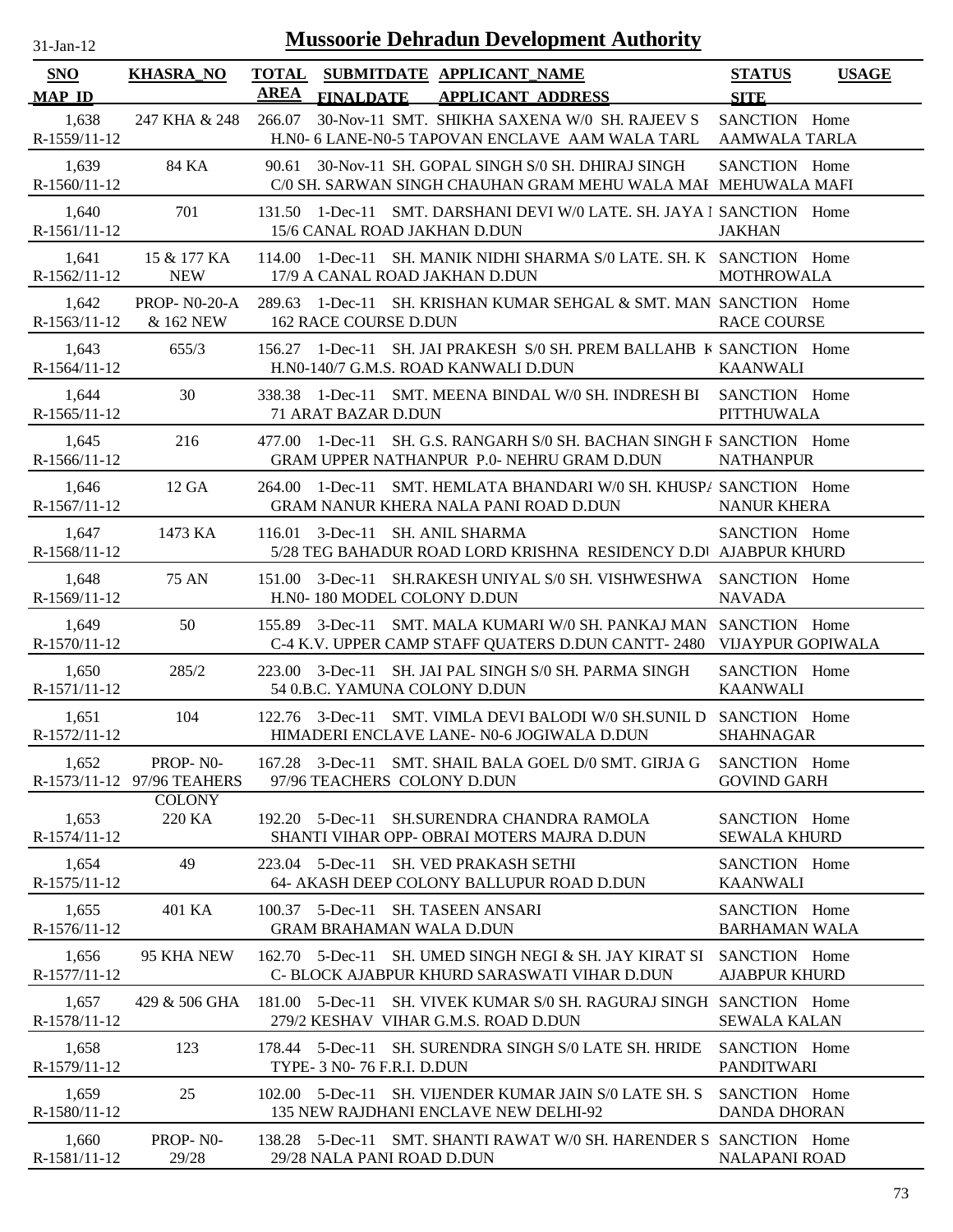| $31 - Jan - 12$ |  |
|-----------------|--|
|                 |  |

| <b>SNO</b><br><b>MAP ID</b> | <b>KHASRA_NO</b>                              | TOTAL SUBMITDATE APPLICANT_NAME<br><b>AREA FINALDATE APPLICANT ADDRESS</b>                                                          | <b>SITE</b>                          | STATUS USAGE |
|-----------------------------|-----------------------------------------------|-------------------------------------------------------------------------------------------------------------------------------------|--------------------------------------|--------------|
| 1,661<br>R-1582/11-12       |                                               | PROP- N0-46/A 144.92 5-Dec-11 SH. MIKKY SINGH<br>46-A BLOCK- C GOVIND NAGAR D.DUN                                                   | SANCTION Home<br><b>GOVIND NAGAR</b> |              |
| 1,662<br>R-1583/11-12       | 175 KHA                                       | 126.40 5-Dec-11 SH. JAGJEET SINGH S/0 LATE SH. NARENDR SANCTION Home<br>21 KASHMIRI COLONY NIRANJANPUR D.DUN                        | <b>SEWALA KHURD</b>                  |              |
| 1.663<br>R-1584/11-12       | 50                                            | 71 & PROP- N0- 378.71 7-Dec-11 SMT. ATRA DEVI W/O SH JABBAR SINGH<br>50 TAGORE COLONY D.DUN                                         | SANCTION Home<br>CHUKKHUWALA         |              |
| 1.664                       | <b>PROP-N0-85/2</b><br>R-1585/11-12 & 151 OLD | 181.31 7-Dec-11 SH. VINAY DEEPAK S/0 SH. PADAM SINGH SANCTION Home<br>151 DHARAM PUR D.DUN                                          | <b>DHARMPUR</b>                      |              |
| 1,665<br>R-1586/11-12       | 1348                                          | 374.50 7-Dec-11 SH, RAVI JOSHI S/0 SH, B.D. JOSHI<br>300 RAJENDRA NAGAR STREET N0- LANE- N0-3 KAULAGAR KAANWALI                     | SANCTION Home                        |              |
| 1,666<br>R-1587/11-12       | 49 OLD & 36<br><b>NEW</b>                     | 92.66 7-Dec-11 SH. ASHOK KUMAR & SMT. PREMA KULIYA SANCTION Home<br><b>GRAM BANJARAWALA D.DUN</b>                                   | <b>BANJAREWALA MAFI</b>              |              |
| 1.667<br>R-1588/11-12       | 1043                                          | 113.29 7-Dec-11 SMT. SHAHANA PRAVEEN W/0 SH. GULJAA SANCTION Home<br>9 VYOM PRASTH KANWALI D.DUN                                    | MEHUWALA MAFI                        |              |
| 1,668<br>R-1589/11-12       | 264                                           | 201.00 8-Dec-11 SH. AMIT GUSAIN S/0 SH. BHARAT SINGH G SANCTION Home<br>87 SAKET COLONY AJABPUR KALAN D.DUN                         | <b>NATHANPUR</b>                     |              |
| 1.669<br>R-1590/11-12       | 365                                           | 111.48 8-Dec-11 SH. MANISH SHARMA & SMT. RENU SHARM SANCTION Home<br>NIRMAN VIHAR HARIDWAR ROAD D.DUN                               | BANJARAWALA                          |              |
| 1,670<br>R-1591/11-12       | 77                                            | 205.24 8-Dec-11 SH. MANISH RAWAT S/0 SH. VIRENDRA SINC SANCTION Home<br>P-73/2 YOUNG ROAD D.DUN                                     | <b>CHIDOWALI</b>                     |              |
| 1,671                       | 282/2 OLD &<br>R-1592/11-12 423 NEW           | 238.40 8-Dec-11 LT.COL. VICHITRA SINGH GURUNG S/0 LAT SANCTION Home<br>50 SUMAN PURI SAHASTRA DHARA CROSING D.DUN                   | ADOIWALA                             |              |
| 1,672                       | 997 TA NEW &<br>R-1593/11-12 720/1 OLD        | 158.73 8-Dec-11 SMT. BRIJESH DEVI W/0 SH. SATENDER S<br>SUBHSAH NAGAR CLEMENT TOWN D.DUN                                            | SANCTION Home<br><b>MAJRA</b>        |              |
| 1,673                       | 1431 & PLOT                                   | 142.13 8-Dec-11 M/S GANGA REALTORS PVT LTD.<br>R-1594/11-12 NO-142 12 TYAGI ROAD D.DUN                                              | SANCTION Home<br><b>DEHRA KHAS</b>   |              |
| 1,674<br>R-1595/11-12       |                                               | 361 & 127 NEW 116.00 8-Dec-11 SH. VIPIN CHAUHAN S/0 SH. B.S. CHAUHAN SANCTION Home<br><b>44 SEWLA KALAN D.DUN</b>                   | <b>MAJRA</b>                         |              |
| 1,675<br>R-1596/11-12       | 55 DA                                         | 130.11 8-Dec-11 SH. VIKASH MOHAN S/0 SH. S.S. KATHPALI SANCTION Home<br>11/5/3 JAKHAN D.DUN                                         | <b>KANDOLI</b>                       |              |
| 1,676<br>R-1597/11-12       | 55 DA                                         | 130.11 8-Dec-11 SH. RACHIT TANDON S/0 SH. B.K. TANDON<br>11/5/3 JAKHAN D.DUN                                                        | SANCTION Home<br><b>KANDOLI</b>      |              |
| 1,677<br>R-1598/11-12       | 116                                           | 188.32 9-Dec-11 SH. ANOOP SINGH FARTIYALS/0 LATE. SH. 1 SANCTION Home<br><b>GRAM AJABPUR KHURD D.DUN</b>                            | <b>AJABPUR KHURD</b>                 |              |
| 1,678<br>R-1599/11-12       | 201                                           | 199.00 9-Dec-11<br>SH. BHARAT SINGH KATHAIT S/0 SHYAM S SANCTION Home<br>VILL- MACHKANDI TEHSIL- UKHIMATH DISTT- RUDRAPRA HARRAWALA |                                      |              |
| 1,679<br>R-1600/11-12       | 100 NA &102<br><b>GHA</b>                     | 140.04 9-Dec-11 MOHD. SHAMIM KHAN S/0 SH. HAYAT KHA SANCTION Home<br><b>GRAM KANDOLI D.DUN</b>                                      | <b>KANDOLI</b>                       |              |
| 1,680<br>R-1601/11-12       | 213 KA                                        | 12-Dec-11 SH. ASHISH SACHDEVA & SMT. MEENAKAS SANCTION Home<br>87.42<br>SAILOK COLONY, DEHRADUN.                                    | NIRANJANPUR                          |              |
| 1,681<br>R-1602/11-12       | 213 KA                                        | 12-Dec-11 SH. SANJEEV KHURANA<br>79.43<br>H-305 ADUTTA APPARTMENT, SAILOK COLONY, DEHRADUI NIRANJANPUR                              | SANCTION Home                        |              |
| 1,682<br>R-1603/11-12       | 38 (38/34)                                    | 12-Dec-11 SH. LALIT SETHI<br>242.91<br>13 NALA PANI ROAD, DEHRADUN.                                                                 | SANCTION Home<br><b>CEMENT ROAD</b>  |              |
| 1,683<br>R-1604/11-12       | 1125                                          | 185.87 12-Dec-11 SH. NANDA DUTT MADHWAL<br>1125 MANSAROVER COLONY, BALLUPUR, D.DUN.                                                 | SANCTION Home<br><b>GARHI</b>        |              |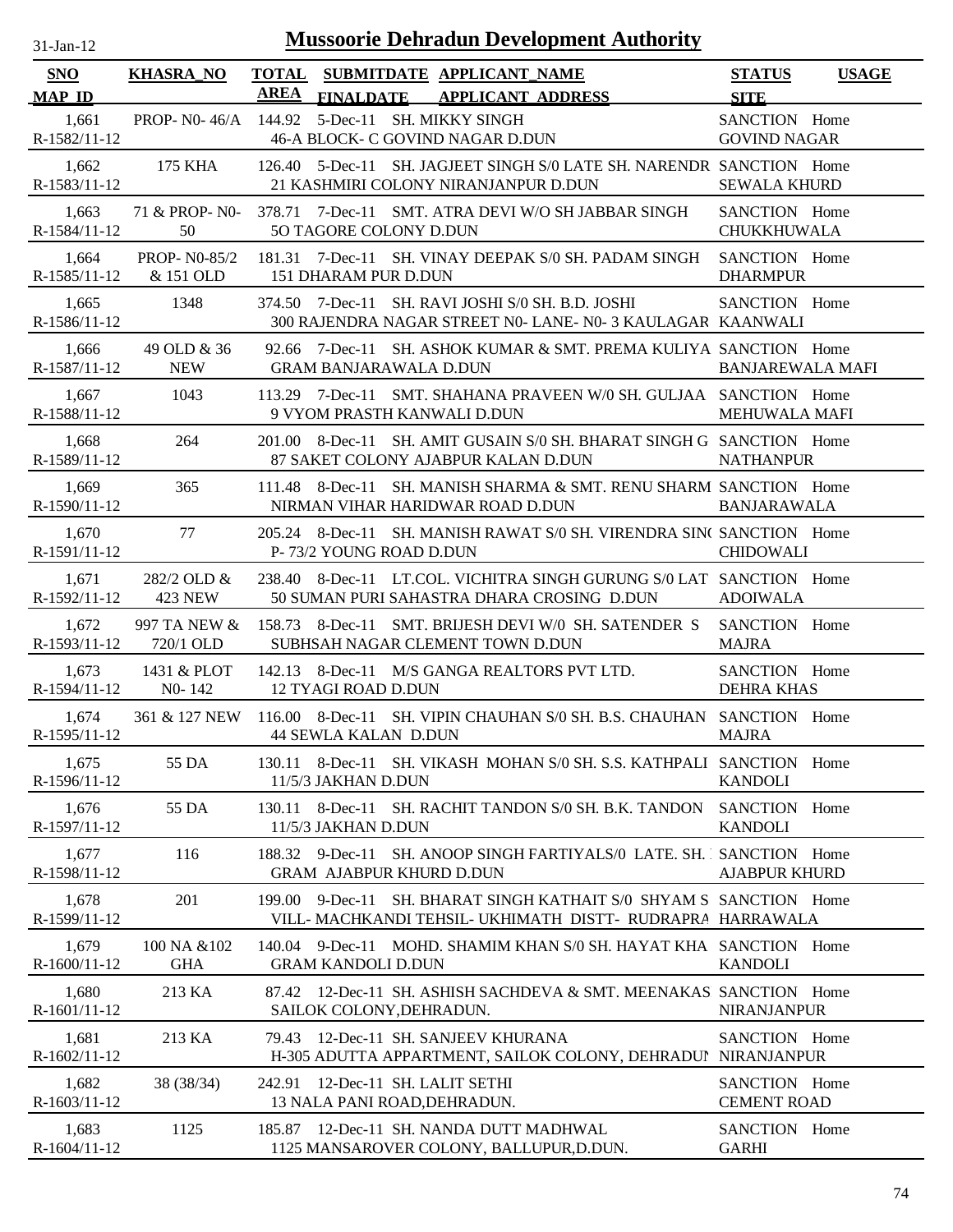| <b>Mussoorie Dehradun Development Authority</b><br>$31$ -Jan-12 |                             |                                                                                                          |                                       |                     |  |  |  |
|-----------------------------------------------------------------|-----------------------------|----------------------------------------------------------------------------------------------------------|---------------------------------------|---------------------|--|--|--|
| <b>SNO</b><br><b>MAP ID</b>                                     | <b>KHASRA_NO</b>            | <b>TOTAL</b><br>SUBMITDATE APPLICANT_NAME<br><b>AREA</b><br><b>FINALDATE</b><br><b>APPLICANT ADDRESS</b> | <b>STATUS</b><br><b>SITE</b>          | <b>USAGE</b>        |  |  |  |
| 1,684<br>$R-1605/11-12$                                         | 37/1                        | 152.00<br>12-Dec-11 SMT. SARVESH<br>836 NALA PANI ROAD, DEHRADUN.                                        | SANCTION Home<br><b>AAMWALA TARLA</b> |                     |  |  |  |
| 1,685<br>R-1606/11-12                                           | 48                          | 295.50 12-Dec-11 SMT. POONAM<br>253 RISHI NAGAR, ADHOIWALA, D.DUN.                                       | SANCTION Home<br><b>ADOIWALA</b>      |                     |  |  |  |
| 1,686<br>R-1607/11-12                                           | 919 KA                      | 92.00 12-Dec-11 SMT. ANUJA SHARMA<br>186 DHARAMPUR, DEHRADUN.                                            | SANCTION Home<br><b>AJABPUR KHURD</b> |                     |  |  |  |
| 1,687<br>R-1608/11-12                                           | 919 KA                      | 92.00 12-Dec-11 SH. SUNIL SHARMA<br>186 DHARAMPUR, DEHRADUN.                                             | SANCTION Home<br><b>AJABPUR KHURD</b> |                     |  |  |  |
| 1,688<br>R-1609/11-12                                           | 1341/2 & 1342/2             | 115.24 12-Dec-11 SMT. SANTOSH GOYAL & SH. DIVYA GOYA SANCTION Home<br>43 CHANDER NAGAR, DEHRADUN.        | <b>KAANWALI</b>                       |                     |  |  |  |
| 1,689<br>R-1610/11-12                                           | 918 (1544 GA)               | 263.47 12-Dec-11 SMT. USHA GAIROLA<br>232 KARANPUR, DEHRADUN.                                            | SANCTION Home<br><b>AJABPUR KALAN</b> |                     |  |  |  |
| 1,690<br>R-1611/11-12                                           | 300 KH (225 MI<br>$\lambda$ | 96.60 12-Dec-11 SH. IRSHAD AHMAD<br>MIYAN WALA, P-O- HARRAWALA, DEHRADUN.                                | SANCTION Home<br><b>MAJRA</b>         |                     |  |  |  |
| 1,691<br>R-1612/11-12                                           | 1351 (PLOTT<br>$NO-5)$      | 254.17 12-Dec-11 SH. ARVIND KUMAR<br>7 SAILOK COLONY, GMS ROAD, DEHRADUN.                                | SANCTION Home<br><b>KAANWALI</b>      |                     |  |  |  |
| 1,692<br>R-1613/11-12                                           | 681 (966)                   | 200.74 12-Dec-11 SMT. ABHA PANTH<br>G-14 GANESH VIHAR, AJABPUR KALA, DEHRADUN.                           | SANCTION Home<br><b>DEHRA KHAS</b>    |                     |  |  |  |
| 1,693<br>R-1614/11-12                                           | 101 M (733)<br>GA, 734)     | 215.53<br>13-Dec-11 SMT.VIMLA THAPLIYAL<br>B- BLOCK, SARSWATI VIHAR, AJABPUR KHURD                       | SANCTION Home<br><b>AJABPUR KHURD</b> |                     |  |  |  |
| 1,694<br>R-1615/11-12                                           | <b>212 PART</b>             | 116.13 13-Dec-11 SMT.SABNAM<br>131 MOHIT NAGAR, DEHRADUN.                                                | SANCTION Home<br><b>NIRANJANPUR</b>   |                     |  |  |  |
| 1,695<br>R-1616/11-12                                           | <b>131 KA MIN</b>           | 188.19 13-Dec-11 SH. NARENDRA KUMAR KAPOOR<br>CHANDRA MANI ROAD, DEHRADUN.                               | SANCTION Home<br><b>PITHUWALA</b>     |                     |  |  |  |
| 1,696<br>R-1617/11-12                                           | 19/5                        | 13-Dec-11 SMT. NISHA THAKUR<br>141.98<br>116/5 CHANDAR NAGAR, DEHRADUN.                                  | SANCTION Home<br><b>BALBIR ROAD</b>   |                     |  |  |  |
| 1,697<br>R-1618/11-12                                           | 1007                        | 128.12 13-Dec-11 SMT. BEENA KHATRI<br>SHANTI VIHAR, MAZRA, DEHRADUN.                                     | SANCTION Home<br><b>SEWALA KALAN</b>  |                     |  |  |  |
| 1,698<br>R-1619/11-12                                           | 382/2 (800 JA)              | 104.50 13-Dec-11 SMT. KARUNA SHARMA & SH. PIYUSH SHA<br>23 MALVIYAL ROAD, LAXMAN CHAWK, DEHRADUN.        | SANCTION Home<br><b>NIRANJANPUR</b>   |                     |  |  |  |
| 1,699<br>R-1620/11-12                                           | 393 MIN(1366<br>K)          | 13-Dec-11 SMT.KUSUM MALETI<br>170.88<br>50/1 MISSERWALA, DOIWALA, DEHRADUN.                              | SANCTION Home<br><b>AJABPUR KHURD</b> |                     |  |  |  |
| 1,700<br>R-1621/11-12                                           | 1608                        | 13-Dec-11 SH. SHERRY SINGH JUNEJA<br>100.00<br>34 RACE COURSE, DEHRADUN.                                 | SANCTION Home<br><b>AJABPUR KALAN</b> |                     |  |  |  |
| 1,701<br>R-1622/11-12                                           | 20MIN (46 BA)               | 243.80<br>13-Dec-11 SH.SUSHIL KUMAR<br>163 DANDIPUR MOHALLA, WARD NO-19, DEHRADUN.                       | SANCTION Home                         | CHAI BAGH KAULAGARH |  |  |  |
| 1,702<br>R-1623/11-12                                           | 59 KHA & 61<br><b>KHA</b>   | 13-Dec-11 SH. RAM GOPAL SHARMA & SMT. VEENA S<br>250.00<br>16 KANAN KUNJ, SAHASTRADHARA ROAD, DEHRDUN.   | SANCTION Home<br><b>DANDA DHORAN</b>  |                     |  |  |  |
| 1,703<br>R-1624/11-12                                           | 273/1 (243 KA)              | 158.74<br>14-Dec-11 SH. RAJEEV KUKRETI<br>376GOVIND PURI, HARIDWAR.                                      | SANCTION Home<br>AAMWALA TARLA        |                     |  |  |  |
| 1,704<br>R-1625/11-12                                           | 230                         | 14-Dec-11 SMT. PREMLATA AGARWAL<br>223.04<br>PRAKASH VIHAR, DEHRADUN.                                    | SANCTION Home<br><b>AJABPUR KALAN</b> |                     |  |  |  |
| 1,705<br>R-1626/11-12                                           | 283 (168 KHA)               | 14-Dec-11 SH.MRIDUL AGARWAL<br>200.00<br>135 JHANDA MOHALLA, DEHRADUN.                                   | SANCTION Home<br><b>SEWALA KALAN</b>  |                     |  |  |  |
| 1,706<br>R-1627/11-12                                           | 782,626                     | 14-Dec-11 SMT. SANTOSH ANAND<br>650.00<br>TARLA NAGAL, DEHRADUN.                                         | SANCTION Home<br><b>TARLA NAGAL</b>   |                     |  |  |  |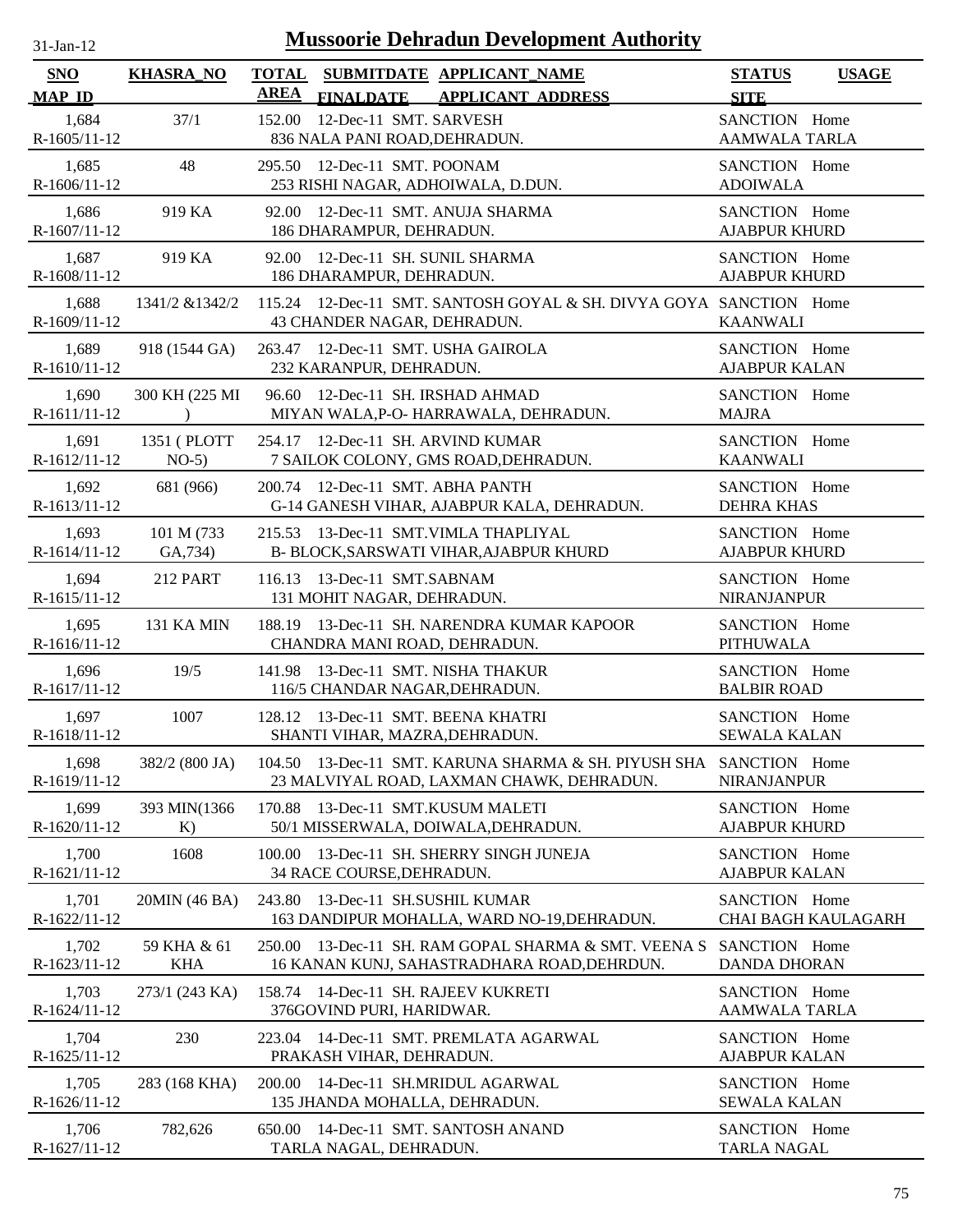| $31-Jan-12$                 |                  | <b>Mussoorie Dehradun Development Authority</b>                                                                   |                                              |
|-----------------------------|------------------|-------------------------------------------------------------------------------------------------------------------|----------------------------------------------|
| <b>SNO</b><br><b>MAP ID</b> | <b>KHASRA_NO</b> | SUBMITDATE APPLICANT_NAME<br><b>TOTAL</b><br><b>AREA</b><br><b>FINALDATE</b><br><b>APPLICANT ADDRESS</b>          | <b>STATUS</b><br><b>USAGE</b><br><b>SITE</b> |
| 1,707<br>R-1628/11-12       | $163-A$          | 14-Dec-11 SH. MANISH GOYAL<br>201.00<br>163-A RAJPUR ROAD, DEHRADUN.                                              | SANCTION Home<br><b>KISHANPUR</b>            |
| 1,708                       | 24               | 75.97 14-Dec-11 SH.MUKESH KUMAR                                                                                   | SANCTION Home                                |
| R-1629/11-12                |                  | 315 SALAWALA, DEHRADUN.                                                                                           | <b>SALAWALA</b>                              |
| 1,709                       | 761 KA           | 102.23 14-Dec-11 SH. LAKSHYA TOMAR                                                                                | SANCTION Home                                |
| $R-1630/11-12$              | (593&594)        | 84 THDC COLONY PHASE-1, DEHRAKHAS, D.DUN                                                                          | <b>DEHRA KHAS</b>                            |
| 1,710                       | $163-A$          | 201.00 14-Dec-11 SH. ANSHU GOYAL                                                                                  | SANCTION Home                                |
| R-1631/11-12                |                  | 163-A RAJPUR ROAD, DEHRADUN.                                                                                      | <b>KISHANPUR</b>                             |
| 1,711<br>R-1632/11-12       | 30               | 14-Dec-11 SMT. ANKITA SINGHAL W/0 SH. VINEET SI<br>143.86<br>268/2 VIJAY COLONY PHASE- II HATHIBARKALAN D.DUN     | SANCTION Home<br><b>MAJRI MAFI</b>           |
| 1,712                       | 134              | 180.00 14-Dec-11 SMT. USHA AGGARWAL                                                                               | SANCTION Home                                |
| R-1633/11-12                |                  | PREMPUR MAFI, KAULAGARH, DEHRADUN.                                                                                | PREMPUR MAFI (PART)                          |
| 1,713                       | 174 CHA          | 208.32 14-Dec-11 SH. NARESH KUMAR                                                                                 | SANCTION Home                                |
| R-1634/11-12                |                  | VILLAGE MAJRA., DEHRADUN.                                                                                         | <b>MAJRA</b>                                 |
| 1,714                       | 231/1 (377 GA)   | 198.87 14-Dec-11 SMT. MITHILESHWARI                                                                               | SANCTION Home                                |
| R-1635/11-12                |                  | CHANDRAVANI, MOHHEBEWALA, DEHRADUN.                                                                               | <b>SEWALA KALAN</b>                          |
| 1,715<br>R-1636/11-12       | 19/5             | 14-Dec-11 SH.BRIJESH DHAWAN<br>125.08<br>33/15 CIRCULAR ROAD, DEHRADUN.                                           | SANCTION Home<br><b>BALBIR ROAD</b>          |
| 1,716                       | 35 M             | 392.96 14-Dec-11 SH. SURENDER KUMAR AGGARWAL                                                                      | SANCTION Home                                |
| R-1637/11-12                |                  | KANWALI, DEHRADUN                                                                                                 | <b>KAANWALI</b>                              |
| 1,717<br>R-1638/11-12       | 1166 KA          | 14-Dec-11 MS. JHARNA KAMTHAN S/0 SH. SURENDRA SANCTION Home<br>188.47<br>31/3 -C STREET N0- 3 SHASTRI NAGAR D.DUN | <b>AJABPUR KALAN</b>                         |
| 1,718                       | 359              | 188.19 15-Dec-11 SMT. KAMLESH & SH. RAJEEV SINGH                                                                  | SANCTION Home                                |
| R-1639/11-12                |                  | D-107 YAMUNA COLONY, DEHRADUN.                                                                                    | <b>AAMWALA TARLA</b>                         |
| 1,719                       | 706              | 145.00 15-Dec-11 SMT. KAMLA DEVI                                                                                  | SANCTION Home                                |
| R-1640/11-12                |                  | 46 KHADRI MOHALLA, SAHARANPUR ROAD, D.DUN                                                                         | <b>DEHRA KHAS</b>                            |
| 1,720                       | 734              | 88.26 15-Dec-11 SMT. TANWINDER SINGH                                                                              | SANCTION Home                                |
| R-1641/11-12                |                  | 63 VYOM PRASTH, GMS ROAD, DEHRADUN.                                                                               | <b>BHARUWALA GRANT</b>                       |
| 1,721                       | 25/16 (26/23     | 205.00 15-Dec-11 SH. MANISH VERMA & SMT NEETU VERMA SANCTION Home                                                 | <b>FALTU LINE</b>                            |
| R-1642/11-12                | &16)             | 10 GANDHI ROAD, DEHRADUN.                                                                                         |                                              |
| 1,722<br>R-1643/11-12       | 735              | 15-Dec-11 SH. K.L. BAGGA<br>186.90<br>56 GURU ROAD, DEHRADUN.                                                     | SANCTION Home<br><b>DEHRA KHAS</b>           |
| 1,723<br>R-1644/11-12       | 730 (150)        | 15-Dec-11 SMT. SUSHILA TANWAR<br>291.00<br>242 SUBHASH NAGAR, DEHRADUN.                                           | SANCTION Home<br><b>BHARUWALA GRANT</b>      |
| 1,724<br>R-1645/11-12       | 35/1 (39 CHA)    | 184.00<br>15-Dec-11 SMT. SHWETA NARANIYA<br>KEWAL VIHAR, SAHASTRADHARA ROAD,                                      | SANCTION Home<br><b>BRAHAMA WALA</b>         |
| 1,725<br>$R-1646/11-12$     | 238 (331)        | 15-Dec-11 SMT. DINESH CHAUHAN<br>810.00<br>172/2 D.L. ROAD, DEHRADUN.                                             | SANCTION Home<br><b>GUJRADA MANSINGH</b>     |
| 1,726                       | 936 MIN          | 223.32 15-Dec-11 SMT/KM.DHARMENDRI CHAUHAN                                                                        | SANCTION Home                                |
| R-1647/11-12                |                  | 29 KALANDI ENCLAVE, BALLIWALA CHOWK, D.DUN.                                                                       | <b>KAANWALI</b>                              |
| 1,727<br>R-1648/11-12       | 34 DAN           | 15-Dec-11 SH. VIJAY KUMAR & SMT. NEETA V.KUMA<br>314.65<br>10/1 O.N.G.C.COLONY, DEHRADUN                          | SANCTION Home<br>CHAI BAGH KAULAGARH         |
| 1,728                       | 761 MI           | 100.37 15-Dec-11 SH. GURU PRASHAD BHATT                                                                           | SANCTION Home                                |
| R-1649/11-12                |                  | T.H.D.C. COLONY, DEHRAKHAS, DEHRADUN.                                                                             | <b>DEHRA KHAS</b>                            |
| 1,729<br>R-1650/11-12       | 1345             | 15-Dec-11 SH. PRITAM SINGH SAJWAN<br>518.42<br>67 HARIPUR, KANWALI, DEHRADUN.                                     | SANCTION Home<br><b>KAANWALI</b>             |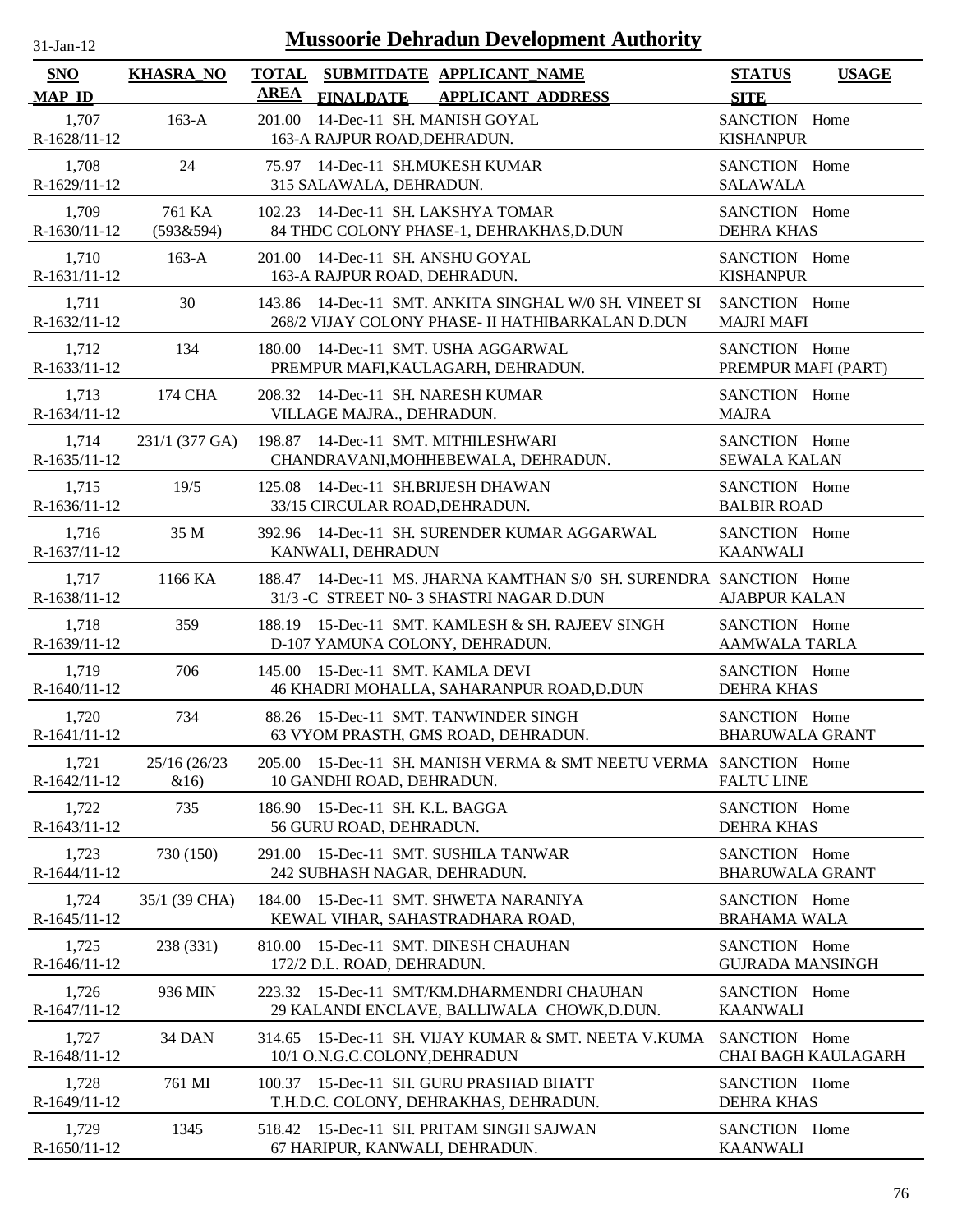| 1-Jan-1<br>$\mathbf{L}$ |  |
|-------------------------|--|

| <b>SNO</b><br><b>MAP ID</b> | <b>KHASRA_NO</b>             | <b>TOTAL</b><br><b>AREA</b><br><b>FINALDATE</b> | SUBMITDATE APPLICANT_NAME<br><b>APPLICANT ADDRESS</b>                                                                      | <b>STATUS</b><br><b>SITE</b>          | <b>USAGE</b>              |
|-----------------------------|------------------------------|-------------------------------------------------|----------------------------------------------------------------------------------------------------------------------------|---------------------------------------|---------------------------|
| 1,730<br>R-1651/11-12       | 2123 KA                      | 114.00                                          | 15-Dec-11 SH. KRISHNA NAND BAHGUNA<br>T.H.D.C. COLONY, LANE NO1, DOON UNIVERCITY                                           | SANCTION Home<br><b>AJABPUR KALAN</b> |                           |
| 1,731<br>$R-1652/11-12$     | 443/544 MIN                  | 205.40                                          | 16-Dec-11 SH. PEEYUSH KUMAR SHARMA & SMT ANJA SANCTION Home<br>RAJESHWAR NAGAR PHASE-1, SONDHOWALI, DEHRADUN.              | <b>DHORAN KHAS</b>                    |                           |
| 1,732<br>R-1653/11-12       | 218 (344)                    | 170.08 16-Dec-11 SMT. MANJU JHA                 | 62 PRATAP ROAD, SUBHASH NAGAR, D.DUN.                                                                                      | SANCTION Home<br><b>MAJRA</b>         |                           |
| 1,733<br>$R-1654/11-12$     | 281 (572)                    |                                                 | 175.79 16-Dec-11 SH. ARJUN SINGH TOMAR<br>SHANTI VIHAR, RAIPUR ROAD, DEHRADUN.                                             | SANCTION Home<br><b>AAMWALA TARLA</b> |                           |
| 1,734<br>R-1655/11-12       | 801 (1096)                   |                                                 | 142.13 16-Dec-11 SH. RAJNEESH KUMAR S/0 SH. OMVEER SIN SANCTION Home<br>SHIVAM TREDES, SUBHASH NAGAR, DEHRADUN.            | <b>MAJRA</b>                          |                           |
| 1,735<br>R-1656/11-12       | 26/1 (34 KHA)                | 130.00<br>121 KARANPUR, DEHRADUN.               | 16-Dec-11 SMT. HARMINDER KAUR                                                                                              | SANCTION Home                         | <b>CHAK DANDA LAKHOND</b> |
| 1,736<br>R-1657/11-12       | 6 SHA                        | 112.00<br>11 D.L.ROAD, DEHRADUN.                | 16-Dec-11 SH. PRAVENDRA SINGH                                                                                              | SANCTION Home<br><b>KANDOLI</b>       |                           |
| 1.737<br>R-1658/11-12       | 697 (924)                    | 210.00                                          | 16-Dec-11 SH. HARISH GAIROLA<br>83 ADARASH VIHAR, KARGI MARG, DEHRADUN.                                                    | SANCTION Home<br>VIDHYA VIHAR PH-1    |                           |
| 1,738<br>R-1659/11-12       | 18(1/3)                      | 223.00                                          | 16-Dec-11 SMT. PRATIBHA VERMA<br>101/A-19 CHANDRA LOK COLONY, RAIPUR ROAD, D.DUN                                           | SANCTION Home<br><b>KANDOLI</b>       |                           |
| 1,739<br>R-1660/11-12       | 202 & 353 KA                 | 374.00                                          | 16-Dec-11 SH. SATISH SHARMA S/0 SH. SHAMBHU PRA, SANCTION Home<br>SARITA SADAN ARK N0-4 CITY MALL GODOWN BARELLY HARRAWALA |                                       |                           |
| 1,740<br>R-1661/11-12       | 922                          | 104.04                                          | 16-Dec-11 SH. DIPENDRA KAUSHIK S/0 SH. JITENDRA F SANCTION Home<br>PANDIT DEVDUTT MARG VIKASH NAGAR D.DUN                  | <b>GARHI</b>                          |                           |
| 1,741<br>R-1662/11-12       | 1614 KA                      | 327.00<br>AJABPUR KHURD, DEHRADUN.              | 17-Dec-11 SMT. SUSHILA DEVI KALA                                                                                           | SANCTION Home<br><b>AJABPUR KHURD</b> |                           |
| 1,742<br>R-1663/11-12       | 17/10                        | 17/10 BABU GANJ SARAYA                          | 64.89 17-Dec-11 SMT.REKHA AGGERWAL                                                                                         | SANCTION Home<br><b>BABUGHANG</b>     |                           |
| 1,743<br>$R-1664/11-12$     | 376                          |                                                 | 130.11 17-Dec-11 SH. VINOD KUMAR JHA S/0 SH. BHADNATH . SANCTION<br>189 SAI MANDIR RAJPUR ROAD D.DUN                       | <b>KISHANPUR</b>                      |                           |
| 1,744<br>R-1665/11-12       | 555                          | <b>GRAM AJABPUR KALAN D.DUN</b>                 | 182.10 17-Dec-11 SH. GAJENDRA SINGH NEGI S/0 SH. D.S. NEC SANCTION Home                                                    | <b>AJABPUR KALAN</b>                  |                           |
| 1,745<br>R-1666/11-12       | 1078/3                       | 266.38<br>220/23 D.L.ROAD D.DUN                 | 17-Dec-11 SMT. MITHLESH SHARMA W/0 SHIV DUTT S SANCTION Home                                                               | <b>KAANWALI</b>                       |                           |
| 1,746<br>R-1667/11-12       | <b>PLOT-N0-20</b><br>PHASE-1 | 697.25<br>20 PHASE- I VASANT VIHAR D.DUN        | 17-Dec-11 SMT. KAVERI GULATI W/0 SH VIAS DEV GU SANCTION Home                                                              | <b>VASANT VIHAR</b>                   |                           |
| 1,747<br>R-1668/11-12       | 32                           | 326.00<br><b>GRAM DANDA DHORAN D.DUN</b>        | 17-Dec-11 SH. SWAROOP SINGH RANA S/0 SH. BACCHA SANCTION Home                                                              | <b>DANDA DHORAN</b>                   |                           |
| 1,748<br>R-1669/11-12       | 212                          | 116.13                                          | 19-Dec-11 SH. SHABBUDDIN<br>MEGH ENCLAVE, GM.S ROAD, DEHRADUN                                                              | <b>REJECTED</b><br><b>NIRANJANPUR</b> | Home                      |
| 1,749<br>R-1670/11-12       | 613 M                        | 299.00                                          | 19-Dec-11 SH. DHARMPAL SINGH RAUTELA<br>149/3 VIDDYA VIHAR, KARGI ROAD, DEHRADUN.                                          | SANCTION Home<br><b>DEHRA KHAS</b>    |                           |
| 1,750<br>R-1671/11-12       | 756 MIN (911<br>CHA)         | 183.43                                          | 19-Dec-11 SH. RAJAT GOYAL & SMT JAGRITI GOYAL<br>2/9 KALI MANDIR ENCLAVE. GMS ROAD, DEHRADUN.                              | SANCTION Home<br><b>MAJRA</b>         |                           |
| 1,751<br>R-1672/11-12       | 14                           | 237.45                                          | 19-Dec-11 SH. CHANDRA BHUSHAN MISHRA<br>14 BAKRAL WALA, NESHVILLA ROAD DEHRADUN.                                           | REJECTED Home<br><b>BAAKRALWALA</b>   |                           |
| 1,752<br>R-1673/11-12       | 1143 (2061 GA)               |                                                 | 134.08 19-Dec-11 SH. DAYA RAM SEMWAL<br>KOTCHARI PATT DHAR MANDAL, RAJAKHET, TEHRI                                         | SANCTION Home<br><b>AJABPUR KALAN</b> |                           |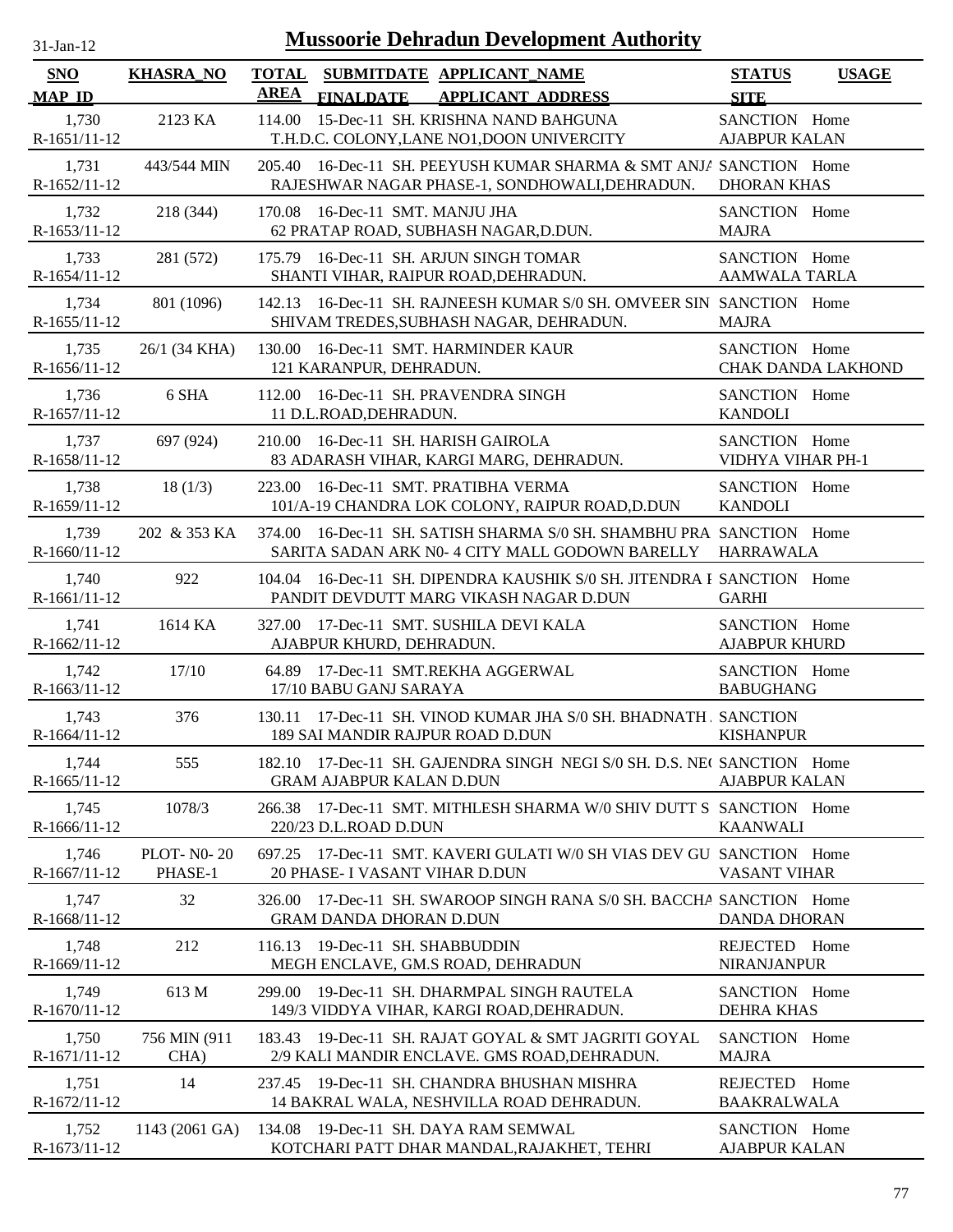| $31$ -Jan-12 |  |
|--------------|--|

| <b>SNO</b>              | <b>KHASRA_NO</b>                         | <b>TOTAL</b> | SUBMITDATE APPLICANT_NAME                                                                                          | <b>STATUS</b>                         | <b>USAGE</b>                   |
|-------------------------|------------------------------------------|--------------|--------------------------------------------------------------------------------------------------------------------|---------------------------------------|--------------------------------|
| <b>MAP ID</b>           |                                          | AREA         | <b>FINALDATE</b><br><b>APPLICANT ADDRESS</b>                                                                       | <b>SITE</b>                           |                                |
| 1,753<br>R-1674/11-12   | $S-2/B-45$                               | 404.67       | 19-Dec-11 COL. BIRENDRA SINGH NEGI<br>S-2/B-45 DEFENCE COLONY, DEHRADUN.                                           | SANCTION Home<br>DEFENCE COLONY       |                                |
| 1,754<br>$R-1675/11-12$ | 1342                                     |              | 132.40 19-Dec-11 SH. SANJEEV VARSHNEY & SH. MAHESH C SANCTION Home<br>58 ENGINEERS ENCLAVE, GMS ROAD, DEHRADUN.    | <b>KAANWALI</b>                       |                                |
| 1,755<br>R-1676/11-12   | 400 T                                    |              | 95.00 19-Dec-11 SMT. EKTA SEXENA<br>KULUPANI, NANDA KI CHAWKI, DEHRADUN.                                           | REJECTED Home<br><b>KOHLUPANI</b>     |                                |
| 1,756<br>R-1677/11-12   | 274 KA                                   |              | 150.50 19-Dec-11 SH. JAHID HUSSAIN S/0 LATE- SH. JAMAYA PENDING<br>GRAM & P.O.- MEHUWALA MAFI D.DUN                | <b>HARBANSWALA</b>                    | Home                           |
| 1,757<br>R-1677/11-12   | $1/2$ BLOCK-2                            |              | 143.68 19-Dec-11 SH. UPKAR SINGH<br>U.C.11 USHA PARK, HARI NAGAR, NEW DELHI                                        | SANCTION Home<br>D.L.ROAD             |                                |
| 1,758<br>R-1678/11-12   | 39 KA & 39<br><b>KHA</b>                 |              | 2,376.40 19-Dec-11 SMT. SMITA ANAND<br>116/2 PHASE-2, VASANT VIHAR, DEHRADUN.                                      | SANCTION Home<br>KULHAN MANSINGH      |                                |
| 1,759<br>R-1679/11-12   | 274 KA                                   | 150.50       | 19-Dec-11 SH. JAHID HUSSAIN & S/0 LATE. SH. JAMAY SANCTION Home<br>GRAM & P.O.- MEHUWALA MAFI D.DUN                | <b>HARBANSWALA</b>                    |                                |
| 1,760<br>R-1680/11-12   | <b>MUNICIPAL</b><br>$N0-19/1$            | 338.43       | 19-Dec-11 SMT. SHARDA AGARWAL W/O. LATE SH. S<br>19/1 TEG BAHADUR ROAD D.DUN                                       | SANCTION Home<br>TEG BAHADHUR ROAD    |                                |
| 1,761<br>R-1681/11-12   | 9 CHA                                    |              | 107.80 19-Dec-11 SMT, PRIYANKA CHAUHAN<br>KANDOLI, DEHRADUN.                                                       | SANCTION Home<br><b>KANDOLI</b>       |                                |
| 1,762<br>R-1682/11-12   | 73/9                                     |              | 807.00 19-Dec-11 SMT. KALPESHWARI DEVI<br>73/9 CHAUDHARY BIHARI LAL MARG, DEHRADUN.                                |                                       | Home<br>CHOUDHARY BIHARI LAL M |
| 1,763<br>R-1683/11-12   | 20(29/20)                                |              | 218.80 19-Dec-11 SH. ROHIT CHANDRA & SMT JAYA CHATUR SANCTION Home<br>A-9 , D.D.A COLONY, DALANWALA, DEHRADUN.     | <b>NEMI ROAD</b>                      |                                |
| 1,764<br>R-1684/11-12   | <b>621 NEW</b><br>&343/5                 |              | 234.90 19-Dec-11 SH.SATISH CHANDRA RAWAT S/0 LATE, SH REJECTED<br>9- SHAKTI VIHAR ADHOI WALA -II SAHASTRADHARA ROA | <b>ADOIWALA</b>                       | Home                           |
| 1,765<br>R-1685/11-12   | 31                                       | 190.63       | 19-Dec-11 SMT. JASHODA JOSHI W/0 SH. G.D. JOSHI<br>GRAM & P.0- RAI WALA D.DUN                                      | SANCTION Home<br><b>KEDARPUR</b>      |                                |
| 1,766<br>R-1686/11-12   | 368 GA                                   |              | 122.66 19-Dec-11 SH. S.U. SIDDIQUI S/0 LATE.SH. B.U. SIDDIQU SANCTION Home<br>37 INDIRA NAGAR COLONY D.DUN         | <b>MAJRA</b>                          |                                |
| 1,767<br>R-1687/11-12   | 513/3                                    |              | 220.08 19-Dec-11 SH. SOHAN LAL BHATT S/0 LATE.SH. M.R. B SANCTION Home<br>5 ROCHI PURA NIRANJANPUR D.DUN           | <b>NIRANJANPUR</b>                    |                                |
| 1,768<br>R-1688/11-12   | 877                                      |              | 302.00 20-Dec-11 SH. ABHISHEK SHARMA<br>75 JAIMANI VILLA, PRATAPROAD, SUBHASH NAGAR, D.DUN                         | SANCTION Home<br><b>MAJRA</b>         |                                |
| 1,769<br>R-1689/11-12   | 877                                      | 302.00       | 20-Dec-11 SH. ATUL SHARMA<br>75 JAIMANI VILLA, PRATAP ROAD, SUBHASH NAGAR, D.DUN                                   | SANCTION Home<br><b>MAJRA</b>         |                                |
| 1,770<br>R-1690/11-12   | 494                                      |              | 22.34 20-Dec-11 SMT. SUBRI NEGI<br>BAVASHA MALLA, PAURI, GARWAL                                                    | SANCTION Home<br><b>GUJRARA</b>       |                                |
| 1,771<br>R-1691/11-12   | 2269 (1253)<br>MIN)                      | 167.22       | 20-Dec-11 SMT. AYASHA KASIF<br>KANWALI, DEHRADUN.                                                                  | SANCTION Home<br><b>KAANWALI</b>      |                                |
| 1,772<br>R-1692/11-12   | 148 GHA                                  |              | 101.29 20-Dec-11 KM. RITU KAUSHAL<br>73 DOON VIHAR, JAKHAN, DEHRADUN.                                              | SANCTION Home<br><b>KISHANPUR</b>     |                                |
| 1,773<br>R-1693/11-12   | 1123 MIN (1984)<br>KA)                   |              | 190.70 20-Dec-11 SMT. SUNAINA BHADRI<br>255 MODAL COLONY, ARAGHAR, DEHRADUN.                                       | SANCTION Home<br><b>AJABPUR KALAN</b> |                                |
| 1,774<br>R-1694/11-12   | 211/2                                    |              | 185.74 20-Dec-11 SH. VIRENDER SINGH NEGI<br>PRAGATI VIHAR, DHARAMPUR.D.DUN                                         | SANCTION Home<br><b>AJABPUR KALAN</b> |                                |
| 1,775                   | PLOT NO-30<br>R-1695/11-12 (Y.S.A.E.N.SA | 300.00       | 20-Dec-11 SH. LOKENDER DUTT SEMWAL<br>1-A ADARSH VIHAR, RAIPUR ROAD, ADHOIWALA, D.DUN                              | SANCTION Home<br><b>INDRAPUR</b>      |                                |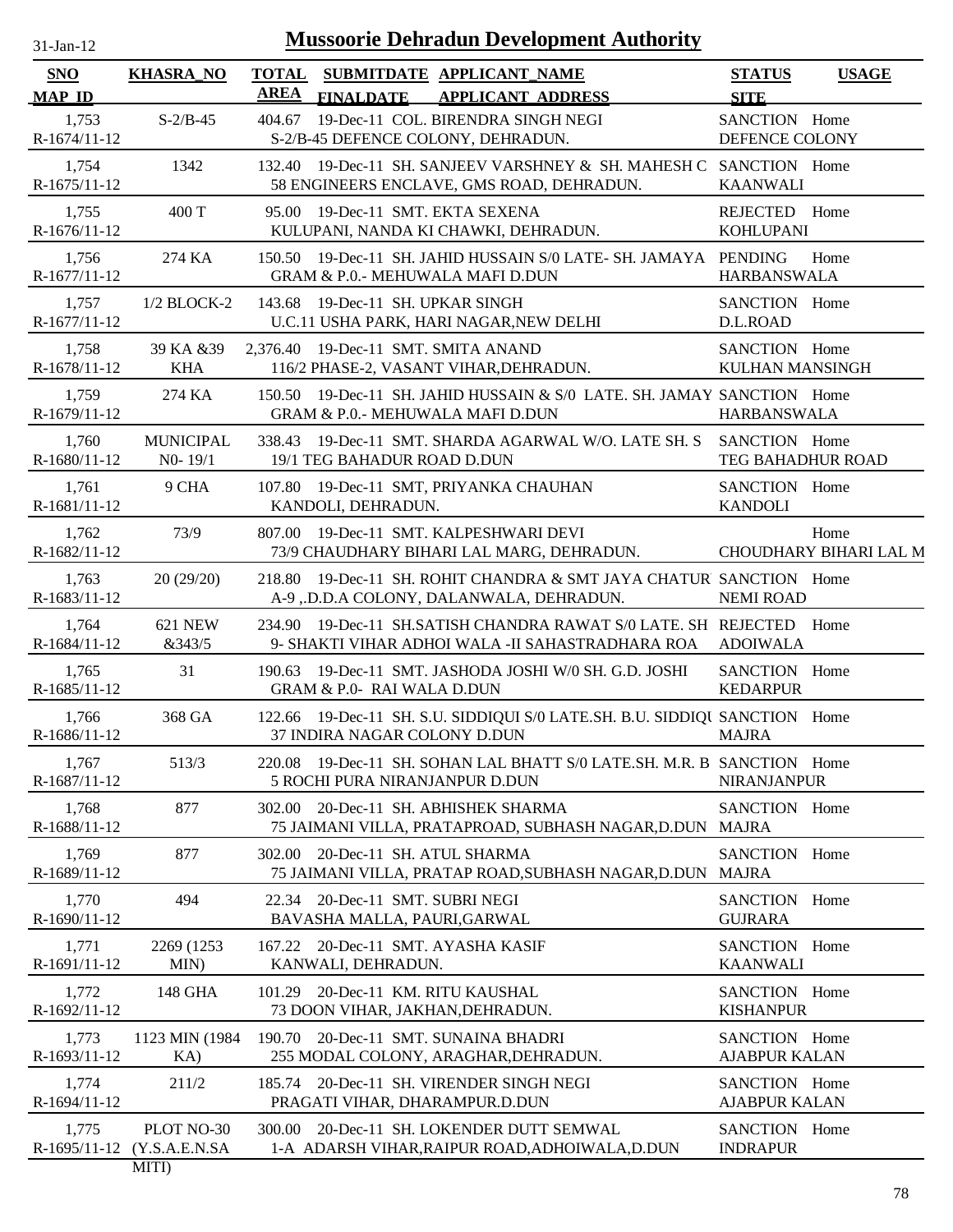| $31$ -Jan-12                | <b>Mussoorie Dehradun Development Authority</b> |             |                                                                                                                                             |                                       |                       |  |  |  |
|-----------------------------|-------------------------------------------------|-------------|---------------------------------------------------------------------------------------------------------------------------------------------|---------------------------------------|-----------------------|--|--|--|
| <b>SNO</b><br><b>MAP ID</b> | <b>KHASRA_NO</b>                                | <b>AREA</b> | TOTAL SUBMITDATE APPLICANT NAME<br><b>FINALDATE</b><br><b>APPLICANT ADDRESS</b>                                                             | <b>STATUS</b><br><b>SITE</b>          | <b>USAGE</b>          |  |  |  |
| 1,776<br>R-1696/11-12       | 760 M                                           |             | 84.55 20-Dec-11 SH. GOPAL KAPOOR<br>60/1 REST CAMP, DEHRADUN.                                                                               | SANCTION Home<br><b>DEHRA KHAS</b>    |                       |  |  |  |
| 1,777<br>R-1697/11-12       | 53/2                                            |             | 107.80 20-Dec-11 SH PARVESH KUMAR<br>LUNIA MOHALLA, DEHRADUN.                                                                               | SANCTION Home<br><b>BALBIR ROAD</b>   |                       |  |  |  |
| 1,778<br>R-1698/11-12       | 451 (455 THA)                                   |             | 127.50 20-Dec-11 SH, DHARAMDASS CHAWHAN<br>296 DHARAMPUR, MATA MANDIR ROAD, DEHRADUN.                                                       | SANCTION Home<br><b>DHORAN KHAS</b>   |                       |  |  |  |
| 1,779<br>R-1699/11-12       | 441KA                                           |             | 112.40 20-Dec-11 SMT. SUNITA AGARWAL<br>34 DHAKPATTI, RAJPUR, DEHRADUN.                                                                     | SANCTION Home<br><b>DHORAN KHAS</b>   |                       |  |  |  |
| 1,780<br>R-1700/11-12       | 460 M (1409)                                    |             | 378.48 20-Dec-11 SMT. VIJAYLAXMI RANGHRE<br>A-26/3 O.N.G.C. COLONY KAULAGARH, DEHRADUN.                                                     | SANCTION Home<br><b>MOTHROWALA</b>    |                       |  |  |  |
| 1,781<br>R-1701/11-12       | 287 OLD & 420<br><b>NEW</b>                     |             | 419.00 20-Dec-11 SH. RAKESH CHANDRA DIMRI S/0 LATE. SH SANCTION Home<br><b>GRAM HARRAWALA D.DUN</b>                                         | <b>HARRAWALA</b>                      |                       |  |  |  |
| 1,782<br>R-1702/11-12       | 734                                             |             | 188.00 20-Dec-11 SH. PRADEEP KUMAR S/0 LATE, SH. NAND R SANCTION Home<br><b>GRAM SEWLA KALAN P.0- MAJRA D.DUN</b>                           | <b>SEWALA KALAN</b>                   |                       |  |  |  |
| 1,783<br>R-1703/11-12       | 440                                             |             | 510.00 21-Dec-11 SMT. SUNDER DEVI & SH. VINOD CHAUHA SANCTION Home<br>39/5 GURU ROAD D.DUN                                                  | <b>SEWALA KALAN</b>                   |                       |  |  |  |
| 1,784<br>R-1704/11-12       | 285/1                                           |             | 144.69 21-Dec-11 SMT, RADHA GUPTA W/0 SH, SURENDRA K SANCTION Home<br>D-7 PHASE-II SHRI RAMPURAM KANWALI D.DUN                              | KAANWALI                              |                       |  |  |  |
| 1,785<br>R-1705/11-12       | 912                                             |             | 233.00 21-Dec-11 DR. RAMESH CHANDRA UNIYAL & SMT. SH SANCTION Home<br>B-50 OLD YAMUNA COLONY DAK PATHER D.DUN                               | <b>KAANWALI</b>                       |                       |  |  |  |
| 1,786<br>R-1706/11-12       | 737 KHA & 738<br><b>KHA</b>                     |             | 185.55 21-Dec-11 SMT. RITU GARG & SH. VIVEK GARG<br><b>36 TILAK ROAD D.DUN</b>                                                              | SANCTION Home<br>DEHRA KHAS           |                       |  |  |  |
| 1,787<br>R-1707/11-12       | 890                                             |             | 192.00 21-Dec-11 SH. RAJESH BADHANI S/0 SH. GIRIRAJ BADH SANCTION Home<br>C/0 SH. A.R. JOSHI 4/5 LANE-N0- 3 TEG BAHADUR ROAD D.DI NATHANPUR |                                       |                       |  |  |  |
| 1,788<br>R-1708/11-12       | 157 KA                                          |             | 104.35 21-Dec-11 SH. ANIL KUMAR DHOUNDIYAL & SMT. ANI SANCTION Home<br>TYPE- III/397 ITBP CAMPUS SEEMA DWAR D.DUN                           | <b>NIRANJANPUR</b>                    |                       |  |  |  |
| 1,789<br>R-1709/11-12       | 791 M (1063)<br>KA)                             |             | 209.10 21-Dec-11 SH. GOVIND SINGH THAPA<br>136 SUBHASH NAGAR, DEHRADUN                                                                      | SANCTION Home<br><b>MAJRA</b>         |                       |  |  |  |
| 1,790<br>R-1710/11-12       | 46/30 (47/31)                                   |             | 178.43 21-Dec-11 SH. PIYUSH JAIN<br>97/17 SATYA VIHAR, VIJAY PARK, DEHRADUN.                                                                | SANCTION Home<br><b>IDGAH</b>         |                       |  |  |  |
| 1,791<br>R-1711/11-12       | 07                                              | 208.18      | 21-Dec-11 SMT. SARITA RANA<br>MAJRI MAFI, IIP MOHKAMPUR, DEHRADUN.                                                                          | SANCTION Home<br>MOHKAMPUR KALAM      |                       |  |  |  |
| 1,792<br>R-1712/11-12       | 1564                                            | 180.40      | 21-Dec-11 SH. PRAMOD KUMAR KARNWAL<br>107/7 KESHAV VIHAR, GMS ROAD, DEHRADUN.                                                               | SANCTION Home<br><b>KAANWALI</b>      |                       |  |  |  |
| 1,793<br>R-1713/11-12       | 881 (1490)                                      | 353.81      | 21-Dec-11 SMT. CHANDRA CHOUDHARY<br>CHANDRA NIWAS, AJABPUR KALA, MOTHROWALA ROAD,                                                           | SANCTION Home<br><b>AJABPUR KALAN</b> |                       |  |  |  |
| 1,794<br>R-1714/11-12       | 46/7                                            |             | 266.94 21-Dec-11 SH. GURUBACHAN SINGH<br>46/7 PARK ROAD, LAXMAN CHOWK, D.DUN.                                                               | SANCTION Home<br><b>LAXMAN CHOWK</b>  |                       |  |  |  |
| 1,795<br>R-1715/11-12       | 440/5                                           | 207.00      | 21-Dec-11 SH. SATISH KUMAR SABHARWAL<br>12/10-B ASHIRWADENCLAVE, DEHRADUN.                                                                  | SANCTION Home<br><b>KAANWALI</b>      |                       |  |  |  |
| 1,796<br>R-1716/11-12       | 196                                             | 209.00      | 21-Dec-11 SH.DEEPSHAND SHARMA<br>KAULAGARH DEHRADUN.                                                                                        | SANCTION Home<br><b>KAULAGARH</b>     |                       |  |  |  |
| 1,797<br>R-1717/11-12       | 47/1 (247 JHA)                                  |             | 258.50 21-Dec-11 SH. SHAMBHU PRASAD KHANSALI<br>5 TILAK ROAD, FOREST COLONY, DEHRADUN.                                                      | SANCTION Home<br><b>BARHAMAN WALA</b> |                       |  |  |  |
| 1,798<br>R-1718/11-12       | 268/2                                           | 363.01      | 21-Dec-11 COL.VIRENDER SINGH MALL<br>14/B/1 NIMBUWALA, DEHRADUN.                                                                            | SANCTION Home                         | KAULAGARH MAI CHAKBH( |  |  |  |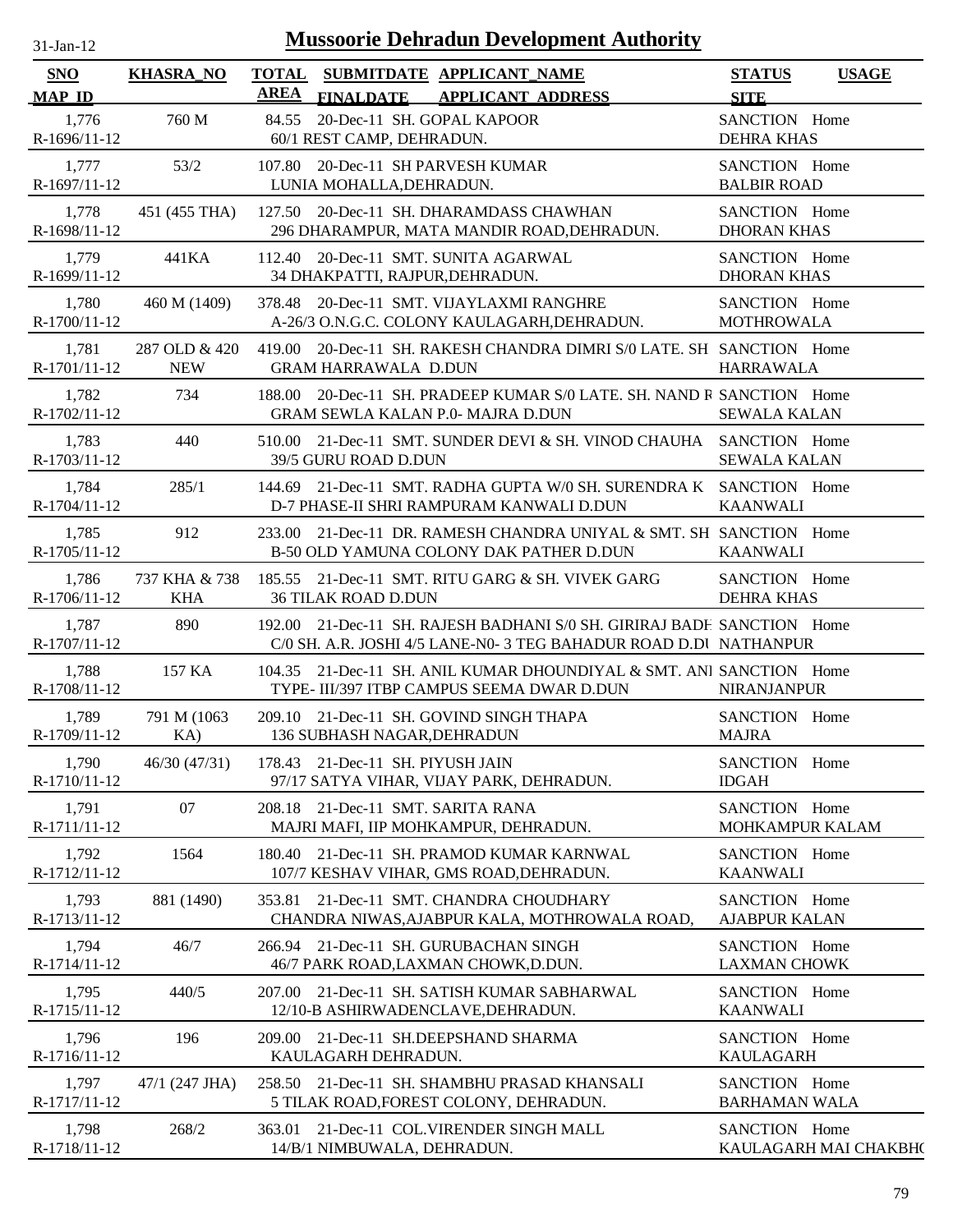| <b>Mussoorie Dehradun Development Authority</b><br>$31-Jan-12$ |                  |                                                                                                                    |                                       |              |  |  |
|----------------------------------------------------------------|------------------|--------------------------------------------------------------------------------------------------------------------|---------------------------------------|--------------|--|--|
| <b>SNO</b><br><b>MAP ID</b>                                    | <b>KHASRA_NO</b> | <b>TOTAL</b><br>SUBMITDATE APPLICANT_NAME<br><b>AREA</b><br><b>FINALDATE</b><br><b>APPLICANT ADDRESS</b>           | <b>STATUS</b><br><b>SITE</b>          | <b>USAGE</b> |  |  |
| 1,799<br>R-1719/11-12                                          | 23               | 21-Dec-11 SMT. CHOTI DEVI<br>59.25<br>23 OLD DALANWALA, DEHRADUN.                                                  | SANCTION Home<br><b>OLD DALANWALA</b> |              |  |  |
| 1,800<br>R-1720/11-12                                          | 633 MIN          | 125.50 21-Dec-11 SMT. JASBIR KAUR<br>198/2 D.L.ROAD, DEHRADUN.                                                     | SANCTION Home<br><b>TARLA NAGAL</b>   |              |  |  |
| 1,801<br>R-1721/11-12                                          | 51 TA            | 220.00 21-Dec-11 SMT. VIJAY LAXMI JOSHI<br>B-5 SHASTRI NAGAR, DEHRADUN.                                            | SANCTION Home<br><b>BADRIPUR</b>      |              |  |  |
| 1,802<br>R-1722/11-12                                          | 432 CHA          | 22-Dec-11 SMT. ANJUM JEHRA<br>100.38<br>8 SHIMLA ROAD, SEWALAKALAN, DEHRADUN.                                      | SANCTION Home<br><b>SEWALA KALAN</b>  |              |  |  |
| 1,803<br>R-1723/11-12                                          | 1338 MIN         | 22-Dec-11 SH. SURESH KUMAR CHAWALA<br>128.69<br>10/3 ASHIRWAD ENCLAVE, DEHRADUN.                                   | SANCTION Home<br><b>KAANWALI</b>      |              |  |  |
| 1,804<br>R-1724/11-12                                          | 1339             | 22-Dec-11 M/S. PARMATAMA CONSTRUCTION PVT.LT SANCTION Home<br>102.23<br>121 MUKHARJI PARK, NEW DELHI-18            | <b>KAANWALI</b>                       |              |  |  |
| 1,805<br>R-1725/11-12                                          | 968 (1740)       | 22-Dec-11 SH. AMEER SINGH<br>124.21<br>SRISHTI VIHAR, AJABPUR KALA, DEHRADUN.                                      | SANCTION Home<br><b>AJABPUR KALAN</b> |              |  |  |
| 1,806<br>R-1726/11-12                                          | 1170             | 172.32 22-Dec-11 SMT. NISHI SHARMA<br>C-11 TURNER ROAD, CLEMENT TOWN, DEHRADUN.                                    | SANCTION Home<br><b>MAJRA</b>         |              |  |  |
| 1,807<br>R-1727/11-12                                          | 381 TA           | 100.00 22-Dec-11 SH. AKHILESH KUMAR<br>97-BHIMAGAURA, HARIDWAR.                                                    | SANCTION Home<br><b>DHORAN KHAS</b>   |              |  |  |
| 1,808<br>R-1728/11-12                                          | 16 M             | 250.00 22-Dec-11 SH. KULDEEP SINGH<br>B-47 NARAYANA, NEW DELHI.                                                    | SANCTION Home<br><b>KHURAWA</b>       |              |  |  |
| 1,809<br>R-1729/11-12                                          | 1497/7           | 301.42 22-Dec-11 SH. BHARAT SINGH RANA<br>VILLAGE- RAINI, P.O- JOSHIMATH, CHAMOLI.                                 | SANCTION Home<br><b>KAANWALI</b>      |              |  |  |
| 1,810<br>R-1730/11-12                                          | 142 K $(55/1)$   | 391.48 22-Dec-11 SMT. SANGEETA BANSAL<br>7 SHALEEN ENCLAVE, BADRIPUR ROAD, DEHRADUN.                               | SANCTION Home<br><b>BADRIPUR</b>      |              |  |  |
| 1,811<br>R-1731/11-12                                          | 91               | 133.15 22-Dec-11 SMT. ASHA GAUTAM<br>54/3 KISHAN NAGAR, DEHRADUN.                                                  | REJECTED Home<br><b>KISHAN NAGAR</b>  |              |  |  |
| 1,812<br>R-1732/11-12                                          | 249 (177)        | 164.87 22-Dec-11 SH. UMESH GUPTA<br>177 CHAUDHARI BIHARI LAL MARG,2, PRAKASH NAGAR, D. NESHVILLA ROAD              |                                       | Home         |  |  |
| 1,813<br>R-1733/11-12                                          | 456/1/1          | 146.32 22-Dec-11 SH. PAWAN SINGH DHIMAN & SMT INDU D<br>702/695 STREET NO4, LANE RAJENDRA NAGAR,                   | SANCTION Home<br><b>KAANWALI</b>      |              |  |  |
| 1,814<br>R-1734/11-12                                          | 1341             | 22-Dec-11 SH. VIKRANT PUNDIR & SH. MANISH KUMA SANCTION Home<br>133.38<br>6/1 MUNICIPAL ROAD, DALANWALA, DEHRADUN. | <b>KAANWALI</b>                       |              |  |  |
| 1,815<br>R-1735/11-12                                          | 1394             | 22-Dec-11 SMT. SHAKUNTLA DEVI<br>197.28<br>KOLHUPANI, PREMNAGAR, DEHRADUN.                                         | SANCTION Home<br><b>KANDOLI</b>       |              |  |  |
| 1,816<br>R-1736/11-12                                          | 440 KHA          | 22-Dec-11 SMT. SHAKEMBARI DEVI<br>142.75<br>SHIVALIK ENCLAVE, LANE NO-3 KARGI GRANT                                | SANCTION Home<br><b>KARGI GRANT</b>   |              |  |  |
| 1,817<br>R-1737/11-12                                          | 321 MIN (99 JA)  | 393.38<br>23-Dec-11 SH. DEVDUTT MAITHANI<br>8/23 NEW COLONY, BHAKTIYANA, SRINAGAR                                  | SANCTION Home<br><b>BADRIPUR</b>      |              |  |  |
| 1,818<br>R-1738/11-12                                          | 365              | 109.74 23-Dec-11 SH. DHANESH RATURI<br>T.H.D.C. COLONY, BANJARAWALA, DEHRADUN.                                     | SANCTION Home<br><b>BANJARAWALA</b>   |              |  |  |
| 1,819<br>R-1739/11-12                                          | 229(376 KA)      | 23-Dec-11 SH. BRIJ MOHAN SATI<br>188.00<br>VILL- BANGWARI, NARANSUIN, PAURI GARWALA                                | <b>SEWALA KALAN</b>                   | Home         |  |  |
| 1,820<br>R-1740/11-12                                          | 377/1 (233 DA)   | 284.60 23-Dec-11 SH. SOM PRAKASH<br>SHAKTI VIHAR 42, PHASE-2 MARJA, DEHRADUN.                                      | SANCTION Home<br><b>MAJRA</b>         |              |  |  |
| 1,821<br>R-1741/11-12                                          | 1223             | 142.00 23-Dec-11 SH.BIJAY RAM<br>PRAKASH VIHAR, DHARAMPUR, DEHRADUN.                                               | SANCTION Home<br><b>AJABPUR KHURD</b> |              |  |  |

۰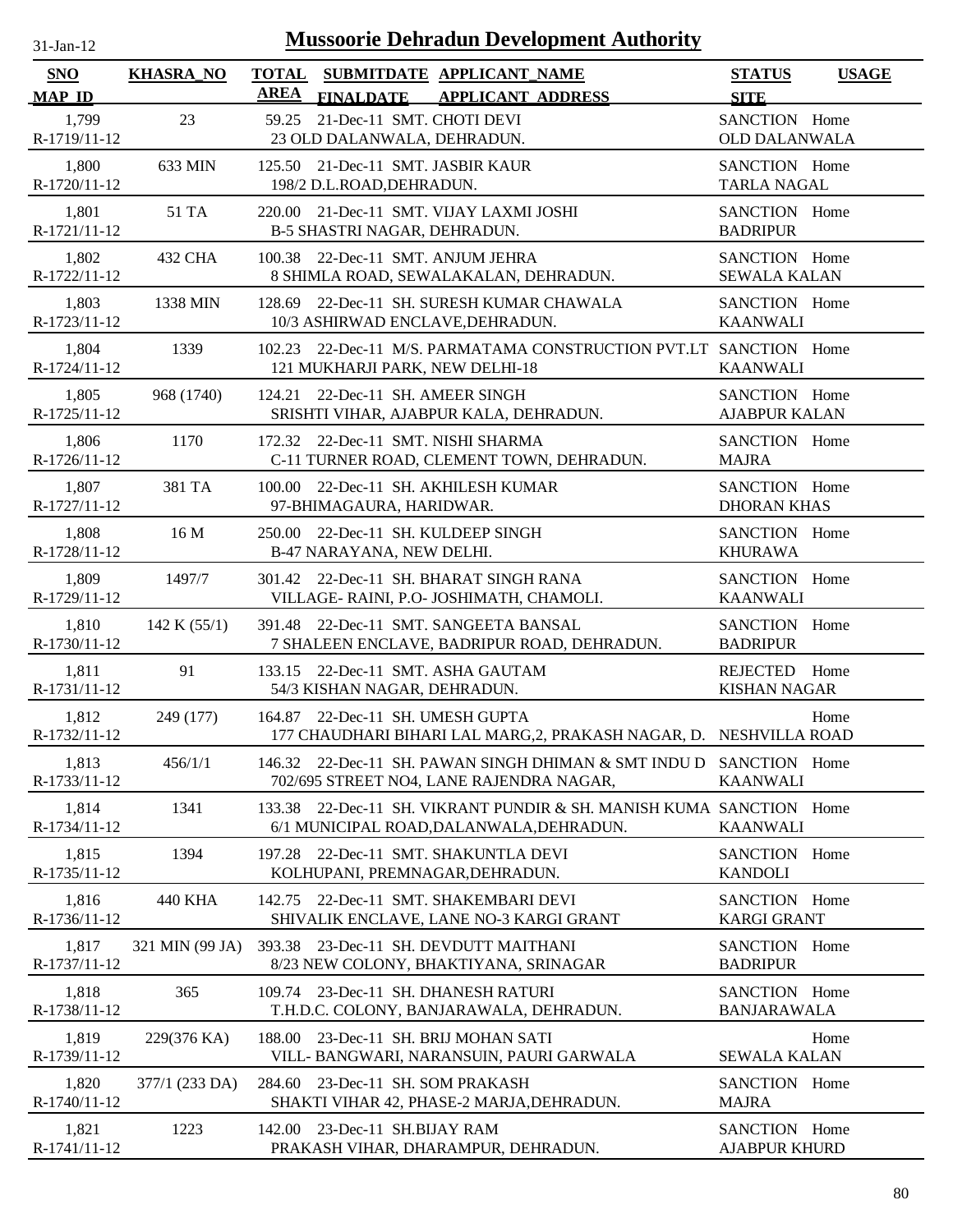| $31-Jan-12$                            | <b>Mussoorie Dehradun Development Authority</b> |                                           |                                                                                                                          |                                              |              |  |  |
|----------------------------------------|-------------------------------------------------|-------------------------------------------|--------------------------------------------------------------------------------------------------------------------------|----------------------------------------------|--------------|--|--|
| <b>SNO</b>                             | <b>KHASRA_NO</b>                                | <b>TOTAL</b>                              | SUBMITDATE APPLICANT_NAME                                                                                                | <b>STATUS</b>                                | <b>USAGE</b> |  |  |
| <b>MAP ID</b><br>1,822<br>R-1742/11-12 | 990 BA                                          | <b>AREA</b><br><b>FINALDATE</b><br>118.49 | <b>APPLICANT ADDRESS</b><br>23-Dec-11 SMT. UMA UNIYAL<br>GOVIND SADAN, TELPURA MAJRA, DEHRADUN.                          | <b>SITE</b><br>SANCTION Home<br><b>MAJRA</b> |              |  |  |
| 1,823<br>R-1743/11-12                  | 198 M (122)                                     |                                           | 127.00 24-Dec-11 SH. RANJEET SINGH RAWAT<br>B-BLOCK SARSWATI VIHAR, AJABPUR KHURD, D.DUN                                 | DC SANCT Home<br><b>AJABPUR KHURD</b>        |              |  |  |
| 1,824<br>R-1744/11-12                  | 663                                             | 852 SECTOR-5, GURGOAN,                    | 749.98 24-Dec-11 SMT. BASANTI DEVI                                                                                       | SANCTION Home<br><b>BHARUWALA GRANT</b>      |              |  |  |
| 1,825<br>R-1745/11-12                  | 29-A $(14/2-6)$                                 |                                           | 276.29 24-Dec-11 SH. YOGESH SETHI & SMT. JYOTI SETHI<br>10 DISPENSARY ROAD, DEHRADUN.                                    | SANCTION Home<br><b>BALBIR ROAD</b>          |              |  |  |
| 1,826<br>R-1746/11-12                  | 1079 (1837 KA)                                  |                                           | 278.81 24-Dec-11 SH. VINOP SINGH<br>TEA STATE, NEAR FLY FORT SCHOOL, BANJARAWALA, DEH MOTHROWALA                         | DC SANCT Home                                |              |  |  |
| 1,827<br>R-1747/11-12                  | 29 J                                            |                                           | 400.40 24-Dec-11 SH. HARISH CHANDRA<br>C/O SH.G.P. MAITHANI NEAR ASHA NUR.HOME, BADRIPUR, D BADRIPUR                     | SANCTION Home                                |              |  |  |
| 1,828<br>R-1748/11-12                  | 464                                             |                                           | 301.12 26-Dec-11 SH. MADAN MOHAN, SH, GIRISH CHANDER & SANCTION Home<br>LANE NO-1, H.NB COLONY, AJABPUR KHURD, DEHRADUN. | <b>AJABPUR KHURD</b>                         |              |  |  |
| 1,829<br>R-1749/11-12                  | 139 KA                                          |                                           | 166.54 26-Dec-11 SMT. SHAKUNTALA DEVI<br>VILL- AAMSARI, P.O- RUDRAPRAYAG, GARWAL                                         | SANCTION Home<br><b>BANJARAWALA</b>          |              |  |  |
| 1,830<br>R-1750/11-12                  | 385/2                                           |                                           | 419.19 26-Dec-11 SMT. LALITA SINGH<br>50/15 BHAGIRATHI ENCLAVE, BALBIR ROAD,                                             | SANCTION Home<br><b>DHARMPUR</b>             |              |  |  |
| 1,831<br>R-1751/11-12                  | 339 CHA                                         | 225.57                                    | 26-Dec-11 SH. MANGLA PRASAD BANGWAL<br>B-3/127 WEST VIHAR, NEW DELHI-63                                                  | SANCTION Home<br><b>JAKHAN</b>               |              |  |  |
| 1,832<br>R-1752/11-12                  | $1-A$                                           | 241.20                                    | 26-Dec-11 SH. SURENDRA SINGH RAWAT & SMT. RAJE SANCTION Home<br>1-A NEMI ROAD, DALANWALA, DEHRADUN.                      | <b>NEMI ROAD</b>                             |              |  |  |
| 1,833<br>R-1753/11-12                  | 96/41                                           | 246.00                                    | 26-Dec-11 SH. GULSHAN KUMAR<br>96/41 CHUKKHUWALA, DEHRADUN.                                                              | SANCTION Home<br>CHUKKHUWALA                 |              |  |  |
| 1,834<br>R-1754/11-12                  | 39/C (90)                                       | 696.00                                    | 26-Dec-11 SH. DAYA KRISHANA<br>30-C/90 HATHI BARKALA, DEHRADUN.                                                          | SANCTION Home<br><b>HATHIBARKALA</b>         |              |  |  |
| 1,835<br>R-1755/11-12                  | 990 BA                                          |                                           | 118.29 27-Dec-11 SMT. KAMLA KANWAL<br>4 PRAGATI VIHAR, DHARMPUR, DEHRADUN.                                               | SANCTION Home<br><b>MAJRA</b>                |              |  |  |
| 1,836<br>R-1756/11-12                  | 916                                             |                                           | 226.69 27-Dec-11 SMT, ASHA RAWAT<br>541-B, TAPKESHWAR, BHEL RANIPUR, HARIDWAR.                                           | SANCTION Home<br><b>NATHANPUR</b>            |              |  |  |
| 1,837<br>R-1757/11-12                  | 855 KHA                                         |                                           | 304.00 27-Dec-11 SH. PURANCHAND PATHAK<br>K.V.-1, HATHI BARKALA SALAWALA, DEHRADUN.                                      | SANCTION Home<br><b>NATHANPUR</b>            |              |  |  |
| 1,838<br>R-1758/11-12                  | 104 (309)                                       | 198.19                                    | 27-Dec-11 SH. DINESH KUMAR & SMT. ANITA SIGHAL<br>309 MOTI BAZAR, DEHRADUN.                                              | SANCTION Home<br><b>MOTI BAZAR</b>           |              |  |  |
| 1,839<br>R-1759/11-12                  | 1343 KA                                         | 144.00                                    | 27-Dec-11 SH. GOPAL SINGH<br>98-A PRAGATI VIHAR, PHASE-2 LANE NO-3, DHARMPUR,D.D                                         | SANCTION Home<br><b>AJABPUR KHURD</b>        |              |  |  |
| 1,840<br>$R-1760/11-12$                | 144 (75)                                        | 163.50                                    | 27-Dec-11 SH. GOVIND SINGH BISHT<br>B-1 BLOCK, SARSWATI VIHAR, AJABPUR KHURD, D.DUN                                      | SANCTION Home<br><b>AJABPUR KHURD</b>        |              |  |  |
| 1,841<br>R-1761/11-12                  | 953                                             | 131.00                                    | 28-Dec-11 SH. AJIT SINGH KRISHALI S/0 LATE, SH. RAJ SANCTION Home<br>VILL.& P.O.- KAULAGARH D.DUN                        | <b>GARHI</b>                                 |              |  |  |
| 1,842<br>R-1762/11-12                  | 434                                             | 368.00                                    | 28-Dec-11 SH. ANIL KUMAR JOHRI S/0 LATE. SH. P.S. J<br>DIRECTOR UPCL URJA BHAWAN D.DUN                                   | <b>KAANWALI</b>                              | Home         |  |  |
| 1,843<br>R-1763/11-12                  | 953                                             | 140.00                                    | 28-Dec-11 SH. NAVIN KRISHALI S/0 SH. TARA SINGH K SANCTION Home<br>VILL & P.O. KAULAGARH D.DUN                           | <b>GARHI</b>                                 |              |  |  |
| 1,844<br>R-1764/11-12                  | 225                                             | 224.72                                    | 28-Dec-11 SH.TRILOK SINGH PUNDIR S/0 SH.MADAN S SANCTION Home<br><b>GRAM AJABPUR KALAN D.DUN</b>                         | <b>AJABPUR KALAN</b>                         |              |  |  |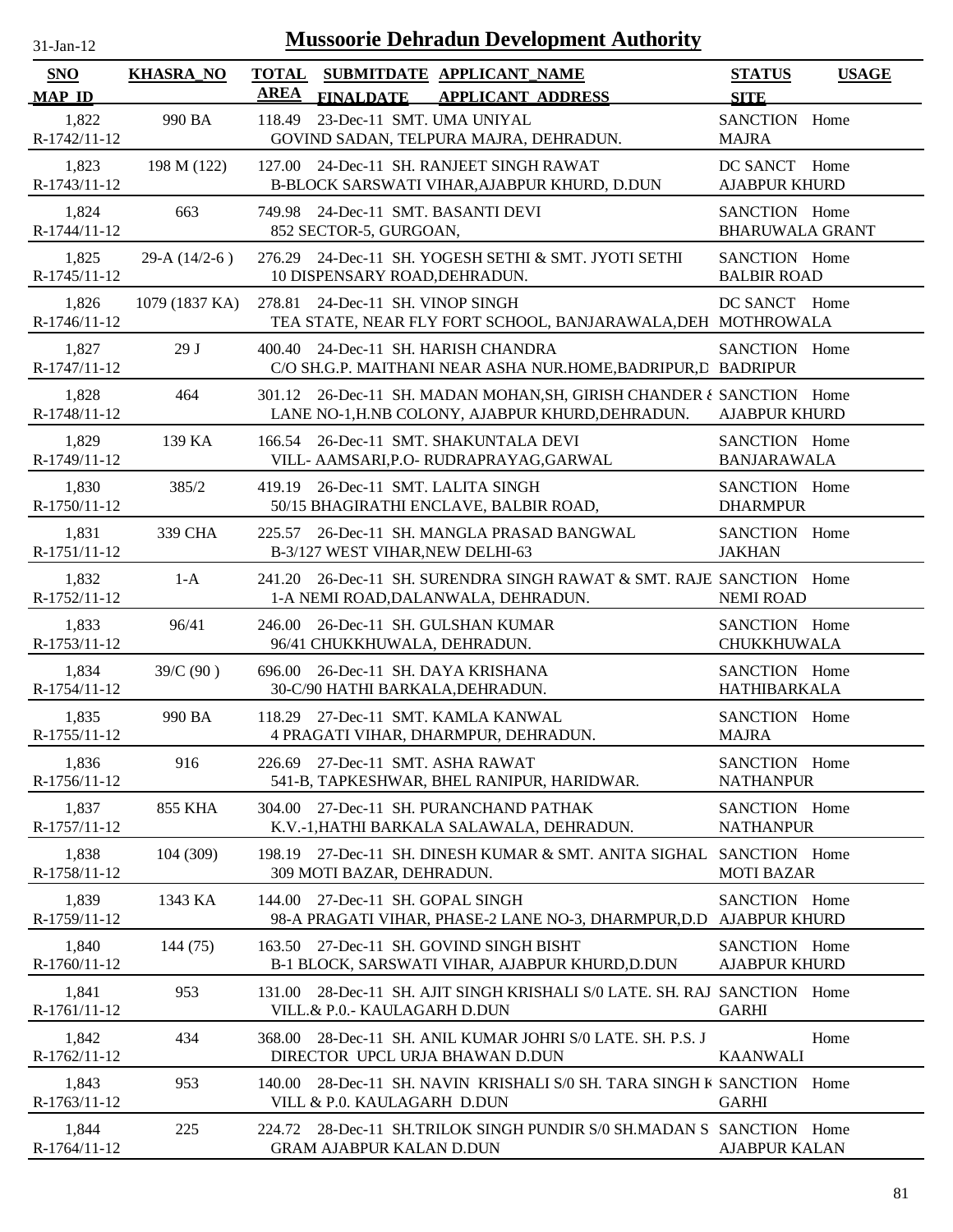| $31$ -Jan-12          |                                | <b>Mussoorie Dehradun Development Authority</b>                                                                  |                                       |                       |
|-----------------------|--------------------------------|------------------------------------------------------------------------------------------------------------------|---------------------------------------|-----------------------|
| <b>SNO</b>            | <b>KHASRA_NO</b>               | TOTAL SUBMITDATE APPLICANT NAME<br>AREA                                                                          | <b>STATUS</b>                         | <b>USAGE</b>          |
| <b>MAP ID</b>         |                                | <b>FINALDATE</b><br><b>APPLICANT ADDRESS</b><br>28-Dec-11 SH. DEVENDRA SINGH CHAUHAN S/0 SH. V SANCTION Home     | <b>SITE</b>                           |                       |
| 1,845<br>R-1765/11-12 | 270                            | 245.35<br>B-406 AMAN APPART MENT SAHASTRADHARA ROAD D.DU NANUR KHERA                                             |                                       |                       |
| 1,846<br>R-1766/11-12 | 1091                           | 142.75 28-Dec-11 SH. RAKESH GUPTA & SH. MUKESH GUPTA DC SANCT Home<br>169 INDRA NAGAR, DEHRADUN.                 | <b>KAANWALI</b>                       |                       |
| 1,847<br>R-1767/11-12 | 33/66                          | 1,090.20 28-Dec-11 SH. KAMAL ARORA<br>28 RAJPUR ROAD, DEHRADUN.                                                  | SANCTION Home<br><b>RAIPUR ROAD</b>   |                       |
| 1,848<br>R-1768/11-12 | <b>PROP-NO-7-A</b><br>& 10/5/5 | 400.19 28-Dec-11 DR. V.K. VATSA S/0 LATE.SH.O.P. VATSA<br>7- A KHURBHURA MOHALLA D.DUN                           | KHURBURA MOHALLA                      |                       |
| 1,849<br>R-1769/11-12 | 430                            | 98.40 28-Dec-11 SMT. SHOBHA SHARMA D/0 LATE.SH. RAM (REJECTED Home<br>430 KHURBHURA MOHALLA D.DUN                | KHURBURA MOHALLA                      |                       |
| 1,850<br>R-1770/11-12 | 31 &<br><b>MUNICIPAL</b>       | 185.55 28-Dec-11 SH, KUNDAN SINGH BISHT S/0 LATE, SH,N, SANCTION Home<br>124/1 ASHOK VIHAR SALA WALA D.DUN       |                                       | CHUKKHUWALA MAICHAK   |
| 1,851<br>R-1771/11-12 | $N0-124/1$<br>232              | 156.00 29-Dec-11 SH. PRVESH KUMAR<br>VILLAGE &P.O- MEHUWALA, DEHRADUN.                                           | SANCTION Home<br>MEHUWALA MAFI        |                       |
| 1,852<br>R-1772/11-12 | 160 KA                         | 111.48 29-Dec-11 SH. ADESH KUMAR SHARMA<br>DANDA PANI GALI, KAULAGARH DEHRADUN.                                  | SANCTION Home                         | KAULAGARH MAI CHAKBH( |
| 1,853<br>R-1773/11-12 | 1082 & 1077                    | 189.00 29-Dec-11 SH. SOOR SINGH NEGI<br>108 DIVAYA VIHAR, DEHRADUN.                                              | SANCTION Home<br><b>AJABPUR KALAN</b> |                       |
| 1,854<br>R-1774/11-12 | 381 TA                         | 100.00 29-Dec-11 SMT. ANITA RAJPAL<br>SUMANPURI, ADHOIWALA, DEHRADUN.                                            | SANCTION Home<br><b>DHORAN KHAS</b>   |                       |
| 1,855<br>R-1775/11-12 | GA)                            | B-82/SEC.-2, (71 416.54 29-Dec-11 COL. M.P.SINGH<br>B-82, SECTOR-2, DEFENCE COLONY, DEHRADUN.                    | SANCTION Home<br>DEFENCE COLONY       |                       |
| 1,856<br>R-1776/11-12 | 358 OLD & 914<br><b>NEW</b>    | 188.00 30-Dec-11 SH. SUKHPAL SINGH BHASKAR<br>17 ADARSH VIHAR ADHOI WALA D.DUN                                   | SANCTION Home<br><b>AAMWALA TARLA</b> |                       |
| 1,857<br>R-1777/11-12 | 953                            | 140.00 30-Dec-11 SH. SANDEEP KRISHALI S/0 SH. TARA SING SANCTION Home<br>VILL & P.0- KAULAGARH D.DUN             | <b>GARHI</b>                          |                       |
| 1,858<br>R-1778/11-12 | 1628 KHA &<br>1145 OLD         | 189.00 30-Dec-11 SMT. PRABHA NEGI W/0 SH.SURENDRA SI<br>NEW CANTT ROAD D.DUN                                     | SANCTION Home<br><b>CHAKTUNWALA</b>   |                       |
| 1,859<br>R-1779/11-12 | 444                            | 129.31 30-Dec-11 SMT. REKHA KHANNA<br>508 LANE NO-3 VIJAY PARK, DEHRADUN.                                        | SANCTION Home<br><b>KOHLUPANI</b>     |                       |
| 1,860<br>R-1780/11-12 | 1128,1129                      | 125.41 30-Dec-11 SARDAR JITENDER SINGH<br>396 CHANDER NAGAR, DEHRADUN.                                           | SANCTION Home<br><b>NATHANPUR</b>     |                       |
| 1,861<br>R-1781/11-12 | 591 MIN                        | 225.94 30-Dec-11 SH. KHEMRAJ GAIROLA<br>FOREST COLONY, INDRA NAGAR, DEHRADUN.                                    | SANCTION Home<br><b>DHARMPUR</b>      |                       |
| 1,862<br>R-1782/11-12 | <b>684 DAN</b>                 | 85.50 30-Dec-11 SH. GURCHARAN SINGH<br>G.M.S. ROAD, DEHRADUN.                                                    | SANCTION Home<br>DEHRA KHAS           |                       |
| 1,863<br>R-1783/11-12 | 444                            | 137.50 30-Dec-11 SH. SAURABH KHANNA S/0 SH. A.S.KHANN SANCTION Home<br>508 LANE- N0-3 VIJAY PARK D.DUN           | <b>KOHLUPANI</b>                      |                       |
| 1,864<br>R-1784/11-12 | 684                            | 85.50 30-Dec-11 SH. DALJEET SINGH S/0 SARDAR PREETAM : SANCTION Home<br>G.M.S. ROAD D.DUN                        | <b>DEHRA KHAS</b>                     |                       |
| 1,865<br>R-1785/11-12 | 295 OLD & 649<br><b>NEW</b>    | 114.36 30-Dec-11 SH. RAJENDRA PRASAD CHAMOLI S/0 SH.PA SANCTION Home<br>A-11 MAIN MARKET NEW TEHRI TEHRI GARHWAL | <b>AJABPUR KHURD</b>                  |                       |
| 1,866<br>R-1786/11-12 | 1129                           | 127.50 30-Dec-11 SARDAR SURENDER SINGH S/0 LATE. SARD SANCTION Home<br>407 CHANDER NAGAR D.DUN                   | <b>NATHANPUR</b>                      |                       |
| 1,867<br>R-1787/11-12 | 408                            | 239.96 30-Dec-11 SH. LALIT MOHAN PANDEY & SMT. BEENA SANCTION Home<br>C-1 YAMUNA COLONY D.DUN                    | HATHIBARKALA                          |                       |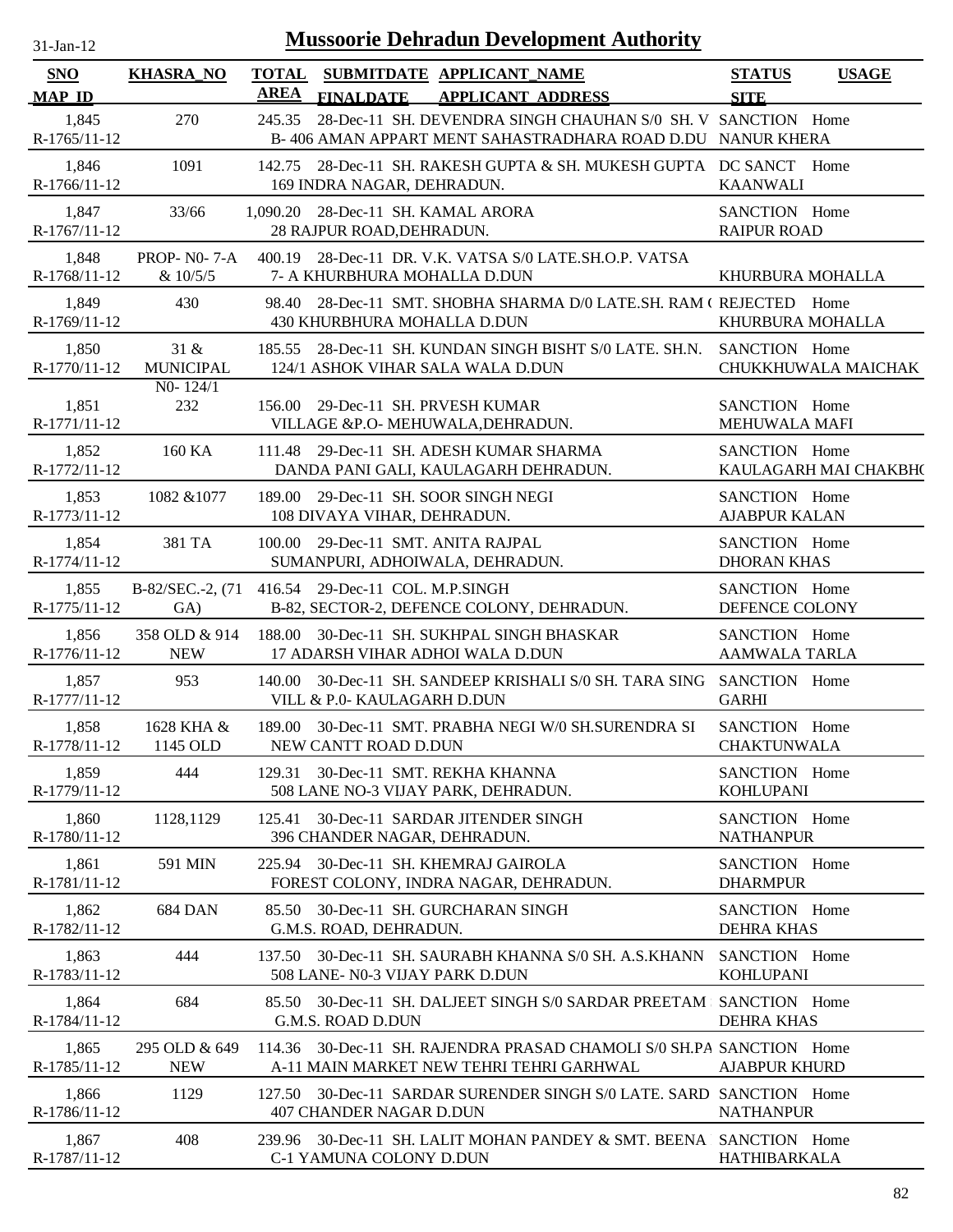| <b>SNO</b><br><b>MAP ID</b> | <b>KHASRA_NO</b>                    | AREA   | <b>FINALDATE</b>                               | TOTAL SUBMITDATE APPLICANT_NAME<br><b>APPLICANT ADDRESS</b>                                                              | <b>STATUS</b><br><b>SITE</b>               | <b>USAGE</b>          |
|-----------------------------|-------------------------------------|--------|------------------------------------------------|--------------------------------------------------------------------------------------------------------------------------|--------------------------------------------|-----------------------|
| 1,868<br>R-1788/11-12       | <b>MUNICIPAL</b><br>N0- $636/616$ & | 136.53 |                                                | 30-Dec-11 SH. SOHAN LAL S/0 LATE. SH. CHOTEY LAL<br>636/16 STREET. N0-4 LANE. N0- 9 CHAI BAGH KAULAGARH L RAJENDAR NAGAR |                                            | Home                  |
| 1,869<br>R-1789/11-12       | 124/1<br>347                        |        | $211.15$ 2-Jan-12                              | SH. K.C. KURIYAL & SMT SHASHI KURIYAL SANCTION Home<br>MAHIMANAND BHAWAN, BARAHAT, UTTARKASHI.                           | <b>GUJRADA MANSINGH</b>                    |                       |
| 1,870<br>R-1790/11-12       | 42 & 43                             |        | 198.81 3-Jan-12<br>NIRANJANPUR, DEHRADUN.      | SH. M.C. BHATT & SMT. DEEPA BHATT                                                                                        | SANCTION Home<br><b>NIRANJANPUR</b>        |                       |
| 1,871<br>R-1791/11-12       | 233/3                               |        |                                                | 194.38 3-Jan-12 SH. ASHOK KUMAR SAPRA & SMT. KURAN S SANCTION Home<br>24 VISHAL KUNJ, G.M.S. ROAD, DEHRADUN.             | <b>KAANWALI</b>                            |                       |
| 1,872<br>R-1792/11-12       | 145 KA                              |        |                                                | 167.00 3-Jan-12 SMT. RENUKA SHARMA & SH. AJAY VASHIS SANCTION Home<br>202 LUNIYA MOHALLA, DEHRADUN.                      |                                            | KAULAGARH MAI CHAKBH( |
| 1,873<br>R-1793/11-12       | 431 OLD & 527<br><b>GHA NEW</b>     |        |                                                | 104.51 3-Jan-12 SMT. RACHNA GUPTA W/0 SH. ARUN KUMA SANCTION Home<br>42 PREETI ENCLAVE MAJRA D.DUN                       | <b>SEWALA KALAN</b>                        |                       |
| 1,874<br>R-1794/11-12       | 161                                 |        |                                                | 193.84 3-Jan-12 SH. JAG MOHAN SINGH RAWAT<br>50/1 VIJAY PARK EXT. STREET- N0-5 D.DUN                                     | SANCTION Home<br><b>KAANWALI</b>           |                       |
| 1,875<br>R-1795/11-12       | 955 & 399 OLD                       |        | <b>GRAM HARRAWALA D.DUN</b>                    | 75.83 3-Jan-12 SMT. ASHA DEVI W/0 LATE. SH. GOPAL LA SANCTION Home                                                       | <b>HARRAWALA</b>                           |                       |
| 1,876<br>R-1796/11-12       | 161                                 |        | 193.84 3-Jan-12                                | SH. SHIV MOHAN SINGH RAWAT S/0 LATE.S SANCTION Home<br>H.N0- 50/1 VIJAY PARK EXT. STREET.N0-5 D.DUN                      | <b>KAANWALI</b>                            |                       |
| 1,877<br>R-1797/11-12       | 381                                 |        |                                                | 446.09 3-Jan-12 SH. AJIT CHAUDHARY S/0 SH. MAHENDRA C SANCTION Home<br><b>GREEN PARK NIRANJANPUR D.DUN</b>               | <b>NIRANJANPUR</b>                         |                       |
| 1,878<br>R-1798/11-12       | 100                                 |        | 189.74 4-Jan-12<br>66 RCC(GREF)                | SH. P.D.JOSHI                                                                                                            | SANCTION Home<br><b>AJABPUR KHURD</b>      |                       |
| 1,879<br>R-1799/11-12       | 554                                 |        | 135.83 5-Jan-12                                | SH.YOGAMBER DUTT DHYANI S/0 SH. CHAN SANCTION Home<br>LANE NO-2 BADRISH COLONY, NEHRUGRAM, D.DUN.                        | DHARAMPUR DANDA                            |                       |
| 1,880<br>R-1800/11-12       | <b>508 KHA</b>                      |        | $110.36$ 7-Jan-12                              | <b>SMT. SADHANA JAIN</b><br>NEAR I.T.PARK, SAHASTRADHARA ROAD, DEHRADUN.                                                 | <b>GUJRADA MANSINGH</b>                    | Home                  |
| 1,881<br>R-1801/11-12       | 2123 KHA                            |        |                                                | 174.00 7-Jan-12 SMT. NEEMA DEVI SAJWAN<br>T.H.D.C. COLONY, AJABPUR KALA, DEHRADUN.                                       | SANCTION Home<br><b>AJABPUR KALAN</b>      |                       |
| 1,882<br>R-1802/11-12       | 155                                 |        | 719.50 7-Jan-12<br>8/18 MOHINI ROAD, DEHRADUN. | <b>SH. SUKHDEV GARG</b>                                                                                                  | SANCTION Home<br><b>CHANDRABANI KHALSA</b> |                       |
| 1,883<br>R-1803/11-12       | 405 JA                              |        | 237.50 7-Jan-12                                | M/S ACON BUILDSPACE PVT. LTD<br>H-11 BLOCK 16 SPRING HALL, SEC-31, FARIDABAD.                                            | SANCTION Home<br><b>JAKHAN</b>             |                       |
| 1,884<br>R-1804/11-12       | 113 & 114                           |        | 117.75 7-Jan-12                                | <b>SMT. KAMLA BHALLA</b><br>18/17 HARIDWAR ROAD, DEHRADUN.                                                               | SANCTION Home<br><b>HARIDWAR ROAD</b>      |                       |
| 1,885<br>R-1805/11-12       | 1082                                |        | 249.84 9-Jan-12                                | SH. DURGA SINGH CHAUHAN & SMT. DEVE! SANCTION Home<br>VYOMPRASHTH, G.M.S. ROAD, DEHRADUN.                                | <b>KAANWALI</b>                            |                       |
| 1,886<br>R-1806/11-12       | 85/80                               |        |                                                | 113.73 10-Jan-12 SH. KUNWAR SINGH ARYA<br>85/80 SAYAD MOHALLA DEHRADUN.                                                  | SANCTION Home<br>SAIYAD MOHALLA            |                       |
| 1,887<br>R-1807/11-12       | 582                                 | 487.75 |                                                | 11-Jan-12 SMT. JAI SHREE GUPTA<br>7 NEW CANTT ROAD, DEHRADUN.                                                            | SANCTION Home<br><b>HATHIBARKALA</b>       |                       |
| 1,888<br>R-1808/11-12       | 219 & 220                           |        | 150 DOON VIHAR, DEHRADUN.                      | 329.00 11-Jan-12 SMT. ANJU PRADHAN                                                                                       | SANCTION Home<br><b>JAKHAN</b>             |                       |
| 1,889<br>R-1809/11-12       | 151/24                              |        | RAJPUR ROAD, DEHRADUN.                         | 147.24 11-Jan-12 SH. ASHISH CHAKRAVARTY                                                                                  | DC SANCT Home<br><b>JAKHAN</b>             |                       |
| 1,890<br>R-1810/11-12       | 131 (857 GA)                        |        |                                                | 319.47 11-Jan-12 SH. RAJENDRA SINGH, SH, SHAILENDRA SI DC SANCT Home<br>2 RAJENDRA NAGAR, DEHRADUN.                      | <b>AJABPUR KALAN</b>                       |                       |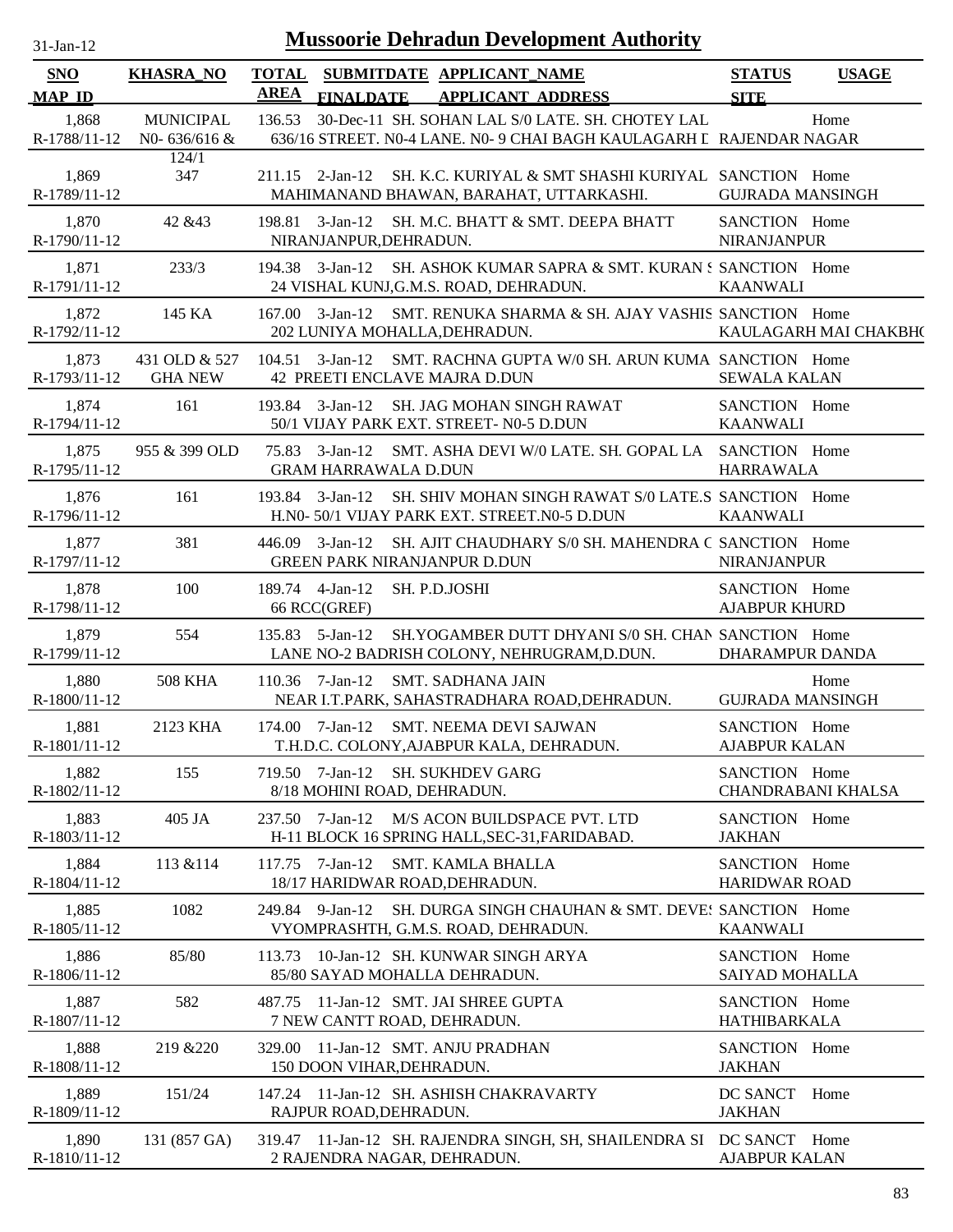| $31$ -Jan-12 |
|--------------|
|              |

| <b>SNO</b><br><b>MAP ID</b> | <b>KHASRA_NO</b>              | <b>AREA</b> | <b>FINALDATE</b>                                                  | TOTAL SUBMITDATE APPLICANT NAME<br><b>APPLICANT ADDRESS</b>                                                              | <b>STATUS</b><br><b>SITE</b>             | <b>USAGE</b>                  |
|-----------------------------|-------------------------------|-------------|-------------------------------------------------------------------|--------------------------------------------------------------------------------------------------------------------------|------------------------------------------|-------------------------------|
| 1,891<br>R-1811/11-12       | 376 & 377                     |             |                                                                   | 400.00 11-Jan-12 SH. INDERJEET SINGH GULATI<br>17 DHAMAWALA MOHALLA, DEHRADUN.                                           | SANCTION Home<br><b>KOHLUPANI</b>        |                               |
| 1,892<br>R-1812/11-12       | 334 KA                        |             |                                                                   | 92.93 11-Jan-12 SH. DHAN SINGH RANA<br>29 BANJARAWALA STATE, DEHRADUN.                                                   | SANCTION Home<br><b>AJABPUR KHURD</b>    |                               |
| 1,893<br>R-1813/11-12       | 13 KHA                        |             | SEWLA KHURD, DEHRADUN.                                            | 199.92 11-Jan-12 SH. SUNIL KUMAR & SH. ANIL KUMAR                                                                        | SANCTION Home<br><b>SEWALA KHURD</b>     |                               |
| 1,894<br>R-1814/11-12       | 334 (352 GA)                  |             | 240.00 11-Jan-12 SMT. ALKA GUPTA<br>111 CHAMAN VIHAR, DEHRADUN.   |                                                                                                                          | SANCTION Home<br><b>NIRANJANPUR</b>      |                               |
| 1,895<br>R-1815/11-12       | 157 K                         |             | 58 ENGINEER ENCLAVE, D.DUN.                                       | 98.00 12-Jan-12 SH. SANJEEV VARSHNEY                                                                                     | DC SANCT Home<br><b>NIRANJANPUR</b>      |                               |
| 1,896<br>R-1816/11-12       | 170(55)<br>$(S-2/B-50)$       |             |                                                                   | 397.30 12-Jan-12 CAPT. PREM NARAIN DWVEDI<br>SAHAGAR, DEFENCE COLONY, DEHRADUN.                                          | SANCTION Home<br>DEFENCE COLONY          |                               |
| 1,897<br>R-1817/11-12       | 189                           |             | 23 B.N. ITBP SEEMADWAR D.DUN                                      | 113.30 12-Jan-12 SMT. BHAGIRATHI BHATT & SH. KRISHNA N PENDING                                                           | <b>HARBANSWALA</b>                       | Home                          |
| 1,898<br>R-1818/11-12       | 22 OLD & 174<br><b>GA NEW</b> |             |                                                                   | 264.63 12-Jan-12 SMT. LAXMI NEGI W/0 SH. NAYAN SINGH N SANCTION Home<br>P.O. SIYALINGA PATTI- AJMER DISTT- PAURI GARHWAL | MATHUROWALA (PART)                       |                               |
| 1,899<br>R-1819/11-12       | 617                           |             |                                                                   | 106.29 12-Jan-12 SH. VIRENDER SINGH S/0 SH. PHOOL SINGH DC SANCT Home<br><b>GRAM SEWLA KALAN G.M.S. ROAD D.DUN</b>       | <b>MAJRA</b>                             |                               |
| 1,900<br>R-1820/11-12       | 956 OLD &<br>1771             |             |                                                                   | 188.19 12-Jan-12 SH.BALWANT SINGH CHAUHAN S/0 SH.RA<br>VILL- DIGOLI PATTI- BAND DISTT- CHAMOLI                           | DC SANCT Home<br><b>AJABPUR KALAN</b>    |                               |
| 1,901<br>R-1821/11-12       | 71                            |             | V.PO- BHAGWANTPUR, DEHRADUN.                                      | 246.74 13-Jan-12 SMT. MEERA CHATTERJEE                                                                                   | <b>PENDING</b><br><b>BHAGWANTPUR</b>     | Home                          |
| 1,902<br>R-1822/11-12       | 493 MIN (680)<br>DA)          |             | 102.23 13-Jan-12 SMT. KULDEEP KAUR                                | DOON ENCLAVE, SIMLA BY PASSROAD, DEHRADUN.                                                                               | PENDING<br><b>NIRANJANPUR</b>            | Home                          |
| 1,903<br>R-1823/11-12       | 441 MIN<br>$(457-458)$        |             |                                                                   | 306.57 13-Jan-12 SH. SURENDER KUMAR PAHWA & SMT SMT PENDING<br>H.N. 10 ASHIRWAD ENCLAVE, DEHRADUN.                       | <b>KAANWALI</b>                          | Home                          |
| 1,904<br>R-1824/11-12       | 159 MIN                       |             | 74.78 13-Jan-12 KM, SAVITA GUSAIN                                 | 4 RAJNI KUNJ, KAULAGARH ROAD, DEHRADUN.                                                                                  | <b>PENDING</b>                           | Home<br>KAULAGARH MAI CHAKBH( |
| 1,905<br>R-1825/11-12       | 6/10                          |             | 100.33 13-Jan-12 SMT. SOMBALA<br>6/10 DANDI PUR, DEHRADUN.        |                                                                                                                          | SANCTION Home<br><b>DANDI PUR MOHLLA</b> |                               |
| 1,906<br>R-1826/11-12       | 291                           |             | 206.66 13-Jan-12 SMT.USHA DEVI<br>VILLAGE- NATHANPUR, DEHRADUN.   |                                                                                                                          | SANCTION Home<br><b>NATHANPUR</b>        |                               |
| 1,907<br>R-1827/11-12       | 106/1                         |             |                                                                   | 371.87 13-Jan-12 SH. VINOD KUMAR ARORA S/0 LATE.SH. NAJ PENDING<br>99/5 SATYA VIHAR BALLUPUR ROAD D.DUN                  | <b>KAANWALI</b>                          | Home                          |
| 1,908<br>R-1828/11-12       | 50 & 47                       |             |                                                                   | 210.00 13-Jan-12 SMT.PUSHPA BUTOLA W/0 SH. CHANDRAPA PENDING<br>34/2 JAKHAN SURBHI ENCLAVE CANAL ROAD D.DUN              | <b>CHIDOWALI</b>                         | Home                          |
| 1,909<br>R-1829/11-12       | 41 KA                         |             |                                                                   | 178.82 13-Jan-12 SH.VIRENDER SINGH RAWAT S/0 SH. SHIV S PENDING<br>EKTA VIHAR LANE-01 SAHASRADHARA ROAD D.DUN            | <b>AAMWALA TARLA</b>                     | Home                          |
| 1,910<br>R-1830/11-12       | 283 (627)                     |             |                                                                   | 173.00 16-Jan-12 SH. MAKAN SINGH RAWAT<br>101/12 MOHIT NAGAR, BALLUPUR, D.DUN                                            | SANCTION Home<br><b>BANJARAWALA</b>      |                               |
| 1,911<br>R-1831/11-12       | 756 KHA                       |             | 104.00 16-Jan-12 SH. FARHAT ABBAS<br>22 BOMANGI ROAD, SAHARANPUR. |                                                                                                                          | SANCTION Home<br><b>DEHRA KHAS</b>       |                               |
| 1,912<br>R-1832/11-12       | 106/57                        |             | 106/57 SALAWALA, DEHRADUN.                                        | 94.09 16-Jan-12 SH. PARVENDER SINGH RATHAN                                                                               | SANCTION Home<br><b>SALAWALA</b>         |                               |
| 1,913<br>R-1833/11-12       | 207 KA, 208 (63)              |             | 322.11 16-Jan-12 SMT. RAMKALI<br>63 AJABPUR KALAN, DEHRADUN.      |                                                                                                                          | <b>AJABPUR KALAN</b>                     | Home                          |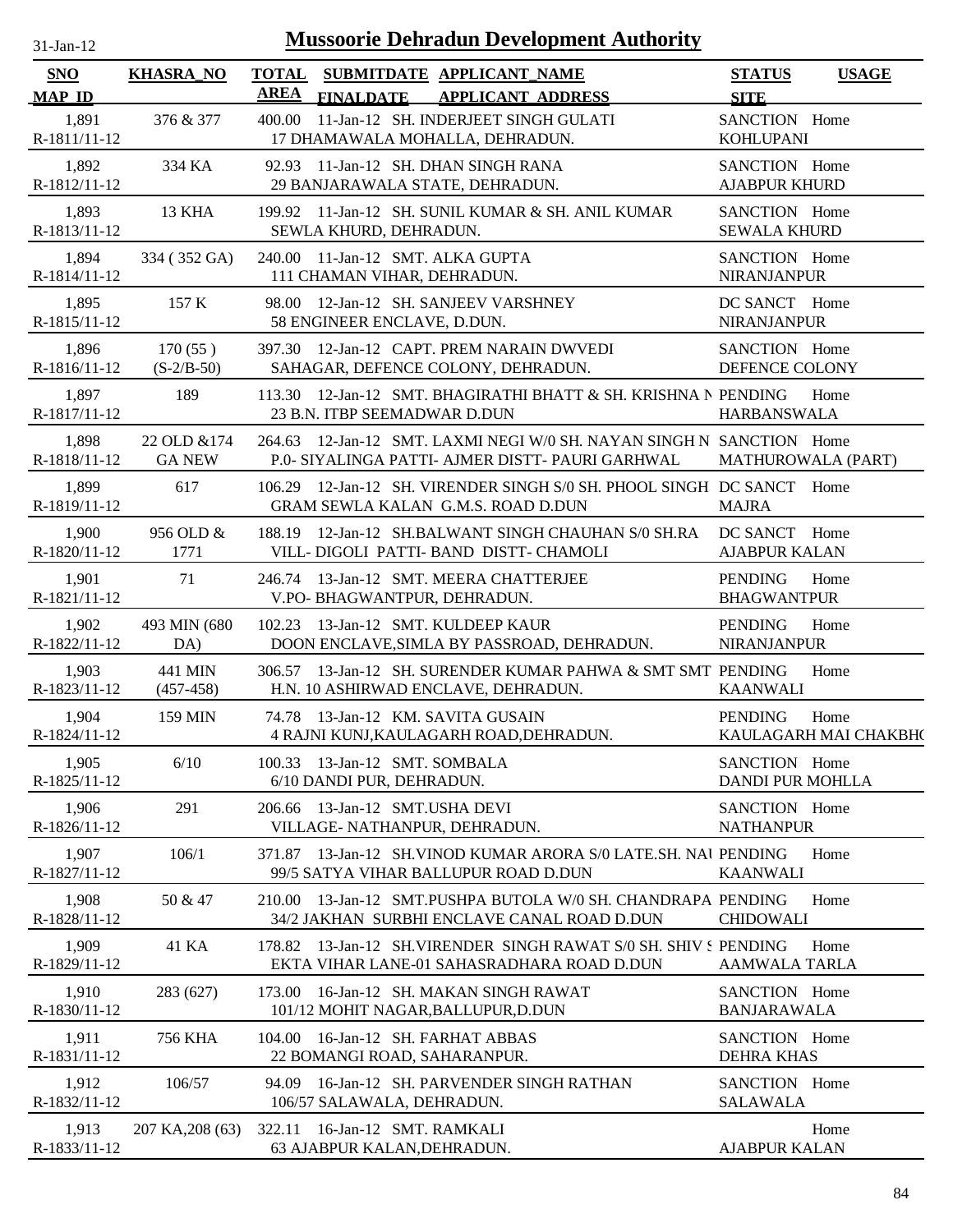| $31$ -Jan-12 |  |
|--------------|--|
|              |  |

| <b>SNO</b>              | <b>KHASRA_NO</b>             | <b>TOTAL</b><br><b>AREA</b> |                               | SUBMITDATE APPLICANT NAME                                                                                                            | <b>STATUS</b>                         | <b>USAGE</b> |
|-------------------------|------------------------------|-----------------------------|-------------------------------|--------------------------------------------------------------------------------------------------------------------------------------|---------------------------------------|--------------|
| <b>MAP ID</b>           |                              |                             | <b>FINALDATE</b>              | <b>APPLICANT ADDRESS</b>                                                                                                             | <b>SITE</b>                           |              |
| 1,914<br>R-1834/11-12   | 1034 (1782)                  | 112.92                      |                               | 16-Jan-12 SH. JAMANA PRASAD PAINULI<br>B BLOCK SARSWATI VIHAR, AJABPUR KHURD, D.DUN                                                  | SANCTION Home<br><b>AJABPUR KALAN</b> |              |
| 1,915<br>R-1835/11-12   | 1082 OLD &<br>1915 CHA       | 146.56                      |                               | 16-Jan-12 SH. PURAN SINGH RAWAT S/0 LATE SH. DE<br>E- BLOCK SARASWATI VIHAR AJABPUR KHURD D.DUN                                      | SANCTION Home<br><b>AJABPUR KALAN</b> |              |
| 1,916<br>R-1836/11-12   | 116                          | 111.00                      | 83/10 BAKRAL WALA D.DUN       | 16-Jan-12 SH.SURESH KUMAR KHNEJA & SMT. MEEN DC SANCT Home                                                                           | CHAKSALAWALA                          |              |
| 1.917<br>R-1837/11-12   | 1189 KA                      | 256.50                      |                               | 16-Jan-12 SH. SACHENDRA DUTT UNIYAL S/0 SH. SHY. SANCTION Home<br>H.NO-1/3 SIMPLEX COLONY P.O.- BHAGIRATHIPURAM TEHR AJABPUR KALAN   |                                       |              |
| 1,918<br>R-1838/11-12   | 210 KA                       | 396.84                      | <b>GRAM SEWLA KALAN D.DUN</b> | 16-Jan-12 SH.SUNIL KANT SUNHARE S/ SH.SHANTI PR PENDING                                                                              | <b>SEWALA KALAN</b>                   | Home         |
| 1,919<br>R-1839/11-12   | 242                          | 149.60                      |                               | 16-Jan-12 SH. DELAIRAM JOSHI S/O. LATE SH. SH. K.S. SANCTION Home<br>FLAT- N0-404-A ROCK VALLEY APPERT. G.M.S. ROAD D.DU NIRANJANPUR |                                       |              |
| 1,920<br>R-1840/11-12   | 990 B                        | 137.73                      | B-37/A SECTOR-19 NOIDA        | 16-Jan-12 SH. ANIL KUMAR S/0 SH. MAHENDER SING                                                                                       | SANCTION Home<br><b>MAJRA</b>         |              |
| 1,921<br>R-1841/11-12   | 319 & 18 NEW                 |                             |                               | 126.81 16-Jan-12 KM. VERTIKA. V.FRANK & MASTER VARU<br>C/0 COL. S. SIREAR 319 CHUKUWALA BLOCK-II D.DDUN                              | <b>PENDING</b><br>CHUKKHUWALA         | Home         |
| 1,922<br>R-1842/11-12   | 1215                         | 360.00                      |                               | 16-Jan-12 SH.NISCHAL JAIN & SMT. NOOTAN JAIN<br>2 PUSHPANJALI ENCLAVE G.M.S. ROAD D.DUN                                              | SANCTION Home<br><b>KAANWALI</b>      |              |
| 1,923<br>R-1843/11-12   | 448 NEW & 256<br>.257/2      |                             | <b>6 CROSS ROAD D.DUN</b>     | 397.25 16-Jan-12 SH, MANAS LUMBA& SH, NARENDRA KUMA PENDING                                                                          | <b>JAKHAN</b>                         | Home         |
| 1,924<br>R-1844/11-12   | 352 & 1337<br><b>NEW</b>     | 152.00                      |                               | 16-Jan-12 SMT. RUCHI CHAMOLI W/0 SH. RAKESH CH PENDING<br>C/0 SH. RAJENDRA PRASAD RATURI H.NO- 548 TEA STATE B AJABPUR KHURD         |                                       | Home         |
| 1,925<br>R-1845/11-12   | 103                          |                             |                               | 115.10 17-Jan-12 SH.JAGMEET SINGH S/0 SH. KULDEEP SING SANCTION Home<br>88 GOVIND NAGAR RACE COURSE D.DUN                            | <b>AJABPUR KHURD</b>                  |              |
| 1,926<br>R-1846/11-12   | 103                          | 110.47                      | 118 ARYA NAGAR D.DUN          | 17-Jan-12 SH.JAGTAR SINGH S/0 SH. SURJEET SINGH                                                                                      | SANCTION Home<br><b>AJABPUR KHURD</b> |              |
| 1,927<br>R-1847/11-12   | 1 DA                         | 122.95                      | MISSAR WALA DOIWALA D.DUN     | 17-Jan-12 SMT. KAMLA KOTHARI W/0 SH. VIRENDER I PENDING                                                                              | <b>LADPUR</b>                         | Home         |
| 1,928<br>R-1848/11-12   | PROP-NO-<br>14/10            |                             | <b>32 CURZAN ROAD D.DUN</b>   | 124.88 17-Jan-12 SH. ANKUR GOYAL S/0 SH. SURENDRA GOY. SANCTION Home                                                                 | PRITAM ROAD                           |              |
| 1.929<br>R-1849/11-12   | 155                          |                             |                               | 188.19 17-Jan-12 SMT. SARITA CHAMOLI W/0 SH. DINESH CH DC SANCT Home<br>424 GANESH VIHAR LANE- N0-2 AJABPUR KHURD D.DUN              | <b>AJABPUR KHURD</b>                  |              |
| 1,930<br>$R-1850/11-12$ | 11                           |                             |                               | 188.12 17-Jan-12 SMT, DURGESH BADONI W/0 SH, SUKHDEV   SANCTION Home<br>160/4-A PATHERIYA PEER CH. BIHARI LAL MARG D.DUN             | <b>DOBHALWALA</b>                     |              |
| 1,931<br>R-1851/11-12   | 129                          | 106.00                      |                               | 17-Jan-12 SH, YOGENDER PRASAD SEMWAL S/0 LATE SANCTION Home<br>Q.N0-11 C.B.I. COLONY INDIRA NAGAR D.DUN                              | <b>MEHUWALA MAFI</b>                  |              |
| 1,932<br>R-1852/11-12   | 781 OLD &<br><b>1111 NEW</b> |                             |                               | 451.49 17-Jan-12 SH.PANKAJ PURI & SH. NEERAJ PURI<br><b>16 AKTA VIHAR RAJPUR ROAD D.DUN</b>                                          | <b>PENDING</b><br>JAKHAN              | Home         |
| 1,933<br>R-1853/11-12   | 256                          |                             | 3 OLD PLOICE LINE D.DUN       | 363.00 17-Jan-12 MR. WAHAJUL HUQUE                                                                                                   | <b>PENDING</b><br><b>JAKHAN</b>       | Home         |
| 1,934<br>R-1854/11-12   | 1145                         |                             |                               | 227.69 17-Jan-12 SH. MICHAEL K. MARDI & SMT. LUCIA .A. M SANCTION Home<br>10-E BANGOLE AREA O.F.D. STATE RAIPUR D.DUN                | <b>AJABPUR KHURD</b>                  |              |
| 1,935<br>R-1855/11-12   | 267 MA & 269                 |                             |                               | 218.16 17-Jan-12 SH. VIKARM SINGH NEGI S/0 SH. BACHAN S PENDING<br>59/1 SALA WALA HATHIBARKALAN D.DUN                                | <b>HATHIBARKALA</b>                   | Home         |
| 1,936<br>R-1856/11-12   | 930 DA                       |                             |                               | 181.22 17-Jan-12 SMT.SUNITA GUPTA W/0 SH. LACHHU GUPT SANCTION Home<br>85/32 SHRI RAM PURAM GOVIND GARH D.DUN                        | <b>DEHRA KHAS</b>                     |              |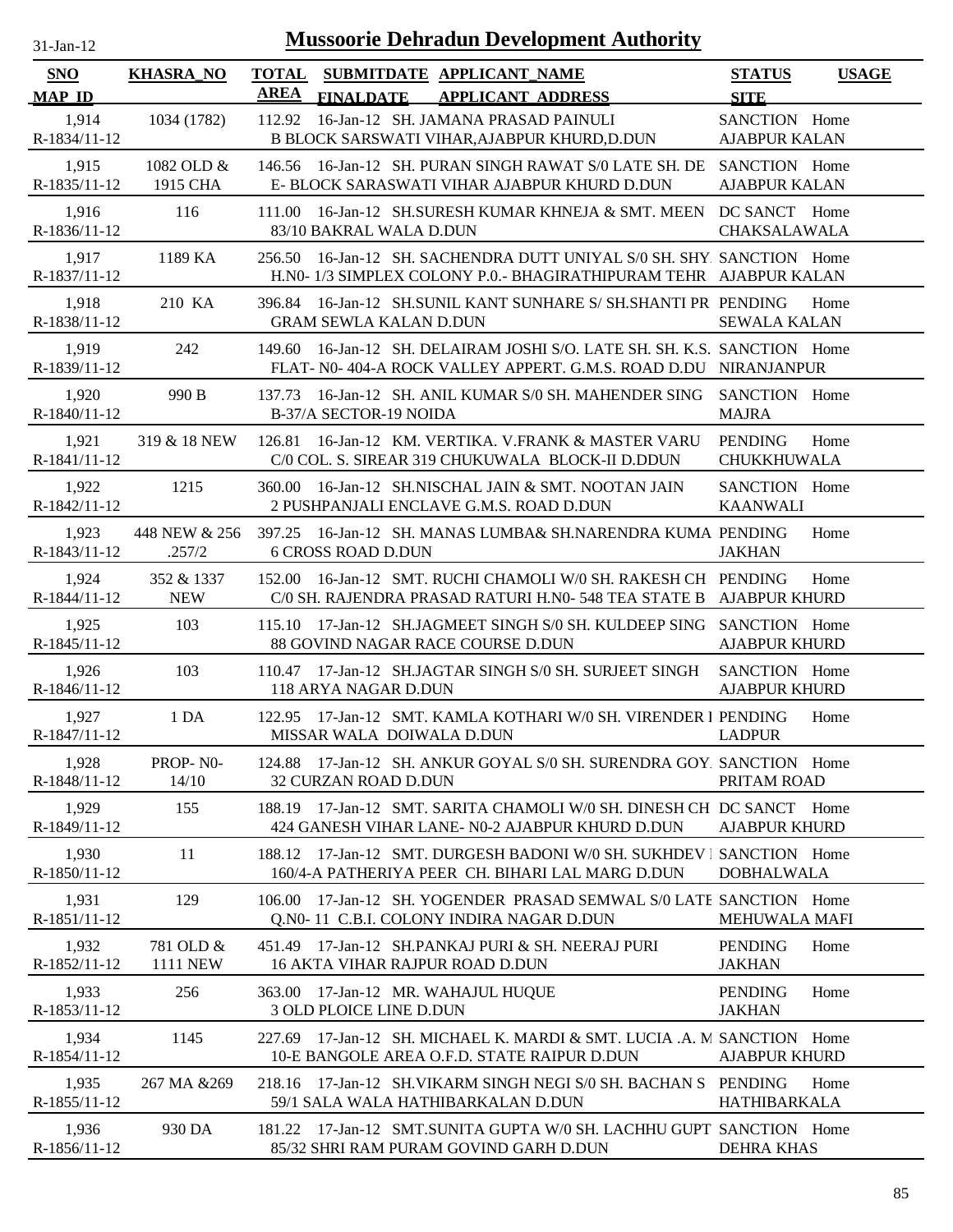| 31-Jan-12 |  |
|-----------|--|

| SNO                           | <b>KHASRA_NO</b>                                 | <b>TOTAL</b><br><b>AREA</b>           |                  | SUBMITDATE APPLICANT NAME                                                                                                | <b>STATUS</b>                            | <b>USAGE</b> |
|-------------------------------|--------------------------------------------------|---------------------------------------|------------------|--------------------------------------------------------------------------------------------------------------------------|------------------------------------------|--------------|
| <b>MAP ID</b>                 |                                                  |                                       | <b>FINALDATE</b> | <b>APPLICANT ADDRESS</b>                                                                                                 | <b>SITE</b>                              |              |
| 1,937<br>R-1857/11-12         | 318                                              | 130.69                                |                  | 18-Jan-12 SH. UMA KANT S/0 SH. GOPAL DASS<br>8/6 HATHIBARKALAN NEW CANTT ROAD D.DUN                                      | <b>PENDING</b><br><b>HATHIBARKALA</b>    | Home         |
| 1,938<br>R-1858/11-12         | 148                                              |                                       |                  | 199.34 18-Jan-12 SMT. ANITA RANI W/0 SH. VIRENDER KUMA PENDING<br>27 MAJRA SHIV MANDIR LANE D.DUN                        | <b>PITTHUWALA</b>                        | Home         |
| 1,939<br>R-1859/11-12         | 817 OLD & 581<br><b>NEW</b>                      | G.M.S. ROAD KANWALI D.DUN             |                  | 83.64 18-Jan-12 SMT. TEJ KAUR W/0 SH. PRITAM SINGH                                                                       | DC SANCT Home<br><b>DEHRA KHAS</b>       |              |
| 1,940<br>$R-1860/11-12$       | 817 OLD & 581<br><b>NEW</b>                      | G.M.S. ROAD KANWALI D.DUN             |                  | 83.67 18-Jan-12 SMT. HARPREET KAUR W/0 SH.GURUCHARA SANCTION Home                                                        | <b>DEHRA KHAS</b>                        |              |
| 1,941<br>R-1861/11-12         | <b>MUNICIPAL</b><br>N0-551/439 &                 | 97/1 KISHAN NAGAR D.DUN               |                  | 187.59 18-Jan-12 SH.UMESH KUMAR S/0 SH. P.C.GUPTA                                                                        | <b>PENDING</b><br><b>KISHANNAGAR</b>     | Home         |
| 1,942<br>R-1862/11-12         | 91 OLD<br>740                                    |                                       |                  | 143.39 18-Jan-12 SH. MADAN SINGH RAWAT S/0 LATE. SH.ME SANCTION Home<br>42 MATA MANDIR ROAD DHARAMPUR D.DUN              | <b>AJABPUR KHURD</b>                     |              |
| 1,943<br>R-1863/11-12 2.118/2 | 114/1.114/2.116/                                 | 753.75<br><b>GRAM MALSI D.DUN</b>     |                  | 18-Jan-12 SH. AMIT KUMAR & SH. SHISHPAL SINGH &                                                                          | <b>MALSI</b>                             | Home         |
| 1,944<br>R-1864/11-12         | <b>NEW</b><br>650                                | 107.27                                |                  | 18-Jan-12 SMT. SHARDA DEVI S/0 SH. JAGDISH PRASA PENDING<br>MAYUR VIHAR PHASE-II SAHASTRADHARA ROAD D.DUN                | <b>AJABPUR KHURD</b>                     | Home         |
| 1,945<br>R-1865/11-12         | 1527/2                                           | 118.69                                |                  | 18-Jan-12 SH. DEEPAK OBERAI S/0 LATE.SH. ASHANAI PENDING<br>H.N0- 90 LANE- N0- 6 KESHAV VIHAR NIRANJANPUR D.DUN KAANWALI |                                          | Home         |
| 1,946<br>R-1866/11-12         | 390 KA                                           | 244.00<br>D-40 VIJAY NAGAR DELHI      |                  | 19-Jan-12 SH.SANDEEP ARORA S/0 SH. S.C. ARORA                                                                            | SANCTION Home<br><b>GUJRADA MANSINGH</b> |              |
| 1,947<br>R-1867/11-12         | <b>MUNICIPAL</b><br>N0-46/30 &                   | 178.42<br>97/17 VIJAY PARK D.DUN      |                  | 19-Jan-12 KM. PALLAVI JAIN D/0 SH. VIJAY KISHORE J PENDING                                                               | <b>IDGAH ROAD</b>                        | Home         |
| 1,948                         | 47/31<br>369/1 OLD &<br>R-1868/11-12 1750 KA NEW | 140.00                                |                  | 19-Jan-12 SMT. MINAKSHI SILSWAL W/0 SH. VINOD S<br>SHASTRI NAGAR KALI KE DHAL RISHIKESH                                  | PENDING<br><b>AJABPUR KHURD</b>          | Home         |
| 1,949<br>R-1869/11-12         | 321                                              | 111.59                                |                  | 19-Jan-12 SH, ASHISH KUKRETI S/0 LATE, SH, TIKA R PENDING<br>A- BLOCK- SARASWATI VIHAR AJABPUR KHURD D.DUN               | <b>AJABPUR KHURD</b>                     | Home         |
| 1,950<br>R-1870/11-12         | 54/55                                            |                                       |                  | 197.76 19-Jan-12 SMT. SARITA BHARDWAJ D/0 LATE.SH. PA<br>VAIBHAV FARMS PURKUL ROAD BHAGWANT PUR D.DUN                    | SANCTION Home<br><b>CHAK BHAGWANTPUR</b> |              |
| 1,951<br>R-1871/11-12         | 221 KA & 222                                     | 476.20<br>VILL- JOHRI D.DUN           |                  | 19-Jan-12 SH. PANKAJ GURUNG S/0 SH. DEVI SINGH                                                                           | DC SANCT Home<br><b>JOHDI</b>            |              |
| 1,952<br>R-1872/11-12         | 436 (428 GHA)                                    | 228.66                                |                  | 20-Jan-12 SH. ANKIT KALRA<br>B-4/200 SAFDARJANG ENCLAVE, NEW DELHI                                                       | SANCTION Home<br><b>DHORAN KHAS</b>      |              |
| 1,953<br>R-1873/11-12         | 438/1                                            |                                       |                  | 186.50 20-Jan-12 SMT. KUNTLESH SHARMA<br>24/4 INDRA GANDHI MARG, NIRANJANPUR, D.DUN.                                     | SANCTION Home<br><b>NIRANJANPUR</b>      |              |
| 1,954<br>R-1874/11-12         | 754                                              | 125.46                                |                  | 20-Jan-12 SH. ALIMUDDIN & SMT. ALISHA<br>AFREEN UTSAV VIHAR NEAR NATH PALACE KANWALI RO                                  | DC SANCT Home<br><b>KAANWALI</b>         |              |
| 1,955<br>R-1875/11-12         | 401 GA                                           | 108.73<br>15/32 NEW PATEL NAGAR D.DUN |                  | 20-Jan-12 SH.SURENDRA KUMAR DHIMAN S/0 LATE.S SANCTION Home                                                              | <b>BARHAMAN WALA</b>                     |              |
| 1,956<br>R-1876/11-12         | 71                                               | 260.00                                |                  | 20-Jan-12 SH. CHANDRA PRAKASH SHARMA<br>GRAM PREM PUR MAFFI KAULAGARH D.DUN                                              | SANCTION Home<br>PREMPUR MAFI (PART)     |              |
| 1,957<br>R-1877/11-12         | 431 OLD & 527<br><b>GHA NEW</b>                  | 104.51                                |                  | 20-Jan-12 SMT. RACHNA GUPTA W/0 SH.ARUN KUMA SANCTION Home<br>42 PREETI ENCLAVE MAJRA D.DUN                              | <b>SEWALA KALAN</b>                      |              |
| 1,958<br>R-1878/11-12         | 408/1/1                                          | 114.31                                |                  | 20-Jan-12 SH. SUDEEP THAPLIYAL S/0 SH. PRAKASH C PENDING<br>21 DURGA VIHAR BALLUPUR CHOWK D.DUN                          | <b>KAANWALI</b>                          | Home         |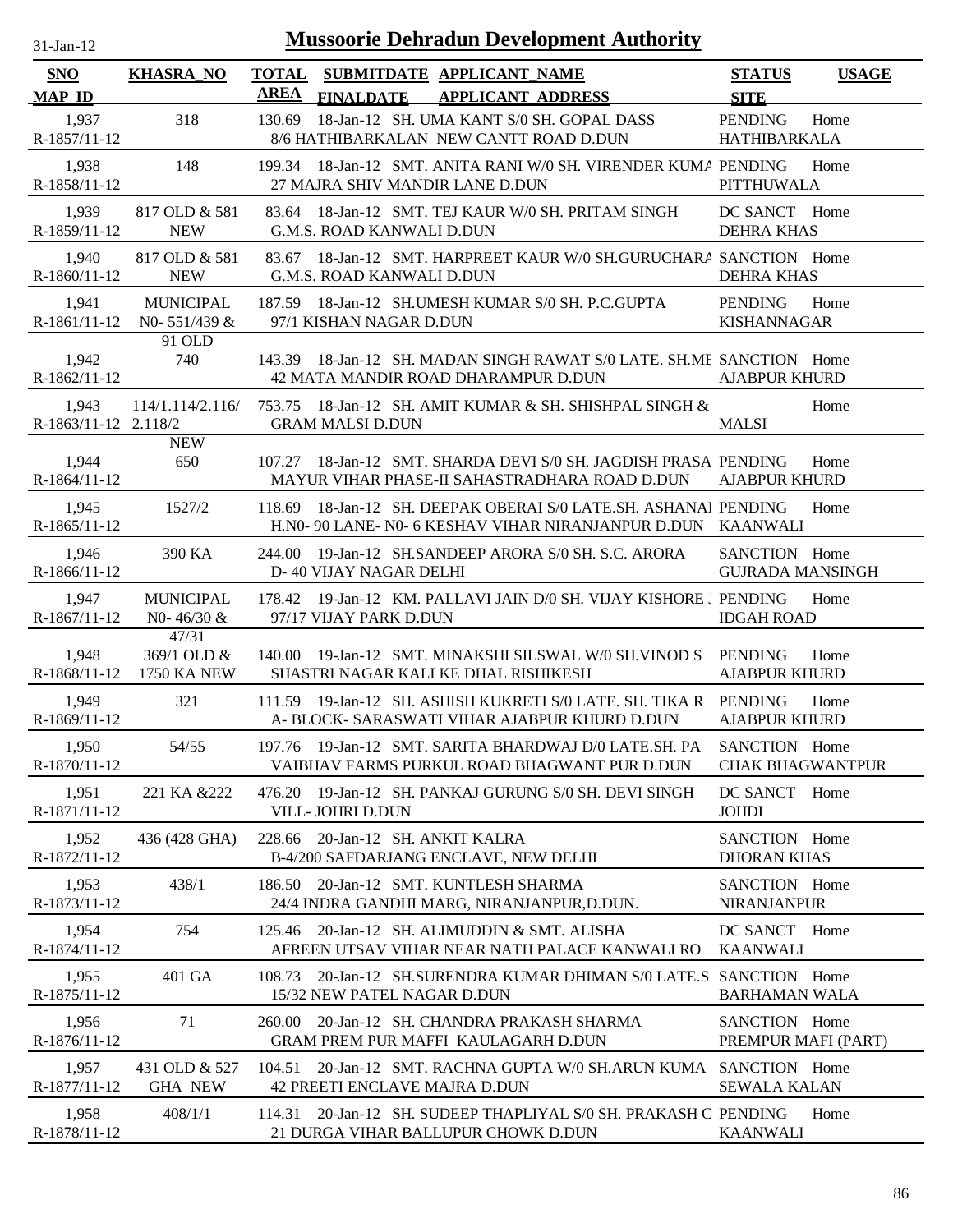| <b>Mussoorie Dehradun Development Authority</b><br>$31$ -Jan-12 |                                                    |                                                                                                                                                |                                      |                            |  |  |  |
|-----------------------------------------------------------------|----------------------------------------------------|------------------------------------------------------------------------------------------------------------------------------------------------|--------------------------------------|----------------------------|--|--|--|
| <b>SNO</b><br><b>MAP ID</b>                                     | <b>KHASRA_NO</b>                                   | TOTAL SUBMITDATE APPLICANT NAME<br><b>AREA</b><br><b>APPLICANT ADDRESS</b><br><b>FINALDATE</b>                                                 | <b>STATUS</b><br><b>SITE</b>         | <b>USAGE</b>               |  |  |  |
| 1,959<br>R-1879/11-12                                           | 534                                                | 20-Jan-12 SH. OM PRAKASH SINGH NEGI S/0 LATE. SH SANCTION Home<br>265.70<br>45 MANK VIHAR SAHASTRADHARA ROAD D.DUN                             | <b>DHORAN KHAS</b>                   |                            |  |  |  |
| 1,960<br>R-1880/11-12                                           | 361 (967)                                          | 96.00 21-Jan-12 SMT. PUSPA DEVI<br>RAM NAGAR RAIPUR, D.DUN.                                                                                    | SANCTION Home<br><b>ADOIWALA</b>     |                            |  |  |  |
| 1,961<br>R-1881/11-12                                           | 227 (499 KA)                                       | 259.18 21-Jan-12 SH. YOGESH KUMAR AGGARWAL & SH. ANI<br>38/1 TAGORE COLONY, DEHRADUN.                                                          | <b>NIRANJANPUR</b>                   | Home                       |  |  |  |
| 1,962<br>R-1882/11-12                                           | 39 KA                                              | 92.00 21-Jan-12 SH, PANKAJ BHAGAT<br>56 AJABPUR KALAN, DEHRADUN.                                                                               | <b>AJABPUR KHURD</b>                 | Home                       |  |  |  |
| 1,963<br>R-1883/11-12                                           | PROP-N0-59/53                                      | 206.32 21-Jan-12 SH. AVINASH KUMAR WADHWA S/0 LATE.S SANCTION Home<br>28/5 IDGAH PRAKASH NAGAR D.DUN                                           | <b>GOVIND GARH</b>                   |                            |  |  |  |
| 1,964<br>R-1884/11-12                                           | 602 GA                                             | 195.19 21-Jan-12 SMT, BEENA SHARMA W/0 SH, PRADEEP K<br>BLOCK- 9/8 LANE-C-13 TURNER ROAD D.DUN                                                 | SANCTION Home<br><b>MAJRA</b>        |                            |  |  |  |
| 1,965<br>R-1885/11-12                                           | 914                                                | 587.57 21-Jan-12 SH, JANVI NARIN SINGH RAWAT & SMT, ME SANCTION Home<br>SHAKTI ENCLAVE PHASE-II G.M.S. ROAD D.DUN                              | <b>KAANWALI</b>                      |                            |  |  |  |
| 1,966<br>R-1886/11-12                                           | <b>PLOT-N0-39</b><br><b>VASANT</b><br><b>VIHAR</b> | 722.67 21-Jan-12 SH. P. C. SHARMA S/0 LATE.SH. SRIKANTH S SANCTION Home<br>39 VASANT VIHAR PHASE-I D.DUN                                       | <b>KAANWALI</b>                      |                            |  |  |  |
| 1,967<br>R-1887/11-12                                           | PHASE-1<br>1191 DA                                 | 717.36 21-Jan-12 SH.RAKESH NEGI S/0 SH.MADAN SINGH NEC SANCTION Home<br>AMAR COLONY KOTDWAR                                                    | <b>MAJRA</b>                         |                            |  |  |  |
| 1,968<br>R-1888/11-12                                           | 25                                                 | 223.00 21-Jan-12 SMT.JUHI MAHENDRA & SH. RUCHIN MAHE SANCTION Home<br>MARRIED OFFICER HOSTEL 9 VIGYAN VIHAR RAIPUR                             | <b>KANDOLI</b>                       |                            |  |  |  |
| 1,969<br>R-1889/11-12                                           | 70 B (143/105)                                     | 84.20 23-Jan-12 SH. MATHURA PRASAD JOSHI<br>148/105 DOBHAL WALA, DEHRADUN.                                                                     | DC SANCT Home<br><b>DOBHALWALA</b>   |                            |  |  |  |
| 1,970<br>R-1890/11-12                                           | 529 KHA                                            | 129.37 23-Jan-12 SH. POORAN CHAND<br>CHANDRAVANI ROAD, SEWALA KALAN, D.DUN.                                                                    | SANCTION Home<br><b>SEWALA KALAN</b> |                            |  |  |  |
| 1,971<br>R-1891/11-12                                           | 346 OLD &1346<br><b>KHA NEW</b>                    | 245.26 23-Jan-12 DR. YATINDER SINGH RAWAT S/0 SH. BHISN SANCTION Home<br>VILL- CHHEJULA PATTI- DASHAGI. TAHSIL CHINYALISAUD AJABPUR KHURD      |                                      |                            |  |  |  |
| 1,972<br>R-1892/11-12                                           | 1498                                               | 377.00 23-Jan-12 SH.BIMAL BADOLA S/0 SH. C.B.BADOLA<br>1 PANCHSHEEL PARK CHAKRATA ROAD D.DUN                                                   | SANCTION Home<br><b>KAANWALI</b>     |                            |  |  |  |
| 1,973<br>R-1893/11-12                                           | 5 KHA                                              | 190.00 23-Jan-12 SMT. HIMANI WALIA W/0 SH. KULDEEP WA PENDING<br>TURNER ROAD CLEMENT TOWN D.DUN                                                | <b>SEWALA KHURD</b>                  | Home                       |  |  |  |
| 1,974<br>R-1894/11-12                                           | 796 GA                                             | 111.52 23-Jan-12 SMT. PREM KUMARI MEHENDIRATTA W/0 S PENDING<br><b>39 SAHARANPUR ROAD D.DUN</b>                                                | <b>DEHRA KHAS</b>                    | Home                       |  |  |  |
| 1,975<br>R-1895/11-12                                           | <b>PLOT-N0-338</b>                                 | 627.07 23-Jan-12 SH, RAVI SHANKAR JUYAL S/0 SH, MAYA D SANCTION Home<br>338 PHASE-II DOON VALLEY OFFICERS CO-HOUSING SOCIE VASANT VIHAR PH -II |                                      |                            |  |  |  |
| 1,976<br>R-1896/11-12                                           | 455/1 & PROP-<br>N <sub>0</sub> -139               | 200.83 23-Jan-12 SH. VIDHYA DUTT JOSHI S/0 LATE.SH. NARA PENDING<br><b>139 DHARAMPUR D.DUN</b>                                                 | <b>DHARMPUR</b>                      | Home                       |  |  |  |
| 1,977<br>R-1897/11-12                                           | 1341/2 & 1342/2                                    | 87.60 23-Jan-12 SH. KAPIL TOMAR S/0 LATE, SH. TRISH PAL SANCTION Home<br>13 G.M.S. ROAD KANWALI D.DUN                                          | <b>KAANWALI</b>                      |                            |  |  |  |
| 1,978<br>R-1898/11-12                                           | 1341/2 & 1342/2                                    | 87.60 23-Jan-12 SMT. KUSUM TOMAR W/0 LATR. SH. TRISH I SANCTION Home<br>13 G.M.S. ROAD KANWALI D.DUN                                           | <b>KAANWALI</b>                      |                            |  |  |  |
| 1,979<br>R-1899/11-12                                           | 46 YA & 27<br><b>OLD</b>                           | 88.87 23-Jan-12 SH. SANJEEV NANDA S/0 LATE.SH. KHUSHI   SANCTION Home<br>35 LUNIA MOHALLA D.DUN                                                |                                      | <b>CHAI BAGH KAULAGARH</b> |  |  |  |
| 1,980<br>R-1900/11-12                                           | 18                                                 | 200.04 23-Jan-12 SMT. ANANDI BARTHWAL W/0 SH. KANTI P SANCTION Home<br>VILL- GANESH PUR P.0- PKHRI TAHSIL KOTDWAR                              | <b>NATHANPUR</b>                     |                            |  |  |  |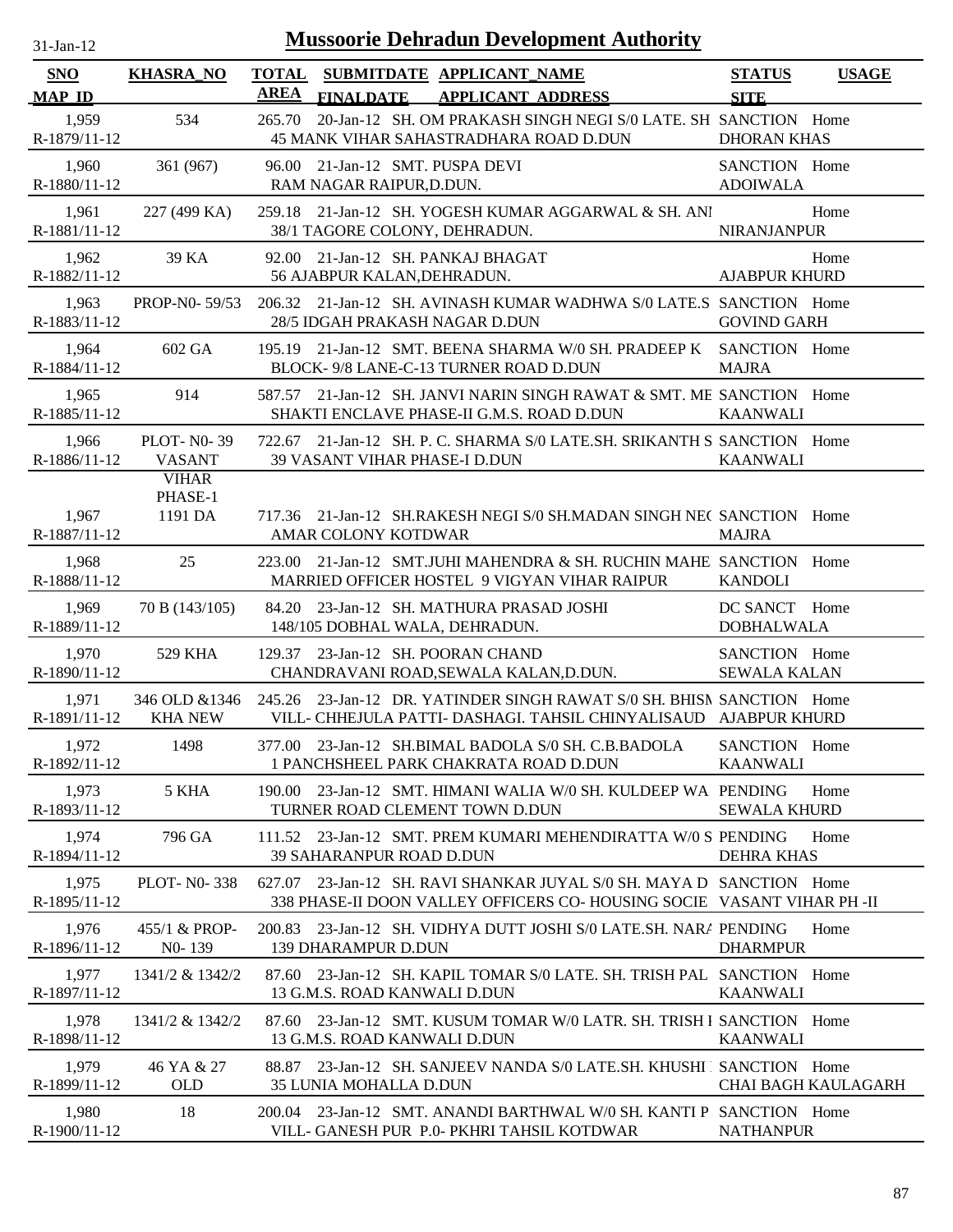| $31-Jan-12$             |                                     | <b>Mussoorie Dehradun Development Authority</b>                                                                                              |                                              |
|-------------------------|-------------------------------------|----------------------------------------------------------------------------------------------------------------------------------------------|----------------------------------------------|
| SNO<br><b>MAP ID</b>    | <b>KHASRA_NO</b>                    | <b>TOTAL</b><br>SUBMITDATE APPLICANT NAME<br><b>AREA</b><br><b>APPLICANT ADDRESS</b><br><b>FINALDATE</b>                                     | <b>STATUS</b><br><b>USAGE</b><br><b>SITE</b> |
| 1,981<br>R-1901/11-12   | 70/612                              | 23-Jan-12 SH. BACHAN SINGH S/0 SH. RATAN SINGH R SANCTION Home<br>268.90<br>H.NO- 15 BLOCK-1 SARASWATI VIHAR AJABPUR KHURD D.D AJABPUR KHURD |                                              |
| 1,982<br>R-1902/11-12   | 63                                  | 203.00 23-Jan-12 SH, GULAB SINGH BHANDARI S/0 SH, KALU SANCTION Home<br><b>GRAM &amp; P.O.- PAUNDHA D.DUN</b>                                | <b>KAANWALI</b>                              |
| 1,983<br>R-1903/11-12   | 1359                                | 115.36 23-Jan-12 SH. RAKESH KUMAR AGGARWAL S/0 SH. S<br><b>GRAM AJABPUR KHURD D.DUN</b>                                                      | PENDING<br>Home<br><b>AJABPUR KHURD</b>      |
| 1,984<br>R-1904/11-12   | 932                                 | 181.56 23-Jan-12 SMT. SONIKA BISHT W/0 SH. VIRENDRA BI<br>A-9 LANE- N0- 6 SHASTRI NAGAR D.DUN                                                | DC SANCT Home<br><b>NATHANPUR</b>            |
| 1,985<br>R-1905/11-12   | 9 CHA                               | 108.55 23-Jan-12 SH. DAYA SHANKER SHARMA S/0 LATE. S<br>RAJEEV NAGAR KANDOLI D.DUN                                                           | <b>PENDING</b><br>Home<br><b>KANDOLI</b>     |
| 1,986<br>R-1906/11-12   | 1505                                | 173.90 24-Jan-12 SMT. ARTI PATEL S/0 SH. KAMLESH PATEL<br>20 KALI MANDIR ENCLAVE G.M.S. ROAD D.DUN                                           | DC SANCT<br>Home<br><b>KAANWALI</b>          |
| 1,987<br>R-1907/11-12   | 122 & 123                           | 294.42 24-Jan-12 SH. DEV NARAYAN S/0 LATE.SH. DEVI CHAI PENDING<br>GRAM - NATHANPUR P.O.- NEHRU GRAM JOGIWALA D.DUN NATHANPUR                | Home                                         |
| 1,988<br>R-1908/11-12   | 422 KA                              | 109.39 24-Jan-12 SH. DEVENDER BAHUGUNA S/0 SH. R.P. BAF. DC SANCT<br><b>66 PARK ROAD LAXMAN CHOWK D.DUN</b>                                  | Home<br><b>BADRIPUR</b>                      |
| 1,989<br>R-1909/11-12   | 1278 KA                             | 338.62 24-Jan-12 SH.ANIL SINGH DUNGRIYAL S/0 LATE, SH. K SANCTION Home<br>83 SHATABDI ENCLAVE RING ROAD JOGIWALA D.DUN                       | <b>NATHANPUR</b>                             |
| 1,990<br>R-1910/11-12   | <b>MUNICIPAL</b><br>N0-8 & 8A &     | 302.85 24-Jan-12 SH, ANIL KUMAR TYAGI S/0 SH, RAM NATH SANCTION Home<br>225 INDIRA NAGAR COLONY D.DUN                                        | NEHRU ROAD.                                  |
|                         | NEW NO-                             |                                                                                                                                              |                                              |
| 1,991<br>R-1911/11-12   | 158/88.159/89<br>697 GA             | 278.00 24-Jan-12 SH. DHAM CHANDRA RAMOLA S/0 LATE.SH<br>C/0 SH. K.S. RAWAL HIMADRI AVENEU LANE- N0- 6 JOGIWA NATHANPUR                       | Home                                         |
| 1,992<br>$R-1912/11-12$ | 224 GA                              | 127.74 24-Jan-12 SMT. VIJAY RANI W/0 SH. VICHITRA KUMA PENDING<br>107 G.M.S. ROAD OPP- ENGG. ENCLAVE D.DUN                                   | Home<br><b>SEWALA KALAN</b>                  |
| 1,993<br>R-1913/11-12   | 428 DHA & 436                       | 216.07 24-Jan-12 SH. ANKIT KALRA S/0 SH. D.N. KALRA<br>C/0 SH. P.D. SHARMA 375 INDIRA NAGAR D.DUN                                            | <b>PENDING</b><br>Home<br><b>DHORAN KHAS</b> |
| 1,994<br>R-1914/11-12   | 261                                 | 465.38 24-Jan-12 SH. LAKHPAT SINGH BISHT S/0 SH. JEET SIN PENDING<br>VIVEK VIHAR NEAR WADIA G.M.S. ROAD D.DUN                                | Home<br><b>KAANWALI</b>                      |
| 1,995<br>R-1915/11-12   | <b>PROP-NO-78/1</b>                 | 409.00<br>24-Jan-12 SH, RAMESH VAID S/0 LATE.SH, DWAREKA, PENDING<br>78/1 TYAGI ROAD D.DUN                                                   | Home<br><b>TYAGI ROAD</b>                    |
| 1,996<br>R-1916/11-12   | PROP-NO-<br>134/119                 | 118.14 24-Jan-12 SH. PRADEEP KUMAR GUPTA S/0 SH.DHAN I PENDING<br>41/2 TILAK ROAD D.DUN                                                      | Home<br>KHURBURA MOHALLA                     |
| 1,997<br>R-1917/11-12   | 348                                 | 24-Jan-12 SH. RAMESHWAR PRASAD SRIVASTAVA S/<br>223.00<br><b>GRAM AAMWALA D.DUN</b>                                                          | SANCTION Home<br><b>AAMWALA TARLA</b>        |
| 1,998<br>R-1918/11-12   | 1083                                | 24-Jan-12 SH. MUKUL CHAND JOSHI W/0 LATE.SH. NAJ PENDING<br>268.00<br>C/0 ASHIYANA ASSOCIATES 27 ARAGHAR HARIDWAR ROA AJABPUR KALAN          | Home                                         |
| 1,999<br>R-1919/11-12   | 20                                  | 480.50 24-Jan-12 SH. SUNDER SINGHNARANG & SH. J.S. NARA PENDING<br>31 IDGAH, DEHRADUN.                                                       | Home<br><b>RACE COURSE</b>                   |
| 2,000<br>R-1920/11-12   | 21/17                               | 25-Jan-12 SH. SOHAN LAL GARG S/0 SH. OM PRAKAS<br>368.00<br>80/1 BHANDARI BAGH D.DUN                                                         | SANCTION Home<br><b>PARK ROAD</b>            |
| 2,001<br>R-1921/11-12   | <b>PROP-N0-111</b><br>& NEW N0-     | 25-Jan-12 SMT. SHASHI GOYAL & SH. NITIN GOYAL<br>156.34<br>301/1 ARAHAT BAZAR D.DUN                                                          | <b>PENDING</b><br>Home<br><b>PARK ROAD</b>   |
| 2,002<br>R-1922/11-12   | 328/349/209<br>621 KHA & 480<br>OLD | 188.19 25-Jan-12 SH.SANJAY KUMAR S/0 SH. RAM SINGH<br>67 RUCHI PURA NIRANJANPUR MAZRA D.DUN                                                  | <b>PENDING</b><br>Home<br><b>NIRANJANPUR</b> |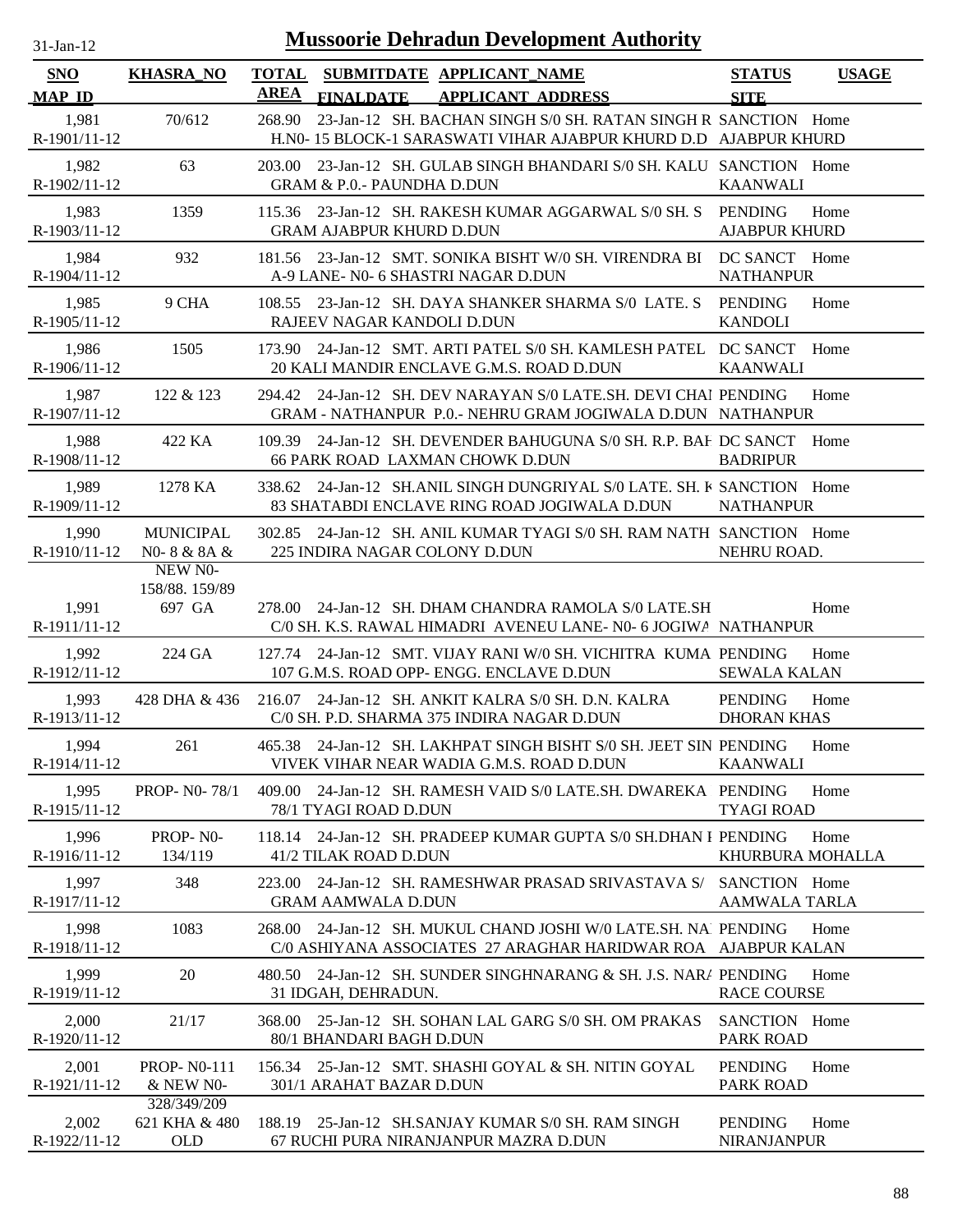| <b>Mussoorie Dehradun Development Authority</b><br>$31$ -Jan-12 |                                            |                      |                                                                                                                           |                                    |                               |  |
|-----------------------------------------------------------------|--------------------------------------------|----------------------|---------------------------------------------------------------------------------------------------------------------------|------------------------------------|-------------------------------|--|
| <b>SNO</b><br><b>MAP ID</b>                                     | <b>KHASRA_NO</b>                           | <b>TOTAL</b><br>AREA | SUBMITDATE APPLICANT_NAME<br><b>FINALDATE</b><br><b>APPLICANT ADDRESS</b>                                                 | <b>STATUS</b><br><b>SITE</b>       | <b>USAGE</b>                  |  |
| 2,003<br>R-1923/11-12                                           | 51                                         | 97.54                | 25-Jan-12 SH. RAMESH CHAND JOSHI S/0 LATE. SH. P<br>14 L.I.G. MDDA COLONY CHANDRA ROAD DALAN WALA D. AAMWALA TARLA        | <b>PENDING</b>                     | Home                          |  |
| 2,004<br>R-1924/11-12                                           | 616                                        |                      | 112.53 25-Jan-12 SMT. RAKHI SINGHAL W/0 SH. SATISH CHAN PENDING<br>3 MOHIT NAGAR G.M.S. ROAD D.DUN                        | <b>KAANWALI</b>                    | Home                          |  |
| 2,005                                                           | PROP.NO-53/9<br>R-1925/11-12 & 142/263 NEW |                      | 198.50 25-Jan-12 SMT, REENA TALWAR W/O, SH, TEJ PRAKAS SANCTION Home<br>44 MANU GANJ D.DUN                                | <b>RAJ PUR ROAD</b>                |                               |  |
| 2,006<br>R-1926/11-12                                           | 111 & 112                                  |                      | 116.17 25-Jan-12 SH. SANJAY KUMAR CHACHRA & SMT. NEE SANCTION Home<br>236 LANE-11-A VIJAY PARK EXT. D.DUN                 | <b>DOBHALWALA</b>                  |                               |  |
| 2,007<br>R-1927/11-12                                           | 354 OLD &<br>1328 GA NEW                   |                      | 124.90 25-Jan-12 SMT, SHASHI NEGI W/0 LATE.SH, SURENDR PENDING<br>PUSHP KUNJ H.                                           | <b>AJABPUR KHURD</b>               | Home                          |  |
| 2,008<br>R-1928/11-12                                           | 192/1 OLD<br>&336 JHA NEW                  | 116.17               | 25-Jan-12 SMT. MITLESH JAIN W/0 SH. RAJESH KUMA PENDING<br>5- NATAJI MOHALLA D.DUN                                        | NIRANJANPUR                        | Home                          |  |
| 2,009<br>R-1929/11-12                                           | 36 OLD & 65<br><b>NEW</b>                  |                      | 223.04 25-Jan-12 SMT. KIRAN MALIK W/0 SH. VINEET MALIK PENDING<br>3/20 NEW CANTT ROAD RAVINDRA PURI D.DUN                 | AAMWALA TARLA                      | Home                          |  |
| 2,010<br>R-1930/11-12                                           | 929.930/1 $\&$<br><b>PLOT. NO-14</b>       |                      | 154.55 25-Jan-12 SH. S.C. MATHUR & THROUGH SH. SHOBIT N PENDING<br>180 NARI SHILP MANDIR MARG D.DUN                       | <b>PONDHA</b>                      | Home                          |  |
| 2,011                                                           | 929.930/1 &<br>R-1931/11-12 PLOT- N0-15    |                      | 154.55 25-Jan-12 SH. S.C. MATHUR & THROUGH SH. SHOBIT N PENDING<br>180 NARI SHILP MANDIR MARG D.DUN                       | <b>PONDHA</b>                      | Home                          |  |
| 2,012<br>R-1932/11-12                                           | PROP-N0-26/12<br>& 20/14 NEW               | 116.11               | 25-Jan-12 SH. VIKASH AGGARWAL& SMT. BHAWANA PENDING<br>78 TYAGI ROAD D.DUN                                                |                                    | Home<br>SHANT VINOBHA BHAWE M |  |
| 2,013<br>R-1933/11-12                                           | 229 KA & 221<br>KA                         | 179.41               | 25-Jan-12 SH, SUBHASH CHANDRA KAKTWAN S/0 LA PENDING<br>C/0 SMT. MUNNI DEVI KAKTWAN SADBHAWANA COLONY MOHKAMPUR KHURD     |                                    | Home                          |  |
| 2,014<br>R-1934/11-12                                           | 694 & 705                                  | 112.10               | 25-Jan-12 SH, SHAILENDRA KUMAR S/0 SH, PRABHU N PENDING<br>8 KALINDI ENCLAVE G.M.S. ROAD D.DUN                            | <b>KAANWALI</b>                    | Home                          |  |
| 2,015<br>R-1935/11-12                                           | 78                                         |                      | 212.55 25-Jan-12 SH. LAL BAHDUR RANA S/0 SH. DURG BAHA PENDING<br>MALL ROAD NEAR BINDAL POLICE CHOWKI D.DUN               |                                    | Home<br>KAULAGARH MAI CHAKBH( |  |
| 2,016<br>R-1936/11-12                                           | 328 DA .328                                |                      | 240.33 25-Jan-12 RANG KALYAN SHANSTHA THROUGH KRI SANCTION Home<br><b>GRAM CHIROWALI D.DUN</b>                            | <b>CHIDOWALI</b>                   |                               |  |
| 2,017<br>R-1937/11-12                                           | 1018                                       | 224.81               | 25-Jan-12 SH, JAI BALLABH UNIYAL S/0 SH, S.N. UNIY, PENDING<br>H.NO-3 LANE-NO-1 KALIMANDIR ENCLAVE G.M.S. ROAD D KAANWALI |                                    | Home                          |  |
| 2,018<br>R-1938/11-12                                           | 956                                        |                      | 109.20 25-Jan-12 SH. HIRA LAL GUPTA S/0 LATE.SH.ASARPHI PENDING<br>H.N0-22 NEAR KALI MANDIR KANWALI D.DUN                 | <b>KAANWALI</b>                    | Home                          |  |
| 2,019<br>R-1939/11-12                                           | 1078/3                                     |                      | 251.63 25-Jan-12 SH, BHOLA SHANKAR BAHUGUNA S/0 LATE PENDING<br>19- VYUM PRASTH VILL& P.O. KANWALI D.DUN                  | <b>KAANWALI</b>                    | Home                          |  |
| 2,020<br>R-1940/11-12 262.263.                                  |                                            |                      | 257.258.259.261. 1,853.00 25-Jan-12 SH. AKHIL NARAYAN SAKLANI S/0 SH. J.N. S PENDING<br><b>16 SUBHASH NAGAR D.DUN</b>     | <b>TARLA NAGAL</b>                 | Home                          |  |
| 2,021<br>R-1941/11-12                                           | 206 & 99/3                                 |                      | 214.16 25-Jan-12 SH. RAVISH KUMAR TYAGI S/0 SH.BASESHW SANCTION Home<br>99/3 PRAGATI VIHAR D.DUN                          | <b>AJABPUR KALAN</b>               |                               |  |
| 2,022<br>R-1942/11-12                                           | 1048 GHA                                   |                      | 92.93 25-Jan-12 SMT. TEJ KAUR W/0 SH. PREETAM SINGH<br><b>G.M.S. ROAD KANWALI D.DUN</b>                                   | SANCTION Home<br><b>DEHRA KHAS</b> |                               |  |
| 2,023<br>R-1943/11-12                                           | 605 OLD &<br>1247 KHA                      |                      | 83.00 25-Jan-12 SH. AMIT ROCKY S/0 SH. JOSEPH JOHN<br>OGAL BHATTA CLEMENT TOWN D.DUN                                      | <b>PENDING</b><br><b>MAJRA</b>     | Home                          |  |
| 2,024<br>R-1944/11-12                                           | <b>NEW</b><br>90                           |                      | 209.10 25-Jan-12 SMT. SUSHILA DEVI SHARMA W/0 SH. ANIR SANCTION Home<br>4/5 EKTA VIHAR SAHASTRADHARA ROAD D.DUN           | <b>KISHANPUR</b>                   |                               |  |
| 2,025<br>R-1945/11-12                                           | 540 KH& 281/1<br><b>OLD</b>                |                      | 320.00 25-Jan-12 SH. KAMAL KANT & SMT. ANURADHA ARY PENDING<br>24/1 OFFICERS HYDEL COLONY CIVIL LINE ROORKEE              | <b>AAMWALA TARLA</b>               | Home                          |  |